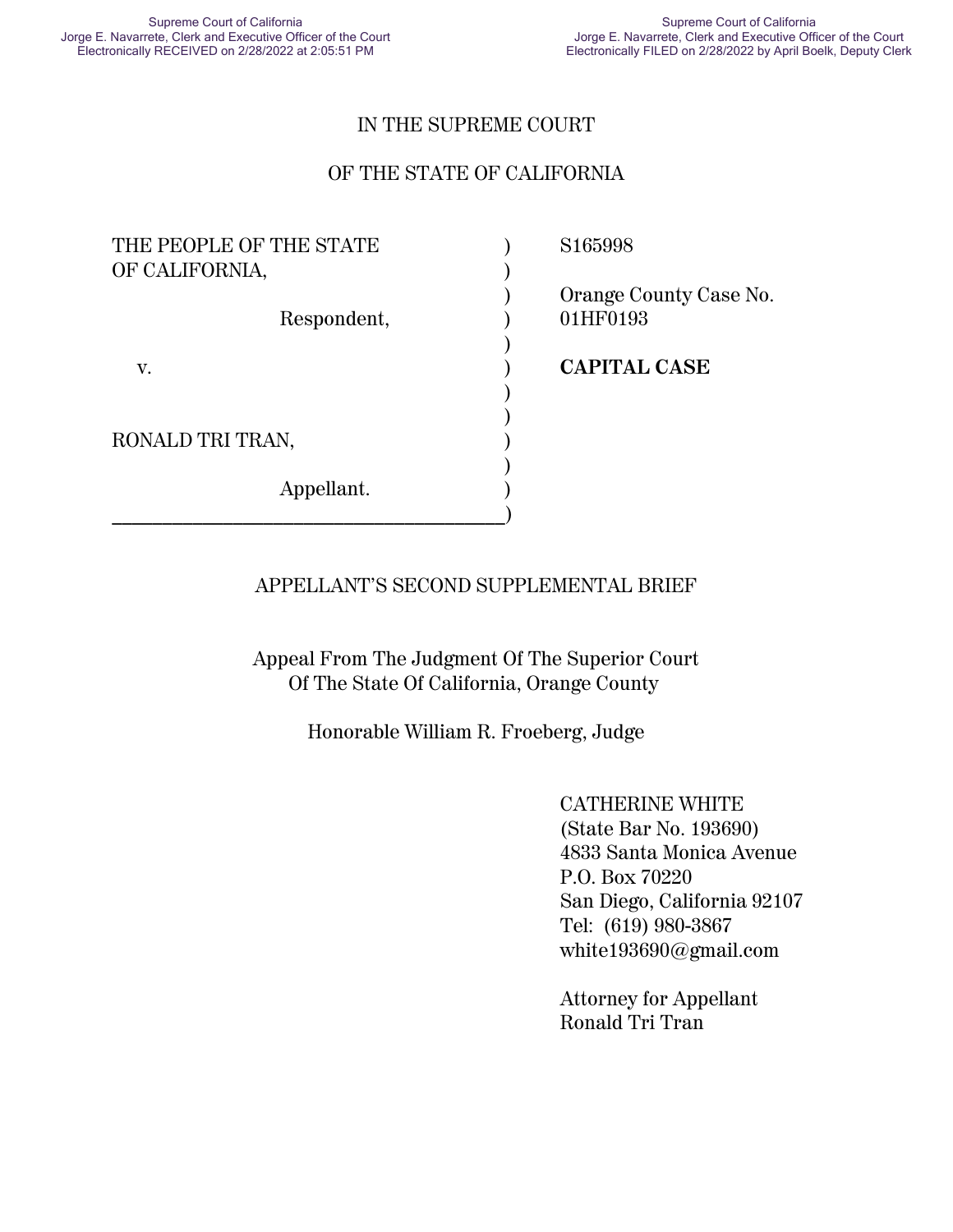# **TABLE OF CONTENTS**

| XVI. |           |    | MR. TRAN'S GANG ENHANCEMENT TRUE FINDING MUST BE<br>VACATED IN LIGHT OF THE RECENT RETROACTIVE AMENDMENTS                                                                   |
|------|-----------|----|-----------------------------------------------------------------------------------------------------------------------------------------------------------------------------|
|      | A.        |    |                                                                                                                                                                             |
|      | <b>B.</b> |    | Statutory Framework of Section 186.22 and Assembly Bill 333 22                                                                                                              |
|      | C.        |    | The Ameliorative Changes To Section 186.22 Apply Retroactively                                                                                                              |
|      | D.        |    | The Prosecution Failed to Prove the Gang Enhancement<br>Allegation under Amended Section 186.22 in Violation of the                                                         |
|      |           | 1. | There was insufficient evidence that VFL was "an ongoing,                                                                                                                   |
|      |           | 2. | There was insufficient evidence that VFL members<br>"collectively" engaged in a "pattern of criminal gang                                                                   |
|      |           | 3. | There was insufficient evidence of predicate offenses that<br>"commonly benefited" a criminal street gang and that the                                                      |
|      |           | 4. | There was insufficient evidence that Mr. Tran specifically<br>intended to provide a "common benefit" to the VFL where<br>the common benefit was "more than reputational" 38 |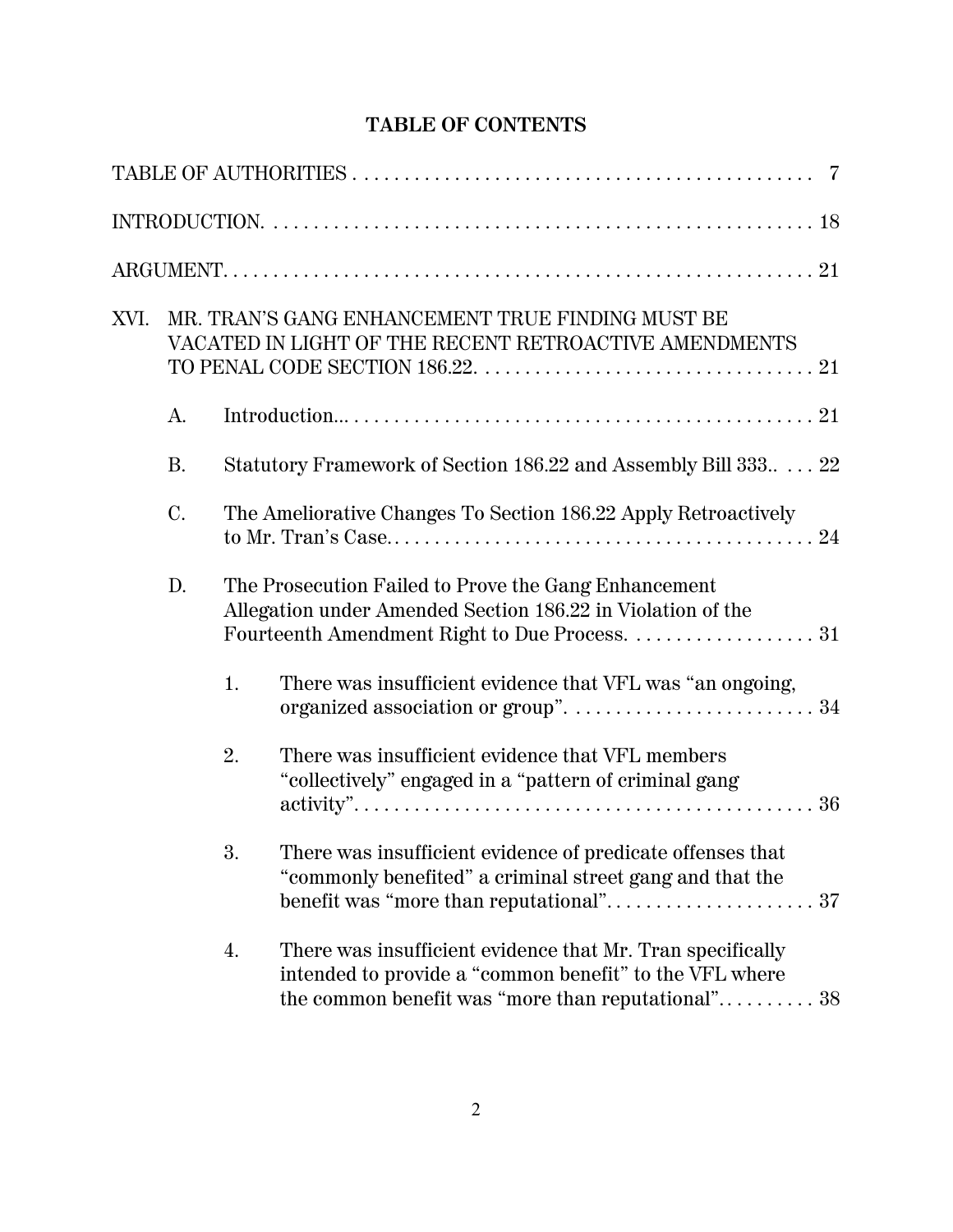| Ε.        |                                                                                                                                                                                                                                                                                                  |    |
|-----------|--------------------------------------------------------------------------------------------------------------------------------------------------------------------------------------------------------------------------------------------------------------------------------------------------|----|
| F.        | Additionally and Separately, The Instructions on the Section<br>186.22, Subdivision (b), Enhancement Violate the Sixth and<br>Fourteenth Amendment Rights to A Jury's Decision on Each                                                                                                           |    |
|           | XVII. BECAUSE THE STATE INTRODUCED CASE-SPECIFIC TESTIMONIAL<br>HEARSAY IN VIOLATION OF SANCHEZ TO PROVE REQUISITE<br>PREDICATE OFFENSES, AND THE ADMISSION OF THIS EVIDENCE<br>CANNOT BE DEEMED HARMLESS, THE JURY'S TRUE FINDING ON<br>THE SECTION 186.22, SUBDIVISION (B), ALLEGATION MUST BE |    |
| A.        |                                                                                                                                                                                                                                                                                                  | 52 |
| <b>B.</b> | The State Introduced Case-Specific Testimonial Hearsay in<br>Violation of Sanchez to Prove the Predicate Offenses 54                                                                                                                                                                             |    |
| C.        | The Sanchez Error Requires the State to Prove the Error<br>Harmless Beyond a Reasonable Doubt under <i>Chapman.</i> 59                                                                                                                                                                           |    |
|           | XVIII. BECAUSE THE STATE INTRODUCED CASE-SPECIFIC HEARSAY IN<br>VIOLATION OF SANCHEZ TO PROVE THAT MR. TRAN AND PLATA<br>WERE GANG MEMBERS, AND THE ADMISSION OF THIS EVIDENCE<br>CANNOT BE DEEMED HARMLESS, REVERSAL IS REQUIRED.  64                                                           |    |
| A.        |                                                                                                                                                                                                                                                                                                  |    |
| <b>B.</b> | The State Introduced Case-Specific Hearsay in Violation of<br>Sanchez to Prove the Defendants' Gang Membership. 68                                                                                                                                                                               |    |
| C.        | Because the Sanchez Error Almost Completely Undermined Nye's<br>Conclusion That Mr. Tran and Plata Were Gang Members, and<br>Because Evidence of Gang Membership Is Inherently Prejudicial,<br>Reversal of the Gang Enhancement and the Penalty Verdict is                                       |    |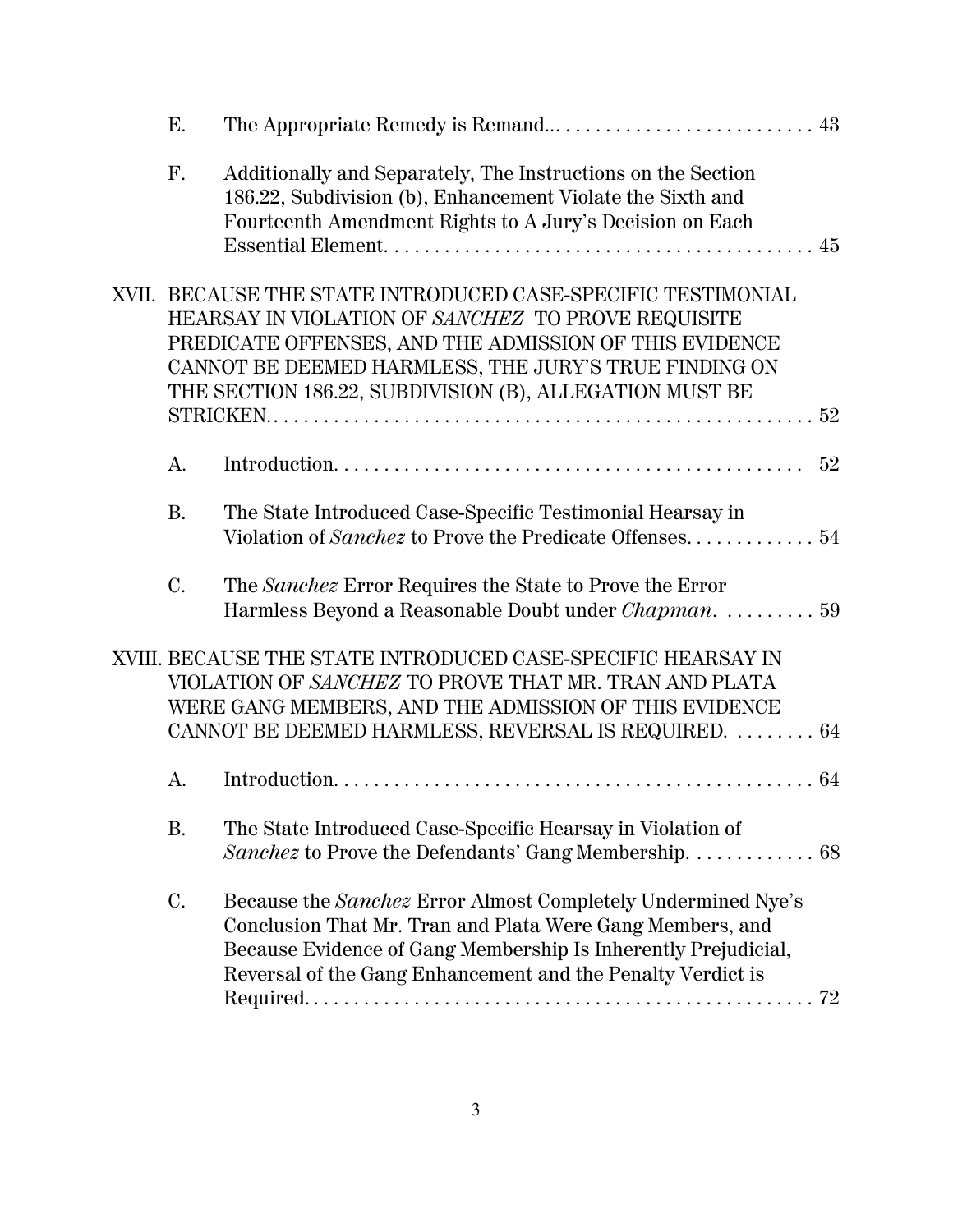| XIX. |           |    |                | BECAUSE THE STATE INTRODUCED CASE-SPECIFIC HEARSAY IN<br>VIOLATION OF SANCHEZ TO UNDERCUT THE EVIDENCE THAT MR.<br>TRAN WAS REMORSEFUL AFTER KILLING LINDA, REVERSAL OF |
|------|-----------|----|----------------|-------------------------------------------------------------------------------------------------------------------------------------------------------------------------|
| XX.  |           |    |                | THE TRIAL COURT PREJUDICIALLY FAILED TO FULFILL ITS DUTY<br>AS A GATEKEEPER AND EXCLUDE SPECULATIVE OPINION<br>TESTIMONY FROM THE PROSECUTION'S GANG EXPERT             |
|      | А.        |    |                | Sargon Requires Gatekeeping in Criminal Cases with Police                                                                                                               |
|      | <b>B.</b> |    |                | How Gatekeeping Should Be Done When Law Enforcement                                                                                                                     |
|      |           | 1. |                |                                                                                                                                                                         |
|      |           | 2. |                | The application of rule 702 to law enforcement expert                                                                                                                   |
|      |           |    | a.             |                                                                                                                                                                         |
|      |           |    | $\mathbf{b}$ . |                                                                                                                                                                         |
|      |           | 3. |                | Legal scholars and gatekeeping with law enforcement                                                                                                                     |
|      | C.        |    |                | The Trial Court Erred in Failing to Limit The Gang Expert                                                                                                               |
|      |           | 1. |                | Nye's opinion that Mr. Tran and Plata were members                                                                                                                      |
|      |           |    | a.             | No reliable principles and methodology shown $\dots$ 114                                                                                                                |
|      |           |    | $\mathbf{b}$ . | Unreliable hearsay, speculation and conjecture 119                                                                                                                      |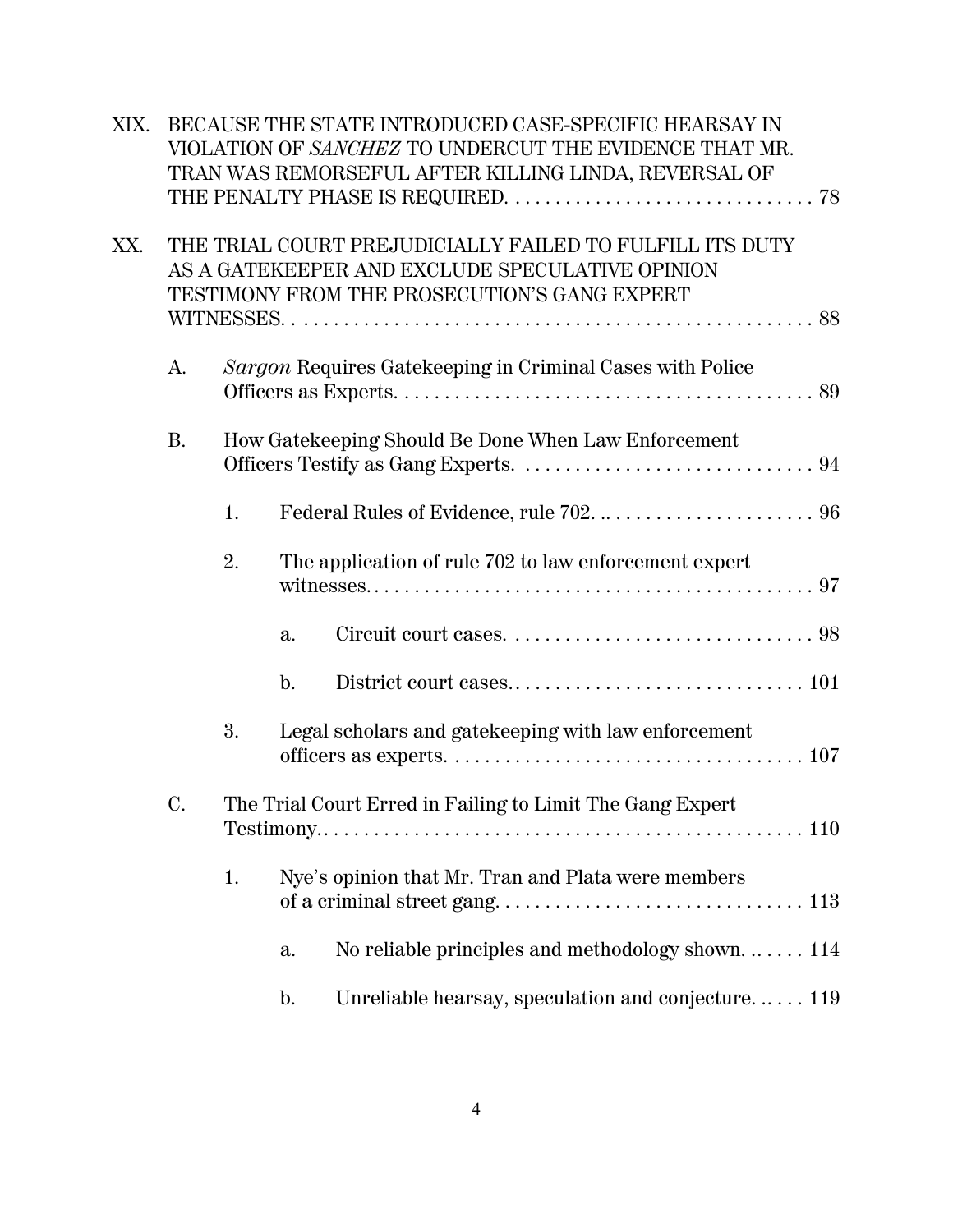|      |           |    | i.  | Unreliable opinions of Plata's gang                                                                                                                                             |
|------|-----------|----|-----|---------------------------------------------------------------------------------------------------------------------------------------------------------------------------------|
|      |           |    | ii. | Unreliable opinions of Mr. Tran's gang                                                                                                                                          |
|      |           | 2. |     | Nye's opinion that VFL was a "criminal street gang" 127                                                                                                                         |
|      |           | 3. |     | Unreliable opinion that the crime was done for the<br>benefit of, at the direction of, or in association with VFL<br>with the specific intent to promote, further and assist in |
|      | D.        |    |     | The Admission of Nye's and Todd's Testimony and Opinions                                                                                                                        |
|      | E.        |    |     | The Trial Court's Failure to Fulfill Its Gatekeeping Responsibility<br>Prejudiced Mr. Tran and Requires Reversal<br>of the Gang Enhancement and the Death Sentence. 134         |
| XXI. |           |    |     | MR. TRAN'S DEATH SENTENCE IS UNCONSTITUTIONAL BECAUSE<br>THE MURDER FOR WHICH HE WAS SENTENCED TO DEATH WAS<br>COMMITTED WHEN HE WAS 20 YEARS OLD 135                           |
|      | A.        |    |     | The Death Penalty Is Unconstitutional for 18 to 20-Year-Olds                                                                                                                    |
|      | <b>B.</b> |    |     | There Is Now a Clear National Consensus That 18 to 20-Year-<br>Olds Should Be Categorically Excluded from the Death Penalty. 138                                                |
|      |           | 1. |     | The National Trend Is Towards Not Executing 18 to 20-                                                                                                                           |
|      |           | 2. |     | Research on the Development of Young Adults Has<br>Informed Legislative Trends and State Court Decisions. 144                                                                   |
|      | C.        |    |     | The Death Penalty as Punishment for Crimes Committed by 18                                                                                                                      |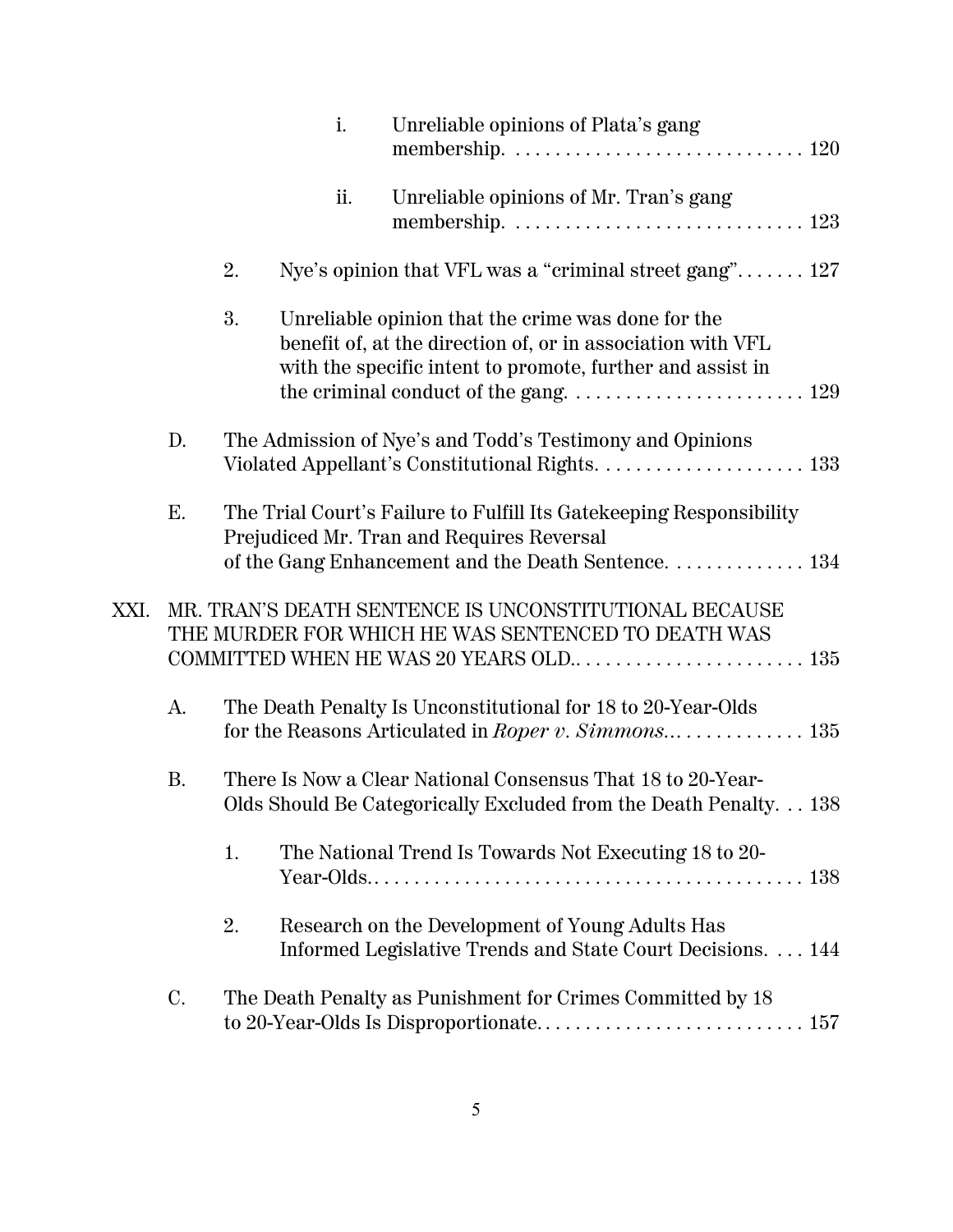|    | 1. | Research in Developmental Psychology and Neuroscience<br>Documents Greater Immaturity, Vulnerability and<br>Changeability in Individuals Between the Ages of 18                                                                                                           |
|----|----|---------------------------------------------------------------------------------------------------------------------------------------------------------------------------------------------------------------------------------------------------------------------------|
|    | 2. | Legislators and Courts Have Recognized and Relied on<br>the New Understanding of the Vulnerabilities of                                                                                                                                                                   |
| D. |    | Mr. Tran Is Categorically Excluded from the Death Penalty<br>Because of the Risk That it Will Be Arbitrarily Applied.  177                                                                                                                                                |
| Ε. |    | Mr. Tran Cannot Be Sentenced to Death for Murder Because the<br>Special Circumstances Were Based on a Crime Committed at<br>Age 20 and Fail Adequately to Narrow the Class of Persons                                                                                     |
|    | 1. | The Special Circumstance in This Case Does Not<br>Adequately Narrow the Class of Offenders Eligible for the                                                                                                                                                               |
|    | 2. | The Death Penalty Is Disproportionate for Individuals<br>Whose Death Eligibility Is Premised on Conduct 192                                                                                                                                                               |
|    |    | XXII. CUMULATIVE PREJUDICE FROM ALL ISSUES IN THE OPENING<br>BRIEF AND THE SUPPLEMENTAL BRIEFING INCLUDING THE<br>GANG EVIDENTIARY AND INSTRUCTIONAL ISSUES REQUIRES<br>REVERSAL OF THE GUILT VERDICT, THE SPECIAL<br>CIRCUMSTANCE FINDINGS, AND THE VERDICT OF DEATH 194 |
|    |    |                                                                                                                                                                                                                                                                           |
|    |    |                                                                                                                                                                                                                                                                           |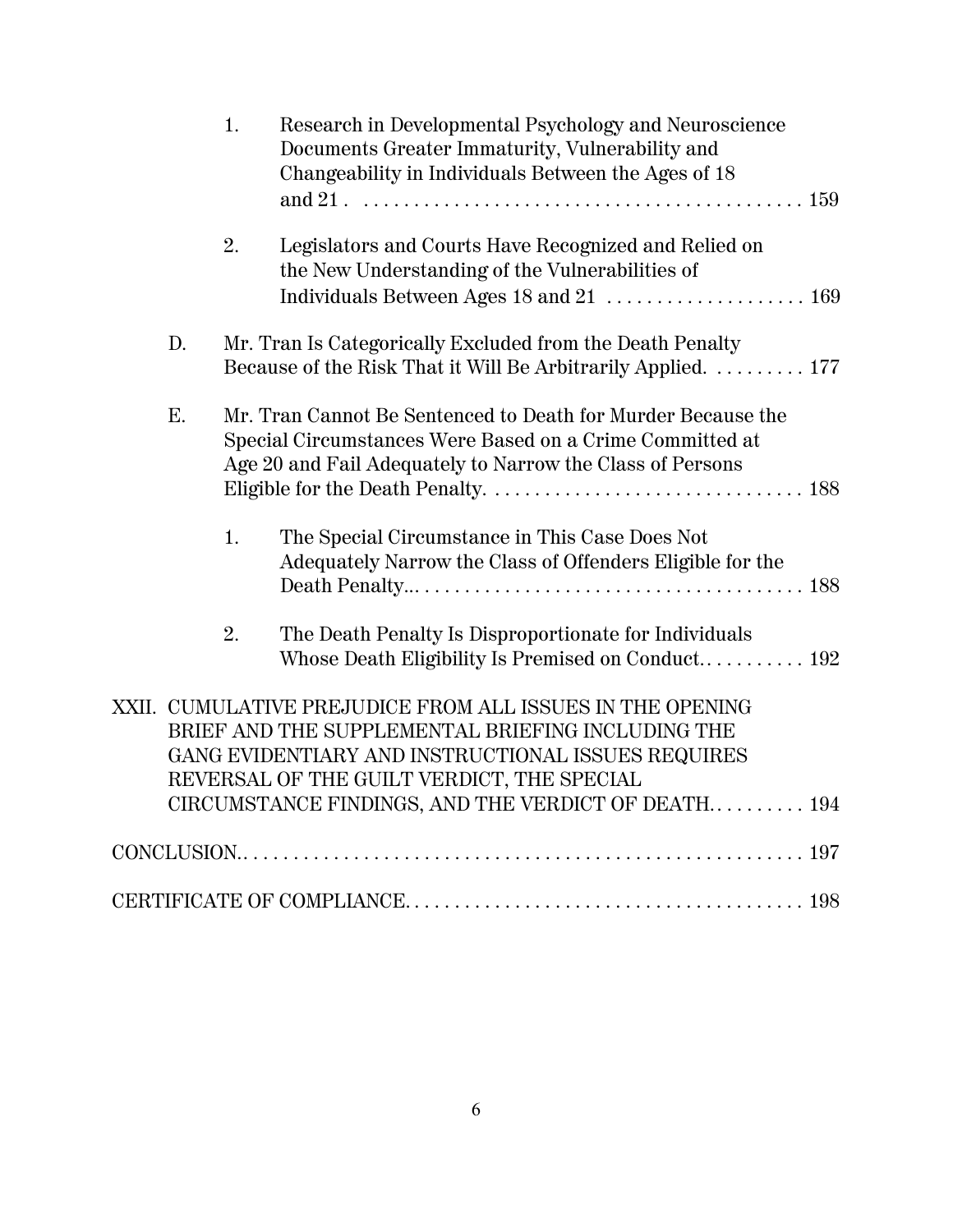# **TABLE OF AUTHORITIES**

## **FEDERAL CASES**

| <i>Biscan v. Brown</i> (Tenn. Ct. App., Dec. 15, 2003,                    |
|---------------------------------------------------------------------------|
|                                                                           |
|                                                                           |
|                                                                           |
|                                                                           |
| Daubert v. Merrell Dow Pharmaceuticals, Inc. (1993) 509 U.S. 579.  passim |
|                                                                           |
|                                                                           |
|                                                                           |
|                                                                           |
|                                                                           |
|                                                                           |
|                                                                           |
|                                                                           |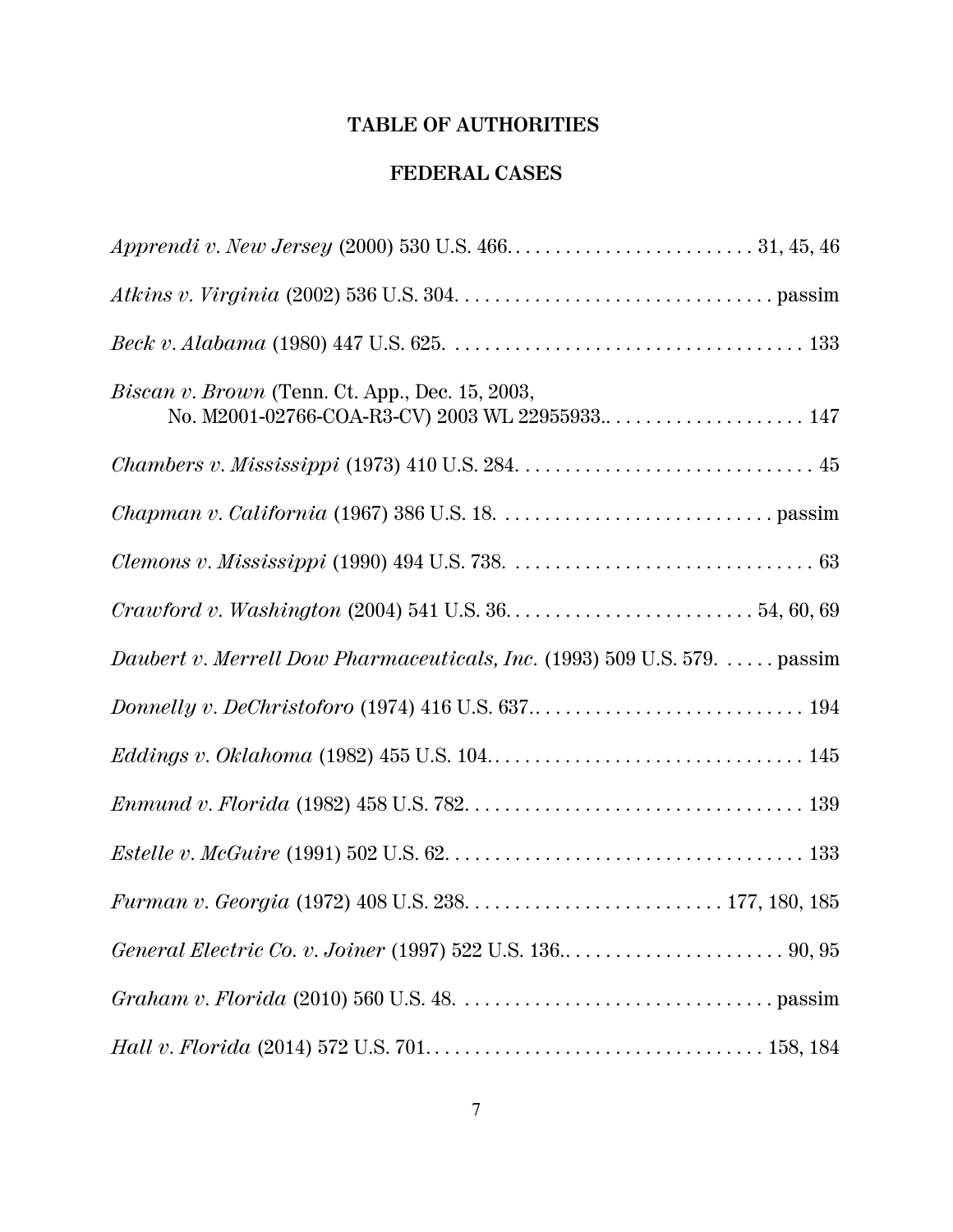| <i>Herman Schwabe, Inc. v. United Shoe Machinery Corp.</i> (2d Cir. 1962)                                                 |
|---------------------------------------------------------------------------------------------------------------------------|
|                                                                                                                           |
|                                                                                                                           |
| In re Detention of Leyva (Wash. Ct. App., May 6, 2014, No. 30853-7-II)                                                    |
|                                                                                                                           |
|                                                                                                                           |
| Jinro America Inc. v. Secure Investments, Inc. (9th Cir. 2001) 266 F.3d 993 74                                            |
|                                                                                                                           |
|                                                                                                                           |
|                                                                                                                           |
|                                                                                                                           |
|                                                                                                                           |
|                                                                                                                           |
| $McCleskey v. Kemp (1987) 481 U.S. 279. \ldots \ldots \ldots \ldots \ldots \ldots \ldots \ldots \ldots \ldots \ldots 189$ |
|                                                                                                                           |
|                                                                                                                           |
|                                                                                                                           |
|                                                                                                                           |
|                                                                                                                           |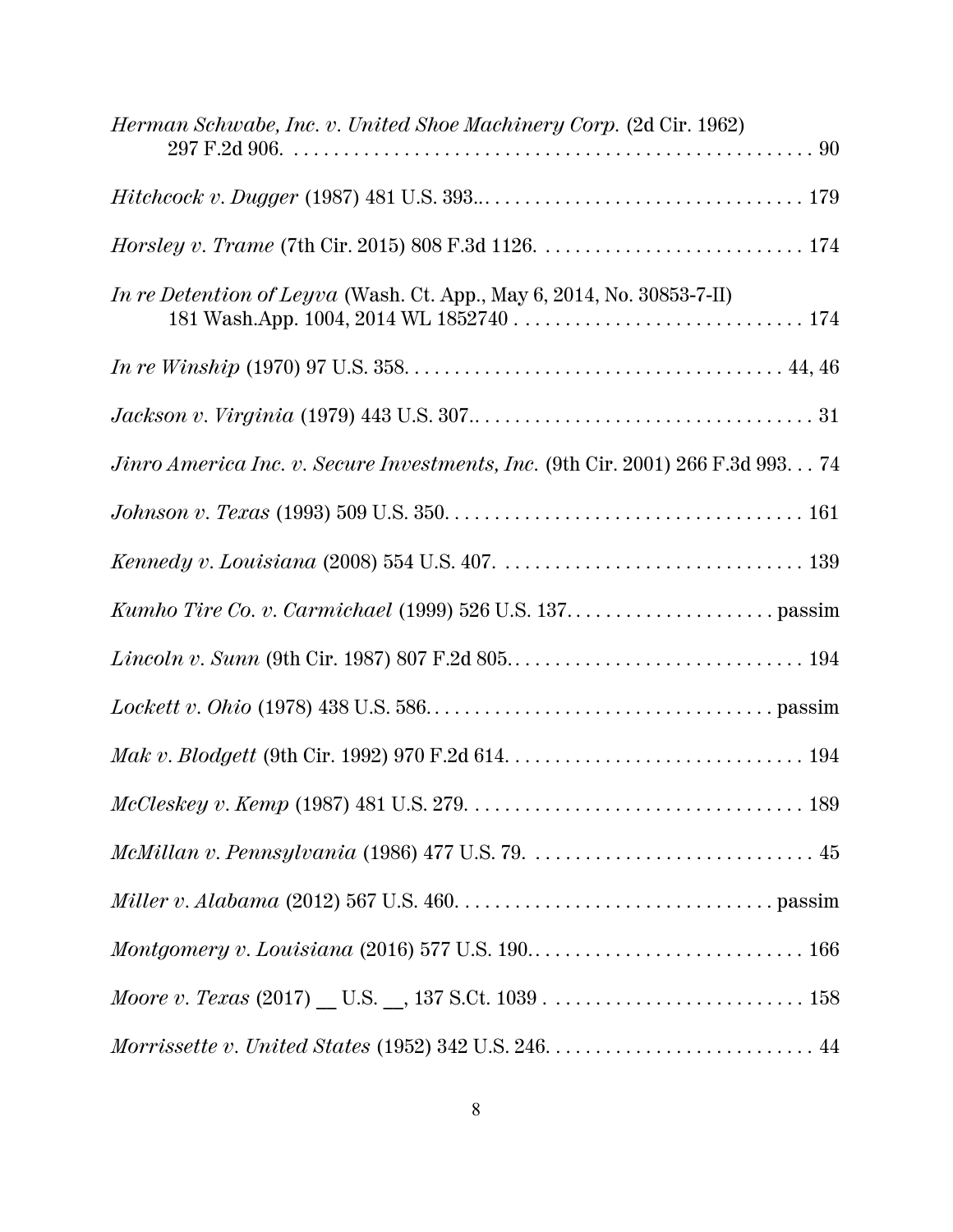| National Rifle Assn. of America., Inc. v. Bureau of Alcohol,<br>Tobacco, Firearms, and Explosives (5th Cir. 2012) 700 F.3d 185 145 |  |
|------------------------------------------------------------------------------------------------------------------------------------|--|
|                                                                                                                                    |  |
|                                                                                                                                    |  |
|                                                                                                                                    |  |
|                                                                                                                                    |  |
|                                                                                                                                    |  |
|                                                                                                                                    |  |
|                                                                                                                                    |  |
|                                                                                                                                    |  |
|                                                                                                                                    |  |
|                                                                                                                                    |  |
|                                                                                                                                    |  |
|                                                                                                                                    |  |
|                                                                                                                                    |  |
|                                                                                                                                    |  |
| Thompson v. Oklahoma (1988) 487 U.S. 815 142, 149, 189                                                                             |  |
|                                                                                                                                    |  |
|                                                                                                                                    |  |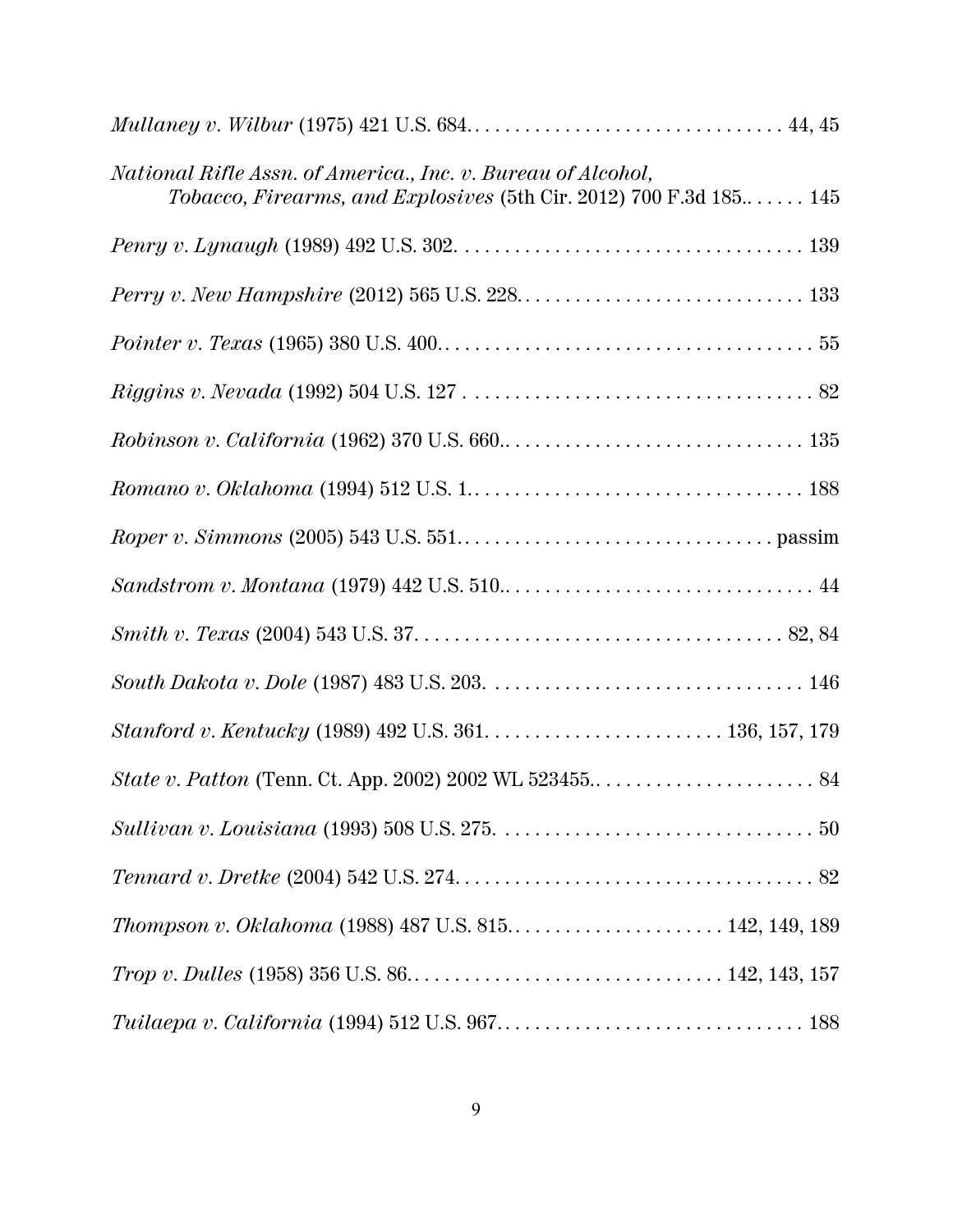| United States v. Cervantes (N.D. Cal.) 2016 WL 491599. passim         |
|-----------------------------------------------------------------------|
| United States v. Hermanek (9th Cir. 2002) 289 F.3d 1076 98, 99, 114   |
|                                                                       |
|                                                                       |
|                                                                       |
|                                                                       |
|                                                                       |
|                                                                       |
| United States v. Medina-Copete (10th Cir. 2014) 757 F.3d 1092. passim |
|                                                                       |
|                                                                       |
|                                                                       |
|                                                                       |
| Woodson v. North Carolina (1976) 428 U.S. 280 178, 180, 185           |
|                                                                       |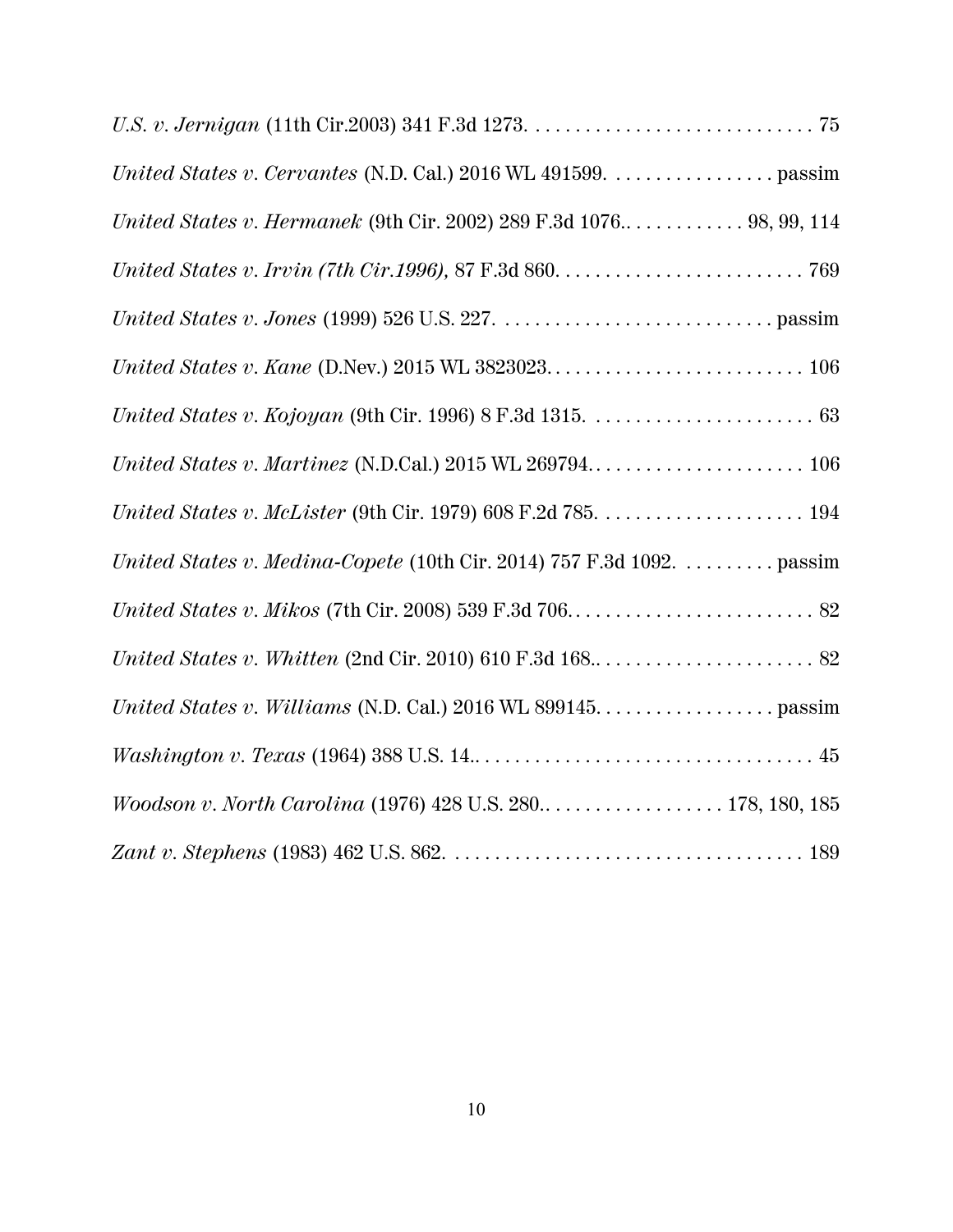# **STATE CASES**

| <i>Brookins v. Round Table, Inc.</i> (Tenn. 1981) 624 S.W.2d 547. 148                          |
|------------------------------------------------------------------------------------------------|
| <i>California Assn. of Psychology Providers v. Rank</i> (1990) $51$ Cal.3d $1. \ldots. 27, 28$ |
| City of Sacramento v. Drew (1989) 207 Cal.App.3d 1287. 112                                     |
|                                                                                                |
| <i>In re Detention of Leyva</i> (Wash. Ct. App., May 6, 2014, No. 30853-7-II)                  |
|                                                                                                |
|                                                                                                |
|                                                                                                |
|                                                                                                |
|                                                                                                |
|                                                                                                |
|                                                                                                |
|                                                                                                |
|                                                                                                |
|                                                                                                |
|                                                                                                |
| People v. Delgado (Feb. 10, 2022, B299482) __Cal.App.5th__                                     |
|                                                                                                |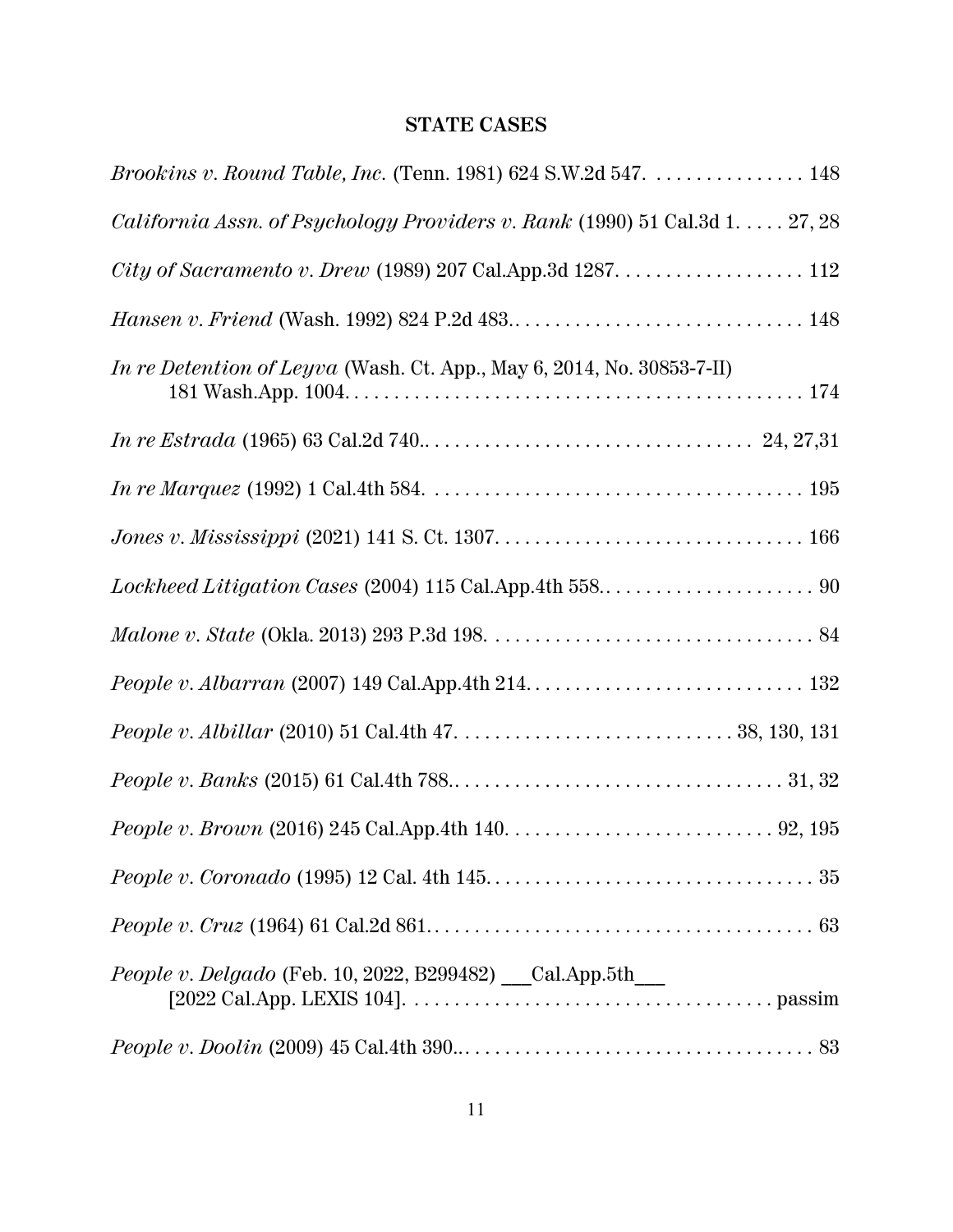| People v. Hall (Feb. 22, 2022, No. E072463) _ Cal.App.5th _ |  |
|-------------------------------------------------------------|--|
|                                                             |  |
|                                                             |  |
|                                                             |  |
|                                                             |  |
|                                                             |  |
|                                                             |  |
|                                                             |  |
|                                                             |  |
|                                                             |  |
|                                                             |  |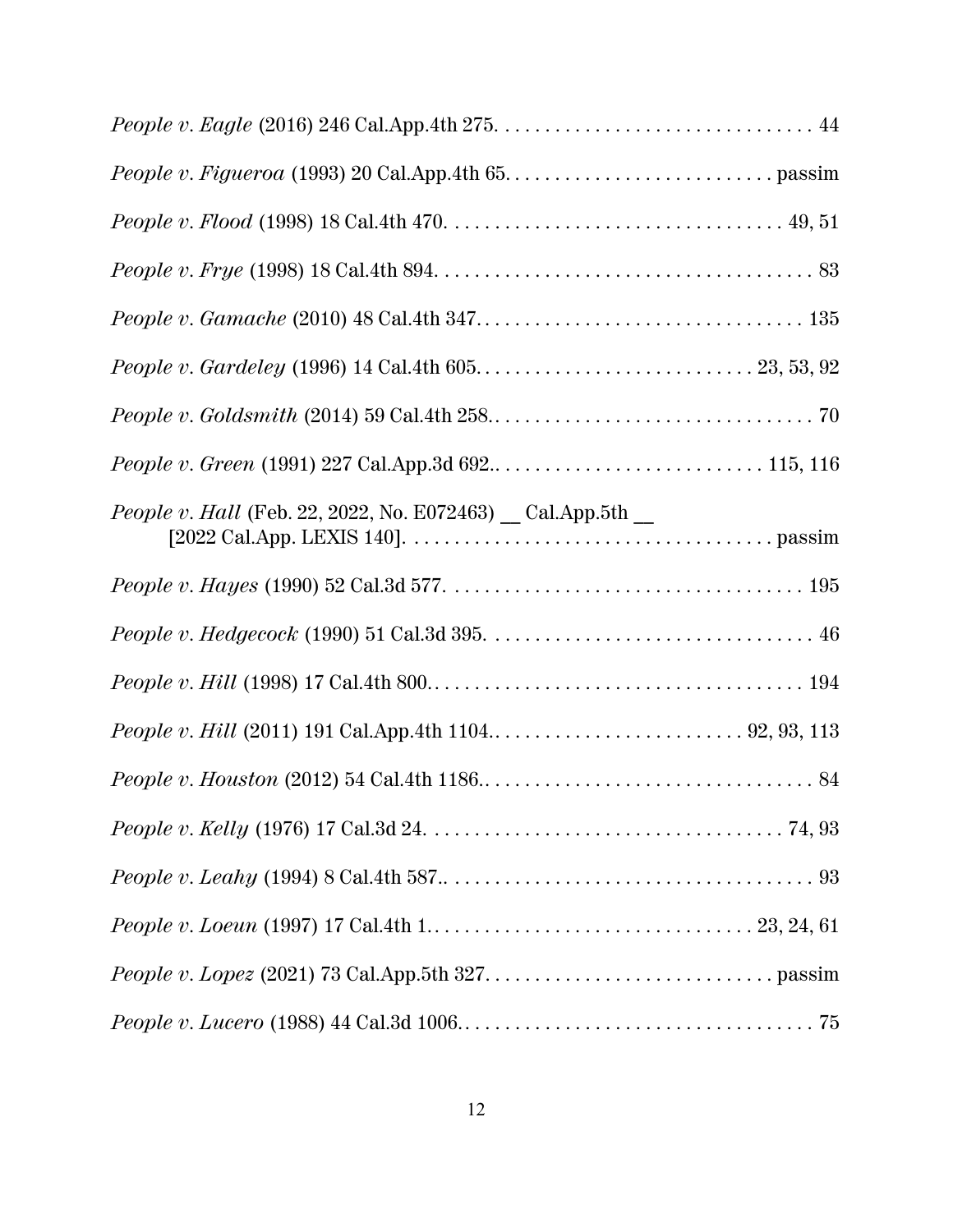| <i>People v. Sek</i> (Feb. 1, 2022, No. B309003) $\_$ Cal.App.5th $\_$ |
|------------------------------------------------------------------------|
|                                                                        |
|                                                                        |
|                                                                        |
|                                                                        |
|                                                                        |
| <i>People v. Vasquez</i> (Feb. 9, 2022, No. F078228) Cal.App.5th _     |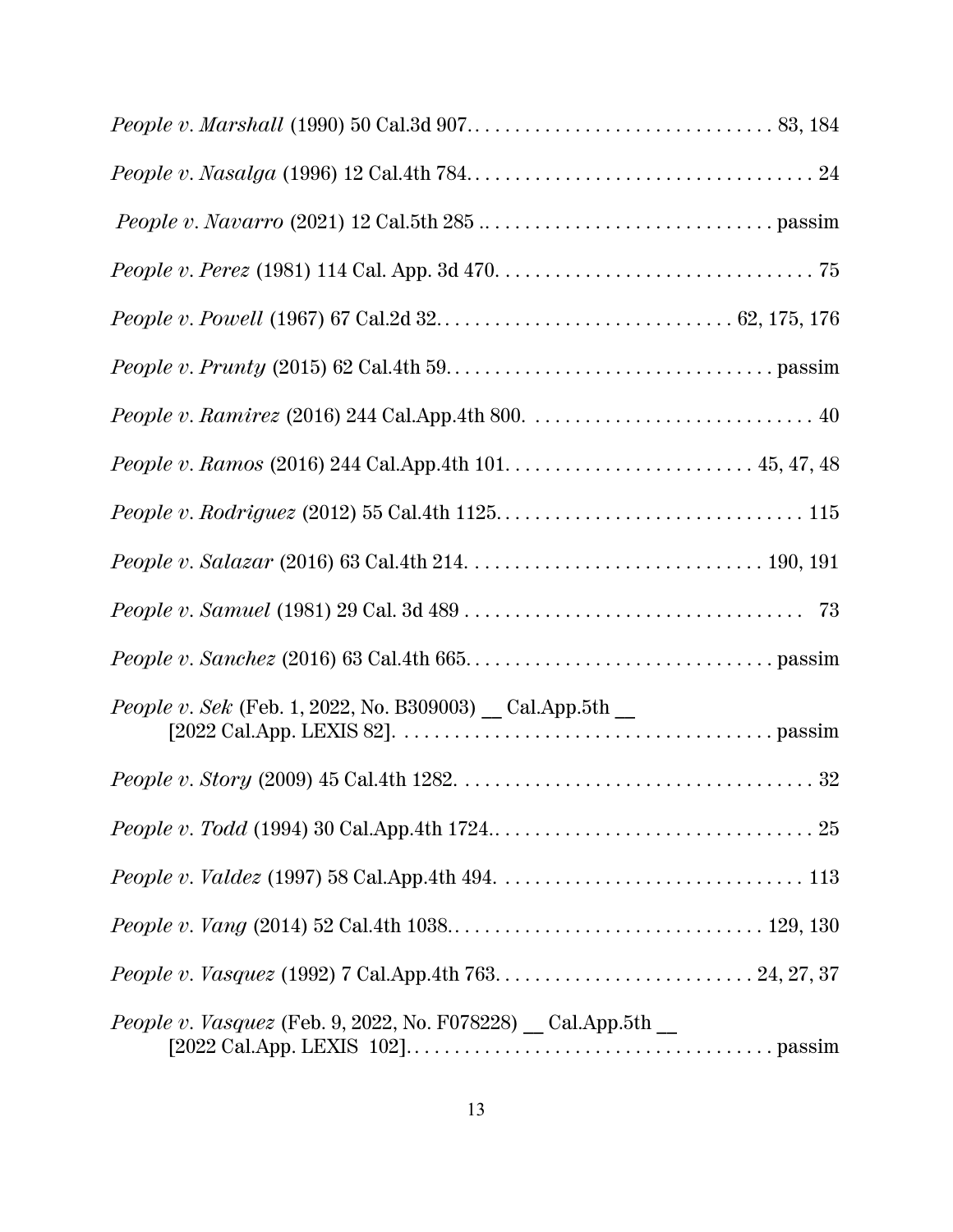| Sargon Enterprises, Inc. v. University of Southern California (2012) |
|----------------------------------------------------------------------|
|                                                                      |
|                                                                      |
|                                                                      |
|                                                                      |
|                                                                      |

## **STATUTES**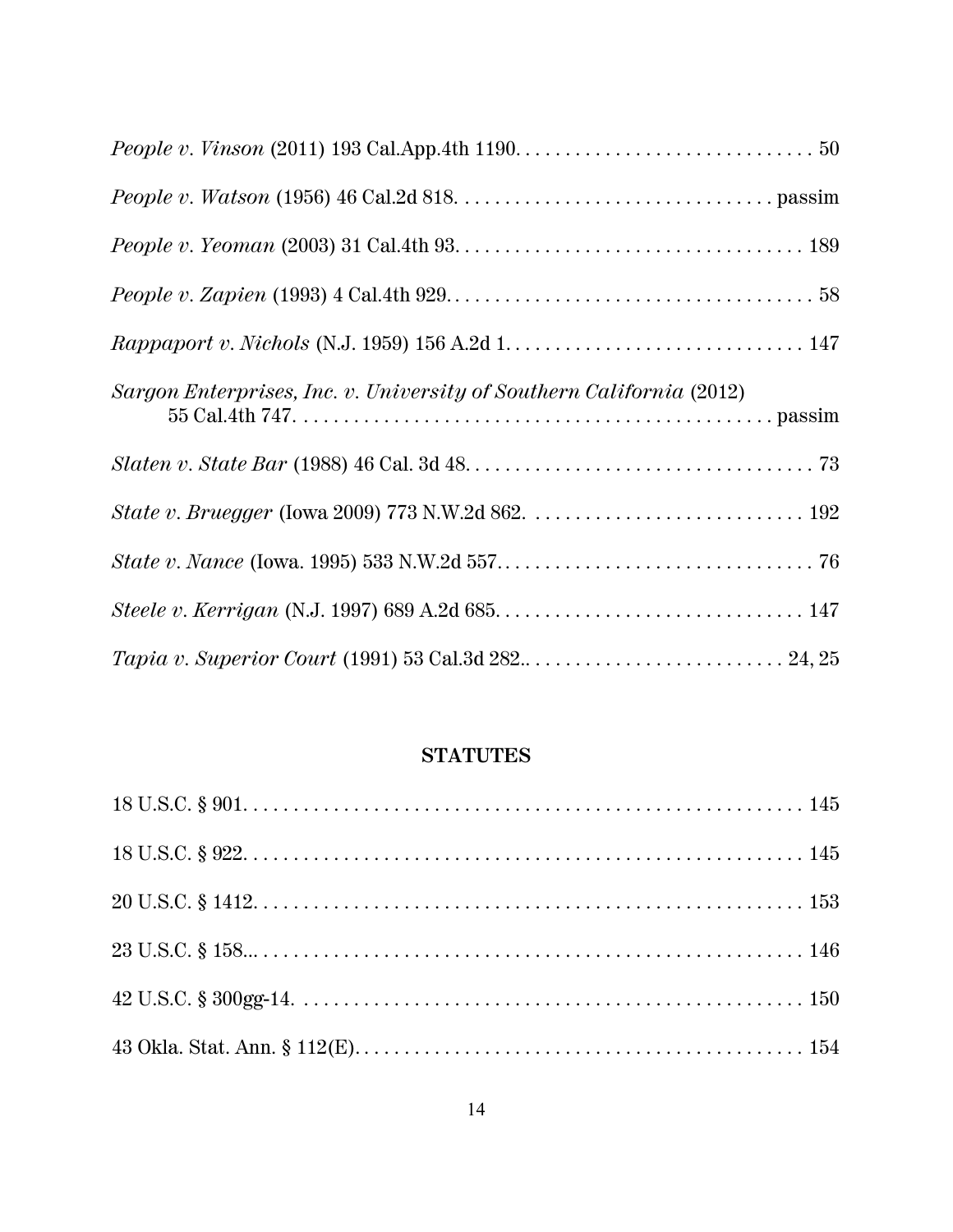| 155 |
|-----|
|     |
|     |
|     |
|     |
|     |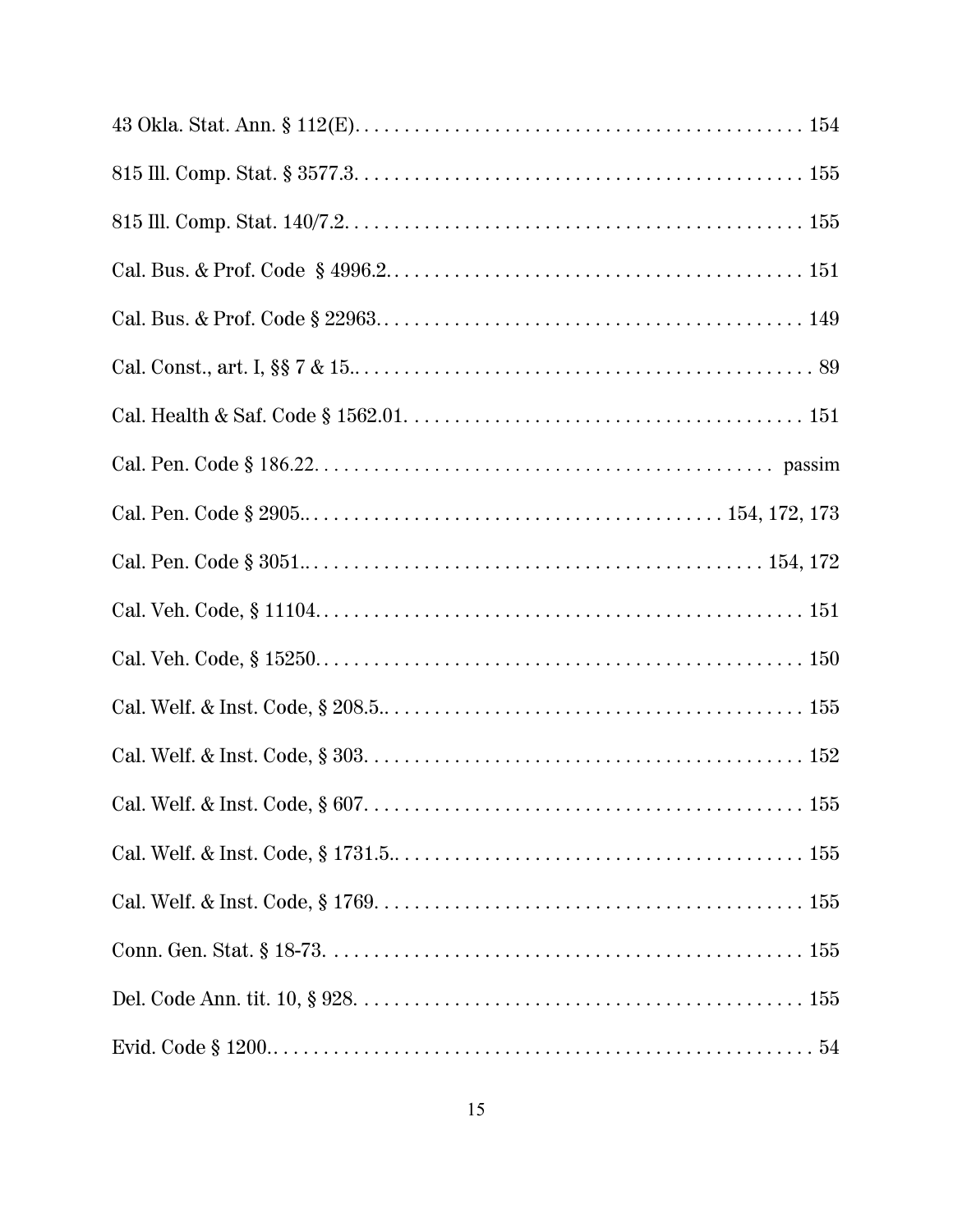| Mass. Gen. Laws Ann. ch. $120, \S 16, \ldots, \ldots, \ldots, \ldots, \ldots, \ldots, \ldots, \ldots, 155$ |
|------------------------------------------------------------------------------------------------------------|
|                                                                                                            |
|                                                                                                            |
|                                                                                                            |
|                                                                                                            |
|                                                                                                            |
|                                                                                                            |
| 154                                                                                                        |
|                                                                                                            |
|                                                                                                            |
|                                                                                                            |
|                                                                                                            |
|                                                                                                            |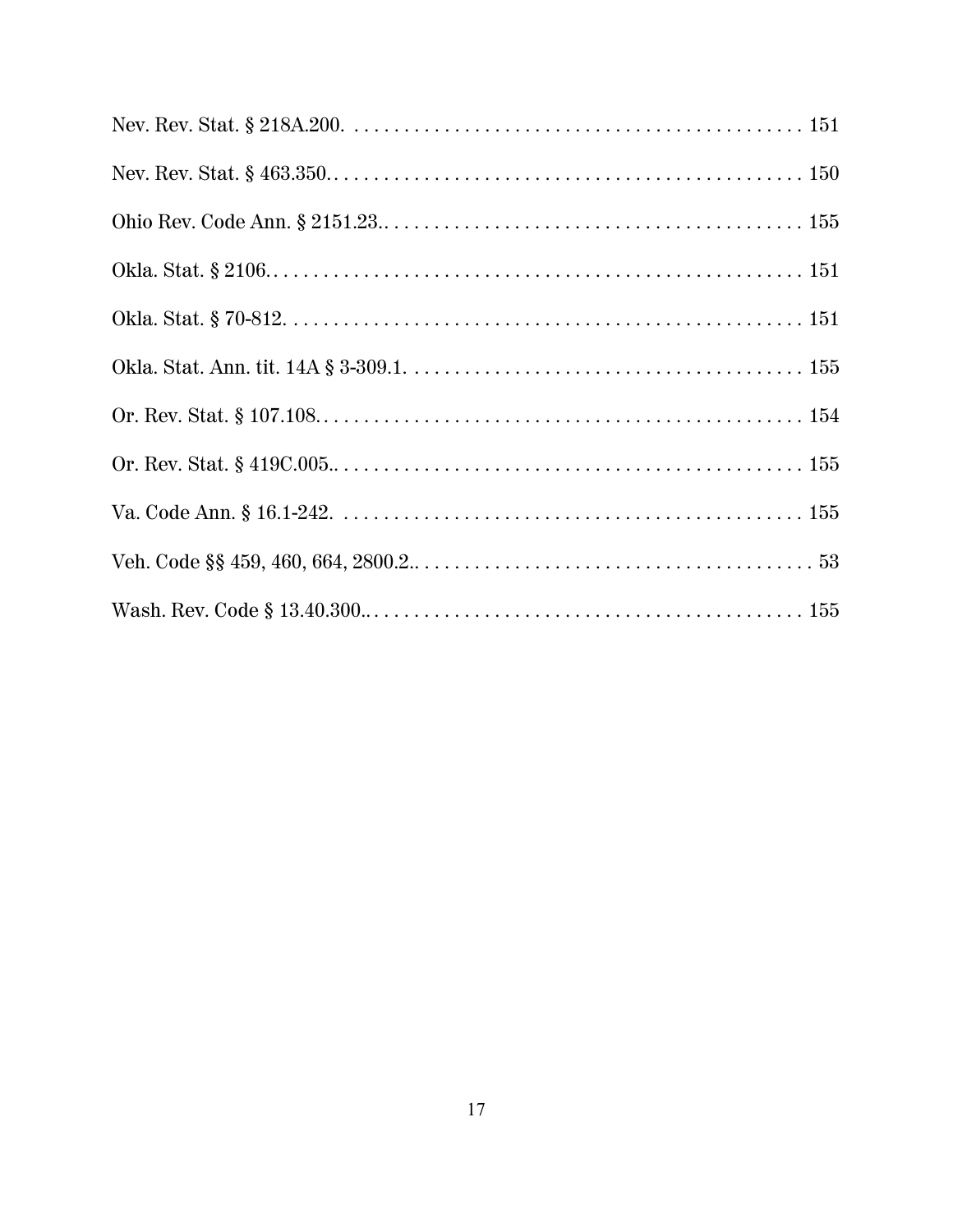### **INTRODUCTION<sup>1</sup>**

On October 23, 2007, a jury found appellant Ron Tran guilty of the November 9, 1995 murder (§ 187) of Linda Park. (4 CT 1150.) The jury also found, *inter alia*, that the murder was committed for the benefit of, at the direction of, or in association with Vietnamese for Life ("VFL"), a criminal street gang within the meaning of section 186.22, subdivision  $(b)(1)$ .  $(4 \text{ CT } 1151)$ .

The gang evidence played a key role in this case. As the prosecutor made clear in closing arguments, the state's theory was that gangs "have declared a war on our way of life" and Mr. Tran and co-defendant Plata were "two selfish gangbangers that had no regard for life" who committed the robbery and murder of Ms. Park to line their pockets and enhance the reputation of the VFL gang. Any adversity experienced by the defendants in life did not lead to becoming gang members; instead, the defendants were gang criminals "by choice." The defendants did not show remorse for their crimes; instead, they bragged about their crimes and further committed to the gang life. The prosecutor ultimately concluded that the jury should "take [] into account" the gang aspect of the crimes

<sup>1</sup> Appellant joined in two of co-defendant Plata's arguments in his supplemental opening brief, designating them as Arguments I and II. For ease of reference, appellant re-designates those arguments as Arguments XIV and XV, and continues the consecutive numbering, designating his arguments in this brief as Arguments XVI through XXII. All statutory references are to the Penal Code unless otherwise specified.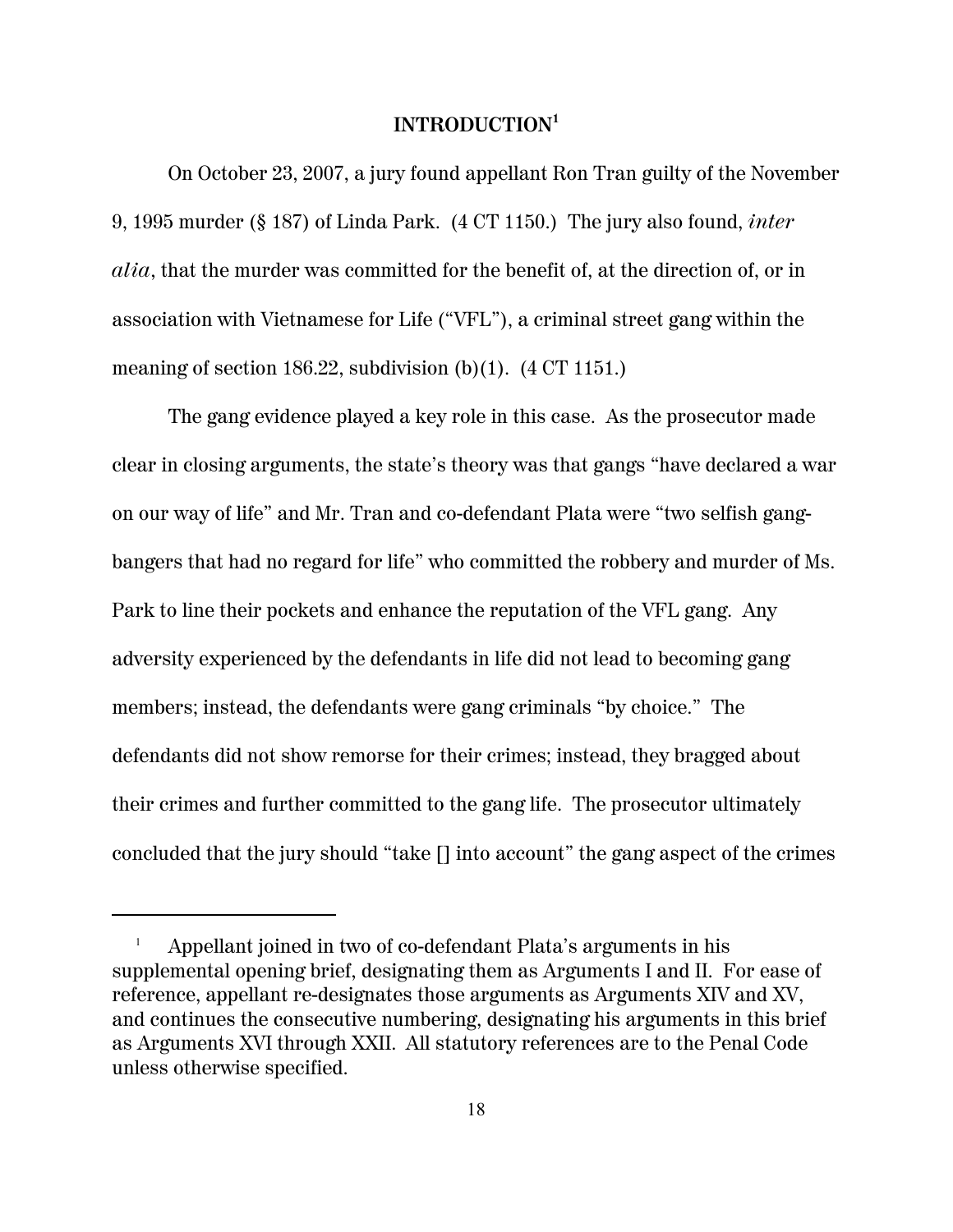when determining whether Mr. Tran and Plata should live or die.

On December 13, 2021, this Court requested supplemental briefing "addressing the significance, if any, of Assembly Bill No. 333 (Stats. 2021, ch. 699), *People v. Valencia* (2021) 11 Cal.5th 818, and *People v. Navarro* (2021) 12 Cal.5th 285 to the issues presented in this case."Given how important the gang evidence was to the state in proving the gang enhancement and in urging the jury to return a verdict of death, the significance is great.

As discussed below in Argument XVI, Assembly Bill No. 333 has completely changed the landscape in cases involving gang charges and enhancements under section 186.22. The ameliorative changes to section 186.22 apply retroactively to Mr. Tran's case and require reversal of the gang enhancement. Moreover, both *Valencia* and *Navarro* discuss the ramifications of the state's introduction of casespecific testimonial and nontestimonial hearsay in violation of *People v. Sanchez* (2016) 63 Cal.4th 665. In this case, the state relied on testimony of both Sergeant Mark Nye and probation officer Timothy Todd in urging the jury to not only find the gang allegation true, but also return a verdict of death at the penalty phase. As discussed in Arguments XVII through XIX, the opinions of these experts regarding the predicate offenses and gang membership necessary to prove the gang enhancement, along with their opinion regarding the meaning of Mr. Tran's tattoos, was laden with evidence which violated *Sanchez*. Moreover, as discussed in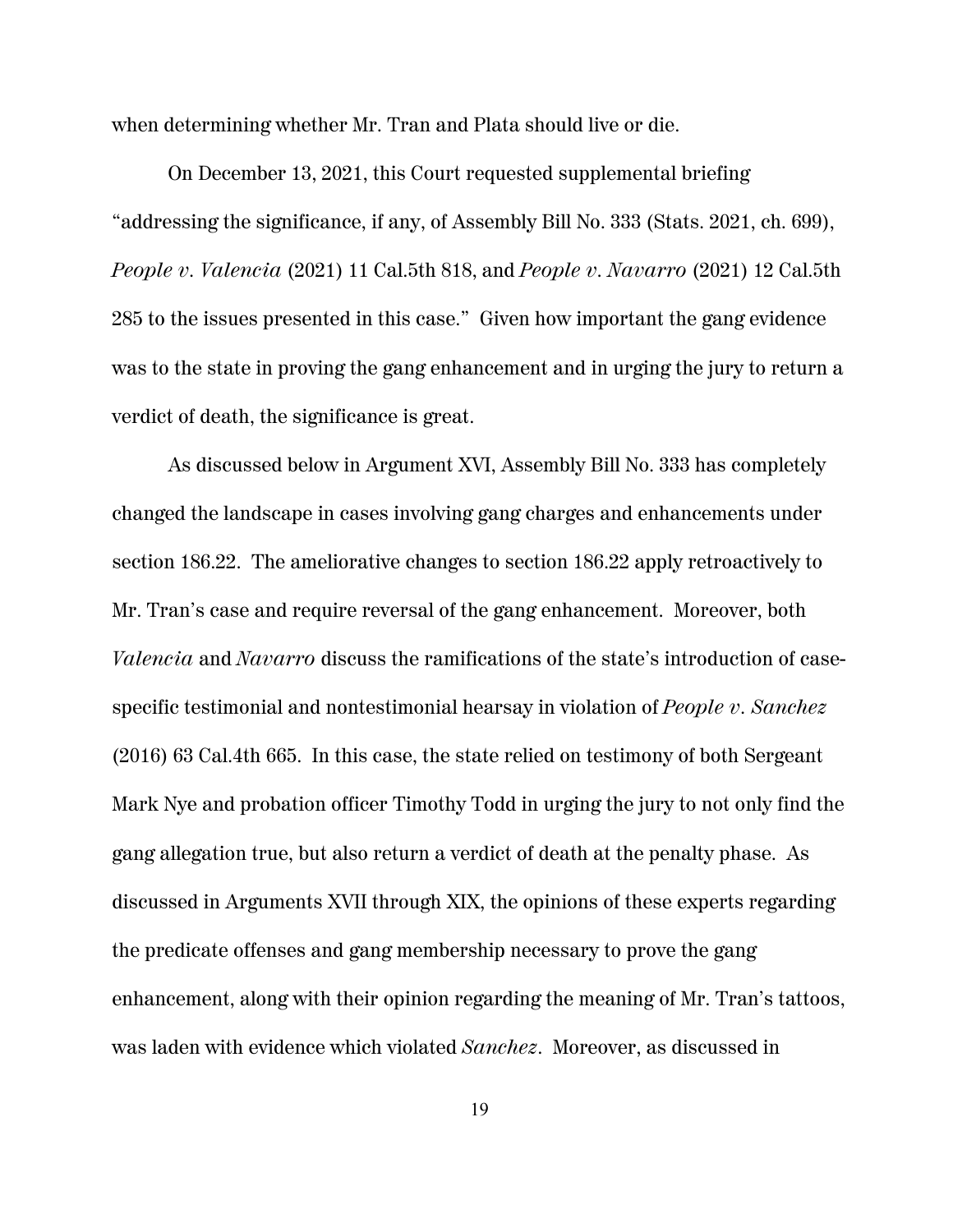Argument XX, because their opinions not only violated *Sanchez*, but also rested on conjecture instead of facts and a methodology supporting the opinions, the admission of Nye's and Todd's opinions violated this Court's holding in *Sargon Enterprises, Inc. v. University of Southern California* (2012) 55 Cal.4th 747, requiring trial courts to fulfill their duty as a gatekeeper when admitting expert testimony, and Mr. Tran's constitutional rights to a reliable verdict. Given the state's heavy and repeated reliance on the gang evidence in urging the jury to impose a verdict of death, reversal of the penalty phase verdict is also required.

Finally, as discussed in Argument XXI, continuing trends and legislative developments, and updated psychological and neurological science studies, demonstrate that young people between the ages of 18 and 21 should be categorically exempt from the death penalty under *Roper v. Simmons* (2005) 543 U.S. 551. Reversal of the penalty phase is required for this reason as well.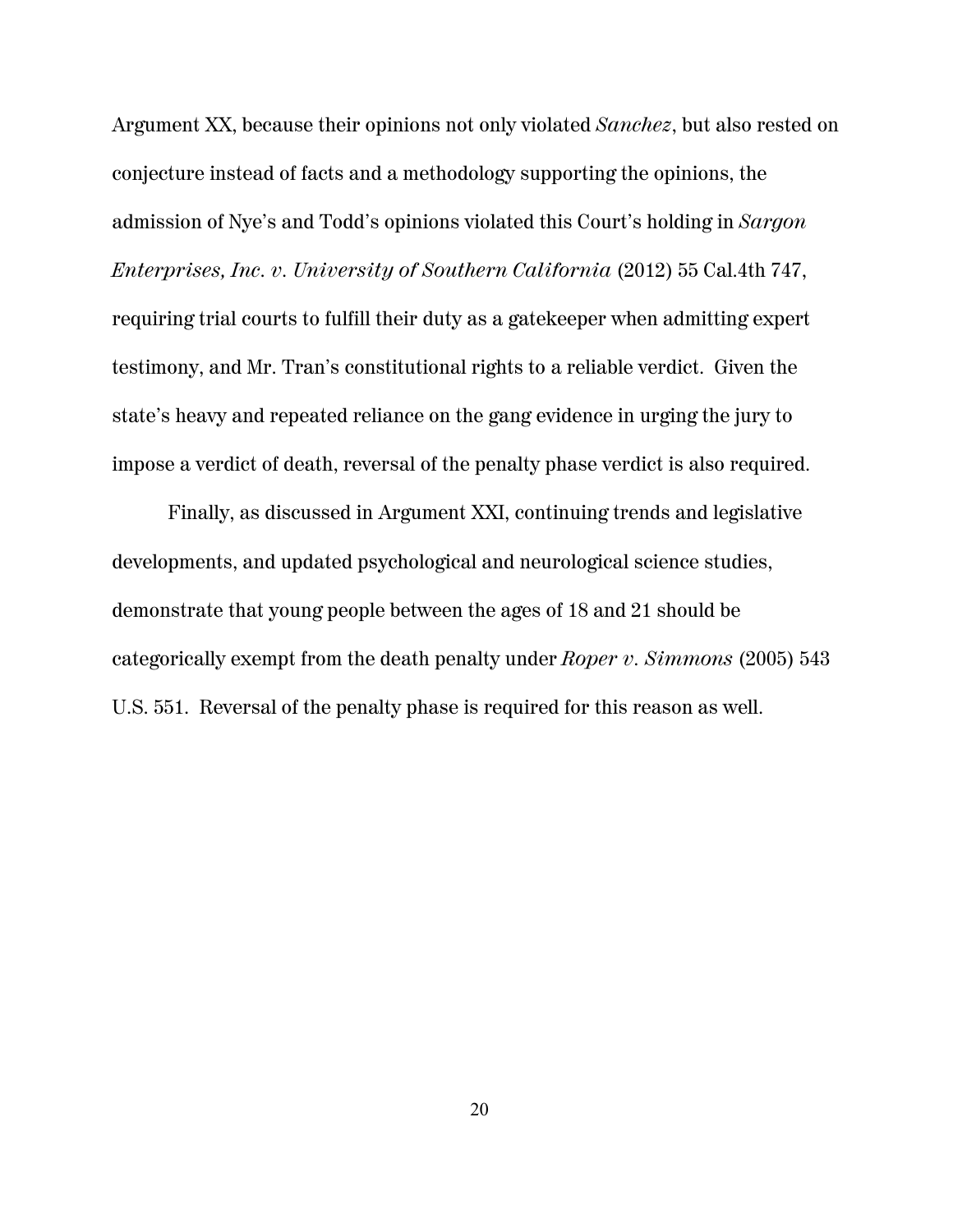#### **ARGUMENT**

## **XVI. MR. TRAN'S GANG ENHANCEMENT TRUE FINDING MUST BE VACATED IN LIGHT OF THE RECENT RETROACTIVE AMENDMENTS TO PENAL CODE SECTION 186.22.**

### **A. Introduction.**

On October 23, 2007, a jury found appellant Ron Tran guilty of the November 9, 1995 murder (§ 187) of Linda Park. (4 CT 1150.) The jury also found, *inter alia*, that the murder was committed for the benefit of, at the direction of, or in association with Vietnamese for Life ("VFL"), a criminal street gang within the meaning of section 186.22, subdivision (b)(1).  $(4 \text{ CT } 1151.)$ 

On October 8, 2021, the Governor signed into law Assembly Bill No. 333 (Assem. Bill No. 333 (2021-2022 Reg. Sess.) ("AB 333")), which amended section 186.22, effective January 1, 2022. The amended section 186.22's gang statute narrows the definition of a criminal street gang, changes the "predicate crimes" element of any gang enhancement or substantive crime, redefines a "pattern of criminal gang activity" and requires that the prosecution must now prove that the predicate crimes "commonly benefited" the gang in a way that does more than just enhance the gang's reputation. In addition, the prosecution must now prove that the last predicate crime occurred within three years of the charged offense. Under these new rules of proof, which are retroactive, the prosecution failed to meet its burden. Mr. Tran is entitled to the retroactive benefit of the law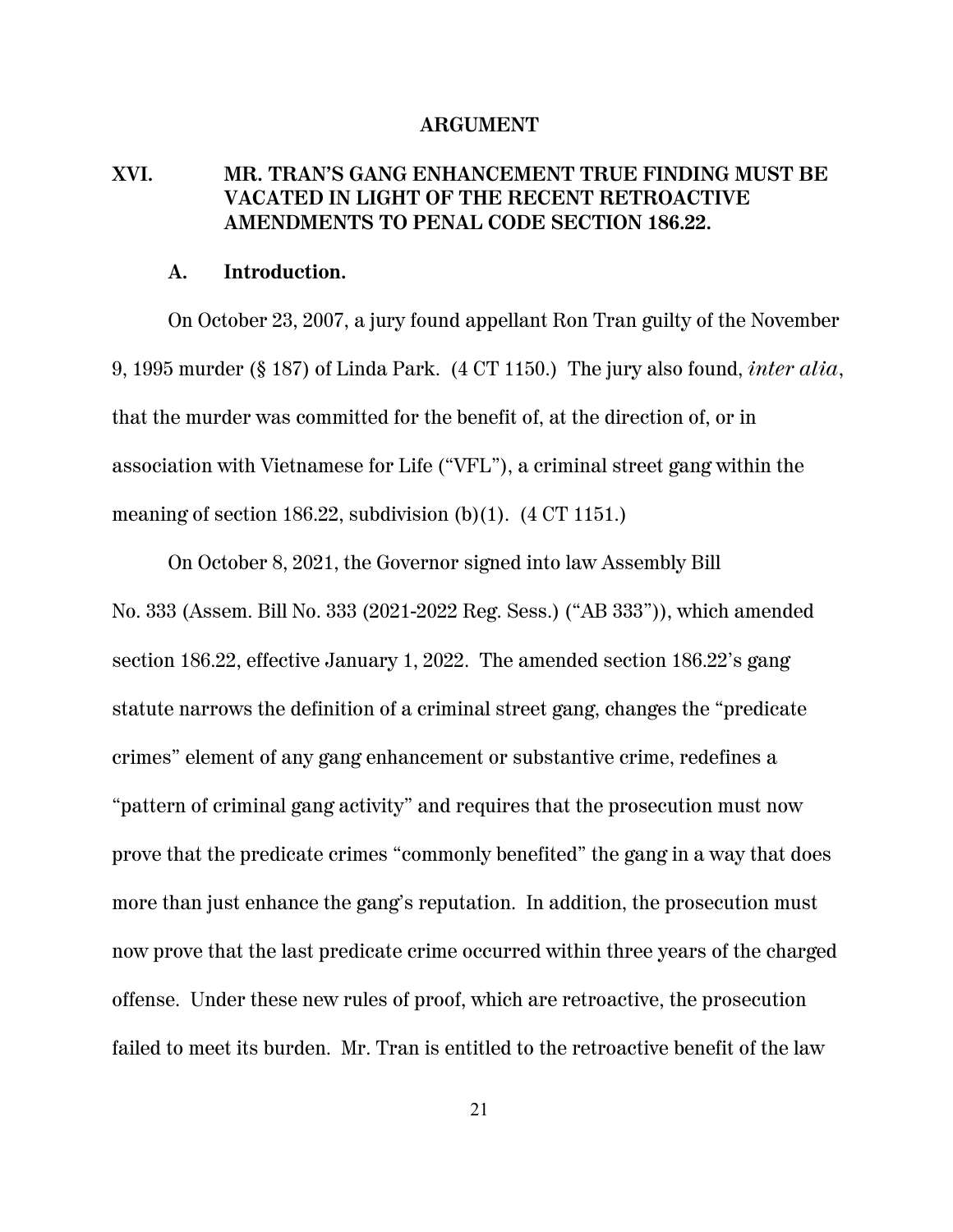and, under the new law, the gang allegation true finding should be vacated and the case remanded for a retrial on the allegation. Moreover, Mr. Tran is entitled to a jury finding on each essential element of the enhancement under the new law.

### **B. Statutory Framework of Section 186.22 and Assembly Bill 333.**

Prior to January 1, 2022, section 186.22 provided for enhanced punishment when a person is convicted of an enumerated felony committed "for the benefit of, at the direction of, or in association with any criminal street gang, with the specific intent to promote, further, or assist in any criminal conduct by gang members." (Former § 186.22, subd. (b)(1).) A "criminal street gang" was defined under prior law as "any ongoing *organization, association, or group* of three or more persons, whether formal or informal, having as one of its primary activities the commission of one or more [enumerated criminal acts], having a common name or common identifying sign or symbol, and whose members *individually or collectively* engage in, or have engaged in, a pattern of criminal gang activity." (*Id*., subd. (f), italics added.) Effective January 1, 2022, AB 333 narrowed the definition of "criminal street gang" to "an ongoing, *organized association or group* of three or more persons, whether formal or informal, having as one of its primary activities the commission of one or more [enumerated criminal acts], having a common name or common identifying sign or symbol, and whose members *collectively* engage in, or have engaged in, a pattern of criminal gang activity."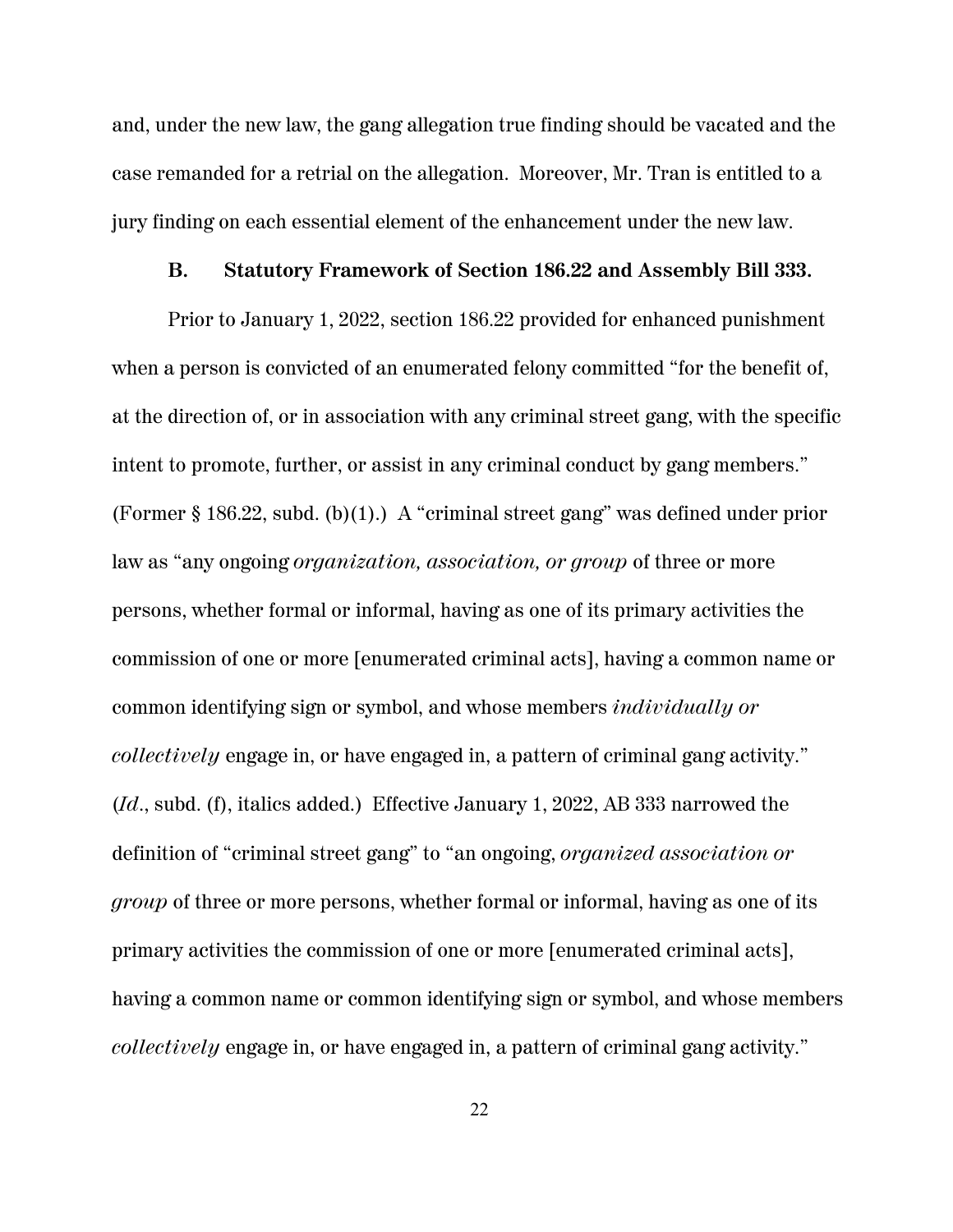(Assem. Bill 333, § 3, revised § 186.22, subd. (f), italics added.)

AB 333 also altered the requirements for proving the "pattern of criminal gang activity" necessary to establish the existence of a criminal street gang. Prior to January 1, 2022, a "pattern of criminal gang activity" meant "the commission of, attempted commission of, conspiracy to commit, or solicitation of, sustained juvenile petition for, or conviction of two or more of [enumerated] offenses, provided at least one of these offenses occurred after the effective date of this chapter and the last of those offenses occurred within three years after a prior offense, and the offenses were committed on separate occasions, or by two or more persons." (Former § 186.22, subd. (e).) These specified, predicate offenses did not, themselves, have to be gang-related. (*People v. Gardeley* (1996) 14 Cal.4th 605, 621.) Rather, they only needed to have been committed by members of "the same gang that the defendant acts to benefit" or in which he actively participates. (*People v. Prunty* (2015) 62 Cal.4th 59, 76.) The statute was silent on whether a crime charged in a proceeding may qualify as one of the predicate offenses for the charged gang allegations, but this Court held that it may. (*People v. Loeun* (1997) 17 Cal.4th 1, 10.)

As of the effective date, AB 333 redefined "pattern of criminal gang activity" to require that the last of the so-called predicate offenses "occurred within three years of the prior offense and within three years of the date the current offense is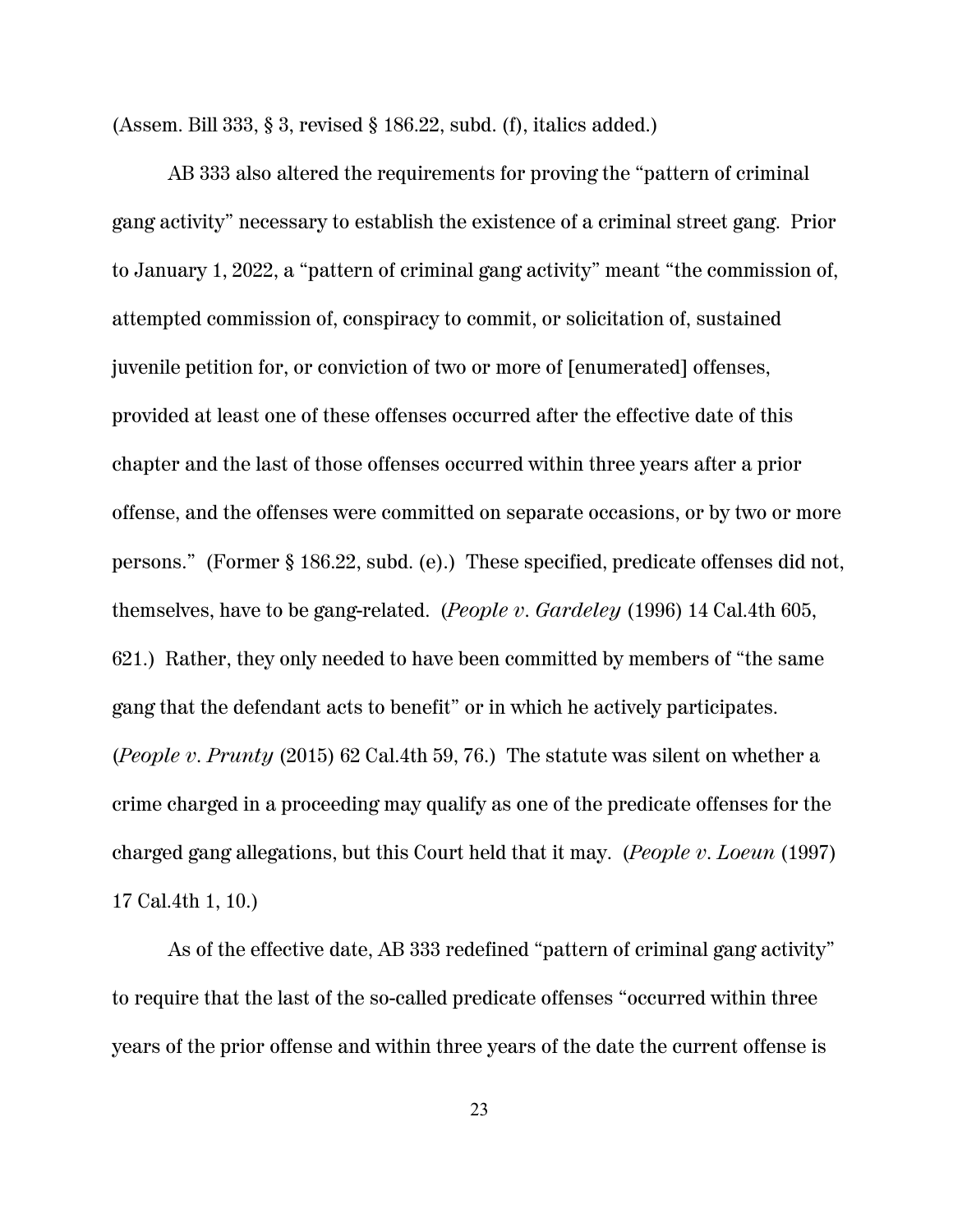alleged to have been committed," and that the predicate offenses "were committed on separate occasions or by two or more *members, the offenses commonly benefited a criminal street gang, and the common benefit from the offenses is more than reputational.*" (Assem. Bill 333, § 3, revised § 186.22, subd. (e)(1), italics added.) Finally, AB 333 also abrogated the Court's decision in *Loeun*, *supra*, which permitted charged crimes to be used as predicate offenses. Under the revised gang statute, "The currently charged offense shall not be used to establish the pattern of criminal gang activity." (§ 186.22, subd. (e)(2).)

## **C. The Ameliorative Changes To Section 186.22 Apply Retroactively to Mr. Tran's Case.**

Under settled California law, newly enacted statutes which mitigate punishment for a crime are presumed to apply retroactively to all cases not yet final. (*In re Estrada* (1965) 63 Cal.2d 740, 746.) This rule applies to statutory amendments "which redefine, to the benefit of defendants, conduct subject to criminal sanctions" or enhancement. (*Tapia v. Superior Court* (1991) 53 Cal.3d 282, 301; *see also People v. Figueroa* (1993) 20 Cal.App.4th 65, 68 ["defendant is entitled to the benefit of an amendment to an enhancement statute, adding a new element to the enhancement, where the statutory change becomes effective while the case was on appeal, and the Legislature did not preclude its effect to pending cases"]; *People v. Nasalga* (1996) 12 Cal.4th 784, 792; *People v. Vasquez* (1992) 7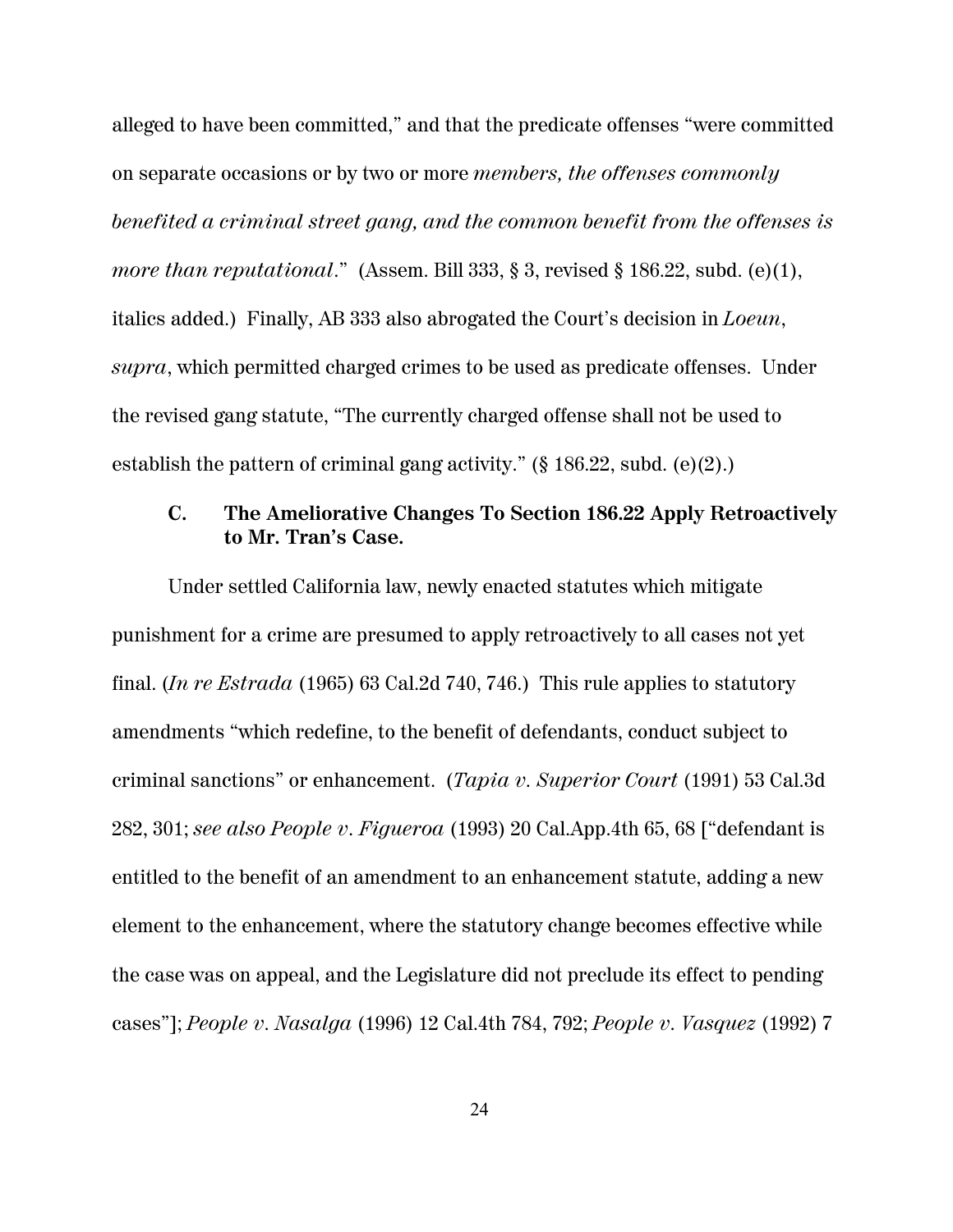Cal.App.4th 763, 764-765, 767-768; *People v. Todd* (1994) 30 Cal.App.4th 1724, 1729-1730.)

AB 333 redefines conduct which is subject to criminal sanctions under section 186.22's gang enhancement or substantive gang crime. It does so to the defendant's benefit by requiring the prosecution to prove the predicate crimes benefited the gang, the benefit was not just to the gang's reputation, the last predicate crime occurred within three years of the charged offense, and the predicate acts must be proven by conduct other than that forming the basis of the charges against the defendant in the proceeding at issue. By changing the proof needed to show two or more predicate offenses, AB 333 also changes the definition of the phrase "pattern of criminal gang activity." That, in turn, changes the definition of a "criminal street gang." Because these changes to the statute's elements inure to the defendant's advantage, they apply retroactively to all cases on appeal as of January 1, 2022. (*Tapia v. Superior Court, supra*, 53 Cal.3d at p. 301.)

AB 333 increased the threshold for a true finding on the gang enhancement under section 186.22, subdivision (b). Pursuant to the new legislation, as set forth above, imposition of a gang enhancement requires proof of the following additional requirements with respect to establishing a "criminal street gang:" (1) the gang must be an "ongoing, organized association or group" where (2) the members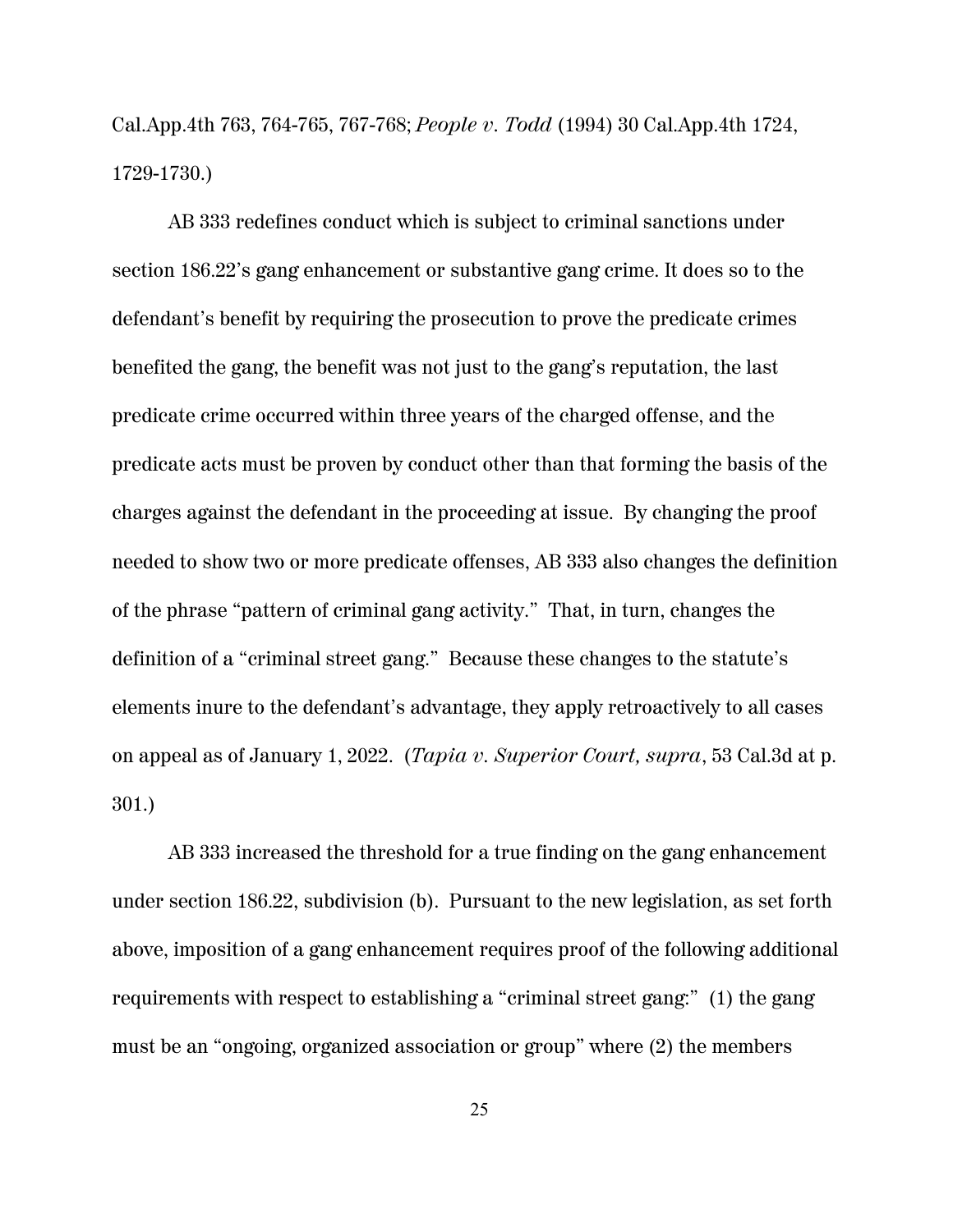"collectively" engage in, or have engaged in, a pattern of criminal gang activity; and (3) the charged offense "commonly benefited" a criminal street gang where the common benefit is "more than reputational." (Assem. Bill 333, § 3, revised § 186.22, subd. (f)-(g).) With respect to predicate offenses, there are the additional requirements that: (1) the offenses must have "commonly benefited" a criminal street gang where the common benefit is "more than reputational;" (2) the last predicate offense must have occurred within three years of the date of the currently charged offense; (3) the predicate offenses must be committed on separate occasions or by two or more gang members, as opposed to persons; and (4) the charged offense cannot be used as a predicate offense. (Assem. Bill 333, § 3, revised § 186.22, subd. (e)(1)-(2).) With respect to common benefit, the new legislation explains: "[T]o benefit, promote, further, or assist means to provide a common benefit to members of a gang where the common benefit is more than reputational. Examples of a common benefit that are more than reputational may include, but are not limited to, financial gain or motivation, retaliation, targeting a perceived or actual gang rival, or intimidation or silencing of a potential current or previous witness or informant." (Assem. Bill 333, § 3, revised § 186.22, subd. (g).)

Mr. Tran's original judgment from which he appeals was entered on August 15, 2008. (6 CT 1592.) His case is still pending in this Court and not yet final. Thus, these ameliorative changes to section 186.22 apply to Mr. Tran's case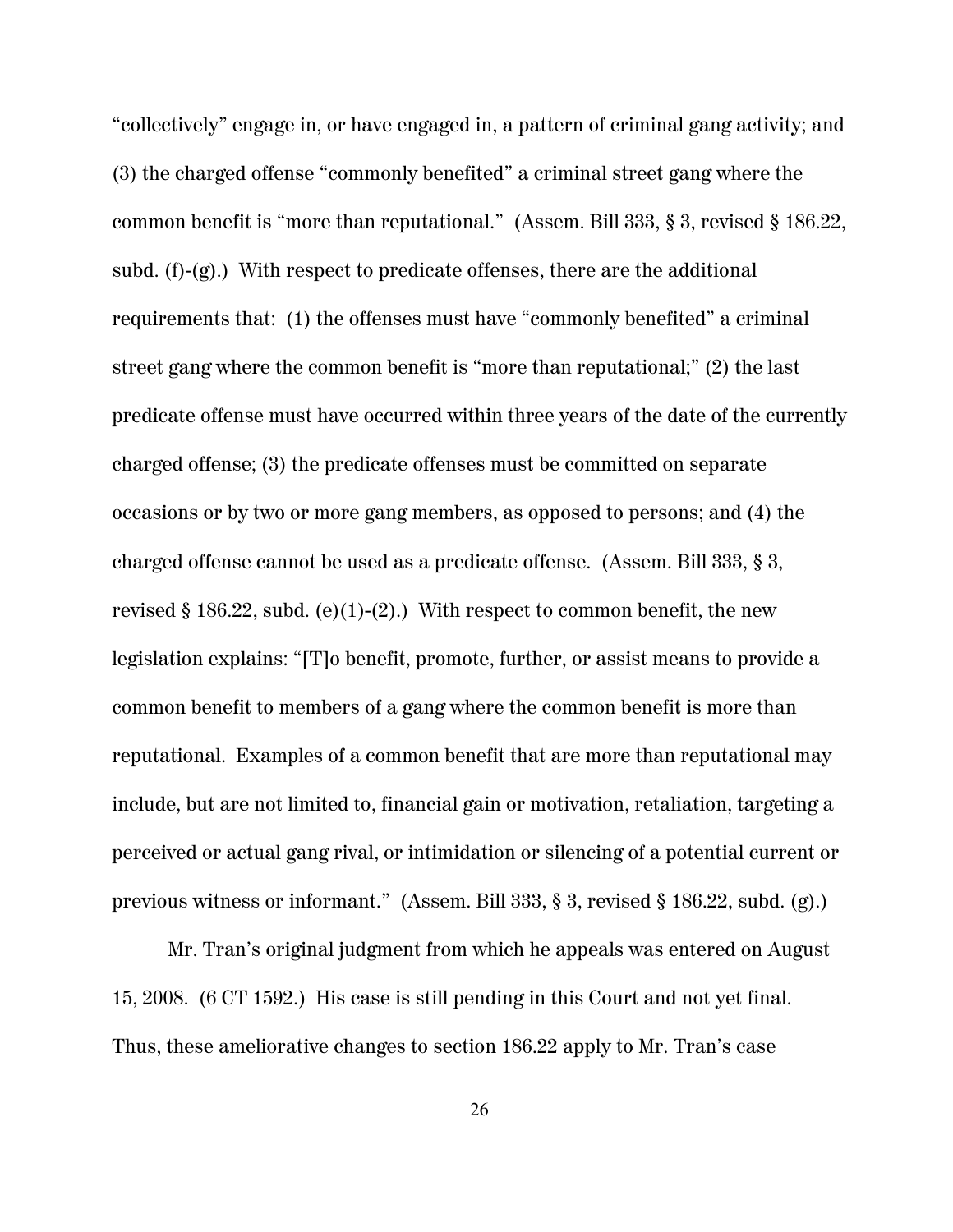retroactively. Indeed, in all published cases on this question the courts have held, and the Attorney General has conceded, that the relevant portions of AB 333 apply to cases not final on appeal. (*See People v. Hall* (Feb. 22, 2022, No. E072463) Cal.App.5th \_\_ [2022 Cal.App. LEXIS 140]; *People v. Delgado* (Feb. 10, 2022, B299482) \_\_\_Cal.App.5th\_\_\_ [2022 Cal.App. LEXIS 104]; *People v. Vasquez* (Feb. 9, 2022, No. F078228) \_\_ Cal.App.5th \_\_ [2022 Cal.App. LEXIS 102]; *People v. Sek* (Feb. 1, 2022, No. B309003) \_\_ Cal.App.5th \_\_ [2022 Cal.App. LEXIS 82]; *People v. Lopez* (2021) 73 Cal.App.5th 327, 343-344.)

The substance of and legislative intent behind AB 333 supports retroactive application to cases not yet final such as Mr. Tran's. Nothing in AB 333's text or history shows the Legislature sought to bar application of the *Estrada* inference. (*See People v. Frahs* (2020) 9 Cal.5th 618, 624 [concluding "neither the text nor the history of section 1001.36 clearly indicates that the Legislature intended that the *Estrada* rule would not apply to this diversion program."].) AB 333 does not contain an express savings clause prohibiting its retroactive application. (*See* AB 333.)

Further, the Legislature's own findings reveal an intent for retroactive application. (See *California Assn. of Psychology Providers v. Rank* (1990) 51 Cal.3d 1, 15 ["[I]n attempting to ascertain the legislative intent, the most significant source is the Legislature's own declaration of findings and purpose that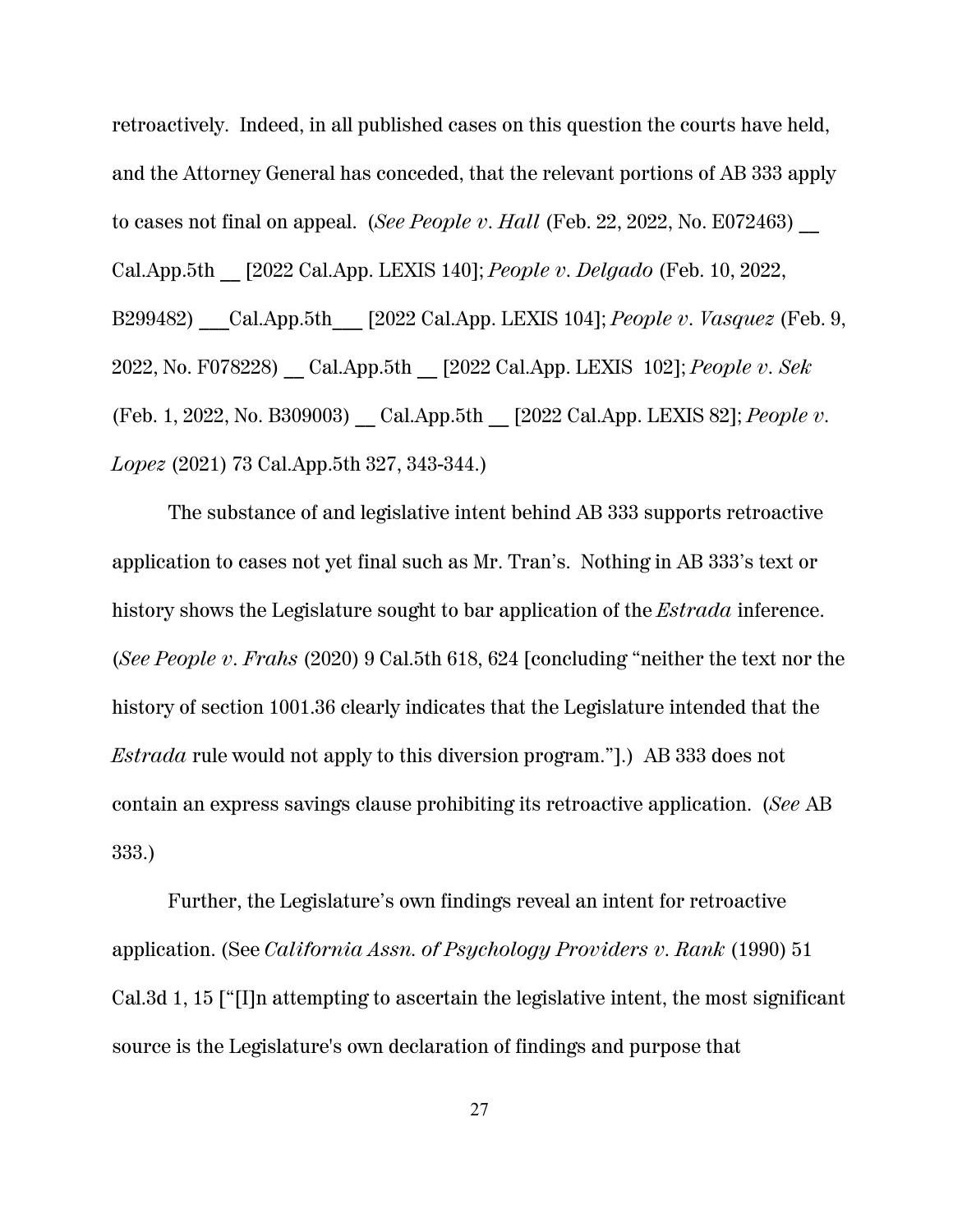accompanied the [relevant] legislation."].) The Legislature generally found the statute must be narrowed to correct its disproportionate impact on "people of color." (Stats. 2021, ch. 699, § 2.) For example, the Legislature found, "Current gang enhancement statutes criminalize entire neighborhoods historically impacted by poverty, racial inequality, and mass incarceration as they punish people based on their cultural identity, who they know, and where they live." (*Id*., para. (a).) At the same time that "California reduced its prison population" by 25 percent, "the number of incarcerated people serving a gang enhancement increased by almost 40 percent." (*Id*., para. (d)(3).) And, "[i]n Los Angeles alone, the state's largest jurisdiction, over 98 percent of people sentenced to prison for a gang enhancement are people of color." (*Id*., para. (d)(4).)

With regard to the amendatory language at issue here, the Legislature has decried the overbroad application of the gang enhancement to people not shown to part of an organized group focused on deriving material benefit from the criminal activity of its members. "The STEP Act has been continuously expanded through legislative amendments and court rulings. As a result of lax standards, STEP Act enhancements are "ubiquitous . . . [d]espite [the absence of] empirical evidence indicating that they are effective in reducing gang crime." (Stats. 2021, ch. 699, § 2, para. (g).) "The social networks of residents in neighborhoods targeted for gang suppression are often mischaracterized as gangs *despite their lack of basic*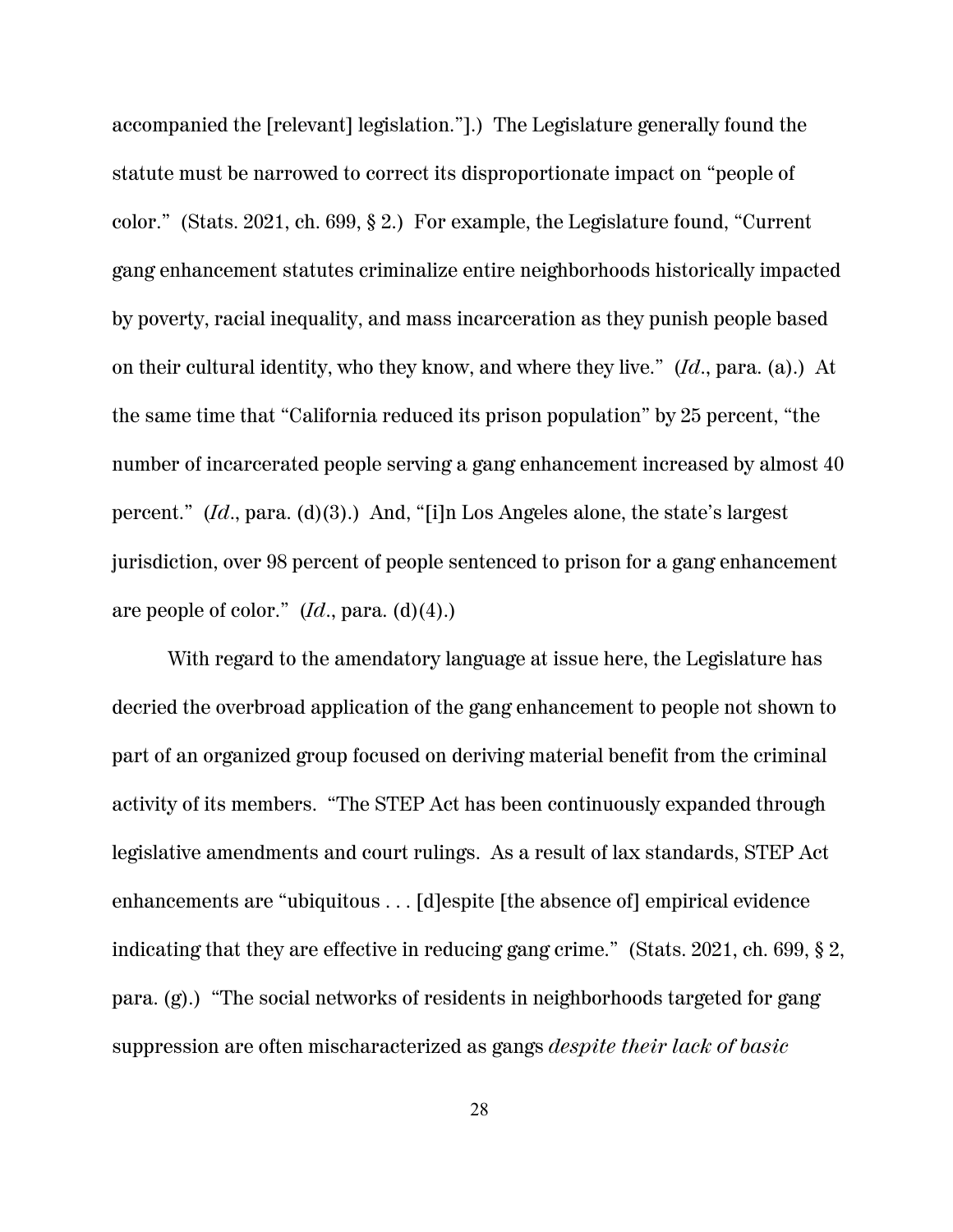*organizational requirements* such as leadership, meetings, hierarchical decisionmaking, and a clear distinction between members and nonmembers." (*Id*., para. (d)(8), italics added. On this point, a report by the Assembly Committee on Public Safety noted a national survey of gang laws that found that then-existing version of California's STEP Act was among the most amorphous in application: "[I]n comparison to California, other states require more evidence of connection or organization between gang members for gang enhancements to apply." (Assem. Com. on Public Safety, Rep. on Assem. Bill No. 333, (2020–2021 Reg.Sess.) as amended March 30, 2021, p. 7.)

According to the bill's author, "AB 333 will advance the movements toward criminal, racial and social justice by ensuring gang enhancements are only used when necessary and fair." (Assem. Com. on Public Safety, *supra*, p. 4.) After noting the various ways in which section 186.22 has been construed to expand its application, the Assembly Committee states, "This bill would redefine the terms 'pattern of criminal gang activity' and 'criminal street gang.' In doing so, *this bill would limit the scope of who may be considered to be from the same criminal street gang, would require proof of organization (an established hierachary* [sic]*), and would require that the theory of benefit to the gang be more than a benefit to the gang's reputation*." (Assem. Com. on Public Safety, *supra*, pp. 5-6, italics added.) To correct the unjust application of the STEP Act, the Committee on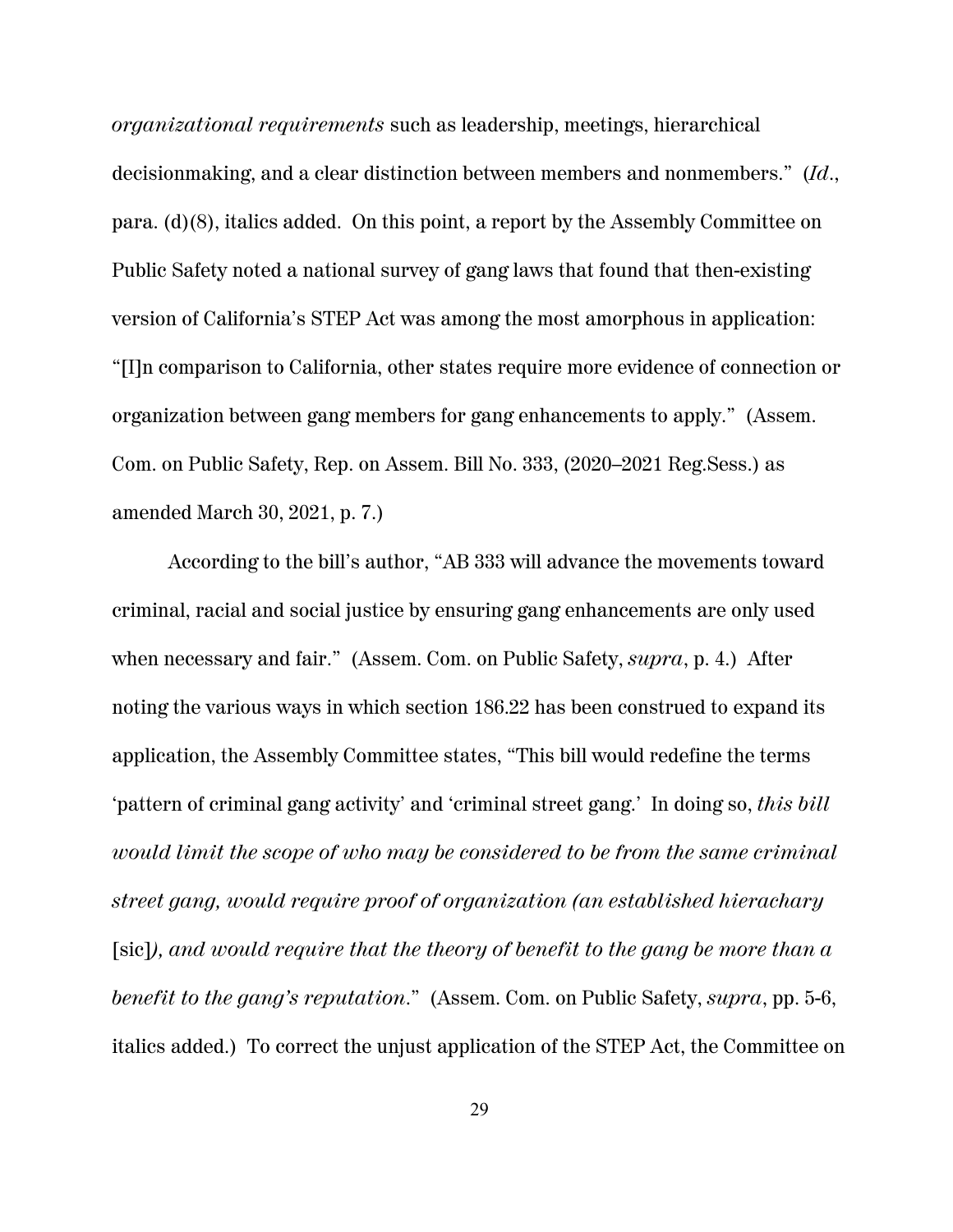Revision of the Penal Code recommended the statute be amended to "[f]ocus the definition of 'criminal street gang' to target organized, violent enterprises," and "[p]rohibit use of the current offense as proof of a 'pattern' of criminal gang activity." (*Id*., pp. 7-8.) According to the Assembly Committee Report, AB 333 would accomplish these goals. (*Id*., p. 8.)

By contrast, the Legislature was *not* persuaded by law enforcement's objection that "[r]equiring a common benefit to another gang member and that the common benefit be more than reputational misunderstands the primary motivations and operations inherent within violent street gang culture[.]" (Assem. Com. on Public Safety, *supra*, p. 11.) Despite law enforcement's objection, the Legislature passed the amendatory language requiring proof of intent and actual material benefit to the gang that is added to subdivisions (e) and (g) of section 186.22 because it achieved the goal of reigning in punishment based on vague and unproven gang motivations that unfairly fell most often on "people of color."

In sum, the language of the amendments to section 186.22 creates new elements necessary to prove a gang enhancement under subdivision (b) of section 186.22. The plain meaning of the language is supported by the legislative history of AB 333, and the amended statute should be construed accordingly. Both the statutory language and legislative history detail how misguided and harmful the prior law was, thereby demonstrating the Legislature enacted AB 333 to limit its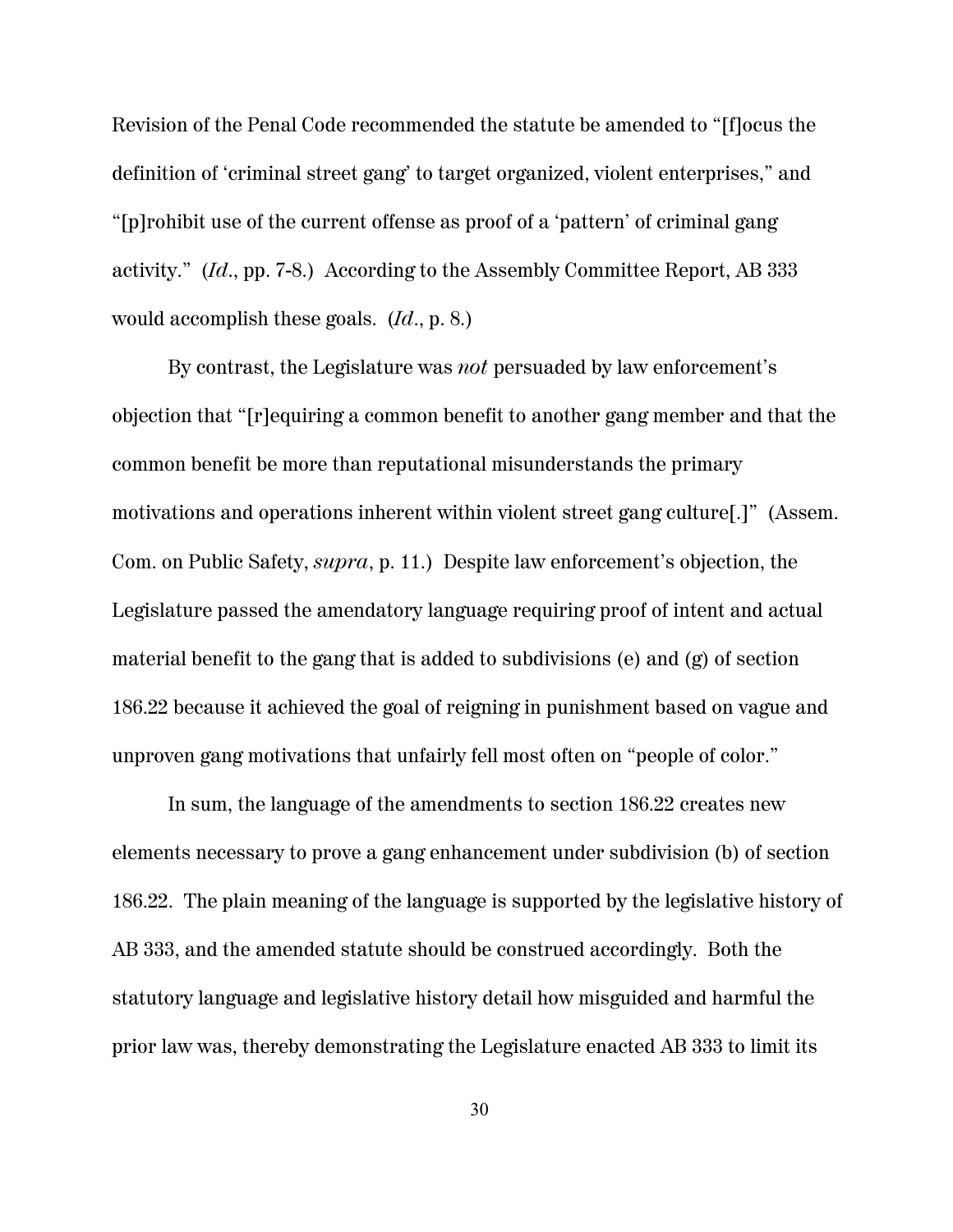loose application and unfair results. Thus, the Legislature intended AB 333 to "apply to every case to which it constitutionally could apply." (*In re Estrada*, *supra*, 63 Cal.2d at p. 745.)

### **D. The Prosecution Failed to Prove the Gang Enhancement Allegation under Amended Section 186.22 in Violation of the Fourteenth Amendment Right to Due Process.**

An enhancement not supported by sufficient evidence violates the Fourteenth Amendment right to due process. (*Jackson v. Virginia* (1979) 443 U.S. 307, 317; *Apprendi v. New Jersey* (2000) 530 U.S. 466, 476 [due process requirement of sufficient evidence applies to enhancements].) In assessing whether there is legally sufficient evidence to support a conviction or enhancement, this Court recently distilled the applicable law in *People v. Navarro* (2021) 12 Cal.5th 285, 302: "'[W]hen reviewing a challenge to the sufficiency of the evidence, we ask "'whether, after viewing the evidence in the light most favorable to the prosecution, any rational trier of fact could have found the essential elements of the crime beyond a reasonable doubt.'" [Citation.] Because the sufficiency of the evidence is ultimately a legal question, we must examine the record independently for "'substantial evidence -- that is, evidence which is reasonable, credible, and of solid value'" that would support a finding beyond a reasonable doubt.' (*People v. Banks* (2015) 61 Cal.4th 788, 804 [].) In doing so, we 'view the evidence in the light most favorable to the jury verdict and presume the existence of every fact that the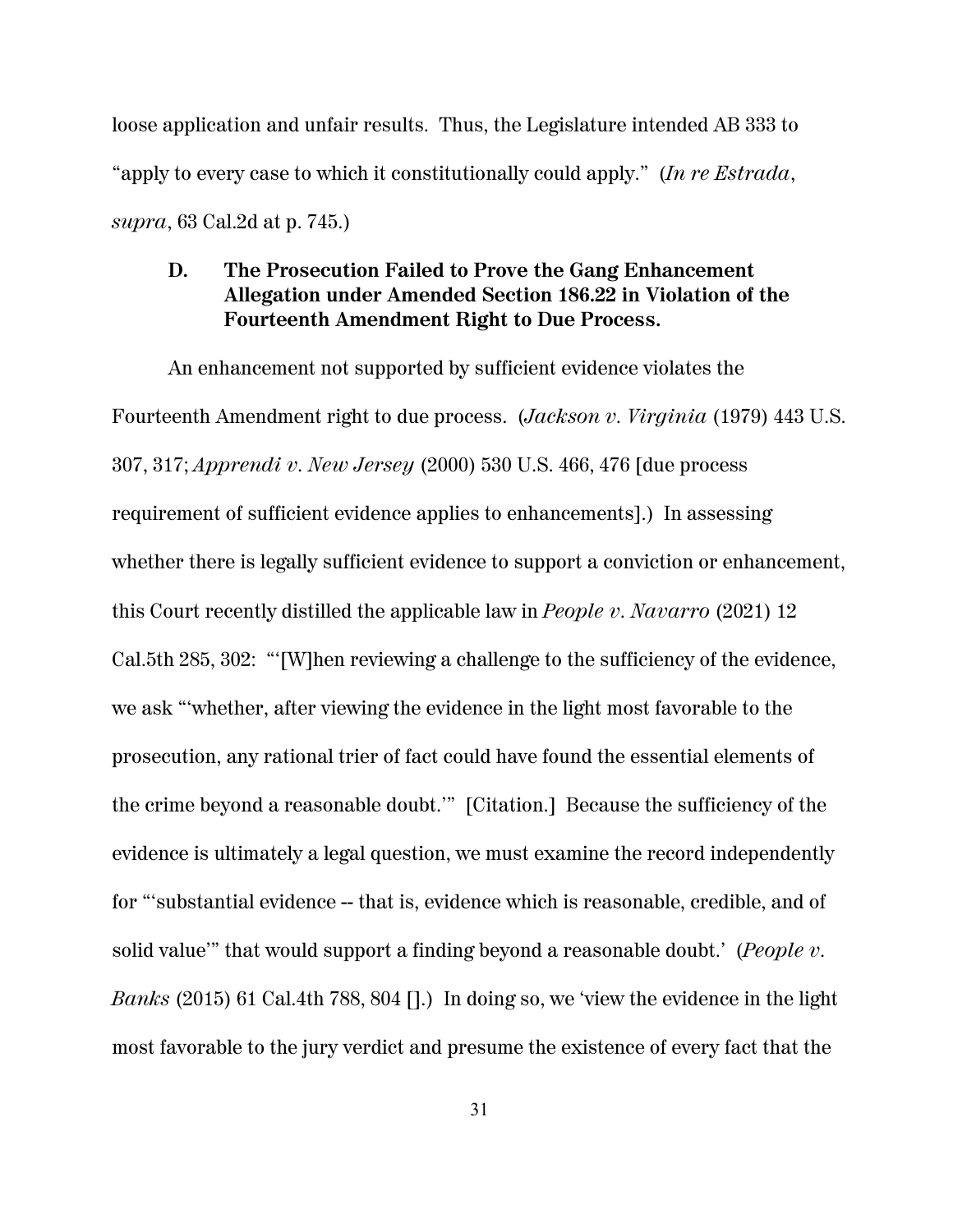jury could reasonably have deduced from that evidence.' (*People v. Reed* (2018) 4 Cal.5th 989, 1006 [].) 'We must also "accept logical inferences that the jury might have drawn from the circumstantial evidence."' (*People v. Flores* (2020) 9 Cal.5th 371, 411 [].) We do not question the credibility of a witness's testimony, so long as it is 'not inherently improbable,' nor do we reconsider the weight to be given any particular item of evidence. (*People v. Reed*, *supra*, 4 Cal.5th at p. 1006; *see id.* at p.  $1007.$ <sup>2</sup>

The state's expert on Asian gangs -- Sergeant Mark Nye -- testified about VFL. According to Nye, in early 1990 through 1992, a group of teenagers from several local high schools "formed some sort of common bond," adopting the name "Mercedes Boys," and began committing petty crimes, like vehicle burglaries. (7 RT 1485.) Three brothers from the group were also members of a group called the "V," which specialized in home invasion robberies. (7 RT 1486.) Because the V

<sup>2</sup> In Arguments XVII, XVIII, and XIX, *infra*, Mr. Tran contends that casespecific out-of-court statements were introduced at trial in violation of *People v. Sanchez, supra,* 63 Cal.4th 665, and in Argument XX, *infra*, Mr. Tran contends that the expert testimony rested on unreliable, unsupported facts and conjecture. Although erroneously admitted, the evidence is still properly considered in weighing the sufficiency of evidence to support the conviction. (*People v. Navarro*, *supra*, 12 Cal. 5th at p. 311; *see e.g.*, *People v. Story* (2009) 45 Cal.4th 1282, 1296–1297 [erroneously admitted evidence is considered in deciding whether the evidence at trial was sufficient to support a conviction, thereby permitting a retrial after a reversal for prejudicial error in the admission of the evidence]; *see also People v. Potts* (2019) 6 Cal.5th 1012, 1031 ["But the evidence here was admitted, and its probative value bears on the sufficiency of the evidence at trial."].)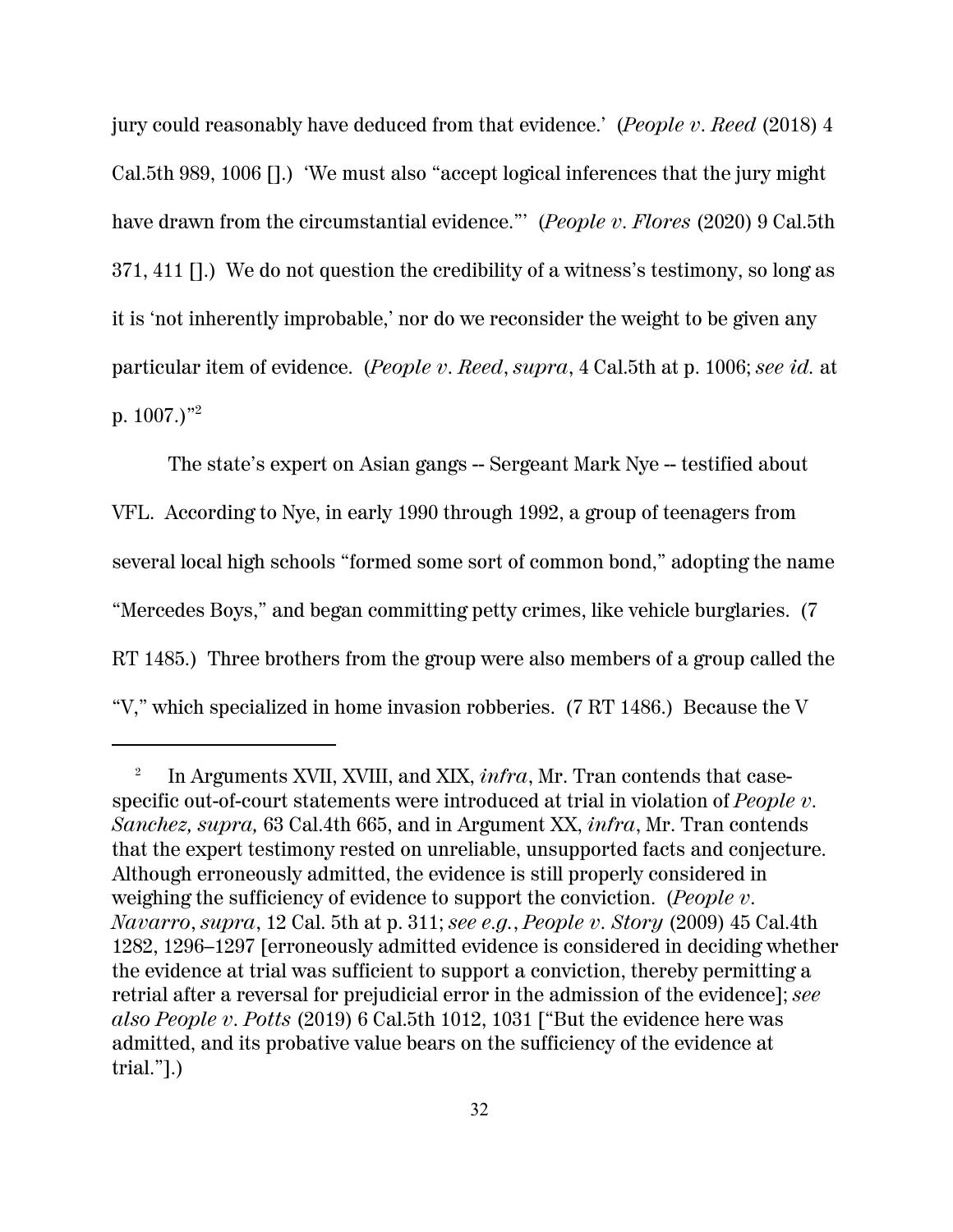taught these three brothers how to be gang members and commit crimes, they "sort of affiliated with the V" and called themselves "Viets for Life," or VFL, out of respect. (7 RT 1486.) They sometimes gathered together in Westminster in a warehouse, then eventually "hooked up" with a group out of the Hawthorne-Gardena area, known as the Hawthorne V or Hawthorne VFL. (7 RT 1487.) "The VFL became the street soldier for the V and actually participated in crimes with members of the V, more notorious Asian Street Gang." (7 RT 1487.) As the VFL members got older, they began committing residential burglaries, home invasion robberies, auto thefts, weapon sales, possession of weapons, narcotics, and extortions of businesses through the Hawthorne-Gardena area, as well as murders and attempted murders of rival gang members. (7 RT 1487.)

By November 1995, VFL had 20 to 30 members and its primary activity was home invasion robbery, residential burglary, attempted murder and murder. (8 RT 1535.) According to Nye, Asian, especially Vietnamese, gangs are not "turf oriented" or territorial because their members met each other at church, school or social gatherings, or through family and friends, and they do not live in the same neighborhoods. (7 RT 1472.) Being "mobile kind of gangs," Asian gang members from Garden Grove would commit crimes in Westminster and vice versa. (8 RT 1537.)

To prove a "pattern of criminal gang activity," Nye also testified about five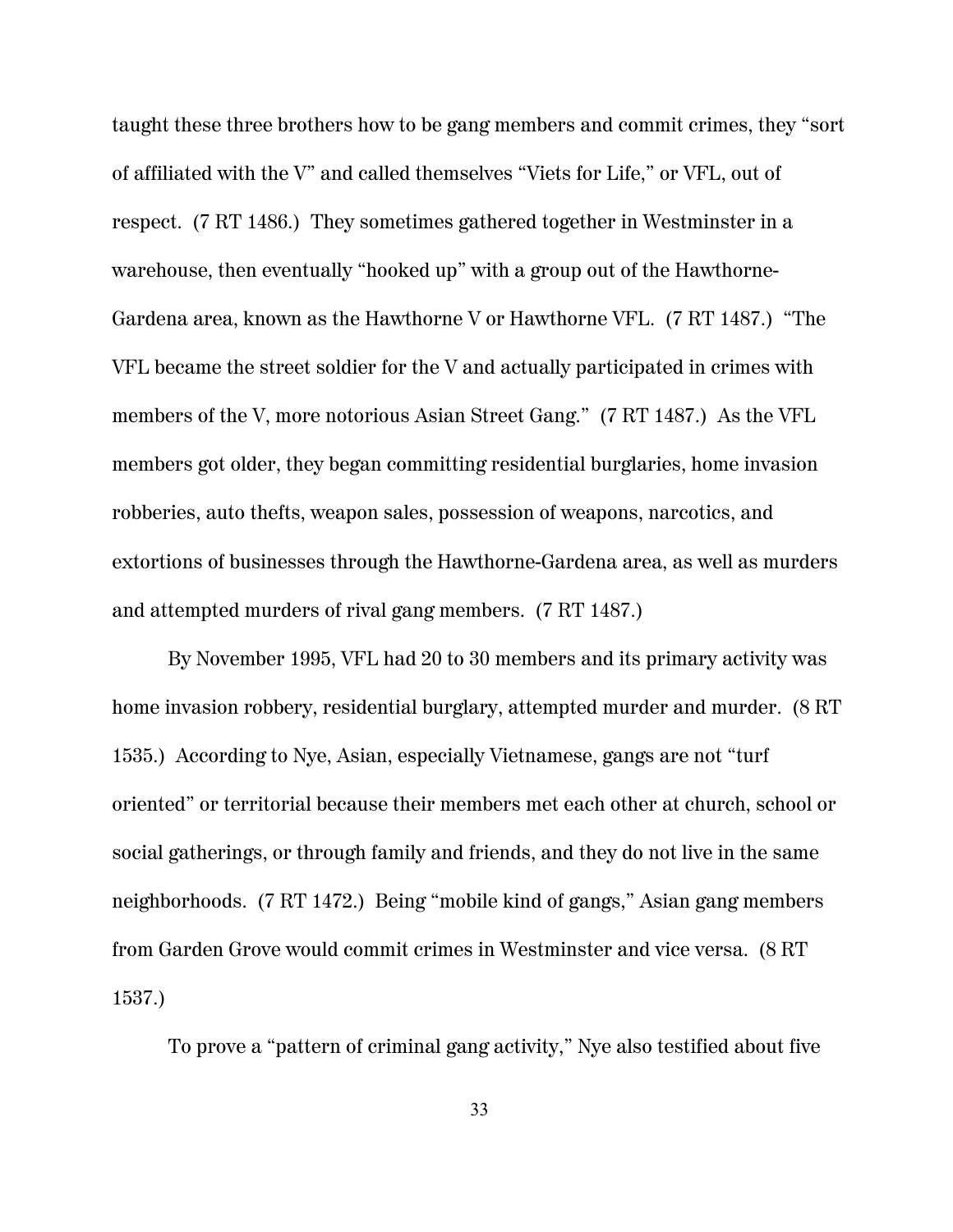predicate offenses by three persons who he told the jury were VFL gang members: (1) Se Hoang's 1995 conviction for a November 6, 1992 residential burglary (§§ 459, 460); (2) Hoang's 1994 conviction for a July 14, 1993 conspiracy to commit murder (§§ 182.2, 187); (3) Phi Nguyen's 1994 conviction for a May 27, 1994 attempted residential burglary (§§ 459, 460, 664), and street terrorism (§ 186.22, subd. (a)), with a gang enhancement (§ 186.22, subd. (b)); (4) Nguyen's 1995 conviction for an October 19, 1994 first degree robbery (§ 211), with a weapon use enhancement (§ 12022, subd. (b)); and (5) Anthony Johnson's 1997 conviction for a August 3, 1995 attempted murder (§ 187, 664), with an arming enhancement (§ 12022, subd. (a)(1)), and a gang enhancement (§ 186.22, subd. (b)).  $(8 RT 1529-1534.)$ 

As set forth below, there was insufficient evidence in this case to prove the gang enhancement allegation under newly revised section 186.22.

### **1. There was insufficient evidence that VFL was "an ongoing, organized association or group."**

In enacting section 186.22, the Legislature sought to redefine the term "criminal street gang" to "require proof of organization (an established hierachary [*sic*]) . . . ." (Assem. Com. on Public Safety, *supra*, pp. 5-6.) Under newly amended Section 186.22, subdivision (f), a "criminal street gang" is now partly defined as "an ongoing, *organized association or group* of three or more persons." (Italics added. *Compare* Former § 186.22, subd. (f) ["any ongoing *organization,*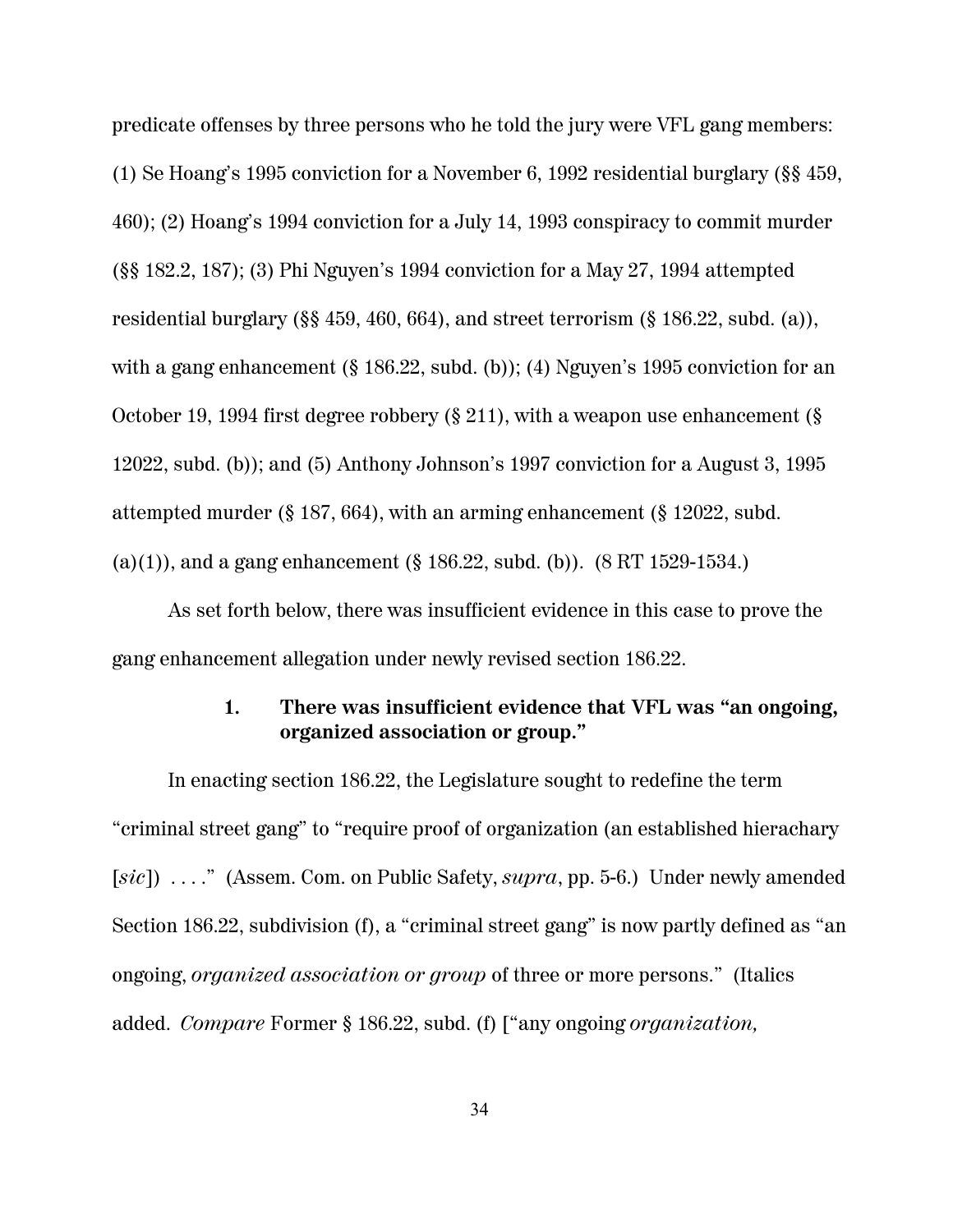*association, or group* of three or more persons"].) Although section 186.22 does not define "organized" or otherwise make clear its meaning in the context of criminal streets gangs, the Legislature's findings in enacting the amendment provide meaning. (*See People v. Coronado* (1995) 12 Cal. 4th 145, 151 [if "statutory terms are ambiguous, then we may resort to extrinsic sources, including the ostensible objects to be achieved and the legislative history" and "select the construction that comports most closely with the apparent intent of the Legislature"].)

In enacting the revised section 186.22, the Legislature made a finding that "social networks of residents . . . are often mischaracterized as gangs despite their lack of basic organizational requirements such as leadership, meetings, hierarchical decisionmaking, and a clear distinction between members and nonmembers." (Stats. 2021, ch. 699,  $\S 2$ , para. (d)(8).) The Legislature was concerned that the former gang enhancement punished individuals based on "their cultural identity, who they know, and where they live." (Stats. 2021, ch. 699, § 2, para. (a).)

Here, Nye testified that Vietnamese gang members were tied together through family and social connections, in their churches, schools and social gatherings. (7 RT 1472.) Indeed, Nye claimed that he, himself, gave a group of boys the criminal gang name, "Natoma Boys," because they lived on Natoma Street. (7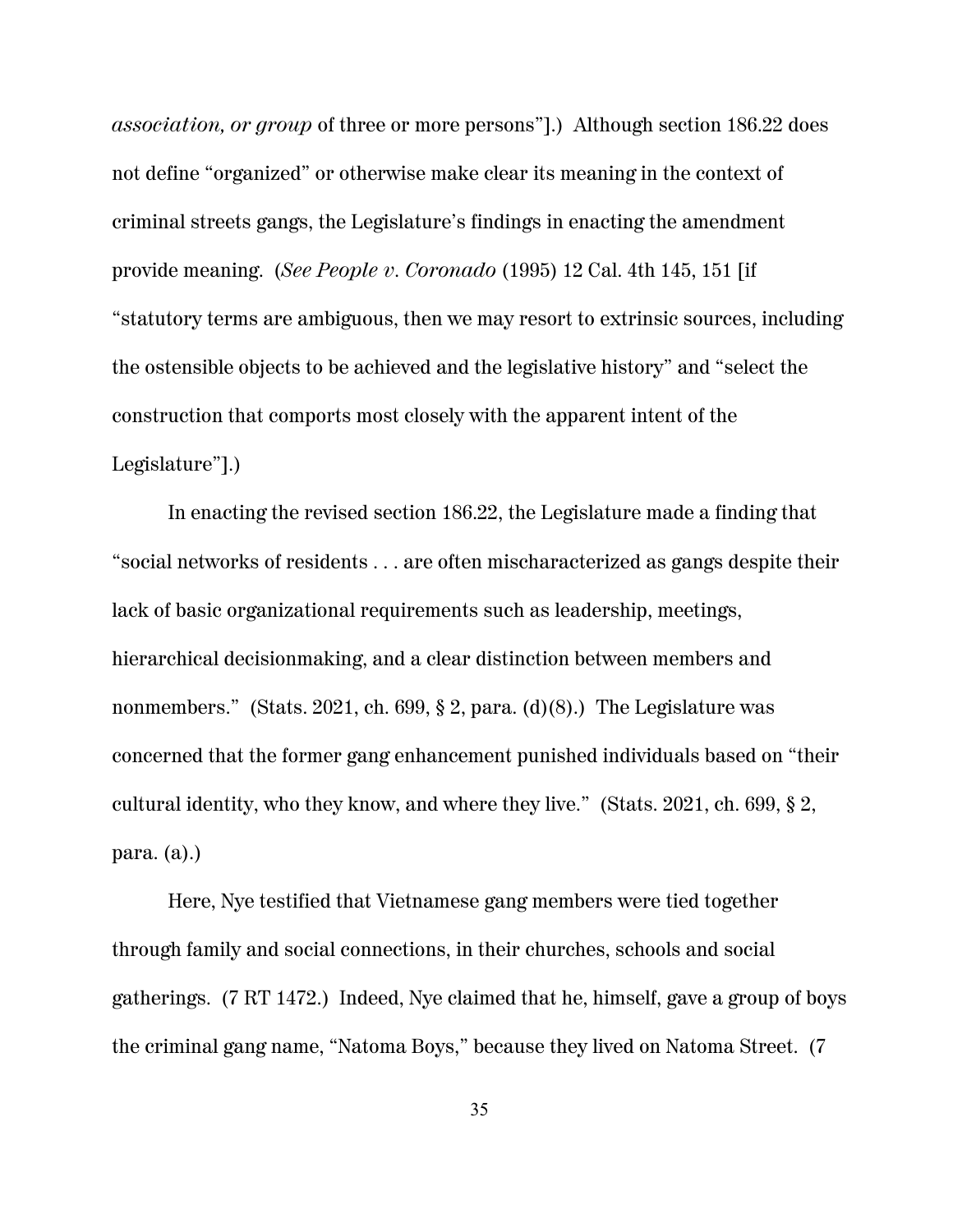RT 1470.) As for the VFL, Nye claimed that three brothers "sort of affiliated with the V" and called themselves "Viets for Life," or VFL. (7 RT 1486.)

In any event, there was no evidence presented at trial that VFL was an "organized association or group" -- with any of the "basic organizational requirements" noted by the Legislature -- at the time of the charged offenses in November 1995. Without evidence of this element, there was insufficient evidence of a "criminal street gang" within the meaning of section 186.22.

## **2. There was insufficient evidence that VFL members "collectively" engaged in a "pattern of criminal gang activity."**

Section 186.22, subdivision (f), now additionally requires members who "*collectively* engage in, or have engaged in, a pattern of criminal gang activity" before those members can be found part of a "criminal street gang." (Italics added. *See People v. Hall, supra*, Cal.App.5th [2022 Cal.App. LEXIS 140 at p. \*14] ["the statute now requires the People "to prove two or more gang members committed each predicate offense"]; *People v. Delgado*, *supra*, Cal.App.5th [2022 Cal.App. LEXIS 104 at p. \*3] [same]; *People v. Lopez*, *supra*, 73 Cal.App.5th at pp. 344-345 [same]. *Compare* Former § 186.22, subd. (f) [members who "individually or collectively engage in, or have engaged in, a pattern of criminal gang activity"]. No evidence at trial established that any of the five predicate crimes introduced to prove a "pattern of criminal gang activity" were "collectively"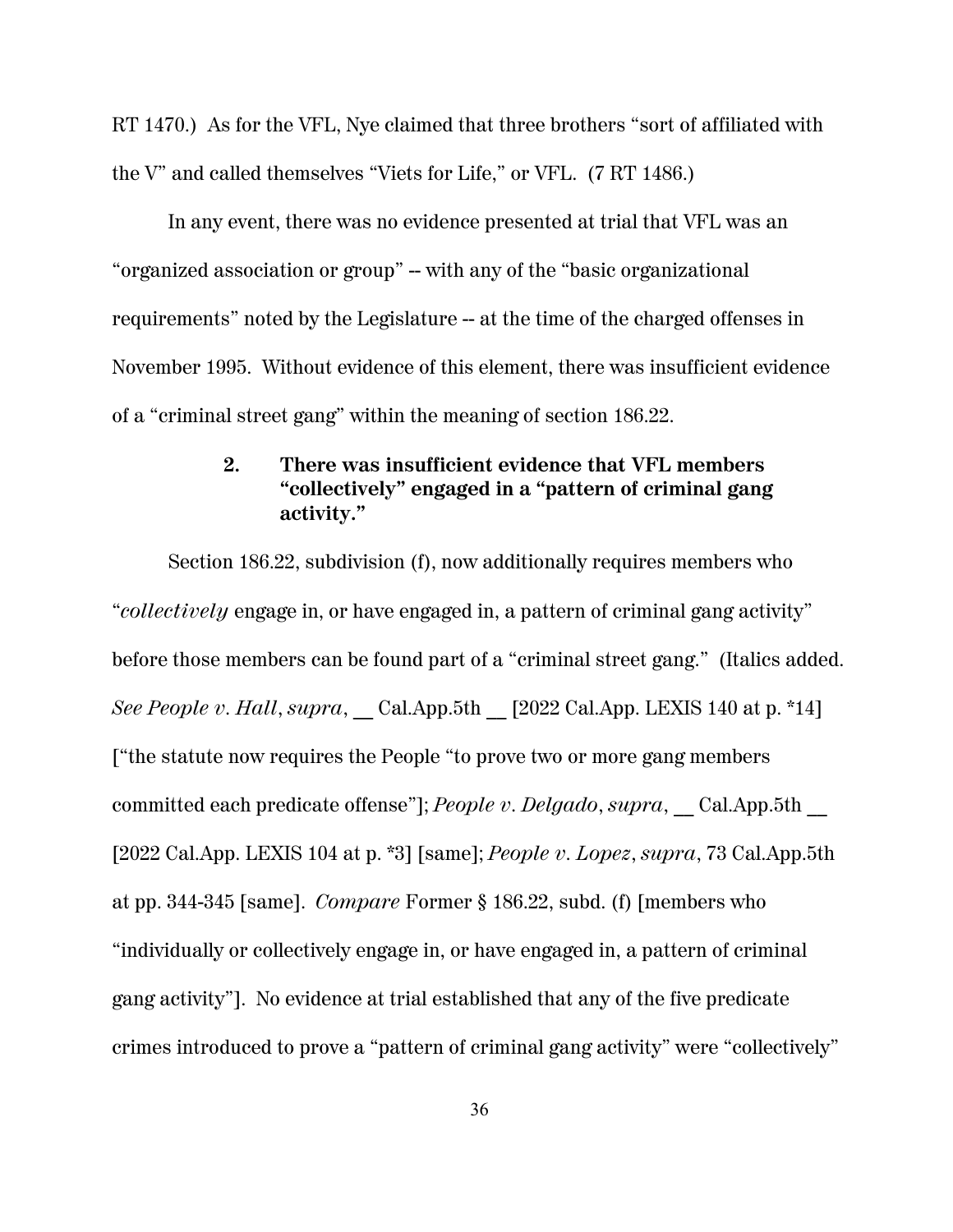committed by VFL gang members. Without evidence of any predicate offenses being committed "collectively" by VHL members, there was insufficient evidence of a "criminal street gang" within the meaning of section 186.22.

## **3. There was insufficient evidence of predicate offenses that "commonly benefited" a criminal street gang and that the benefit was "more than reputational.**"

Section 186.22, subdivision (e), now requires proof of predicate offenses that "*commonly benefited* a criminal street gang, and the common benefit from the offenses is *more than reputational*." (Italics added. *People v. Hall*, *supra*, \_\_ Cal.App.5th \_\_ [2022 Cal.App. LEXIS 140 at p. \*15] ["Assembly Bill 333 requires the prosecution to prove the benefit the gang derives from the predicate . . . is 'more than reputational.""]; *People v. Vasquez*, *supra*, Cal.App.5th [2022 Cal.App. LEXIS 102 at pp. \*14-15] [same]; *People v. Lopez*, *supra*, 73 Cal.App.5th at p. 345 [same]. *Compare* Former § 186.22, subdivision (e) [lacking element of common benefit which was more than enhancement of gang reputation].) Although Nye testified about the documents upon which he relied to reach the conclusion that Hoang, Nguyen and Johnson were all VFL members at the time they committed the predicate offenses, and there were gang charges and allegations brought in connection with some of these offenses, Nye did not testify that any of these predicate offenses "commonly benefited" the VFL, nor that the common benefit was "more than reputational." (8 RT 1528-1535.) None of these predicate offenses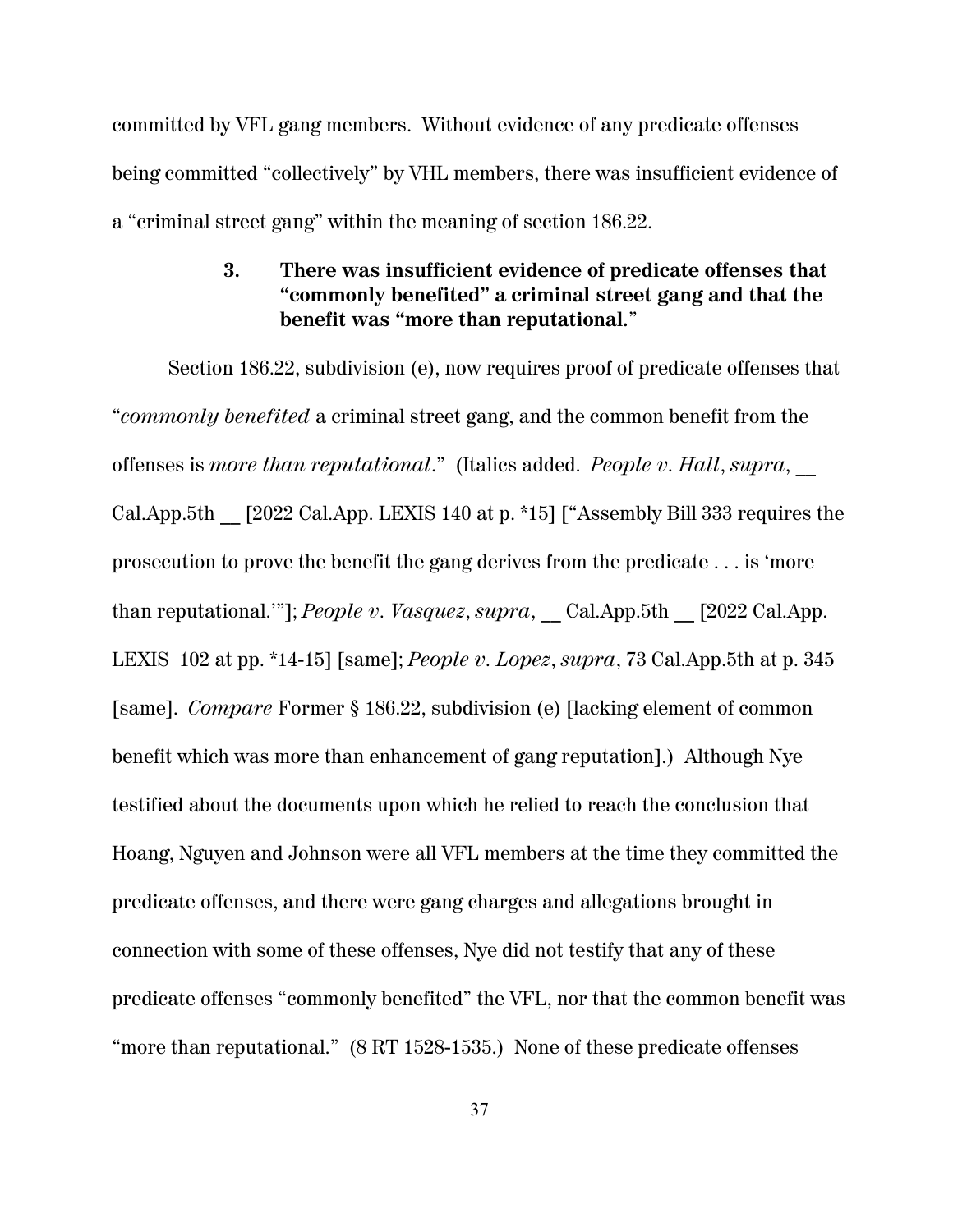could form a "pattern of criminal gang activity," and thus, there was insufficient evidence of a "criminal street gang" within the meaning of section 186.22.

## **4. There was insufficient evidence that Mr. Tran specifically intended to provide a "common benefit" to the VFL where the common benefit was "more than reputational."**

Section 186.22, subdivision (b), penalizes a person "who is convicted of a felony committed for the benefit of, at the direction of, or in association with a criminal street gang, with the specific intent to promote further, or assist in criminal conduct by gang members . . . ." It has long been recognized that a crime is not gang-related simply because it is committed by gang members. (*People v. Rivera* (2019) 7 Cal.5th 306, 331; *People v. Albillar* (2010) 51 Cal.4th 47, 60) Nye himself admitted that not every crime committed by a gang member was gangrelated. (8 RT 1558-1559.) Nonetheless, prior to January 1, 2022, where an expert opined that "particular criminal conduct benefited a gang by enhancing its reputation for viciousness[, this] can be sufficient to raise the inference that the conduct was 'committed for the benefit of . . . a[] criminal street gang' within the meaning of section 186.22[, subdivision ](b)(1)." (*Id*. at p. 63.)

Assembly Bill 333 changed the state's ability to rely on reputational evidence. Section 186.22, subdivision  $(g)$ , now provides that "to benefit, promote, further, or assist means to provide a common benefit to members of a gang where the common benefit is more than reputational." (*See People v. Hall*, *supra*, \_\_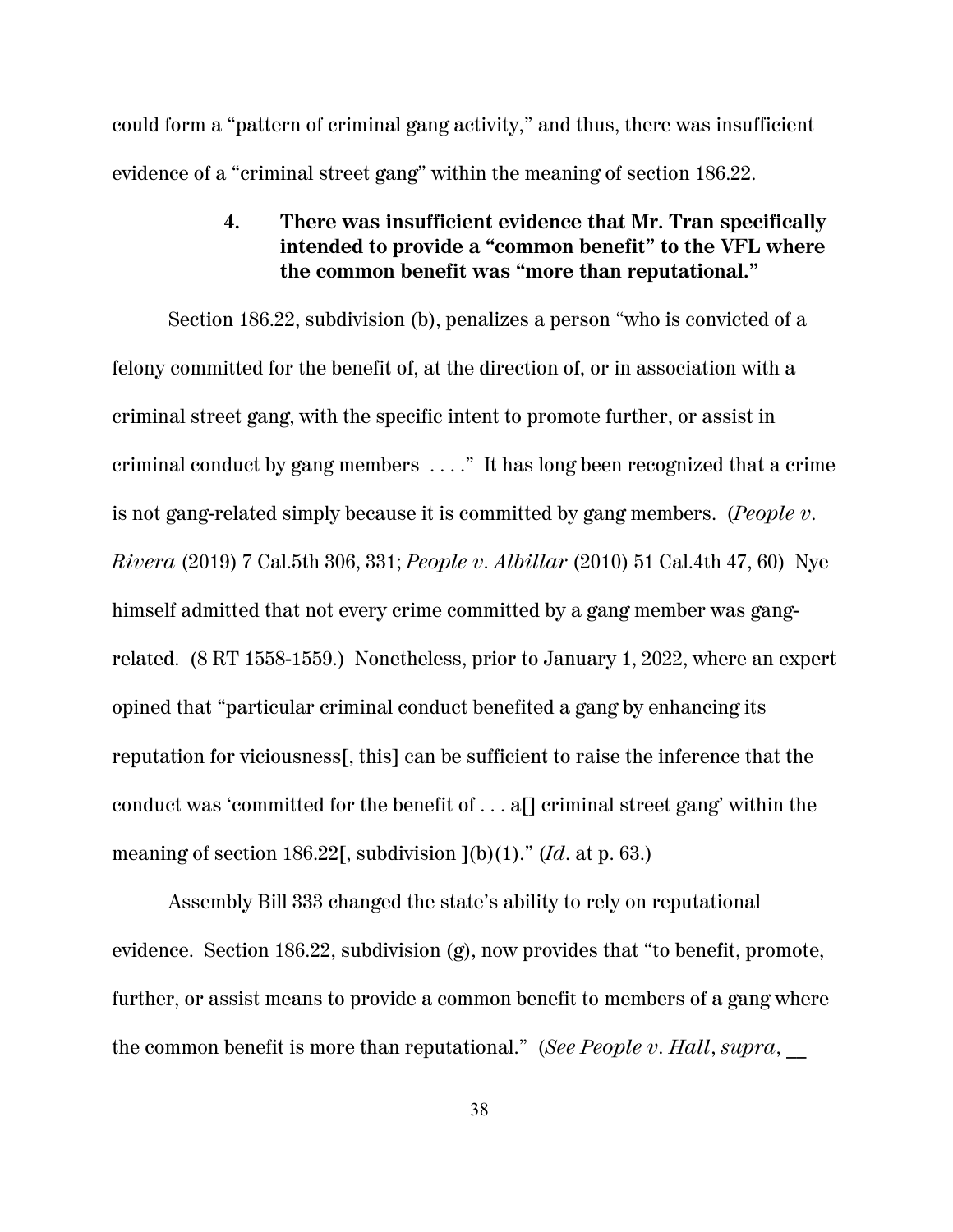Cal.App.5th \_\_ [2022 Cal.App. LEXIS 140 at p. \*15] ["Assembly Bill 333 requires the prosecution to prove the benefit the gang derives from the . . . current offenses . . . is 'more than reputational.'"]; *People v. Sek*, *supra*, \_\_ Cal.App.5th \_\_ [2022 Cal.App. LEXIS 82 at p. \*9] [same].) The subdivision further provides that "[e]xamples of a common benefit that are more than reputational may include, but are not limited to, financial gain or motivation, retaliation, targeting a perceived or actual gang rival, or intimidation or silencing of a potential current or previous witness or informant." (§ 186.22, subd. (g).)

At trial, the prosecutor provided Nye a hypothetical question to consider:

I want you to assume that there are two active participants, active members in gang, that the gang – one of their primary activity, the gang that they are members of, one of the primary activities is to do home invasion burglaries, home invasion robberies. That these two active participant members of the gang go to a house that they thought there would be cash and jewelry. They go inside. There is an innocent victim in the house. They end up torturing that victim, tying her up, getting her to tell them about the location of the valuables inside the house. They kill her, take whatever cash and property they were able to get their hands on, and they leave the residence.

(8 RT 1556.) Based on this hypothetical, Nye testified that the robbery, burglary and murder were "done at the direction of, for the benefit of, and in association with other members of that gang." (8 RT 1557.) He further testified that the conduct was "done to promote, further, and assist in the criminal conduct of the members of that gang." (8 RT 1557.) According to Nye: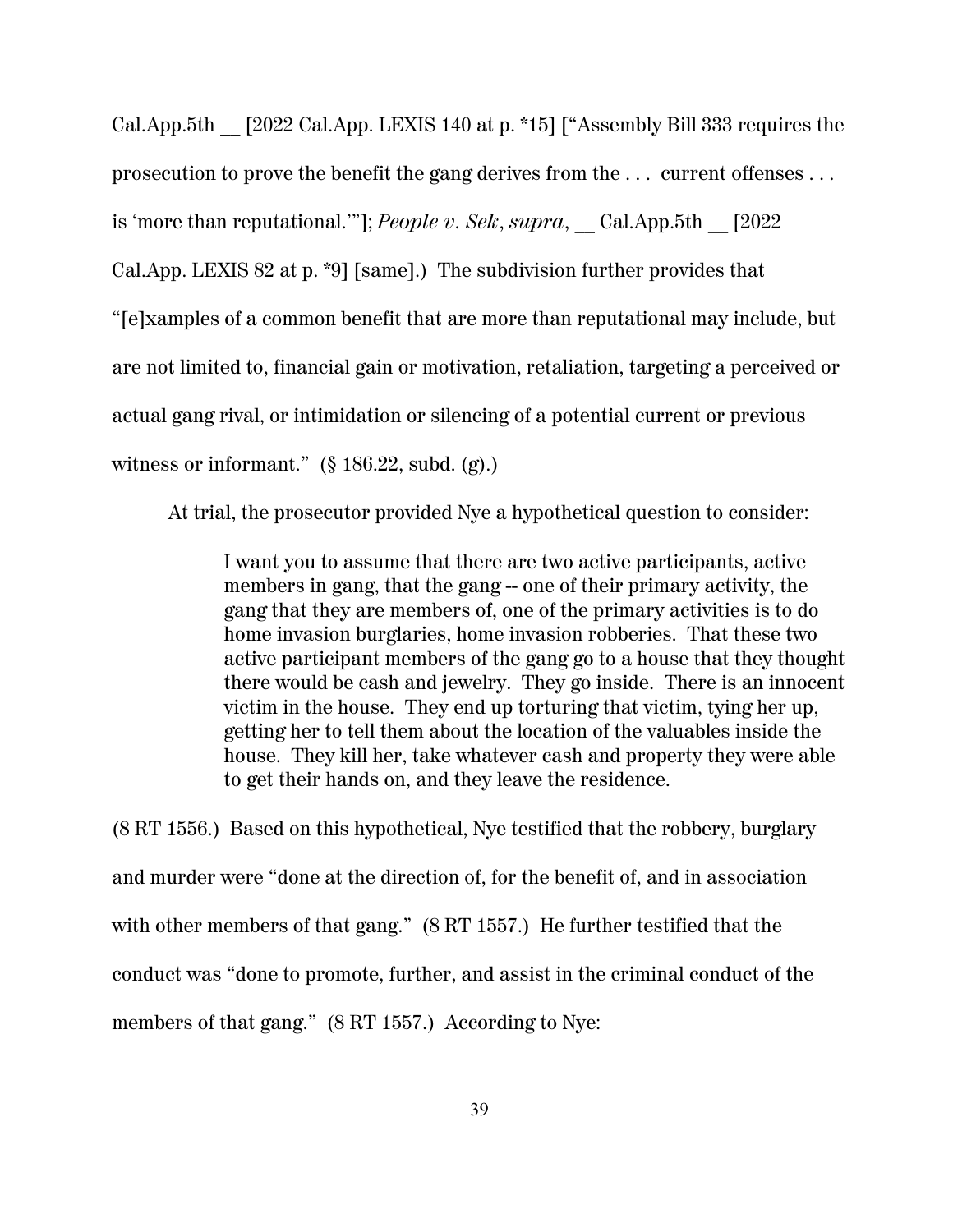The gang supports itself based on criminal activity, proceeds that it gets from criminal activity, their daily existence, their rent, their food, their clothes, spending money, go out on the town. These proceeds are shared with the people who are involved in the crime as well with others back at the crash pad. These -- not only are proceeds shared from robberies, but also any benefit, any enhanced benefit through respect in the community, committing violent crimes within the community enhances their reputation if it's known that they've committed these violent crimes. Any monies that they get, large amounts of money, jewelry, things of that nature that the gang nets again enhances their reputation as a gang within the community, and everybody in that gang's reputation is enhanced as the gang reputation is enhanced.

#### (8 RT 1557-1558.)

Of course, an "expert's testimony must be grounded in admissible evidence to impose a gang enhancement. '[P]urely conclusory and factually unsupported opinions' that the charged crimes are for the benefit of the gang because committing crimes enhances the gang's reputation are insufficient to support a gang enhancement. [Citation omitted.]" (*People v. Kopp* (2019) 38 Cal.App.5th 47, 70, citing *People v. Ramirez* (2016) 244 Cal.App.4th 800, 819-820 [concluding that opinion evidence that all violent crimes committed by Sureño members benefit the Sureños because they increase the Sureños' reputation made no sense].)

There was insufficient evidence here that Mr. Tran committed the murder to "benefit, promote, further, or assist" members of the VFL by providing "a common benefit to members of a gang where the common benefit is more than reputational." (§ 186.22, subd. (g).) Nye testified that robberies benefit a gang because the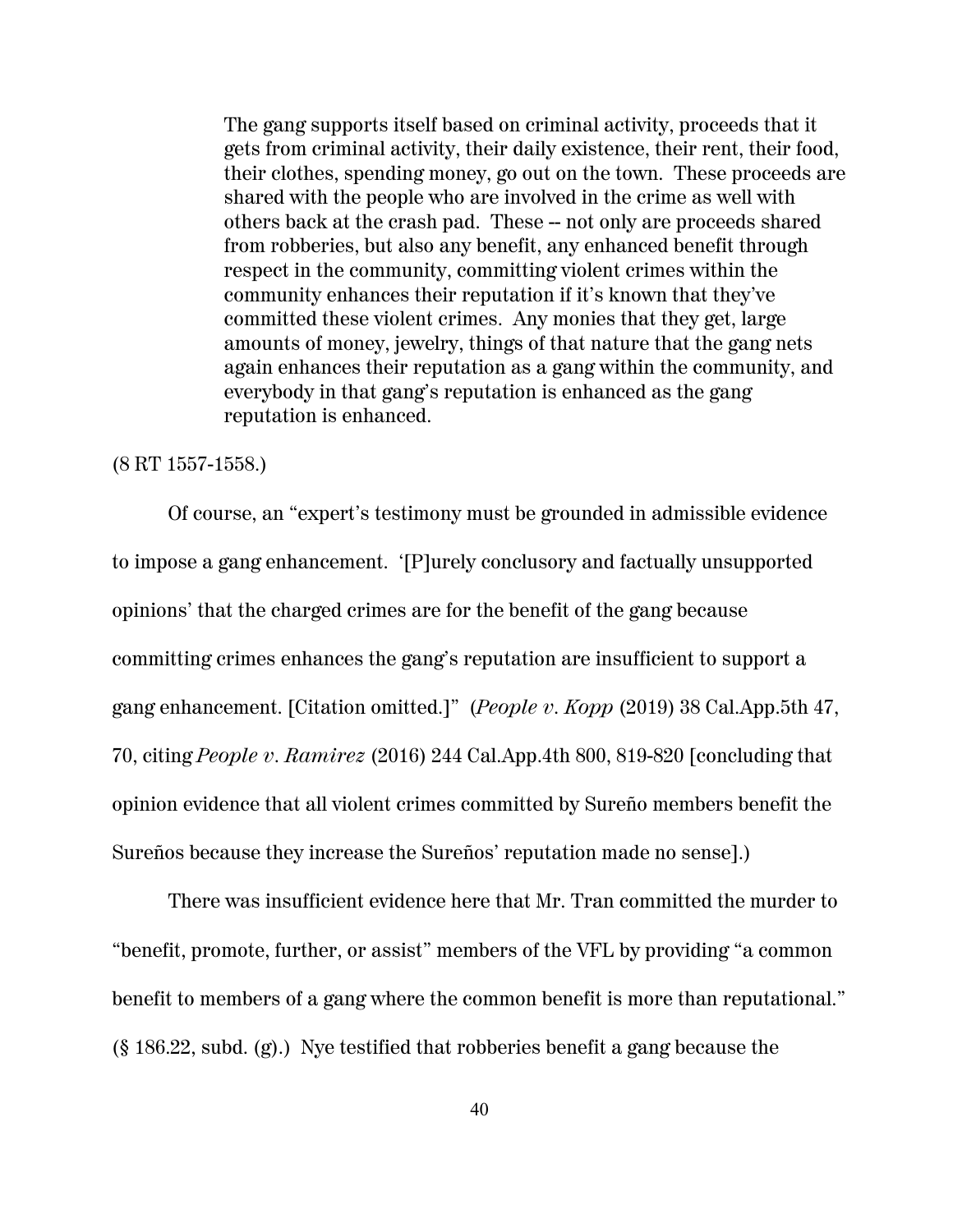commission of a violent crime "enhances their reputation as a gang within the community." (8 RT 1557.) There was no evidence that Mr. Tran committed the murder in order to enhance the reputation of the VFL. Even if there was evidence in this case to support Nye's theory in this regard, evidence of an enhanced reputation will no longer support the gang enhancement.<sup>3</sup>

Nye's second theory fares no better. Nye testified that robberies benefit a gang because the proceeds "are shared with the people who are involved in the crime as well with others back at the crash pad" to pay for the gang's living expenses. (8 RT 1557.) Under section 186.22, subdivision (g), a "common benefit" can be "financial gain or motivation."

First things first. The allegation was that the murder was committed for the benefit of the VFL gang, not the robbery. (3 RT 759.) And the state's theory was that the murder was committed for the benefit of Mr. Tran -- not the gang - because he believed that Linda recognized him. (8 RT 1686 [prosecutor's guilt phase closing argument that "the minute she recognized Tran, they were not going

<sup>3</sup> In Argument VII of Appellant's Opening Brief, Mr. Tran joined co-defendant Plata's argument that there was not substantial evidence that Mr. Tran committed the crime for bragging purposes and thus, enhancing the reputation of the gang within the community. (Appellant's Opening Brief ("AOB") 225.) If this Court agrees that the evidence of enhanced reputation is no longer sufficient to uphold a section 186.22 gang enhancement, this joined argument is moot.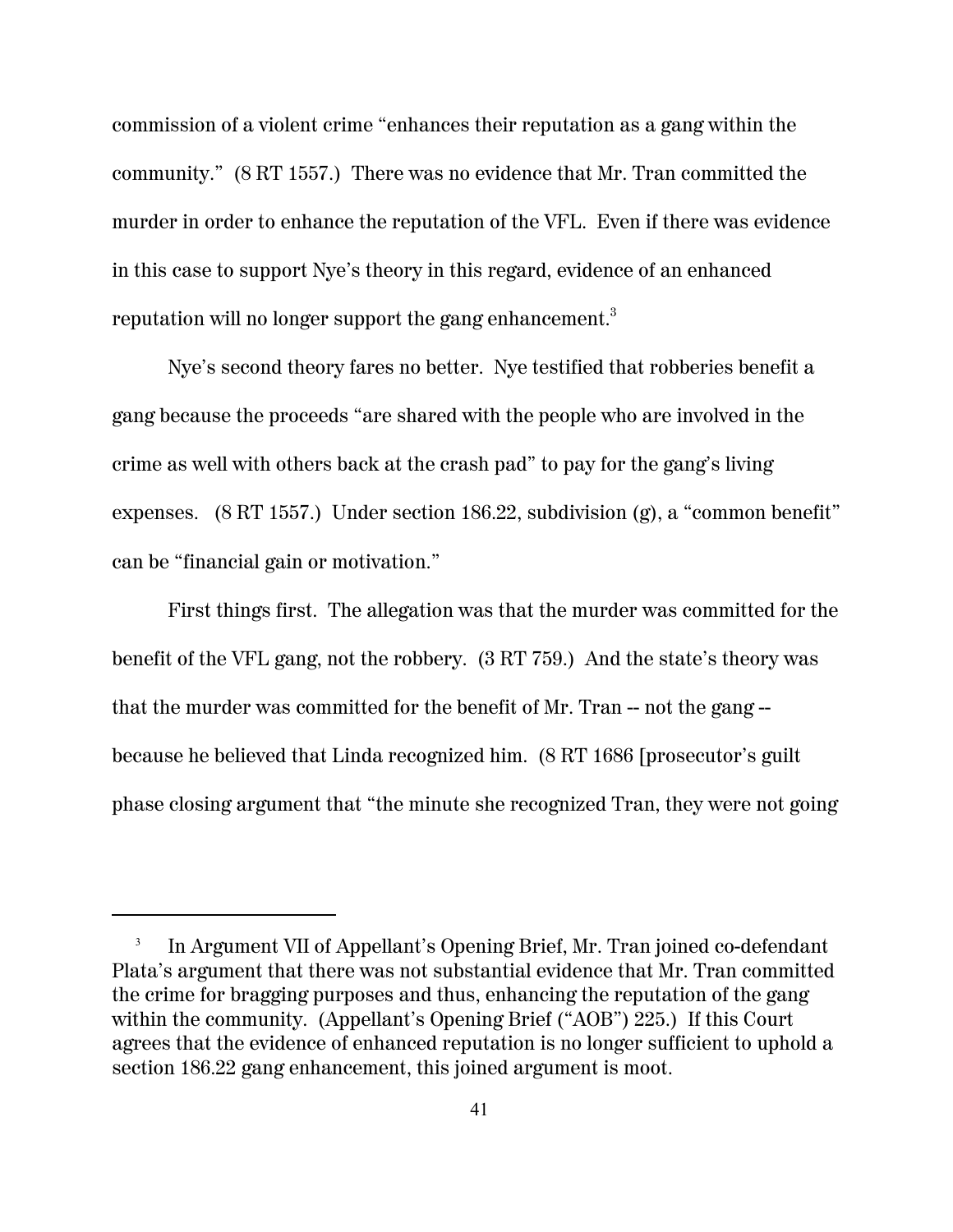to let her live."]. $)^4$ 

But putting this aside, there was no evidence to support Nye's opinion that the murder in the hypothetical was committed with the specific intent of providing "a common benefit to members of a gang." Indeed, there was no evidence that the robbery was committed for the gang's benefit or that the gang ultimately benefitted from the proceeds back at the "crash pad." Nye testified that VFL did not have a "crash pad" or territory because Asian gangs were "mobile kind of gangs." (7 RT 1472; 8 RT 1537.) Moreover, according to prosecution witness Joann Nguyen, Mr. Tran's girlfriend, she provided the name of the victim to Mr. Tran as someone who had money or jewelry. (5 RT 1013.) Nothing was said about money and jewelry being shared with the VFL gang, or that the money and jewelry ultimately provided a common financial benefit to VFL members "back at the crash pad" for expenses such that it might be said it was always the plan to share. Thus, it cannot be said that the murder was committed for the common benefit of the VFL gang.

Finally, Nye's theory of financial gain was intricately tied up with his invalid theory of reputational gain. He claimed financial gain "enhances their reputation

Section 186.22, subdivision  $(g)$ , provides that a "common benefit" to the gang can be the "silencing of a potential current or previous witness or informant." The key here is that the benefit has to be "common." Thus, if Mr. Tran murdered the victim with the intent to silence her as a witness against the gang, the element of a shared "common benefit" would be satisfied. There is no evidence, however, that Mr. Tran committed the offenses with the specific intent to silence (kill) the victim because she was a witness against the gang.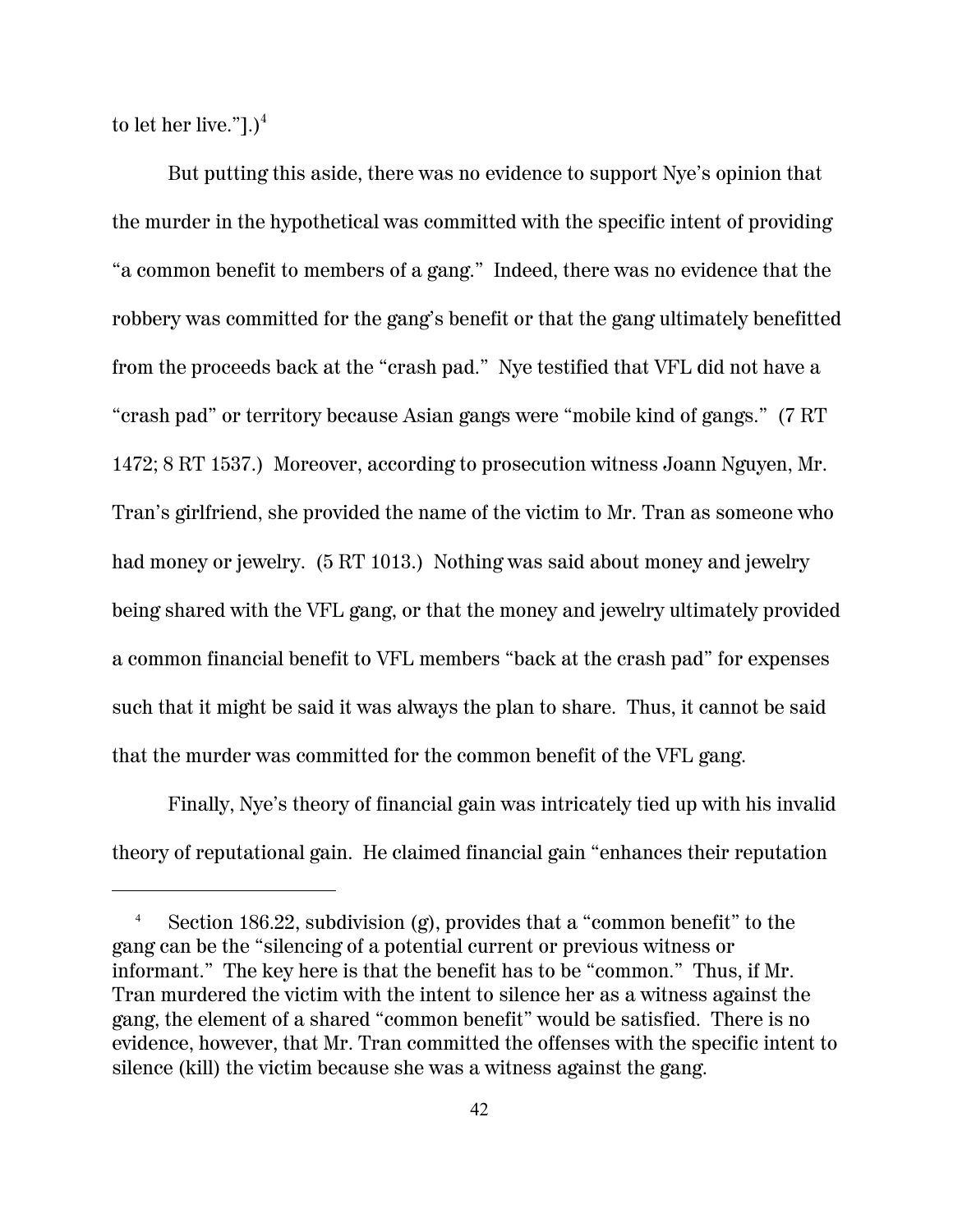as a gang within the community . . . ." (8 RT 1558.) According to Nye, "most of the Asian gangs"  $-$  as opposed to any other gangs  $-$  "are in it for the economic gain  $\ldots$ most of them want to make a lot of money. They want to get rich overnight. They want to drive fancy cars, have a fancy house, and earn respect for themselves within the community." (7 RT 1482.) Whatever else may be said about this racially-charged stereotype, Nye was saying that increased finances enhance reputation, which as already explained, will no longer support the gang enhancement.<sup>5</sup>

#### **E. The Appropriate Remedy is Remand.**

When the definition of a crime changes to the defendant's benefit while his case is on appeal, and the record as here contains no substantial evidence to prove his guilt under the revised definition, the prosecution is entitled to retry the defendant under the new law. (*People v. Figueroa*, *supra*, 20 Cal.App.4th at pp. 70-71. "Where, as here, evidence is not introduced at trial because the law at that time would have rendered it irrelevant, the remand to prove that element is proper and the reviewing court does not treat the issue as one of sufficiency of the

<sup>5</sup> This was not the only racially-charged comment by Nye. He claimed that gang membership ran the gambit between members coming from rich, educated families to poor, un-educated families, but Asian gang members in particular were rather duplicitous in that they could be the valedictorians of their schools by day and commit dangerous crimes by night. (7 RT 1469.) In "his experience," this "kind of change in one attitude versus the other" was "more prevalent" within "the Asian gangs." (7 RT 1469.)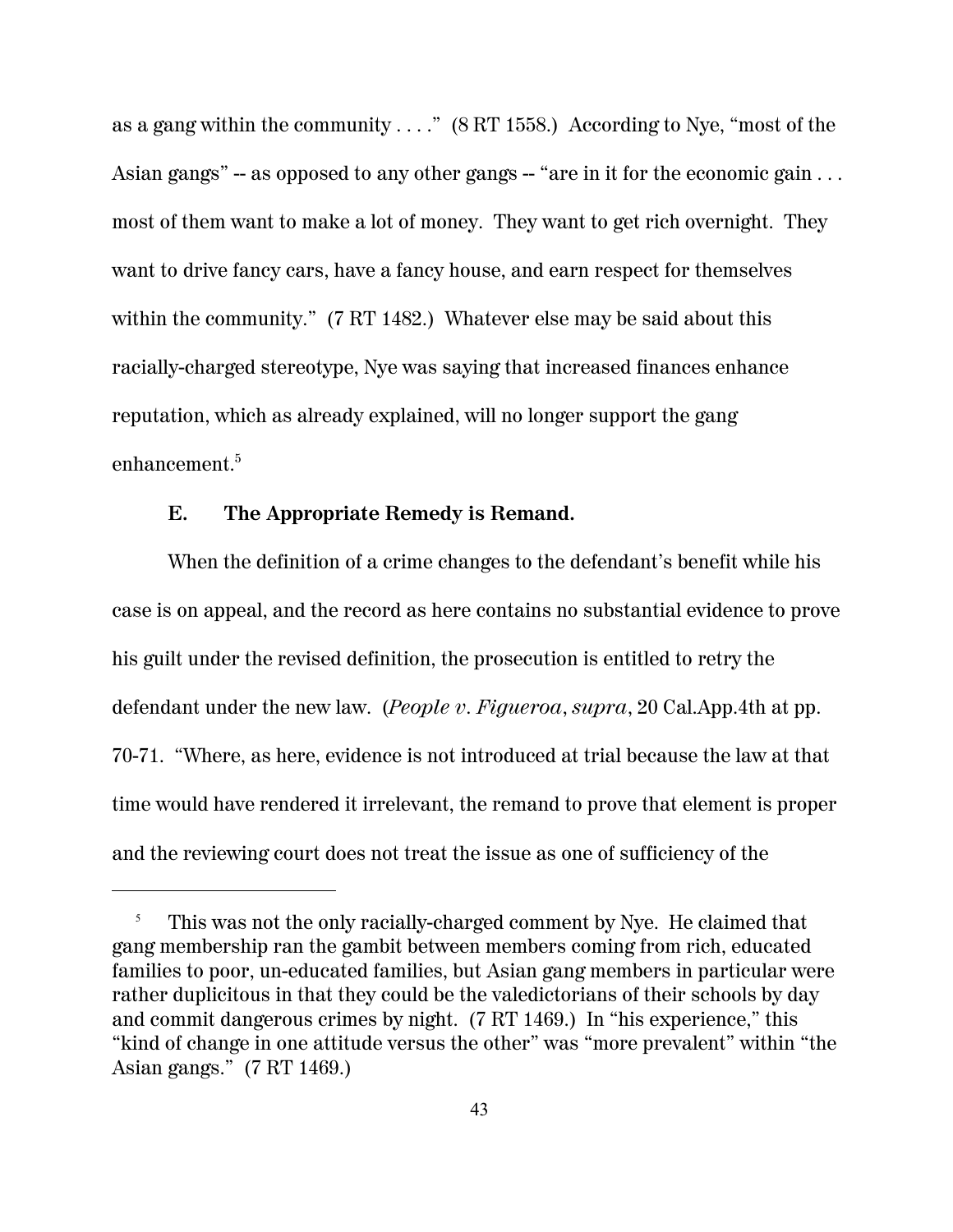evidence. [Citation.]" (*People v. Figueroa*, *supra*, 20 Cal.App.4th at p. 72. *See also People v. Eagle* (2016) 246 Cal.App.4th 275, 280.) Remand and retrial are not barred by the double jeopardy clause. (*People v. Figueroa*, *supra*, 20 Cal.App.4th at p. 72, fn. 2.)

At the time of trial, the prosecution had no reason to present evidence on elements or requirements which had not yet come into existence (*Id*. at pp. 70-72) and to simply dismiss the charge or enhancement, without giving the prosecution a chance to retry the case, "would be to reward [the defendant] with a windfall." (*Id*. at p. 71.) The prosecution would be required to prove every new element beyond a reasonable doubt to a jury. In this regard, the Fifth and Fourteenth Amendments require that in criminal cases, the state must prove every fact necessary to establish its case beyond a reasonable doubt. (*In re Winship* (1970) 97 U.S. 358, 364.) In turn, the Sixth Amendment requires that criminal defendants are entitled to a jury determination of all elements of a charged offense. (*Mullaney v. Wilbur* (1975) 421 U.S. 684, 697-698; *Sandstrom v. Montana* (1979) 442 U.S. 510, 512-514; *Morrissette v. United States* (1952) 342 U.S. 246, 274-275.) Together, these rights require a jury determination, based upon proof by the State beyond a reasonable doubt, of every factual element of the crime charged. (*Sandstrom v. Montana*, *supra*, 442 U.S. at pp. 512-514; *In re Winship*, *supra*, 397 U.S. at pp. 363-364.) Where proof of a particular fact exposes a defendant to greater punishment than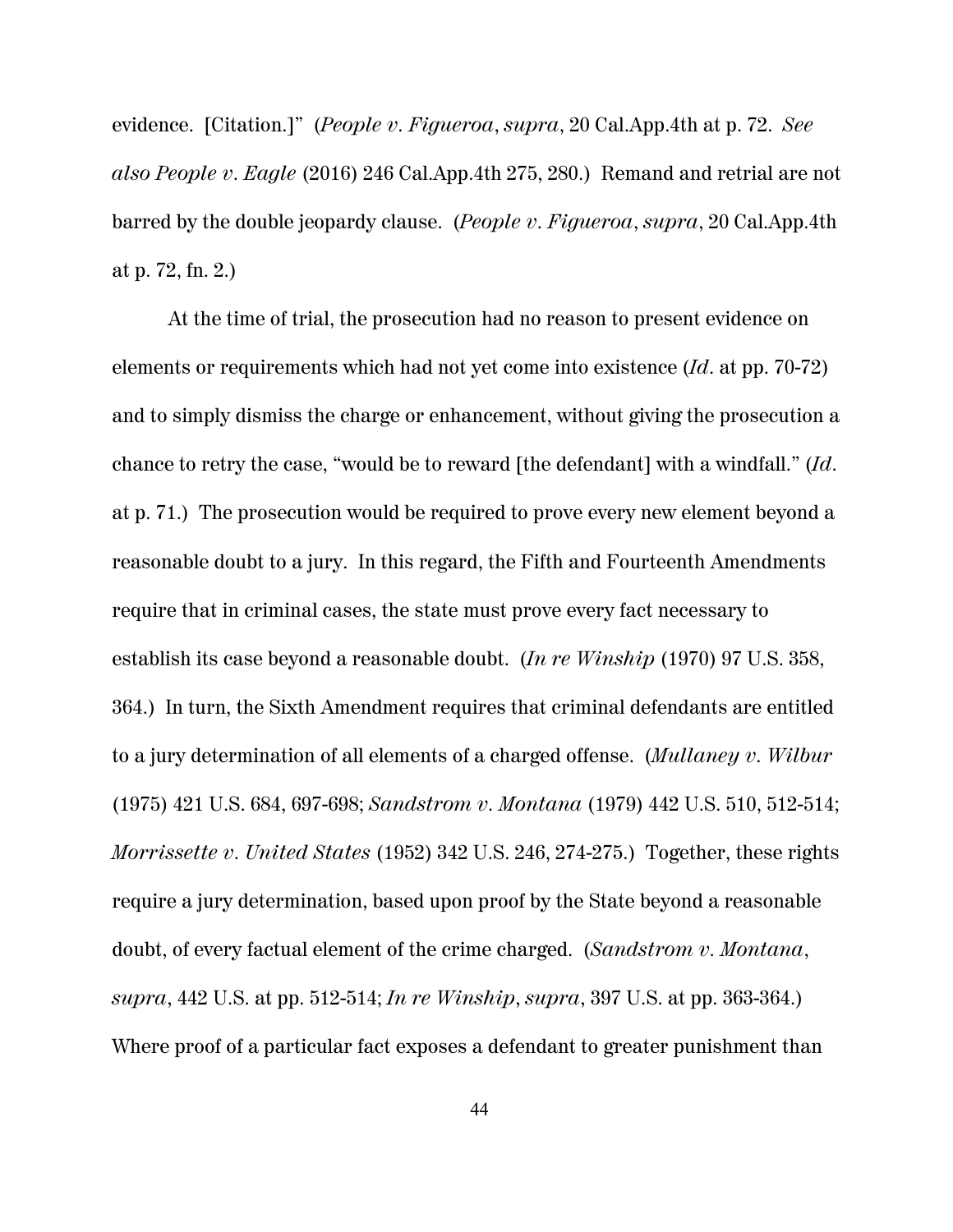that available in the absence of such proof, that fact is an element which the Fifth and Sixth Amendments require be proven beyond a reasonable doubt to a jury. (*Mullaney v. Wilbur*, *supra*, 421 U.S. at p. 698; *McMillan v. Pennsylvania* (1986) 477 U.S. 79, 88.) "[U]nder the Due Process Clause of the Fifth Amendment and the notice and jury trial guarantees of the Sixth Amendment, any fact (other than prior conviction) that increases the maximum penalty for a crime must be charged in an indictment, submitted to a jury, and proven beyond a reasonable doubt." (*United States v. Jones* (1999) 526 U.S. 227, 243, n.6. *Accord Apprendi v. New Jersey* (2000) 530 U.S. 466, 490.) Moreover, the defense would have the opportunity to defend against the new allegations. (*See Chambers v. Mississippi* (1973) 410 U.S. 284; *Washington v. Texas* (1964) 388 U.S. 14.) This Court should strike the true finding on the section 186.22, subdivision (b), gang allegation and remand the matter to give the state the opportunity to prove -- and Mr. Tran the opportunity to defend against -- the elements of the revised statute to a jury.

**F. Additionally and Separately, The Instructions on the Section 186.22, Subdivision (b), Enhancement Violate the Sixth and Fourteenth Amendment Rights to A Jury's Decision on Each Essential Element.**

A criminal defendant is "entitled to have the jury decide every essential element of the crime and enhancement against him, no matter how compelling the evidence may be against him." (*People v. Ramos* (2016) 244 Cal.App.4th 101, 104,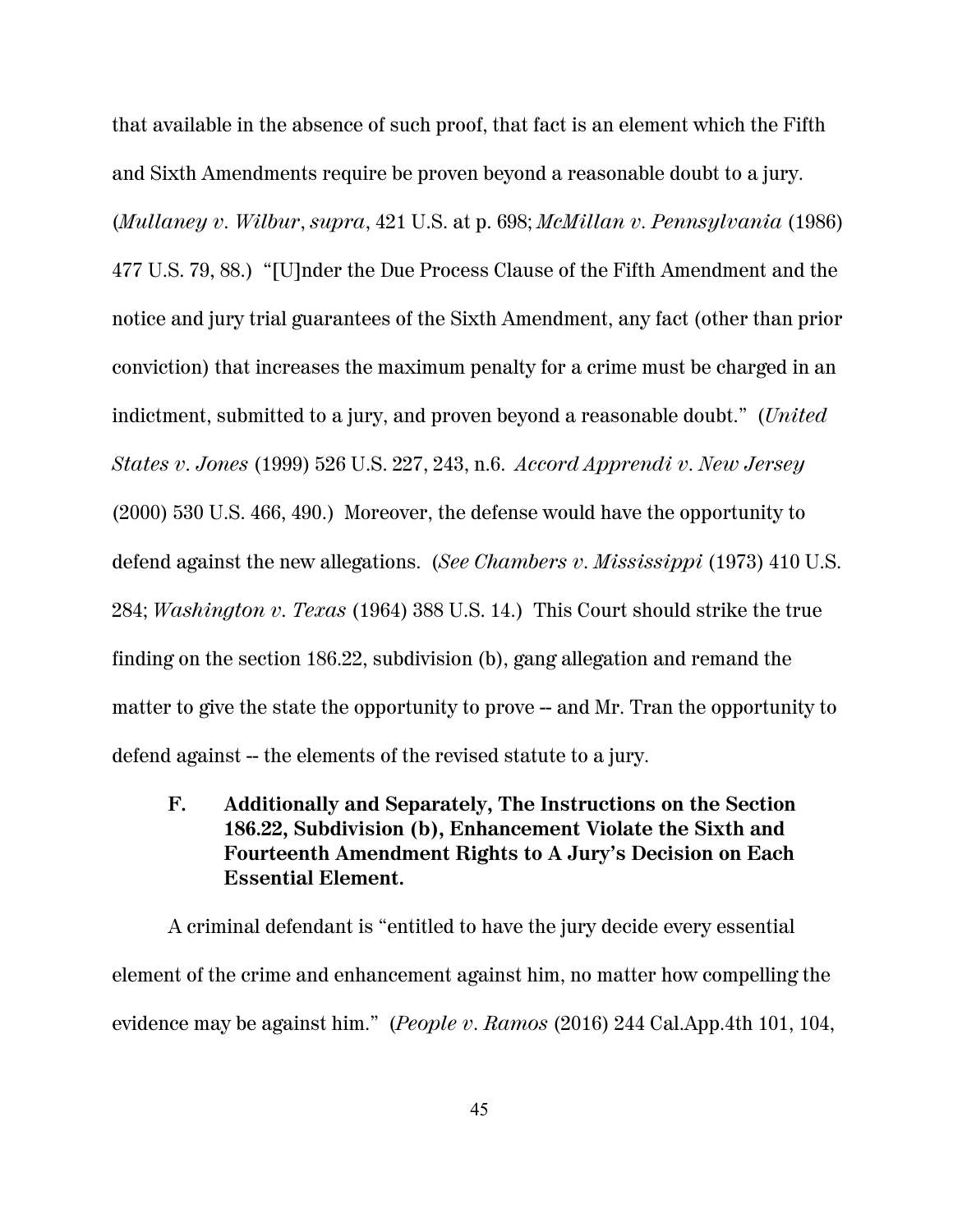citing *People v. Figueroa* (1986) 41 Cal.3d 714, 723, and *People v. Hedgecock* (1990) 51 Cal.3d 395, 409.) The right to have each such element decided by a jury is protected by the Sixth and Fourteenth Amendments. (*Apprendi v. New Jersey*, *supra*, 530 U.S. at pp. 476-485, quoting *United States v. Gaudin* (1995) 515 U.S. 506, 510, and *In re Winship*, *supra*, 397 U.S. at p. 364.)

As noted, Assembly Bill 333 increased the threshold for a true finding on the enhancement. Of course, as the law was different at the time of trial, the trial court did not instruct the jury on the additional requirements of current section 186.22, subdivision (b). The jury was not required to find that VFL was "an ongoing, organized association or group," with basic organizational requirements (*see* Stats. 2021, ch. 699, § 2, para. (d)(8)), whose members "collectively" engaged in, or have engaged in, a pattern of criminal gang activity." (4 CT 1050-1051 [jury instructed that it must find that VFL was "any ongoing organization, association, group" whose members, "whether acting along or together," engage in or have engaged in a pattern of criminal gang activity]. *See* § 186.22, subd. (f).) The jury was not required to find that the predicate offenses "commonly benefited" the VFL gang in a way that was "more than reputational." (4 CT 1050-1051. *See* § 186.22, subd.  $(e)(1)$ .) The jury was not required to find that the predicate offenses were committed "on separate occasions or by two or more members" of the VFL. (4 CT 1052 [jury instructed that it must find that the "crimes were committed on separate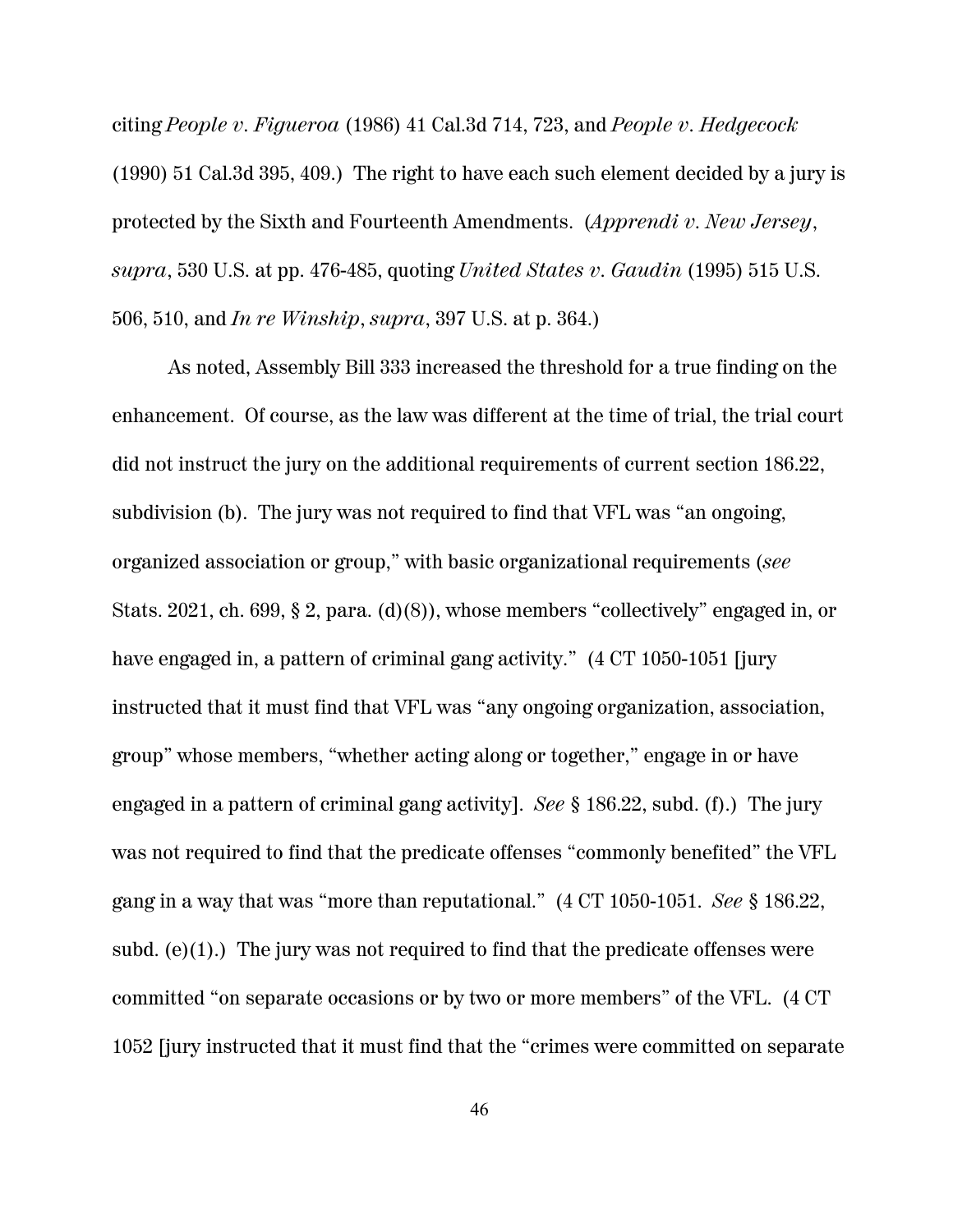occasions or were personally committed by two or more persons"]. *See* § 186.22, subd. (e) $(1)$ .) The jury was not required to find that the last of the two or more predicate offenses occurred "within three years of the date of the current offense" and that the current offense was "not . . . used to establish the pattern of criminal gang activity." (4 CT 1052-1053 [jury instructed that it must find that the "most recent crime occurred within three years of one of the earlier crimes" and "you may consider [the crime in this case] in deciding . . . whether a pattern of criminal gang activity has been proved"]. *See* § 186.22, subd. (e)(1)-(2).) The jury was not required to find that the benefit to the gang from the murder was "more than reputational." (4 CT 1050-1052. *See* § 186.22, subd. (g).)

In *People v. Ramos*, *supra*, the Second District Court of Appeal has held that where a jury was not given instructions because the law at the time of trial did not require a jury finding on an essential element, reversal is required without a showing of prejudice. (244 Cal.App.4th at p. 103.) There, defendant was convicted by a jury of unlawful transportation of heroin under a statute that prohibited any transportation of certain controlled substances. (*Id*. at pp. 100, 102.) Before the conviction became final, new legislation limited criminal liability to transportation of the enumerated controlled substances "for sale." (*Id*. at pp. 102-103.) The Court of Appeal held that because these changes were "retroactive" and applied to defendant, and because a jury "did not determine whether the heroin she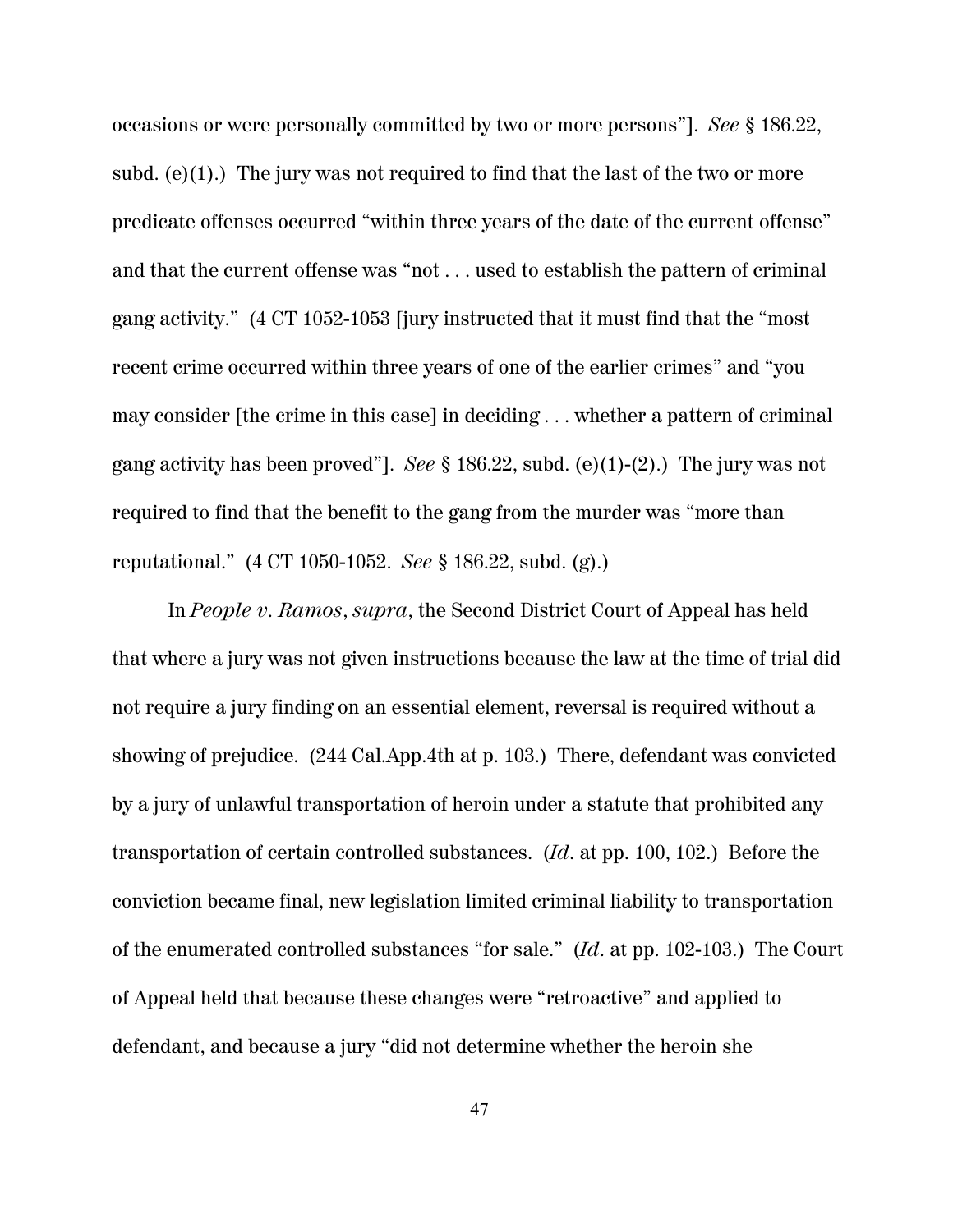transported was for sale rather than personal use," her conviction had to be reversed. (*Id*. at p. 103.) According to the court, "[w]e are not persuaded it is proper to assess the problem under the harmless error rubric" because the retroactive application of the amendment impermissibly deprived defendant of her constitutional right to a jury trial on an element of the charged offense. (*Id*. at pp. 103-104.) Under *Ramos*, because the retroactive application of newly amended section 186.22 deprived Mr. Tran of his constitutional right to a jury trial on the essential elements of the enhancement allegation, reversal is required.

But even if it were proper to assess the problem under a harmless error standard, reversal would still be required. Because Assembly Bill 333 essentially adds new elements to the enhancement in section 186.22 -- for example, by requiring proof that gang members "collectively engage" in a pattern of criminal gang activity, that the predicate offenses were committed by gang members, that the predicate offenses benefitted the gang, and that the predicate and underlying offenses provided more than a reputational benefit to the gang -- the prejudice standard articulated in *Chapman v. California* (1967) 386 U.S. 18, 24 applies. (*See People v. Hall*, *supra*, \_\_ Cal.App.5th \_\_ [2022 Cal.App. LEXIS 140 at pp. \*17- 18; People v. Sek, supra, Cal.App.5th at p.  $[2022 \text{ Cal.App.}$  Lexis 82 at p. \*10]; *People v. Delgado*, *supra*, \_\_\_ Cal.App.5th at p. \_\_\_ [2022 Cal.App. Lexis 104 at p. \*37].) Under that standard, the absence of instruction on the amended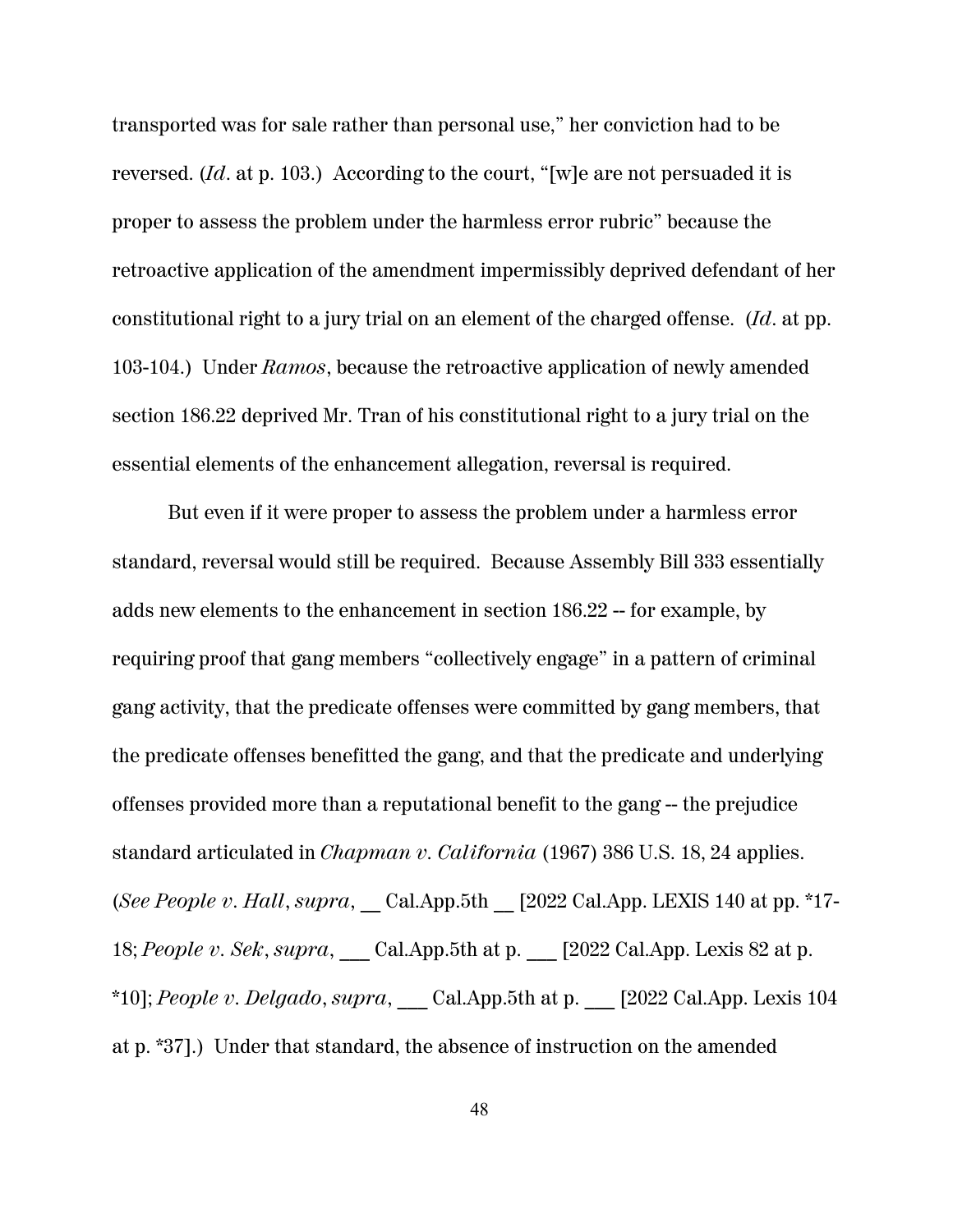version of section 186.22 requires reversal unless "it appears beyond a reasonable doubt that the error did not contribute to th[e] jury's verdict." (*People v. Flood* (1998) 18 Cal.4th 470, 504.)

On this record, the state will be unable to prove the jury instructions were harmless beyond a reasonable doubt. First, the evidence of predicate offenses the prosecution presented to establish VFL's pattern of criminal gang activity, while sufficient at the time of trial, is insufficient under the new law. The trial record indicates four of the five predicate offenses submitted to the jury were committed by a single individual, rather than collectively by at least two gang members. The only predicate offense indicating a collective commission of a crime was Hoang's 1993 conspiracy to commit murder, committed with Duc Luu, Krystal Nguyen, and Xuan Tran. (1 SCT 133.) There was no evidence, however, that any of Hoang's compatriots were VFL members. Second, the jurors were permitted to consider the current offenses in determining whether the prosecution had proven a pattern of criminal gang activity, and they were not required to find the predicate offenses benefitted the gang. And third, the prosecution's evidence and argument focused on reputational benefit to the gang, which is also no longer permitted under amended section 186.22. (8 RT 1557-1558, 1698, 1740.)

To be sure, Nye also testified about financial benefits to the gang that were not merely reputational. (8 RT 1557-1558.) But "to prove harmless error under the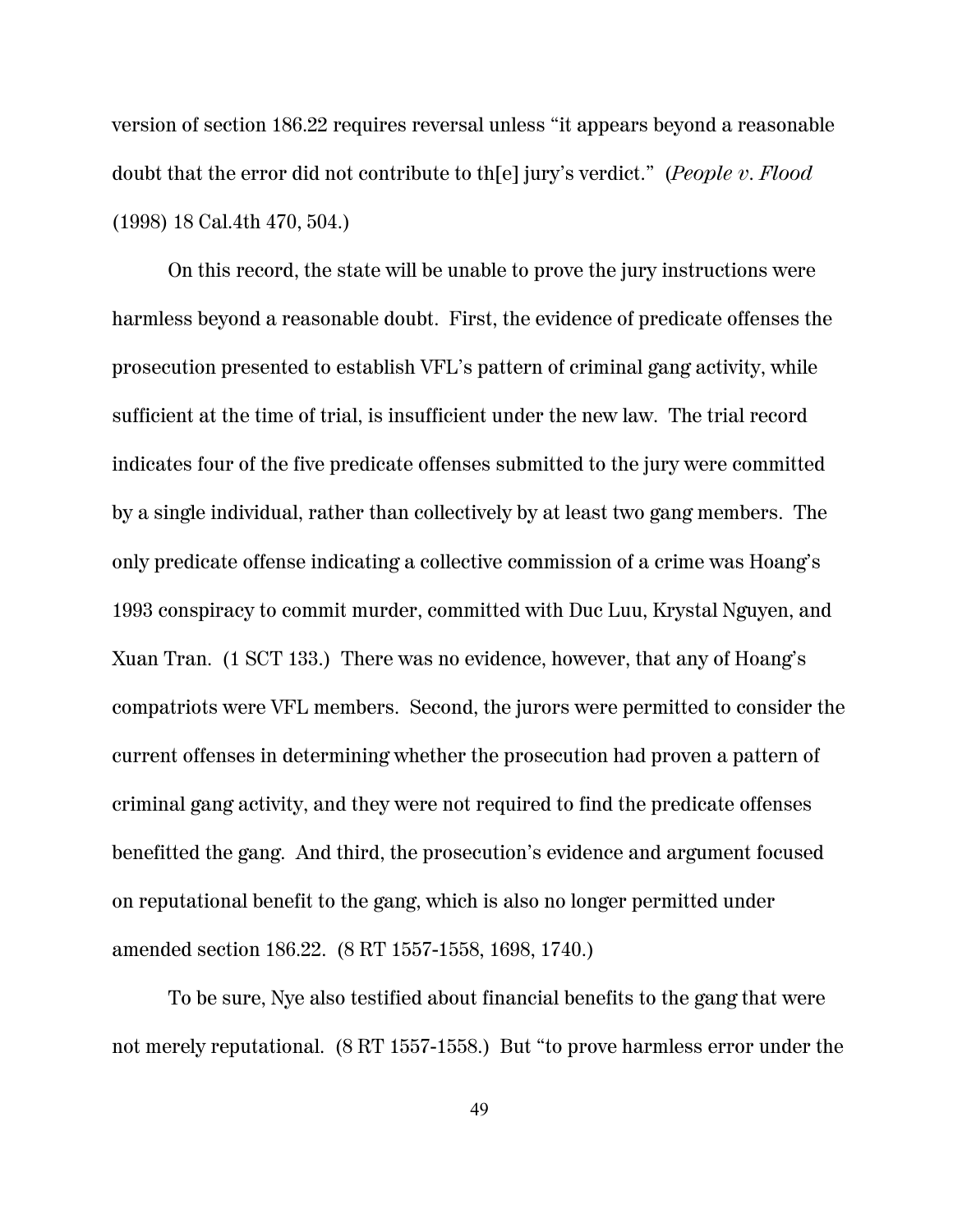*Chapman* standard, it is not enough to show that substantial or strong evidence existed to support a conviction under the correct instructions." (*People v. Sek*, *supra*, Cal.App.5th at p.  $[2022 \text{ Cal.}$ App. Lexis 82 at p. \*11].) The inquiry "is not whether, in a trial that occurred without the error, a guilty verdict would surely have been rendered, but whether the guilty verdict actually rendered in this trial was surely unattributable to the error." (*Sullivan v. Louisiana* (1993) 508 U.S. 275, 279.) This standard is much higher than substantial evidence review. For example, courts have found harmless error under the *Chapman* standard where the missing element from an instruction was uncontested or proved as a matter of law. (*See People v. Merritt* (2017) 2 Cal.5th 819, 832 ["'where a reviewing court concludes beyond a reasonable doubt that the omitted element was uncontested and supported by overwhelming evidence, such that the jury verdict would have been the same absent the error, the erroneous instruction is properly found to be harmless'"]; *People v. Vinson* (2011) 193 Cal.App.4th 1190, 1200.) Here, "the basis of the jury's verdict is not so clear." (*People v. Hall*, *supra*, Cal.App.5th [2022 Cal.App. LEXIS 140 at p. \*19; *People v. Sek*, *supra*, \_\_ Cal.App.5th at p. \_\_ [2022 Cal.App. Lexis 82 at p. \*13].) Because the prosecution presented evidence of both financial and reputational benefit, the state "cannot rule out the possibility that the jury relied on reputational benefit to the gang as its basis for finding the enhancements true." (*Ibid*. *Accord In re Martinez* (2017) 3 Cal.5th 1216, 1227 [the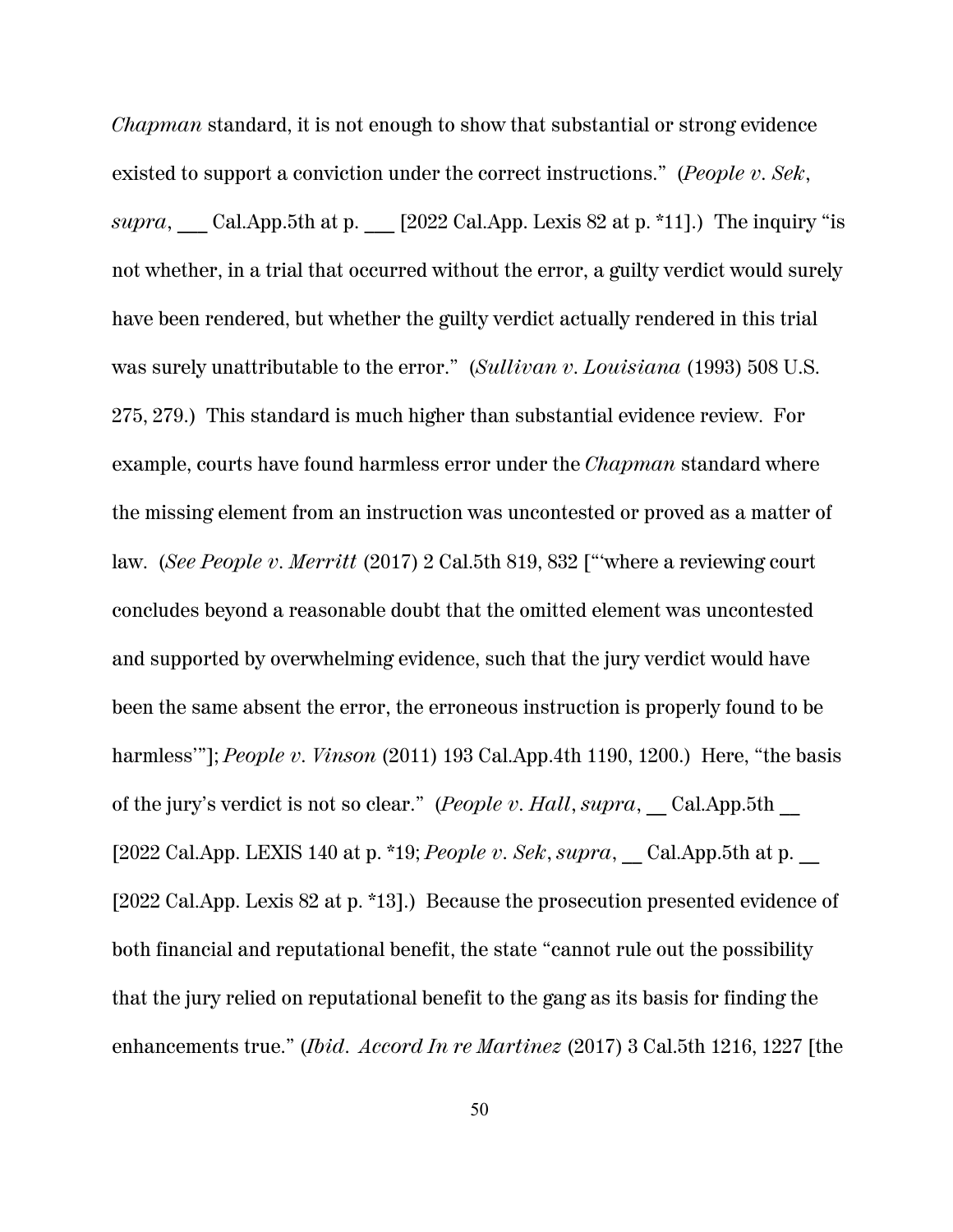question is whether the court can say, beyond a reasonable doubt, that there is no "reasonable possibility" that the legally incorrect jury instruction tainted the actual jury verdict].)

Finally, the jury did not resolve any of these new factual issues under any other instruction. (*People v. Flood*, *supra*, 18 Cal.4th at p. 484 [error is harmless if the factual question posed by the omitted instruction was resolved adversely to the defendant under other properly given instructions]; *People v. Debouver* (2016) 1 Cal.App.5th 972, 982-983.) On this record, and because none of these factual issues were given the jury's consideration, the omission of instructions on the new elements of section 186.22, subdivision (b), cannot be deemed harmless. Reversal is required.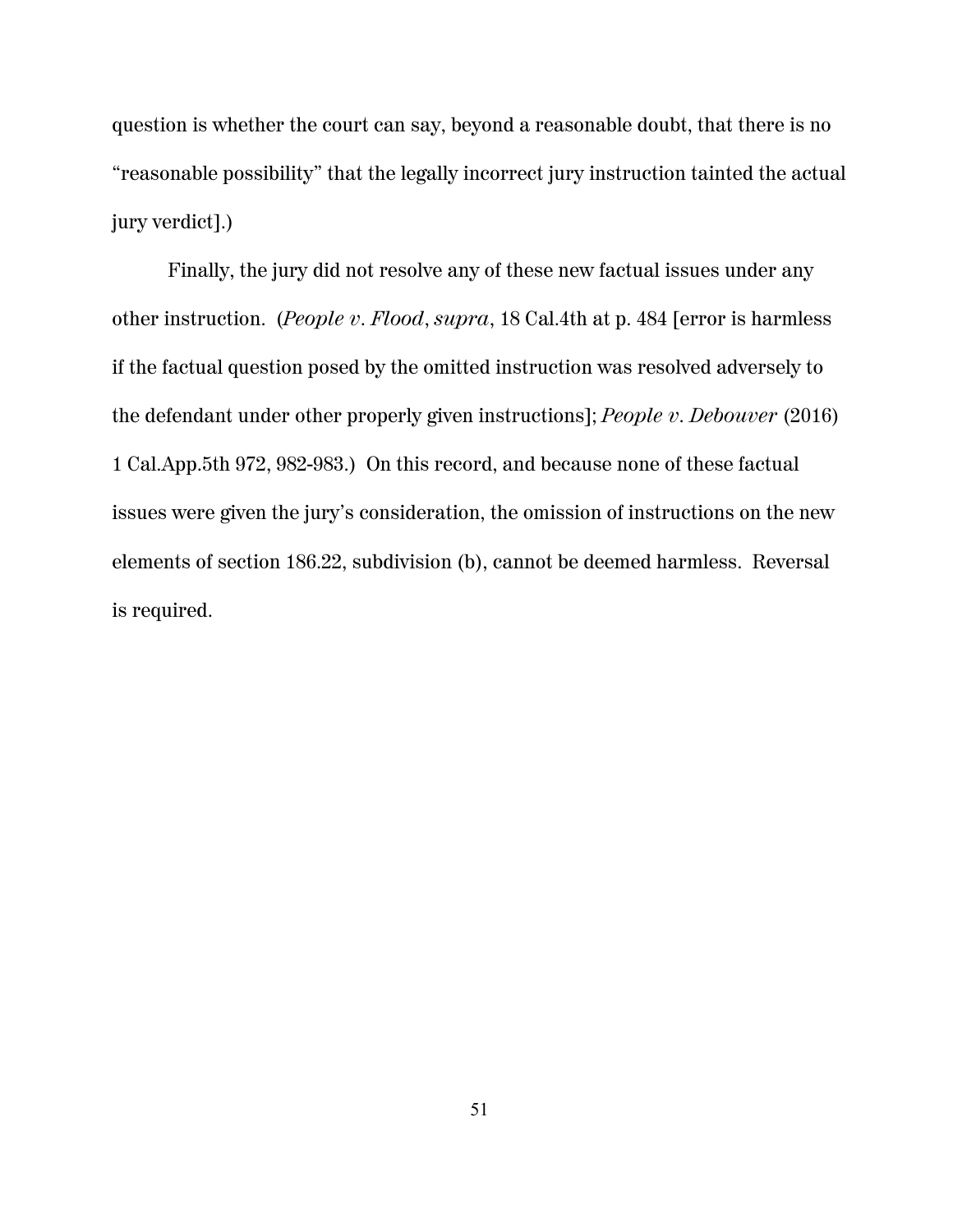# **XVII. BECAUSE THE STATE INTRODUCED CASE-SPECIFIC TESTIMONIAL HEARSAY IN VIOLATION OF** *SANCHEZ* **TO PROVE REQUISITE PREDICATE OFFENSES, AND THE ADMISSION OF THIS EVIDENCE CANNOT BE DEEMED HARMLESS, THE JURY'S TRUE FINDING ON THE SECTION 186.22, SUBDIVISION (B), ALLEGATION MUST BE STRICKEN.**

#### **A. Introduction.**

The state alleged -- and the jury found true -- that the murder charged in count one was committed for the benefit of, at the direction of, and in association with VFL, a criminal street gang within the meaning of section 186.22, subdivision (b)(1).  $(3 \text{ CT } 759; 4 \text{ CT } 1182)$ . Under the law at the time when the offense occurred, this gang enhancement applied when someone committed a felony "for the benefit of, at the direction of, or in association with any criminal street gang, with the specific intent to promote, further, or assist in any criminal conduct by gang members." (Former § 186.22, subd. (b)(1).) In addition, the prosecution was required to "'prove that the gang (1) is an ongoing association of three or more persons with a common name or common identifying sign or symbol; (2) has as one of its primary activities the commission of one or more of the criminal acts enumerated in the statute; and (3) includes members who either individually or collectively have engaged in a "pattern of criminal gang activity" by committing, attempting to commit, or soliciting two or more of the enumerated offenses (the so-called "predicate offenses") during the statutorily defined period.' [Citations.]"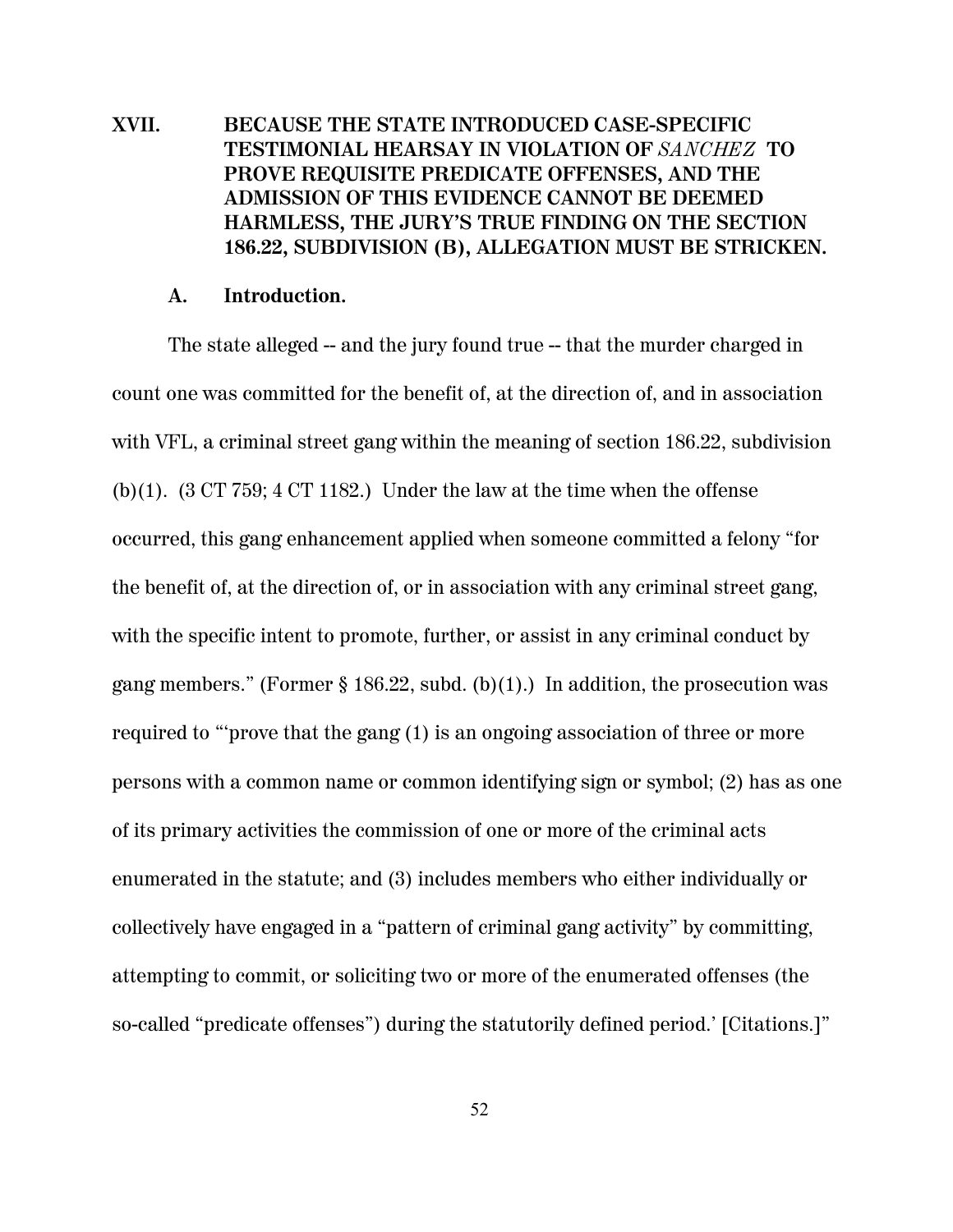(*People v. Sanchez*, *supra*, 63 Cal.4th at p. 698.)

To prove this allegation at trial, the prosecutor introduced evidence of five prior convictions -- (1) Se Hoang's 1994 conviction for a 1992 burglary (§§ 459, 460); (2) Hoang's 1994 conviction for a 1993 conspiracy to commit murder (§§182.7, 187), illegal possession of a firearm (§ 12021, subd. (d)), and evading a police officer (Veh. Code § 2800.2); (3) Phi Nguyen's 1994 conviction for a 1994 attempted burglary (§§ 459, 460, 664); (4) Nguyen's 1995 conviction for a 1994 robbery (§ 211); and (5) Anthony Johnson's 1997 conviction for a 1995 attempted murder (§§ 187, 664) -- all through certified records and the testimony of gang expert Sergeant Mark Nye to prove the requisite predicate offenses and establish a "pattern of criminal gang activity." (8 RT 1529-1534; 1 SCT 113-212.) In closing argument, the prosecutor told the jury that the state established a "pattern of criminal gang activity" by introducing "the prior conviction of Se Hoang, . . . Phi Nguyen and Anthony Johnson." (8 RT 1697.)

As previously noted, these specified, predicate offenses did not, themselves, have to be gang-related. (*People v. Gardeley*, *supra*, 14 Cal.4th 605, 621.) Rather, the offenses only needed to have been committed by members of "the same gang that the defendant acts to benefit" or in which he actively participates. (*People v. Prunty*, *supra*, 62 Cal.4th at p. 76.)

Here, the state erroneously elicited case-specific testimonial hearsay to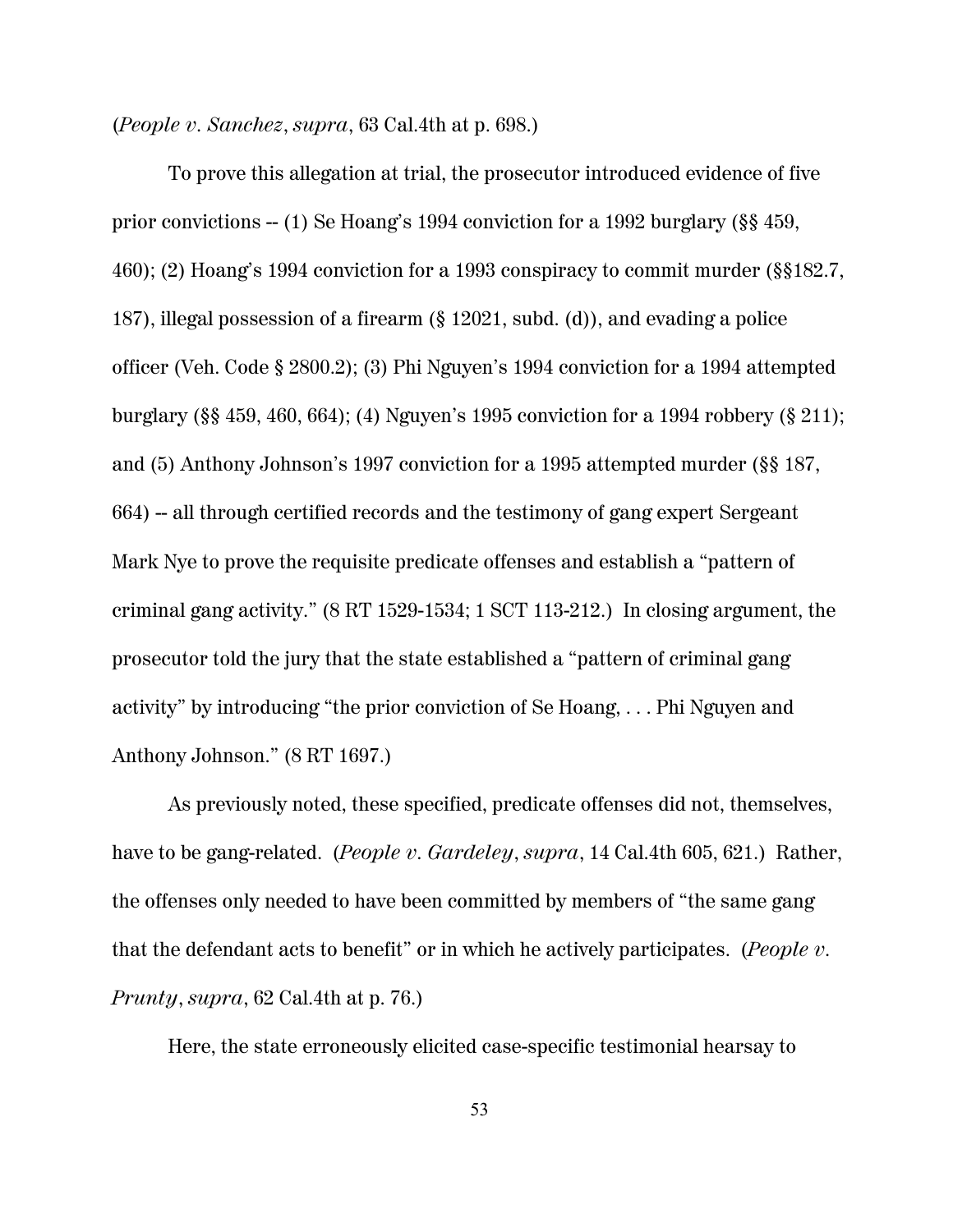prove that Hoang, Nguyen and Johnson were members of the VFL at the time they committed their offenses. Accordingly, their offenses did not qualify as predicate offenses to sustain a finding that VFL engaged in a pattern of criminal gang activity. Because there was no properly admitted evidence of predicate offenses at trial, and because the state heavily relied on the erroneously admitted evidence to support the section 186.22, subdivision (b), allegation, reversal is required.

### **B. The State Introduced Case-Specific Testimonial Hearsay in Violation of** *Sanchez* **to Prove the Predicate Offenses.**

In *Sanchez*, *supra*, this Court held that "case-specific" statements related by a gang expert concerning a defendant's gang membership are inadmissible under California law if those statements are based on hearsay. $^6\,$  Such evidence must be independently established. (63 Cal.4th at p. 684.) Further, "testimonial" hearsay statements must also be excluded under *Crawford v. Washington* (2004) 541 U.S. 36, unless an exception applies. (*People v. Sanchez*, *supra*, 63 Cal.4th at p. 685.)<sup>7</sup> Testimonial statements under *Crawford* "are those made primarily to memorialize

<sup>6</sup> Hearsay is "evidence of a statement that was made other than by a witness while testifying at the hearing and that is offered to prove the truth of the matter stated." (Evid. Code, § 1200, subd. (a).)

<sup>7</sup> "Under *Crawford*, if an exception was not recognized at the time of the Sixth Amendment's adoption [citation], admission of testimonial hearsay against a criminal defendant violates the confrontation clause unless (1) the declarant is unavailable to testify and (2) the defendant had a previous opportunity to cross-examine the witness or forfeited the right by his own wrongdoing. [Citations.]" (*People v. Sanchez*, *supra*, 63 Cal.4th at p. 680.)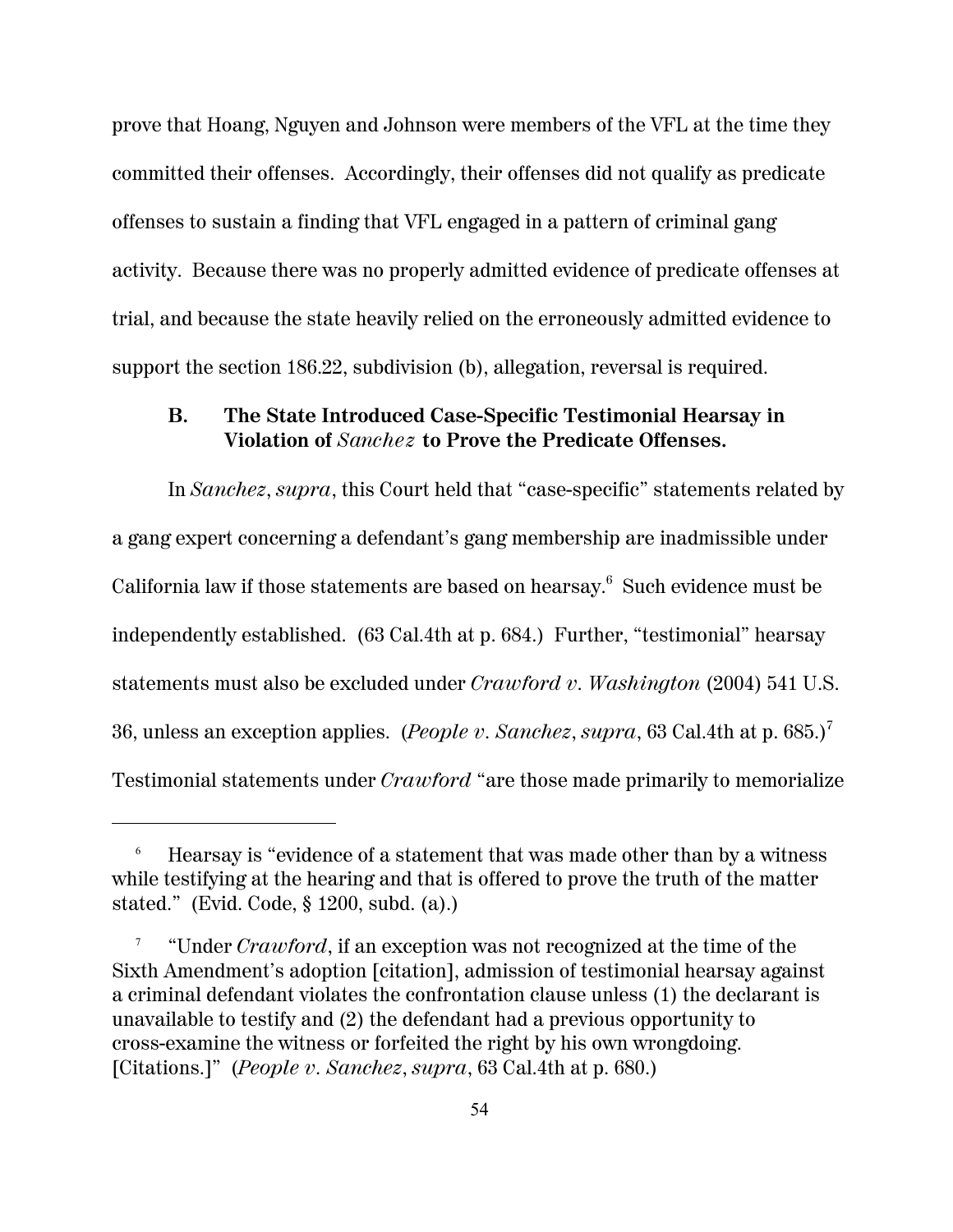facts relating to past criminal activity, which could be used like trial testimony. Nontestimonial statements are those whose primary purpose is to deal with an ongoing emergency or some other purpose unrelated to preserving facts for later use at trial." *(People v. Sanchez, supra,* 63 Cal.4th at p. 689.)<sup>8</sup> Improper admission of such evidence is error under the Confrontation Clause and Due Process Clause of the Federal Constitution. (*People v. Sanchez*, *supra*, 63 Cal.4th at p. 685.) Long considered an essential component of due process and a fair trial (*Pointer v. Texas* (1965) 380 U.S. 400, 404), the clause provides, "In all criminal prosecutions, the accused shall enjoy the right . . . to be confronted with the witnesses against him …" (U.S. Const., 6th Amend. *See also* U.S. Const., 14th Amend.)

A split of authority previously existed in California regarding whether a gang expert's testimony about predicate offenses was considered general "background" information upon which an expert witness could generally rely, or whether such testimony entailed "case-specific" facts as contemplated by *Sanchez*. *People v. Valencia* (2021) 11 Cal.5th 818 resolved that dispute.

In *Valencia*, this Court acknowledged that, in gang cases, "drawing the line

This Court has clarified that a testimonial statement has two requirements. First, the hearsay statement must have been made with some degree of solemnity or formality. Second, the primary purpose of the statement must pertain in some fashion to a criminal prosecution. (*People v. Gomez* (2018) 6 Cal.5th 243, 297.)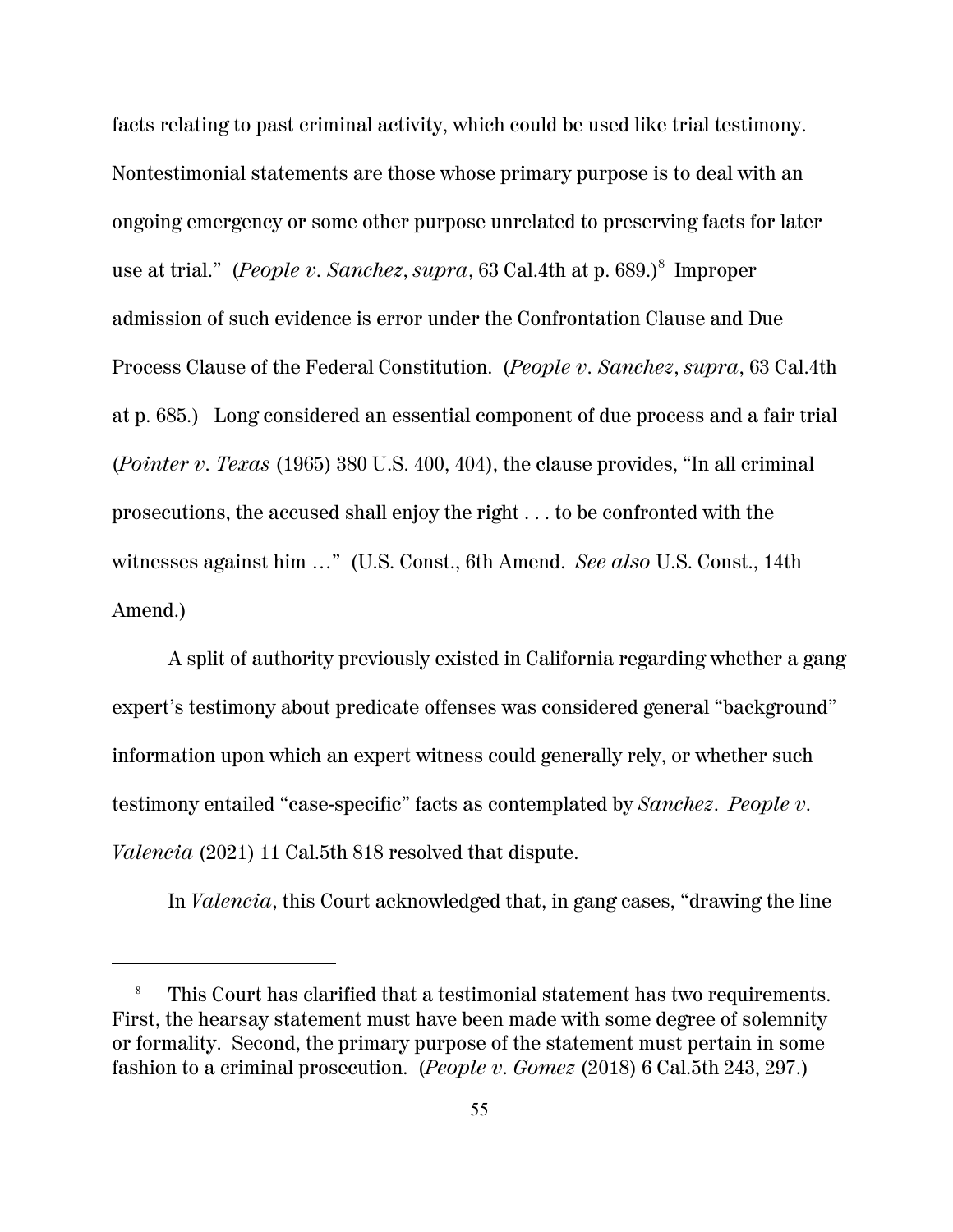of demarcation between background and case-specific information can present challenges, as reflected by the different conclusions drawn by the Courts of Appeal regarding predicate offenses. Several cases have held that predicate offense evidence is merely background similar to other kinds of information about gangs, like their territory, symbols, and operations, that are generally accepted as true by experts in the field. [Citations.]" (*People v. Valencia*, *supra*, 11 Cal.5th at p. 835.)<sup>9</sup> The *Valencia* court clarified that, as used in *Sanchez*, the phrase "general background information" refers to "expert knowledge derived from hearsay that is generally accepted as accurate by experts in the field." (*People v. Valencia*, *supra*, 11 Cal.5th at p. 837, fn. 15.)

The *Valencia* Court clarified that, for purposes of expert testimony, the terms "'general background information' and 'case-specific facts'" distinguish "between hearsay that may be admitted because it is generally accepted by experts in the field, and facts that cannot be proven by hearsay because that reliability justification is absent. These latter case-specific facts must be proven through the testimony of a witness with personal knowledge or by other admissible evidence."

<sup>9</sup> The Court in *Valencia* noted that "general testimony about a gang's behavior, history, territory, and general operations is usually admissible. [Citation.] The same is true of the gang's name, symbols, and colors. All this background information can be admitted through an expert's testimony, even if hearsay, if there is evidence that it is considered reliable and accurate by experts on the gang." (11 Cal.5th at p. 838.)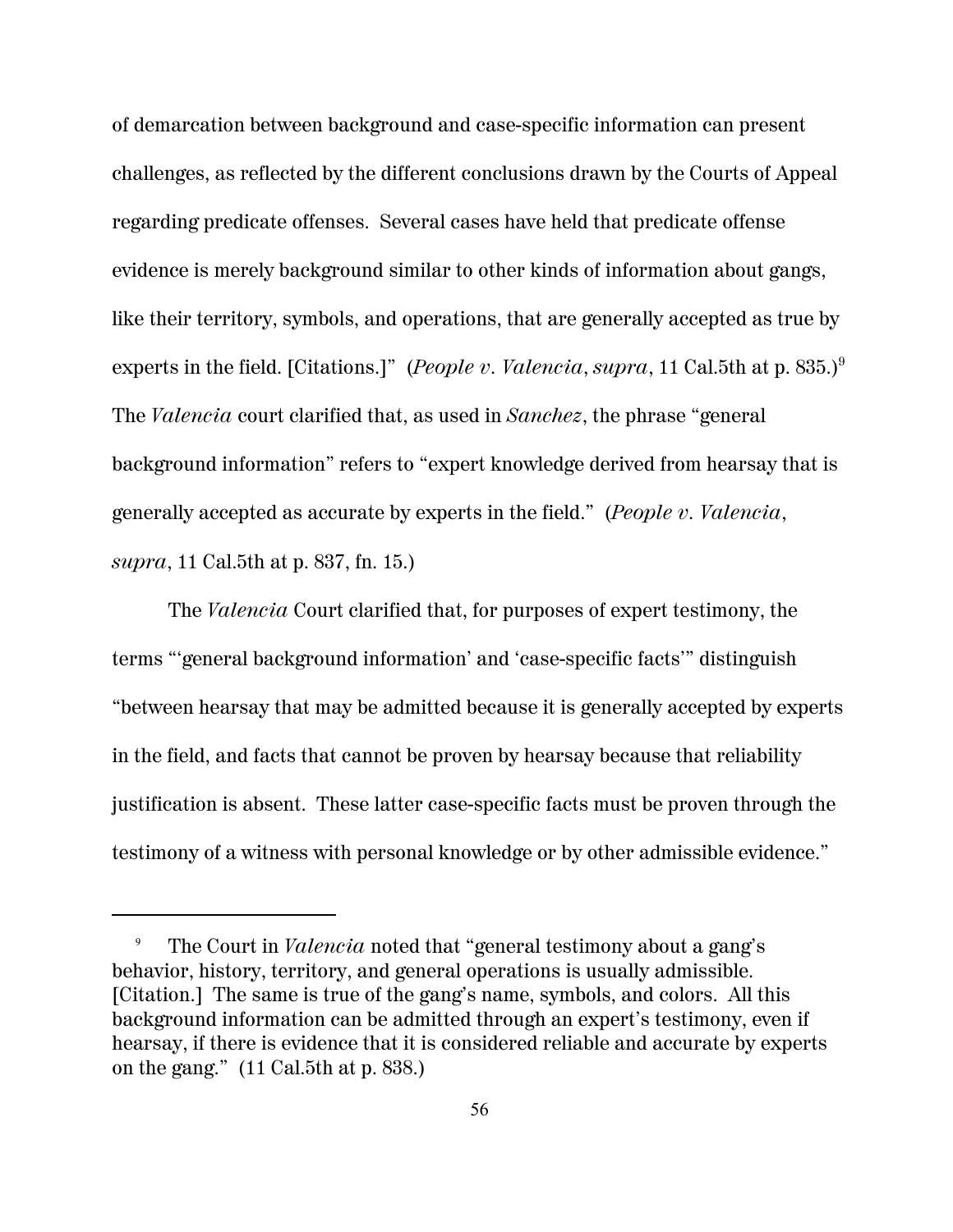(*People v. Valencia*, *supra*, 11 Cal.5th at p. 837, fn. omitted.) It is the role of an expert witness "to help the jury understand the significance of case-specific facts proven by competent evidence, not to place before the jury otherwise unsubstantiated assertions of fact." (*Ibid*.)

The Court in *Valencia* held that, without independent admissible evidence of the particulars of a predicate offense, an expert's hearsay testimony cannot be used to supply them. (*People v. Valencia*, *supra*, 11 Cal.5th at p. 838.) "In the absence of any additional foundation, the facts of an individual case are not the kind of general information on which experts can be said to agree." (*Ibid*.) The Court concluded "that facts concerning particular events and participants alleged to have been involved in predicate offenses" constitute "case-specific facts that must be proved by independently admissible evidence." (*Id*. at p. 839.) In sum, the particular facts offered to prove predicate offenses "are not the sort of background hearsay information about which an expert may testify. Competent evidence of those particulars is required. A gang expert may still render an opinion regarding the gang membership of the perpetrator of a predicate offense in response to a proper hypothetical question based on premises established by competent evidence. [Citation.]" (*People v. Valencia*, *supra*, 11 Cal.5th at p. 839, fn. omitted.)

Here, the prosecution relied on case-specific hearsay from Sergeant Nye to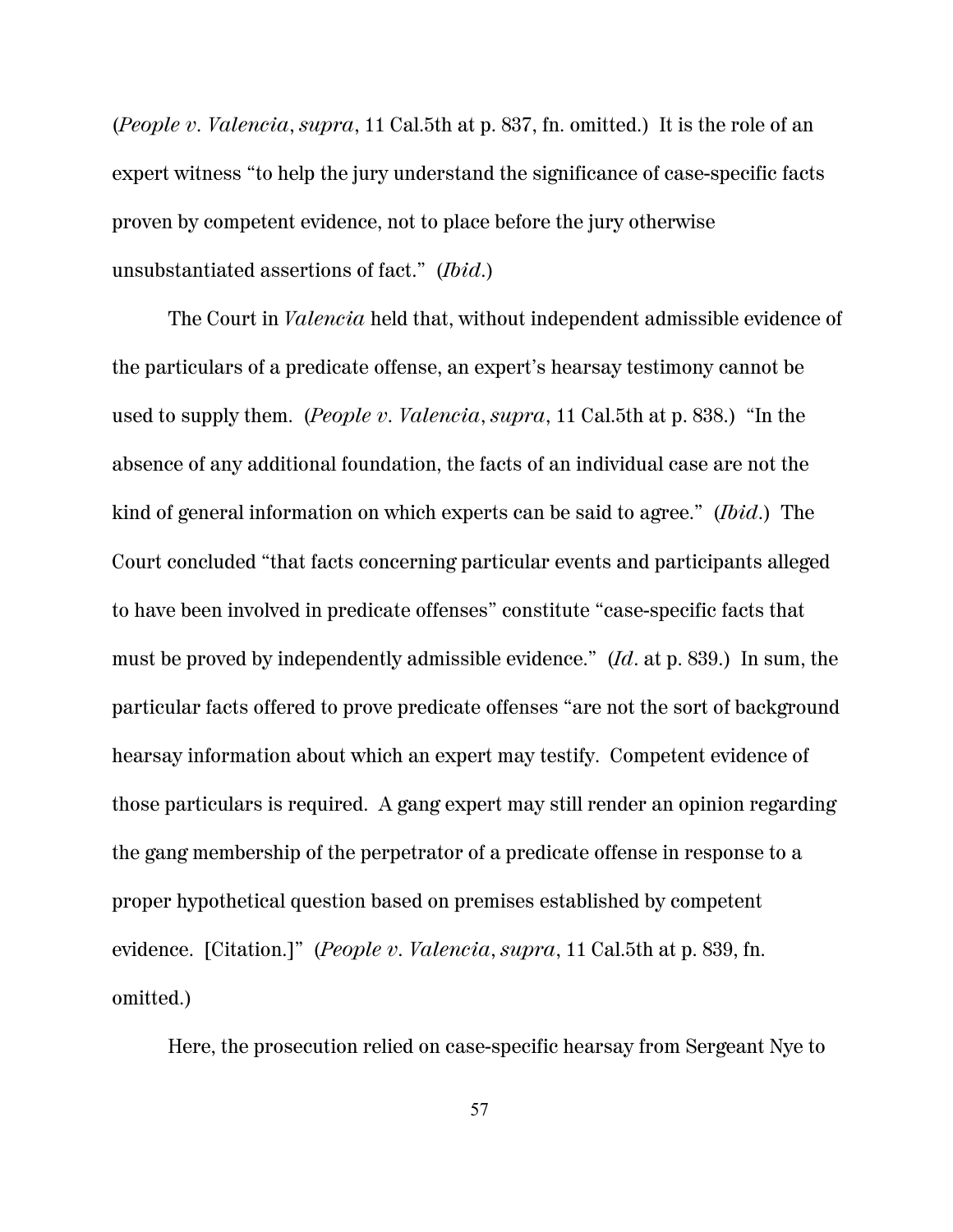establish the five predicate offenses upon which the state used to establish the gang enhancement. For all five offenses, Nye relayed the pertinent information from police documents.

Two of these five offenses were committed by Se Hoang. (8 RT 1530-1531; 1 SCT 113-144.) Nye testified that he reviewed "a document" that stated when contacted by police, Hoang told officers that he was a "documented member" of VFL at the time of both offenses. (8 RT 1531.) This testimony was actually multiple hearsay. Multiple hearsay is not categorically inadmissible; instead, a multiple hearsay statement is admissible if each level of hearsay comes within an exception to the hearsay rule. (*People v. Anderson* (2018) 5 Cal.5th 372, 403; *People v. Zapien* (1993) 4 Cal.4th 929, 951–952.) The first level were the documents upon which Hoang relied to claim he was "documented." The second level was Hoang's claim to the officers. The third level was the document which related Hoang's admission to Nye. (*See People v. Sanchez*, *supra*, 63 Cal.4th at p. 675 ["If offered for its truth, [a] report itself is a hearsay statement made by the person who wrote it. Statements of others, related by the report writer, are a second level of hearsay. Multiple hearsay may not be admitted unless there is an exception for each level. [Citation.]"].) None of these levels here came within an exception to the hearsay rule.

Two of these five offenses were committed by Phi Nguyen. (8 RT 1531-1533;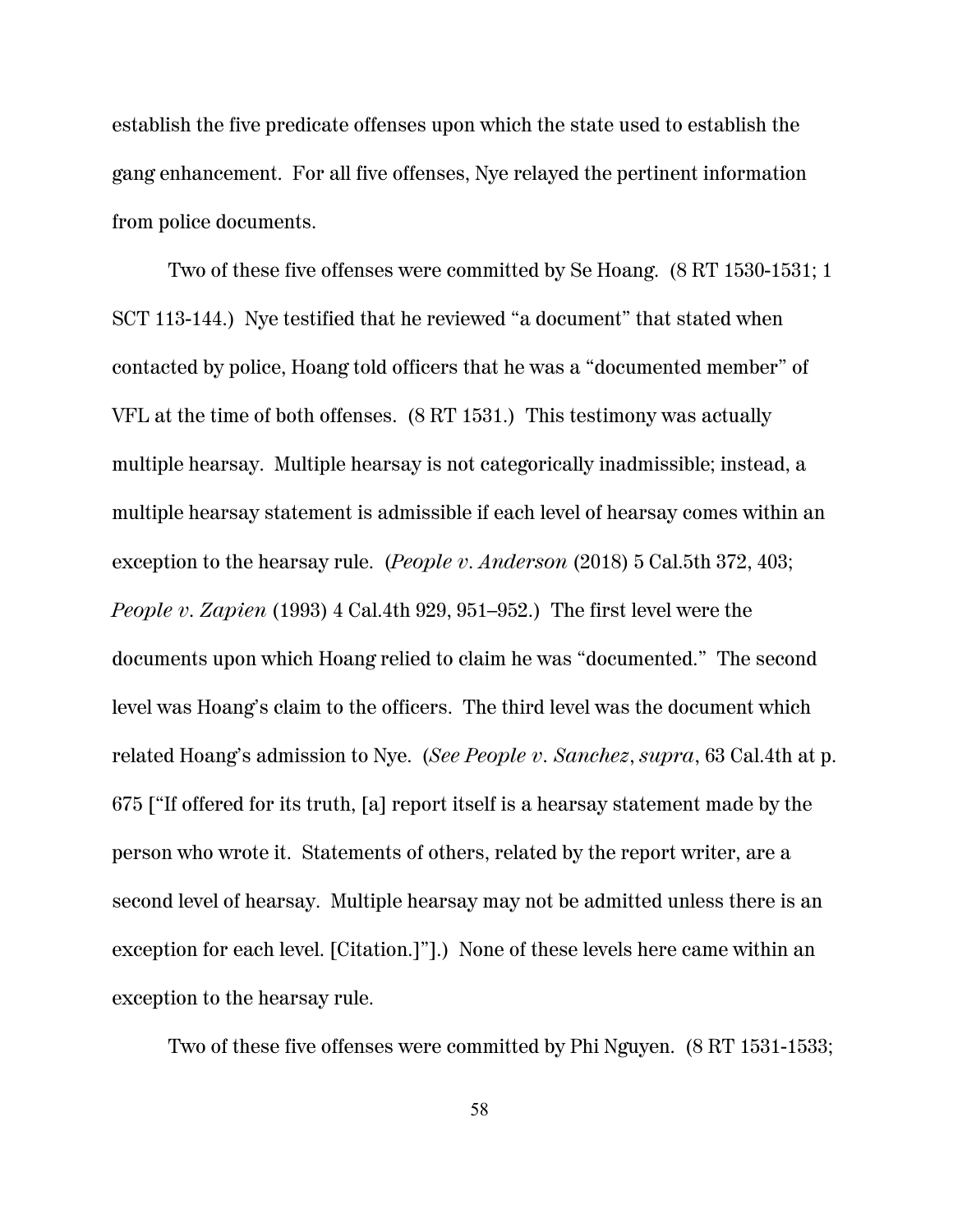1 SCT 145-204.) Nye based his testimony on hearsay when he related his conclusion that Nguyen was a VFL member at the time of the crimes based on "his background and record." (8 RT 1533.)

The last of these five offenses was committed by Anthony Johnson. (8 RT 1533-1534;1 SCT 205-212.) Nye again relied on multiple levels of hearsay when he testified that he was familiar with Johnson based on "reviewing document[s] of Noel Plata . . . ." (8 RT 1528.) According to Nye, a police report documented an interview by officers during which Plata claimed that Johnson was a VFL member. (8 RT 1537-1538.)

This record does not establish that Nye had independent knowledge of the facts underlying the five predicate offenses. As such, a clear *Sanchez* violation occurred. (*See People v. Valencia*, *supra*, 11 Cal.5th at p. 838.)

Defense counsel did not object to the admission of the state's evidence on the predicate offenses. Nonetheless, this Court has held that a claim of error from the admission of *Sanchez* hearsay is not forfeited by a defendant's failure to object at a trial that occurred prior to the issuance of *Sanchez*. (*People v. Perez* (2020) 9 Cal.5th 1, 9.) The merits of Mr. Tran's argument are properly before this Court.

## **C. The** *Sanchez* **Error Requires the State to Prove the Error Harmless Beyond a Reasonable Doubt under** *Chapman***.**

In *Valencia*, this Court explained the standard for evaluating prejudice. The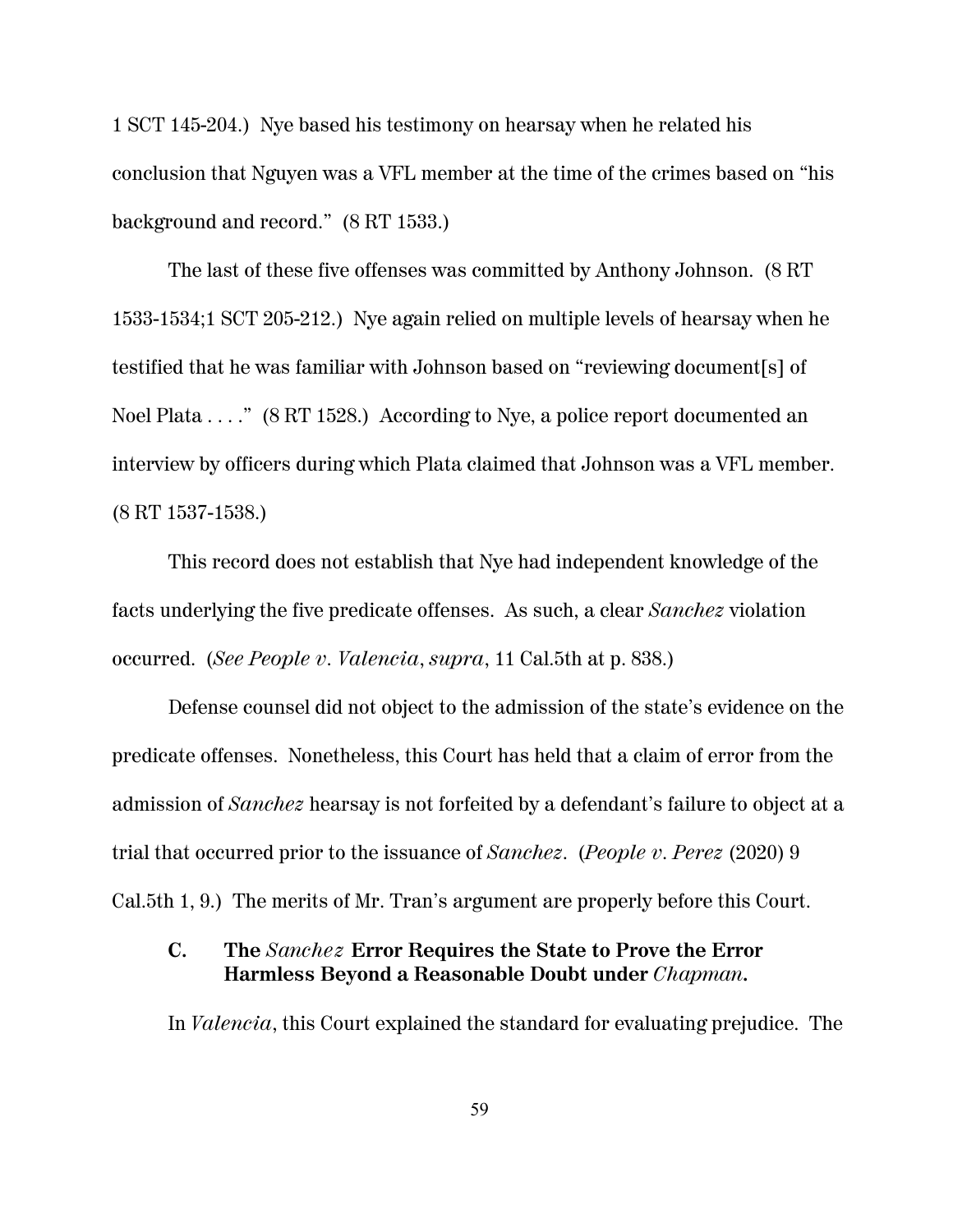improper admission of hearsay may constitute state law statutory error, which would ordinarily be assessed under *People v. Watson* (1956) 46 Cal.2d 818. (*People v Valencia*, *supra*, 11 Cal.5th at p. 840.) Under *Watson*, *supra*, the question is whether "it is reasonably probable that a result more favorable to the appealing party would have been reached in the absence of the error." (46 Cal.2d at p. 836.) However, the federal constitutional standard of *Chapman v. California*, *supra*, 386 U.S. 18, is used if the improperly admitted hearsay is also testimonial within the meaning of *Crawford*. (*People v. Valencia*, *supra*, 11 Cal.5th at p. 840.) Under the *Chapman* standard, the state must prove the error harmless beyond a reasonable doubt. (*Chapman v. California*, *supra*, 386 U.S. at p. 24.)

Here, the *Chapman* standard applies. Nye relied on police documents to establish the predicate offenses. As *Sanchez* notes, contents of police reports, and narratives authored by investigating officers, represent "testimonial" hearsay unless they were made in the context of an ongoing emergency or for some primary purpose other than preserving facts for use at trial. (63 Cal.4th at p. 694.) Nye related to the jury facts he gathered from inadmissible hearsay sources, including police reports, about which he had no personal knowledge. Nye considered this information to be true and he related it to the jury as a reliable basis for his opinion. The jury was permitted to improperly rely on that hearsay to conclude the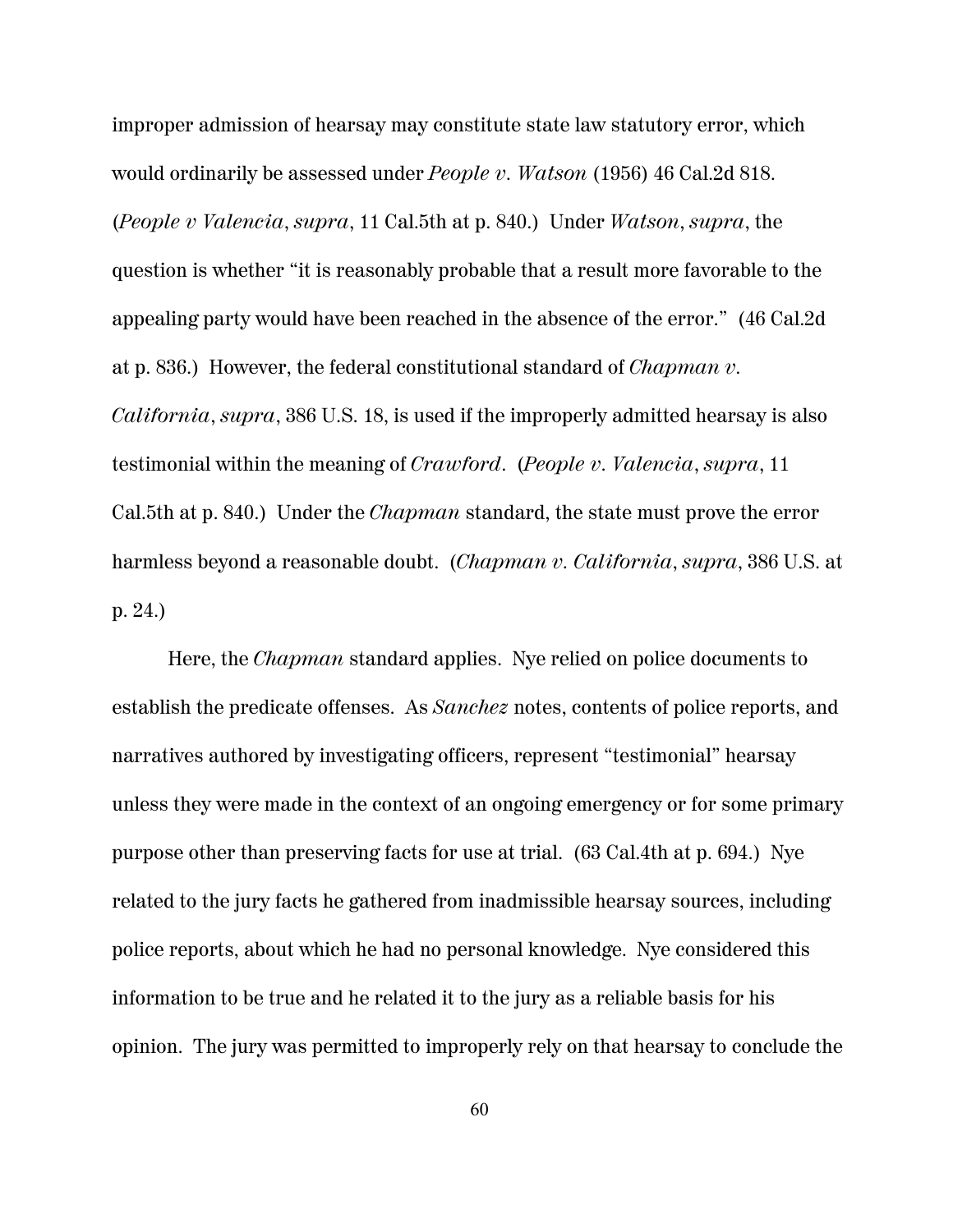predicate offenses had been proven and that Mr. Tran acted with the intent to benefit the gang when he committed the charged crime.

The state will be unable to prove the error was harmless under the *Chapman* standard. This Court recently held in *People v. Navarro*, *supra*, that the evaluation of prejudice from *Sanchez* error in a gang case requires "two separate but related inquiries." (12 Cal. 5th at p. 313.) "The first . . . is whether there was sufficient evidence to support a finding that the [] gang satisfied the statutory requirements for a criminal street gang in the absence of [the expert's] testimony about the crimes of the [] alleged gang members. If there was insufficient evidence to convict in the absence of the erroneously admitted testimony, the error cannot have been harmless. The second inquiry, assuming sufficient evidence existed in the absence of the error, is whether the jury's judgment nonetheless might have been different in the absence of [the expert's] testimony." (*Ibid*.)

Here, the first inquiry under *Navarro* settles the matter. With respect to proof of the predicate offenses, there was insufficient evidence in the absence of the evidence admitted in violation of *Sanchez*. To be sure, at the time of trial, there were two predicate offenses in that the charged offense of murder committed by both Mr. Tran and Plata could each be considered a predicate offense in determining a pattern of criminal gang activity. (*See People v. Loeun*, *supra*, 17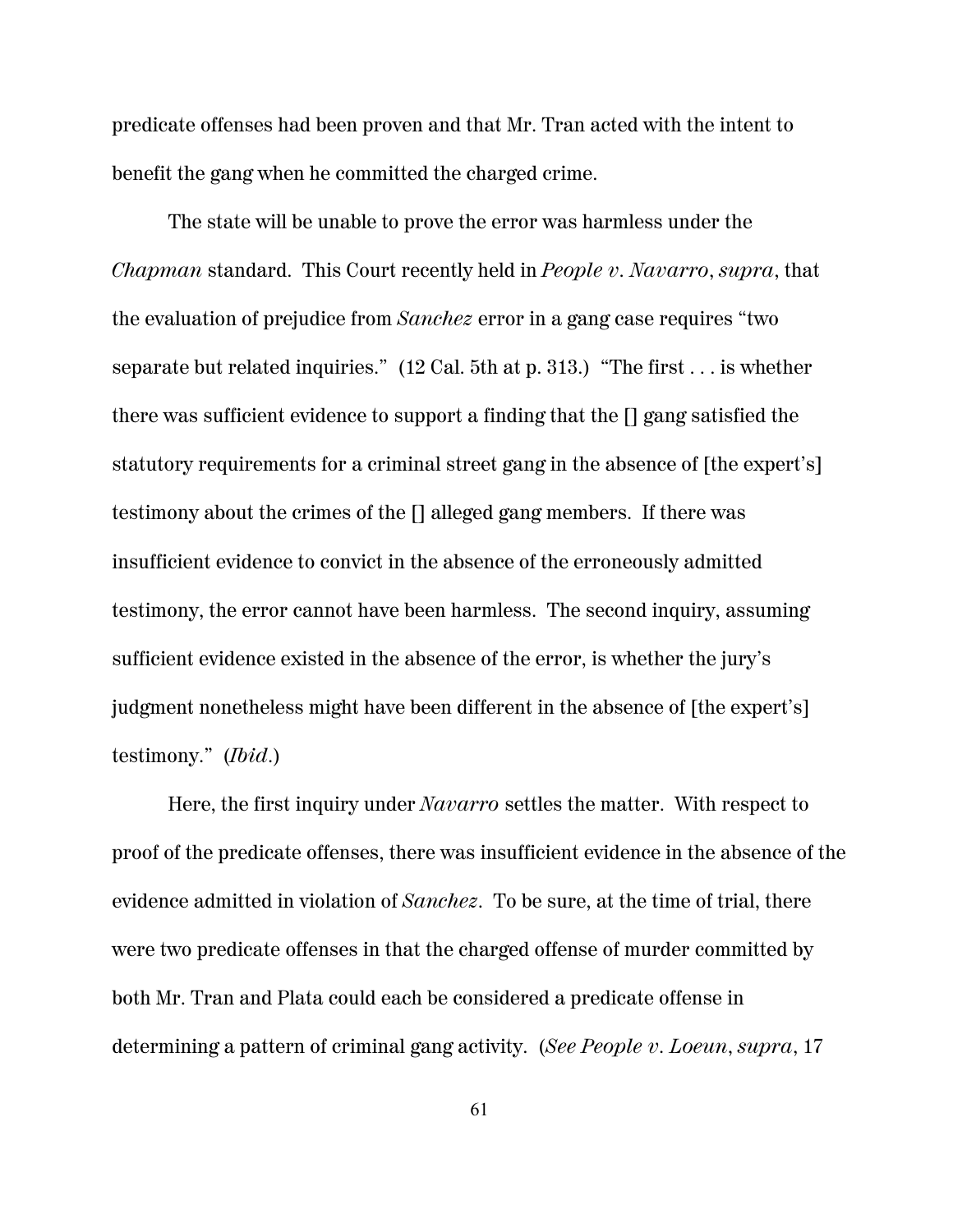Cal.4th at p. 10.) However, as explained in Argument XVI, *supra*, Assembly Bill 333 is retroactive to this case, and under the newly amended section 186.22, "[t]he currently charged offense shall not be used to establish the pattern of criminal gang activity." (*See* § 186.22, subd. (e)(2).)

In short, without the evidence admitted in violation of *Sanchez*, and without the ability to rely on the charged offense to prove the requisite predicate offenses, there was insufficient evidence to sustain the gang enhancement. (*Compare People v. Navarro*, *supra*, 12 Cal. 5th at p. 313 [*Sanchez* error harmless where the jury could rely on the charged offense under former section 186.22].)

Even if there was sufficient evidence of predicate offenses not tainted by the *Sanchez* error here, and the second inquiry under *Navarro* was relevant, the state will be unable to prove that the jury's verdict would nonetheless have been the same in the absence of Nye's testimony. The prosecutor specifically told the jury in closing argument that the state proved the pattern by introducing "the prior conviction of Se Hoang, remember, Phi Nguyen and Anthony Johnson. You might be saying, 'Why did he introduce that?' Because that is one of the elements [of the gang enhancement]." (8 RT 1697.) The prosecutor did not rely on any other evidence to prove the predicate offenses. Thus, the jury was effectively discouraged from relying on any evidence other than the evidence erroneously admitted under *Sanchez*. (*See People v. Powell* (1967) 67 Cal.2d 32, 55-57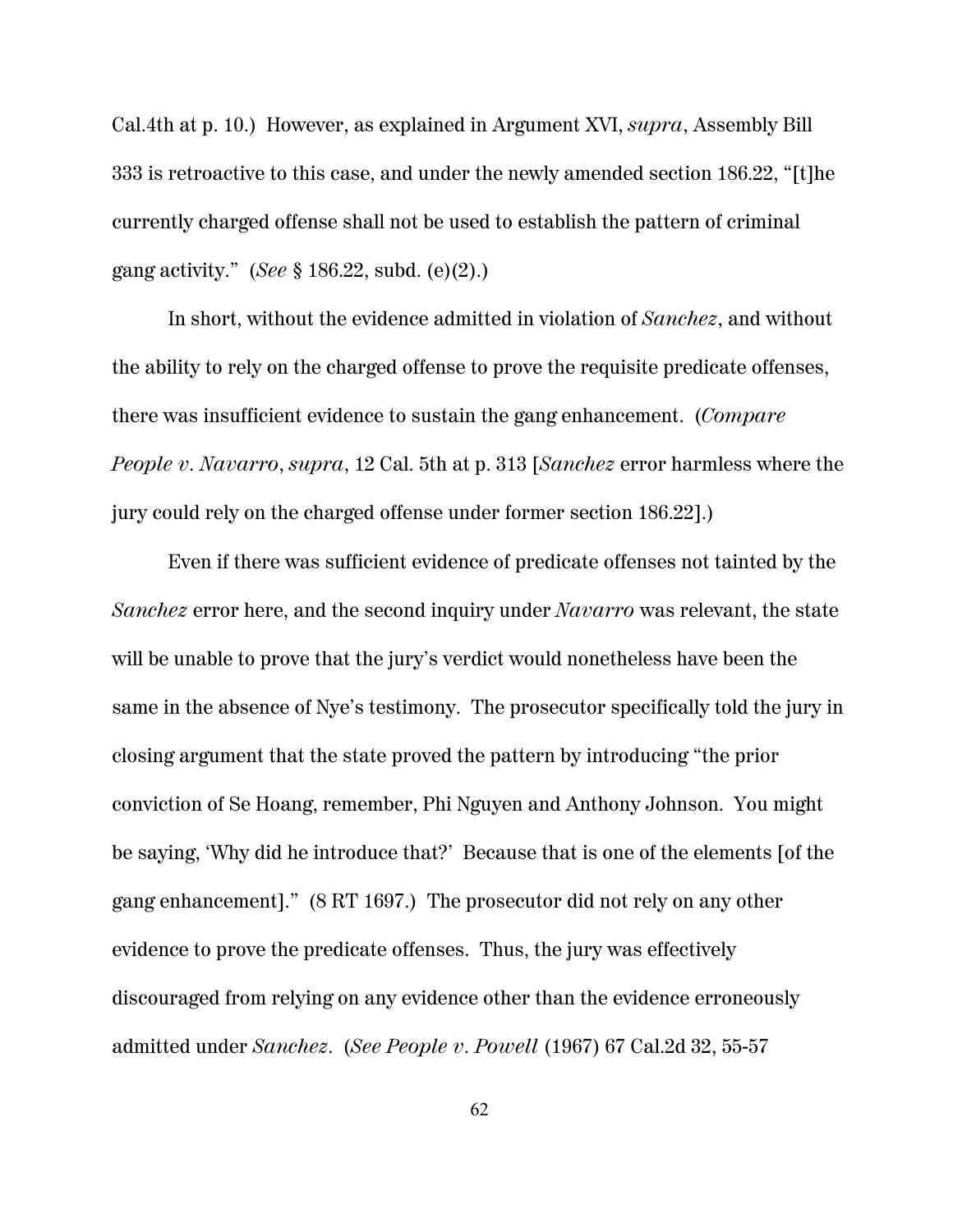[prosecutor's reliance on evidence in final argument reveals how important the prosecutor "and so presumably the jury" considered the evidence]; *People v. Cruz* (1964) 61 Cal.2d 861, 868 [same]. *Accord Clemons v. Mississippi* (1990) 494 U.S. 738, 753 [the prosecution's reliance on a particular issue bears on whether error regarding that issue is harmless; *United States v. Kojoyan* (9th Cir. 1996) 8 F.3d 1315, 1318 ["closing argument matters; statements from the prosecutor matter a great deal"].) Under the circumstances of this case, the state will be unable to prove the *Sanchez* error here harmless. Reversal is required.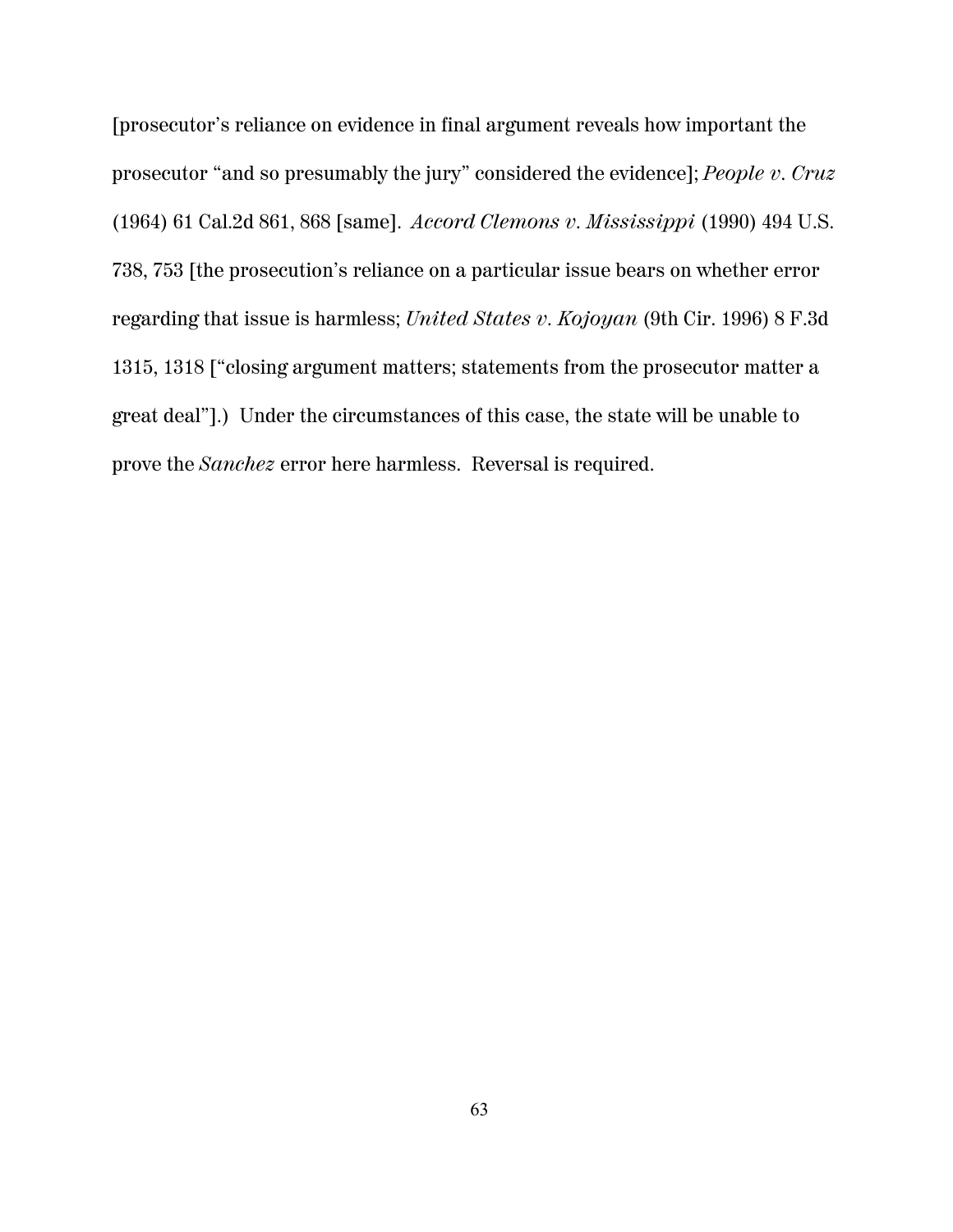# **XVIII. BECAUSE THE STATE INTRODUCED CASE-SPECIFIC HEARSAY IN VIOLATION OF** *SANCHEZ* **TO PROVE THAT MR. TRAN AND PLATA WERE GANG MEMBERS, AND THE ADMISSION OF THIS EVIDENCE CANNOT BE DEEMED HARMLESS, REVERSAL IS REQUIRED.**

#### **A. Introduction.**

At the guilt phase of trial, the state introduced evidence to support its theory that Mr. Tran and his co-defendant Plata were gang members. State gang expert Sergeant Mark Nye testified that when evaluating a case, he reviewed "police reports and contact with other police officers and agencies." (8 RT 1537.) He reviewed "records and documents" relating to both Mr. Tran and Plata to form his conclusion about whether or not both were members of the VFL. (8 RT 1537.)

As to Plata, Nye testified that he reviewed (1) a police report regarding criminal activity with Anthony Johnson, including a report in which Plata claimed he was an associate of the VFL; (2) a letter from VFL leader Hong "Old Man" Lay in which Lay thanked Plata for telling him that his "homeboys" were doing well and that he wanted Plata to tell gang member Se Hoang to "play" with him and become "close" and "good homeboys" together, along with ordering him to "jump out" VFL member "Homeless" with "some of the guy[s];" (3) a letter from Plata to Tam, a dead VFL member, asking him to somehow influence VFL members who wanted him "jumped out" of the gang for speaking to police about Johnson and declaring that he (Plata) "would die for V.F.L. and just about anyone in it;" (4) a field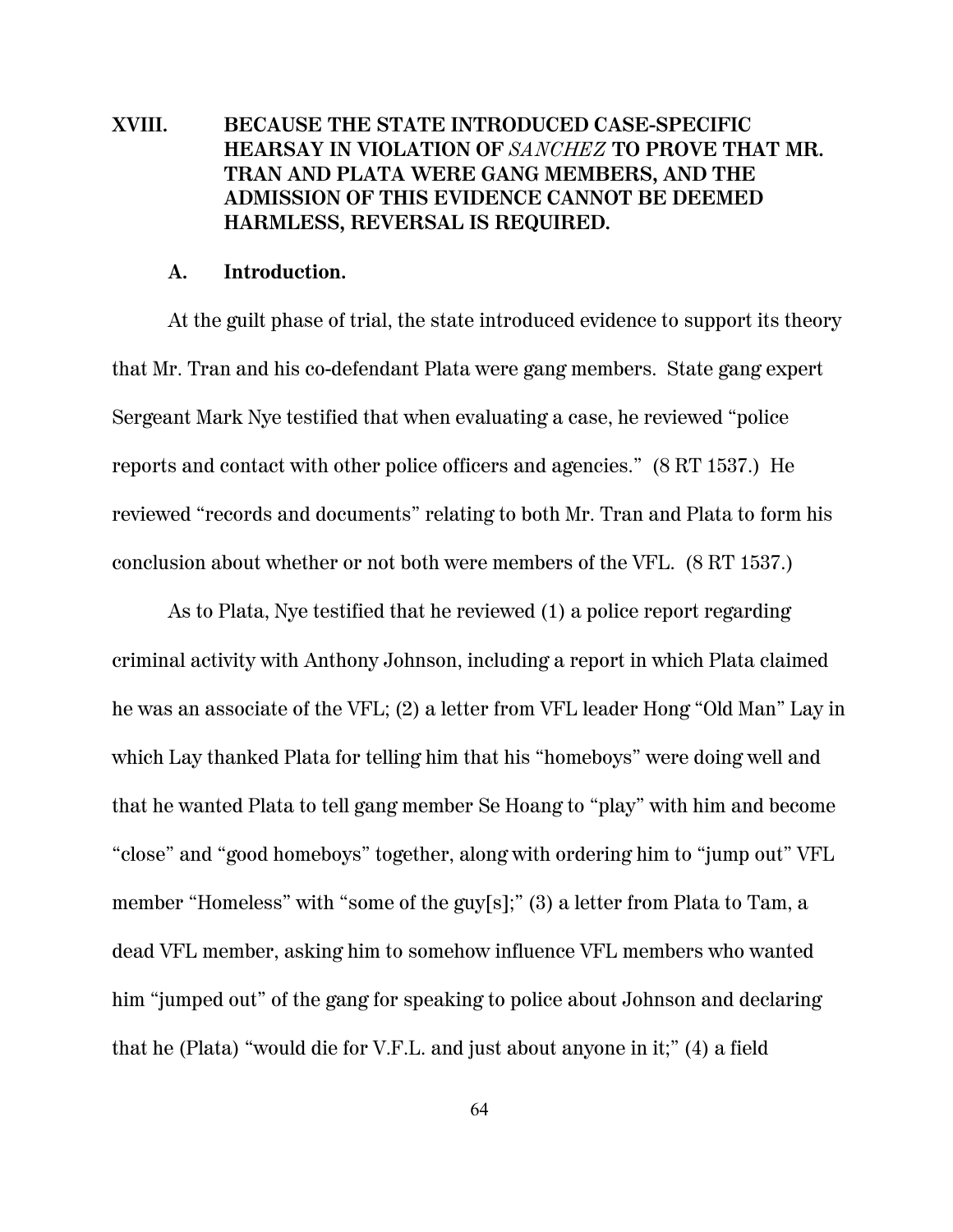identification card documenting that Plata admitted to police being a VFL member; (5) a statement to police by Plata's sister that her brother was a VFL member; (6) a statement to police by Samantha Le that Plata was a VFL member and he always spoke about being VFL and the crimes he committed with VFL; and (7) a statement to police by Laura Nguyen that Plata claimed he was a member of VFL. (8 RT 1537- 1547.) Based on "all the documentation," Nye concluded Plata was an active member of VFL at the time of the charged offense. (8 RT 1547-1548.)

As to Mr. Tran, Nye testified that he reviewed photographs allegedly showing tattoos on Mr. Tran's body, including (1) a map of Vietnam "consistent with other members within the gang;" (2) a writing saying "In loving memory of Viet," who, according to Nye's "memory" was a VFL member who died in a car crash; (3) writings saying "'93, '94, '95 and '96," which, according to Nye, was "commonly worn by people that spent time in prison;" (4) a writing saying "Scrappy Tran" with a "V" surrounded by a ray of lines, which, according to Nye was "significant" to him as part of VFL "gang culture," (5) a writing in Vietnamese which the parties stipulated translated, "No good deed has been returned to my father and my mother," and which, based on Nye's discussions with "thousands of gang members," meant, "I kinda disrespected my mom and dad," and having lost their respect and love, had "nothing else" and thus, was "more open to do whatever" for the gang; and (6) a writing in Korean which the parties stipulated translated,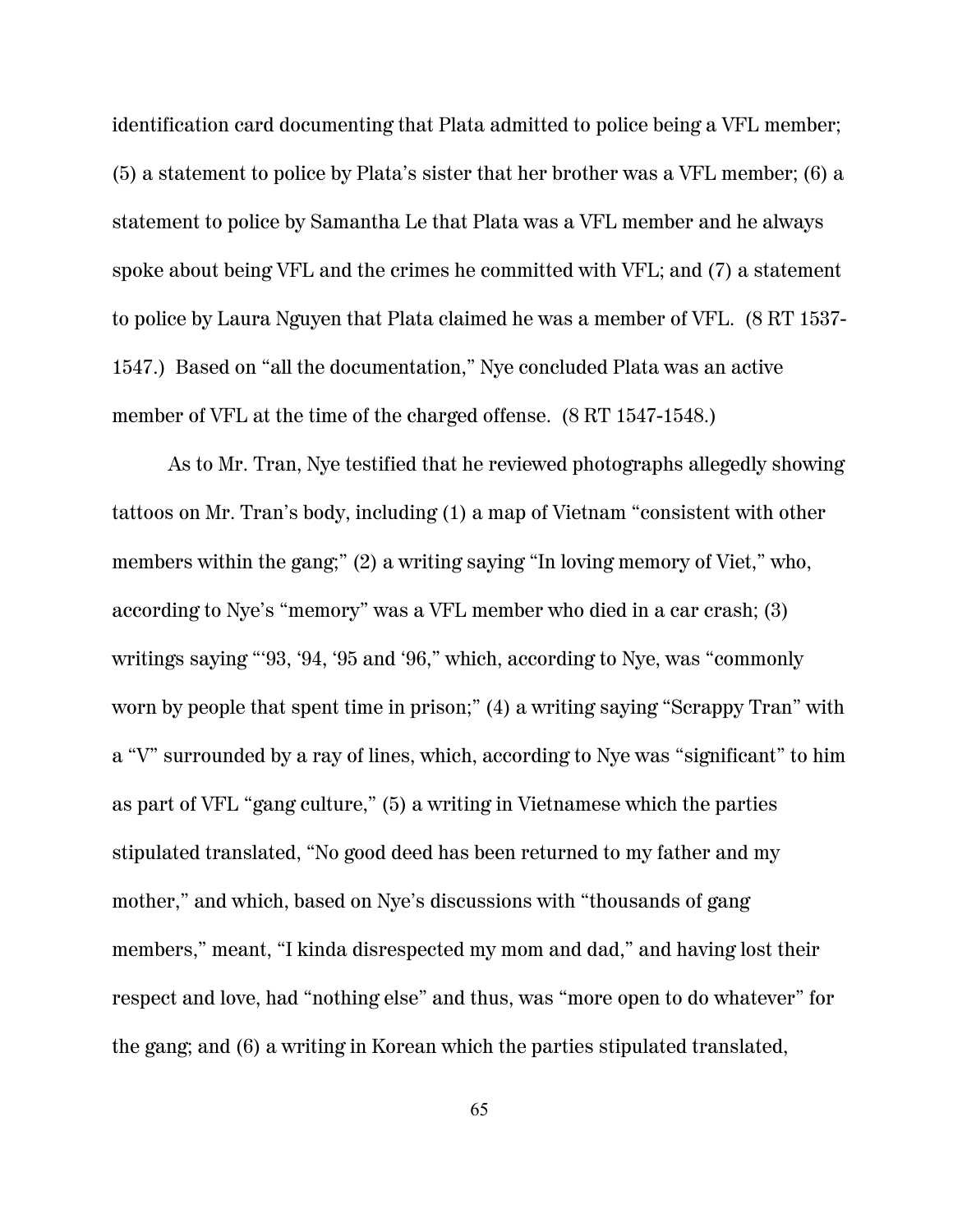"Forgive," which, according to Nye was Mr. Tran's way of bragging for murdering the victim (who was Korean) because Plata said in a taped conversation to trusted gang member (confidential informant Qui Ly) that Mr. Tran meant to convey, "blow me" or "suck me." (8 RT 1548-1554, 1564-1565.) Nye also reviewed (1) a police report of a contact with Mr. Tran and Se Hoang during which Mr. Tran admitted being a VFL; (2) police reports of eight to ten further contacts with officers during which Mr. Tran admitted being a VFL; and (3) a police report documenting that a school science book was found in Mr. Tran's house with writings saying "Scrappy, Viets for Life," and "Fuck T.R.G." with the VFL rival's name crossed out. (8 RT 1526, 1554-1555.) Based on "all the records," Nye concluded Mr. Tran was an active member of VFL at the time of the charged offense. (8 RT 1555.)

Probation officer Timothy Todd too relied on the transcript of Plata's statement that Mr. Tran meant the tattoo to convey "blow me" and "suck me." (6 RT 1158.) According to Todd, the tattoo "was an attempt at projecting his [Mr. Tran's] pride at something that had occurred" or "[a]t least noting an event or projecting his participation in an event." (6 RT 1157.) Todd also told the jury that he learned "as part of [his] involvement in this case" that Mr. Tran and Plata were members of VFL in 1995. (6 RT 1158.)

The prosecutor heavily relied on this evidence in both guilt phase and penalty phase closing arguments. In the guilt phase, the prosecutor told the jury to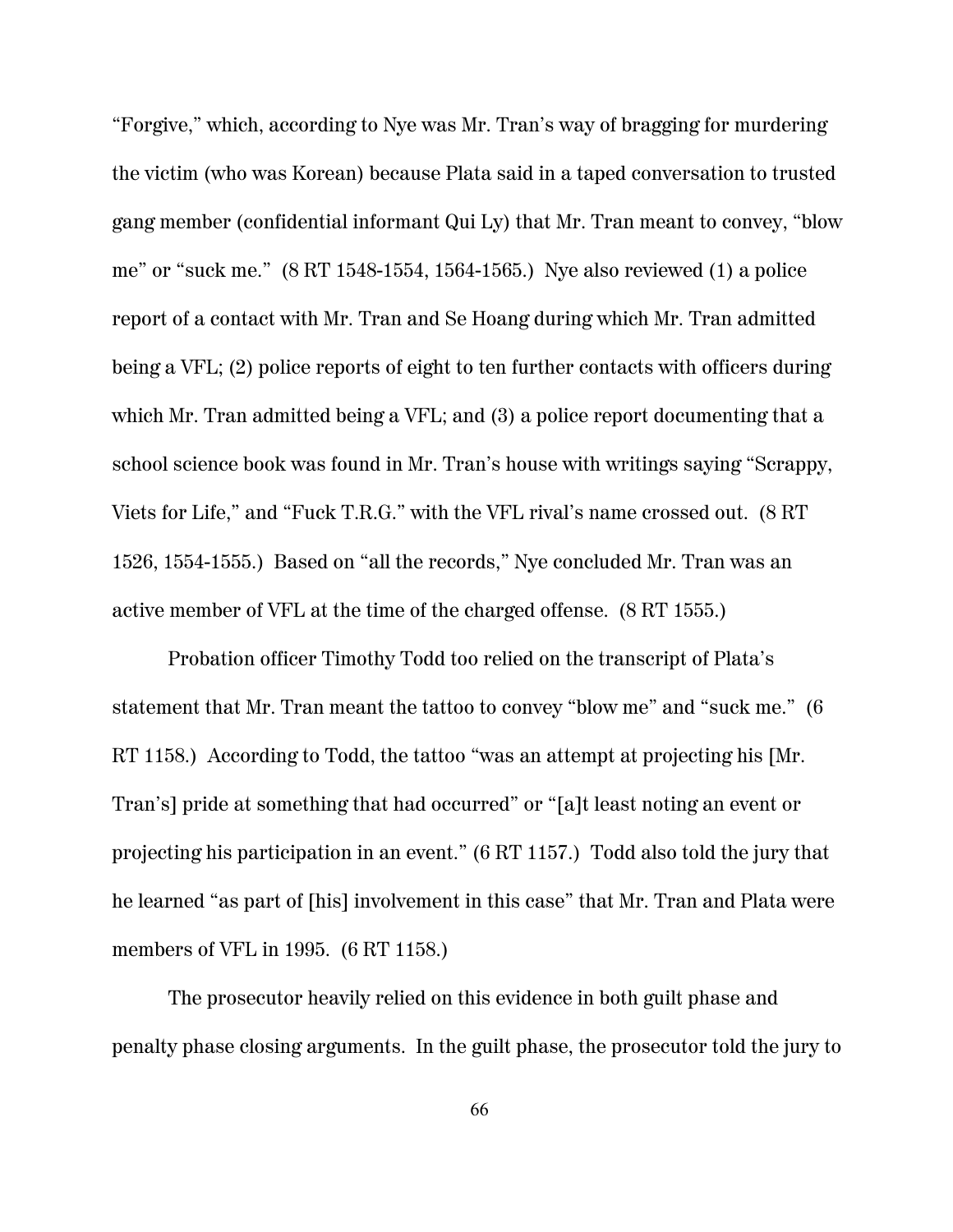rely on the evidence that the defendants were VFL gang members to find the section 186.22, subdivision (b), allegation true. (8 RT 1740-1741.) To find the allegation true, the state was required to prove that the defendants committed a felony "for the benefit of, at the direction of, or in association with any criminal street gang, with the specific intent to promote, further, or assist in any criminal conduct by gang members." (Former § 186.22, subd. (b)(1). *See* 4 CT ) The prosecutor told the jury that the state proved the requisite act of "association" because "[y]ou have two admitted gang members." (8 RT 1740.) According to the prosecutor, the state also proved that the crime was done "for the benefit" and "at the direction" of VFL because "[y]ou heard Sergeant Nye talk about it." (8 RT 1740.) Finally, according to the prosecutor, the state proved the specific intent to "assist" because there were "[t]wo gang members assisting each other." (8 RT 1740. *See also* 8 RT 1698 [reliance on Nye's opinion that the section 186.22 elements were met].)

In the penalty phase, the prosecutor repeatedly asserted that the state had proven that Mr. Tran and Plata were gang members to urge a verdict of death. According to the prosecutor, the defendants were "two selfish gang-bangers that had no regard for life, make no mistake about that." (12 RT 2364.) The prosecutor claimed that any adversity experienced by the defendants in life did not lead to the defendants becoming gang members; instead, the defendants were gang member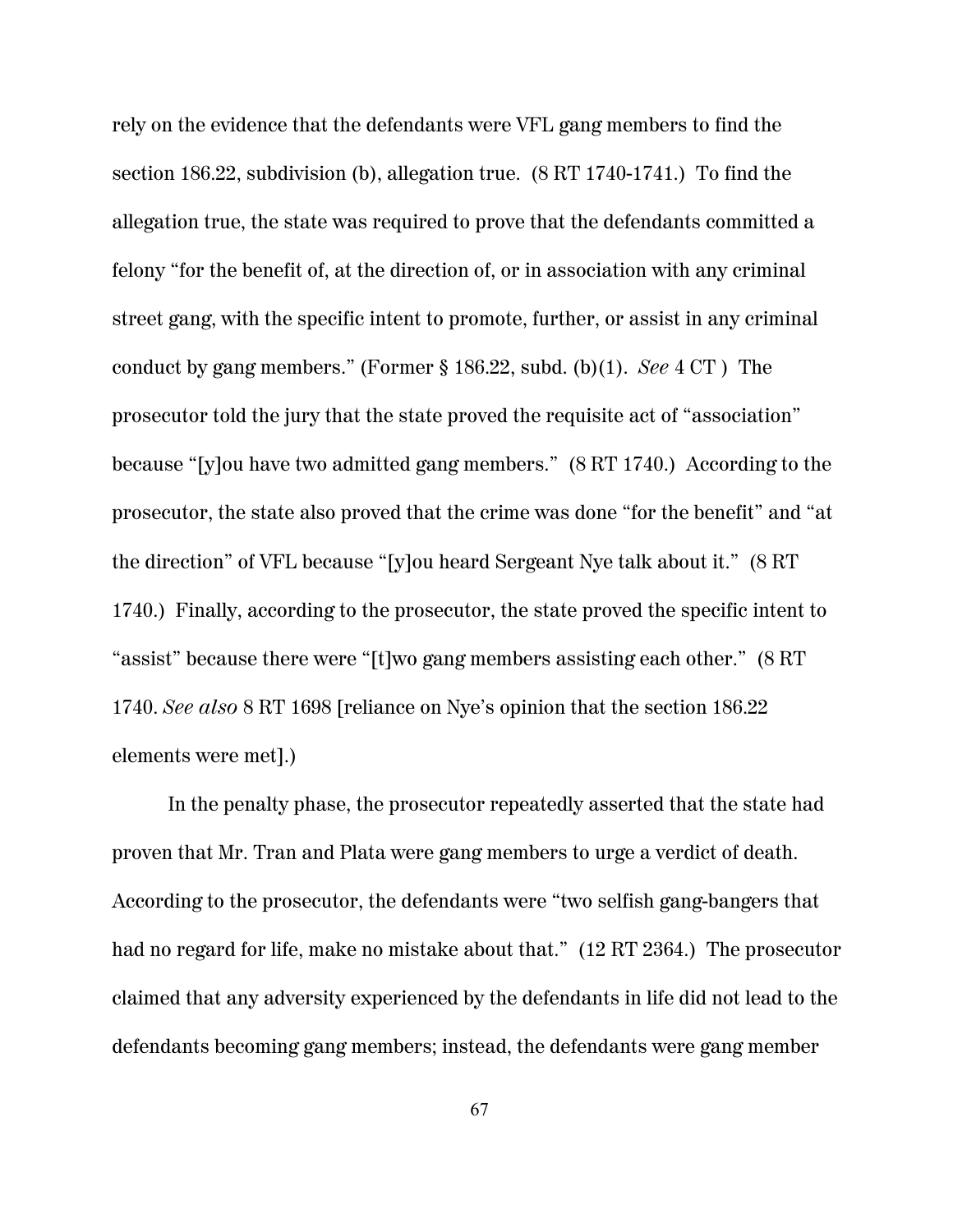criminals "by choice." (12 RT 2373; *see also* 2428 ["Mr. Plata and Mr. Tran made a choice to be gang members."]) The prosecutor told the jurors that gangs "have declared a war on our way of life" and Mr. Tran was a "gang-banger." (12 RT 2384, 2386.) The prosecutor urged the jury to "take [] into account" the fact that it had found that the murder in the case "was done for the benefit of the gang, in association with the gang, or at the direction of the gang. (12 RT 2389-2390; *see also* 2396 ["give [] weight" to "[t]he gang aspect of the crime"].)

The state erroneously elicited case-specific testimonial and non-testimonial hearsay to prove that Mr. Tran and Plata were members of the VFL at the time they committed the charged offense. Because the state relied entirely on the erroneously admitted evidence to support the section 186.22, subdivision (b), enhancement at the guilt phase, the jury's true finding on the allegation must be stricken. Moreover, because evidence of gang membership is inherently prejudicial, and the state repeatedly urged the jury to rely on the evidence of gang membership in determining whether Mr. Tran should live or die, reversal of the penalty phase is also required.

## **B. The State Introduced Case-Specific Hearsay in Violation of** *Sanchez* **to Prove the Defendants' Gang Membership.**

As fully explained in Argument XVII-B, *supra*, this Court has held that "casespecific" hearsay related by a gang expert concerning a defendant's gang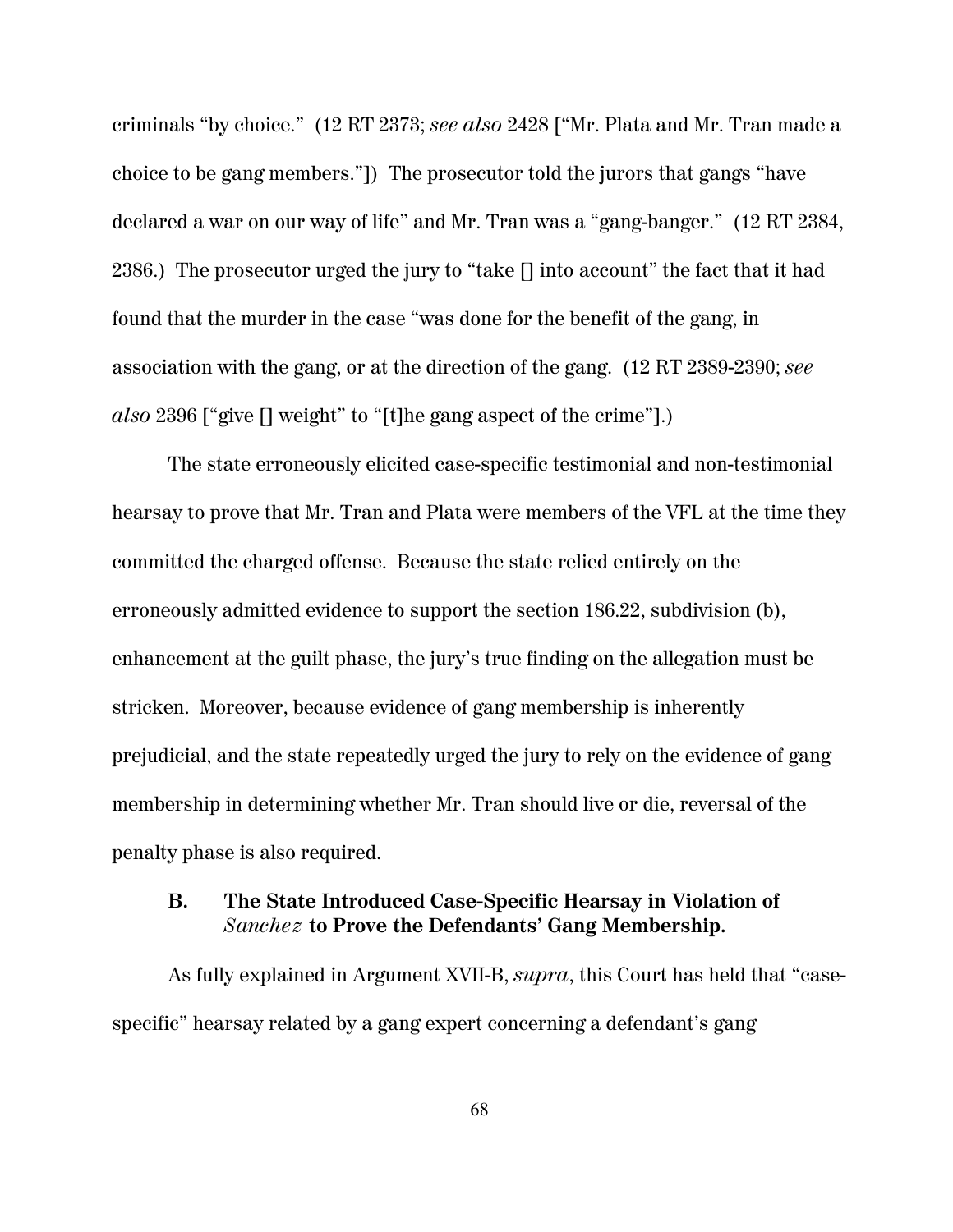membership is inadmissible. (*People v. Sanchez*, *supra*, 63 Cal.4th at p. 684.) In addition, hearsay statements which are "testimonial" must be excluded unless an exception applies; improper admission violates the Confrontation and Due Process Clauses of the Federal Constitution. (*People v. Sanchez*, *supra*, 63 Cal.4th at p. 685, citing *Crawford v. Washington*, *supra*, 541 U.S. 36.)

Here, as detailed above, Sergeant Nye related "case-specific" testimonial and non-testimonial hearsay to prove that the defendants were VFL gang members. In concluding that Plata was a VFL member, Nye relied on a police report and field identification card which related that Plata admitted to police an association with or membership in VFL, and police reports of statements by three witnesses that heard Plata claim membership in VFL. (8 RT 1537-1547.) This evidence was inadmissible case-specific testimonial hearsay. (*See People v. Sanchez*, *supra*, 63 Cal.4th at p. 676 [case-specific facts are facts that relate to "the particular events and participants alleged to have been involved in the case being tried"], 696 [Sixth Amendment Confrontation Clause was violated by the expert's reliance on information in police reports which was presented as true statements of fact]; *People v. Valencia, supra,* 11 Cal.5th at p. 836 ["[h]allmarks of background facts" -- as opposed to "case-specific" facts -- "are that they are generally accepted by experts in their field of expertise, and that they will usually be applicable to all similar cases"].) Nye further relied on one letter to Plata, and one letter from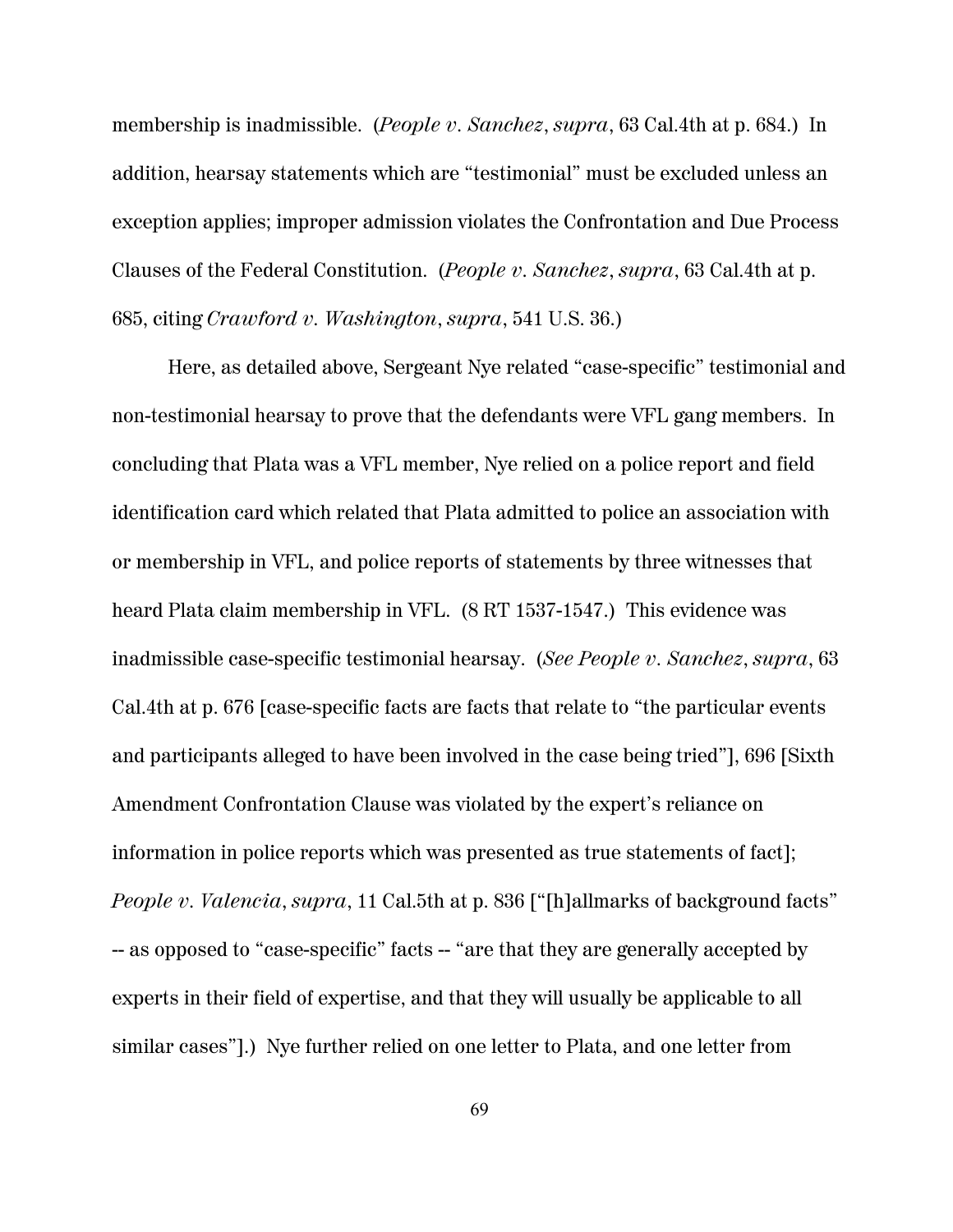Plata, which associated him with VFL, including a declaration by Plata that he "would die for V.F.L." (8 RT 1539-1546.) While not testimonial, this evidence too was inadmissible case-specific hearsay as to Mr. Tran.

In concluding that Mr. Tran was a VFL member, Nye relied on police reports of nine to eleven contacts with Mr. Tran at which time Mr. Tran admitted VFL membership. (8 RT 1554.) The evidence was inadmissible case-specific testimonial hearsay. (*See People v. Sanchez*, *supra*, 63 Cal.4th at p. 676, 696.)

Nye also relied on photographs of Mr. Tran's tattoos to show his gang membership. They were properly authenticated by Nye for this purpose. Photographs of tattoos are a case-specific fact that can be established by a witness who saw the tattoo, or by an authenticated photograph. (*People v. Sanchez*, *supra*, 63 Cal.4th at p. 677.) The foundation required for the photographs was sufficient evidence for the jury to find that the photograph was what it purported to be, i.e., that it was a photograph of defendant's tattoos. (*See People v. Goldsmith* (2014) 59 Cal.4th 258, 267.) Nye was able to identify defendant and his tattoos, thus the pictures themselves were not inadmissible hearsay. (8 RT 1548.)

However, at least as to some of the tattoos, Nye relied on inadmissible testimonial hearsay to justify his conclusion that the tattoos proved gang membership. Nye and Todd relied on a transcript of Plata's statement to a confidential informant Ly that Tran's Korean tattoo was meant to convey "blow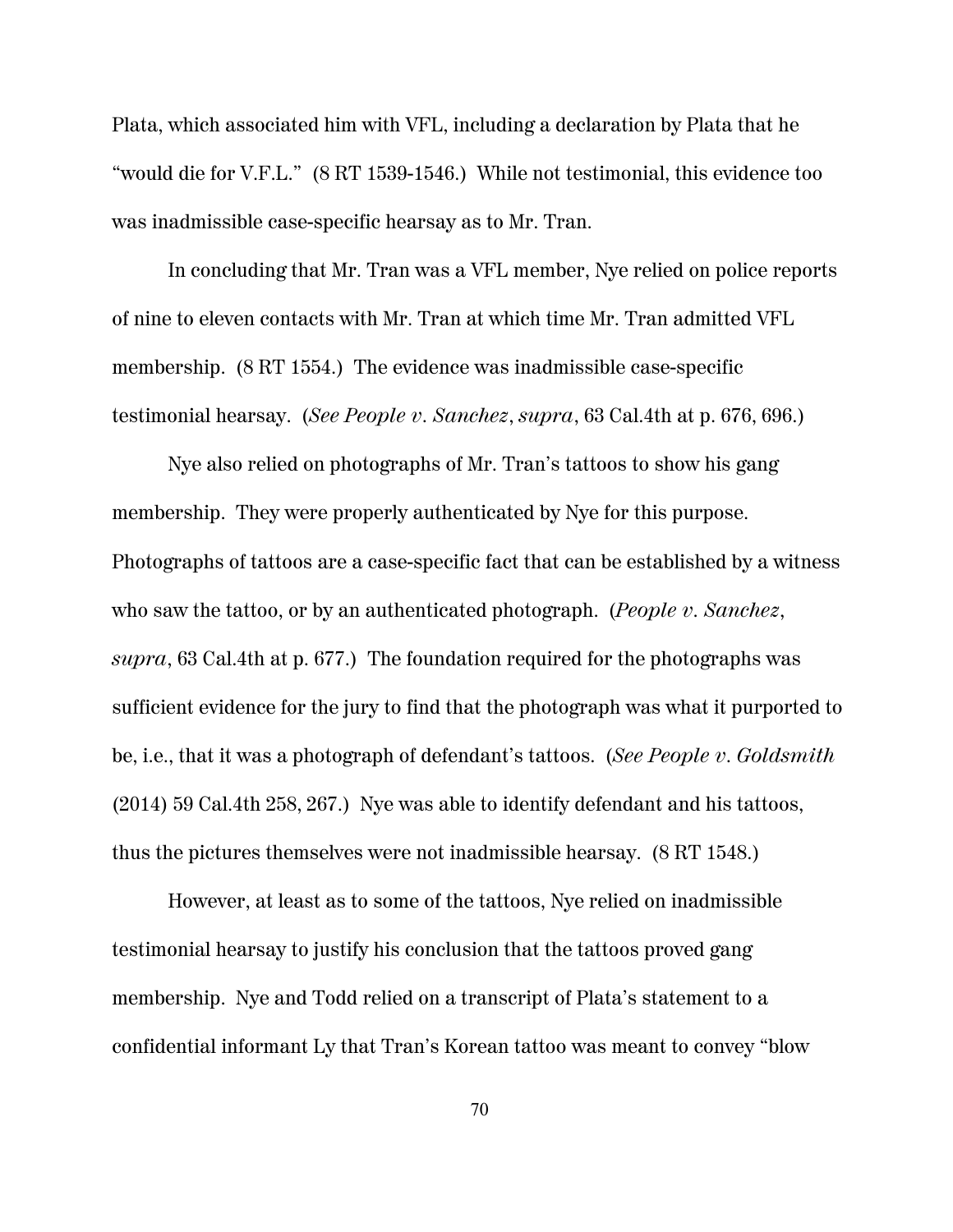me" and "suck me," which according to Nye and Todd was a way to brag to the gang about committing the charged murder. (6 RT 1157; 8 1552-1554.) Nye further relied on what "thousands of gang members" told him as an officer about the Vietnamese tattoo saying, "I kinda disrespected my mom and dad," which, according to Nye, meant the tattooed person had "nothing else" but the gang and thus, was "more open to do whatever" for the gang. (8 RT 1551-1552, 1564.)

Finally, Todd told the jury that he learned "as part of [his] involvement in this case" that Mr. Tran and Plata were members of VFL in 1995. (6 RT 1158.) As Todd did not know Mr. Tran prior to his involvement in the case (6 RT 1159), and his involvement in the case was interviewing potential witnesses (6 RT 1153-1155), he was basing what he learned on case-specific testimonial hearsay, or at least case-specific nontestimonial hearsay, depending on how exactly the information was received.

In short, the record did not establish that Nye or Todd had independent knowledge of virtually all the facts upon which he relied to conclude that Mr. Tran and Plata were members of VFL. *Sanchez* error has occurred. (*See People v. Valencia*, *supra*, 11 Cal.5th at p. 838.)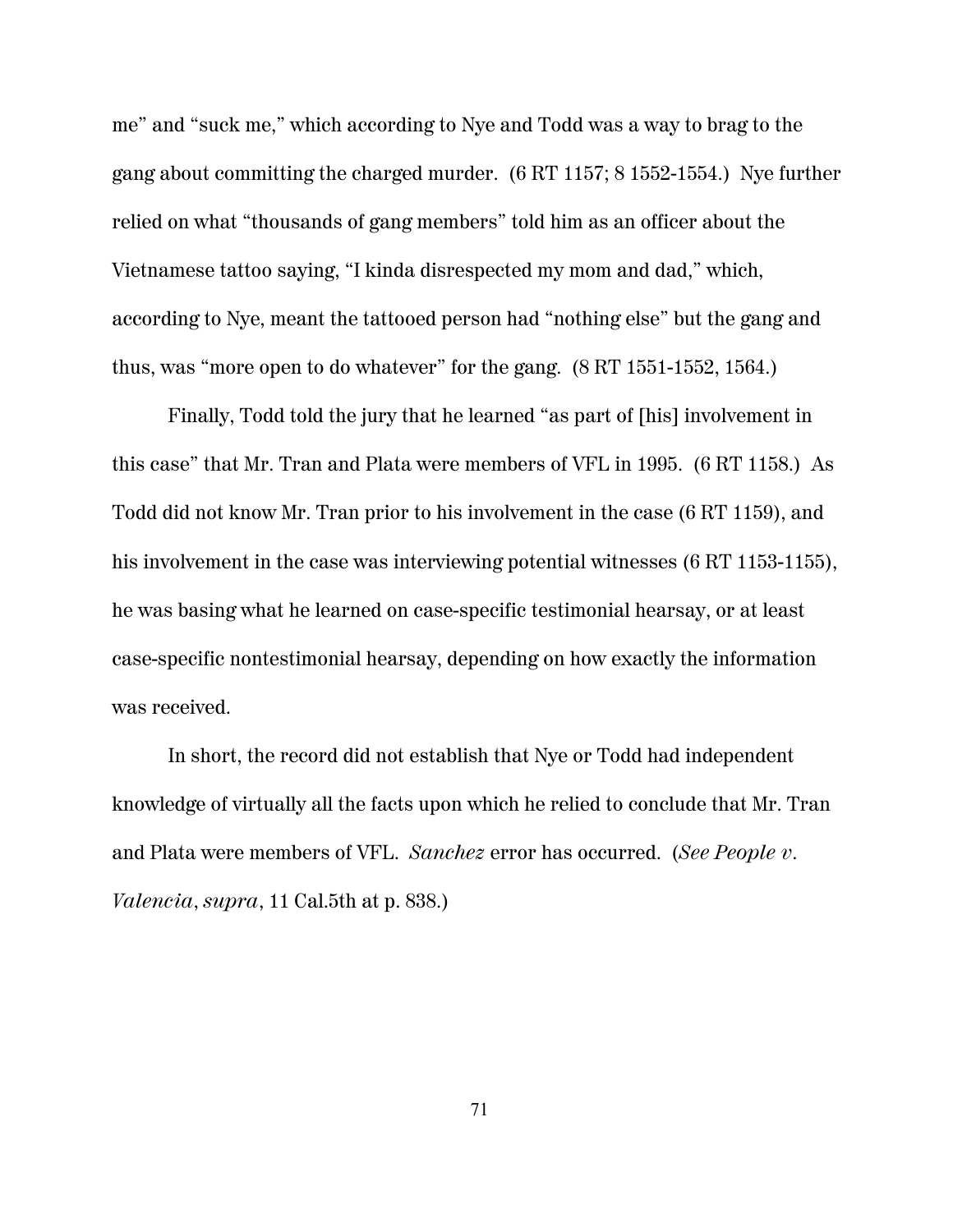**C. Because the** *Sanchez* **Error Almost Completely Undermined Nye's Conclusion That Mr. Tran and Plata Were Gang Members, and Because Evidence of Gang Membership Is Inherently Prejudicial, Reversal of the Gang Enhancement and the Penalty Verdict is Required.**

As explained in Argument XVII-C, *supra*, the erroneous admission of hearsay constitutes state law statutory error, which would ordinarily be assessed under *People v. Watson*, *supra*, 46 Cal.2d 818. (*People v Valencia*, *supra*, 11 Cal.5th at p. 840.) The erroneous admission of testimonial hearsay must be assessed under the federal constitutional standard of *Chapman v. California*, *supra*, 386 U.S. 18. (*People v. Valencia*, *supra*, 11 Cal.5th at p. 840.) In this case, it does not matter which standard is applied. Even under the more lenient *Watson* standard, reversal is required.

None of the evidence upon which Nye and Todd relied to reach the conclusion that Plata was a gang member was admissible under *Sanchez*. These conclusions as to Plata necessarily fail. Similarly, the vast majority of the evidence upon which Nye and Todd relied to reach their conclusions that Mr. Tran was a gang member was also tainted by the *Sanchez* error. Nye even testified that in all of his dealings with the gang, he did not know or had not heard about Mr. Tran. Nor did Todd. Even if it could be argued that a bit of evidence outside the purview of *Sanchez* - such as a few of Mr. Tran's tattoos and pages from a school science book -- the fact remains that the expert opinions almost entirely rested on fundamentally flawed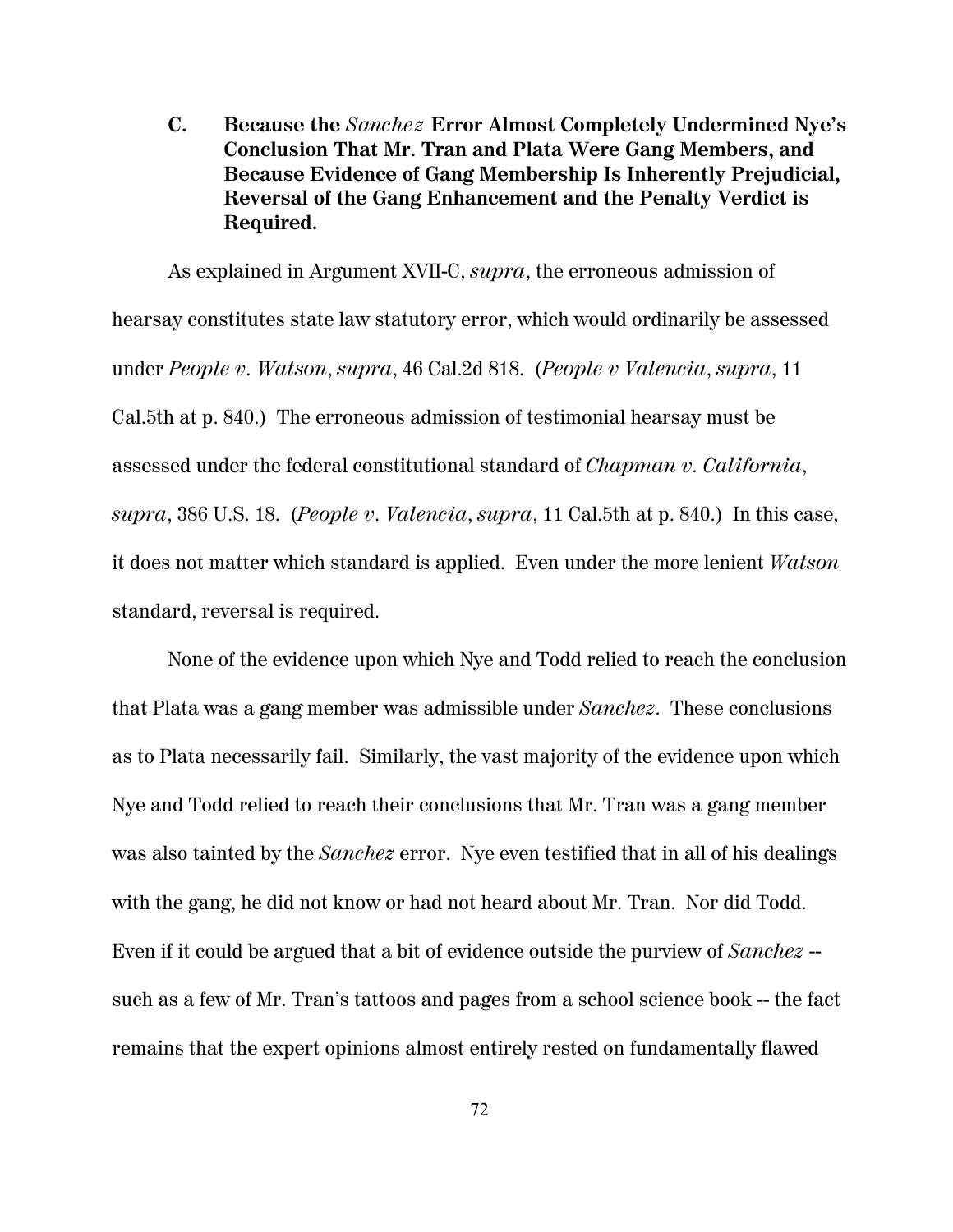evidence which fatally undermines the foundation of his opinion. After all, the value of an expert's opinion depends entirely upon the quality of the material on which the opinion is based and the reasoning used to arrive at the conclusion. (*Slaten v. State Bar* (1988) 46 Cal. 3d 48, 55; *People v. Samuel* (1981) 29 Cal. 3d 489, 498.) In fact, the jury was instructed to "consider the facts and information relied upon by an expert witness in reaching his opinion" during Nye's testimony. (8 RT 1542.) Because the purported facts and information relied upon by both experts violated *Sanchez* (and given that Nye's and Todd's opinions were unreliable for a host of other reasons as more fully in Argument XX, *infra*), the jury could not possibly assess the true value of their testimony.

Mr. Tran recognizes that there remained other evidence that could support a finding that he and Plata were VFL members. His girlfriend Joanne Nguyen testified that he admitted to being a VFL member. (5 RT 1010.) His friend Linda Le claimed he and Plata were both VFL members. (6 RT 1176-1177.) Thus the question is "whether the jury's judgment nonetheless might have been different in the absence of [Nye's] testimony." (*See People v. Navarro*, *supra*, 12 Cal. 5th at p. 313.)

First, the prosecutor did not rely on Nguyen and Le's testimony in closing argument to support the state's claim that Mr. Tran and Plata were gang members. Instead, the prosecutor relied on Nye's testimony in closing argument. (*See*, *e.g.*, 8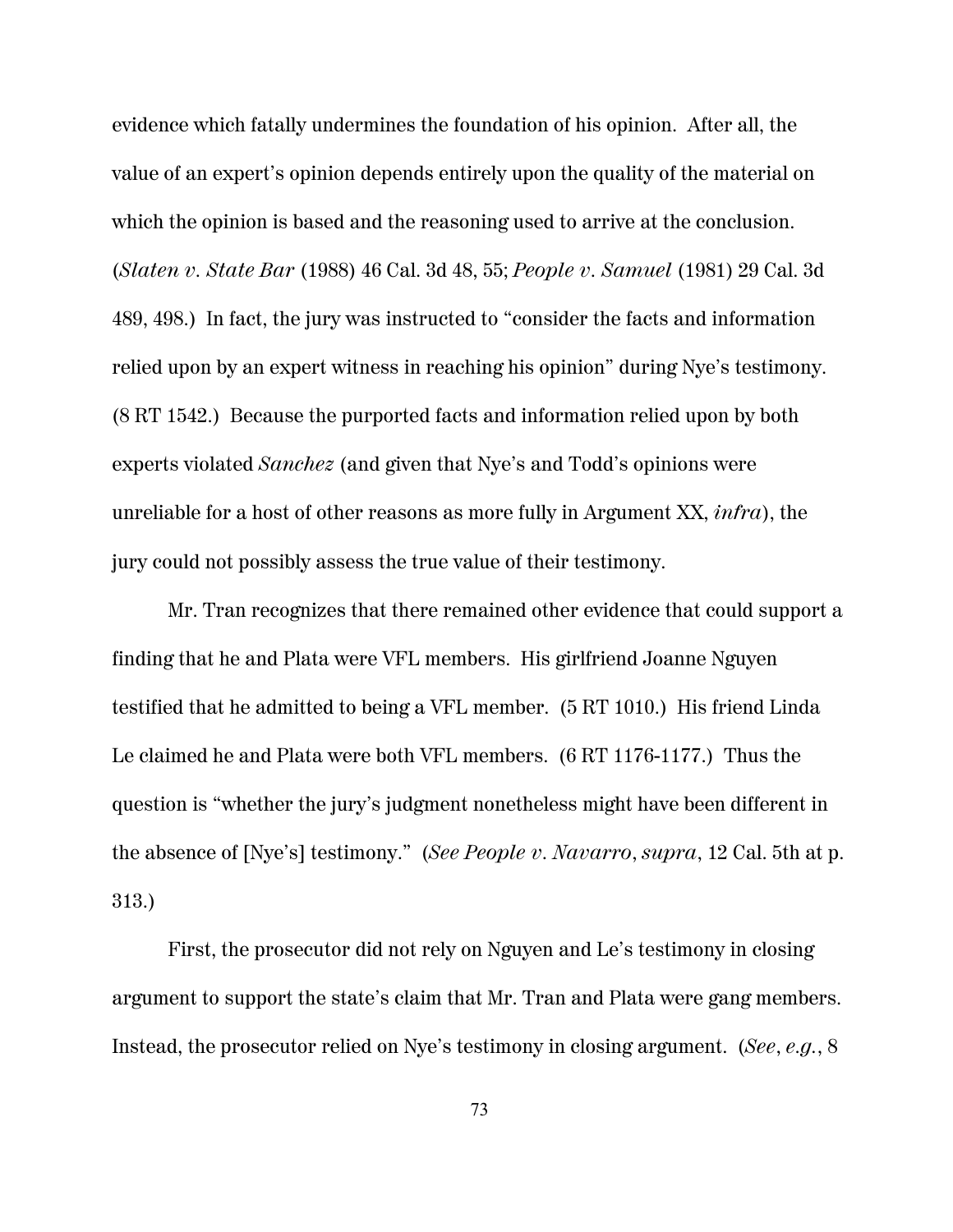RT 1698 ["the expert talked about it"]; 1740 ["[y]ou heard Sergeant Nye talk about it"].)

Next, the jury was told that Nguyen was an accomplice to the murder, and warned that her testimony should be viewed with caution and her testimony alone could not prove any fact absent corroborating evidence. (4 RT 995, 1004.) And Le's testimony was basically conclusory statements that both defendants were VFL members:

> Prosecutor: "Was Mr. Tran a member of Viets for Life? Le: "Yes, he was." Prosecutor: "Was Mr. Plata a member of Viets for Life? Le: "Yes, he was."

Thus, although the state presented testimony from witnesses to prove that Mr. Tran and Plata were VFL members, it is unlikely that the jury actually relied on this lay testimony -- in lieu of the state's gang expert whose testimony rested on "records and documents" (8 RT 1537) -- in making the final determination of whether Mr. Tran and Plata were VFL members. (*See Jinro America Inc. v. Secure Investments, Inc.* (9th Cir. 2001) 266 F.3d 993, 1004 [it widely acknowledged that an expert's statements are "likely to carry special weight with the jury"]; *see also People v. Kelly* (1976) 17 Cal.3d 24, 31 ["Lay jurors tend to give considerable weight to 'scientific' evidence when presented by 'experts' with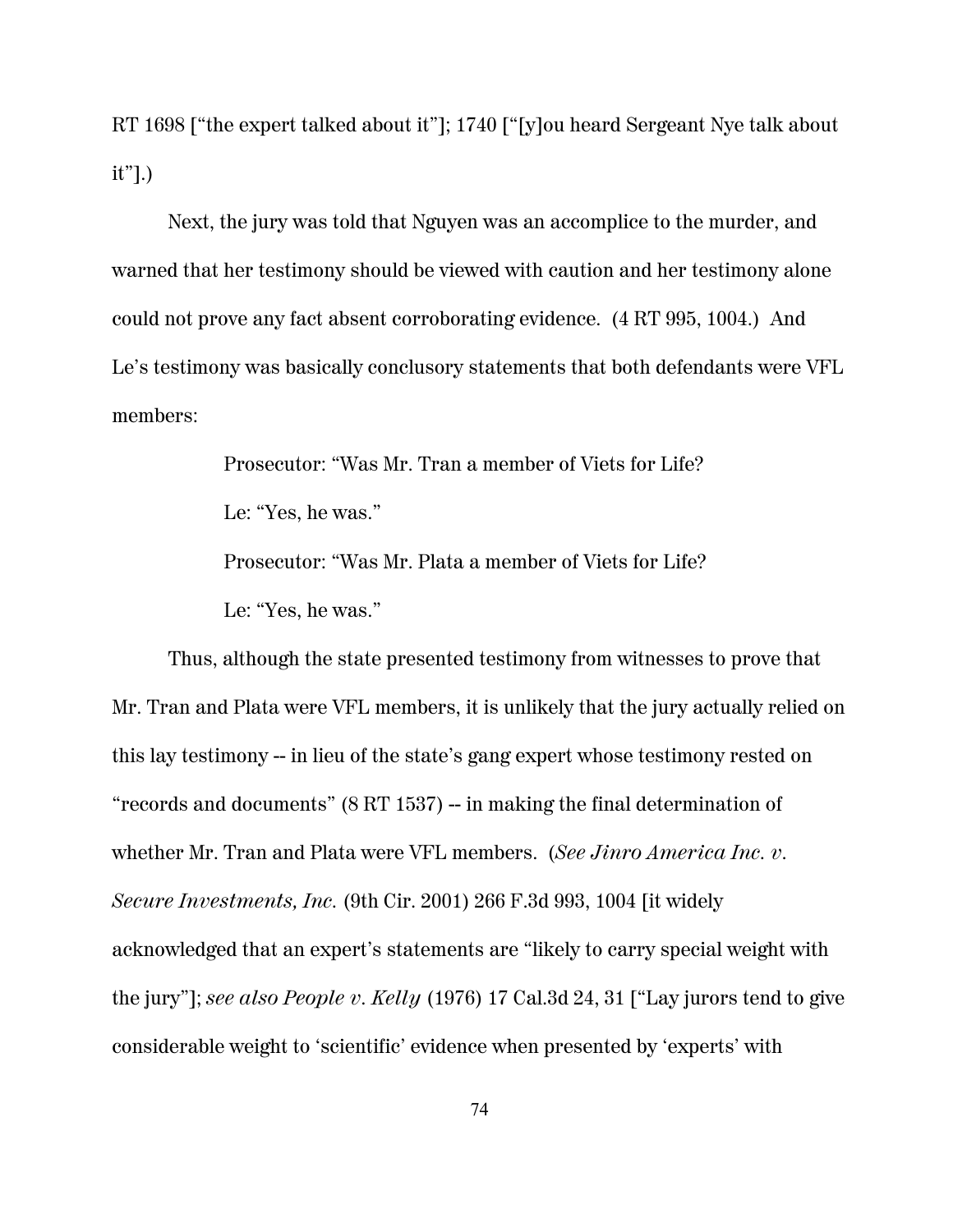impressive credentials"]; *People v. Lucero* (1988) 44 Cal.3d 1006, 1029 ["expert's authority and experience may persuade the jurors to a conclusion they would not reach on their own"].)

Under these circumstances, and under any standard of prejudice, this Court should strike the true finding on the section 186.22, subdivision (b), gang allegation. This is especially true where, as here, the prosecutor urged the jury to return its true finding by relying on Nye's testimony that Mr. Tran and Plata were VFL gang members. As noted above, the prosecutor told the jury that the state proved the defendants acted (1) in "association" because "[y]ou have two admitted gang members;" (2) "for the benefit" and "at the direction" of VFL because "[y]ou heard Sergeant Nye talk about it"; and (3) with the specific intent to "assist" because there were "[t]wo gang members assisting each other." (8 RT 1740. *See also* 8 RT 1698 [further reliance on Nye's testimony].)

The penalty phase verdict should be reversed as well. It is axiomatic that evidence of gang membership is inherently prejudicial. "The word gang . . . connotes opprobrious implications . . . . [T]he word 'gang' takes on a sinister meaning when it is associated with activities." (*People v. Perez* (1981) 114 Cal. App. 3d 470, 479.) "American street gangs are popularly associated with a wealth of criminal behavior and social ills . . . membership in such an organization is likely to provoke strong antipathy in a jury." (*U.S. v. Jernigan* (11thCir.2003) 341 F.3d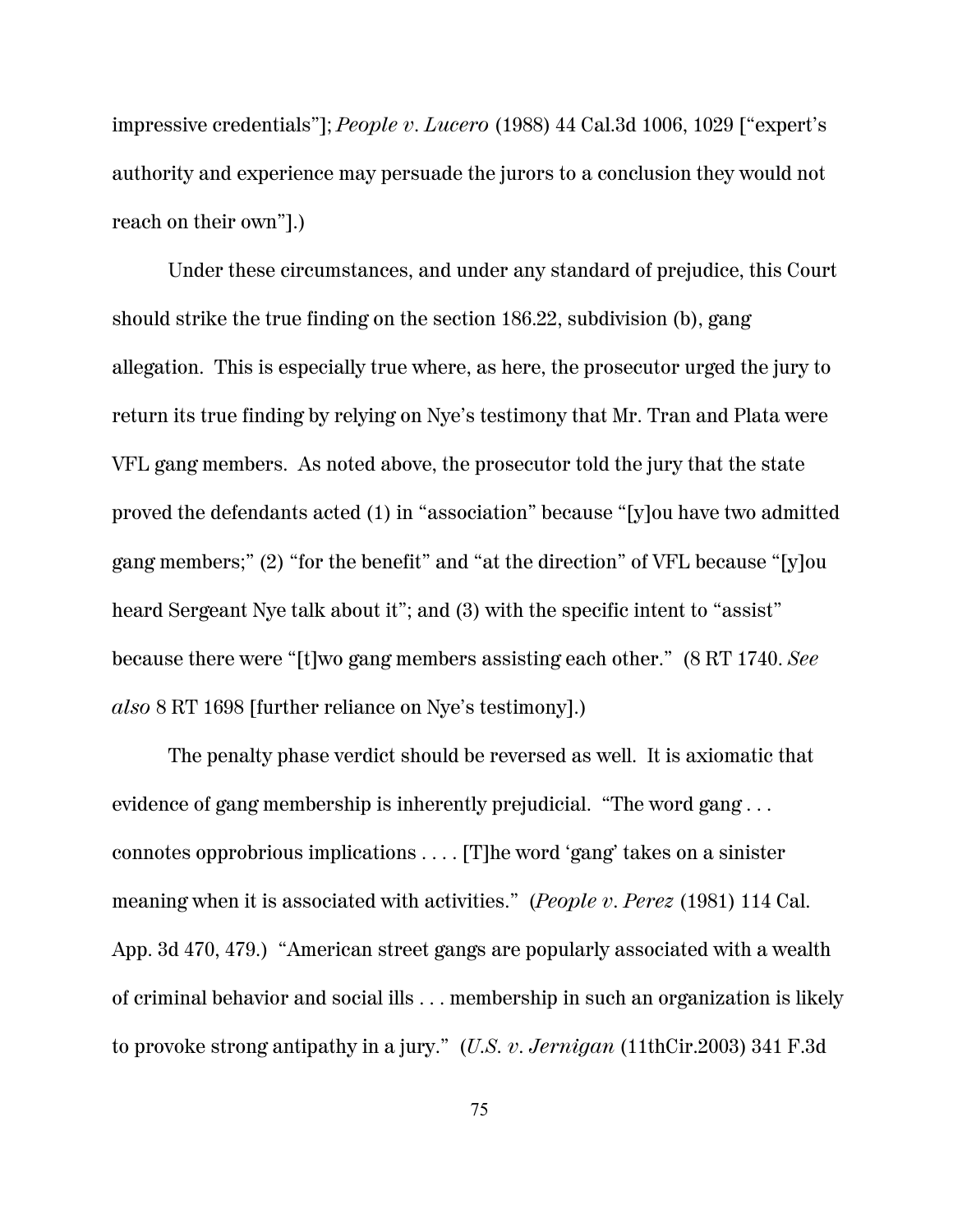1273, 1284.) "[E]vidence of gang membership and activity is inherently prejudicial. It appeals to the jury's instinct to punish gang members." (*State v. Nance* (Iowa. 1995) 533 N.W.2d 557, 562; *see United States v. Irvin* (7th Cir.1996), 87 F.3d 860, 865 [gang evidence always presents concerns of guilt by association and "that a jury will attach a propensity for committing crimes to defendants who are affiliated with gangs or that a jury's negative feelings toward gangs will influence its verdict"]. *See also* Mitchell L. Eisen, *Examining the Prejudicial Effects of Gang Evidence on Jurors*, Journal of Forensic Psychology Practice, 13:1-13 (2013) [just mentioning a defendant's gang affiliation increased guilty verdicts in mock trials from 43.8% to 59.2% while mentioning a defendant's gang membership increased guilty verdicts to 62.5%].)

Here, the prosecutor repeatedly relied on the evidence of VFL gang membership and asked the jury to "take [] into account" and "give [] weight" to its theory that Mr. Tran and Plata was nothing more than "two selfish gang-bangers that had no regard for life" and who "have declared a war on our way of life." (12 RT 2364, 2384-2386, 2396.) The prosecutor also relied on the evidence to compare good and heroic acts of people who have faced adversity with Mr. Tran's purported choice to become a gang member when faced with adversity in their lives. (12 RT 2373-2374, 2428.) Given the prosecution's heavy reliance on Mr. Tran's membership in VFL, and the inherently prejudicial nature of the gang membership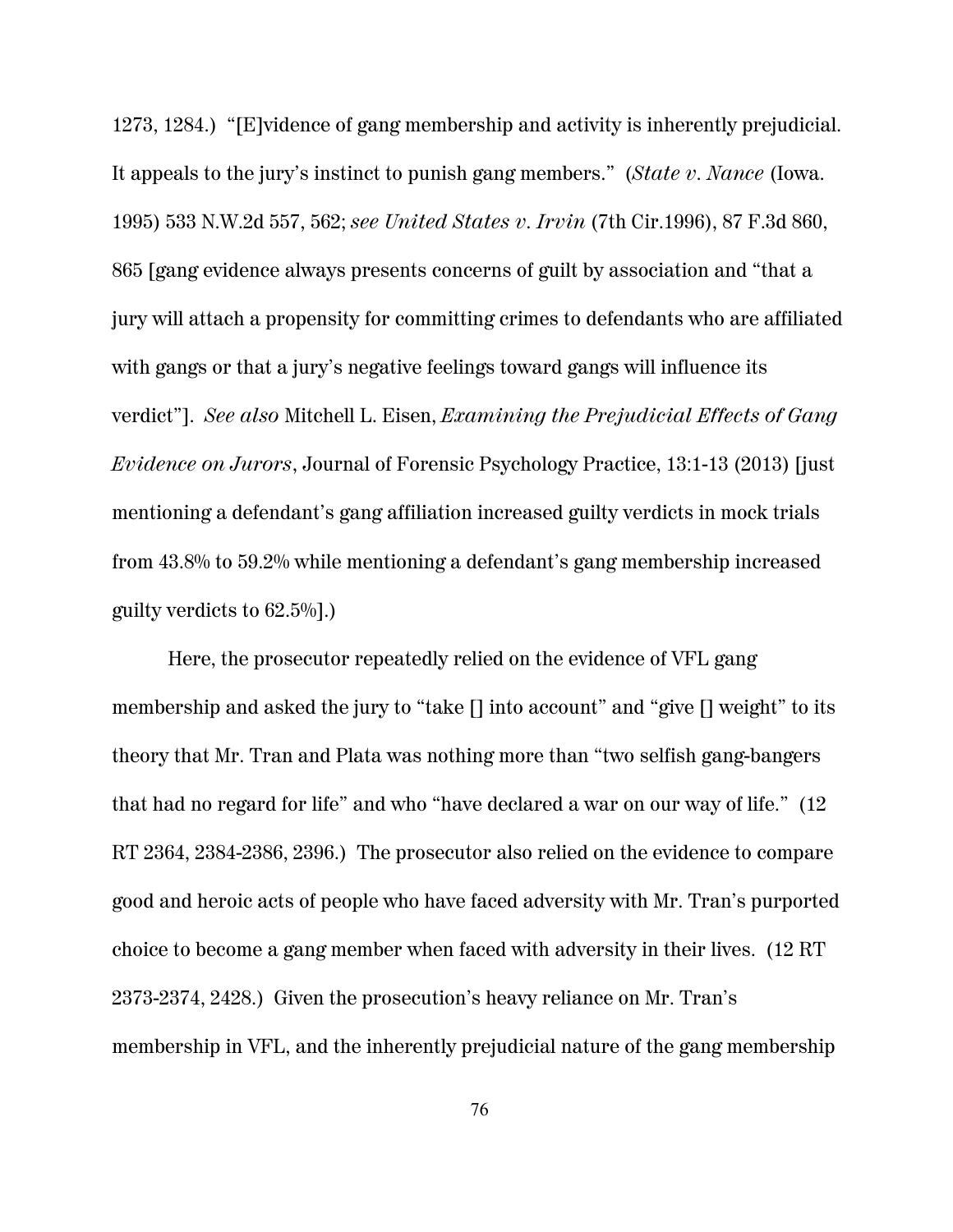evidence generally, the penalty phase verdict of death must be reversed.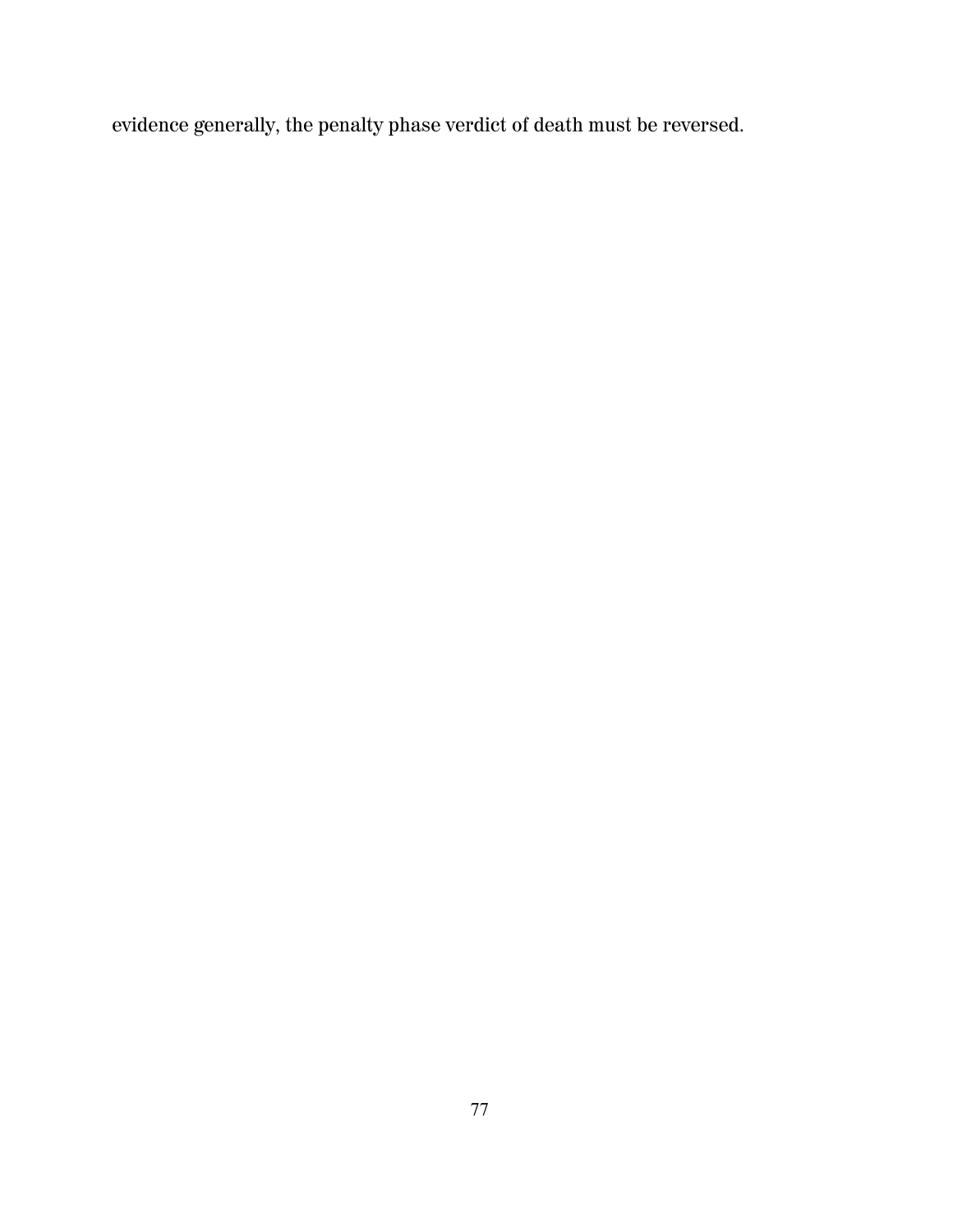# **XIX. BECAUSE THE STATE INTRODUCED CASE-SPECIFIC HEARSAY IN VIOLATION OF** *SANCHEZ* **TO UNDERCUT THE EVIDENCE THAT MR. TRAN WAS REMORSEFUL AFTER KILLING LINDA, REVERSAL OF THE PENALTY PHASE IS REQUIRED.**

Subsequent to Linda Park's murder, Mr. Tran got a tattoo with Korean characters on the side of his neck. (5 RT 1047; 8 RT 1552-1553; People's Exhibit 41.) Mr. Tran's girlfriend Joann Nguyen testified at trial that Mr. Tran told her the tattoo meant "[f]orgive me." (5 RT 1048.) The parties stipulated that a court certified interpreter translated the characters to mean, "Forgive." (8 RT 1552.)

Mr. Tran also got a tattoo across his chest with writing in Vietnamese. (8 RT 1550-1552; People's Exhibit 46.) The parties stipulated that Mr. Tran got the tattoo subsequent to the murder and the writing translated, "No good deed has been returned to my father and my mother by me." (8 RT 1551.)

To guess as to what Mr. Tran meant to convey with these tattoos, the state relied on the testimony of gang experts Sergeant Mark Nye and probation officer Timothy Todd. As to the tattoo on Mr. Tran's neck, Nye testified that he was "aware of the fact that the victim in the homicide was Korean American." (8 RT 1553.) In his opinion, "if it's known within his gang, within the gang subculture that a Korean female was murdered or Korean person was murdered, he's taking credit for that crime by tattooing this on his body." (8 RT 1553.) The fact that the tattoo's Korean characters translated, "Forgive," did not change his opinion. (8 RT 1553.)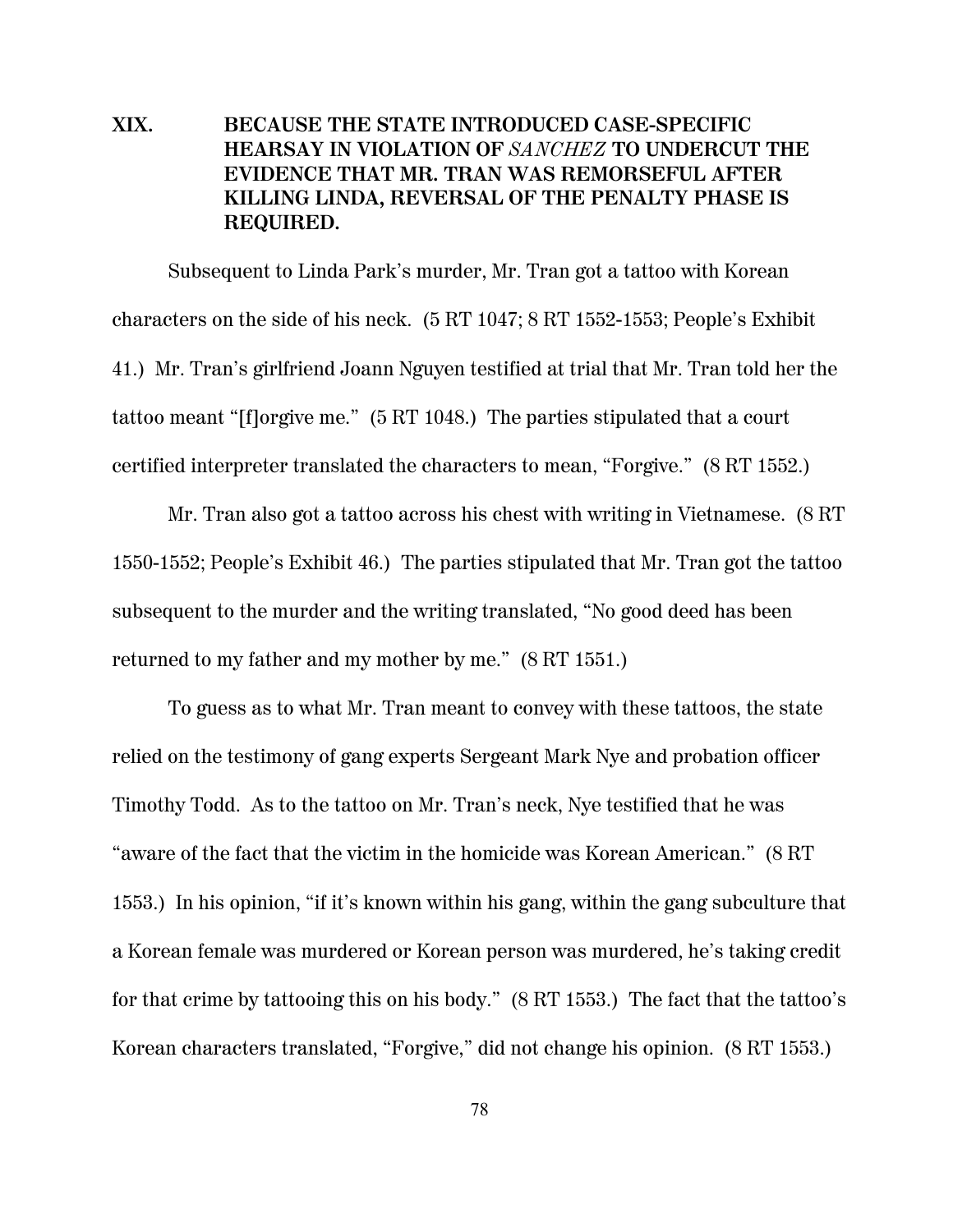According to Nye, "He's still taking credit for it. He's still showing people, 'This is what I did.' I don't think it shows -- it -- you know, it may show remorse, but at the same time he's taking credit for what he did." (8 RT 1553.) Moreover, Nye opined that the tattoo could not mean remorse; according to Nye, "Showing remorse is a sign of weakness within the gang. Why would he want to advertise his weakness to other gang members?" (8 RT 1553-1554.) Nye believed his opinion was "reinforced" by the fact that "during a taped conversation between Mr. Plata and another individual who was trusted within the gang, Mr. Plata said that that actually means, at least what Mr. Tran was conveying 'blow me' or 'suck me.'" (8 RT 1554.) When asked by defense counsel if he personally knew that the tattoo did not mean that Mr. Tran "was just truly remorseful," Nye replied, "It wouldn't -- it's not my opinion that that's the reason for the tattoo, Sir." (8 RT 1564.)

Probation officer Todd claimed virtually the same. He saw the tattoo in photographs and testified, "I felt that it was an attempt at projecting his pride at something that had occurred. At least noting an event or projecting his participation in an event." (6 RT 1157.) In forming his opinion that the tattoo was a form of bragging to fellow gang members about his participation in a crime, Todd relied on "a transcript" in which "Plata told Qui Ly that the tattoo that's on the side of Tran's neck stands for something to the effect of 'suck me' or 'blow me." (6 RT 1158.) He believed it was significant that "a fellow gang member is conveying to a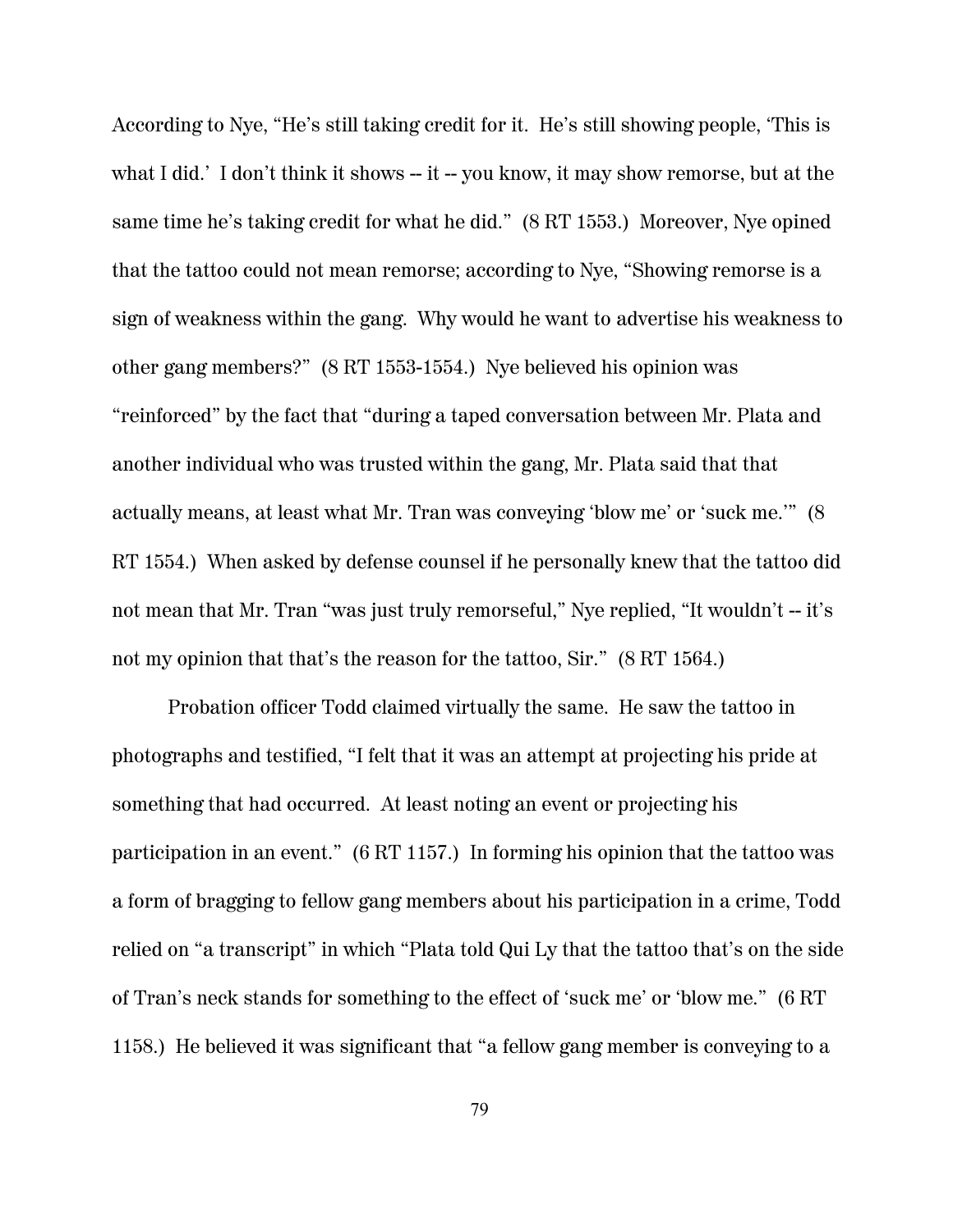trusted gang member of the gang that Mr. Tran perceives that to indicate 'suck me'

or 'blow me." (6 RT 1158.) Thus, even though Mr. Tran's tattoo translated,

"Forgive," Todd agreed with Nye that "the significance of that tattoo in [his]

training and experience is nothing more than bragging." (6 RT 1158-1159.)

According to Todd, the transcript of Plata's statement "solidified [his]

interpretation of the tattoo." (6 RT 1160.)

As to the tattoo on Mr. Tran's chest, Nye claimed that the tattoo meant: "I kinda disrespected my mom and dad." (8 RT 1551.) Nye testified:

> that "a lot of Asian gang members get that tattoo, and it's -- it's usually when they join a gang or have been involved in a gang and have been arrested, spent time in prison. It's sort of respect to their parents saying, you know, 'I screwed up. I disrespected my mom and dad.' But at the same time it's a symbol to other gang members that they have nothing to lose because their parents -- they've lost the love of their family. They have nothing else, basically, so they're more open to do whatever.

(8 RT 1564.) According to Nye, although the tattoo could be considered an apology to parents, "consistently over the thousands of gang members I've talked to or contacts I've had and the tattoos I've seen, it's generally just a saying that tells others they're willing to participate in criminal activity and live in that gang subculture." (8 RT 1565.)

In Argument XVIII-B, *supra*, Mr. Tran established that both gang experts -- Nye and Todd -- relayed case-specific testimonial hearsay to the jury in violation of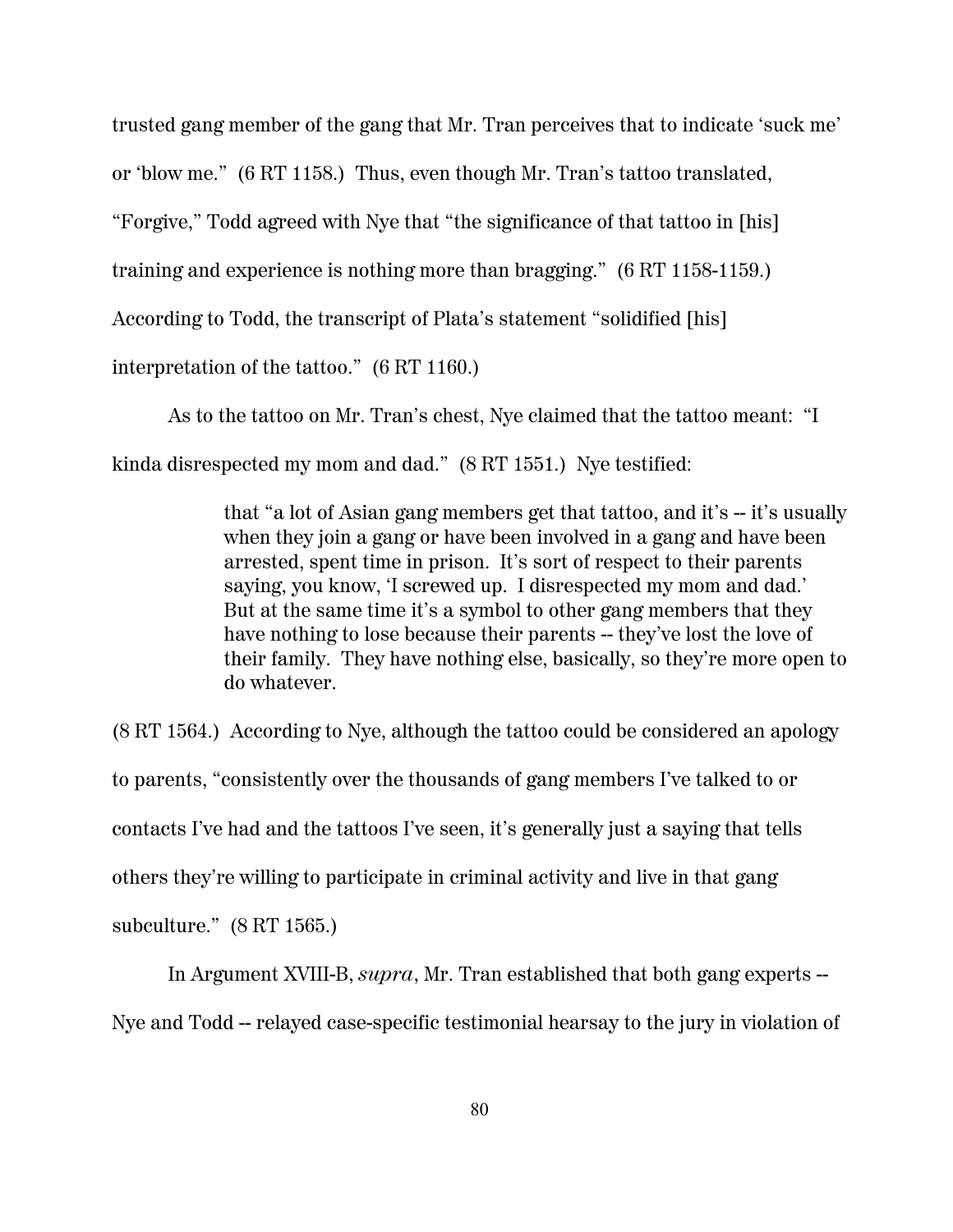*People v. Sanchez*, *supra*, 63 Cal.4th 665 when they testified about the meaning of Mr. Tran's tattoos. There is no need to repeat that discussion; Mr. Tran incorporates that argument here. Suffice it to say, despite the Korean characters' literal translation, both experts opined that Mr. Tran got the tattoo as a means of bragging to fellow gang members that he committed the murder. To reach this conclusion, both experts relied on a police transcript of Plata telling fellow gang member Ly that Mr. Tran meant the tattoo to convey, "blow me" and "suck me." Despite the Vietnamese writing's literal translation, Nye opined that the tattoo was superficially an apology to parents, but based on discussions with "thousands of gang members," he knew the tattoo meant a willingness to do anything for the gang. In short, Plata's statement to Ly was non-testimonial hearsay and the transcript/report of Plata's statement was testimonial hearsay.

This error in admitting this evidence alone requires reversal of the judgment of death. As previously noted, the erroneous admission of the hearsay violates state statutory law and must normally be assessed under the standard of *People v. Watson*, *supra*, 46 Cal.2d 818. (*People v Valencia*, *supra*, 11 Cal.5th at p. 840.) Because this error also violated Mr. Tran's federal constitutional right to confrontation, however, the error is subject to the prejudice standard of *Chapman v. California*, *supra*, 386 U.S. 18, 24, requiring the state to prove the error harmless beyond a reasonable doubt. (*People v. Valencia*, *supra*, 11 Cal.5th at p.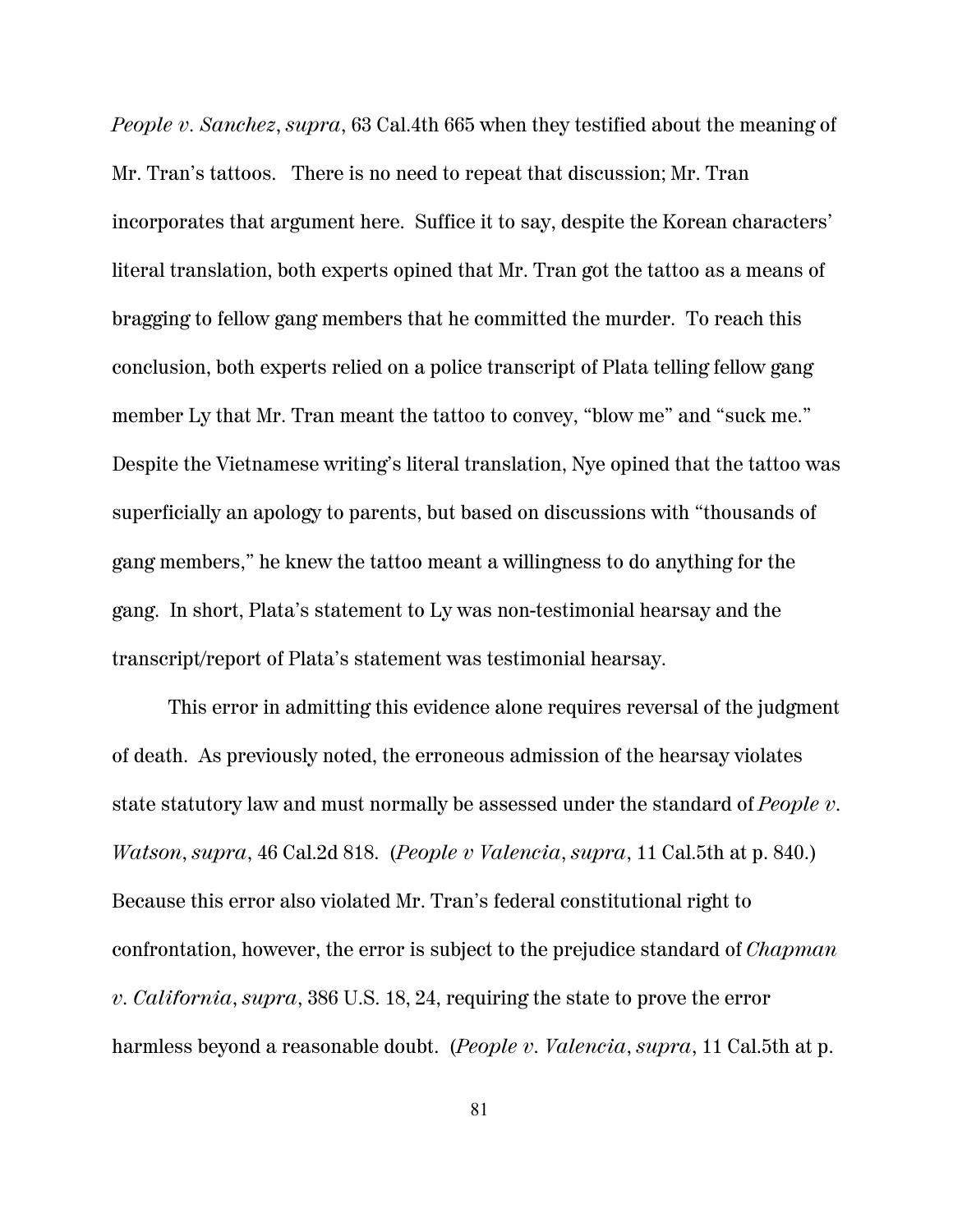840.) No matter which standard is applied here, reversal of the penalty phase is required.

The United States Supreme Court has explained that mitigating evidence is evidence which "might serve 'as a basis for a sentence less than death.'" (*Tennard v. Dretke* (2004) 542 U.S. 274, 287.) In another case, the Court noted that mitigation is "evidence which tends logically to prove or disprove some fact or circumstance which a fact-finder could reasonably deem to have mitigating value." (*Smith v. Texas* (2004) 543 U.S. 37, 44.)

Remorse evidence certainly meets this test for mitigation. "In a capital sentencing proceeding, assessments of character and remorse may carry great weight and, perhaps, be determinative of whether the offender lives or dies." (*Riggins v. Nevada* (1992) 504 U.S. 127, 144 [Kennedy, J., concurring] [citing William S. Geimer & Jonathan Amsterdam, Why Jurors Vote Life or Death: Operative Factors in Ten Florida Death Penalty Cases (1987-1988) 15 Am. J. Crim. L. 1, 51-53.) Indeed, empirical studies of actual capital jurors show that votes often hinge on their perceptions of whether the defendant is remorseful. *See United States v. Whitten* (2nd Cir. 2010) 610 F.3d 168, 201 n.25 [citing research]; *United States v. Mikos* (7th Cir. 2008) 539 F.3d 706, 724 [Posner, J., concurring in part and dissenting in part] [citing research].) Indeed, studies have confirmed that remorse (or lack thereof) plays a large role in the jury's determination of whether a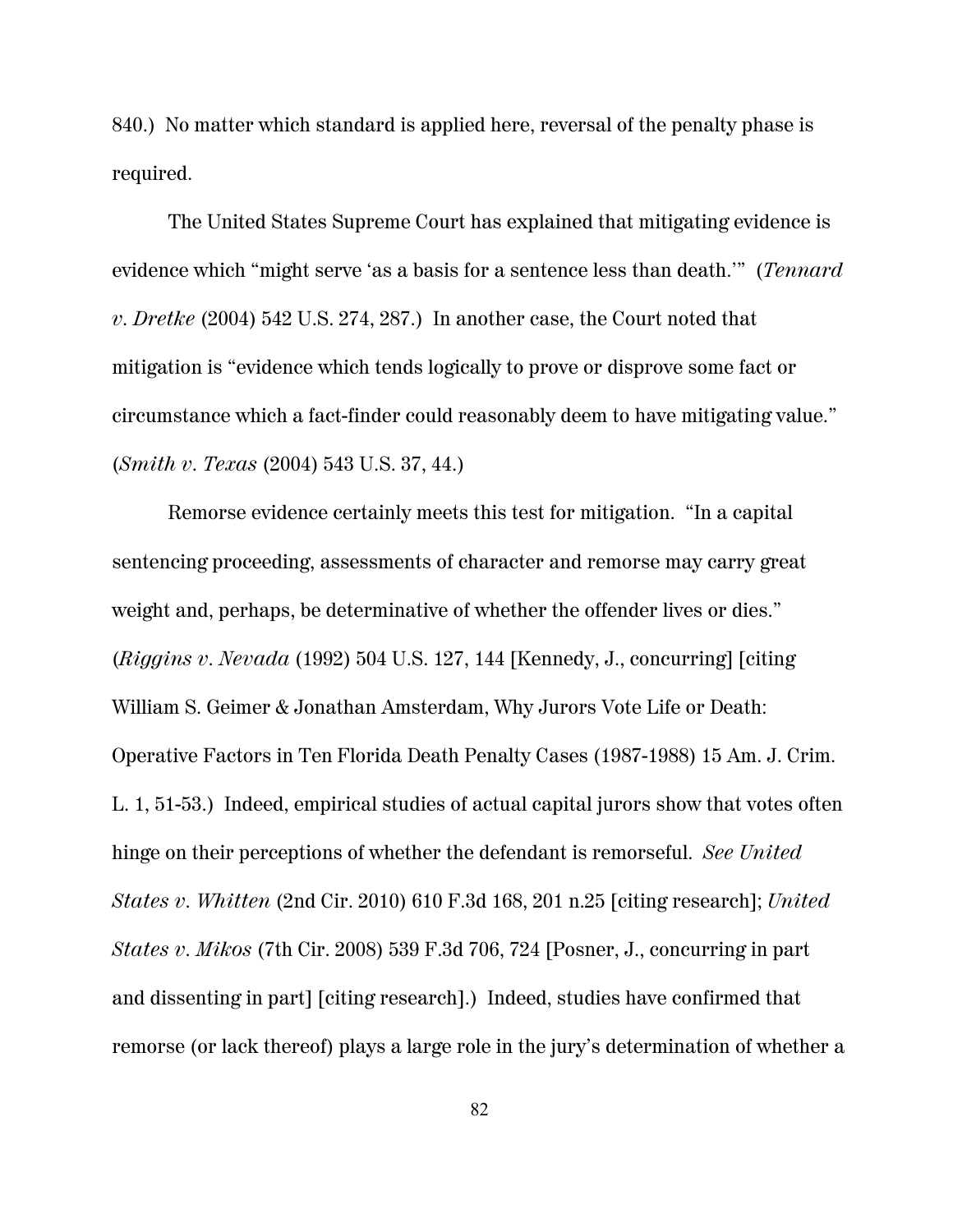defendant should live or die. In one study, 39.8 percent of jurors in capital cases said that a lack of remorse either made them or would have made them more likely to vote to impose the death penalty. (Stephen P. Garvey, "Aggravation and Mitigation in Capital Cases: What Do Jurors Think?" (1998) 98 Colum. L. Rev. 1538, 1560-61. A study by Theodore Eisenberg et al., "But Was He Sorry? The Role of Remorse in Capital Sentencing" (1998) 83 Cornell L. Rev. 1599, 1633, found that lack of remorse was the third most powerful aggravating factor in capital sentencing. *See also* Scott E. Sundby, "The Capital Jury and Absolution: The Intersection of Trial Strategy, Remorse, and the Death Penalty" (1998) 83 Cornell L. Rev. 1557, 1560; William S. Geimer & Jonathan Amsterdam, "Why Jurors Vote Life or Death: Operative Factors in Ten Florida Death Penalty Cases" (1997-1998) 15 Am. J. Crim. L. 1, 40-41.) In accord with these studies, and Justice Kennedy's observation, this Court has long recognized that "the presence or absence of remorse is a factor ' "universally" deemed relevant to the jury's penalty determination' " (*People v. Frye* (1998) 18 Cal.4th 894, 1019, disapproved of on another ground by *People v. Doolin* (2009) 45 Cal.4th 390.)

Traditionally, remorse evidence refers to a defendant's expression of remorse or sorrow as to the consequences of his actions for the victim and her survivors. (*See*, *e.g.*, *People v. Marshall* (1990) 50 Cal.3d 907, 923.) But remorse evidence can also refer to a defendant's expression of remorse as to the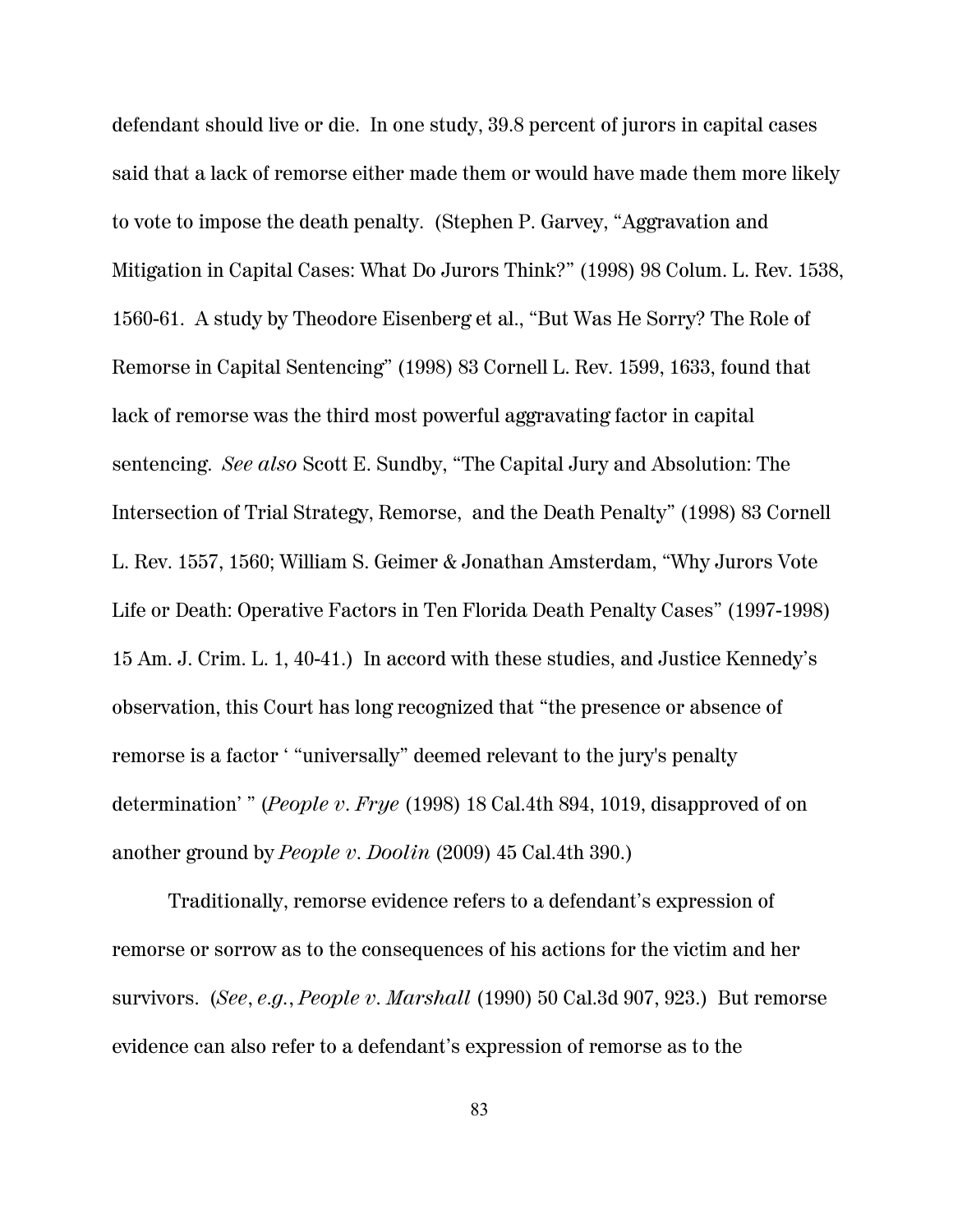consequences of his actions to his own family. (S*ee People v. Houston* (2012) 54 Cal.4th 1186, 1231. *Accord State v. Montgomery* (Ohio 2016) 71 N.E.3d 180, 220- 221; *State v. Patton* (Tenn. Ct. App. 2002) 2002 WL 523455 at \* 3-4; *Malone v. State* (Okla. 2013) 293 P.3d 198, 223.) This second type of remorse is evidence which "a factfinder could reasonably deem to have mitigating value." (*Smith v. Texas*, *supra*, 543 U.S. at p. 44.)

The importance of both these types of remorse at the penalty phase of trial was not lost on the parties. In the closing argument of the guilt phase, defense counsel told the jury that the prosecutor argued "that Mr. Tran did not feel any remorse after. He said he was bragging. He doesn't have any evidence of that. He does not have any evidence of that at all." (8 RT 1703.) According to counsel, Nye "doesn't know Ron Tran. He's never spoken to Ron Tran. Never heard of Ron Tran other than this case. Never heard he was a big gang guy or anything like that. Doesn't know what he felt when he put that tattoo on his chest. Doesn't know what he felt when he put remorse on his chest. So -- he doesn't know that he ever bragged about it. Doesn't know any of these things that make it a gang case." (8 RT 1706.)

In rebuttal, the prosecutor responded, "No evidence of bragging or lack of remorse. That's what Mr. Pohlson said. Really? Really? . . . How about the opinion of Todd and Nye. This is evidence, both of them, experienced in the field, told you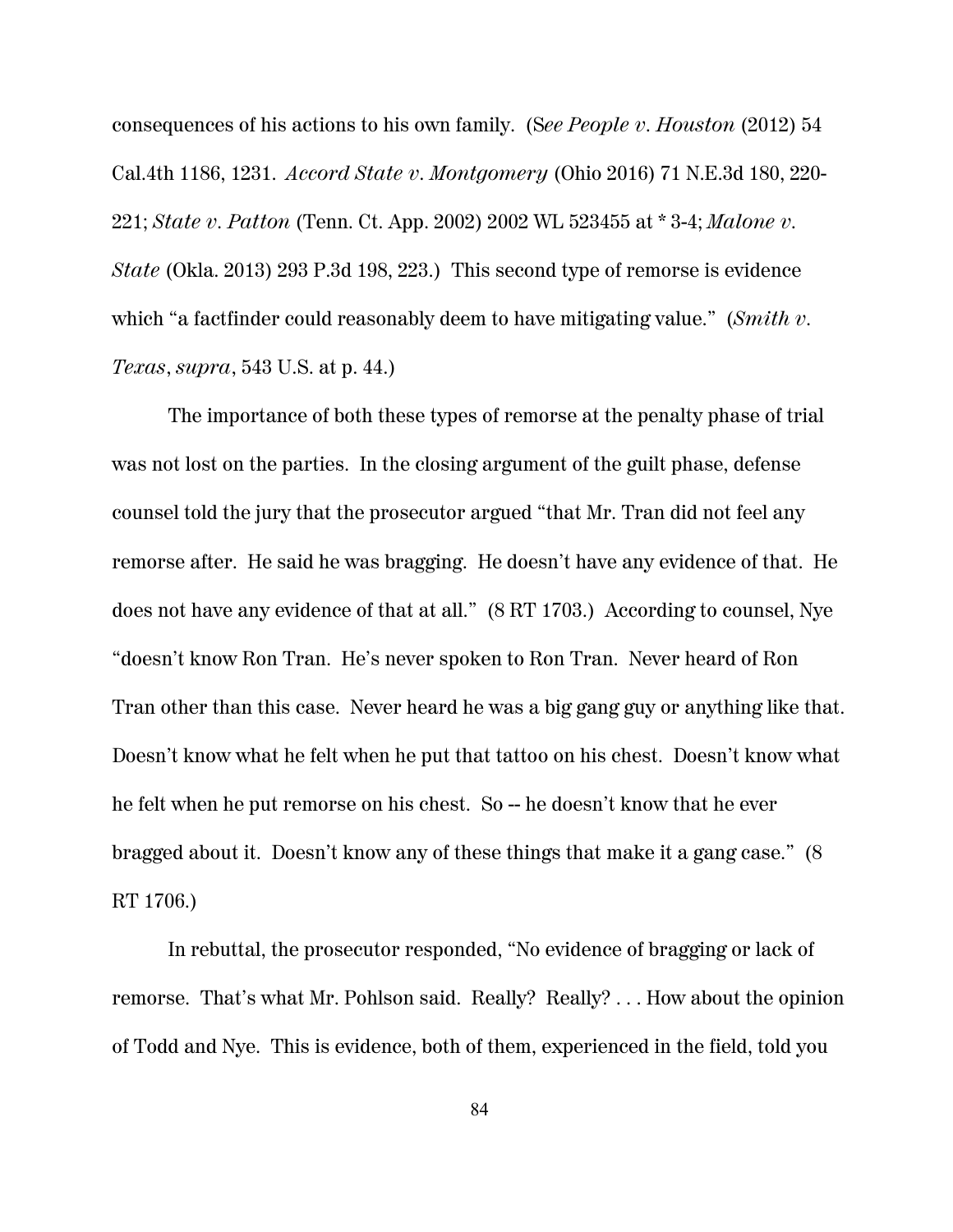that that's evidence of bragging." (8 RT 1734-1735.) Moreover, according to the prosecutor, "Well, how about 'blow me and suck me?' It's on tape. It's on tape. This is on tape. How does that factor into the opinion of Nye and Todd, 'Blow me and suck me.' Telling people that's what it means." (8 RT 1735.) Later the prosecutor ridiculed the defense theory that "Nye does not know if Tran bragged about it," telling the jury, "Sure he does. The 'blow me and suck me' comments, sure he does." (8 RT 1740.)

In the penalty phase of closing argument, the prosecutor's main theme was that Mr. Tran bragged about the crime and showed no remorse. (12 RT 2380 ["When . . . they get up and they want to say, 'Well' -- start talking about remorse and feeling sorry, I want you to think about something because talk is cheap."]; 2381 ["They want to play this -- they want to tell you, 'Oh, he was remorseful.' Talk is cheap. Talk is cheap. Let's look at your conduct."]; 2385 ["You want to talk about remorse? You want to talk about that? Let's talk about that. Let's talk about Mr. Tran."]; 2389 ["You want to talk remorse?"].) Defense counsel too focused on remorse. Counsel told the jury it should ask itself, "Has there been redemption? Is there remorse, maturity, growth?" (12 RT 2439.) Counsel then relied on the tattoos and answered the question, "He's redeemed himself, shown remorse" and the tattoos come into play." (12 RT 2439-2440.) According to counsel, the tattoo with Korean characters "says this guy is really profoundly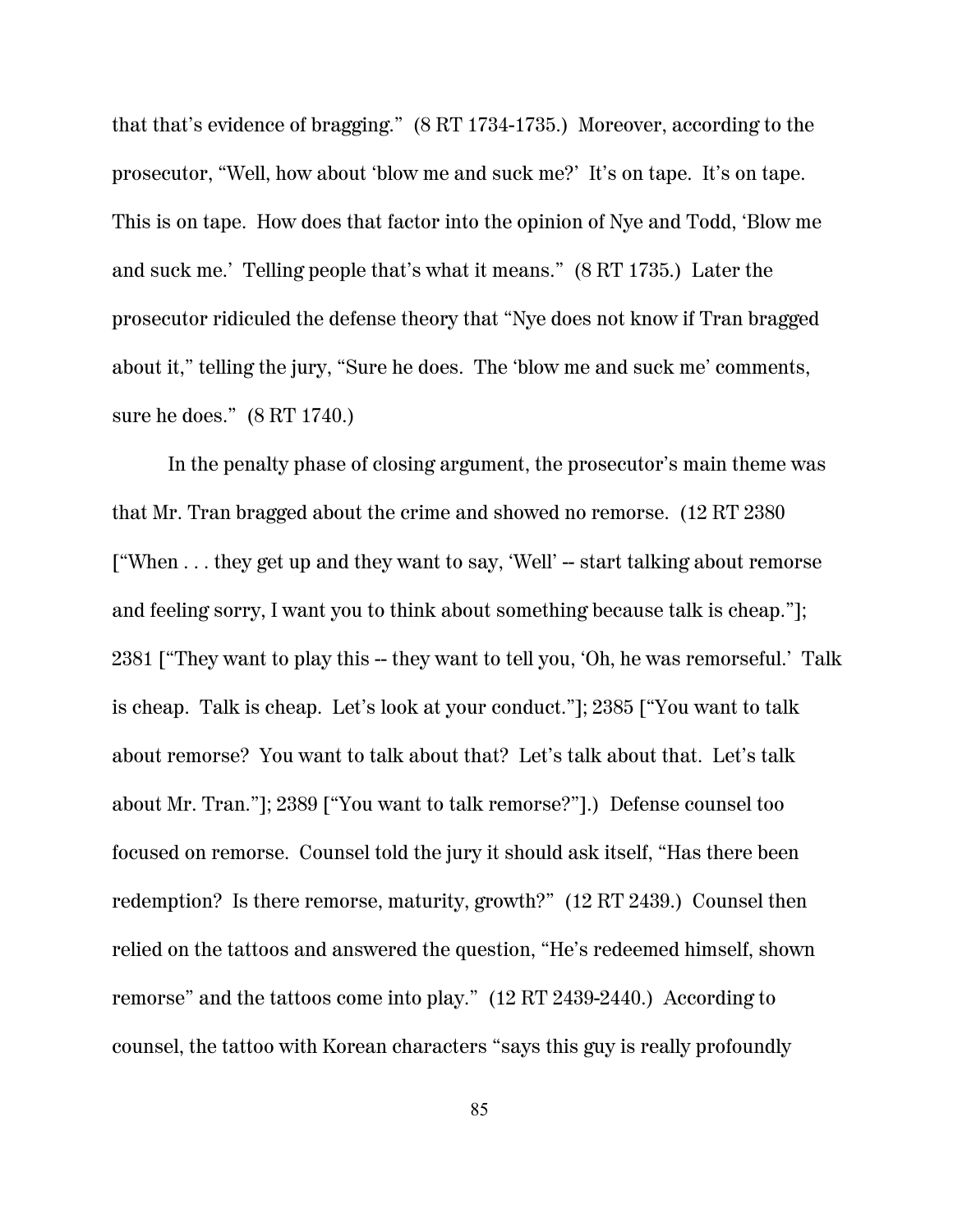affected by" his crime. (12 RT 2439-2440.) Further, the tattoo with Vietnamese writing shows, "He feels badly  $\dots$ ." (12 RT 2440-2441.) Thus remorse -- and whether the tattoos showed remorse or a lack thereof -- played a significant role in the arguments of the parties to the jury about whether Mr. Tran deserved death.

Moreover, the Nye and Todd's opinions themselves was highly inflammatory. The evidence was critical to the defense theory that Mr. Tran was truly remorseful for his actions. The evidence relayed by Nye and Todd, however, painted Mr. Tran as a gangbanger killer who got tattoos for the purpose of bragging about killing the young Korean-American victim and conveying that his reaction to the murder was "blow me" and "suck me," and evidenced a further commitment to the gang. This callous picture of Mr. Tran as being proud of the crime and affirmatively showing off his permanent lack of remorse with a tattoos would not be lost on the jury. Indeed, one juror -- albeit in the act of committing misconduct (as set forth in Argument XII of the Appellant's Opening Brief) – claimed that mercy could not be given without evidence of remorse. (2 SCT 390-391 [Juror 7's typewritten document stating, "the price of mercy is genuine penitence, which consists of remorse, confession, forsaking and restitution"].)

Put simply, the parties here recognized the importance of character and remorse (or lack thereof) in the jury's calculus of whether or not Mr. Tran deserved death. Indeed, as noted above, it was a central theme of closing arguments at both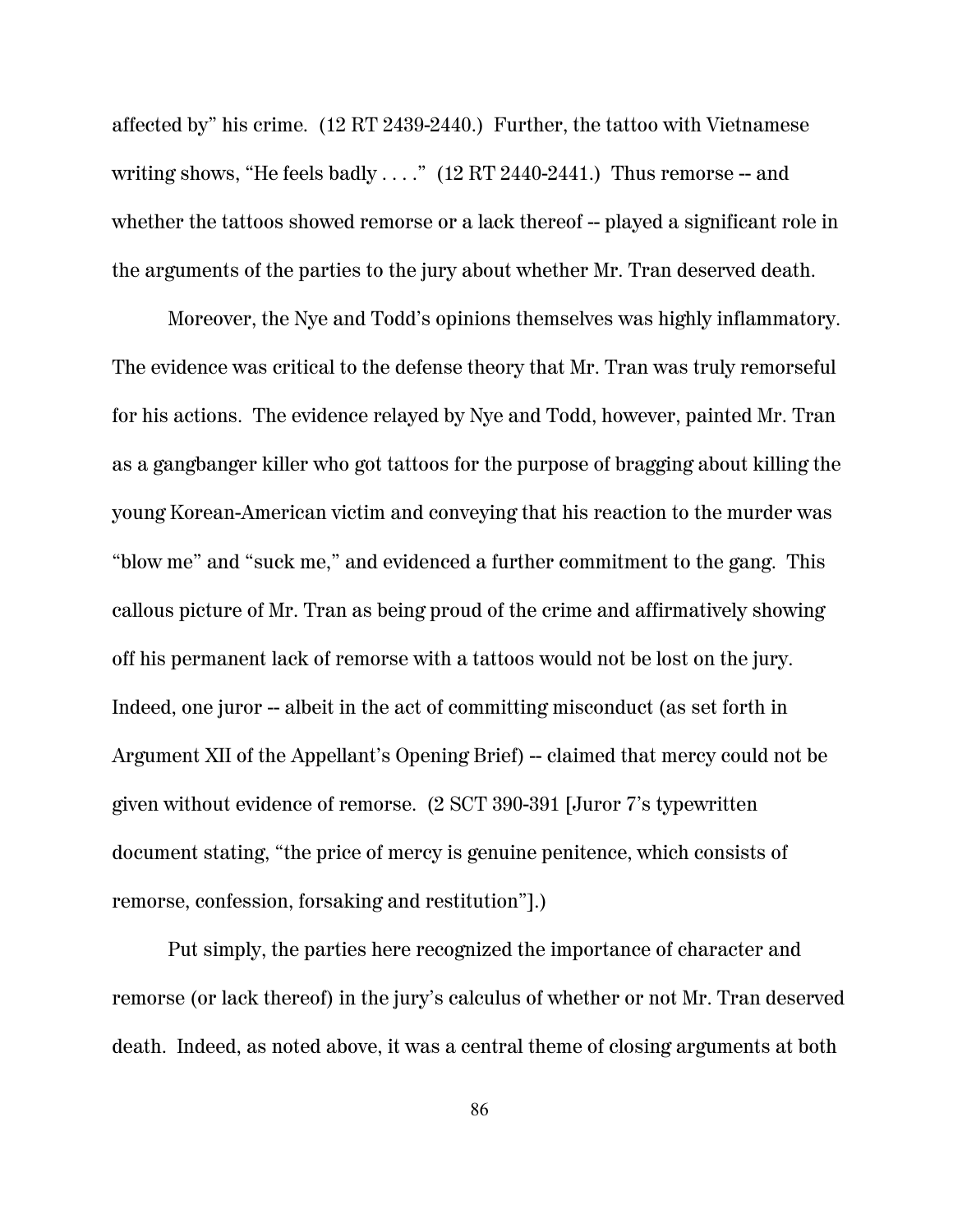the guilt and penalty phases. On this record, the erroneous admission of evidence in violation of *Sanchez*, *supra*, which permitted the prosecutor to argue that key defense evidence of remorse was actually evidence of callous bragging and a lack of remorse, and a commitment to his gang, cannot be deemed harmless. Reversal of the verdict of death is required.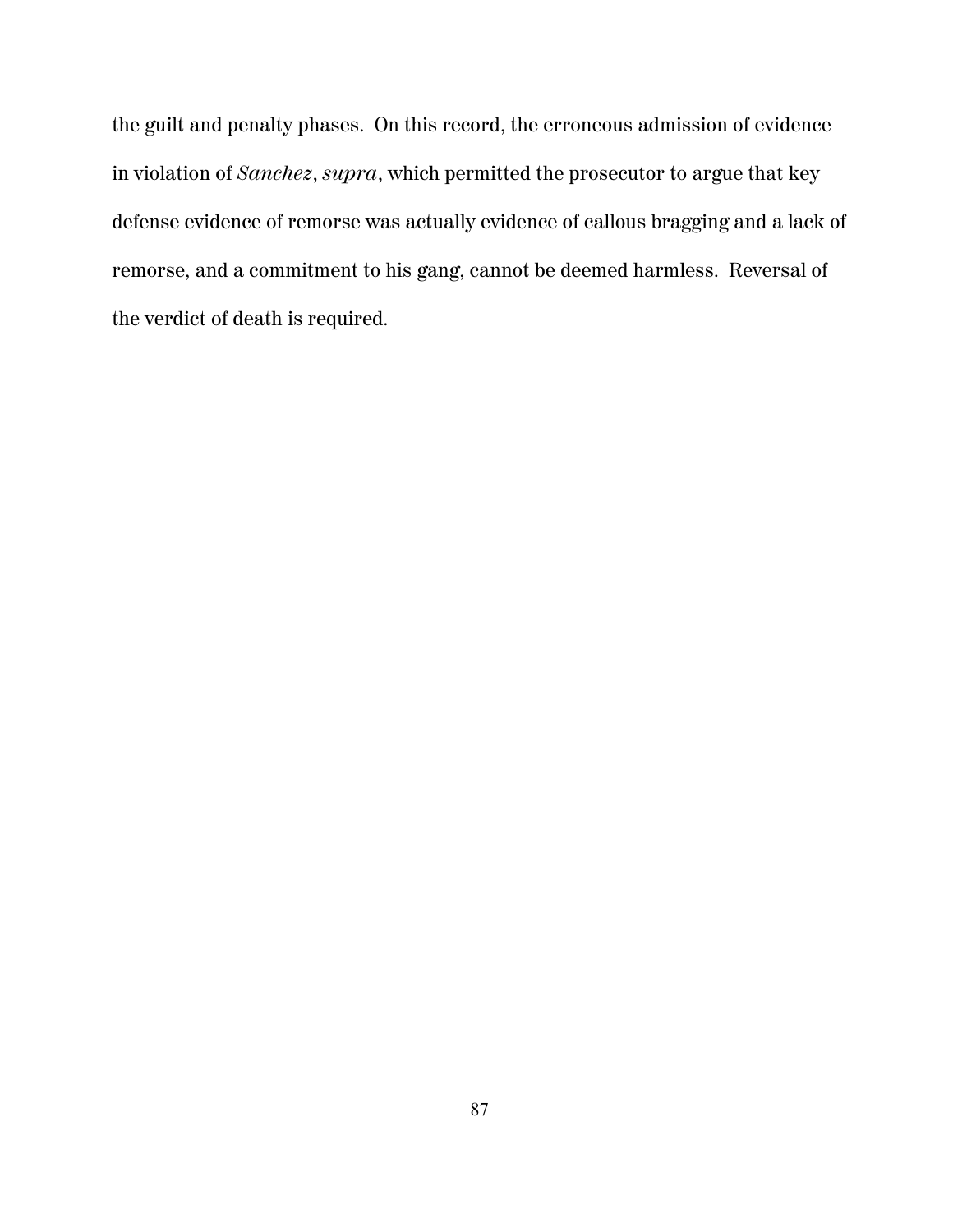## **XX. THE TRIAL COURT PREJUDICIALLY FAILED TO FULFILL ITS DUTY AS A GATEKEEPER AND EXCLUDE SPECULATIVE OPINION TESTIMONY FROM THE PROSECUTION'S GANG EXPERT WITNESSES.**

In *Sargon Enterprises, Inc. v. University of Southern California, supra,*  55 Cal.4th 747 (*Sargon*), this Court made clear that trial courts bear a meaningful gatekeeping duty to keep out unreliable, speculative, or illogical expert opinion testimony. This duty extends to experience-based expertise such as law enforcement officers testifying as gang experts. In such cases, a trial court must analyze whether the expert is employing sound principles or methodology, using data that is not speculative or conjectural, and reliably applying the methodology to the facts rather than engaging in unreliable *ipse dixit* reasoning.

In Mr. Tran's case, the prosecution proffered the testimony of Sergeant Mark Nye and probation officer Timothy Todd. Nye testified that as part of his background, training, and experience, he became familiar with VFL. (7 RT 1485.) He investigated cases involving crimes by members of the VFL, talked to members of VFL, and executed search warrants on locations associated with members and affiliates of VFL. (7 RT 1485.) Nye rendered various opinions that were critical to the state's case, including that VFL was a "criminal street gang" and Mr. Tran and Plata were members of VFL. Nye also opined, in hypothetical form, that the murder was committed for the benefit of the VFL with the specific intent to promote,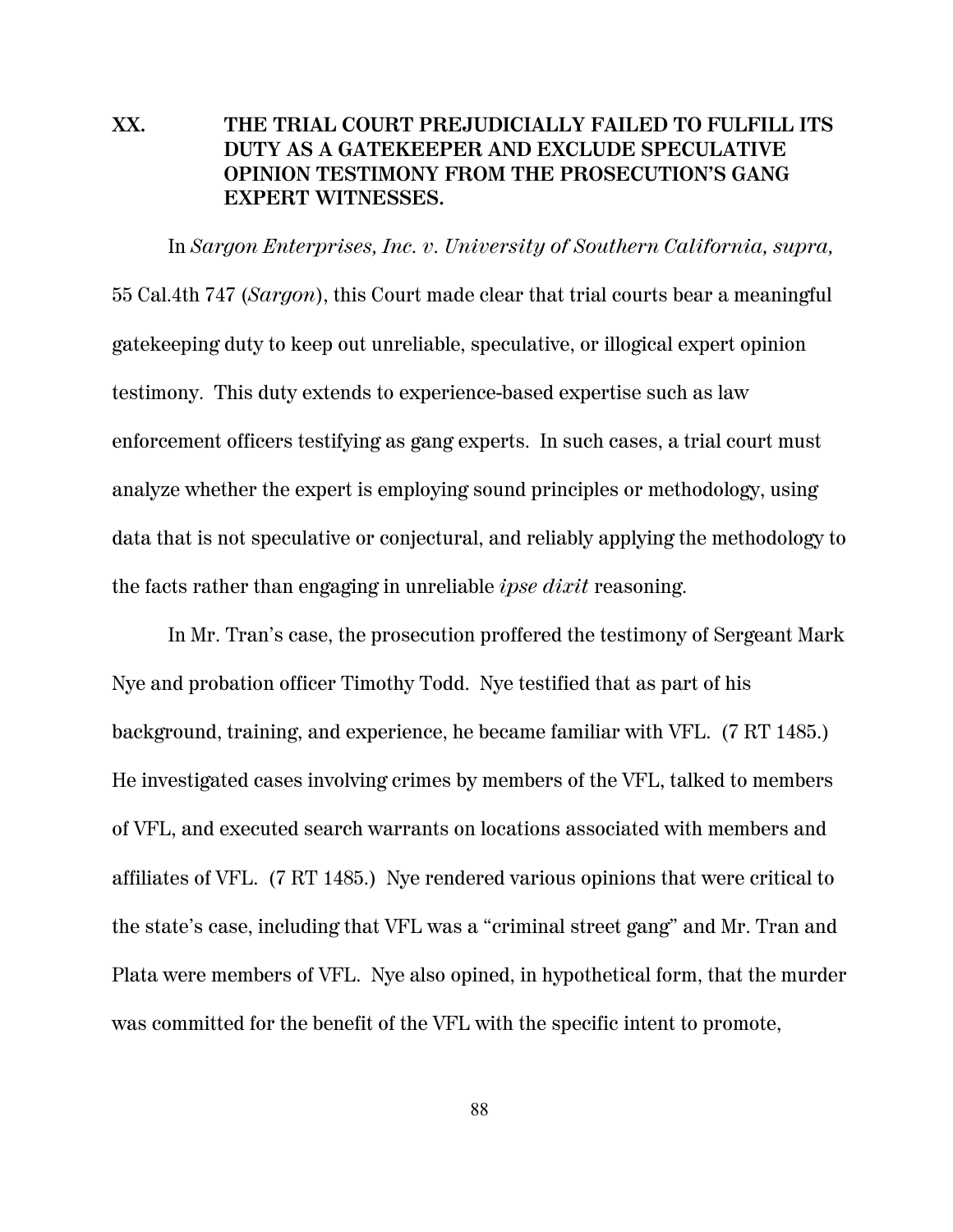further, or assist VFL gang members. Finally, both Nye and Todd gave their opinions about Mr. Tran's "Forgive" tattoo, testifying that Mr. Tran was not actually showing remorse for his crimes, but rather callously bragging about them to other gang members.

 The trial court failed to engage in the type of gatekeeping required by *Sargon*, a case decided four years after Mr. Tran's trial. Had appropriate screening occurred, the court would have realized that Nye and Todd employed no reliable methodology or principles in reaching any of their opinions. They also relied on "facts" they extracted from vague, multi-level hearsay. Further, they failed to reliably apply any methodology to the data they had, instead crediting only information that supported their conclusions.

The erroneous admission of Nye's and Todd's opinion testimony and the information upon which it was based not only violated state law but also deprived Mr. Tran of his due process rights to a fundamentally fair trial and to the heightened reliability required in capital cases. (U.S. Const., 5th, 8th & 14th Amends.; Cal. Const., art. I, §§ 7 & 15.) The error was not harmless and requires reversal of the gang enhancement and Mr. Tran's death sentence.

# **A.** *Sargon* **Requires Gatekeeping in Criminal Cases with Police Officers as Experts.**

A trial court bears a substantial gatekeeping responsibility to ensure that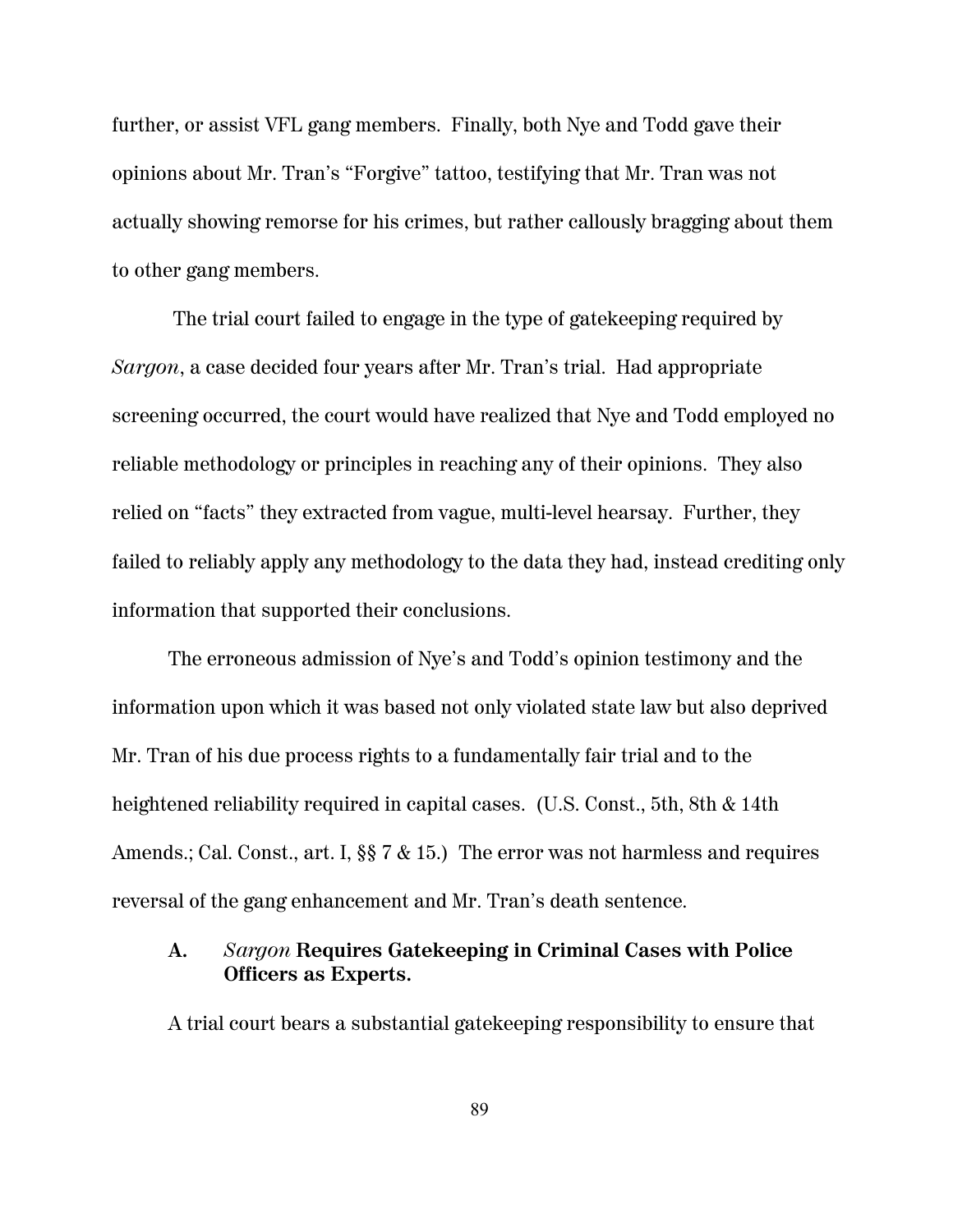speculative expert opinion testimony is not put before the jury. (*Sargon*, *supra*, 55 Cal.4th at pp. 753, 769.) Accordingly, the court should examine the reasons for the opinion and the type of matter upon which it is based. (*Id*. at p. 771.) Quoting Judge Friendly, this Court explained that a trial judge must "'prevent the jury from being satisfied by matters of slight value, capable of being exaggerated by prejudice and hasty reasoning' . . . ." (*Id*. at p. 769, quoting *Herman Schwabe, Inc. v. United Shoe Machinery Corp*. (2d Cir. 1962) 297 F.2d 906, 912.)

The gatekeeping duty is based on Evidence Code sections 801 and 802. Evidence Code section 801 dictates that "'the matter relied on must provide a reasonable basis for the particular opinion offered, and [] an expert opinion based on speculation or conjecture is inadmissible.'" (*Sargon*, *supra*, 55 Cal.4th at p. 770, quoting *Lockheed Litigation Cases* (2004) 115 Cal.App.4th 558, 564.) Under Evidence Code section 802, the trial court examines the reasons for an expert's opinion. "This means that a court may inquire into, not only the type of material on which an expert relies, but also whether that material actually supports the expert's reasoning. 'A court may conclude that there is simply too great an analytical gap between the data and the opinion proffered.'" (*Sargon*, *supra*, 55 Cal.4th at p. 771, quoting *General Electric Co. v. Joiner* (1997) 522 U.S. 136, 146.)

The focus of the trial court's gatekeeping function is not on the conclusions reached by an expert but rather on the reliability of the principles and methodology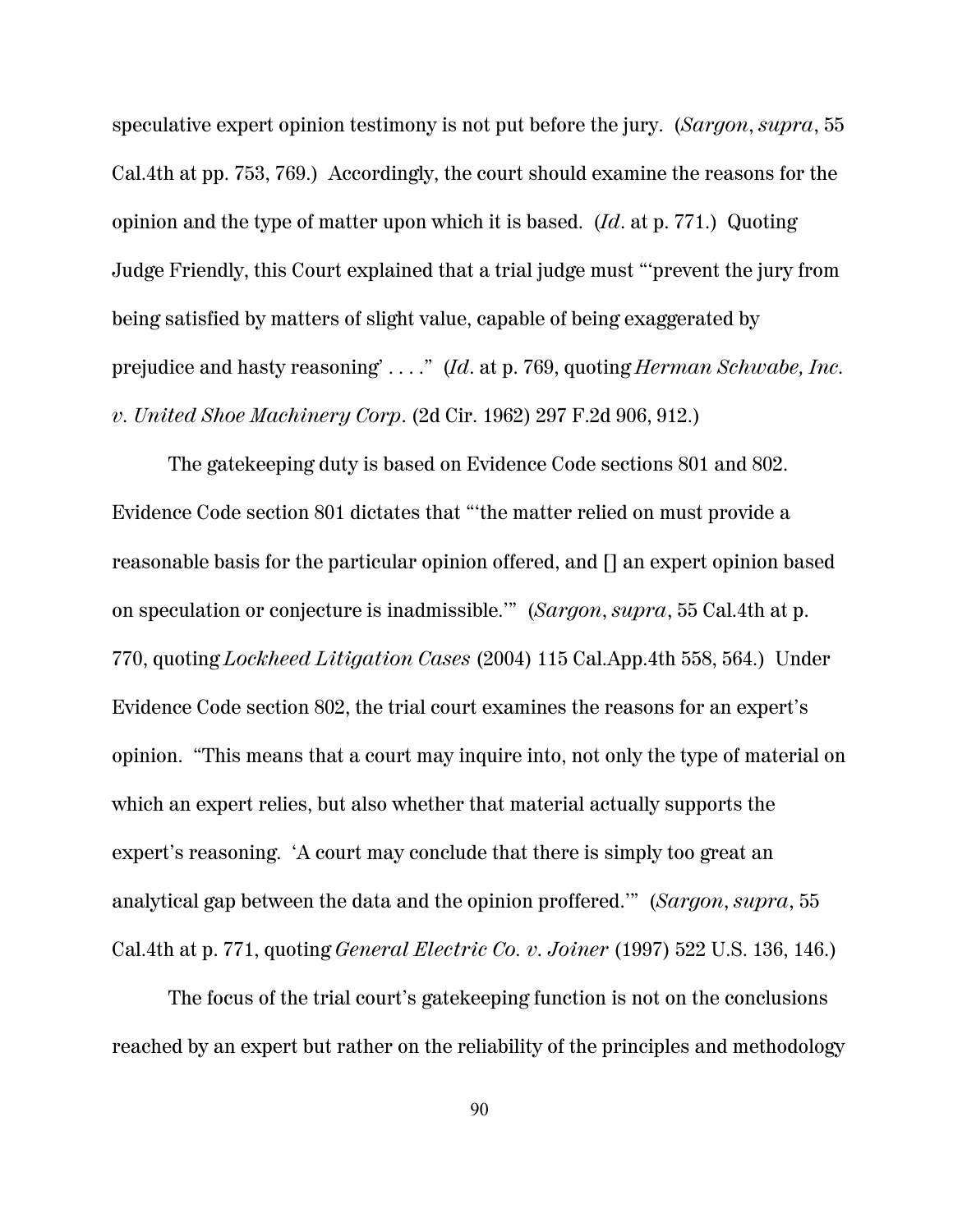applied to generate them. (*Sargon*, *supra*, 55 Cal.4th at p. 772, citing *Daubert v. Merrell Dow Pharmaceuticals, Inc*. (1993) 509 U.S. 579, 595 (*Daubert*).) The court must determine "'whether, as a matter of logic, the studies and other information cited by experts adequately support the conclusion that the expert's general theory or technique is valid.'" (*Sargon*, *supra*, 55 Cal.4th at p. 772, quoting Imwinkelried & Faigman, *Evidence Code Section 802: The Neglected Key to Rationalizing the California Law of Expert Testimony* (2009) 42 Loyola L.A. L. Rev. 472, 449.) As this Court summed up:

> In short, the gatekeeper's role "is to make certain that an expert, whether basing testimony upon professional studies or personal experience, employs in the courtroom the same level of intellectual rigor that characterizes the practice of an expert in the relevant field."

(*Sargon*, *supra*, 55 Cal.4th at p. 772, quoting *Kumho Tire Co. v. Carmichael* (1999) 526 U.S. 137, 152.)

Appellate courts have recognized that *Sargon* applies to experts testifying in criminal and quasi-criminal proceedings. In *People v. Stamps* (2016) 3 Cal.App.5th 988, 994, the appellate court stated that under Evidence Code section 801 and *Sargon*, trial courts "are charged with an important gatekeeping 'duty' to exclude expert testimony when necessary to prevent unreliable evidence and insupportable reasoning from coming before the jury." (*See also People v. McVey* (2018) 24 Cal.App.5th 405, 416 [same]; *People v. Wright* (2016) 4 Cal.App.5th 537,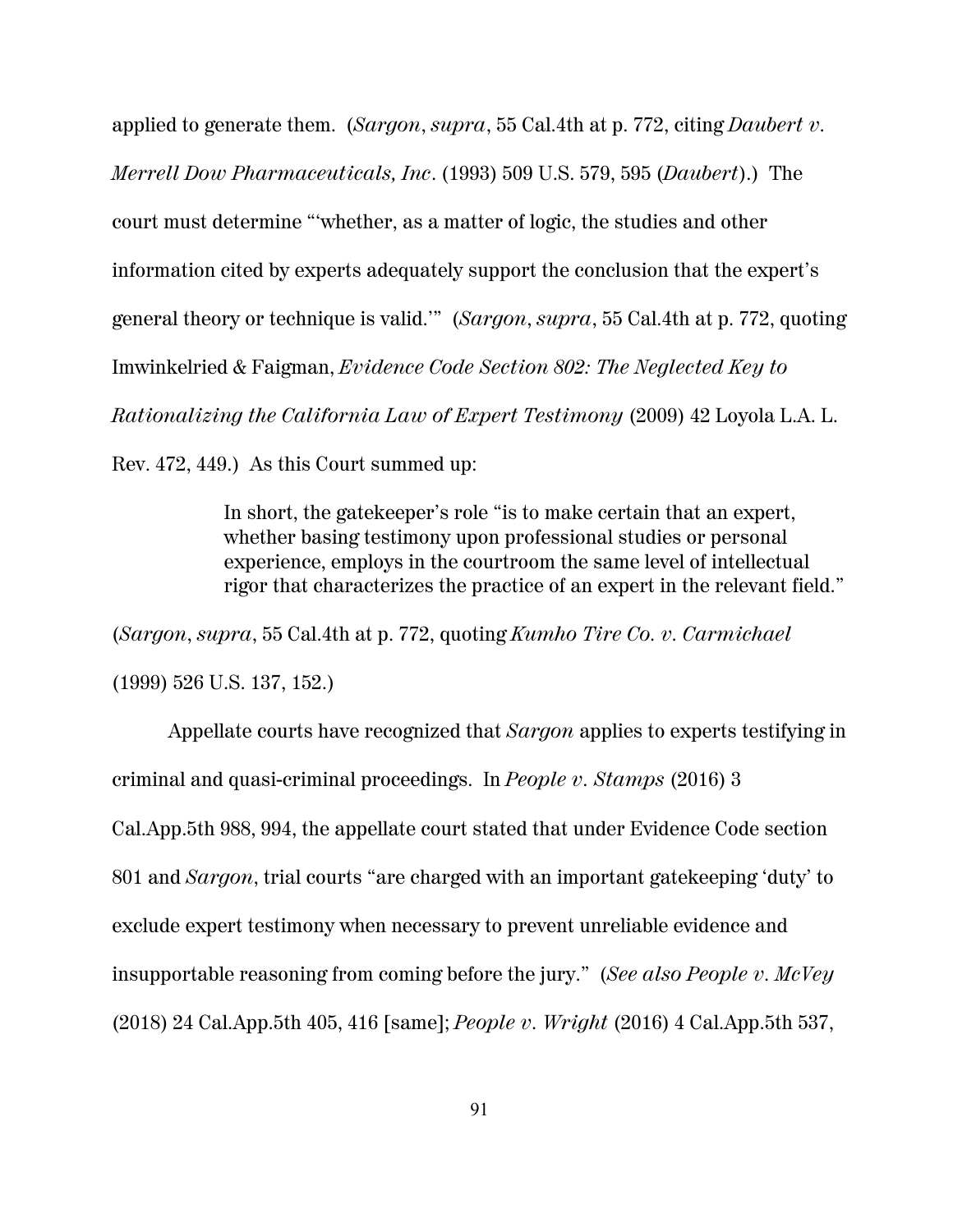546 [expert opinion in SVP proceedings based on speculation or conjecture is inadmissible].) In *People v. Brown* (2016) 245 Cal.App.4th 140, a case in which expert law enforcement testimony on the use of force was erroneously introduced, the court stated: "The Evidence Code presupposes the presentation of expert testimony in the form of reasoned opinions. [Fn. omitted.] That has the salutary effect of ensuring some degree of logical rigor, which not only allows the foundation for an expert's opinion to be properly screened for reliability . . . , but once past that threshold screen, helps keep its presentation to the jury focused on subject matter circumscribed by its rationale for admission." (*Id*. at p. 164, citing *Sargon*.)

The opinions of law enforcement officers testifying as gang experts are subject to the requirements of Evidence Code sections 801 and 802. (*People v. Gardeley* (1997) 14 Cal.4th 605, 617-619, overruled on other grounds by *People v. Sanchez* (2016) 63 Cal.4th 655, 686, fn. 13.) Yet trial courts have been reluctant to undertake the gatekeeping role in gang prosecutions. (*See, e,g.*, Seaman, *Triangular Testimonial Hearsay: The Constitutional Boundaries of Expert Opinion Testimony* (2008) 96 Geo. L.J. 827, 834-836 (Seaman).)

Indeed, before this Court decided *Sargon*, lower appellate courts rejected the idea that trial judges were required to conduct the kind of gatekeeping required under Evidence Code sections 801 and 802 in gang prosecutions. For example, in *People v. Hill* (2011) 191 Cal.App.4th 1104, the defendant challenged the reliability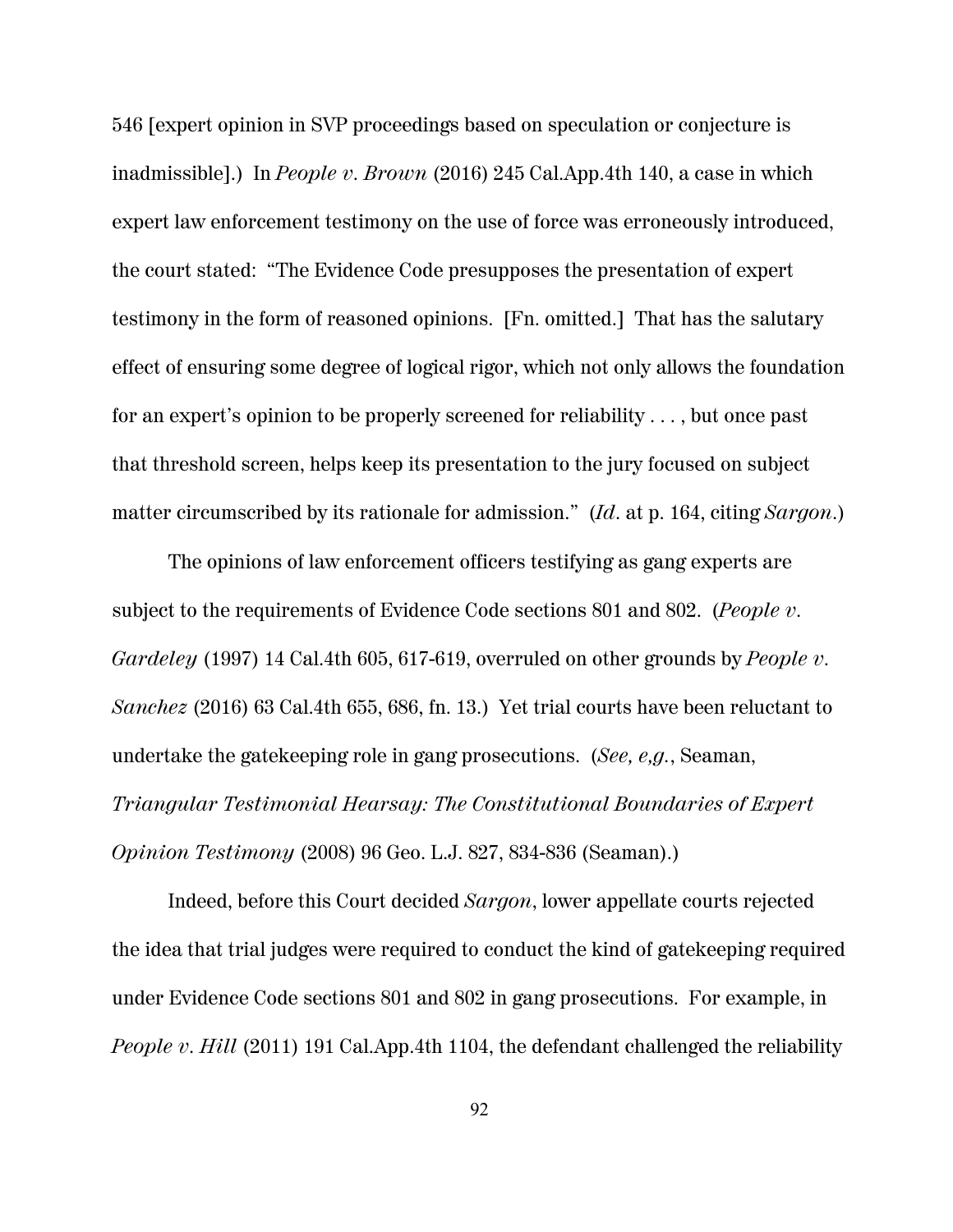of a police officer's expert opinion that two particular gangs were engaged in a violent rivalry. Relying on *Daubert*, *supra*, 509 U.S. 579, defendant argued "that an expert may not simply rely on hearsay but 'must form his opinion by applying his experience and a reliable methodology to the hearsay material upon which he relies.'" (*People v. Hill*, *supra*, 191 Cal.App.4th at p. 1123.) The appellate court disagreed, stating that "California has rejected the *Daubert* analysis in favor of the test" set out in *People v. Kelly* (1976) 17 Cal.3d 24. (191 Cal.App.4th at p. 1123, citing *People v. Leahy* (1994) 8 Cal.4th 587.) The *Hill* court then emphasized that the defendant had "cited no California authority for the proposition that a gang expert's opinion is subject to the *Kelly* test or that it must be based on a 'reliable methodology,  $\ldots$  ." (191 Cal.App.4th at p. 1123.)

Although appellant knows of no case suggesting that *Kelly* applies to gang expert opinion, *Sargon* compels the conclusion that a gang expert's opinions -- just like any other expert opinion – must be based on a reliable methodology or theory and be based on both sound data and logic. (*See Sargon*, *supra*, 55 Cal.4th at p. 772.)

The view expressed in *Hill* is perhaps not surprising, given the significant shift wrought by *Sargon* in the application of Evidence Code sections 801 and 802. Professors Faigman and Imwinkelried explained that *Sargon*

alters the fundamental focus of a trial court's admissibility decision.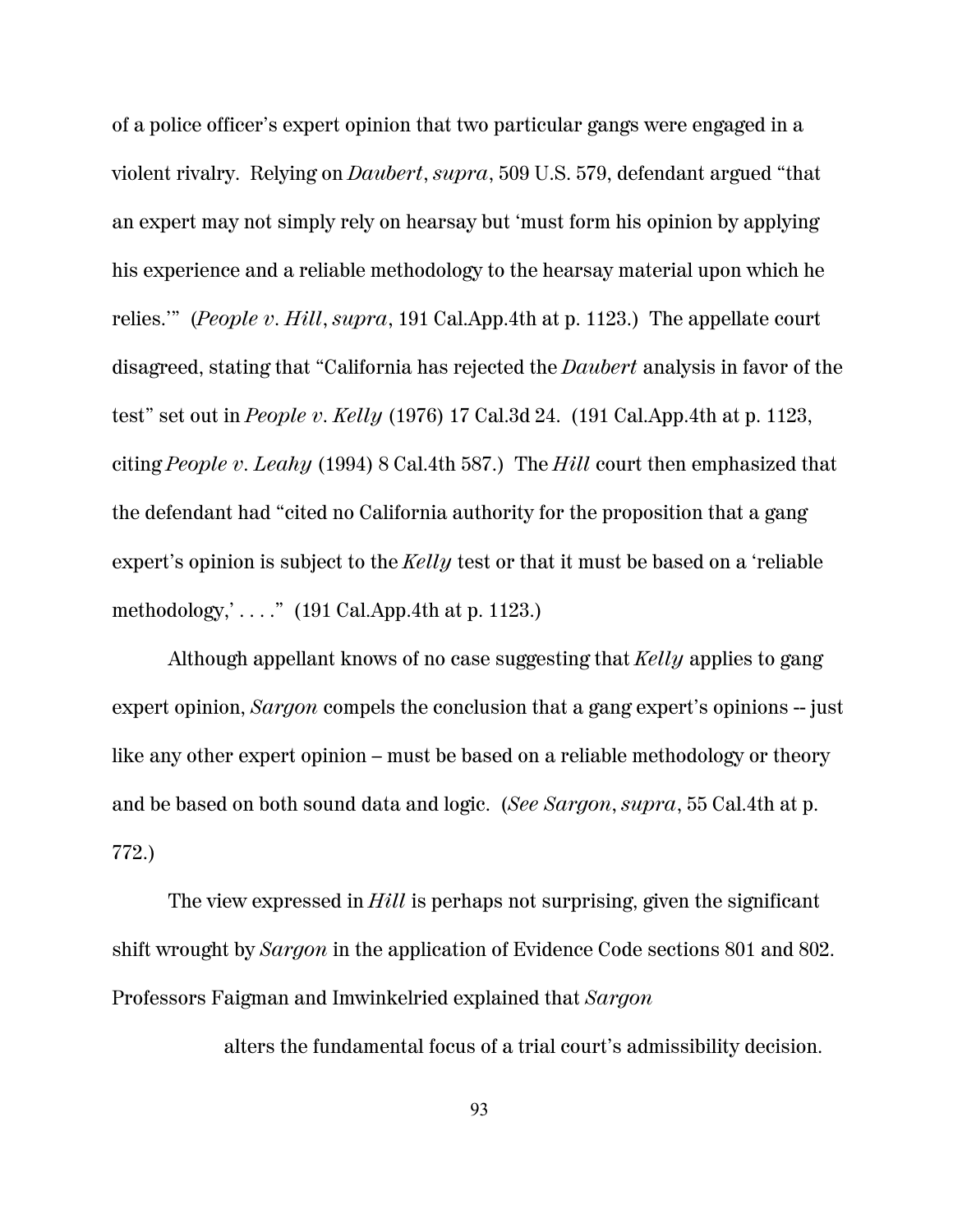Before *Sargon*, California courts either deferred to what was generally accepted in a particular field or accepted the professional practice of the testifying witness. After *Sargon*, trial judges have been appointed gatekeepers charged with scrutinizing the reliability of all expert evidence.

(Faigman & Imwinkelried, *Wading Into The Daubert Tide: Sargon Enterprises, Inc. v. University of Southern California* (2013) 64 Hastings L.J. 1665, 1682- 1683.) The *ipse dixit* of an expert is now insufficient: "*Sargon* no longer permits trial judges to defer to some proxy professional group, but rather assigns them the weighty responsibility of inquiring how the knowledge was derived. In epistemological terms, what is the group's knowledge claim, and is there an adequate warrant for this claim?" (*Id*. at p. 1683.)

## **B. How Gatekeeping Should Be Done When Law Enforcement Officers Testify as Gang Experts.**

The facts of *Sargon*, a civil case, differ markedly from the facts in this case. In *Sargon*, the issue was the calculation of lost profits claimed as a result of the breach of contract relating to a new dental implant. This Court found that the trial court properly excluded opinion testimony from the plaintiff's expert because his methodology was too speculative, his reasoning was circular, and some of his factual assumptions were not warranted by the evidence. (*Sargon, supra,* 55 Cal.4th at pp. 775-781.) Not surprisingly then, *Sargon's* detailed analysis of market share, the innovativeness of the implant, and other factors relevant to that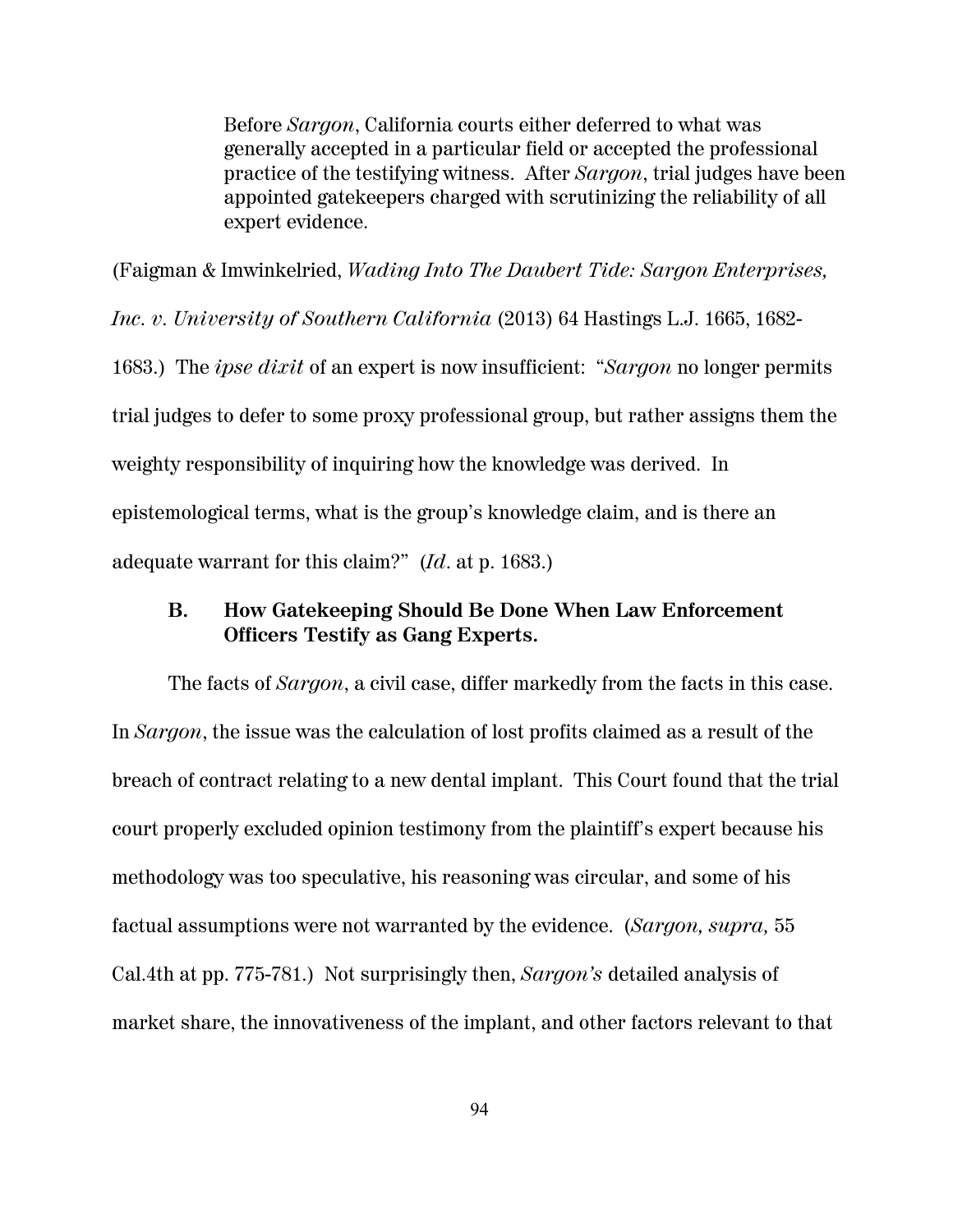expert's opinion does not easily translate to a case with a law enforcement officer testifying as an expert.

Although California courts have not explicitly engaged in the kind of gatekeeping required by *Sargon* in cases with law enforcement officers as experts, federal courts have, and appellant contends the analysis used in those cases provides a useful rubric to apply in his case. In fact, while the Federal Rules of Evidence do not govern in California, *Sargon's* citation to federal rule 702, as well as to *Daubert*, *Kumho Tire*, and *Joiner*, suggests that the gatekeeping done in federal courts shares some important parallels to the gatekeeping responsibility required of California trial courts under Evidence Code sections 801 and 802. (*See Sargon*, *supra*, 55 Cal.4th at pp. 771-772.)

As *Kumho Tire*, *supra*, recognizes, "there are many different kinds of experts, and many different kinds of expertise." (526 U.S. at p. 150.) The *Daubert* test for determining the reliability of scientific expertise is not necessarily applicable to other kinds of expert opinion. Rather, the test of reliability must be flexible. (*See*, *e.g.*, *id.* at pp. 141, 152.) The "gatekeeping inquiry must be tied to the facts of a particular case." (*Id*. at p. 150 [internal quotation marks and citations omitted].)

The authorities discussed below demonstrate the appropriate test for determining reliability of testimony from a police officer proffered as a gang expert.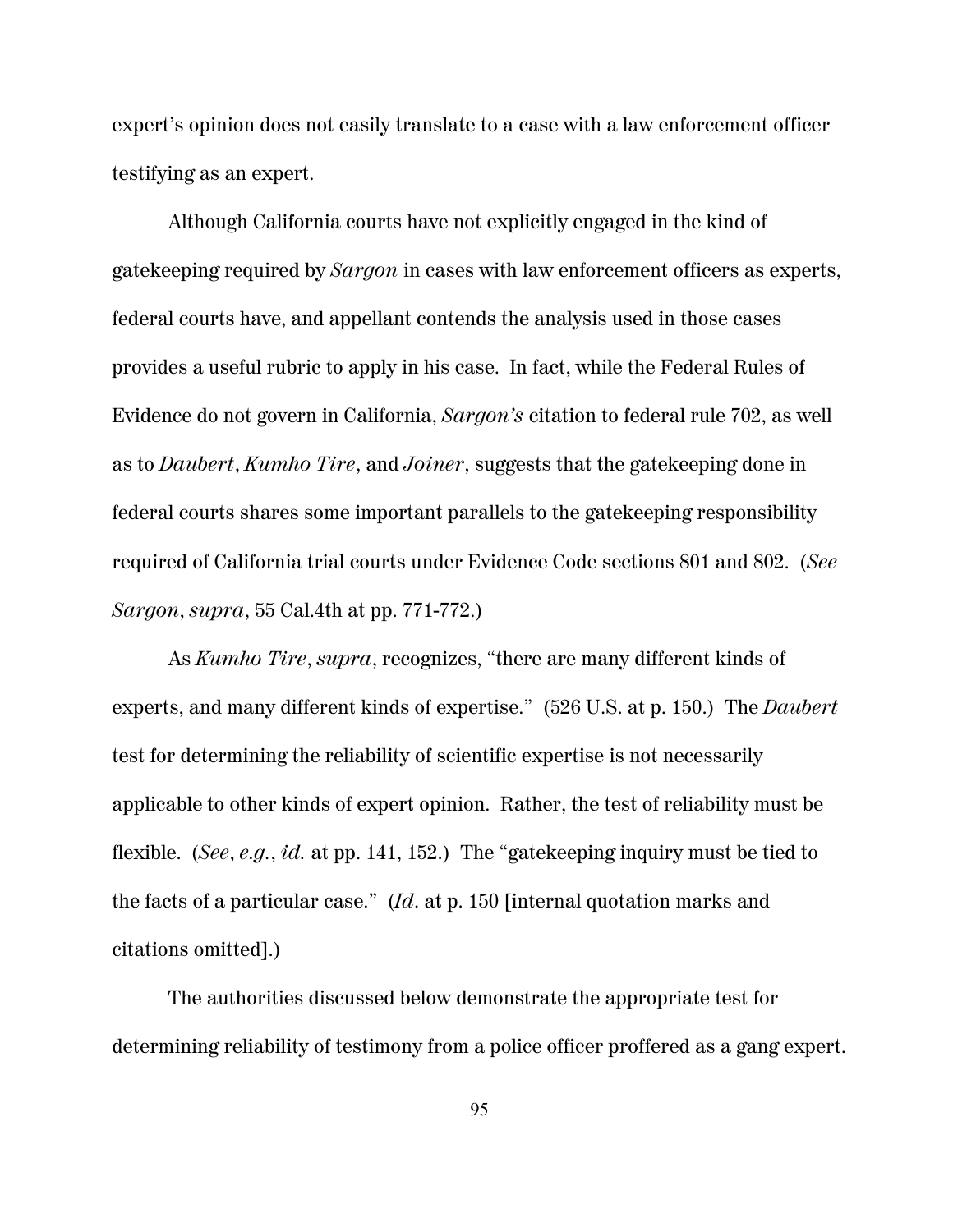Gatekeeping in that context should require the trial court to ask whether the officer is: (1) relying on reliable principles and methodology; (2) basing his opinions on sufficient facts or data; and (3) reliably applying the methodology to the facts.

#### **1. Federal Rules of Evidence, rule 702.**

Under rule 702, a witness who qualifies as an expert in light of their knowledge, skill, experience, training, or education may not testify to an opinion unless it is the "product of reliable principles and methods," is based on "sufficient facts or data," and "the expert has reliably applied the principles and methods to the facts of the case." (Fed. Rules Evid., rule 702.)

Federal rule 702 was amended to comport with *Daubert*, *Kumho Tire*, and other cases. (Advisory Com. Notes to Federal Rules Evid., rule 702, 28 U.S.C.) The amendment affirms that the trial court must be a gatekeeper for *all types* of expert testimony. Specifically, it "rejects the premise that an expert's testimony should be treated more permissively simply because it is outside the realm of science. An opinion from an expert who is not a scientist should receive the same degree of scrutiny for reliability as an opinion from an expert who purports to be a scientist." (*Ibid*.)

Rule 702 provides "some general standards" that a trial court must use to assess the reliability of an expert's opinions. (Advisory Com. Notes to Federal Rules Evid., rule 702, 28 U.S.C.) It demands that an expert's testimony "must be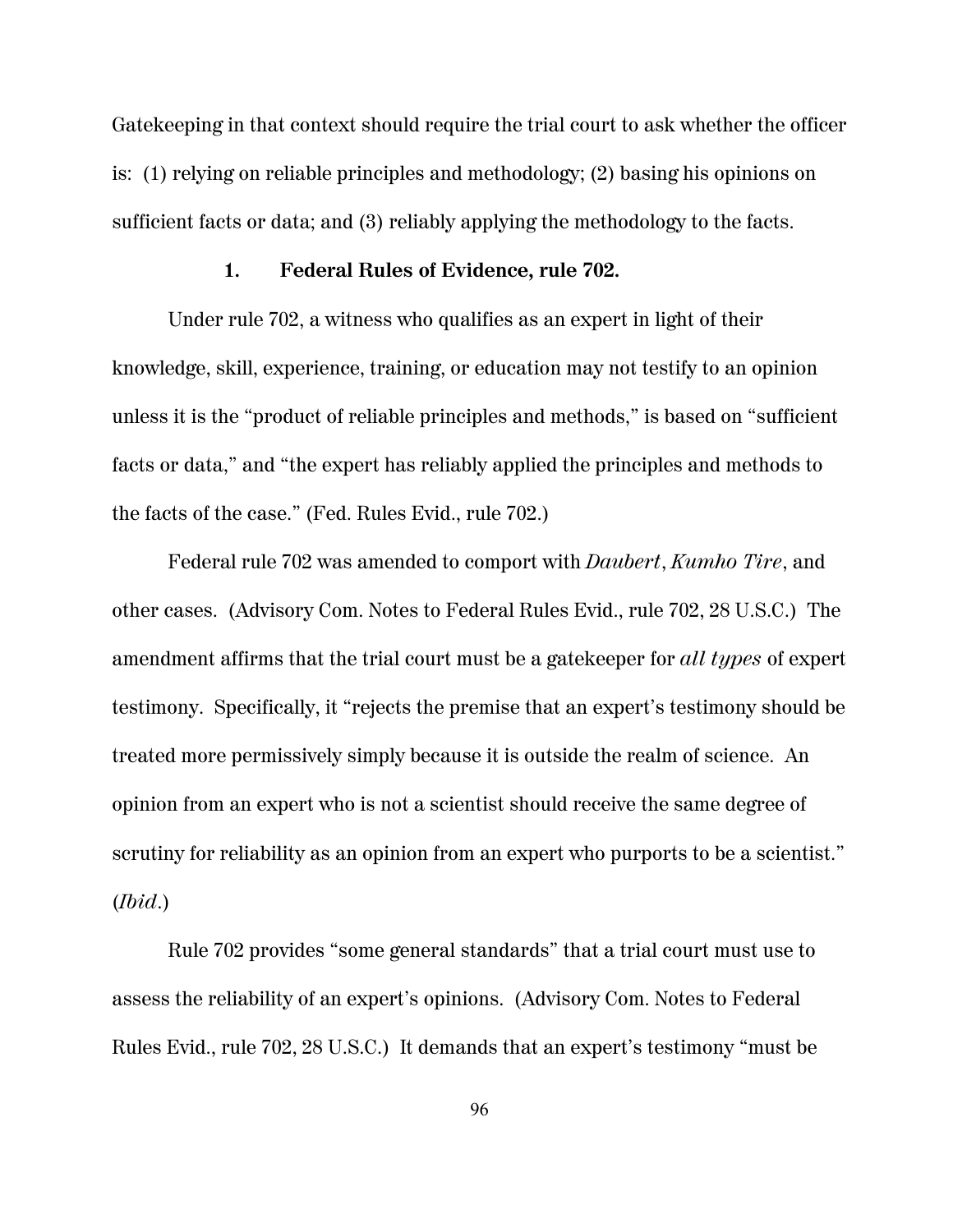the product of reliable principles and methods that are reliably applied to the facts of the case." (*Ibid*.) The Advisory Committee explains that these standards apply to scientific and non-scientific experts alike, including law enforcement officers who testify as experts:

> While the terms "principles" and "methods" may convey a certain impression when applied to scientific knowledge, they remain relevant when applied to testimony based on technical or other specialized knowledge. For example, when a law enforcement agent testifies regarding the use of code words in a drug transaction, the principle used by the agent is that participants in such transactions regularly use code words to conceal the nature of their activities. The method used by the agent is the application of extensive experience to analyze the meaning of the conversations. So long as the principles and methods are reliable and applied reliably to the facts of the case, this type of testimony should be admitted.

(*Ibid*.)

Making clear that the opinions of experience-based experts must not get a

"pass," the committee states:

If the witness is relying solely or primarily on experience, then the witness must explain how that experience leads to the conclusion reached, why that experience is a sufficient basis for the opinion, and how that experience is reliably applied to the facts. The trial court's gatekeeping function requires more than simply "taking the expert's word for it."

(*Ibid*.)

### **2. The application of rule 702 to law enforcement expert witnesses.**

Federal courts have engaged in robust gatekeeping under rule 702 to ensure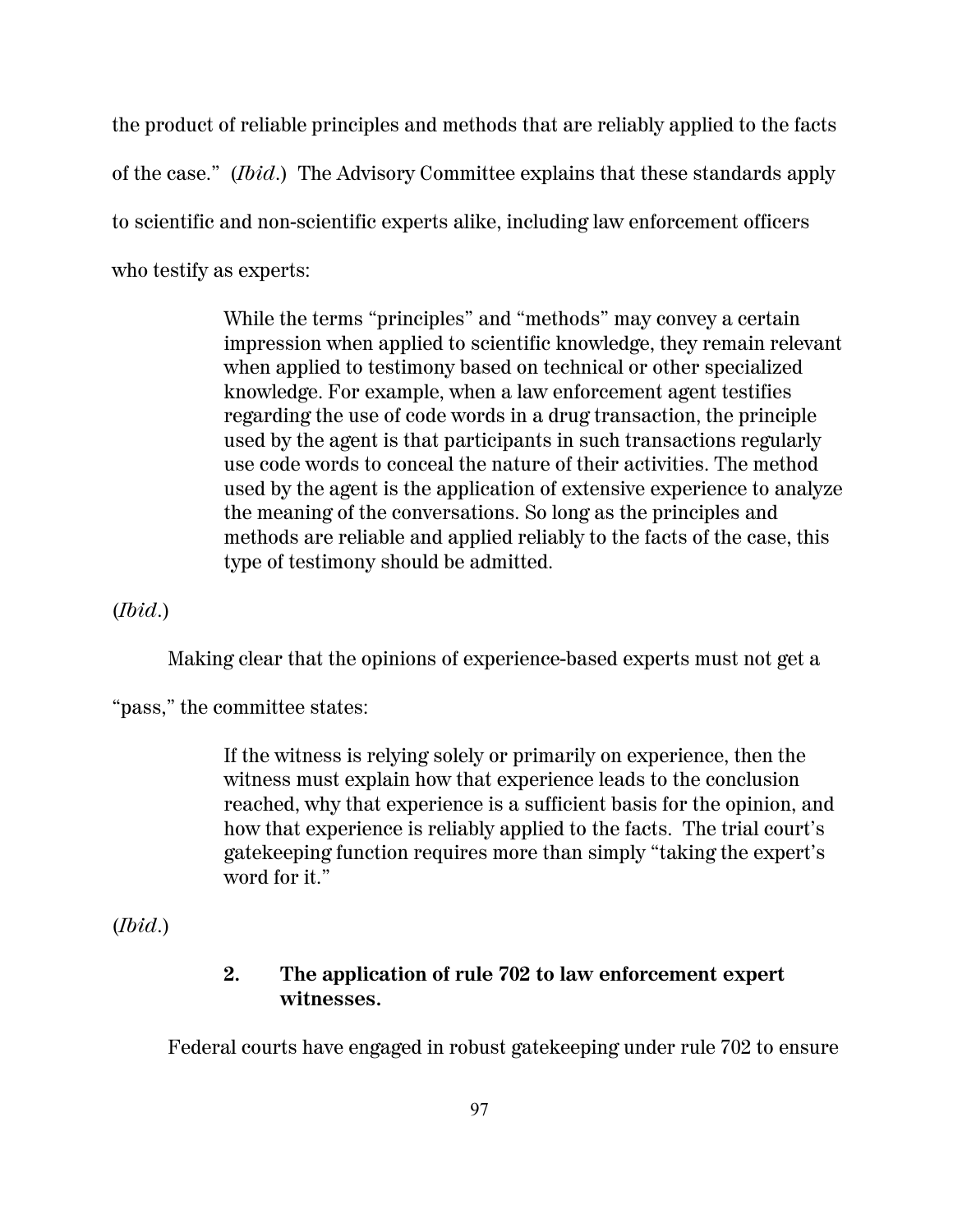the reliability of police officer expert opinion. For example, federal circuit courts have excluded expert opinion about drug trafficking that was not founded upon reliable methodology, even though the testifying officers were very experienced. (*See*, *e.g.*, *United States v. Hermanek* (9th Cir. 2002) 289 F.3d 1076, 1090-1097; *United States v. Medina-Copete* (10th Cir. 2014) 757 F.3d 1092, 1100-1105.) Several trial courts in the Northern District of California have conducted meaningful gatekeeping in cases with gang officer expert testimony, and have excluded opinions not shown to be sufficiently reliable. (*See*, *e.g.*, *United States v. Cerna* (N.D. Cal. 2010) No. 08-cr-00730-WHA, Dkt. No. 2781 (Dec. 17, 2010) [nonpub. order] (*Cerna*); *United States v. Williams* (N.D. Cal.) 2016 WL 899145 [nonpub. opn.]; *United States v. Cervantes* (N.D. Cal.) 2016 WL 491599 [nonpub. opn.].) Rather than simply permit all testimony from an officer who has been qualified as an expert, these courts have carefully scrutinized each opinion proffered from the witness to ensure it comports with the principles established by rule 702.

### **a. Circuit court cases.**

In *United States v. Hermanek*, *supra*, 289 F.3d 1076, the Ninth Circuit found that the district court had not fulfilled the gatekeeping required by rule 702 in assessing proposed testimony from an FBI agent concerning the meaning of uncommon drug trade code words. Although many of the agent's opinions were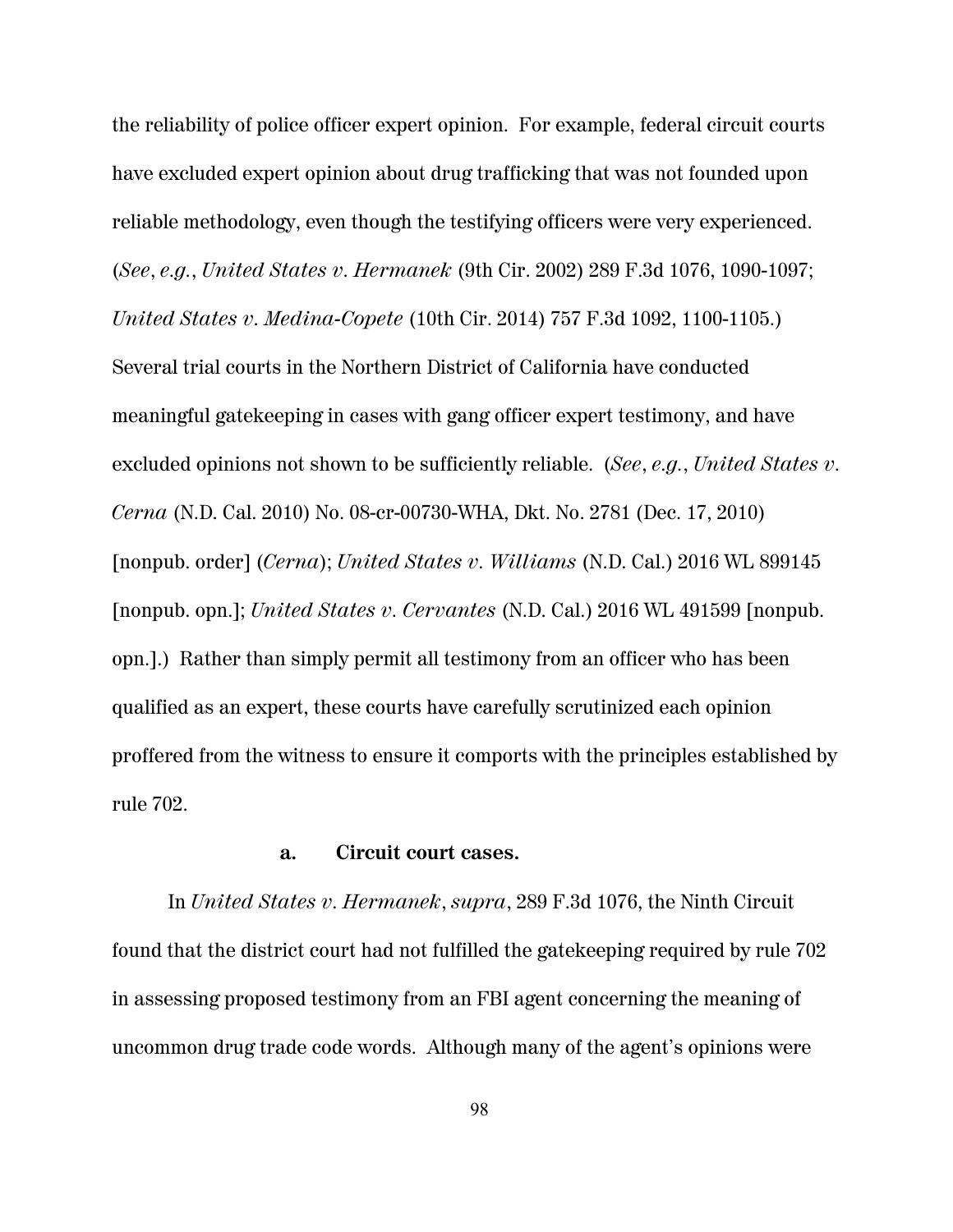admissible, the government failed to establish that his interpretations of words he had heard for the first time in Hermanek's case were sufficiently reliable. The court found that although the agent *might* have been able to establish a reliable basis for his opinions, the government failed to have him explain his methodology for interpreting new words. (*Id*. at pp. 1093-1094.) Moreover, to the extent that the basis of the agent's opinions was elicited by the defense during voir dire, it was "too vague and generalized," as he "failed to explain in any detail the knowledge, investigatory facts and evidence he was drawing from." (*Id*. at p. 1094.) The court explained: "Under Rule 702, the proffered expert must establish that reliable principles and methods underlie the particular conclusions offered -- here, the interpretation of particular words as referring to cocaine." (*Ibid*.) The agent's "extensive experience and knowledge of drug terminology" did not, without more, suffice. (*Id*. at p. 1093.) In sum, the court stated:

> From our review of the record, [the agent] appears at times to have interpreted cryptic language as referring to cocaine simply because he believed appellants to be cocaine traffickers. Such circular, subjective reasoning does not satisfy the Rule 702 reliability requirement.

(289 F.3d at p. 1096.)

In *United States v. Medina-Copete*, *supra*, 757 F.3d 1092, 1095, the circuit court found that a law enforcement officer who testified as an expert about the veneration of a religious figure known as "Santa Muerte" by drug traffickers was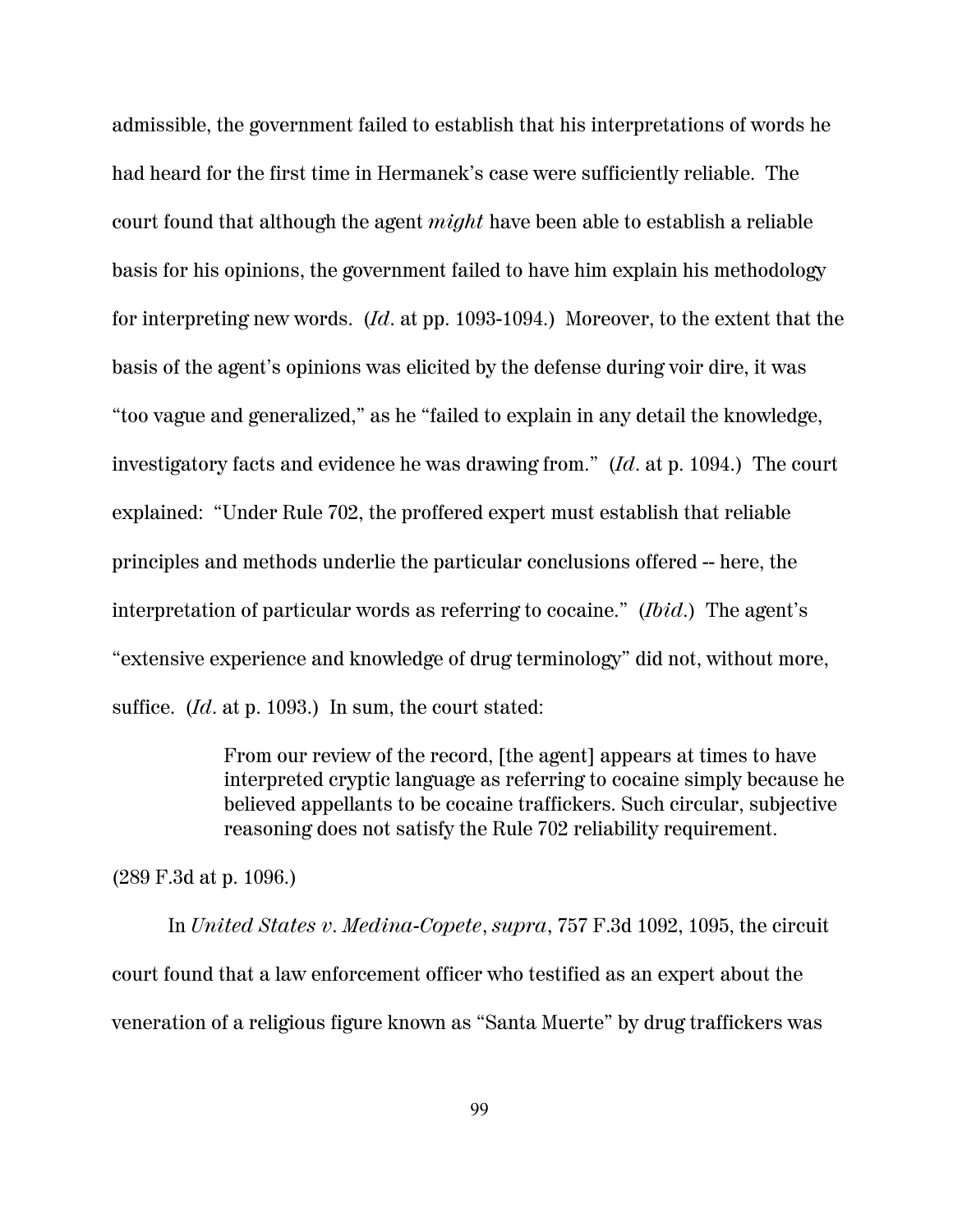not properly vetted under Rule 702. The "purported expert," U.S. Marshall Almonte, was permitted to testify that Santa Muerte "was so connected with drug trafficking as to constitute evidence that the occupants of the vehicle were aware of the presence of drugs in a secret compartment." (757 F.3d at p. 1095.) This testimony was based on Almonte's study of the patron saints of Mexican drug traffickers. (*Id*. at p. 1098.) The circuit court found that Almonte's "opinion was not based on the proper application of reliable principles and methods." (*Id*. at p. 1105.) Specifically, it emphasized that Almonte had failed to establish that Santa Muerte iconography was "'associational'" with drug trafficking or to explain how he distinguished persons who prayed to the saint "for illicit purposes from everyone else." (*Id*. at p. 1102.) In fact, the district court had conflated the marshal's "'experience with the 'facts or data' contemplated by the text of Rule 702." (*Id*. at p. 1103.) But as the appellate court explained: "Mere observation that a correlation exists -- especially when the observer is a law enforcement officer likely to encounter a biased sample -- does not meaningfully assist the jury in determining guilt or innocence." (*Id*. at p 1102.) In sum, it stated: "We are forced to conclude that Almonte's 'opinion evidence [was] connected to existing data only by the *ipse dixit* of the expert.'" (*Id*. at p. 1104, quoting *Kumho Tire*, *supra*, 526 U.S. at p. 157.)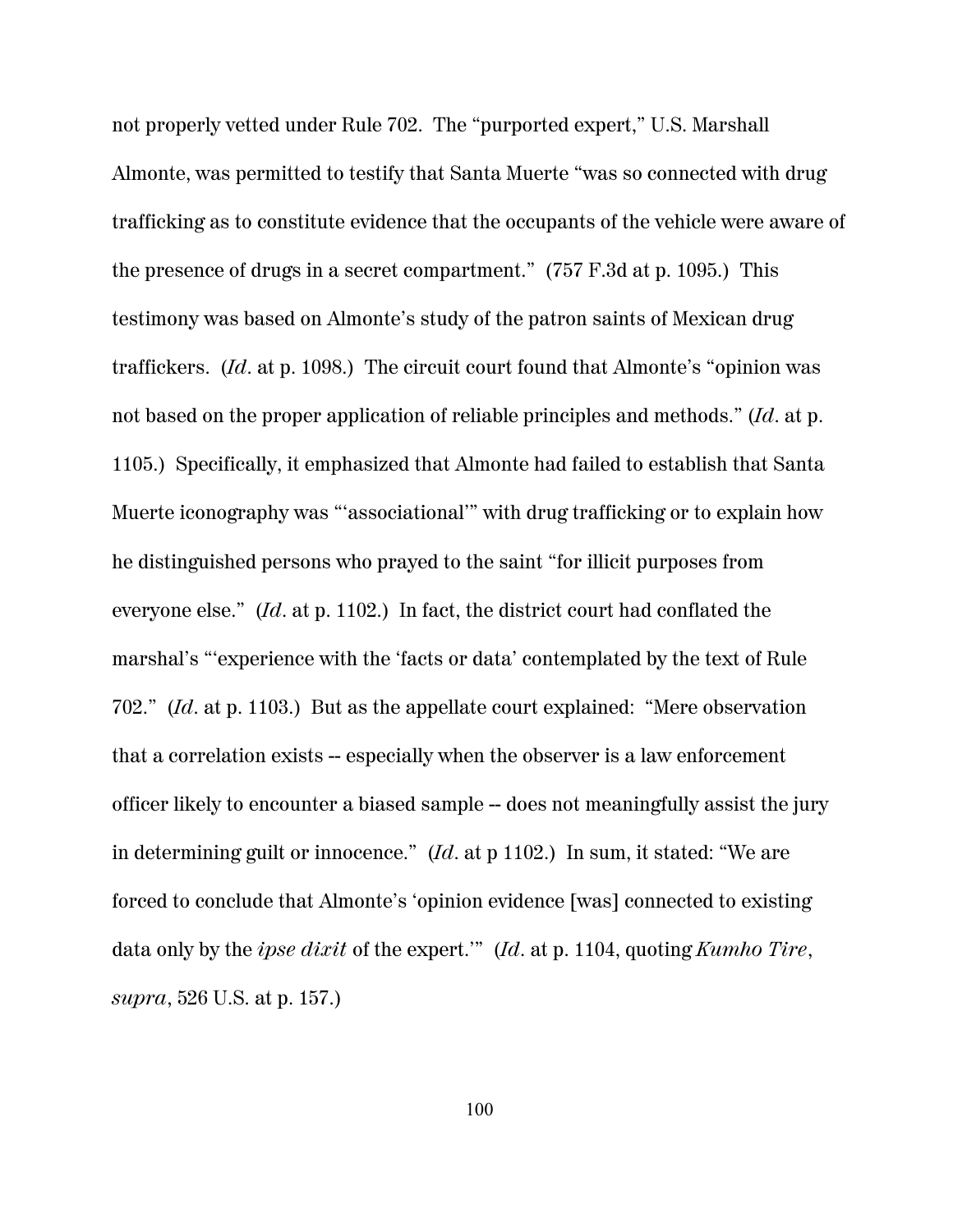#### **b. District court cases.**

Several federal district courts have used a similar analysis to exclude opinions from law enforcement officers testifying as gang experts. Rather than admitting such testimony wholesale once it is concluded that the proffered expert is sufficiently qualified, these trial courts have examined the bases for individual opinions to determine whether each is sufficiently reliable.

*United States v. Cerna*, *supra*, involved a RICO prosecution of defendants alleged to be members of a San Francisco clique of Mara Salvatrucha ("MS-13"), an international gang. The *Cerna* defendants challenged the proposed testimony of three gang experts. (*Id*. at pp. \*1-2.) After an evidentiary hearing, District Court Judge William Alsup determined that although the witnesses were "sincere, dedicated, experienced and valuable police officers," much of their proffered testimony did not meet the reliability requirements of rule 702. (*Id*. at p. \*1.)

The district court found that one of the expert's (Molina) opinions about MS-13's colors, symbols, clothing and slang were sufficiently reliable, as was his testimony about the gang's territory. (*Cerna*, *supra*, at p. \*16.) Molina's other opinions, however, were not. As Judge Alsup explained, "where the reliability of expert testimony is largely dependent on the expert's experience, the witness must still explain how the experience leads to the conclusions reached, why the experience provides a sufficient basis for the opinions, and how the experience is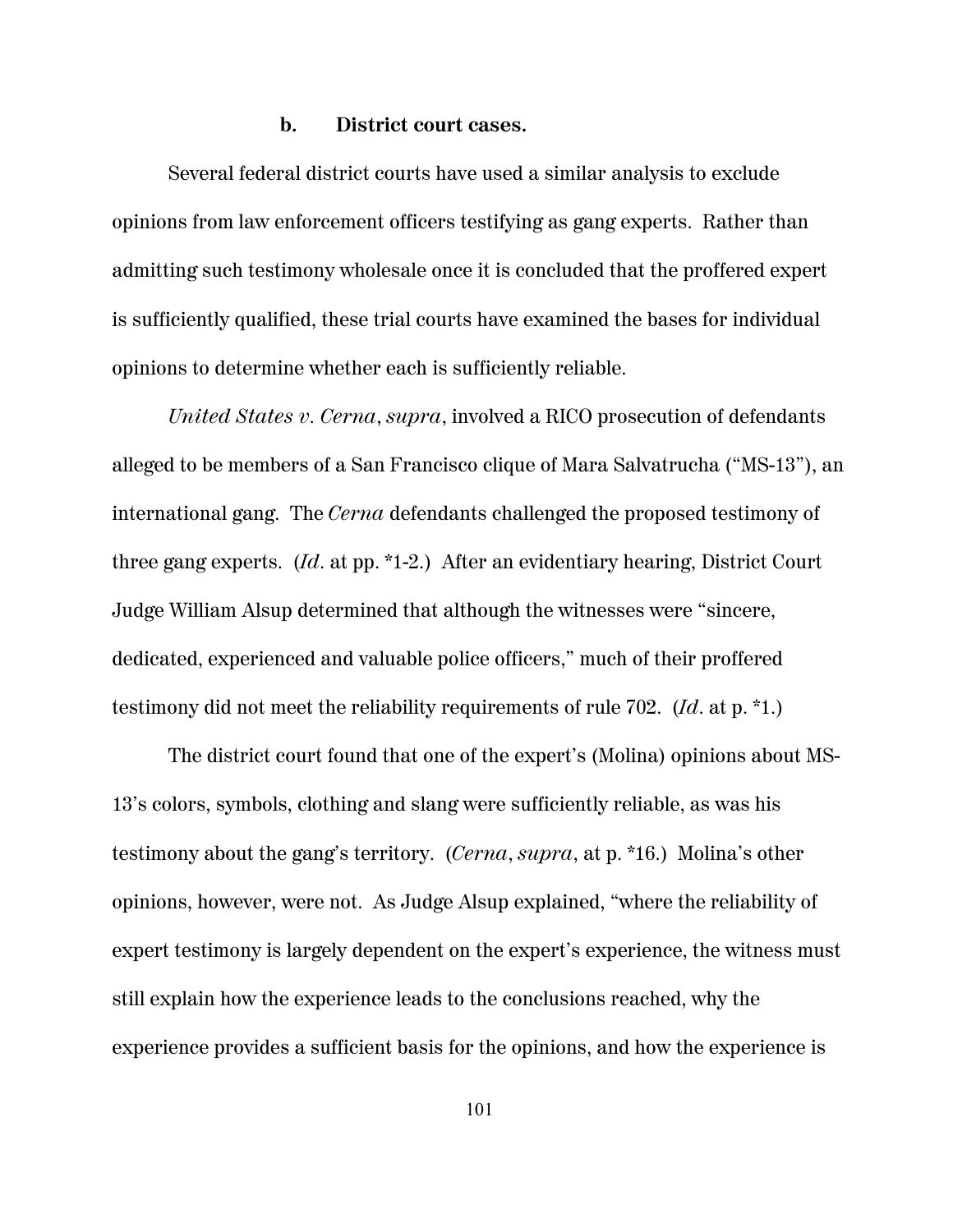reliably applied to the facts." (*Id*. at pp. \*10-11.) Molina was unable to provide such explanations; instead of offering specific grounds for his opinions, he repeatedly relied on vague bases including his "'training and experience,'" "'conversations with other officers,'" and "'reviewing documentaries.'" (*Id*. at pp. \*11.) The court observed that these descriptions were "so general" that it was impossible to tell how Molina's opinions were extrapolated, "much less whether [they were] properly extrapolated." (*Ibid*.) Under rule 702, "[t]he district court may not simply take the expert's word for it that his or her experience renders the entirety of his/her testimony reliable." (*Ibid*.)

As Judge Alsup observed, in *Cerna* the government sought "to satisfy its reliability burden with a chant of 'training and experience.' This it cannot do." (*Cerna*, *supra*, at p. \*10.) He explained:

> This was *ipse dixit*. There was no objective factual foundation on which to test the opinions. Cross-examination was futile. Interrogation met the stonewall of "training and experience" beyond which it was impossible to penetrate. Rule 702 demands more.

(*Cerna*, *supra*, at p. \*11.) Judge Alsup also found that many of Molina's opinions were supported by "flimsy logic," were simply a regurgitation of hearsay statements, or were based at least in part on secret information that could not be verified. (*Id*. at pp. \*12-15.)

Some of the proffered testimony of the other two officer experts also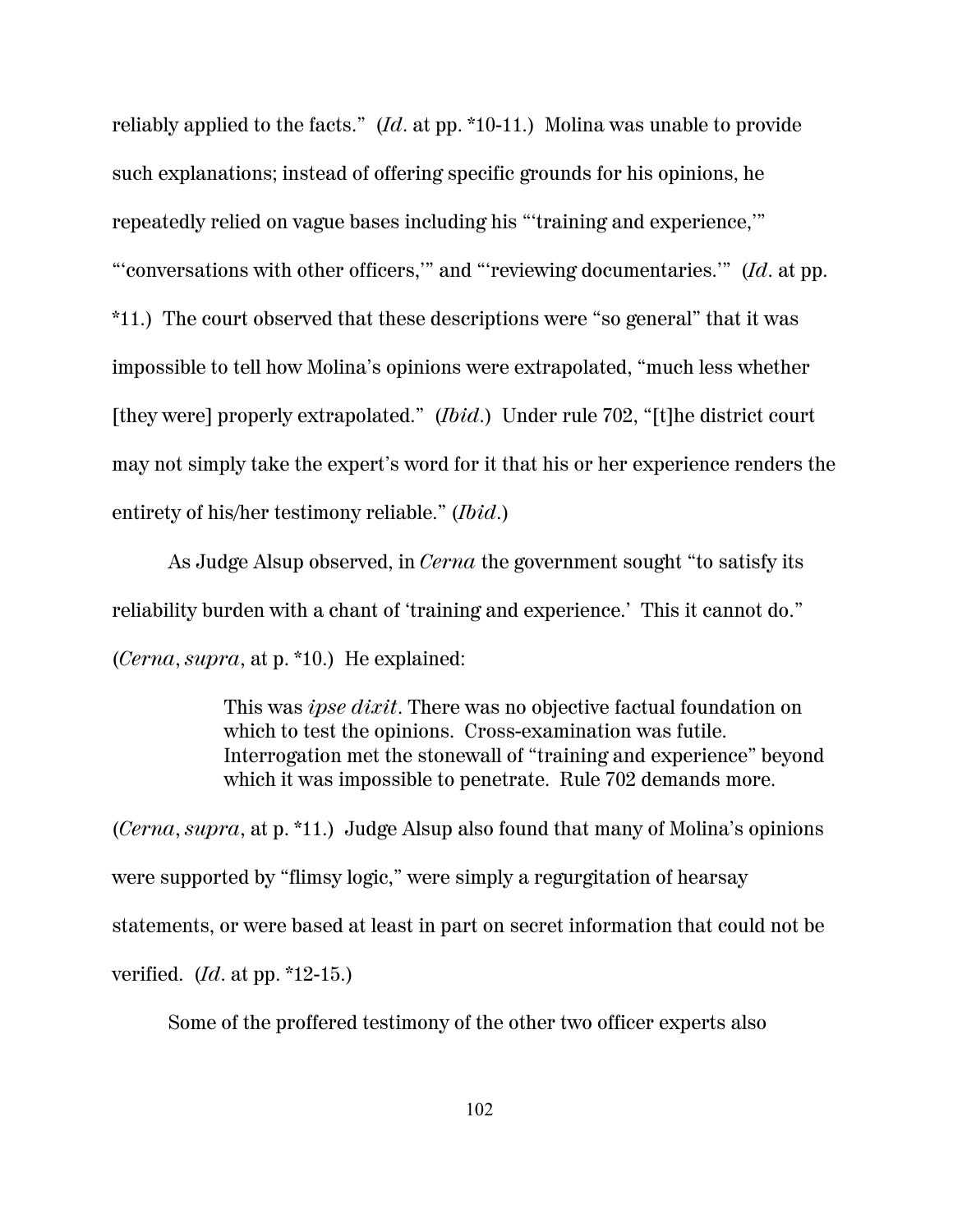"boil[ed] down to nothing more than *ipse dixit*" and was thus inadmissible. (*Cerna*, *supra*, at p. \*21.) For example, one of the officers was unable to specify the bases of his opinions beyond his "totality of experience" and "personal experience." Judge Alsup explained: "This inability to offer any detail or any backup suitable for testing or verification undermined his reliability." (*Id*. at p. \*25.)

Judge Alsup's colleagues have followed the path he set in *Cerna*. In *United States v. Williams* (N.D. Cal.) 2016 WL 899145, the government sought to have San Francisco Police Department Sergeant Damon Jackson give various opinions relating to the Central Divisadero Players (CDP) gang in a RICO prosecution. (*Id*. at p. \*1.) District Court Judge William Orrick found that some categories of the testimony were unreliable. Initially, Judge Orrick dismissed the government's claims that the restrictions he was imposing were unusual in the Northern District.<sup>10</sup> Then, he emphasized that the officer's experience-based opinions could not be tested for reliability:

<sup>10</sup> He stated: "While one of my colleagues allowed the type of broad-ranging gang expert testimony that the government seeks to introduce, see *United States v. Cyrus*, No. 05-cr-00324-MMC, others have been more skeptical about the admissibility of such evidence, see *United States v. Cervantes*, No. 12-cr-00792- YGR, Dkt. No. 928 (Feb. 9, 2016); *United States v. Flores*, No. 12-cr- 00119-SI, Dkt. No. 1085 (Jun. 16, 2014); *United States v. Ablett*, No. 09-cr-00749-RS, Dkt. No. 175 (Sep. 12, 2011); *United States v. Cerna*, No. 08-cr-00730-WHA, Dkt. No. 2781 (Dec. 17, 2010)." (*United States v. Williams*, *supra*, 2016 WL 899145, \*5.)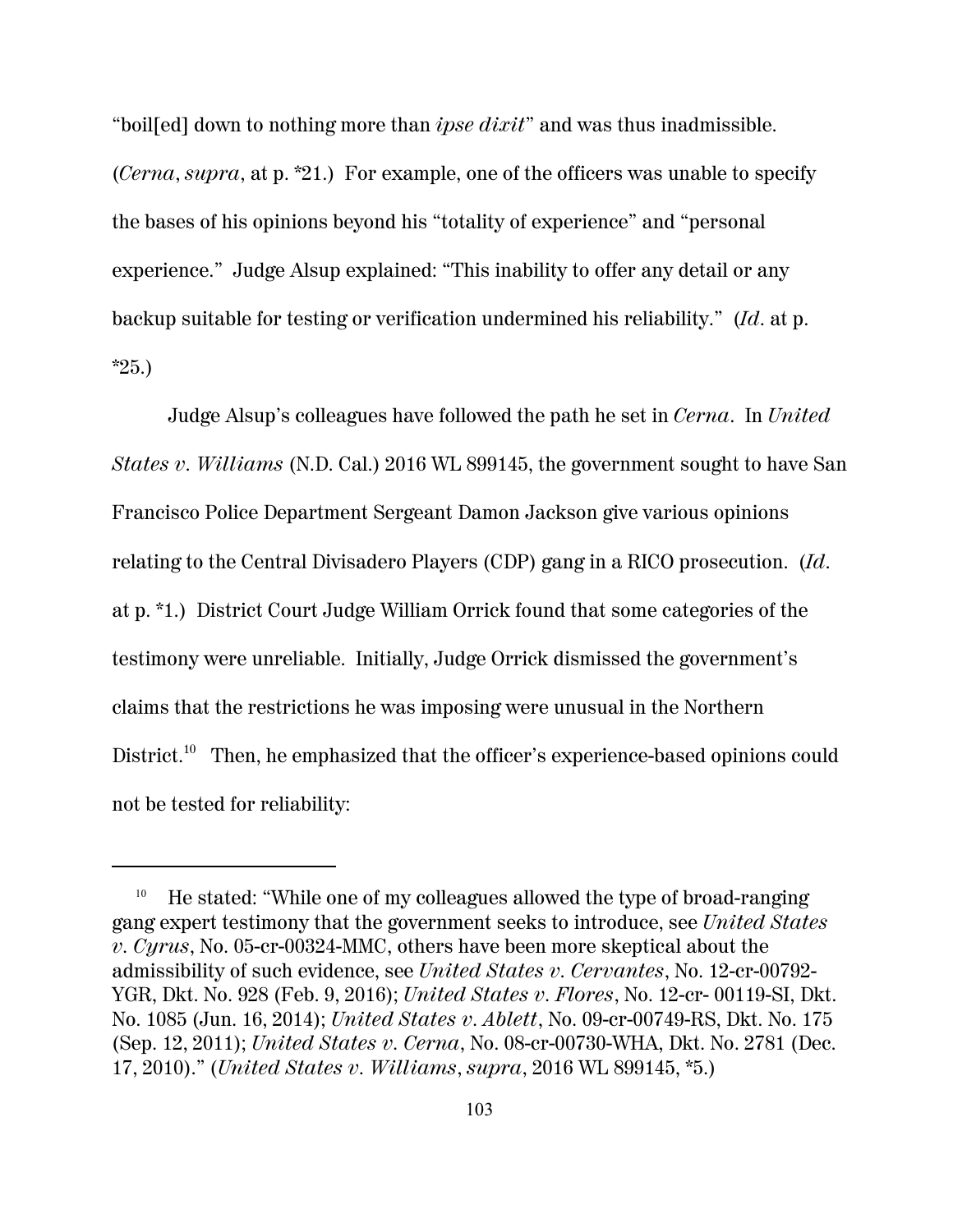Two days of testimony from Sgt. Jackson at the *Daubert* hearing underscored the telescoped nature of his expertise (gained on the job in the Western Addition) and the impossibility of testing its reliability on many topics because of its dependence on information gleaned from unidentified gang members and citizens, confidential informants, and open investigations. The government needs to prove the existence of a criminal enterprise and the violent crimes committed on its behalf on the basis of evidence from lay witnesses, not through the opinions of a police officer who has spent most of his career, among other things, investigating people in the group against whom this case is brought.

#### (*United States v. Williams*, *supra*, 2016 WL 899145, \*5.)

Judge Orrick concluded that Sergeant Jackson's extensive experience working in the Western Addition provided a reliable basis for certain opinions, including identification of the gangs there and their respective territories, as well as their common slang and, to some extent, their symbols. (*United States v. Williams*, *supra*, 2016 WL 899145 at p. \*5.) However, Jackson failed to provide a reliable basis for his opinion relating to CDP's sign. Judge Orrick explained that the officer "did not explain, even in general terms, how many or which gang members, citizens, or police officers he spoke with in reaching the opinion, or what information those individuals conveyed to him." (*Ibid*.) Neither were proffered opinions regarding the use of numerical codes by the area's gangs admissible: Jackson's "general reference to unidentified photos, social media, profile names, pictures, and informants, without any description of what those sources consisted of or what particular information they conveyed, also fails to make the opinions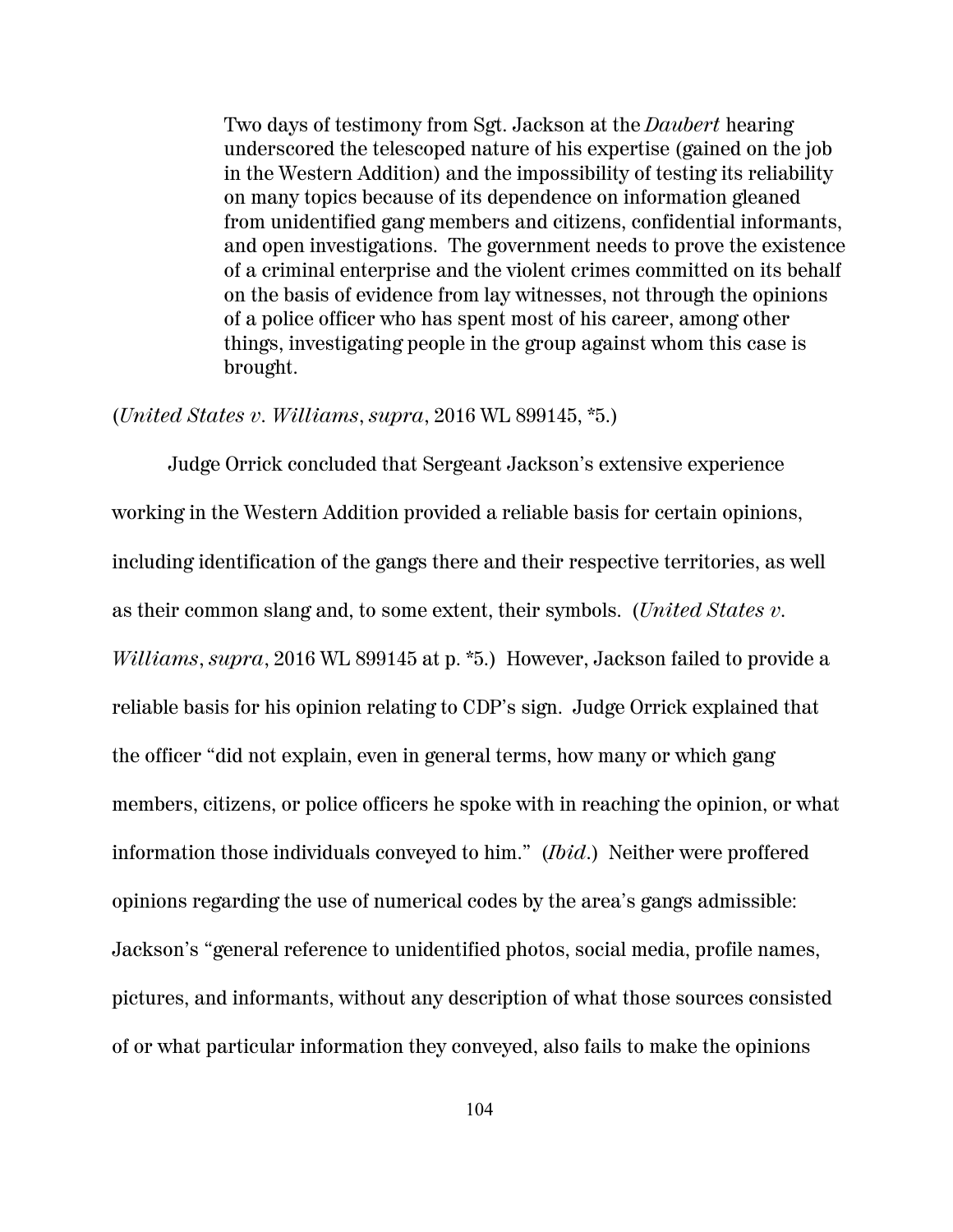reliable, because it cannot be cross examined." (*Id*. at p. \* 7.) The judge reached similar conclusions about opinions relating to gang rivalries and alliances and use of rap music to convey information. (*Id*. at pp. \*9, 11.) There were also significant reliability problems with Jackson's opinions about the types of crimes gang members commit and the circumstances motivating them. In sum, the reliability or unreliability of these opinions could not be established:

> The *ispe dixit* nature of the vast majority of the opinions (because Sgt. Jackson cannot identify particular citizens or confidential informants or discuss ongoing investigation, and/or because he could not think of any specific information underlying the opinions at the hearing) means they cannot be effectively tested through crossexamination.

(*United States v. Williams*, *supra*, 2016 WL 899145 at p. \*11.)

In *United States v. Cervantes* (N.D. Cal.) 2016 WL 491599, District Court Judge Yvonne Gonzalez Rogers concluded that the government failed to demonstrate that some aspects of its gang experts' proffered testimony was sufficiently reliable under rule 702. For example, the government proposed to have one of its experts opine about the history of Nuestra Familia (NF) prison gang dating back to the 1960's. Judge Rogers rejected this proffer since it failed to explain how the expert "collected this historical information, cross-referenced his sources, considered information that might disprove his prior assumptions, and reached his own independent conclusions which could be cross-examined." (*Id*. at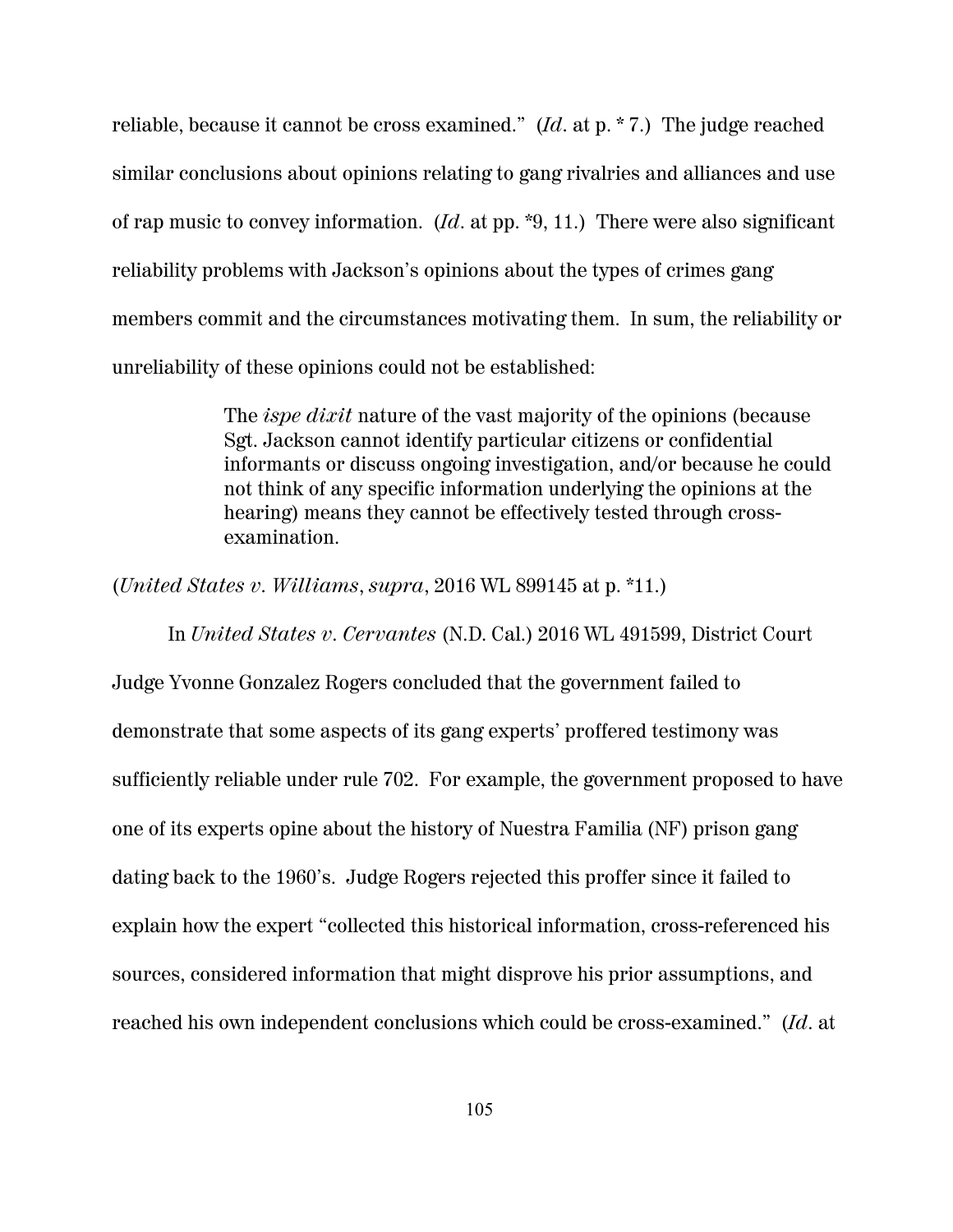p. \*6.) Two other government experts sought to opine on the NF's hierarchy, rules, alliances, rivalries, retaliation and discipline practices. The proffer, however, neglected to distinguish among their sources or explain their reasoning with specificity. Rejecting this testimony, the district court stated: "The specificity with which each expert seeks to opine combined with the failure to explain his reasoning or analysis, or to distinguish among the sources on which he relied" did not comport with rule 702.  $(Id.$  at p.  $\text{*}8.$ )<sup>11</sup>

In sum, these federal cases provide a roadmap for California state courts in gang cases. Under *Sargon* and Evidence Code sections 801 and 802, trial courts should be looking at more than simply the expert's experience. Courts must also scrutinize proffered opinions from prosecution gang experts to determine whether each is based on reliable principles and methods, sufficient factual bases, and the reliable application of the methods to the facts.

<sup>11</sup> *See also United States v. Martinez* (N.D.Cal.) 2015 WL 269794 (*Daubert* hearing demonstrated that gang officer expert did not have requisite foundation to opine that all members of VSP gang swear allegiance to Nuestra Familia constitution, or to testify about VSP's internal structure and activities); *United States v. Kane* (D.Nev.) 2015 WL 3823023 (ordering an evidentiary hearing in Hobbs Act extortion-conspiracy case to determine whether ATF agent's proffered opinions about the hierarchical structure of the Vagos Motorcycle Club, its collection of fees, dues and taxes, and the club's international and national presence rests on a reliable foundation under rule 702).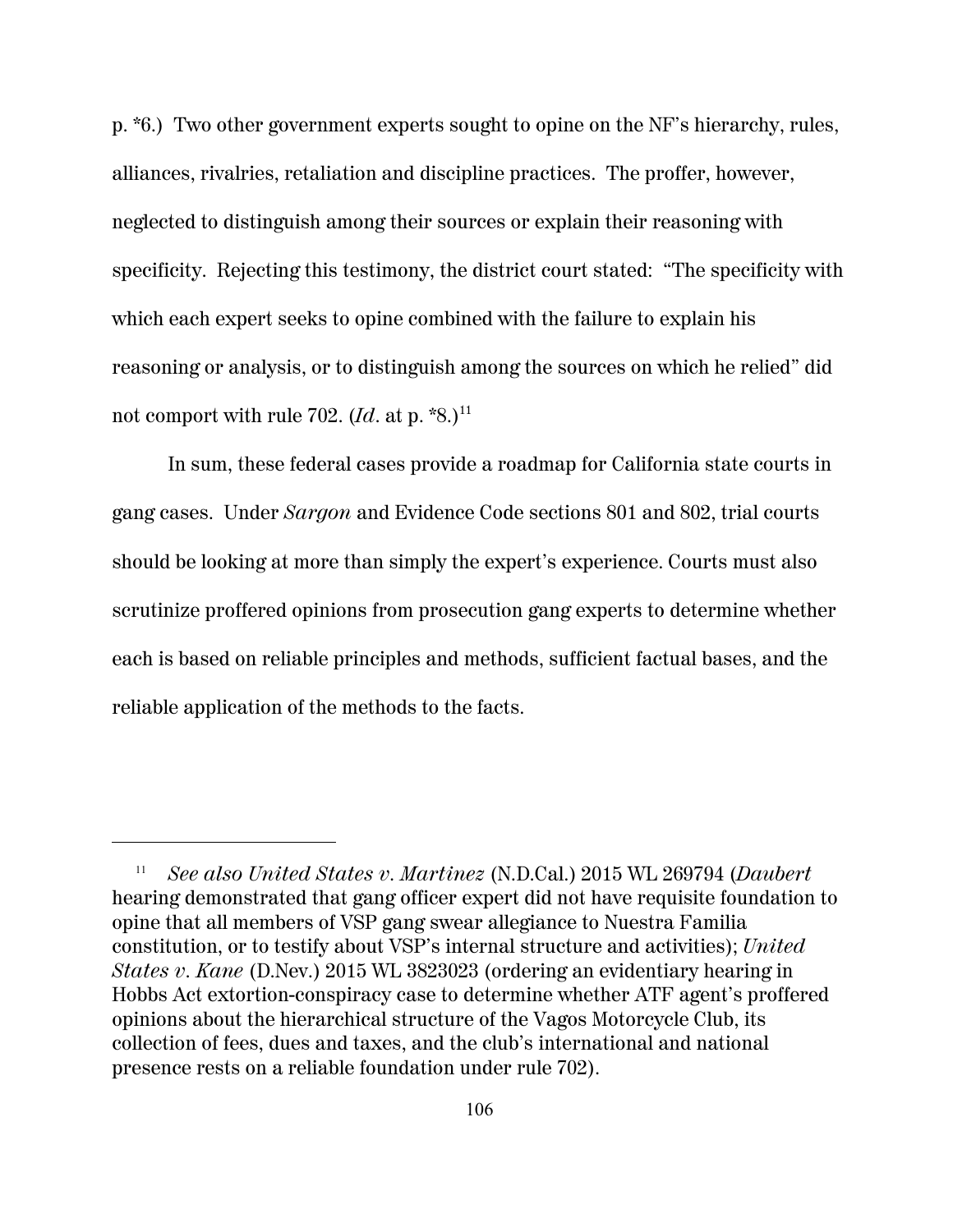### **3. Legal scholars and gatekeeping with law enforcement officers as experts.**

Numerous legal scholars have observed that courts have not applied the same level of scrutiny to law enforcement experts as to other kinds of experts. (Seaman, *supra*, 96 Geo. L.J. at pp. 834-836; Poulin, *The Investigative Narrative: An Argument for Limiting Prosecution Evidence* (2016) 101 Iowa L. Rev. 683, 722 (Poulin 2016); Poulin, *Experience-Based Opinion Testimony: Strengthening the Lay Opinion Rule* (2012) 39 Pepp. L. Rev. 551, 554 (Poulin 2012); Fradella, Fogarty & O'Neill, *The Impact of Daubert on the Admissibility of Behavioral Science Testimony* (2003) 30 Pepp. L.Rev. 403, 444 (Fradella); Moreno, *What Happens When Dirty Harry Becomes an (Expert) Witness for the Prosecution?* (2004) 79 Tul.L.Rev. 1, 6, 19 (Moreno); Groscup & Penrod, *Battle of the Standards for Experts in Criminal Cases: Police vs. Psychologists* (2003) 33 Seton Hall L.Rev. 1141, 1147-1148 (Groscup); *see also* Hansen, *Dr. Cop on the Stand: Judges Accept Police Officers as Experts Too Quickly, Critics Say* (2002) 88-May ABA J. 31 [citing criticisms by Professors Faigman and Starr].)

These scholars recognize that, as with all other types of experts, reliability comes from requiring police officer experts to demonstrate that they employ valid methods in reaching their conclusions. For example, Professor Moreno emphasizes that other experts are obliged to provide reliable statistical proof to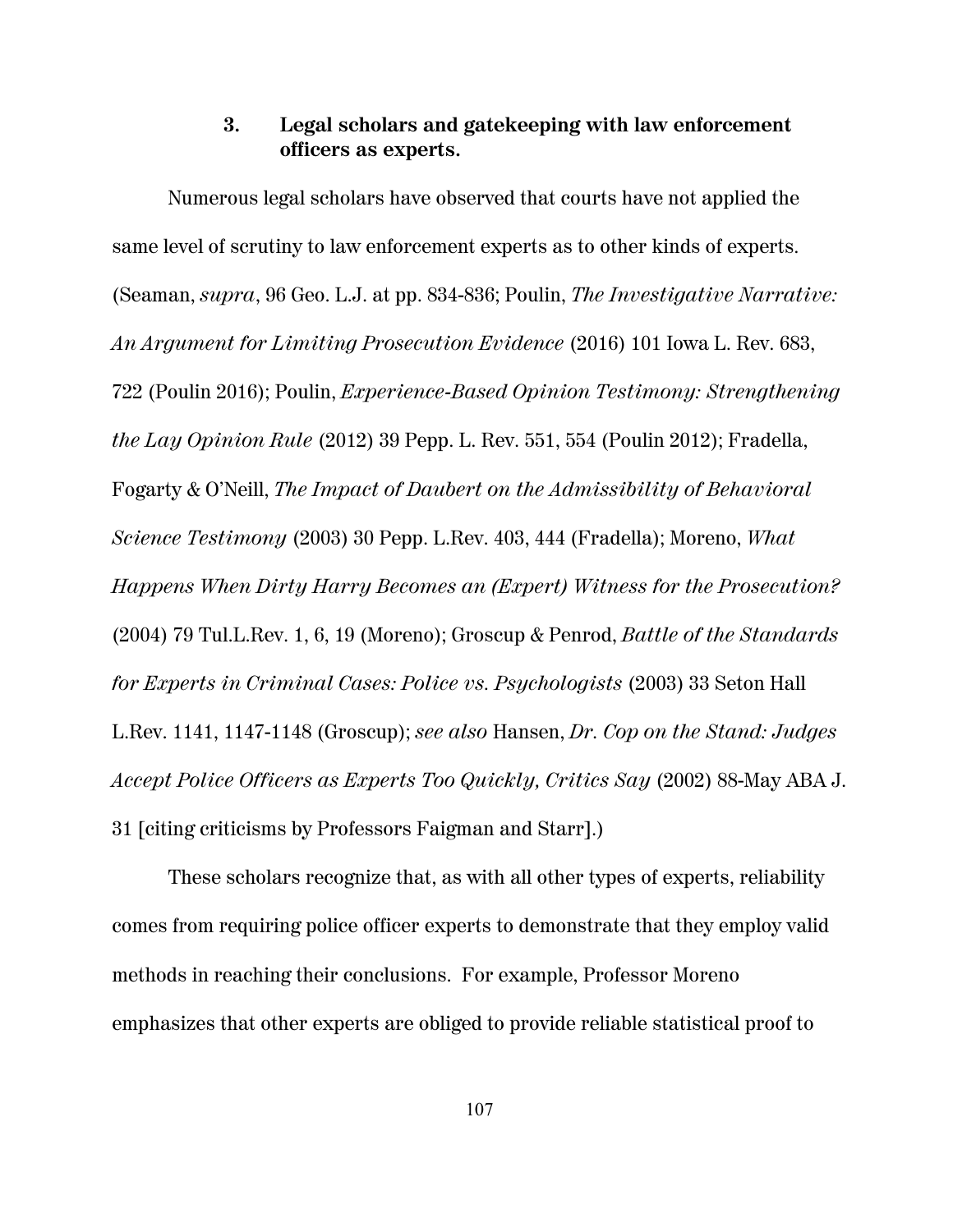support their opinions. (*Moreno*, *supra*, at p. 19.) Law enforcement experts should be expected to do the same, she argues: "When police officers have necessary expertise and can demonstrate the reliability of their methods and the proper application of these methods to the appropriate facts, they should be permitted to testify. However, there is no excuse for failing to subject expert opinions to the more rigorous scrutiny required by" the *Daubert* cases and federal rule 702. (*Id*. at p. 8.) Fradella and colleagues contrast gatekeeping involving most behavioral science testimony with that of law enforcement "experts" testifying based on experience: "Exploration into their theoretical knowledge base, as well as the validity and reliability of both their methodologies and their conclusions, appear to have escaped *Daubert* review." (Fradella, *supra*, at p. 444.)

Traditionally, courts have vetted police officer experts by evaluating their expertise and training. But Professor Poulin emphasizes that an expert witness's experience is no substitute for the use of reliable methodology, stating that "a rich experience base does not necessarily sharpen the witness's reasoning process," and may actually lead to bias. (Poulin 2012, *supra*, at p. 592.) She explains:

> The courts should recognize that mere experience, uninformed by methodological analysis, can lead to false inferences. The very experience base that qualifies the witness may bias the witness to view new situations through a distorted lens -- swayed by an anecdotal sense of what inferences can be drawn, but not by any reliable method of approach.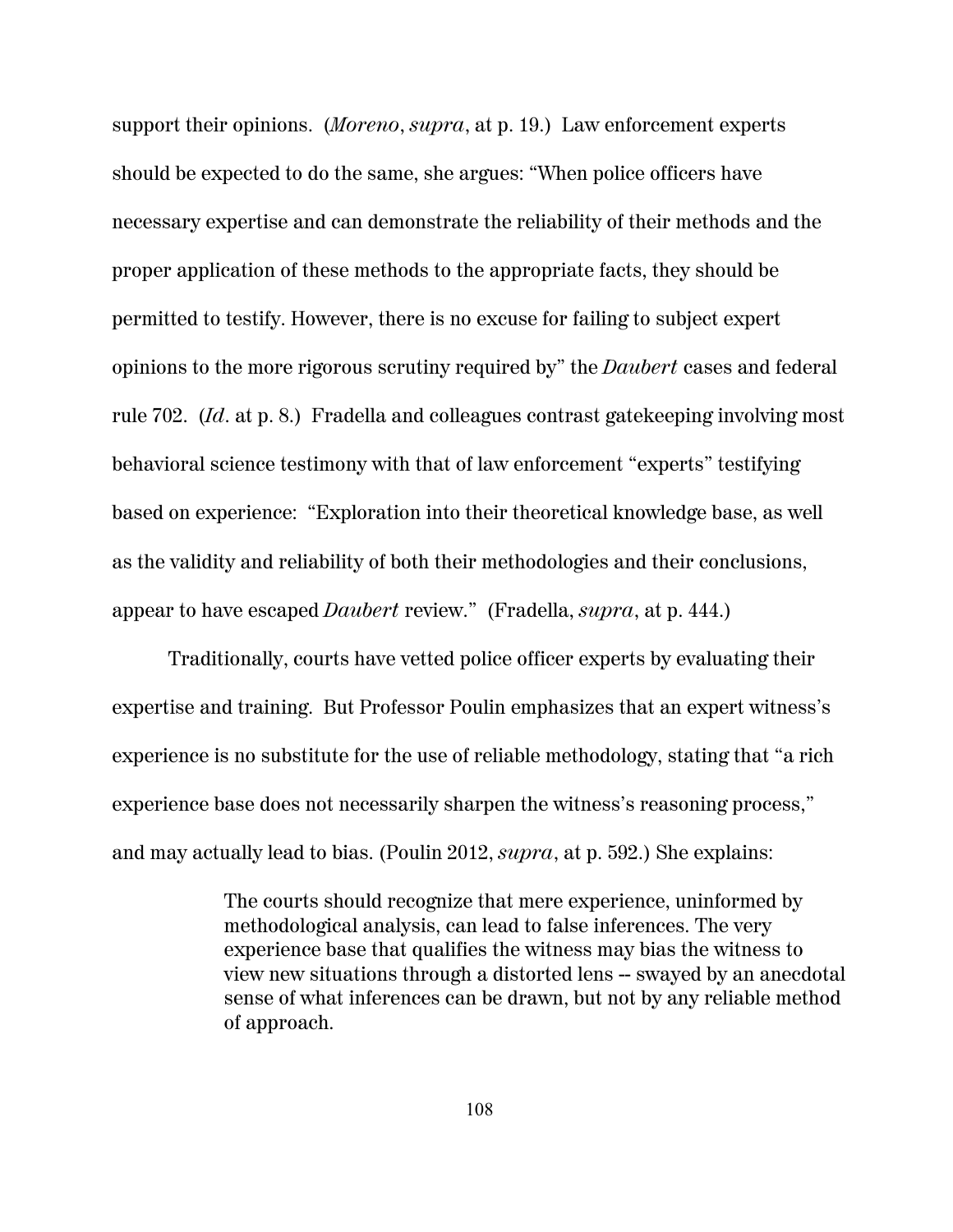(Poulin 2012, *supra*, at pp. 593-594.)

Poulin points to the kinds of unreliability that may arise when an expert opinion is based solely on training and experience, including perception bias, posthoc reasoning, and pooled information. She describes perception bias as "the tendency to ascribe greater significance to observed facts than is warranted." (Poulin 2012 at 594.) The professor elaborates: "A witness who identifies with a particular point of view will view the data through that prism, skewing the inferences drawn. . . . The witness may leap to unwarranted inferences, ascribing more significance to the knowledge base than it supports. Reasoning solely from experience, the witness may be prone to biased conclusions." (*Ibid*.) Post-hoc reasoning "imputes significance to observed events that is not statistically warranted." (*Id*. at p. 595.) Finally, pooled information results when a witness's "training" is essentially a "formal process for sharing experiences and the inferences drawn from those experiences." (*Id*. at p. 606.) If the "lore of the group" has not been tested for validity, "the witness transmits to the jury the beliefs of a group of self-proclaimed and possibly biased experts who employ no reliable method to draw inferences from their pooled information. Not only does such an approach fail to ensure reliability, it actually heightens the threat of unreliability while clothing the witness in the mantle of specialized knowledge and expertise." (*Id*. at pp. 607-608.) The use of a reliable methodology, however, helps to minimize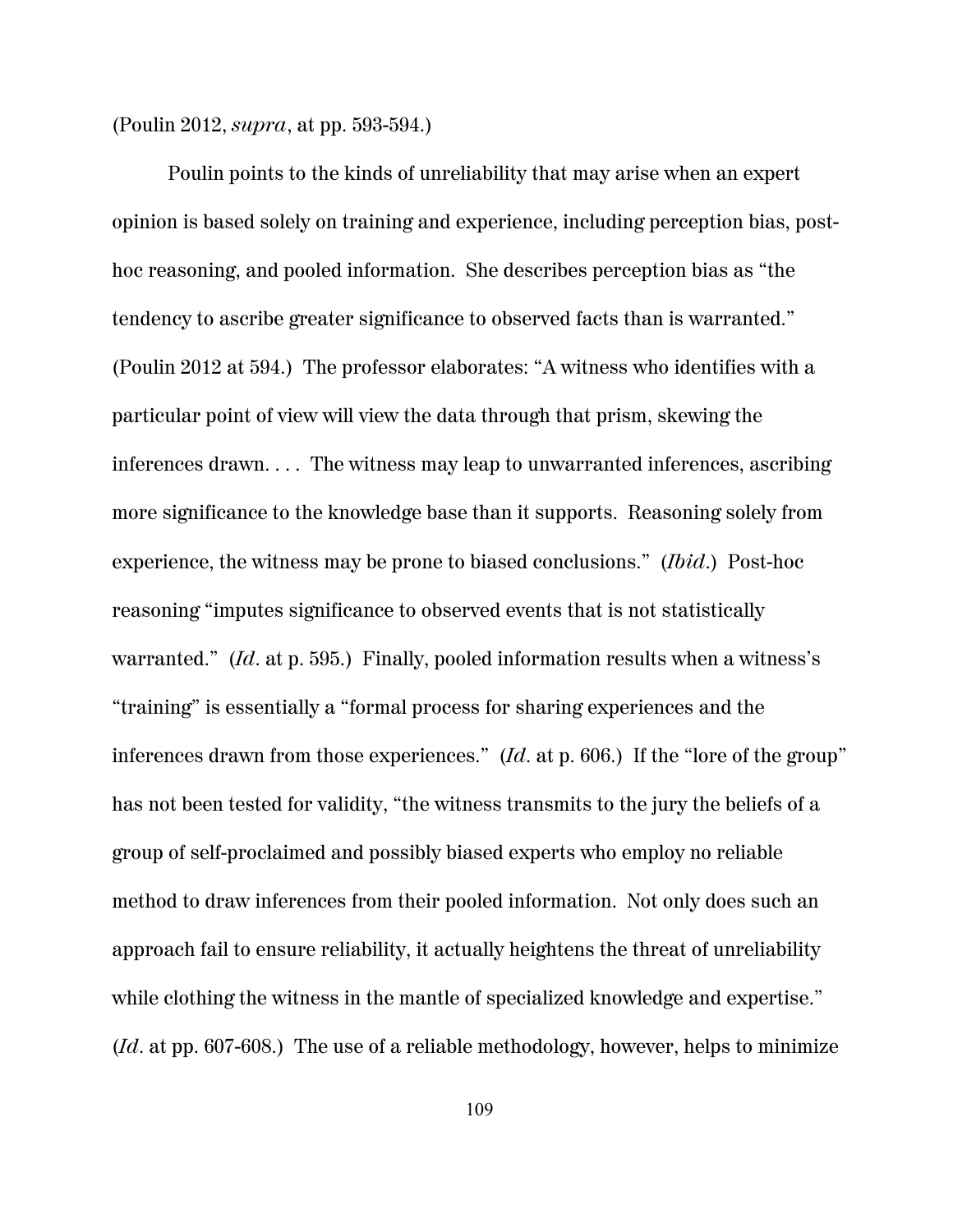such biases. (*Id*. at pp. 594-595.)

It is doubly important to scrutinize such expert testimony in light of the special role law enforcement officers play in our criminal justice system. Data suggests that jurors hold them in particular esteem: "Survey studies of jurors indicate that police officers testifying as experts are perceived as highly likeable, understandable, believable, and confident, more so than other types of experts." (Groscup, *supra*, at pp. 1147-1148.) Such witnesses may be especially valuable to the prosecution because they can "fill in gaps in the [state's] narrative." (Poulin 2016, *supra*, at pp. 722-723.) And, jurors may overvalue their conclusions. Professor Poulin explains:

> "Expert law enforcement testimony . . . invites the jury to defer to the officer's superior investigative powers and insights, casting the witness as someone who is trained to observe details and specially equipped to discern criminality in facts that might seem innocuous to the untrained jurors.

(Poulin 2016, *supra*, at p. 724.)

# **C. The Trial Court Erred in Failing to Limit The Gang Expert Testimony.**

At the time of trial, section 186.22 provided for enhanced punishment when a person is convicted of an enumerated felony committed "for the benefit of, at the direction of, or in association with any criminal street gang, with the specific intent to promote, further, or assist in any criminal conduct by gang members." (Former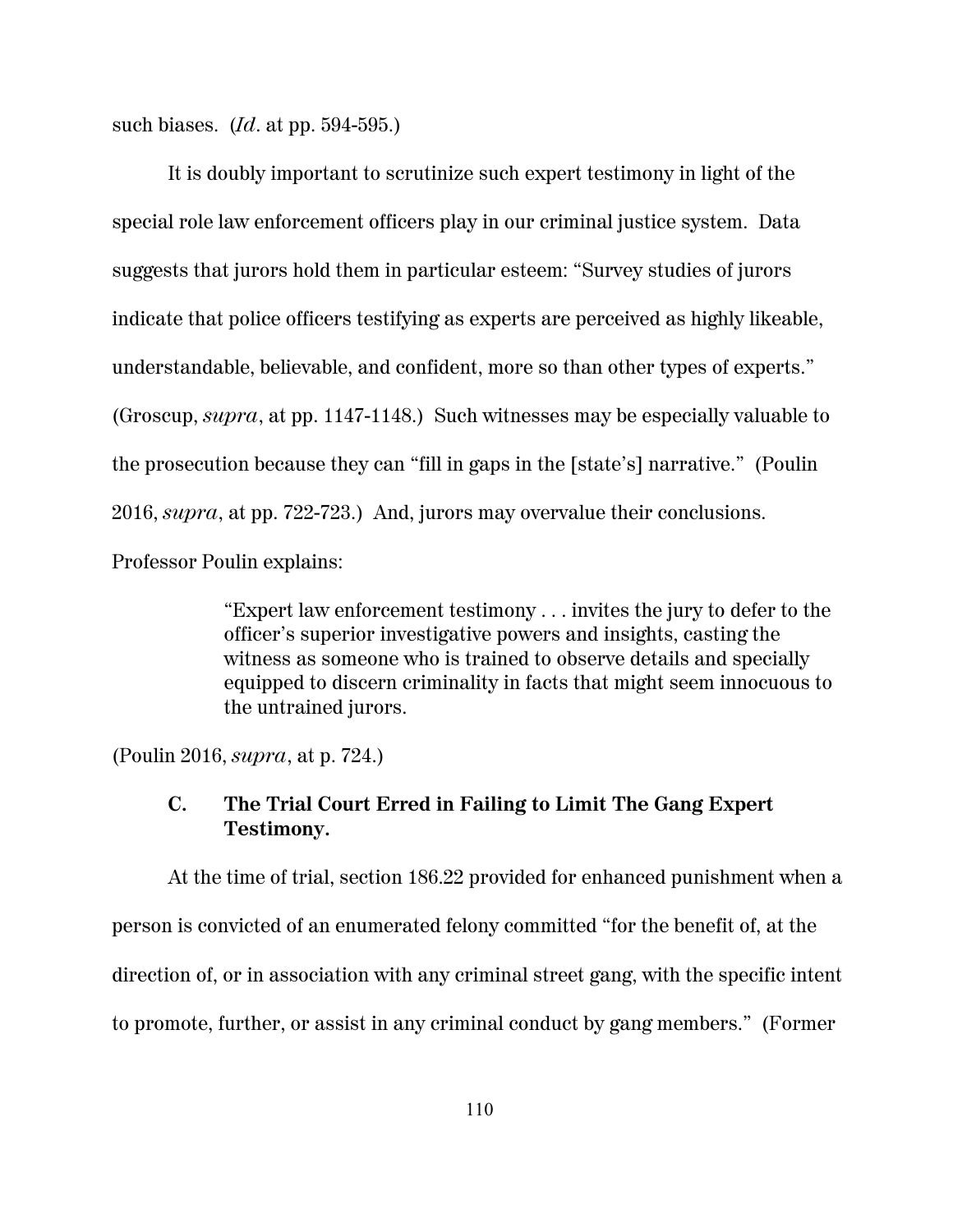§ 186.22, subd. (b)(1).) A "criminal street gang" was defined under prior law as "any ongoing organization, association, or group of three or more persons, whether formal or informal, having as one of its primary activities the commission of one or more [enumerated criminal acts], having a common name or common identifying sign or symbol, and whose members individually or collectively engage in, or have engaged in, a pattern of criminal gang activity." (*Id*., subd. (f).)

A "pattern of criminal gang activity" meant "the commission of, attempted commission of, conspiracy to commit, or solicitation of, sustained juvenile petition for, or conviction of two or more of [enumerated] offenses, provided at least one of these offenses occurred after the effective date of this chapter and the last of those offenses occurred within three years after a prior offense, and the offenses were committed on separate occasions, or by two or more persons." (Former § 186.22, subd. (e).) These specified, predicate offenses needed to have been committed by members of "the same gang that the defendant acts to benefit" or in which he actively participates. (*People v. Prunty*, *supra*, 62 Cal.4th 59, 76.)

Here, the state relied on the testimony and opinion of Sergeant Nye to prove the gang enhancement. His opinion, however, were not based on any sound principles or methodology. In fact, he failed to identify *any* methodology employed to reach his conclusions. He often relied on reports from sources that included hearsay without conducting any additional investigation to test their authenticity.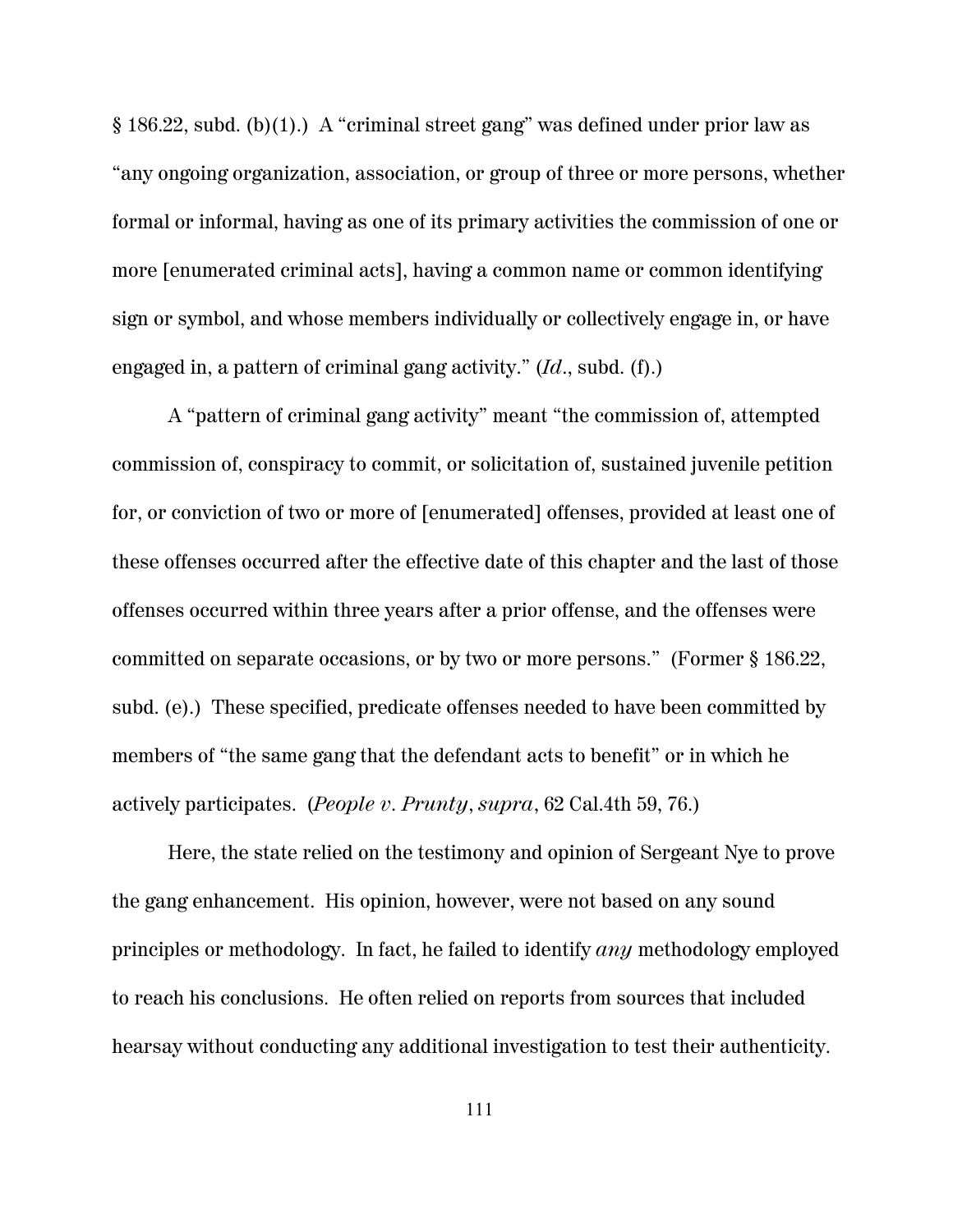Perhaps most concerning was Nye's failure to reliably apply to the facts whatever methodology he believed he was using. Whenever he was confronted with evidence contrary to his views, he dismissed it for questionable reasons or for no reason at all. Because Nye utilized no identifiable criteria and discounted the significance of any facts that did not fit his view, there was no meaningful way to challenge or disprove his "expert" opinions. His *ipse dixit* logic insulated his testimony from genuine scrutiny. Todd's testimony too suffered many of the same flaws.

A trial court's ruling admitting or excluding expert testimony generally is reviewed on appeal for abuse of discretion. However, de novo review is required when the lower court's ruling was based on an error of law. (*Sargon*, *supra*, 55 Cal.4th at p. 773.) "'The scope of discretion always resides in the particular law being applied . . . . Action that transgresses the confines of the applicable principles of law is outside the scope of discretion . . . ." (*Ibid*, quoting *City of Sacramento v. Drew* (1989) 207 Cal.App.3d 1287, 1297-1298.)

In this case the trial court did not apply the principles of law set forth in *Sargon*. Even if this lapse is understandable in light of the way state courts understood the workings of Evidence Code sections 801 and 802 prior to *Sargon*, here the trial court failed to consider whether the Nye's and Todd's opinions - including that Mr. Tran and Plata were VFL members; that VFL was a criminal street gang; that the murder was committed for the benefit of, or in association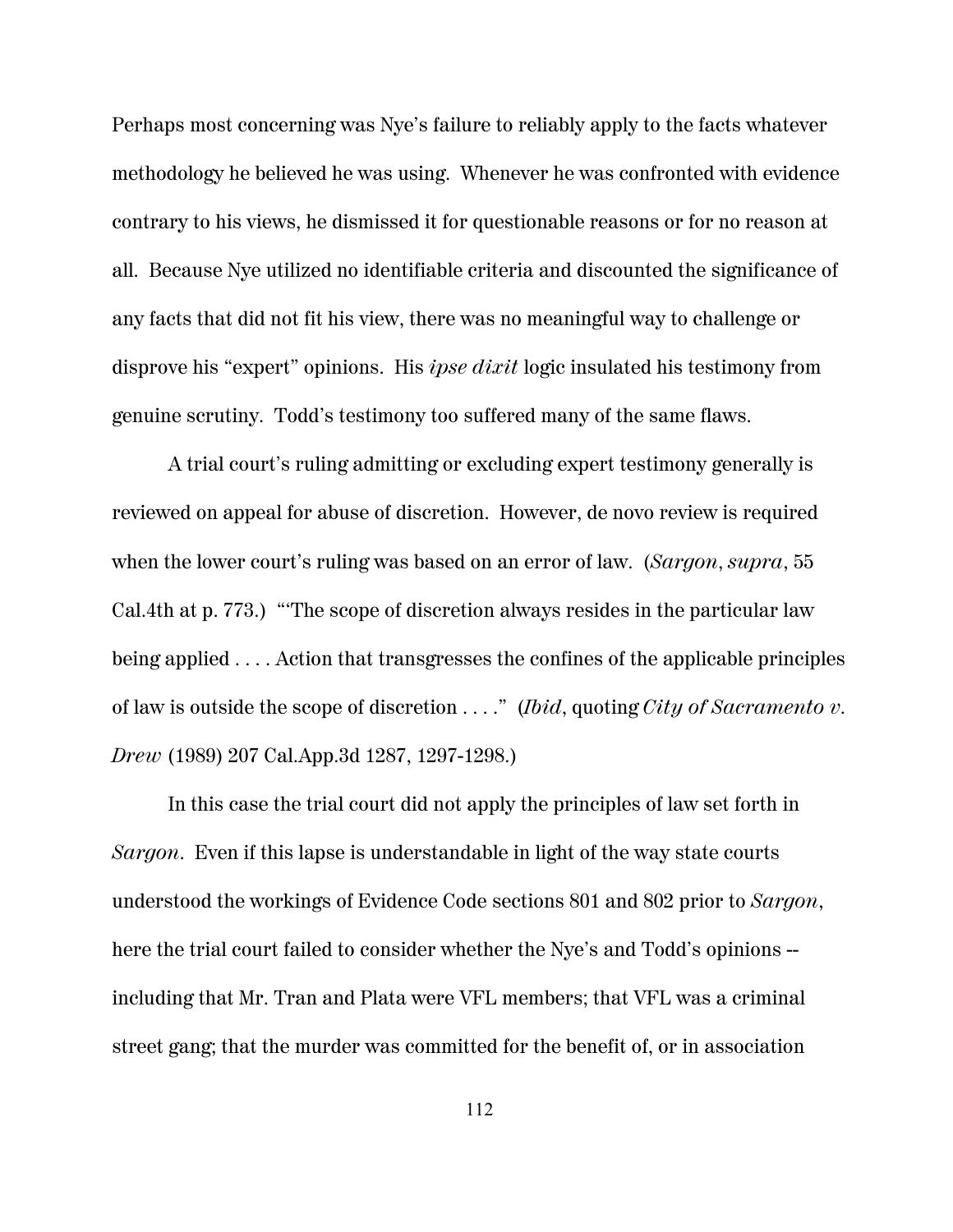with, VFL; that Mr. Tran acted with specific intent to promote VFL; and that Mr. Tran's tattoos were Mr. Tran's effort to brag that he committed the murder to other members of VFL -- were the product of valid principles and methods reliably applied to sufficient facts. Accordingly, de novo review is appropriate. (*See United States v. Medina-Copete*, *supra*, 757 F.3d at pp. 1100-1101 [under FRE 702, review de novo on whether the trial court employed the proper legal standard and performed its gatekeeping role].)

# **1. Nye's opinion that Mr. Tran and Plata were members of a criminal street gang.**

Evidence of gang membership may aid the prosecution in proving that a defendant acted to benefit a particular gang. (*People v. Sanchez*, *supra*, 63 Cal.4th 665, 689-699.) It may also be relevant to prove the existence of a "criminal street gang" under section 186.22, subdivision (f), since crimes may only qualify as predicate offenses if they were committed by gang members. (*People v. Prunty*, *supra*, 62 Cal.4th at p. 75.)

In cases with gang allegations, law enforcement officers testifying as experts have been permitted to opine that a defendant is a gang member and/or an active participant in a gang. (*See*, *e.g.*, *People v. Hill*, *supra*, 191 Cal.App.4th at p. 1113 [gang officer opined that defendant was active gang participant]; *People v. Valdez* (1997) 58 Cal.App.4th 494, 506-507 [permitting expert testimony that defendant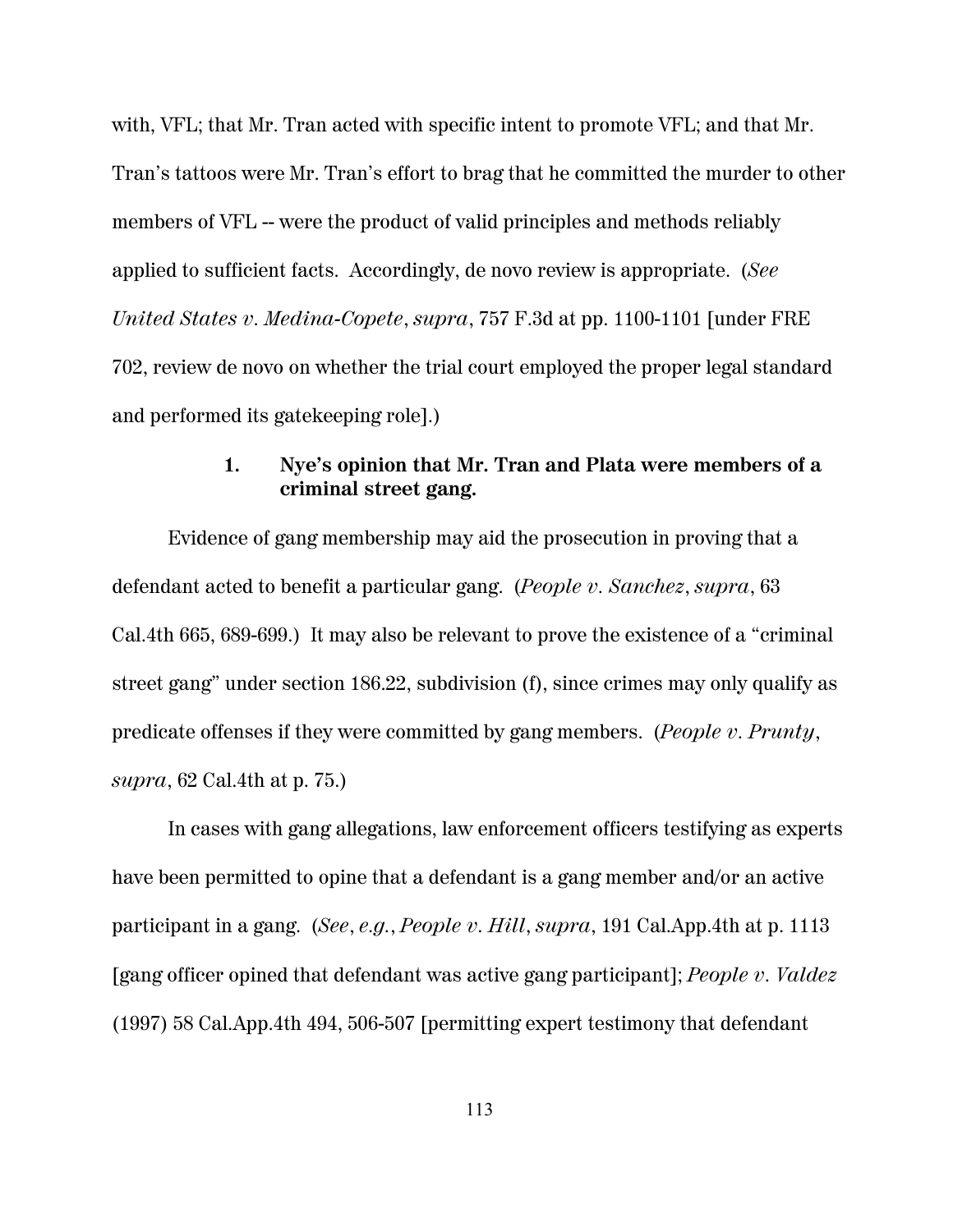was a gang member].) However, as demonstrated above, a trial court has a gatekeeping duty to ensure that such opinion is based on the reliable application of valid principles and methodology to sufficient facts.

Here, Nye testified that as part of his background, training, and experience, he became familiar with a group known as VFL. (7 RT 1485.) He investigated cases involving crimes by members of the VFL, talked to members of VFL, and executed search warrants on locations associated with members and affiliates of VFL. (7 RT 1485.) Nye failed to explain, however, how he determined whether a person is a gang member and to demonstrate that any criteria he used to do so were empirically valid. He also relied on hearsay (and multiple hearsay), speculative information and conjecture.

#### **a. No reliable principles and methodology shown.**

In this case, the prosecution failed to show that Nye employed reliable principles or methodology for determining that Mr. Tran and Plata were VFL members in November 1995. In fact, the prosecution failed to show that Nye employed *any* methodology at all. The detective failed to explain in general what criteria or test(s) he used as an expert to determine whether a person is a gang member. (See *United States v. Hermanek*, *supra*, 289 F.3d at pp. 1093-1094 [FBI agent's opinion about drug trade code words erroneously admitted where government failed to have him explain his methodology for interpreting new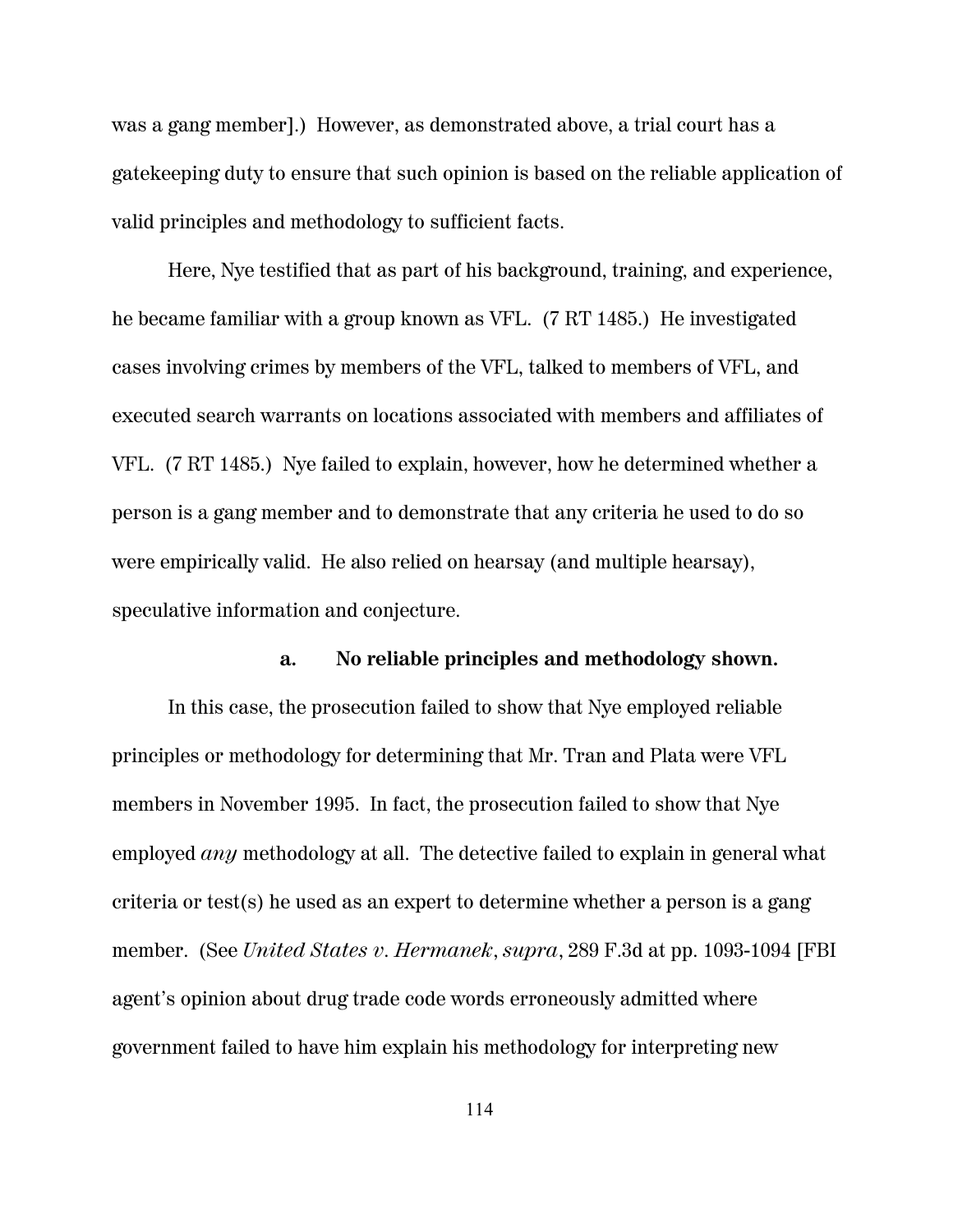words].)

Even if it is assumed that Nye applied a methodology to determine gang membership -- rather than simply offering his subjective belief concerning an individual's gang status -- it is impossible on this record to determine that the opinion was based on reliable information. There is "no universally applicable method for determining gang membership." (K.B. Howell, *Gang Policing: The Post Stop-And-Frisk Justification for Profile-Based Policing* (2015) 5 U. Denv. Crim. L. Rev. 1, 15; cf. *People v. Rodriguez* (2012) 55 Cal.4th 1125, 1132, citing *People v. Green* (1991) 227 Cal.App.3d 692, 699 [gang "member" is a term of ordinary meaning which requires no further definition].) Typically, law enforcement agencies use a list of criteria they believe are indicative of gang membership and specify a minimum number of such criteria which must be proven in order for an individual to be labeled a gang member. The individual criteria and minimum required vary across jurisdictions. (*See* National Gang Center, Federal and State Definitions of Gang Member <https://nationalgangcenter.ojp.gov/legislation/ gangmemberdefinition> [as of Feb. 20, 2022].)

In California, each law enforcement agency is free to use its own standards to determine whether a person is gang involved, and if so, whether he or she is properly designated as a member, associate, or some other denominator. (*See* Baker, *Stuck in the Thicket: Struggling with Interpretation and Application of*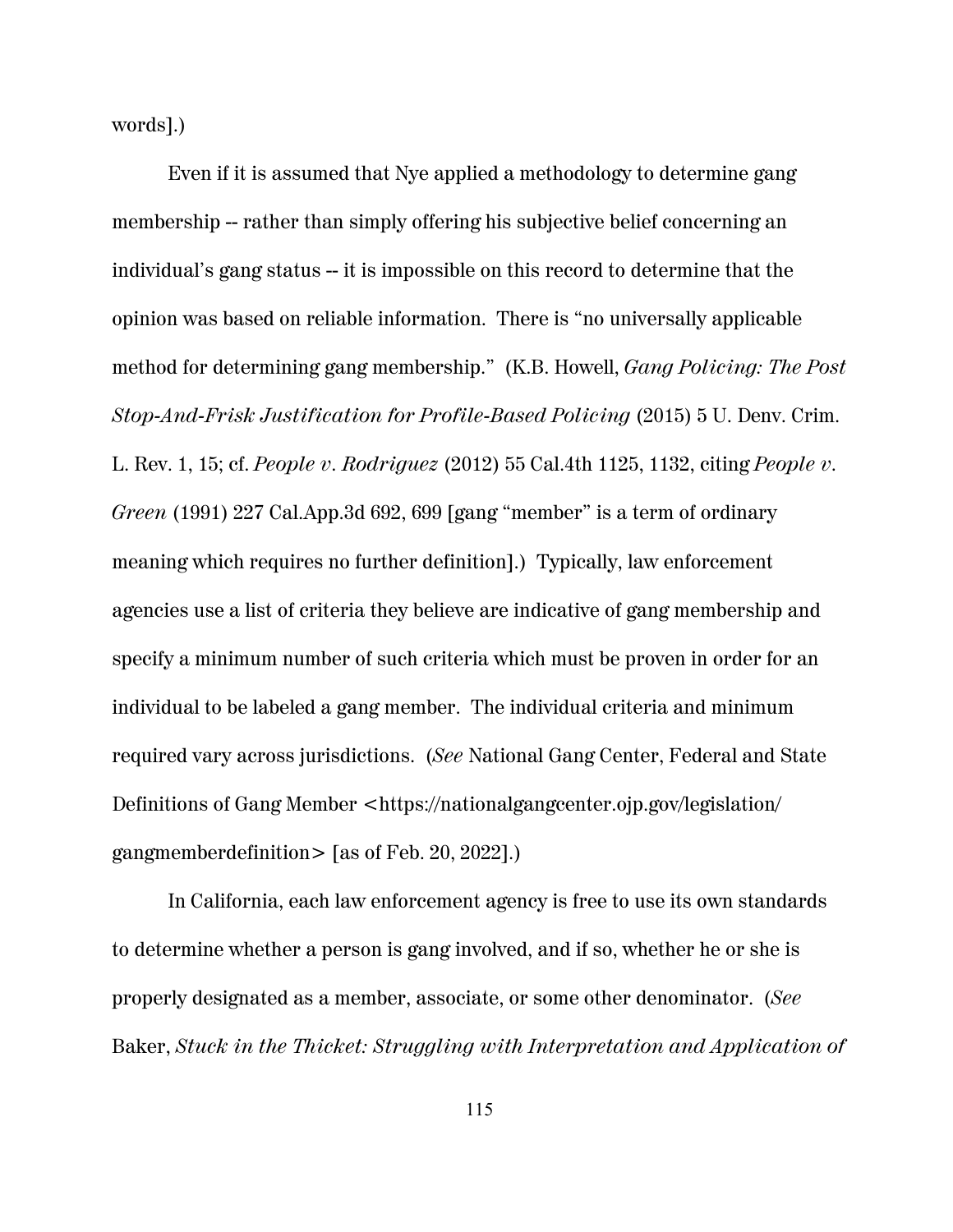*California's Anti-Gang STEP Act* (2006) 11 Berkeley J. Crim. L. 101, 110-111.) These standards are not uniform: as one longtime California gang officer explains, "[t]he main problem with defining a gang member is lack of a consistent accounting between jurisdictions." (O'Deane, Gang Investigator's Handbook (2008) p. 4.) Emphasizing the vagaries of geography, O'Deane states that "the same person may or may not be considered a gang member based on the zip code in which he resides rather than his criminal activity." (*Ibid*.)

In Mr. Tran's case, there was no showing that any methodology Nye may have used was empirically valid, that is, that it did not falsely identify non-gang members as members or fail to identify actual members. (See, e.g., *United States v. Medina-Copete*, *supra*, 757 F.3d at p. 1102 [officer expert failed to show veneration of saint was associated with drug traffickers and did not falsely identify others].) This is significant, because empirical research shows that criteria used by law enforcement are problematic. Part of the problem is that police documentation of gang participation is based largely on external indicia, such as clothing or tattoos, which are no longer unique to gang members. (Rios & Navarro, *Insider Gang Knowledge: The Case for Non-Police Gang Experts in the Courtroom* (2010) 8 Crit. Crim. 21, 34 (*Insider Gang Knowledge*); Klein, Gang Cop: The Words and Ways of Officer Paco Domingo (2004) p. 76 (Gang Cop).)

For instance, in this case, Nye reasoned that Mr. Tran's tattoo of a map of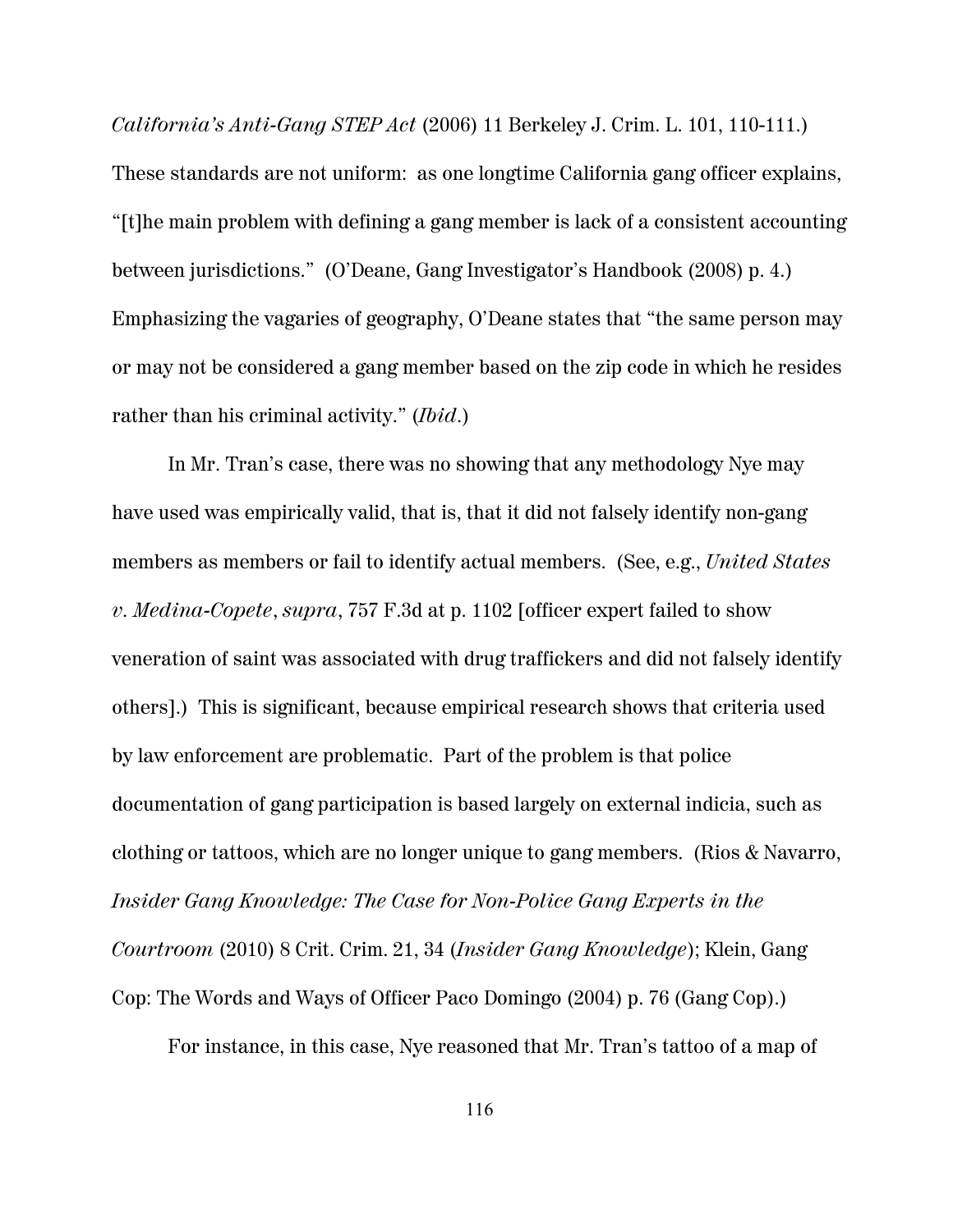Vietnam on his upper right arm was "consistent with other members within the gang" and thus, Mr. Tran was a gang member. (8 RT 1548.) Not only did he not present evidence supporting this claim, but this logic completely ignores that a tattoo of Vietnam could just as easily mean the wearer is proud to be Vietnamese, or Vietnamese-American, or their family immigrated from Vietnam or they wish to commemorate a trip to Vietnam or they simply like Vietnam.

"The diffusion of street gang culture in modern-day movies, music and clothing merchandizing has served to intertwine gang culture with the general youth subculture." (J. Howell, Gang Prevention: An Overview of Research and Programs (OJJDP Dec. 2010) p. 5 (Gang Prevention); *see also* Gang Cop, *supra*, at p. 76.) Thus, youth who are not in gangs may flash signs and wear clothing perceived to be gang related. (Gang Prevention, *supra*, at p. 5; *Insider Gang Knowledge*, *supra*, at p. 35.) Minority youth who live in areas with heavy gang activity, in particular, may wear such apparel to blend in or for self-protection. (*Insider Gang Knowledge*, *supra*, p. 35.) Given this cultural melding, it may be difficult for gang officers to differentiate between gang-involved and non-involved youth based on outward markers.

Indeed, the prosecutor in closing argument said, "I hate going to stores where they sell music records because you see these kids, they're walking in and they're acting like gangsters. I can tell some of them are not. They're just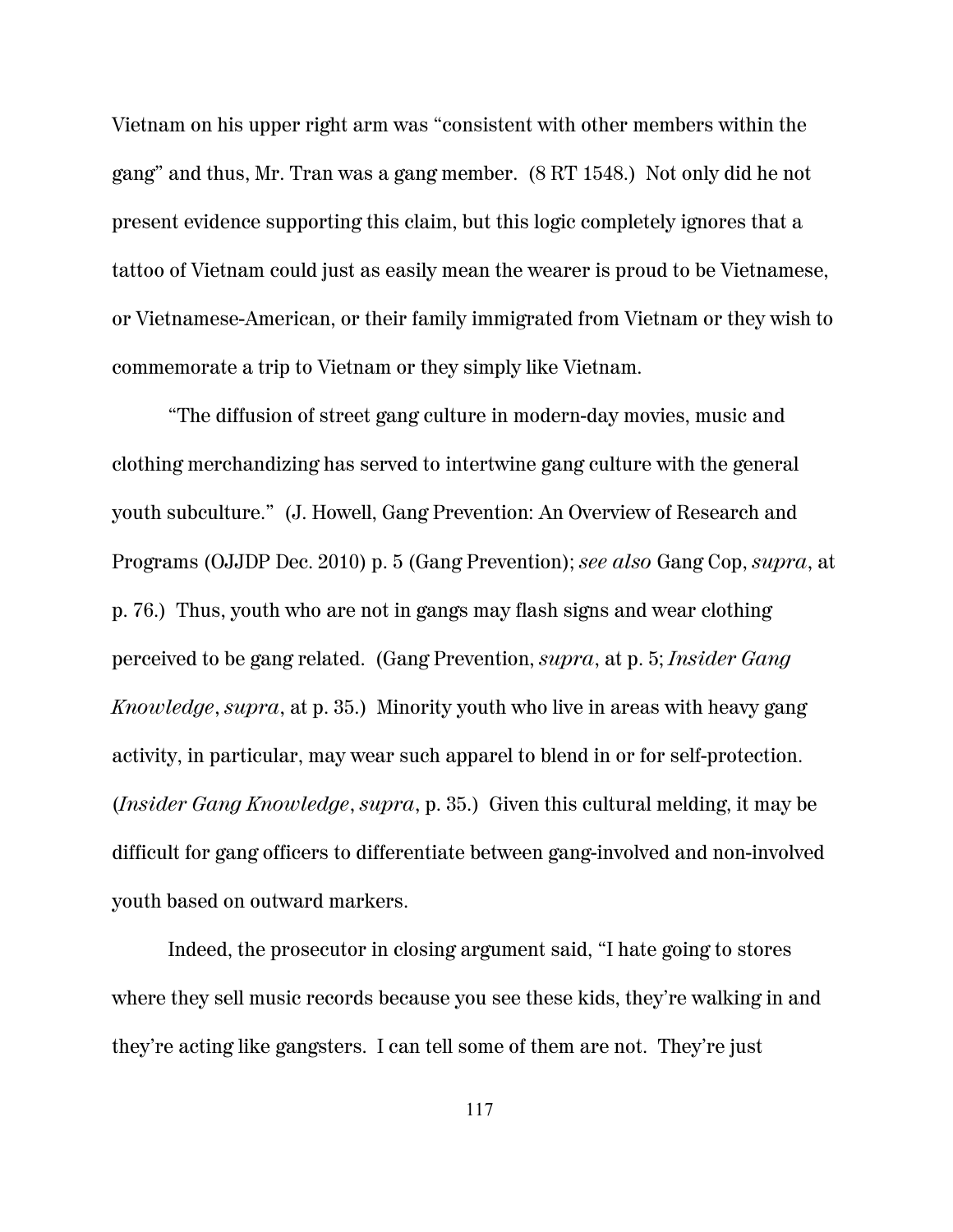dressing, listening to the music and glorifying gangs. You watch these music television . . the songs that have videos that go with them. . . . They show you all these gang-bangers with a bunch of girls around, driving the nicest car." (12 RT 2384.) Thus, the prosecutor himself recognized the problem with distinguishing actual gang members from youth adopting the gang culture. Moreover, the prosecutor's claim that he "can tell" the difference highlights the need for empirically-tested methods for identifying gang membership as opposed to relying on the vagaries of profiling.

Law enforcement also relies heavily upon association to determine that a youth is part of a gang. (*Insider Gang Knowledge*, *supra*, at pp. 34-35; Gang Investigator's Handbook, *supra*, at p. 4.) But this too is an unreliable indicator of gang involvement. Research indicates that persons who are not in gangs may drink alcohol, use drugs or socialize with gang members. (Gang Prevention, *supra*, at p. 5; see also *Insider Gang Knowledge*, *supra*, at p. 32.)

In light of the social science research, the importance of using empiricallytested principles and methodologies for identifying gang membership is paramount. Unless there is an empirical basis supporting a set of criteria employed to identify a gang member, the use of such criteria is essentially profiling. Professor Poulin explains the lack of reliability inherent in profiling:

The problem with profile evidence is that it rests solely on the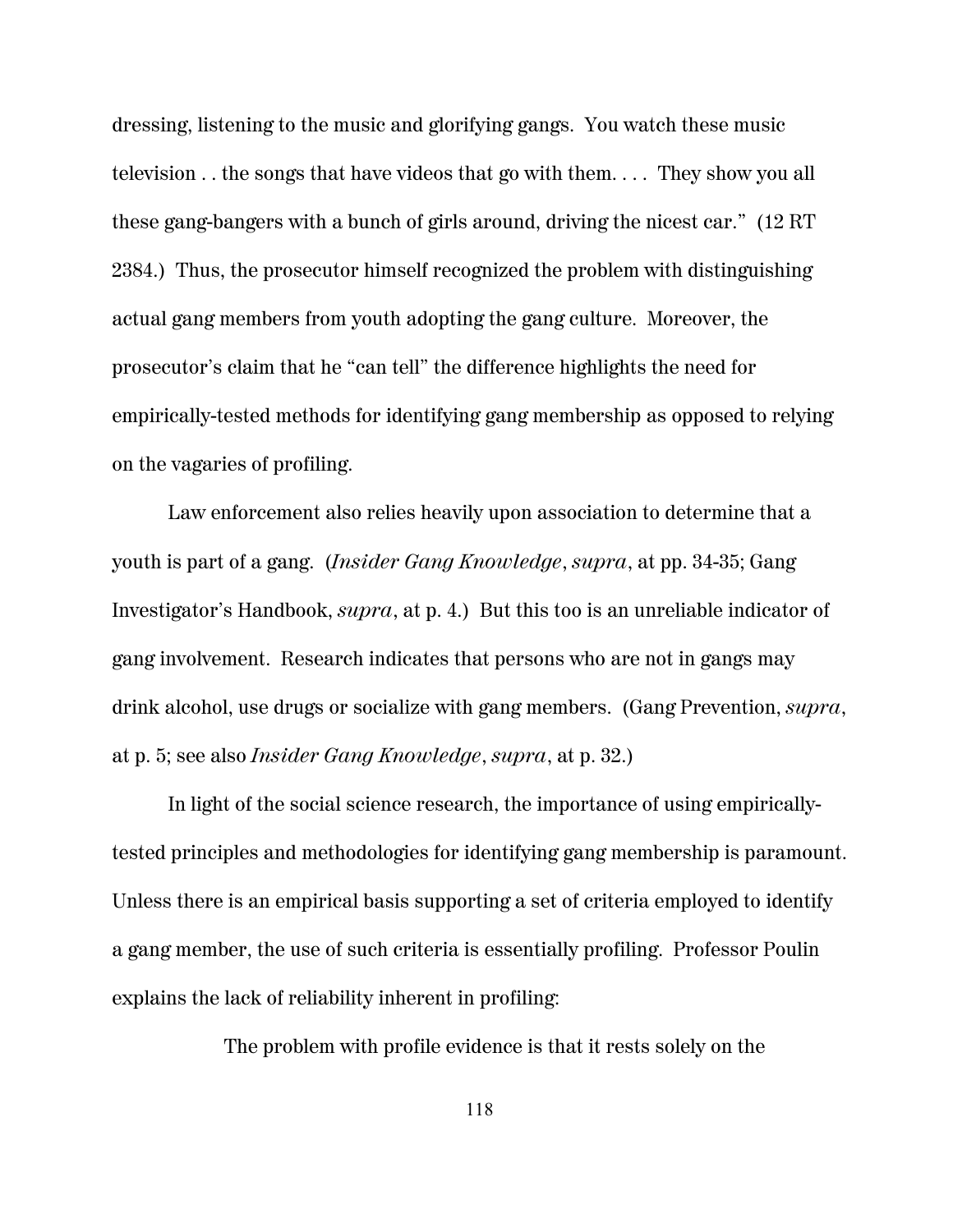anecdotal impressions of law enforcement rather than reliable and testable methodology. The list of characteristics that constitute a law enforcement profile are drawn from those found to be engaged in criminal conduct, but law enforcement does not check the conclusions against a control group to determine whether many innocent people who shared the characteristics that law enforcement includes in the profile. Developed to justify stops and arrests, profiles are likely to sway jurors improperly to view evidence as signaling criminality and to reject innocent explanations. But the government has never demonstrated the validity of any profile as a predictor of who is violating the law.

#### (Poulin 2016, *supra*, at p. 728.)

In Mr. Tran's case, there was not any evidence presented by the prosecution that the methodology Nye used, if any, had been empirically assessed by others. In sum, the record in this case did not establish that whatever methodology Nye was using did not falsely identify people as a gang members when they were not.

#### **b. Unreliable hearsay, speculation and conjecture.**

Nye's opinion that Mr. Tran and Plata were VFL members should have been excluded because he relied on an array of hearsay and speculative data. Under Evidence Code section 801, expert opinion "may not be based on assumptions of fact without evidentiary support, or on speculative or conjectural factors . . . ." (*Sargon*, *supra*, 55 Cal.4th at p. 770 [internal quotation marks and citations omitted]; *see also People v. Wright*, *supra*, 4 Cal.App.5th 537, 546 [doctor's opinion was erroneously admitted because it was based on "assumed and hypothesized" facts not supported by the record].) As shown below, Nye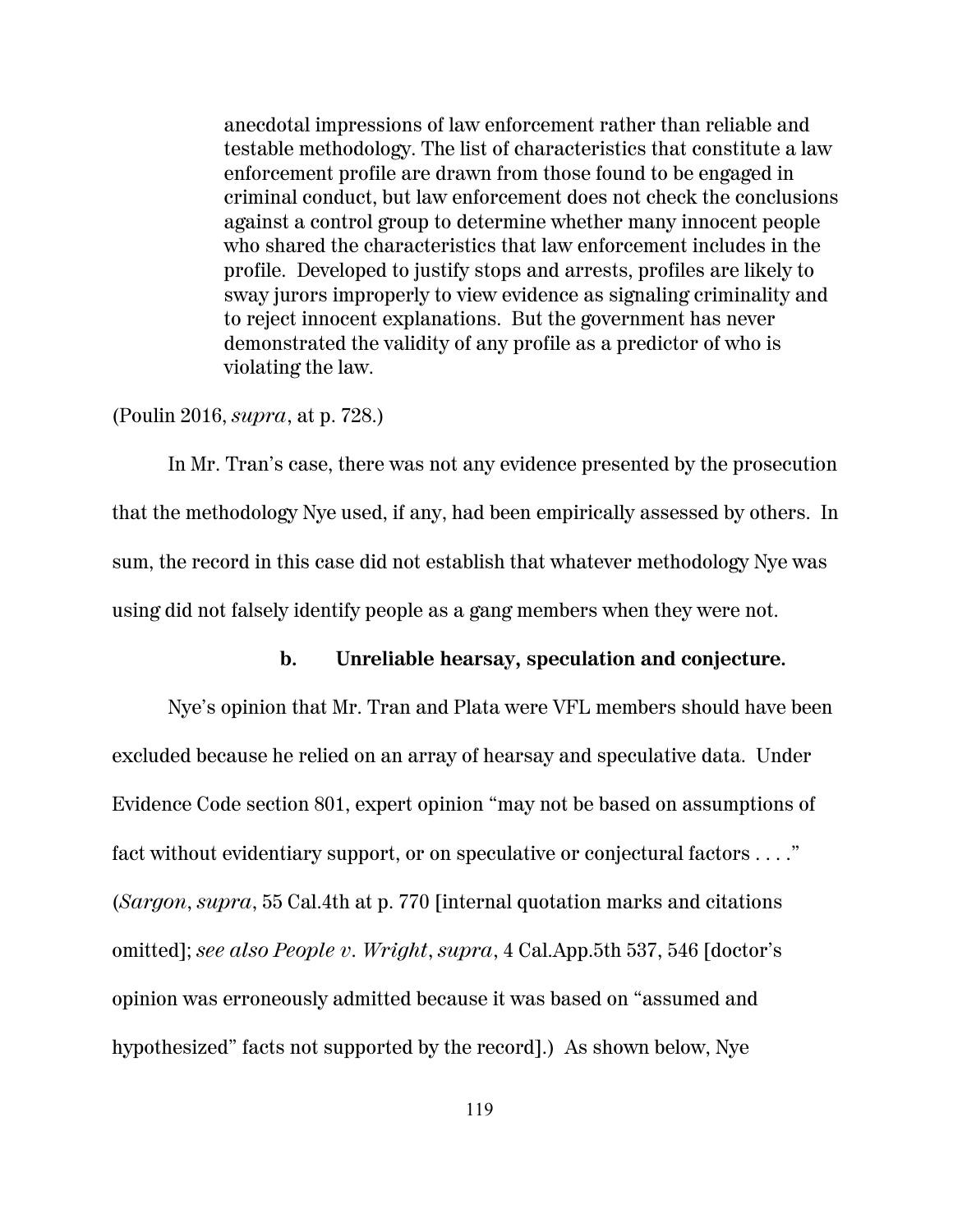unquestioningly accepted as indicia of gang membership hearsay reports without conducting the independent investigation necessary to verify such reports. He also relied on speculation and conjecture to form his opinions. Or worse, the only proof of his factual claims was the unsupported *ipse dixit* of him as an expert.

#### **i. Unreliable opinions of Plata's gang membership.**

Nye testified that, in his opinion, Plata was "an active member of Viets for Life street gang" in November 1995. According to Nye, his opinion was "based on all the documentation, everything" that he reviewed. (8 RT 1547-1548.)

To form this opinion, as fully detailed in Argument XVII-B, *supra*, Nye relied on hearsay in violation of *People v. Sanchez*, *supra*, 63 Cal.4th 665. He relied on a police report and field identification card which related that Plata admitted to police an association with or membership in VFL, and police reports of statements by three witnesses that heard Plata claim membership in VFL. (8 RT 1537-1547.) Nye assumed the reports were true without explaining the basis of the assumption. Nye said nothing -- likely because he knew nothing -- about the circumstances surrounding these so-called admissions by Plata or statements of the witnesses, or about any of the witnesses who supposedly made the claims, or about the officers who memorialized what they allegedly heard. Without having any of this information, the reliability of the reports could not be assessed by the jury or allow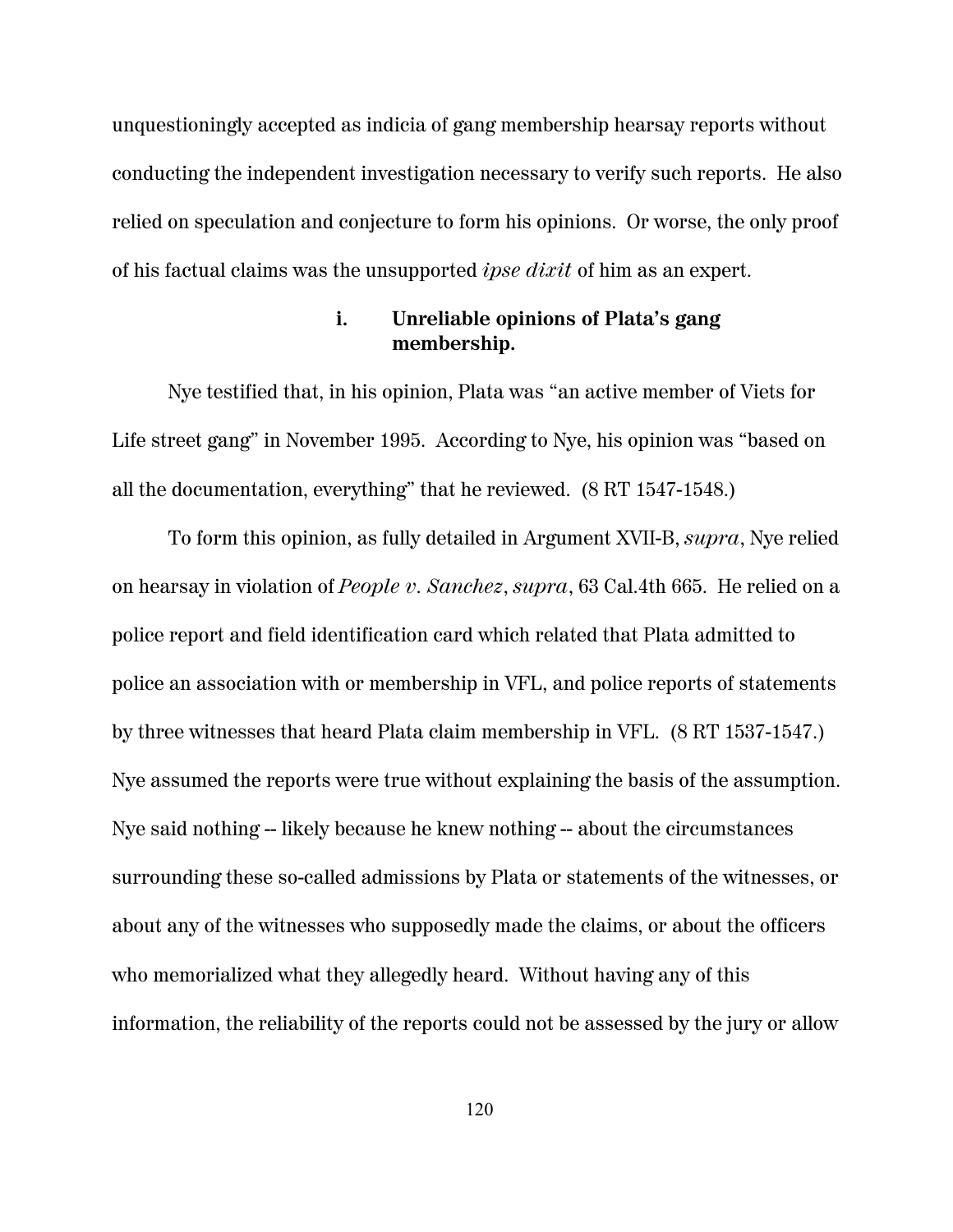the judge to fulfill its gatekeeping obligation.

Nye also relied on a December 1993 letter from Plata to an individual named Tam, expressing that he "would die for V.F.L. and just about anyone in it." (8 RT 1543, 1545.) Again, as explained in Argument XVIII-B, Plata's statement was hearsay in violation of *People v. Sanchez*, *supra*, 63 Cal.4th 665. Moreover, Nye himself did not explain how Plata's statement informed his opinion on Plata's gang membership. Instead, the prosecutor himself interpreted Plata's statements to mean "his commitment and his love to the gang" and "willingness to do whatever it takes for the gang," and asked if Nye relied on such an interpretation. (8 RT 1545.) Nye claimed he did. (8 RT 1545.) Also, without citing any factual basis or proof, Nye claimed Tam was "from the Viets for Life gang." (8 RT 1525-1526.) Nye detailed a story about how Tam was killed during a December 1992 shootout between VFL and a rival gang called Oriental Playboys. (8 RT 1524-1526.) Nye did not explain where he got this information about an incident occurring 15 years earlier, but he certainly did not say that he had personal knowledge about the event.

Finally, Nye relied on a letter from Hong "Old Man" Lay to Plata, asking him to "jump out" someone named "Homeless." (8 RT 1538-1539.) Without citing any factual basis or proof, Nye claimed that Lay was a VFL leader and Homeless was a VFL member. (8 RT 1527, 1540-1541.) Moreover, Nye claimed that the letter had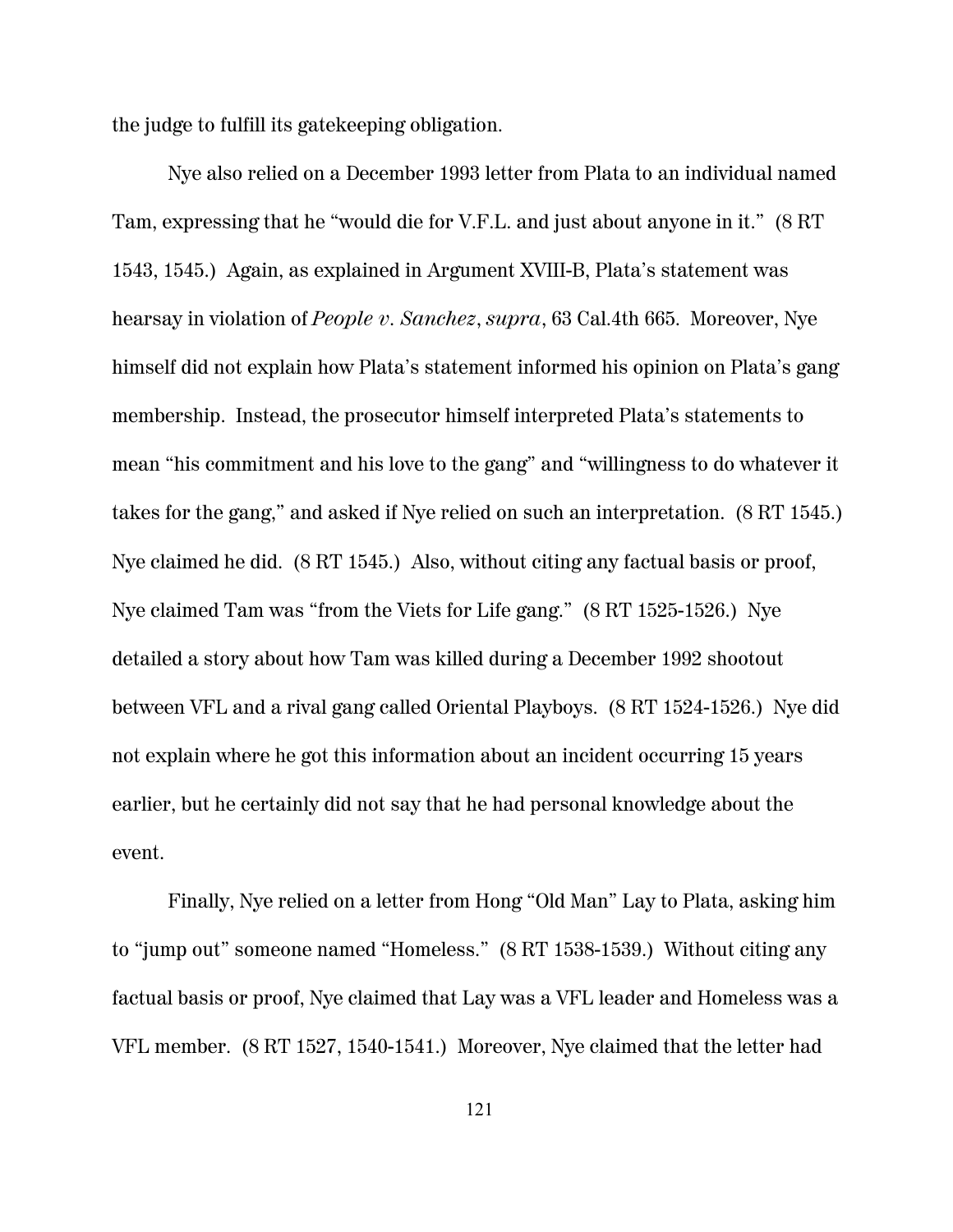"significance" to his determination that Plata was a gang member because "[i]t seemed like -- Hoang [sic] had -- he believed that Mr. Plata had a sense of responsibility within the gang and that he would accomplish the task or he wouldn't have asked him to do so." (8 RT 1541.) Nye's "it seemed like" opinion, of course, was pure speculation and certainly not based on any expertise of what Lay believed. Finally, Lay signed his letter, "Smile now, cry later." (8 RT 1540.) Nye claimed he was "familiar" with the saying, had seen it in the form of tattoos "that gang members would have," and it was a reference to "good times" and "bad times." (8 RT 1540.) "The good times are when you're with your homies, when you're making money, when you're going out partying, when you have a lot of girlfriends, and you're out of prison." (8 RT 1540.) "The bad times, cry later, are when your homies are dead, they're in prison, or you're going to prison, so those are the bad times." (8 RT 1540-1541.) According to Nye, "[Gang members] live for today, and they know that these are the things that they're gonna have to deal with. They know that they're gonna live today and enjoy it, but they know tomorrow ultimately -- they're gonna have to pay for it tomorrow." (8 RT 1541.) Nye did not explain how he surmised this meaning. He did not provide any evidence that any gang member had such a tattoo. He did not explain how using the phrase, or wearing a tattoo of the phrase, meant that the user or wearer was somehow associated with a gang. Indeed, Nye's opinion completely ignored the fact that the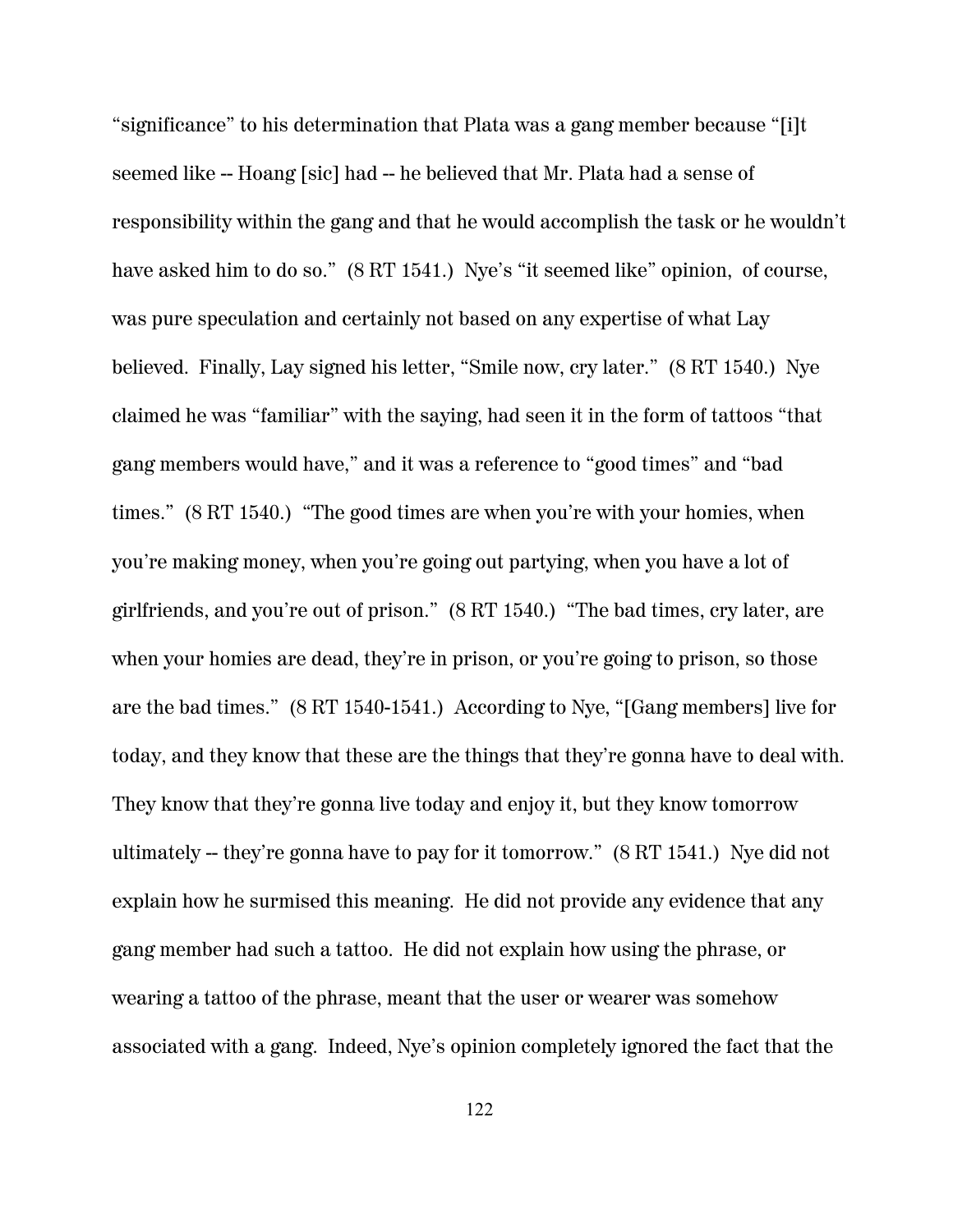phrase "smile now, cry later," has never been a phrase exclusive to gangs. For example, it is the title of a 1966 album and song by Sunny and the Sunliners. (<https://www.discogs.com/release/1869477-Sunny-The-Sunliners-Smile-Now-Cry-Later> [as of Feb. 20, 2022].) When used in tattoos, it can have countless meanings that have nothing to do with gangs, e.g., hardship, strength, overcoming obstacles, etc. (*See Discogs.com,* <https://tatring.com/tattoo-ideas-meanings /Laugh-Now-Cry-Later- Tattoo-Designs-And-Ideas-Laugh-Now-Cry-Later-Tattoo-Meanings-And-Pictures> [as of Feb. 20, 2022].)

## **ii. Unreliable opinions of Mr. Tran's gang membership.**

Nye testified that based on "all the records that [he] reviewed about Mr. Tran, his background," he opined that Mr. Tran "was an active participant and member of Viets for Life" in November 1995. (8 RT 1555.) As fully detailed in Argument XVIII-B, *supra*, Nye relied on hearsay in violation of *People v. Sanchez*, *supra*, 63 Cal.4th 665. He reviewed police reports of (1) a contact with Mr. Tran and Se Hoang during which Mr. Tran admitted being a VFL; (2) eight to ten further contacts with officers during which Mr. Tran admitted being a VFL; and (3) a school science book was found in Mr. Tran's house with writings saying "Scrappy, Viets for Life," and "Fuck T.R.G." with the VFL rival's name crossed out. (8 RT 1526, 1554-1555.)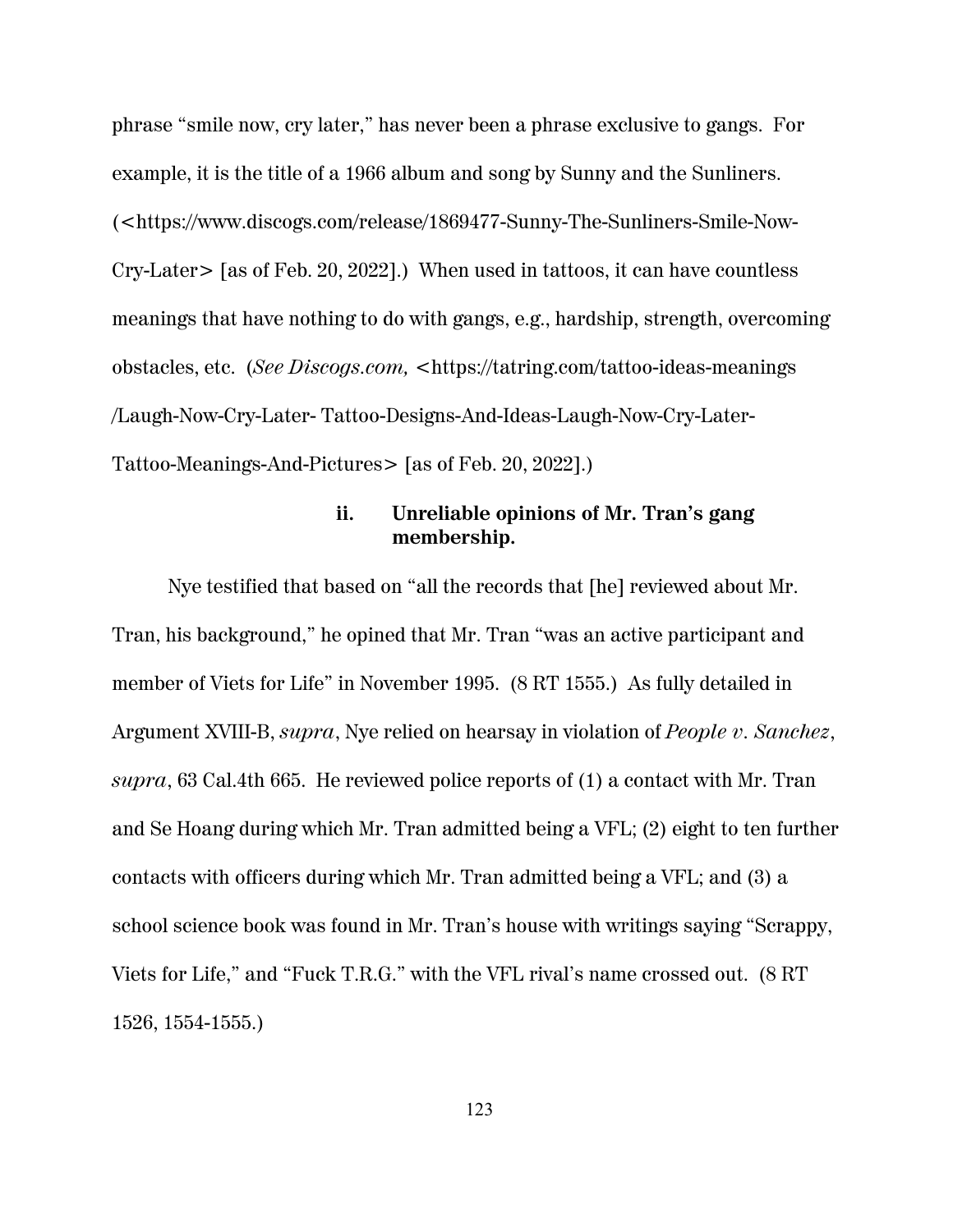Nye once again assumed the reports were true without explaining the basis of the assumption. He said nothing about the circumstances of the admissions or the officers who memorialized what they claimed to have heard. There was no way to assess the reliability of the information upon which Nye relied. Moreover, Nye claimed he took the writings on the school science book "into consideration" but did not say how the writings actually showed VFL gang membership. (8 RT 1554- 1555.)

 Nye also reviewed photographs of tattoos on Mr. Tran's body to reach his conclusion that Mr. Tran was a VFL member. Nye made claims about the meaning of Mr. Tran's tattoos; some claims had no factual basis but rather was *ipse dixit* and some claims did not even prove that Mr. Tran was actually a VFL member. Or worse, Nye claimed he considered a tattoo in forming his opinion, but did not explain its meaning at all, much less relevance to VFL membership.

As previously noted, Mr. Tran had a map of Vietnam on his upper right arm; Nye claimed the tattoo was "consistent with other members within the gang." (8 RT 1548.) Nye did not name any members with a consistent tattoo, or show photographs, such that the reliability of his claim could be assessed.

Mr. Tran had a tattoo on his right arm which said, "In loving memory of Viet;" Nye claimed Viet was a VFL member who was killed and found dead in a car on the side of a freeway in Costa Mesa. (8 RT 1548-1549.) Nye did not relate any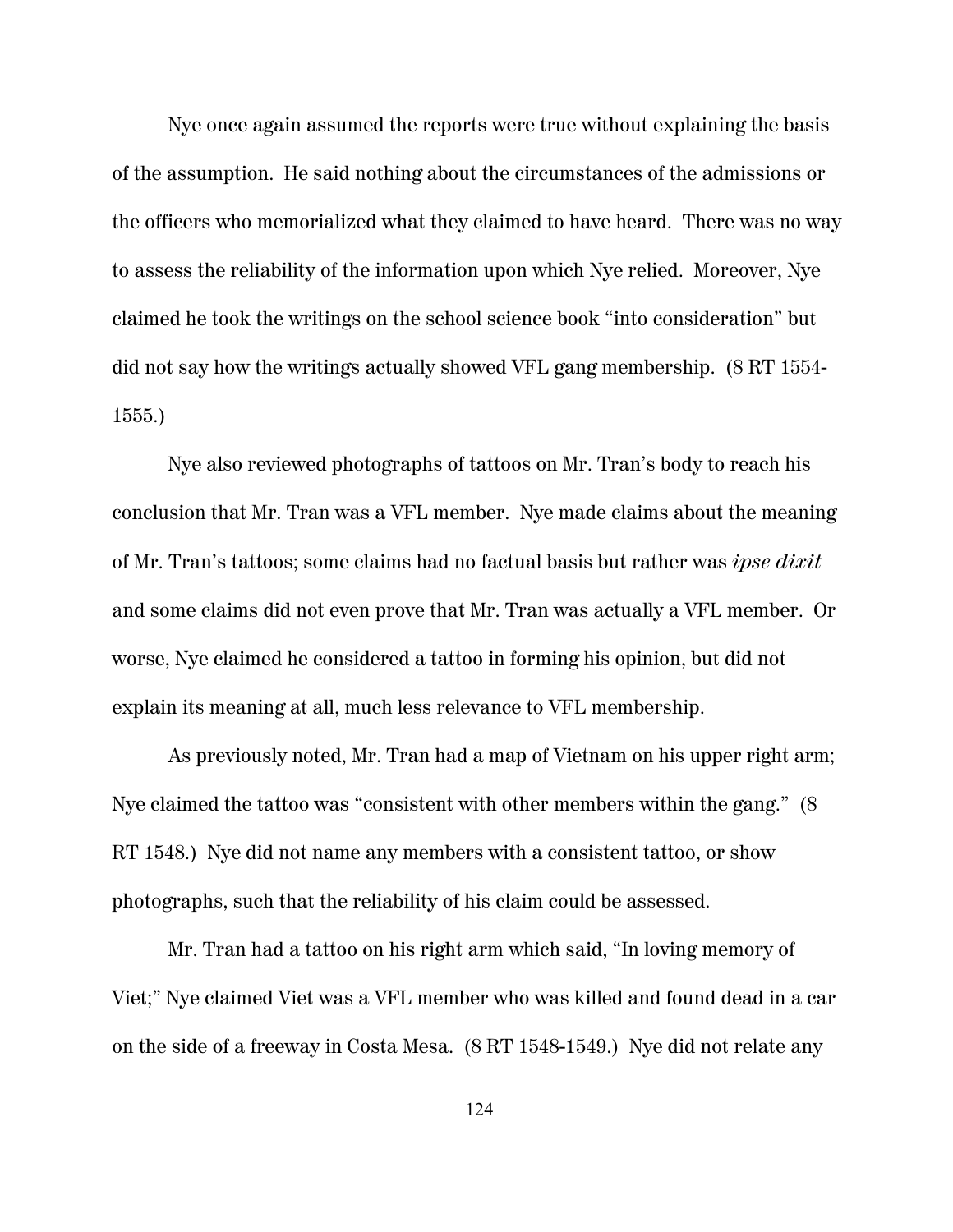facts supporting his claim that someone named Viet was a VFL member who died in such a manner. Instead, he claimed the information came from "searching my memory." (8 RT 1548.) Nor did Nye provide any information such that it could be said that the Viet to which Nye referred was the Viet to which Mr. Tran's tattoo. Nor did Nye tie an individual's commemoration of a former VFL member to actually being a gang member as opposed to simply knowing and mourning the deceased individual.

Mr. Tran had tattoos on his left arm, saying "'93, '94, '95, and '96;" Nye claimed the tattoos were "commonly worn by people that spent time in prison." (8 RT 1549.) Nye again did not name any prisoners with such tattoo, or show photographs, such that the reliability of his claim could be assessed. Nor did Nye explain how the commemoration, if Mr. Tran had indeed memorialized time spent in prison, made him a gang member.

Mr. Tran had a tattoos on his back saying "Scrappy Tran" with a "V" surrounded by a ray of lines; Nye claimed the tattoo was "significant" to him "as part of VFL gang culture." (8 RT 1550.) Nye did not explain why he thought it was "significant" or otherwise connect the tattoo to VFL gang membership.

Mr. Tran had a tattoo on his chest in Vietnamese writing which, the parties agreed translated, "No good deed has been returned to my father and my mother by me;" Nye claimed that "a lot of Asian gang members get that tattoo" when first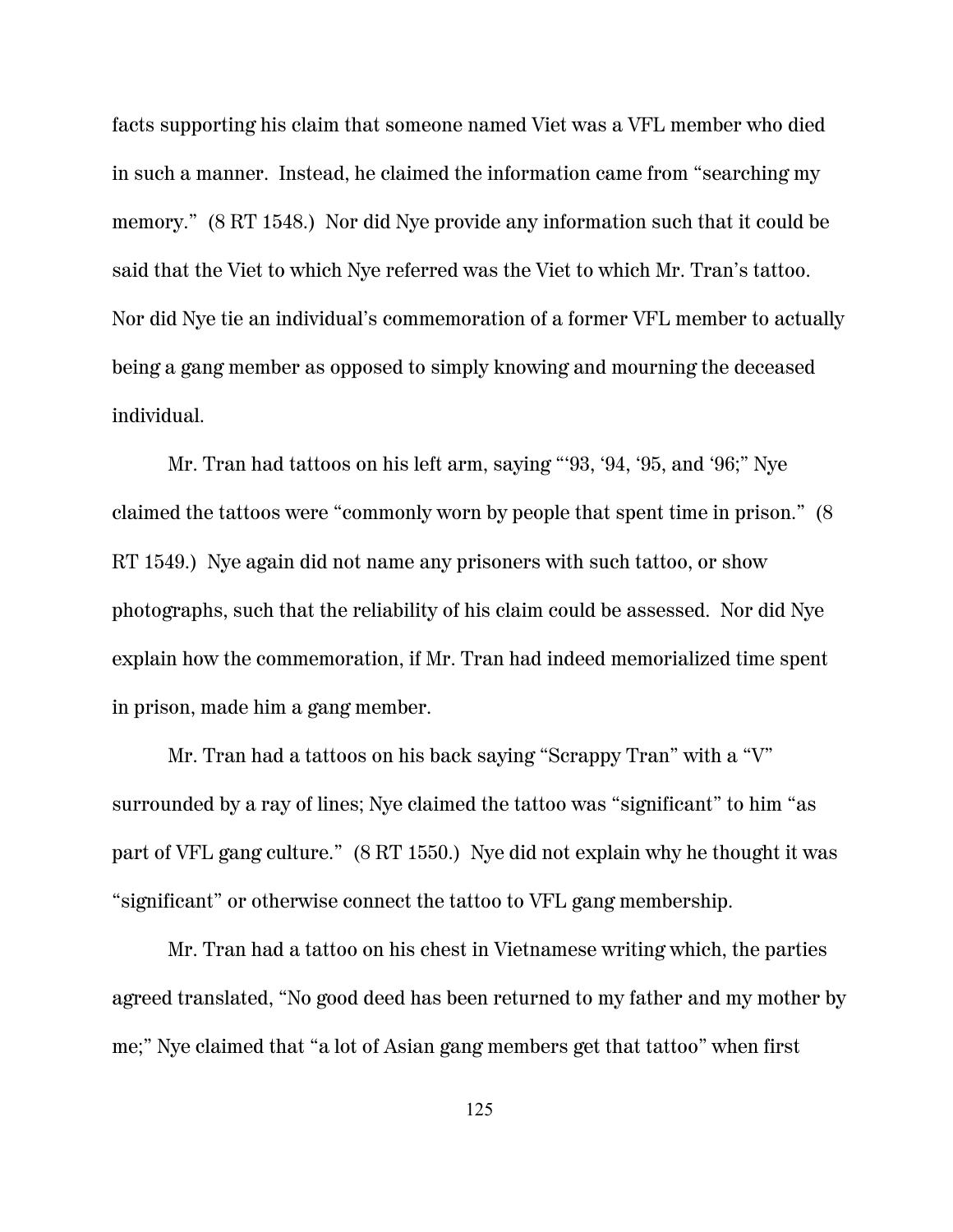joining, or associating with a gang and getting arrested or going to prison, and the tattoo "was a symbol to other gang members that they have nothing to lose because their parents -- they've lost the love of their family" and meant "[t]hey have nothing else, basically, so they're more open to do whatever." (8 RT 1564-1565.) Nye claimed his knowledge was based on "over the thousands of gang members I've talked to or contacts I've had and the tattoos I've seen, it's generally just a saying that tells others that they're willing to participate in criminal activity and live in that gang subculture." (8 RT 1564-1565.) Here, too, Nye did not provide any proof of the "thousands" of contacts, or substantiate his claim that "a lot" of Asian gang members got the tattoo. Nor did he tie the tattoo to membership in the VFL specifically, as opposed to Asian gangs generally.

Mr. Tran had a tattoo of a Korean symbol on his neck which the parties agreed translated, "Forgive." (8 RT 1552-1553 [stipulation].) Nye claimed Mr. Tran meant to convey bragging for the crime to other gang members. Nye conceded that he never asked Mr. Tran what he meant the tattoo to convey, but refused to concede that he did not actually know its meaning; instead, he claimed, "it's not my opinion that that's the reason for the tattoo  $\dots$ ." (8 RT 1564.) Nye's opinion as to what Mr. Tran meant to convey was pure speculation. Nye claimed that his opinion was reinforced by Plata's taped statement to Qui Ly that Mr. Tran meant to convey, "blow me" or "suck me." (8 RT 1552-1553, 1564-1565.) Of course,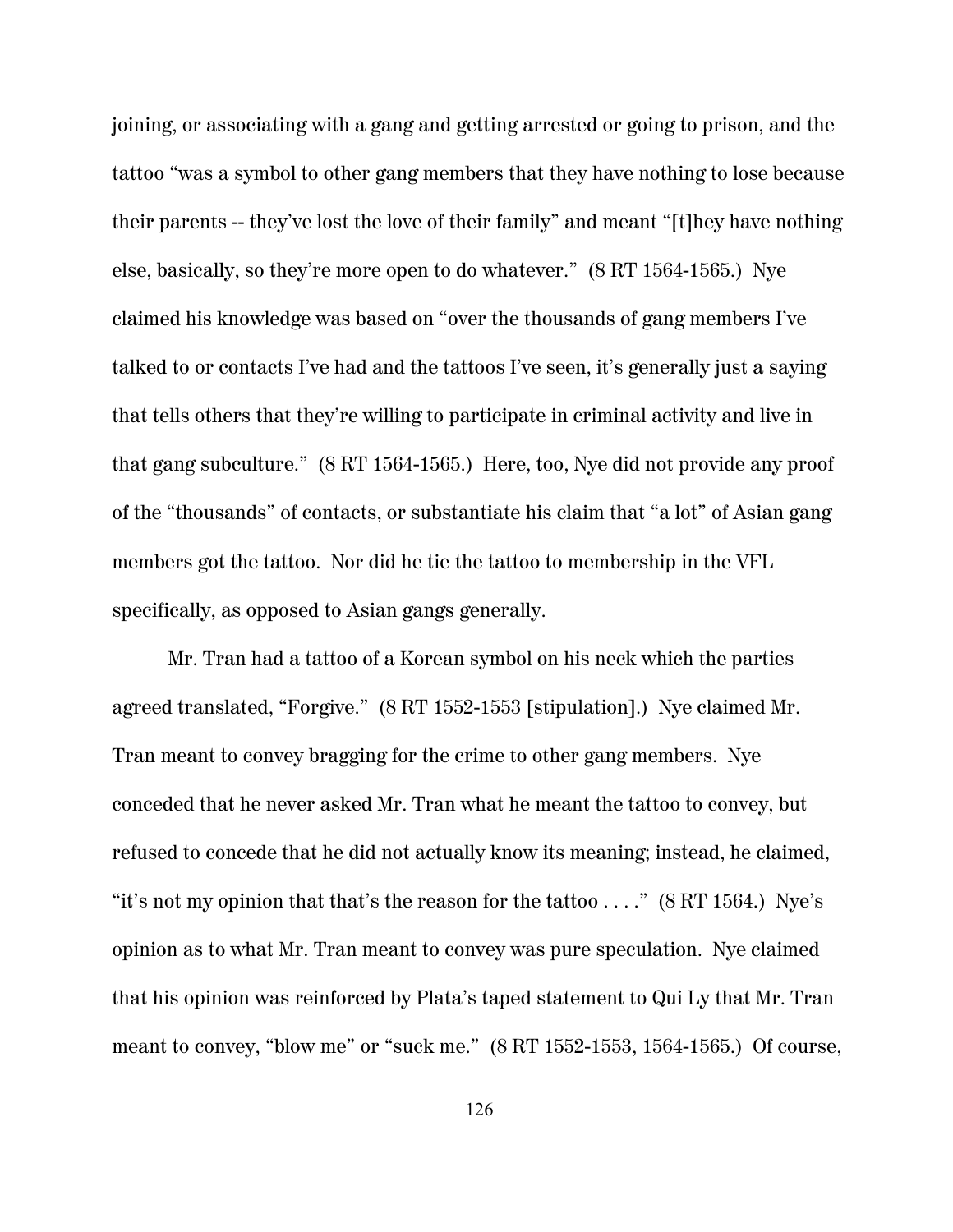the record of Plata's statement, and the statement itself, amounted to double hearsay against Mr. Tran. Moreover, Nye had no knowledge of the circumstances underlying Plata's claim and thus, the reliability of the evidence is nil.

Probation officer Timothy Todd too shared in the guesswork. According to Todd, the tattoo "was an attempt at projecting his [Mr. Tran's] pride at something that had occurred" or "[a]t least noting an event or projecting his participation in an event." (6 RT 1157.) Todd too relied on the transcript of Plata's statement that Mr. Tran meant the tattoo to convey "blow me" and "suck me." (6 RT 1158.) Todd's testimony suffers all the same problems as Nye's.

When analyzed carefully, it becomes clear that Nye often relied on hearsay accounts that provided few details or context. He did not know Mr. Tran. Yet without further investigation, he interpreted those ambiguous and sparse reports to evince indicia of Mr. Tran's gang membership. And as to those facts that were more clearly established, Nye chose to find in them indicia of gang membership through *ipse dixit* or guesswork where alternate interpretations were just as plausible or more likely. Nye's reliance on such speculative and conjectural facts rendered his opinion that Plata and Mr. Tran were VFL gang members too unreliable for admission.

#### **2. Nye's opinion that VFL was a "criminal street gang.**"

To prove that VFL was "criminal street gang," the state was required to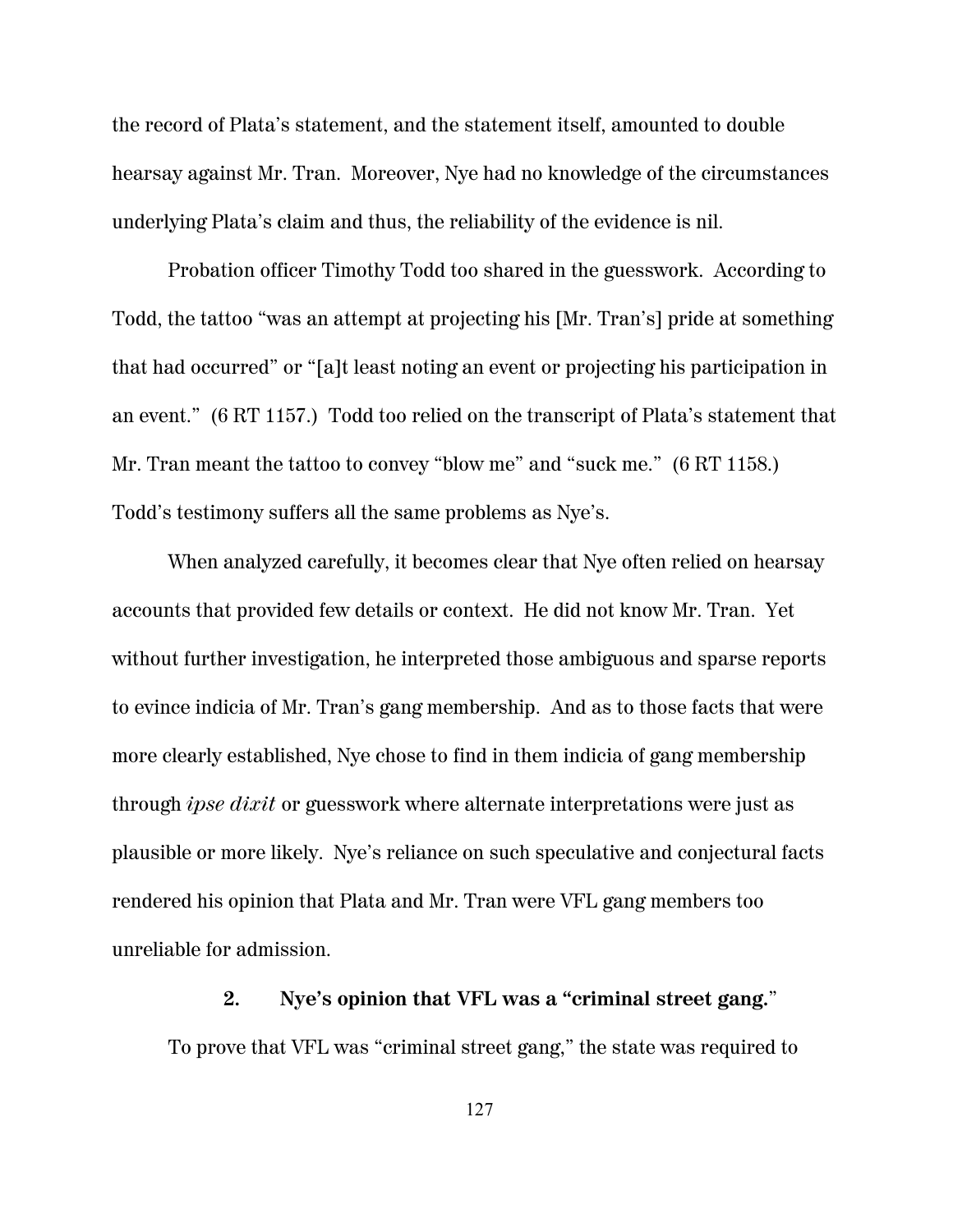prove at the time of trial that VFL was an "ongoing organization, association, or group of three or more persons, whether formal or informal, having as one of its primary activities the commission of one or more [enumerated criminal acts], having a common name or common identifying sign or symbol, and whose members individually or collectively engage in, or have engaged in, a pattern of criminal gang activity." (Former 186.22, subd. (f).)

Nye testified that, in his opinion, "Viets for Life was a criminal street gang back on those dates [November 1995] based on the pattern of criminal activity that they were involved in." (8 RT 1534.) Nye's opinion that VFL was a "criminal street gang" should have been excluded because he relied on an array of hearsay and made conclusory statements without any factual support relevant to determining reliability.

Nye testified that, based on his "training and experience" and "knowledge about this gang," the VFL had 20 to 30 members in November 1995. (8 RT 1535.) He further testified that based on his "training and experience and all the information [he] reviewed," the primary activities of the gang were home invasion robbery, residential burglary, murder, and attempted murder. (8 RT 1535.)

Nye did not provide any factual basis for his claim. He did not explain how he arrived at the "20 to 30" number. Given the range between numbers, Nye's testimony was more guesswork than a reliable count. Nor did he explain how he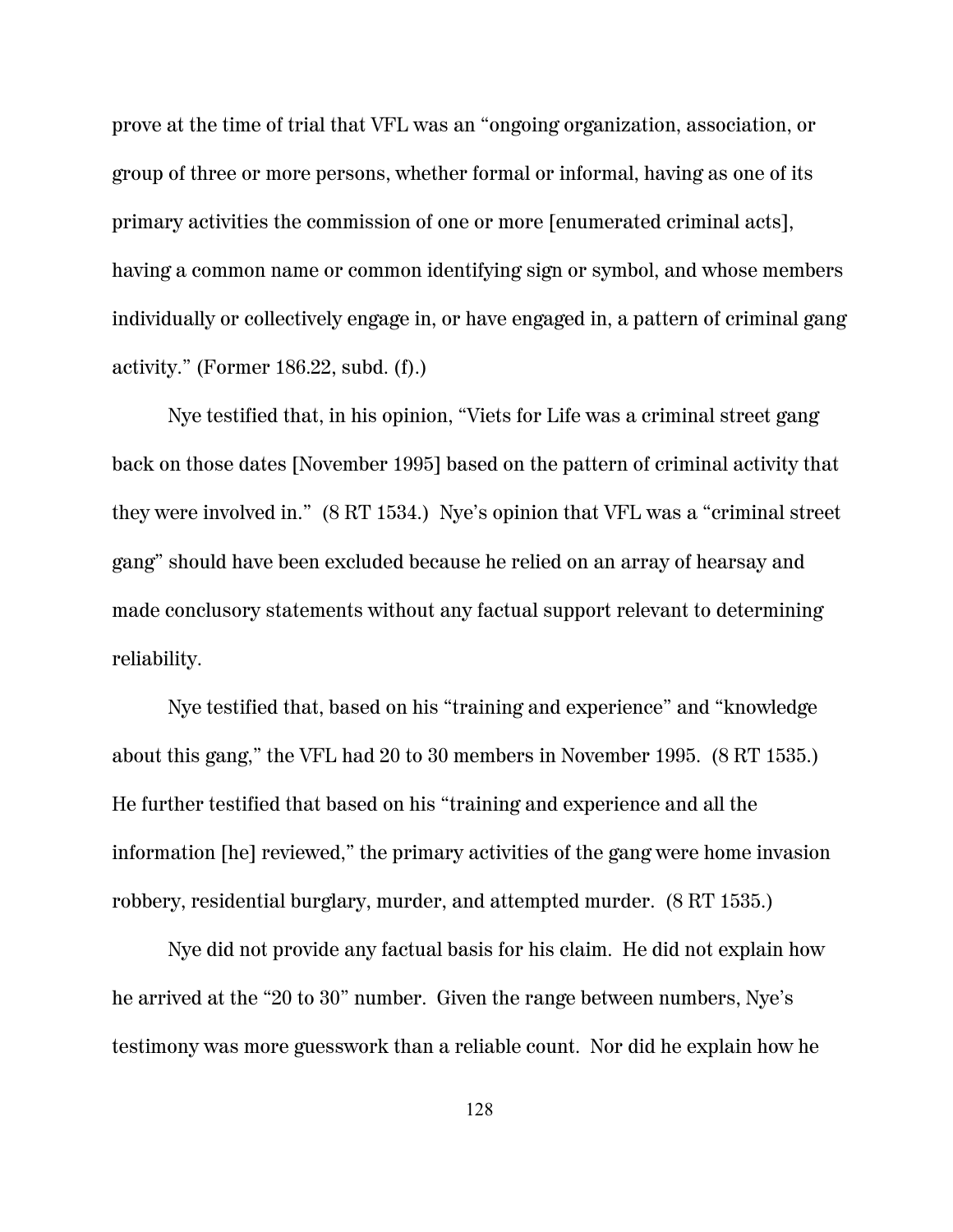determined the gang status of these 20 to 30 so-called members. He also did not explain how he determined the primary activities of the gang. There was no way to determine the reliability of Nye's claims.

Finally, as explained in Argument XVII-B, *supra*, Nye also testified about five predicate offenses to prove a "pattern of criminal gang activity. Nye claimed he "reviewed documents and reports relating to convictions and crimes committed by members of V.F.L." (8 RT 1529.) He did not have any independent knowledge of the facts underlying the five predicate offenses. Not only did he rely on testimonial and non-testimonial hearsay in violation of *People v. Sanchez*, *supra*, 63 Cal.4th 665, but he also engaged in *ipse dixit* reasoning without explaining any factual basis for his opinions that the individuals who committed the predicate offenses were gang members.

# **3. Unreliable opinion that the crime was done for the benefit of, at the direction of, or in association with VFL with the specific intent to promote, further and assist in the criminal conduct of the gang.**

This Court has held that a gang expert may testify to his or her opinion that a crime was gang motivated, at least through the use of a hypothetical question based on the evidence presented. (*People v. Vang* (2014) 52 Cal.4th 1038, 1044- 1052.) Here, Nye opined, via a hypothetical questions, that the murder "was done at the direction of, for the benefit of, and in association with other members of that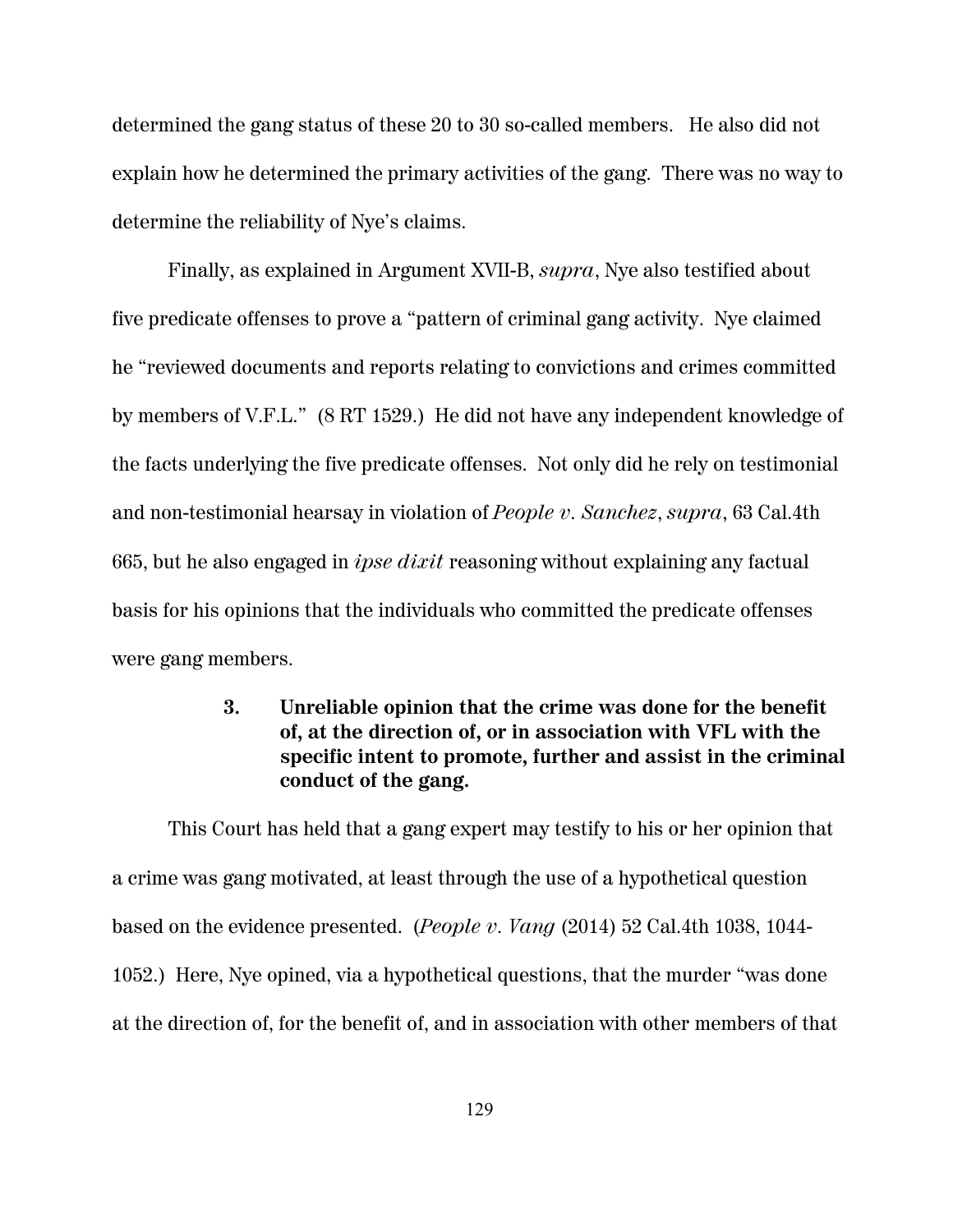gang" with the intent "to promote, further, and assist in the criminal conduct of the members of that gang." (8 RT 1557.) Nye explained:

> The gang supports itself based on criminal activity, proceeds that it gets from criminal activity, their daily existence, their rent, their food, their clothes, spending money, go out on the town. These proceeds are shared with the people who are involved in the crime as well with others back at the crash pad. These -- not only are proceeds shared from robberies, but also any benefit, any enhanced benefit through respect in the community, committing violent crimes within the community enhances their reputation if it's known that they've committed these violent crimes. Any monies that they get, large amounts of money, jewelry, things of that nature that the gang nets again enhances their reputation as a gang within the community, and everybody in that's gang's reputation is enhanced as the gang reputation is enhanced.

(8 RT 1557-1558.)

An expert's opinion whether the charged offense was gang motivated -- even

if introduced via hypothetical -- must comply with Evidence Code sections 801 and

802. That means it may not be based on speculation or conjecture. (*People v.*

*Vang*, *supra*, 52 Cal.4th at p. 1046.) The prosecution failed to establish that Nye

used any reliable method or principles as *Sargon* requires in determining whether

a crime was gang-related or done for the benefit of a gang.

"Not every crime committed by gang members is related to a gang." (*People*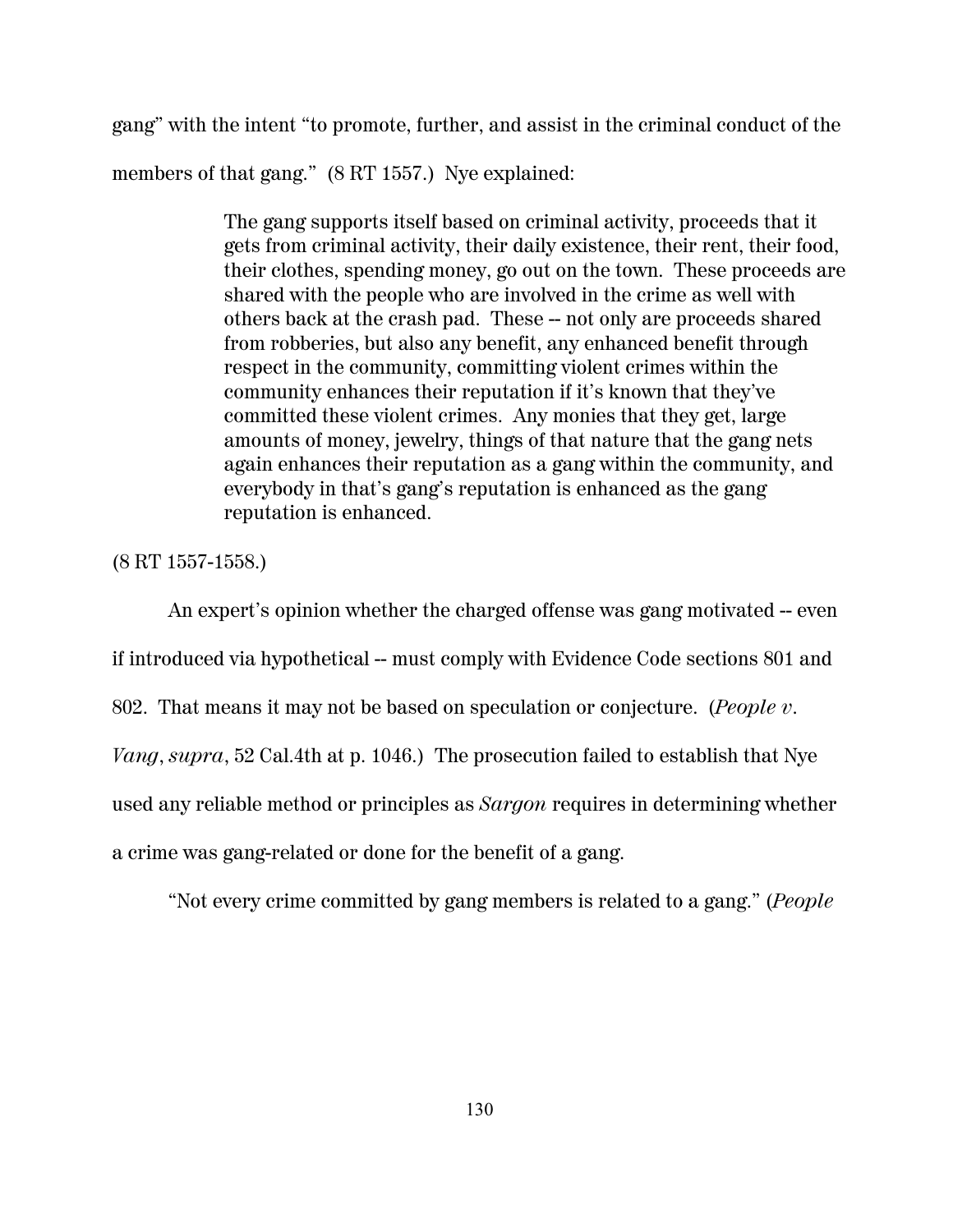*v. Albillar*, *supra*, 51 Cal.4th 47, 60.)<sup>12</sup> Law enforcement agencies use varying methods for concluding that a homicide was "gang related." (Egley & J. Howell, Highlights of the 2011 National Youth Gang Survey (OJJDP, Sept. 2013), p. 3; see McDaniel, et al., *Gang Homicides in Five U.S. Cities* in The Modern Gang Reader, pp. 391-392.) Rios and Navarro demonstrate that police officers have a "radically different understanding" of what constitutes a gang crime from scholars who study gangs. (*Insider Gang Knowledge*, *supra*, at p. 34.) Accordingly, it was essential in Mr. Tran's case that the prosecutor adduce evidence about *how* Nye in general concluded whether particular crimes were committed for the benefit of a gang *and* establish that this decision-making rubric was reasonably accurate.

Nye said nothing about how he made such determinations. Moreover, even if Nye's belief that gang members necessarily share their profits with other gang members who did not participate in the crime is accepted as a methodology of sorts, there was no showing that it was a valid one. The state presented no data to show how often gang members, or in this case the VFL, share their profits from crimes with other gang members who did not participate in the crimes. Instead, when given a hypothetical of "a residential burglary or robbery that wasn't gonna

 $12$  Nye himself reluctantly admitted as much. When asked if every crime committed by a gang member is automatically a crime for the benefit of the gang, Nye responded, "I guess it would -- not every crime, no. It would depend on the type of crime it is probably." (8 RT 1558.)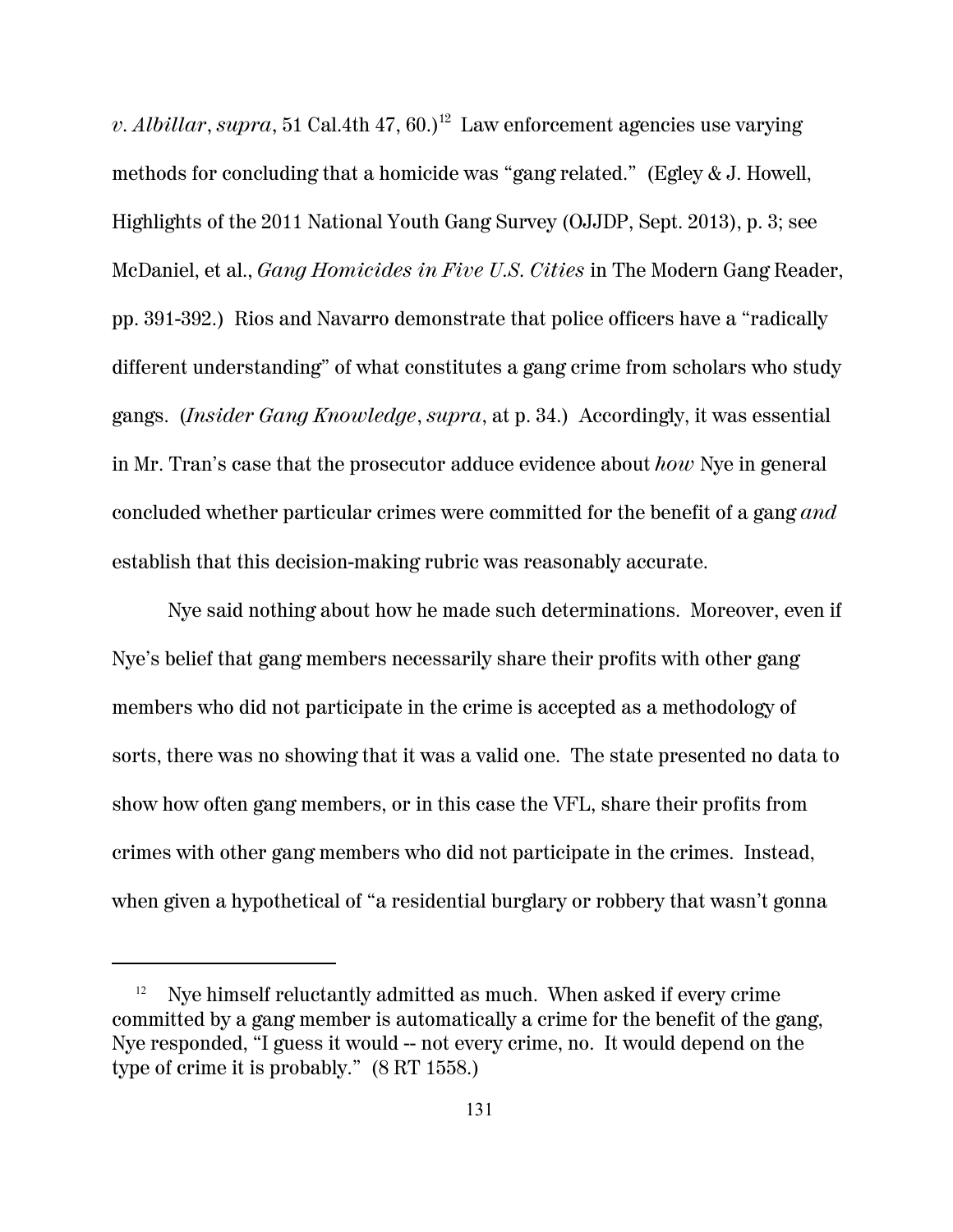be shared with any of the non-offending gang members," Nye simply replied, "That's not how they operate." (8 RT 1559.) This *ipse dixit* reasoning highlights the fact that this expert nor any other witness relied on a sufficiently reliable methodology or technique. Moreover, Nye failed to credibly account for the lack of classic gang indicia during the crime, such as a display of gang colors or signs, the shouting of gang slogans, or other hallmarks, or evidence that the crime's proceeds actually went to non-participating gang members. (*See*, *e.g.*, *People v. Albarran* (2007) 149 Cal.App.4th 214, 227 [nothing inherent in facts of the offense suggested any specific gang motive].)

Perhaps Nye's speculation and *ipse dixit* reasoning is not surprising, as he was asked to render an informed opinion about another person's behavior despite the fact he was not trained in the behavioral sciences. "Motive is the emotional urge that induces a particular act" and includes such factors as greed, revenge, jealousy, and fear, among others. (1 Witkin Cal. Crim. Law 4th Elements § 4 (2019).) This is a behavioral question, rooted in psychology and brain-based sciences. Nye was not presented as someone with an educational background in the behavioral sciences.

Put simply, the state failed to show that Nye's opinions were the product of an empirically valid methodology or technique for determining whether the murder here "was done at the direction of, for the benefit of, and in association with other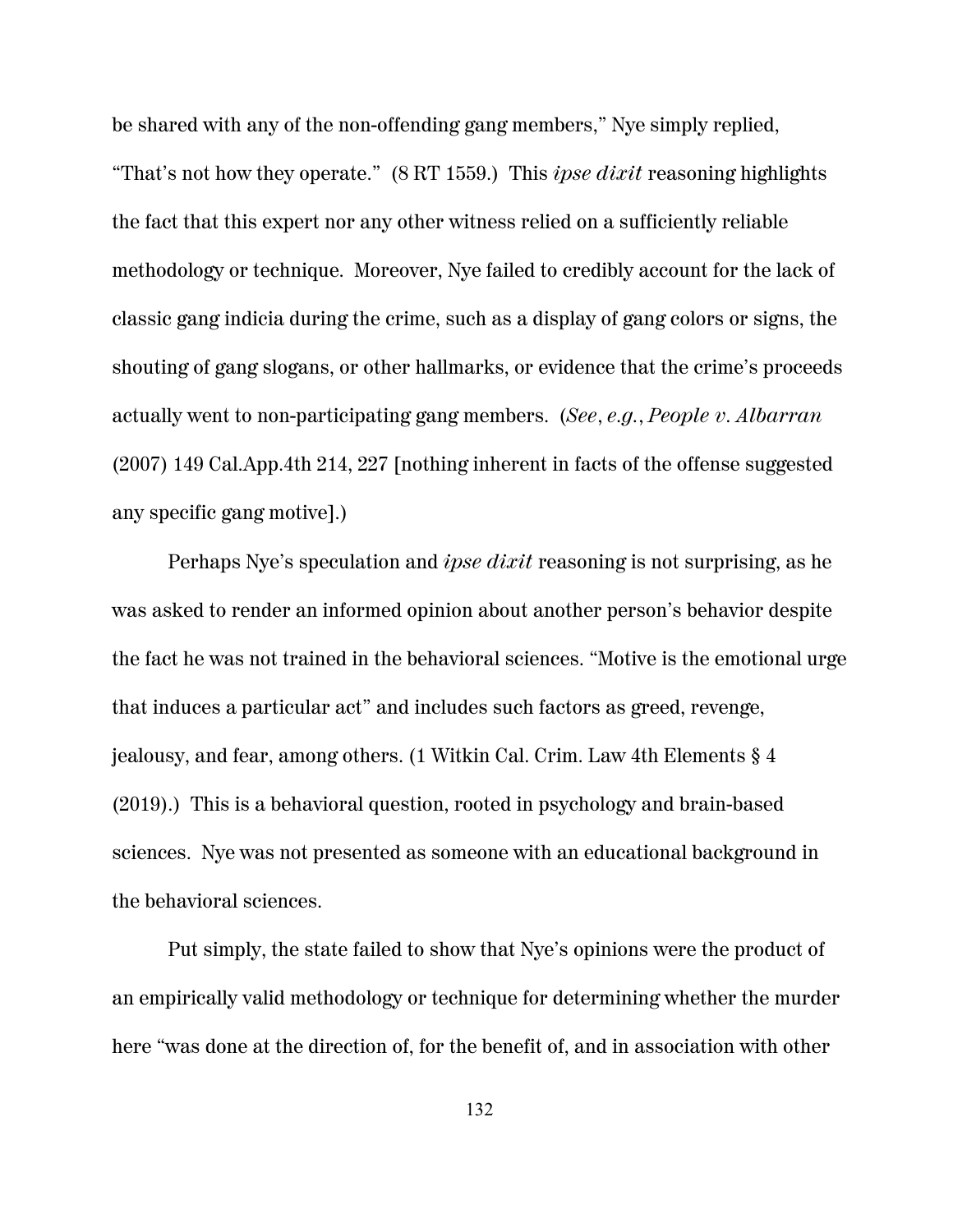members of that gang" with the intent "to promote, further, and assist in the criminal conduct of the members of that gang." The opinions were inadmissible under *Sargon*.

# **D. The Admission of Nye's and Todd's Testimony and Opinions Violated Appellant's Constitutional Rights.**

The trial court's erroneous admission of Nye's and Todd's opinions violated Mr. Tran's constitutional rights as well, under the Fifth, Eighth, and Fourteenth Amendments of the United States Constitution and similar protections under the California Constitution. A state court's evidentiary ruling violates a criminal defendant's right to due process if it deprives him of a fundamentally fair trial. (*Perry v. New Hampshire* (2012) 565 U.S. 228, 237; *Estelle v. McGuire* (1991) 502 U.S. 62, 67.) Here, Mr. Tran was deprived of a fundamentally fair trial. The gang evidence and opinion testimony was central to the prosecution case; the trial court's failure to engage in the required gatekeeping allowed unreliable but persuasive purported expert testimony to go before Mr. Tran's jury. The errors also diminished the reliability of both the guilt and penalty verdicts in this case, in violation of the Eighth Amendment. (See *Beck v. Alabama* (1980) 447 U.S. 625, 637-638 [heightened reliability necessary in both phases of capital cases].) As Mr. Tran has shown, the opinion evidence was extremely unreliable yet it constituted the heart of the state's case against Mr. Tran.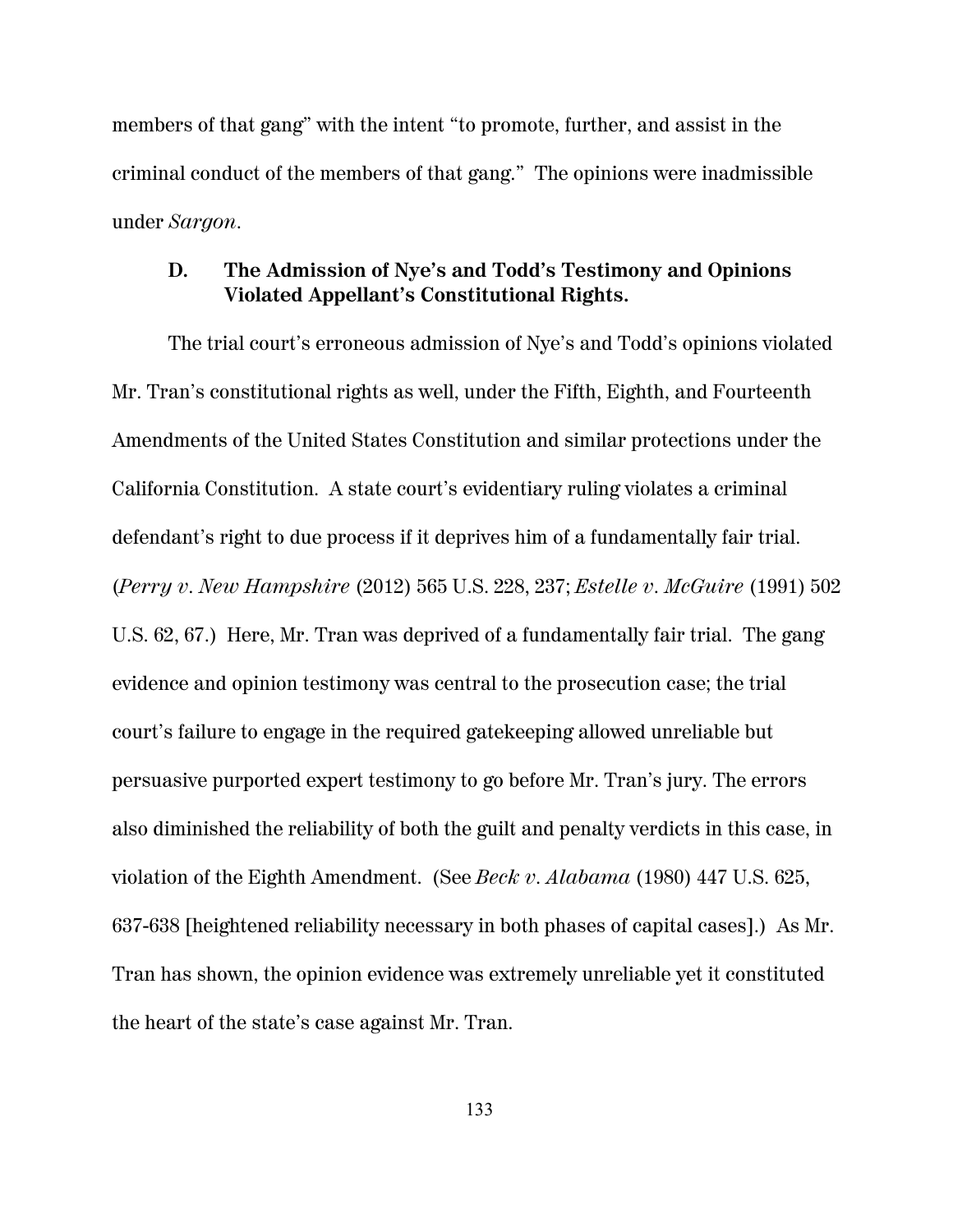# **E. The Trial Court's Failure to Fulfill Its Gatekeeping Responsibility Prejudiced Mr. Tran and Requires Reversal of the Gang Enhancement and the Death Sentence.**

The trial court's abdication of its gatekeeping duty in this case permitted the prosecution to adduce extensive prejudicial testimony, including the opinions of Nye and Todd and the evidence which they claimed supported them. As Mr. Tran has already shown (*see* Arguments XVII-C, XVIII-C, and XIX, *supra*), the gang testimony in Mr. Tran's trial was highly prejudicial under both the *Chapman* and *Watson* standards. (*See Chapman v. California*, *supra*, 386 U.S. 18; *People v. Watson* (1956) 46 Cal.2d 818.) The erroneous admission of expert opinions about Mr. Tran's and Plata's purported gang membership, active participation, motive and specific intent -- and the evidence upon which he relied to support them -requires reversal of gang enhancement. As to the penalty phase, because the prosecutor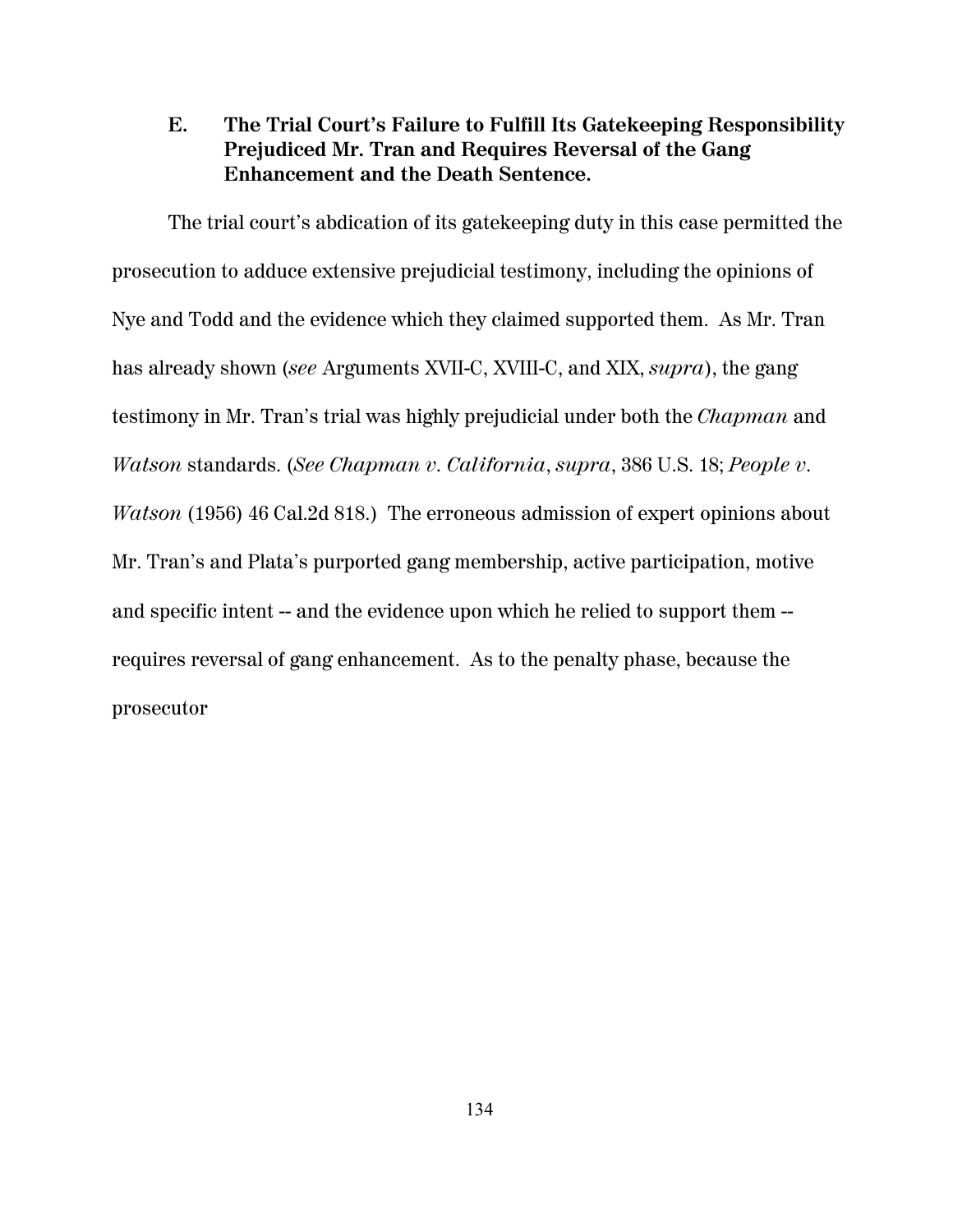## **XXI. MR. TRAN'S DEATH SENTENCE IS UNCONSTITUTIONAL BECAUSE THE MURDER FOR WHICH HE WAS SENTENCED TO DEATH WAS COMMITTED WHEN HE WAS 20 YEARS OLD.**

Appellant was born on Mr. Tran was born on June 18, 1975, and was 20 years old at the time the crimes took place on November 9, 1995. (10 RT 1971- 1972.) Mr. Tran's sentence of death violates the Eighth Amendment because the murder was committed when he was 20 years old, and he should be categorically excluded from the death penalty for those murders.<sup>13</sup>

#### **A. The Death Penalty Is Unconstitutional for 18 to 20-Year-Olds for the Reasons Articulated in** *Roper v. Simmons.*

The Eighth Amendment ban on cruel and unusual punishment "flows from the basic '"precept of justice that punishment for crime should be graduated and proportioned to [the] offense. [Citation.]"'" (*Roper v. Simmons* (2005) 543 U.S. 551, 560 (*Roper*).) "By protecting even those convicted of heinous crimes, the Eighth Amendment reaffirms the duty of the government to respect the dignity of all persons." (*Ibid*.; *see Robinson v. California* (1962) 370 U.S. 660, 667 [Eighth Amendment applies to the states].)

<sup>13</sup> Mr. Tran recognizes that this argument was rejected in *People v. Gamache* (2010) 48 Cal.4th 347, 404-405, and more recently in *People v. Flores* (2020) 9 Cal.5th 371, 429.) He asks the Court to reconsider. Since *Roper*, *supra*, execution trends and legislative developments show that there is a national consensus that young people under age 21 should be categorically exempted from the death penalty. Moreover, psychological and neurological science studies demonstrate that young people between the ages of 18 and 21 should be treated no differently than those under age 18.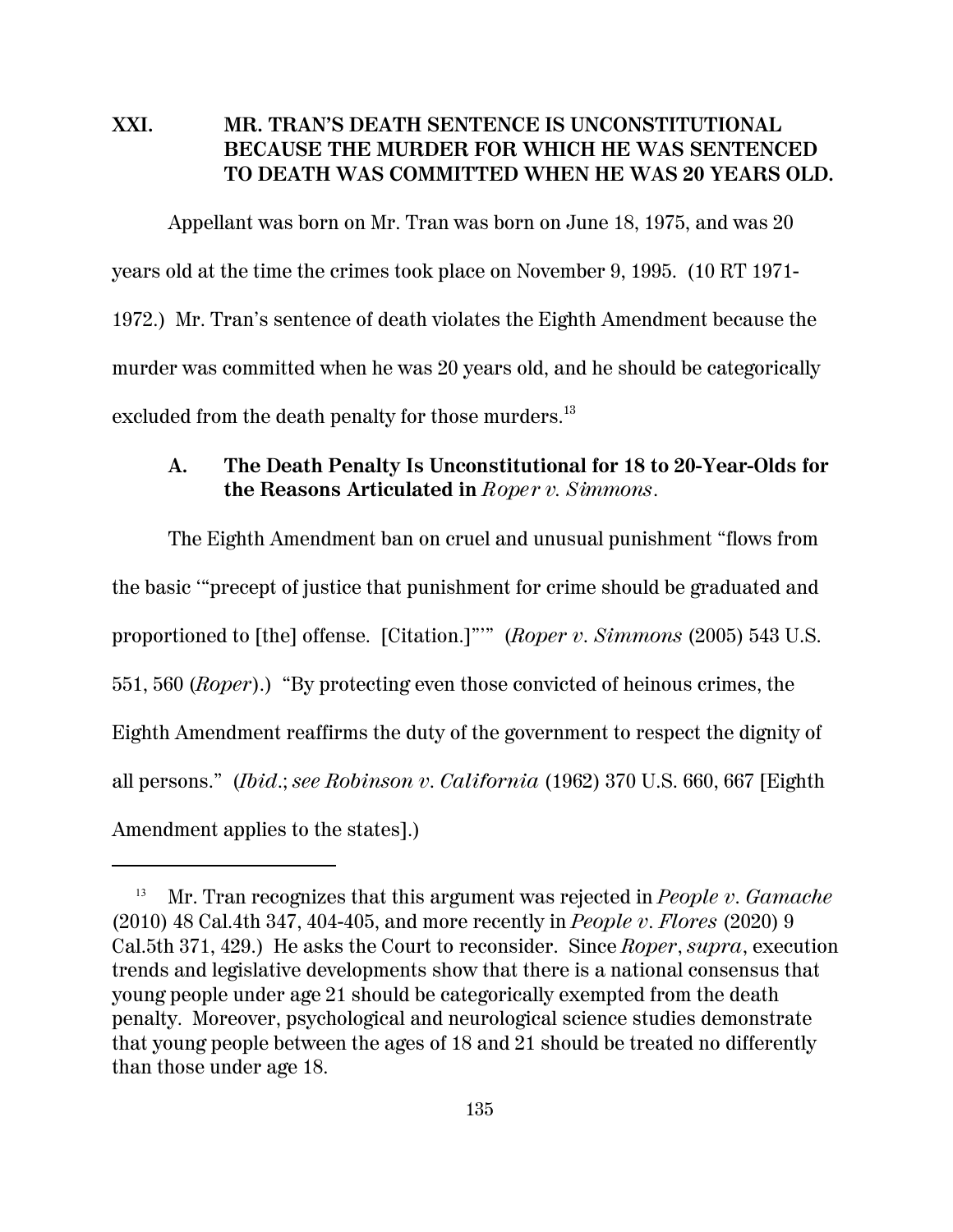In *Roper*, *supra*, the United States Supreme Court banned the execution of individuals under 18 years old at the time of their crimes. The Court based its ruling on the Eighth Amendment's prohibition of cruel and unusual punishment (543 U.S. at pp. 560-561) and conducted a two-step analysis to reach its decision (*id*. at p. 564). The Court first emphasized that a national consensus had formed in opposition to the execution of juveniles. A majority of states prohibited the practice, and those states that permitted the practice administered it infrequently. (*Id*. at pp. 564-565.) The Court then conducted an independent proportionality analysis and found the execution of juveniles an excessive punishment. (*Id.* at p. 569.) The Court noted that "[c]apital punishment must be limited to those offenders who commit 'a narrow category of the most serious crimes' and whose extreme culpability makes them 'the most deserving of execution.'" (*Id*. at p. 568, quoting *Atkins v. Virginia* (2002) 536 U.S. 304, 319 (*Atkins*).) Citing the advances in the scientific understanding of juvenile behavior, the Court overruled its earlier decision in *Stanford v. Kentucky* (1989) 492 U.S. 361, 379, which upheld the death penalty for juveniles convicted of homicides committed when they were 16 or 17 years old. Relying on that science, it determined that 16 and 17-year-olds have specific characteristics that typify youth, including (1) a lack of maturity and an underdeveloped sense of responsibility, (2) increased susceptibility to negative influences and outside pressures and (3) unformed or underdeveloped character,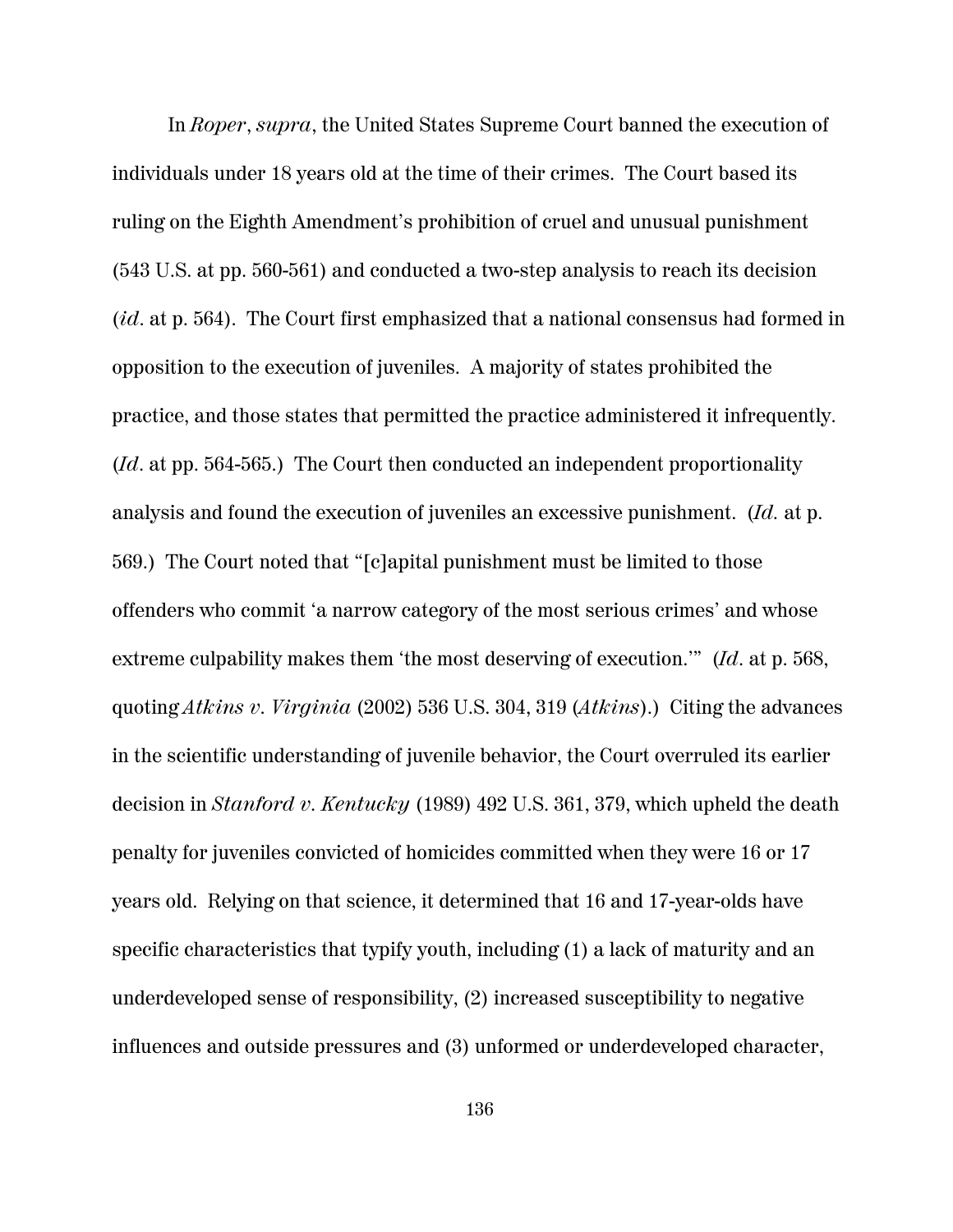so that they could not be classified among the worst of offenders. (*Roper*, *supra*, 543 U.S. at pp. 569-570.) These characteristics diminished the culpability of juveniles and, thus, the two main social purposes served by the death penalty, retribution and deterrence, applied with lesser force. (*Id*. at p. 571 [imposition of the death penalty on juveniles does not contribute to either goal because the culpability or blameworthiness of a juvenile is "diminished, to a substantial degree, by reason of youth and immaturity"].) In addition, the Court noted that the risk of executing a juvenile offender of diminished culpability could not be eliminated by an individualized sentencing regime. (*Id*. at pp. 572-573.) The Court therefore categorically exempted juveniles from the death penalty. (*Id.* at pp. 578-579.)

In the 17 years since *Roper*, the national consensus has once again evolved. The line between childhood and adulthood must now be moved to age 21, excluding from the death penalty emerging adults, such as Mr. Tran, between the ages of 18 and 21 at the time of the crime. Execution trends and legislative developments show that there is a national consensus that young people like Mr. Tran be categorically exempted from the death penalty. Moreover, emerging psychological and neurological science conclusively demonstrates that young people between these ages exhibit the same three characteristics displayed by those under 18 that diminish their responsibility.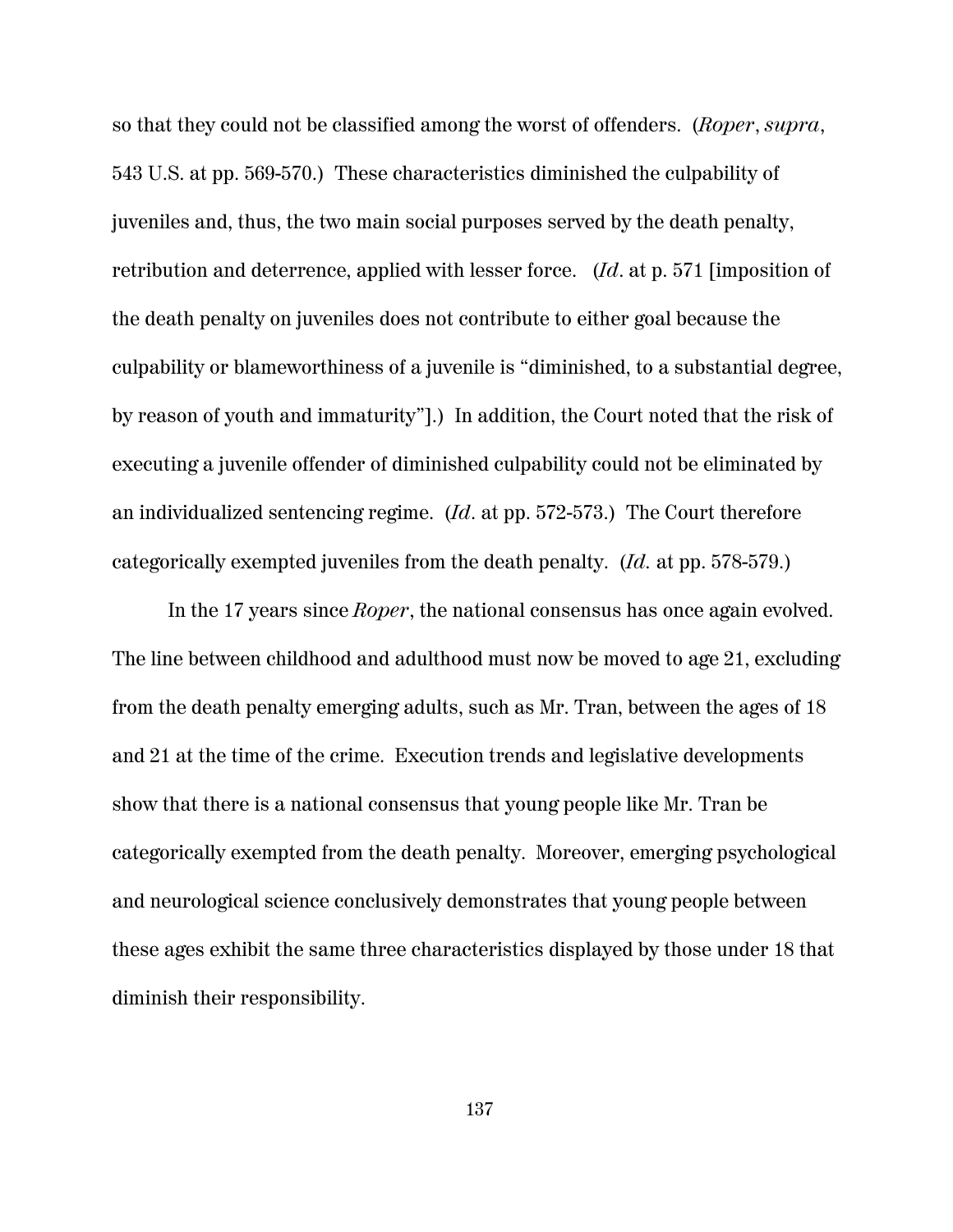#### **B. There Is Now a Clear National Consensus That 18 to 20-Year-Olds Should Be Categorically Excluded from the Death Penalty.**

Two trends demonstrate that there is a national consensus that individuals between the ages of 18 and 21 be categorically excluded from the death penalty. First, since the Court decided *Roper*, the use of the death penalty to execute individuals between the ages of 18 and 21 has become exceptionally rare. Second, legislative changes, from laws regulating the possession of guns, alcohol and marijuana for the young between ages 18 and 21 to those extending the age of those over whom juvenile courts have jurisdiction, evince a national consensus that individuals under the age of 21 should be considered less culpable. New behavioral and neuroscientific research, demonstrating that the portions of the brain associated with the developmental characteristics identified in *Roper* are still maturing in individuals at least through age 21.

#### **1. The National Trend Is Towards Not Executing 18 to 20- Year-Olds.**

In banning the juvenile death penalty in *Roper*, the Court relied upon data showing that the majority of states rejected the juvenile death penalty and that, even where permitted, it was infrequently imposed on 16 and 17-year-olds. A similar pattern is now emerging regarding application of the death penalty to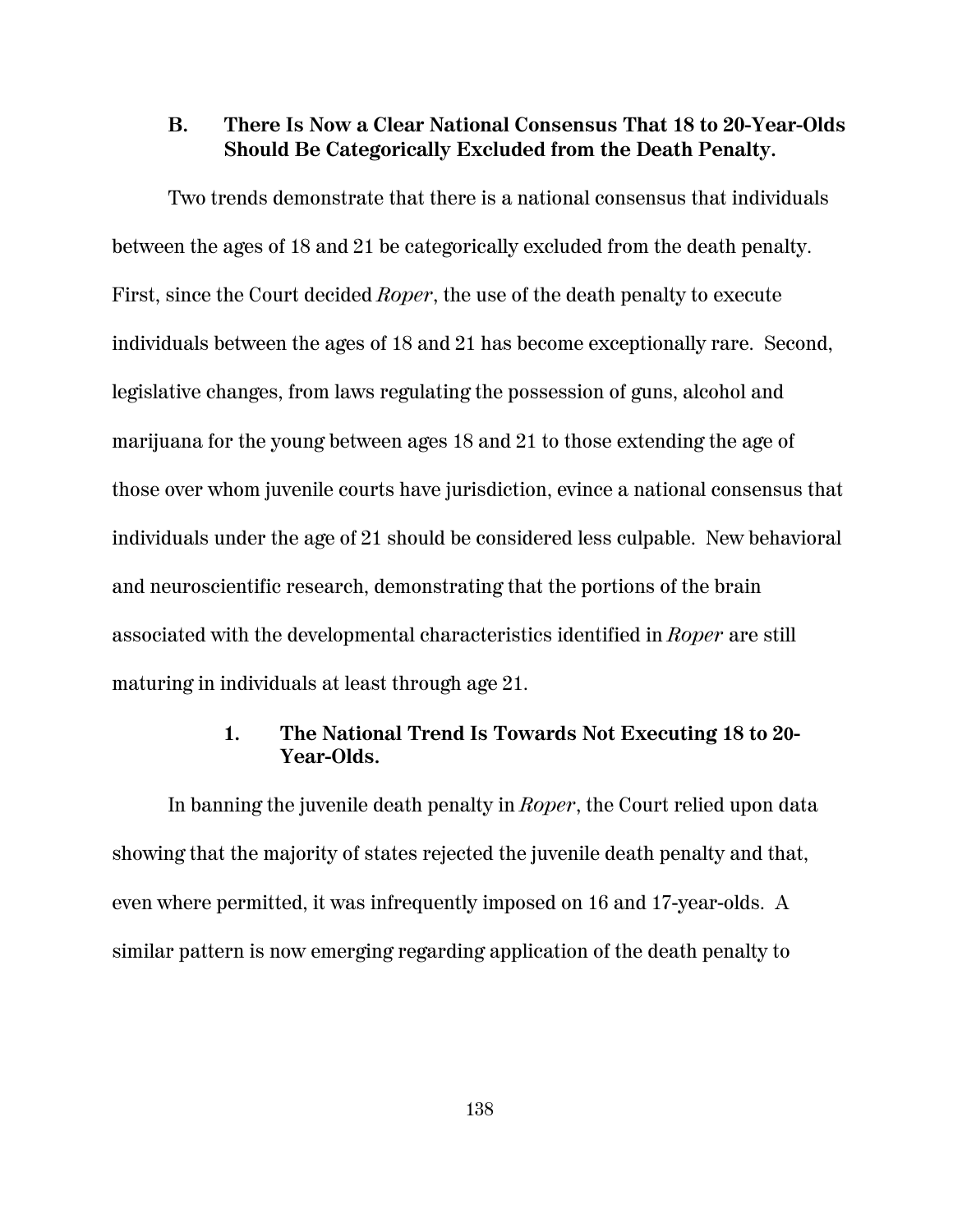individuals between the ages of 18 and 21.<sup>14</sup> Since *Roper*, eleven states have abolished the death penalty, making a total of 23 states and the District of Columbia without a death penalty statute. (Death Penalty Information Center [DNIC], States *With and Without the Death Penalty* <https://deathpenaltyinfo.

<sup>&</sup>lt;sup>14</sup> Many states have legislation permitting the execution of young people between 18 and 21 years old. However, "'[t]here are measures of consensus other than legislation.'" (*Graham v. Florida* (2010) 560 U.S. 48, 62 (*Graham*), quoting *Kennedy v. Louisiana* (2008) 554 U.S. 407, 433.) "Actual sentencing practices are an important part of the Court's inquiry into consensus." (*Ibid*., citing *Enmund v. Florida* (1982) 458 U.S. 782, 794-796; *see Atkins*, *supra*, 536 U.S. at p. 316 [actually executing the intellectually disabled in states permitting the practice was "uncommon"]; *Roper*, *supra*, 543 U.S. at p. 567 [citing the infrequency of the use of the death penalty for juveniles "even where it remains on the books"]; *Kennedy v. Louisiana*, *supra*, 554 U.S. at p. 433 ["Statistics about the number of executions may inform the consideration of whether capital punishment for the crime of child rape is regarded as unacceptable in our society"]; *see Penry v. Lynaugh* (1989) 492 U.S. 302, 334 [noting importance of actual sentencing practices to demonstrate contemporary values and national consensus].)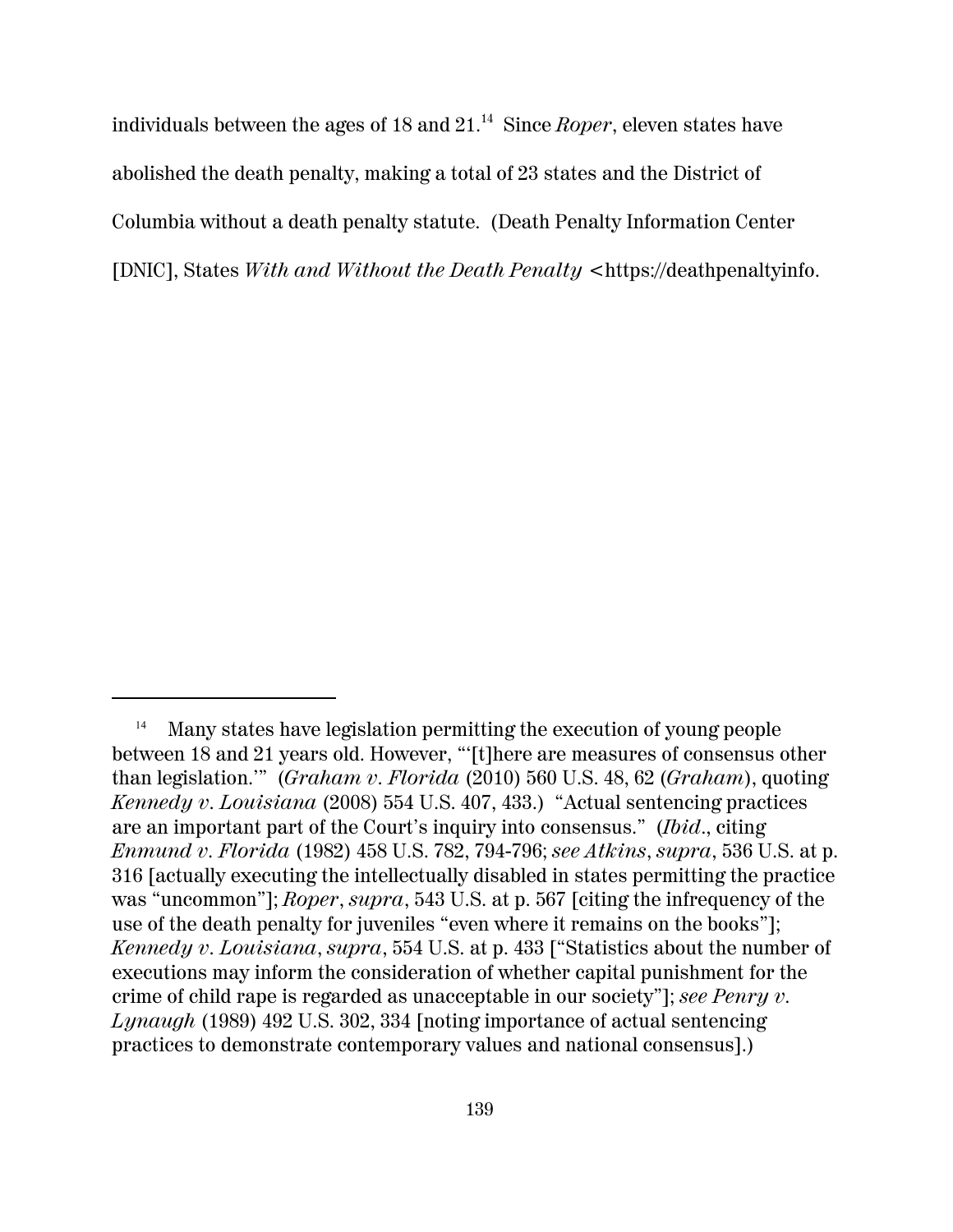org/states-and-without-death-penalty> [citing statistics] [as of Feb. 20, 2022].)<sup>15</sup> Additionally, in 10 states that still retain the death penalty as a sentencing option, no execution has taken place in at least ten years. (DPIC, *States with No Recent Executions* (updated Nov. 17, 2021) <https:// deathpenaltyinfo.org/executions /executions-overview/states-with-no-recent-executions> [citing statistics] [as of Feb. 20, 2022].) In total, 36 states (plus the District of Columbia and Military) have either formally abolished the death penalty or have not conducted an execution in more than a decade. (*Ibid*). Accordingly, since *Roper*, the majority of states have not executed anyone under 21, and no state has decreased the minimum age of execution.

With respect to the 27 states that have retained the death penalty, there has

<sup>15</sup> The states that abandoned the death penalty prior to *Roper* are Alaska, Hawaii, Iowa, Maine, Massachusetts, Michigan, Minnesota, North Dakota, Rhode Island, Vermont, West Virginia, and Wisconsin. The states that have abolished the death penalty since *Roper* are Connecticut (2012), Illinois (2011), Maryland (2013), New Jersey (2007), New Mexico (2009), New York (2007), Delaware (2016), Washington (2018), New Hampshire (2019), Colorado (2020), and Virginia (2021). There have been no executions for at least a decade in 13 states that maintain the death penalty on the books: California (2006); Indiana (2009); Kansas (no executions since the death penalty was reinstated in 1994); Kentucky (2008); Louisiana (2010); Montana (2006); Nevada (2006); North Carolina (2006); Oregon 1997); Pennsylvania (1999); South Carolina (2011); Utah (2010); and Wyoming (1992). (DNIC, *Executions by State and Year* <https://deathpenalty info.org/ Executions by State and Year  $\ge$  [as of Feb. 20, 2022].) In three states, the governors have imposed a moratorium on the death penalty: California (2019); Pennsylvania (2015), Oregon (2015, extending a previous moratorium). (DPIC, *State by State* <https://deathpenaltyinfo.org/state-and- federal-info/state -by-state> [as of Feb. 20, 2022].)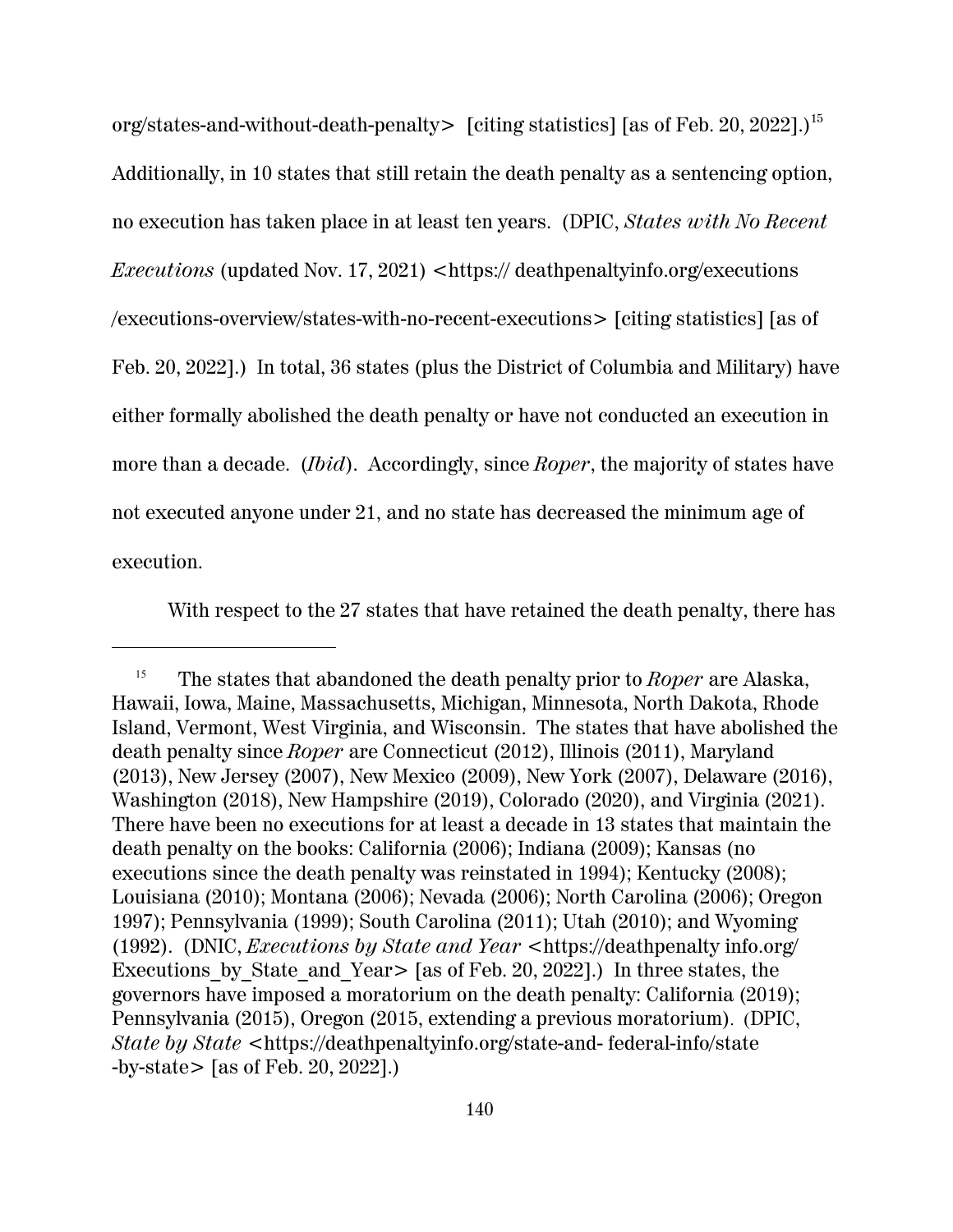been a marked and consistent decline in executions of individuals who were under 21 at the time of the offense. As of 2016, only 15 states had carried out such an execution in the previous 15 years. (Eschels, *Data & The Death Penalty: Exploring the Question of National Consensus Against Executing Emerging Adults in Conversation with Andrew Michaels's A Decent Proposal: Exempting Eighteen- to Twenty-Year-Olds From The Death Penalty* (June 15, 2016) 40 The Harbinger 147, 152 [collecting statistics], <https://socialchangenyu. com/harbinger/data-the-death-penalty-exploring-the-question-ofdata-the-deathpenalty-exploring-the-question-of-national-consensus-against-executing-emergingadults-in-conversation-with-andrew-michaels> [as of Feb. 20, 2022]; *Bredhold*, *supra*, at p. 5 [examining nationwide statistics and concluding that "the number of executions of defendants under twenty-one (21) in the last five (5) years has been cut in half from the two (2) previous five- (5) year periods"].) As of February 2016, "[o]f the thirty-one (31) states with a death penalty, only nine (9) executed defendants who were under the age of twenty-one (21) at the time of their offense between 2011 and 2016." (*Bredhold*, *supra*, at p. 4.) In 2016, 31 individuals received death sentences, and only two of those individuals were under the age of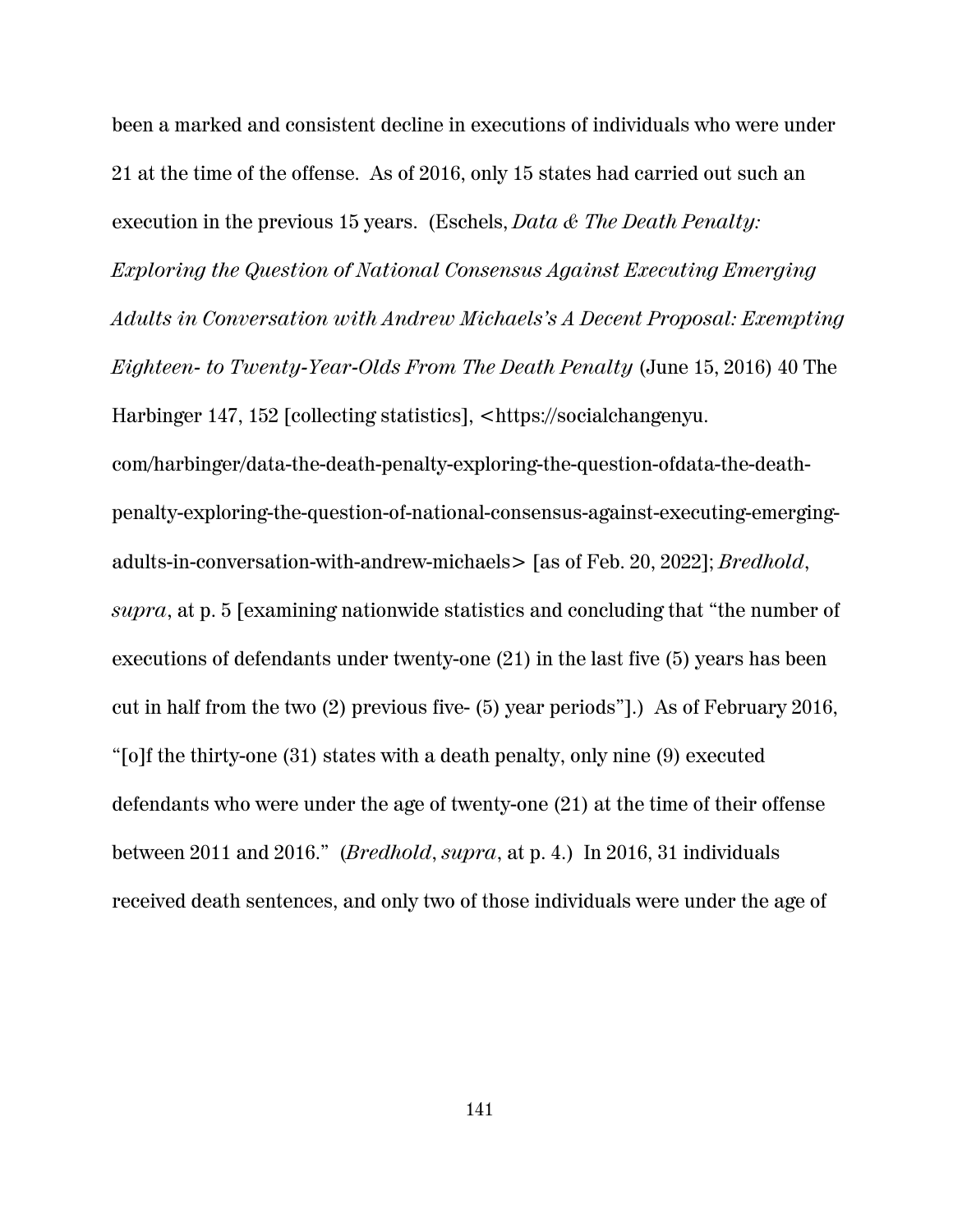21 at the time of their crimes. $^{16}$ 

The rare use of the death penalty for young adults contrasts with the high homicide rate for that same group. In 2010, 18-year-olds and 19-year-olds led as perpetrators of murders and non-negligent homicides. "If there were no national consensus against executing emerging adults, one would expect that the practice of executing members of this high-violence group would be common. It is not." (Eschels, *supra*, at p. 152, fn. 35, citing Snyder, *Bureau of Justice Statistics, U.S. Dep't of Justice, Arrest in the United States, 1990-2010*, at pp. 17-18

<https://www.bjs.gov/content/pub/pdf/aus9010.pdf> [as of Feb. 20, 2022].)

Reference to international law is also instructive as to what is cruel and unusual. (*Roper*, *supra*, 543 U.S. at p. 575; *Atkins*, *supra*, 536 U.S. at p. 315, fn. 21; *Trop v. Dulles* (1958) 356 U.S. 86, 102-103.) Trends in international law demonstrate that the death penalty as a whole, and as applied to young adults, is disfavored and outside of established standards of decency. One hundred and eight countries prohibit the death penalty for any crime. (DPIC, *Abolitionist and*

<sup>16</sup> Damantae Graham was under the age of 19 at the time of his crime. (*See* Steer, *Man Sentenced to Death in Murder of Kent State Student*, FOX 8 (Nov. 15, 2016) <http://fox8.com/2016/11/15/man-sentenced-to-death-in-murder-of-kentstate-student> [as of Feb. 20, 2022].) Justice Jerrell Knight was under the age of 21 at the time of his crime. (*See* Wade, *Dothan Police Arrest Teenager in Murder of Dothan Man; Another Suspect Still at Large*, AL.COM (Feb. 8, 2012) <blog.al.com/montgomery/2012/02/dothan\_police\_arrest\_teenager.html> [as of Feb. 20, 2022].)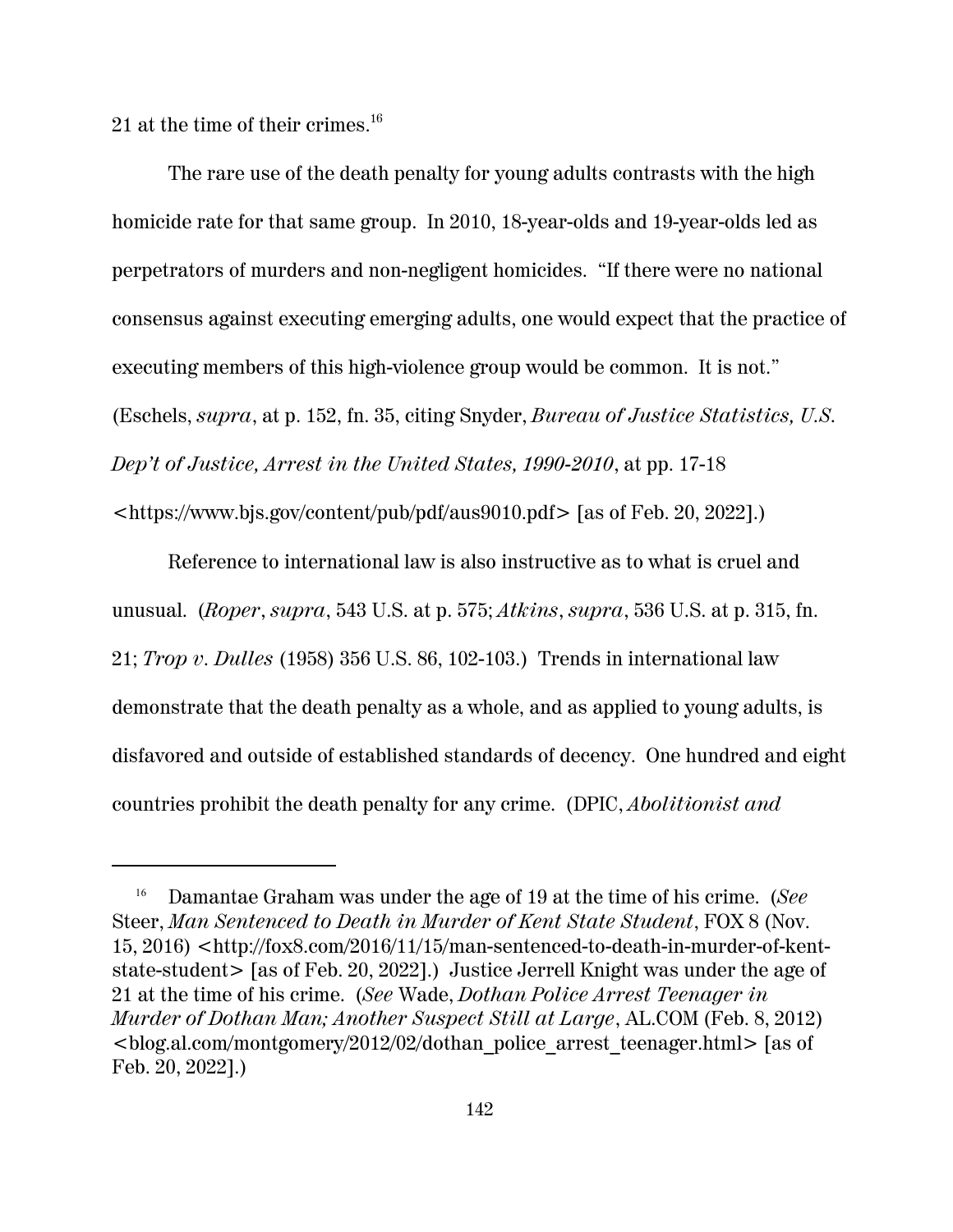*Retentionist Countries* <https://deathpenaltyinfo.org/abolitionist-andretentionist-countries?scid'30&did=140> [as of Feb. 20, 2022].) Another eight countries prohibit capital punishment for all but crimes committed in times of war or other limited circumstances. (*Ibid.*) An additional 28 countries have abolished capital punishment in practice in that they have not executed anyone during the past ten years, or have a policy or established practice not to use the death penalty. (*Ibid*.) Four countries recognize the continuing maturation of young individuals and prohibit execution of those below the age of  $20.^{\rm 17}~$  A number of multilateral treaties, including article 6(5) of the International Covenant on Civil and Political Rights, article 4(5) of the American Convention on Human Rights and article 37(a) of the Convention on the Rights of the Child, also prohibit the execution of juveniles.<sup>18</sup> Finally, in 2018, the American Bar Association (ABA) adopted Resolution 111, urging "each jurisdiction that imposes capital punishment

<sup>17</sup> *See*, *e.g.*, Law No. 62, Penal Code, art. 29(2), 1988 (Cuba); U.N. Convention on Rts. Of Child, Concluding Observations: Egypt, TT 27-28, U.N. Doc. CRC/C/15/Add.145 (Feb. 21, 2001); Penal Code Law No. 111 of 1969, art. 79 (Iraq); Intl. Federation for Human Rights, The Death Penalty in Thailand, 20 (Mar. 2005).

<sup>18</sup> The International Covenant on Civil and Political Rights is available at <https://treaties.un.org/doc/publication/unts/volume%20999/volume-999-i-14668 english.pdf> [as of Feb. 20, 2022]. The American Convention on Human Rights is available at <https://www.cidh.oas.org/basicos/english/basic3.american %20 convention.htm  $>$  [as of Feb. 20, 2022]. The Convention on the Rights of the Child is available at <http://www.ohchr.org/EN/ProfessionalInterest/Pages/CRC. aspx> [as of Feb. 20, 2022].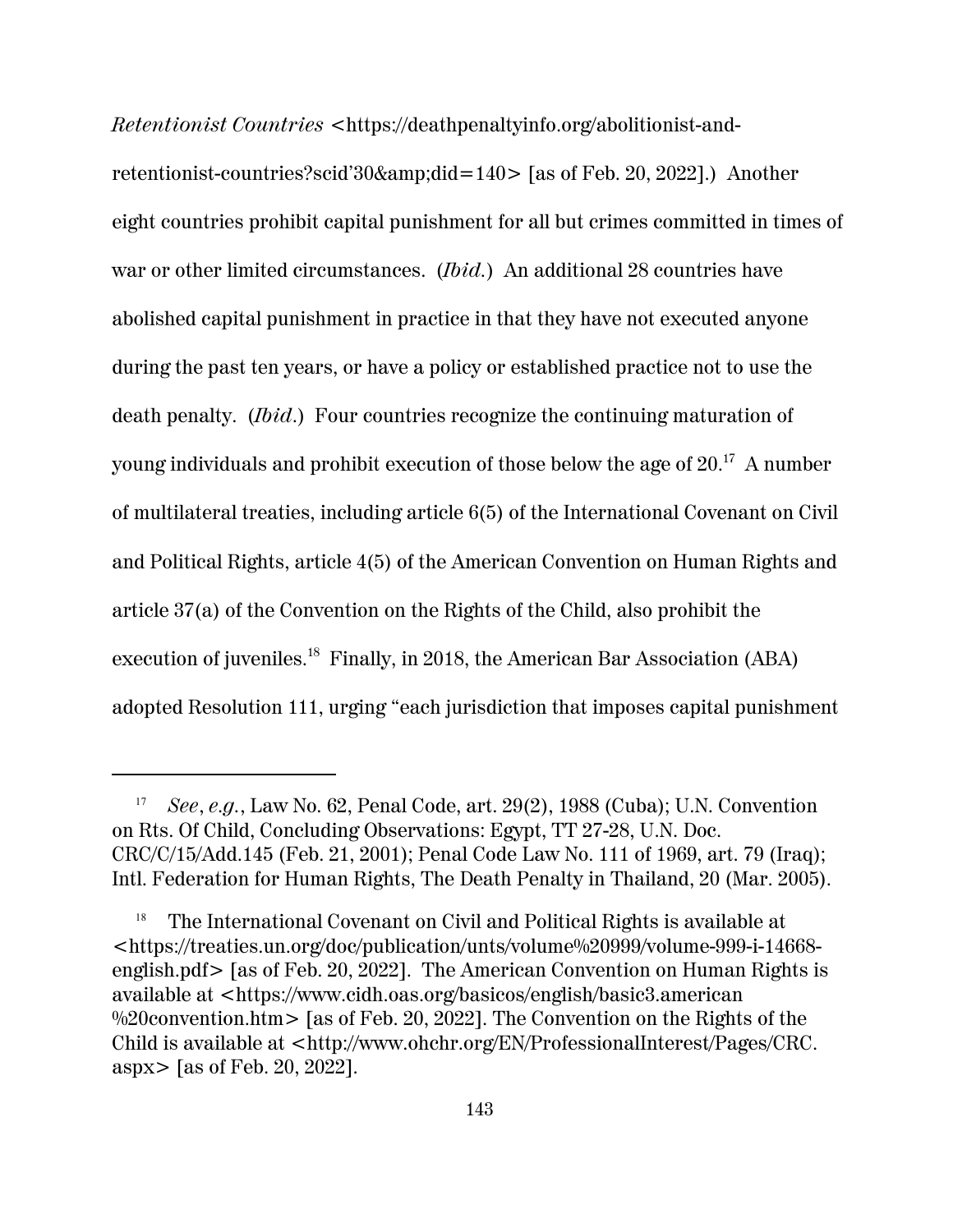to prohibit the imposition of a death sentence on or execution of any individual who was 21 years or younger at the time of the offense." (ABA resolution 111 and Report to the House of Delegates (2018) <https://www.americanbar.org/content /dam/aba/images/abanews/mym2018res/111.pdf> [as of Feb. 20, 2022].)

"[T]he objective indicia of consensus in this case -- the rejection of the juvenile death penalty in the majority of States, the infrequency of its use even where it remains on the books; and the consistency in the trend toward abolition of the practice -- provide sufficient evidence that today our society views juveniles ... as 'categorically less culpable than the average criminal.'" (*Roper*, *supra*, 543 U.S. at p. 567, quoting *Atkins*, *supra*, 536 U.S. at p. 316.) Given the changes delineated above, and given the consistency of the change in direction away from the execution of 18 to 20-year-olds, it is clear that a national consensus has arisen in opposition to the death penalty as applied to offenders aged 18 to 20.

# **2. Research on the Development of Young Adults Has Informed Legislative Trends and State Court Decisions.**

Statutory provisions concerning matters other than the death penalty reflect a legislative recognition that young people between the ages of 18 and 21 are less mature or responsible than fully developed adults. These provisions demonstrate a national consensus in favor of recognizing such limitations in the capital context and support a finding that there is a national consensus exempting people in this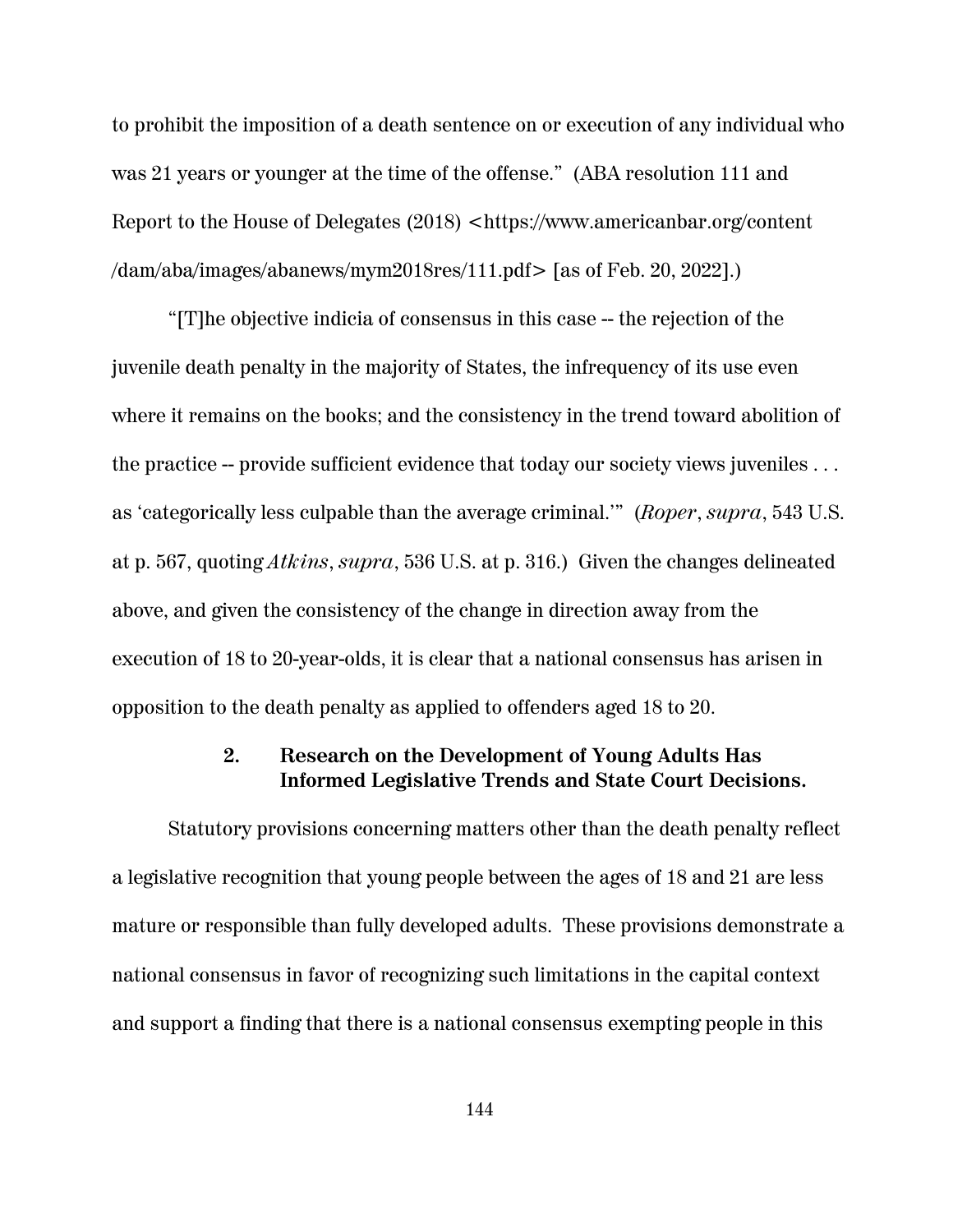class from the death penalty. (*See Thompson v. Oklahoma* (1988) 487 U.S. 815, 823-825 [detailing civil laws differentiating between adults and children in context of capital case]; *Eddings v. Oklahoma* (1982) 455 U.S. 104, 115-116 [capital case recognizing that "history is replete with laws and judicial recognition that minors, especially in their earlier years, generally are less mature and responsible than adults"].) Statutory protections in California and across the United States reflect a newly evolved understanding of the ongoing neurological and behavioral development of teenagers that continues between 18 and 21 years old.

There are a significant number of laws that use age 21 as the marker between children and adults for the regulation of activities that require maturity, impulse control or the weighing of risk. For example, the federal Gun Control Act of 1968 [GCA] prohibits individuals 21 years old and younger from purchasing handguns.  $(18 \text{ U.S.C.} \$ 922(b)(1), (c)(1))$ . Congress' primary reason for drawing the line at age 21 was the immaturity of individuals under 21 years old. (*See National Rifle Assn. of America., Inc. v. Bureau of Alcohol, Tobacco, Firearms, and Explosives* (5th Cir. 2012) 700 F.3d 185, 203, quoting Pub.L. No. 90-351, 18 U.S.C. § 901(a)(6), 82 Stat. 197, 226 (1968) [characterizing the under 21 as "emotionally immature"]; *id*. at p. 206 ["Congress found that persons under 21 tend to be relatively irresponsible and can be prone to violent crime . . ."]; *see* Michaels, *A Decent Proposal: Exempting Eighteen- to Twenty-Year-Olds from the Death*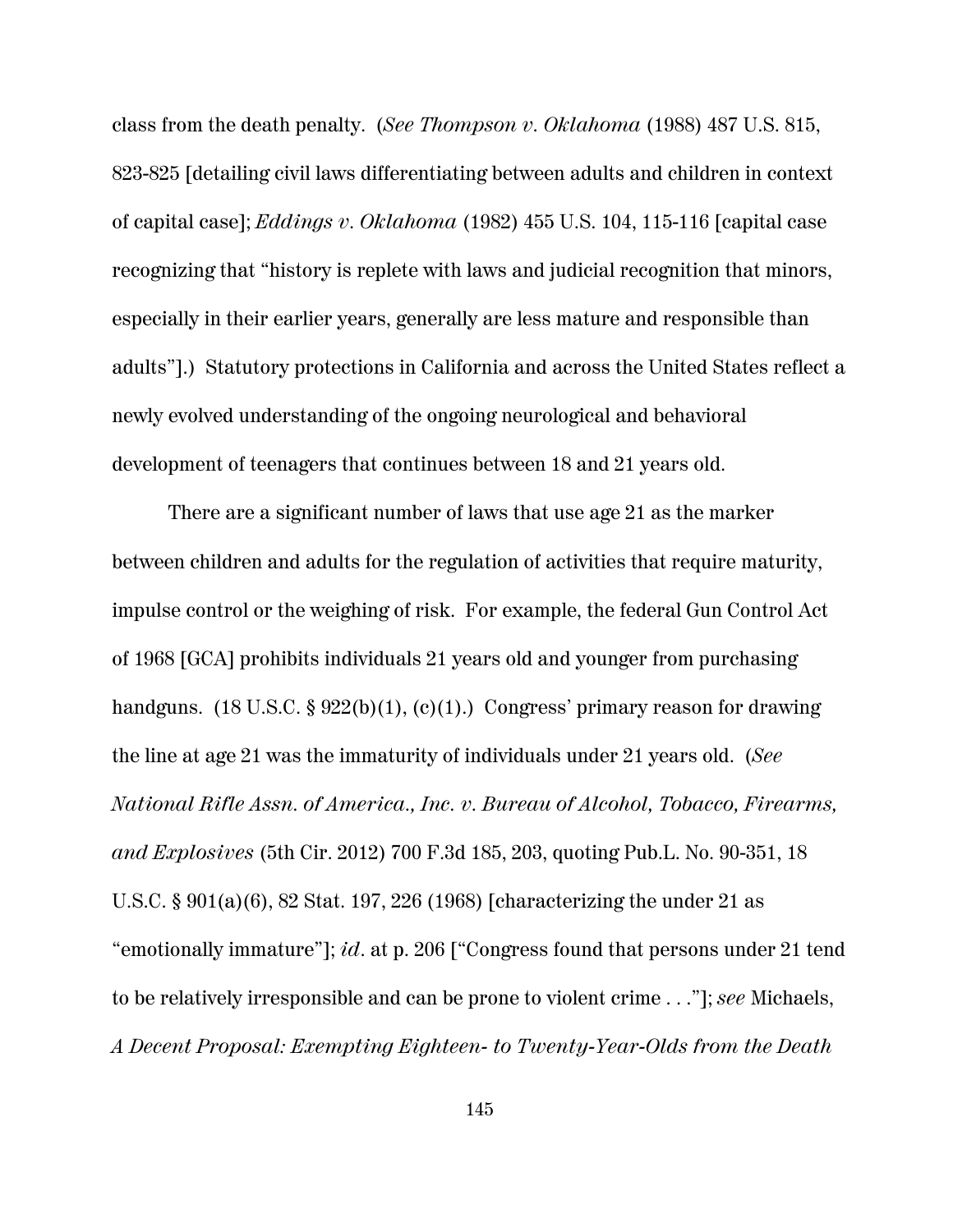*Penalty* (2016) 40 N.Y.U. Rev. L. & Soc. Change 139, 156 [The GCA reflects "modern cultural perceptions of prolonged adolescence"].) Indeed, many states, including California, set 21 as the age for purchasing handguns. (Giffords Law Center to Prevent Gun Violence, *State minimum age to purchase or possess guns* <https://giffords.org/lawcenter/gun-laws/policy-areas/who-can-havea-gun/minimum-age/> [collecting state statutes regulating gun purchase and age] [as of Feb. 20, 2022]; Astor, *Florida Gun Bill: What's in It, and What Isn't*, N.Y. Times (Mar. 8, 2018) ["The bill would change the minimum age for all gun purchases to 21 from 18"]; *see* Luna, *No gun purchases before the age of 21 under California bill*, Sac. Bee (Feb. 28, 2018) [bill introduced in California Senate to raise the minimum age to purchase rifles and shotguns to 21]; Sen. Bill 1100 (Partantino, (Reg. Sess. 2017-2018) <http://leginfo.legislature.ca.gov/faces/ billNavClient.xhtml?bill\_id=201720180SB1100> [as of Feb. 20, 2022].)

Just as most federal and state laws restrict handgun purchases for 18 to 20 year-olds, the National Minimum Drinking Age Act of 1984 [NMDA] effectively prohibits 18 to 20-year-olds from purchasing alcohol. (23 U.S.C. § 158.) The NMDA encouraged states to increase the legal drinking age from age 18 to age 21 by conditioning the award of federal highway funds upon them doing so. (*See South Dakota v. Dole* (1987) 483 U.S. 203, 205.) Every state currently treats 18 to 20 year-olds as juveniles with respect to the purchase of alcohol, effectively raising the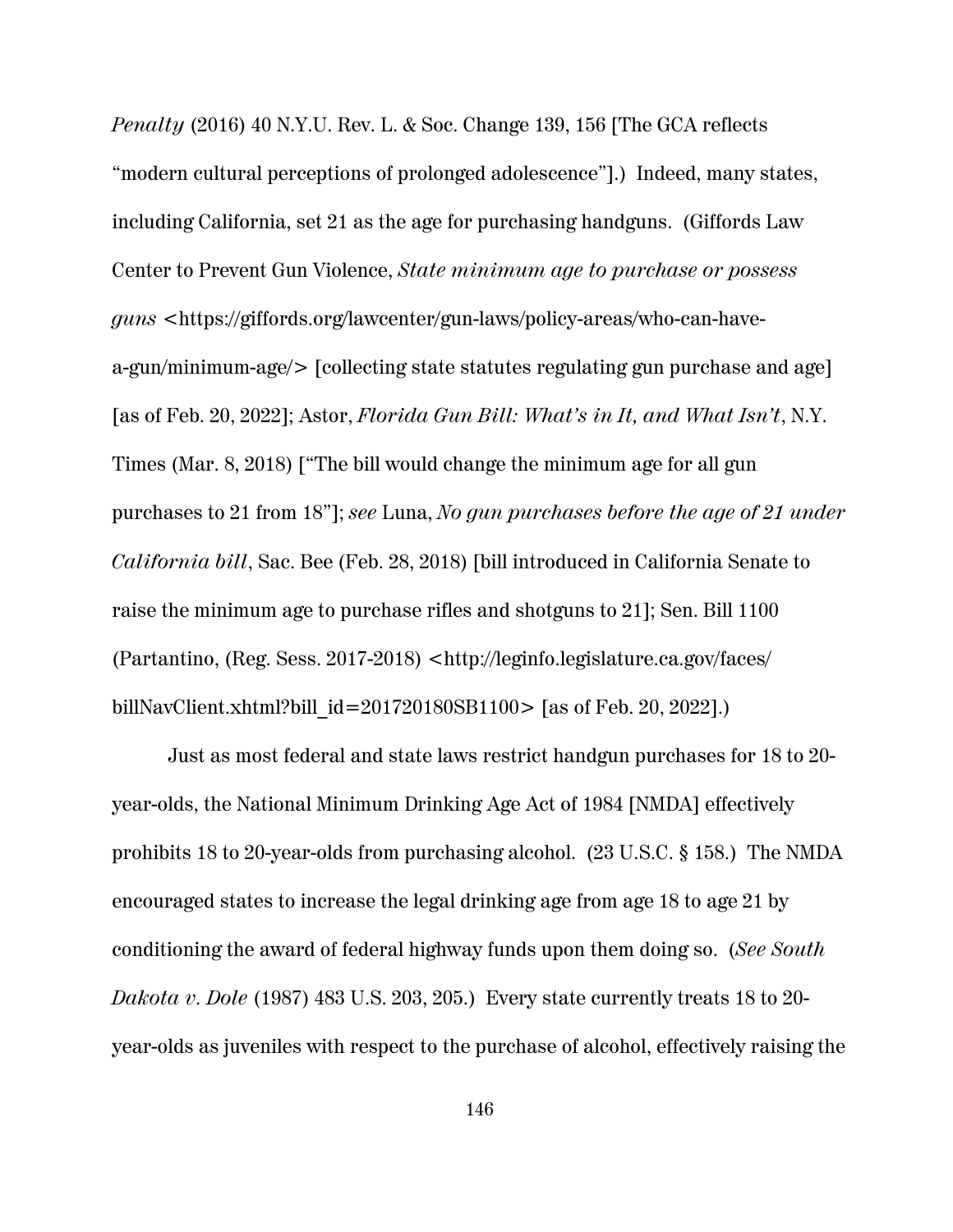minimum drinking age to 21. (Alcohol Policy Information System, *Highlight on Underage Drinking <https://alcoholpolicy.niaaa.nih.gov/underage-drinking>* [collecting state statutes] [as of Feb. 20, 2022].) The underlying concern of the legislators was that highway "fatalities were due to the less than fully mature behavior of eighteen- to twenty-year-olds." (Michaels, *supra*, 40 N.Y.U. Rev. L. & Soc. Change at p. 153, citing Roman, *How should young adults be punished for their crimes?*, Huffington Post (Jan. 13, 2014) <http://www.huffingtonpost.com /john-roman-phd/young-adults-crime b  $4576282.html$  [as of Feb. 20, 2022].)

A majority of states have enacted laws that impose civil liability on vendors and adults 21 years old and older for serving alcohol to individuals under the age of 21. (Mothers Against Drunk Driving, *Dram Shop and Social Host Liability* <https://www.madd.org/wp-content/uploads/2017/08/Dram\_Shop\_Overview.pdf> [as of Feb. 20, 2022] [collecting states].) A number of state courts have held that the limitation of the sale of alcohol to young people under 21 is a recognition of the limited responsibility of that class. (*See*, *e.g.*, *Steele v. Kerrigan* (N.J. 1997) 689 A.2d 685, 698, quoting *Rappaport v. Nichols* (N.J. 1959) 156 A.2d 1, 8 ["The Legislature has in explicit terms prohibited sales to minors as a class because it recognizes their very special susceptibilities and the intensification of the otherwise inherent dangers when persons lacking in maturity and responsibility partake of alcoholic beverages"]; *Biscan v. Brown* (Tenn. Ct. App., Dec. 15, 2003,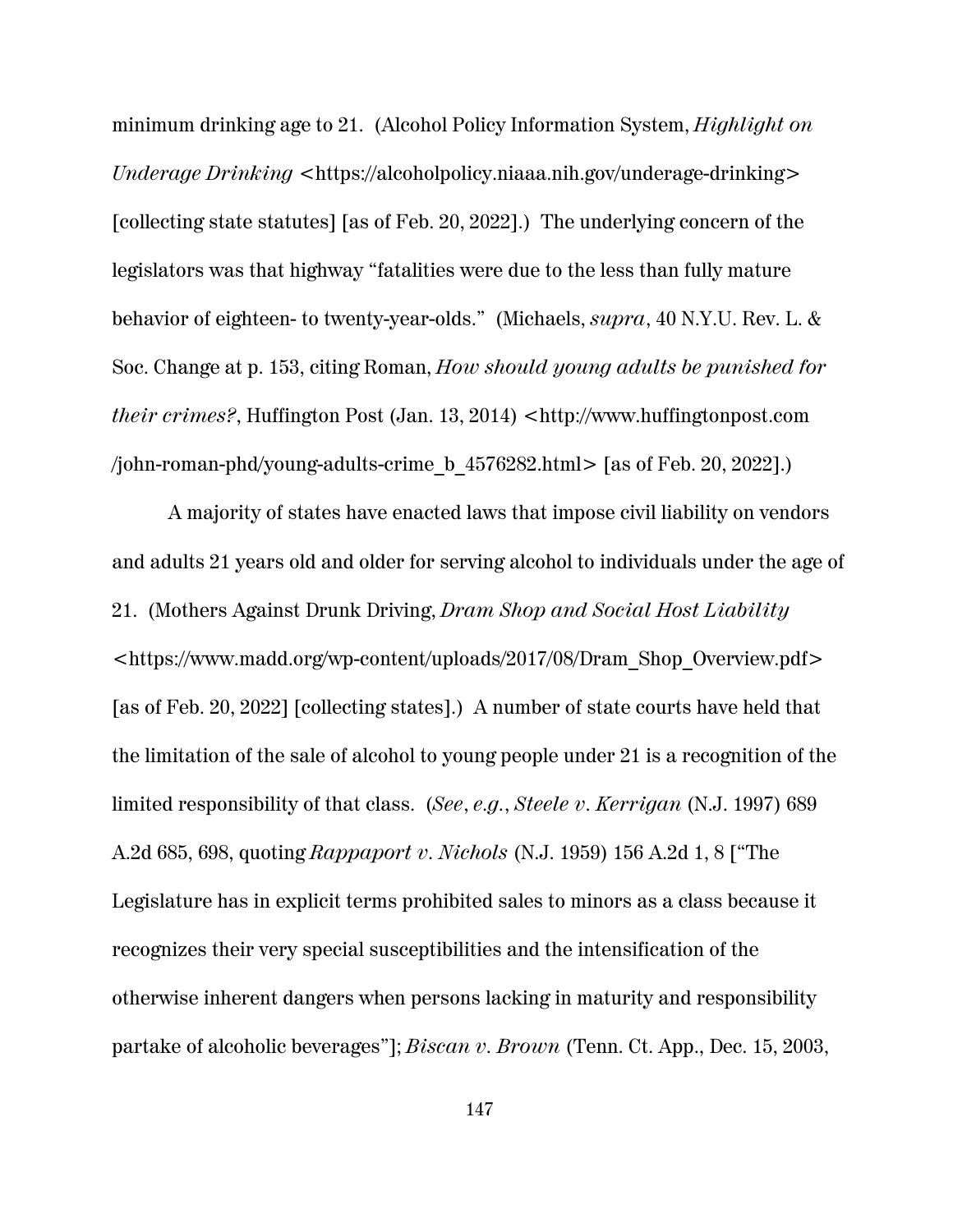No. M2001-02766-COA-R3-CV) 2003 WL 22955933 at \*17 (unpub.) ["'These broad prohibitions . . . are directed to minors as a class in recognition of their susceptibilities and the intensification of dangers inherent in the consumption of alcoholic beverages, when consumed by a person lacking in maturity and responsibility'"], quoting *Brookins v. Round Table, Inc.* (Tenn. 1981) 624 S.W.2d 547, 550; *Hansen v. Friend* (Wash. 1992) 824 P.2d 483, 486 [the state liquor act "protects a minor's health and safety interest from the minor's own inability to drink responsibly"].)

Other potentially risky activities are limited to people 21 years old and older. On December 20, 2019, President Trump signed legislation to amend the Federal Food, Drug, and Cosmetic Act, and raise the federal minimum age of sale of tobacco products from 18 to 21 years, effective immediately. Prior to this federal increase, nineteen states -- Arkansas, California, Connecticut, Delaware, Hawaii, Illinois, Maine, Maryland, Massachusetts, New Jersey, New York, Ohio, Oregon, Pennsylvania, Texas, Utah, Vermont, Virginia and Washington -- had raised the tobacco age to 21, along with Washington, DC and at least 540 localities, covering over half of the US population. Subsequent to the federal age of sale increase, Colorado, Indiana, Iowa, Kentucky, Minnesota, Mississippi, New Mexico, Oklahoma, South Dakota, Tennessee and Wyoming have raised their tobacco age to 21. (Campaign for Tobacco Free Kids, *States and Localities That Have Raised the*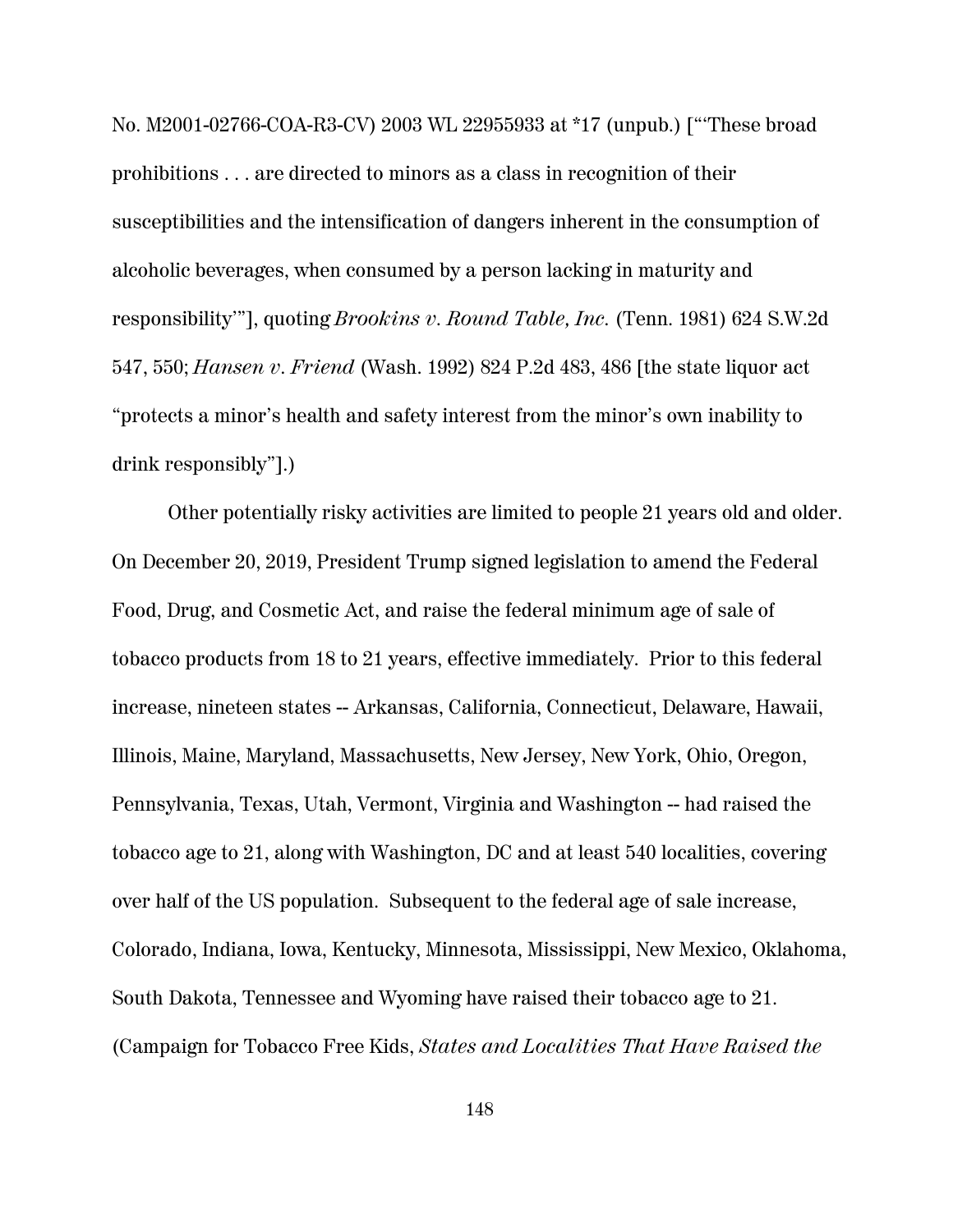*Minimum Legal Sale Age for Tobacco Products to 21* <https://www.

tobaccofreekids.org/assets/content/what\_we\_do/state\_local\_issues/sales\_21/states localities MLSA 21.pdf> [as of Feb. 20, 2022] [listing state statutes and local regulations]; Cal. Bus. & Prof. Code, § 22963, subd. (a).) All of the states that have legalized recreational marijuana, including California, have proscribed its use by people under 21. (Insurance Institute for Highway Safety, *Marijuana laws by state* <https://www.iihs.org/topics/alcohol-and-drugs/marijuana-laws-table> [as of Feb. 20, 2022] [summarizing minimum age laws by state].) States drew the line at 21 for recreational marijuana use based on considerations of the same factors relied upon in *Roper*, i.e., the inability to control impulses, peer pressure and the tendency to risky behavior. (*See*, *e.g.*, H.R. 128-88 1st Sess. (Me. 2017) p. 1 <https://legislature.maine.gov/legis/bills/bills\_128th/chapters/PUBLIC1.asp> ["ensuring that possession and use of recreational marijuana is limited to persons who are 21 years of age and older is necessary to protect those who have not yet reached adulthood from the potential negative effects of irresponsible use of a controlled substance"] [as of Feb. 20, 2022].)

Under the Free Application for Federal Student Aid (FAFSA), the Federal Government considers individuals under age 23 legal dependents of their parents. (*See* FAFSA, *For purposes of applying for federal student aid, what's the difference between a dependent student and an independent student?*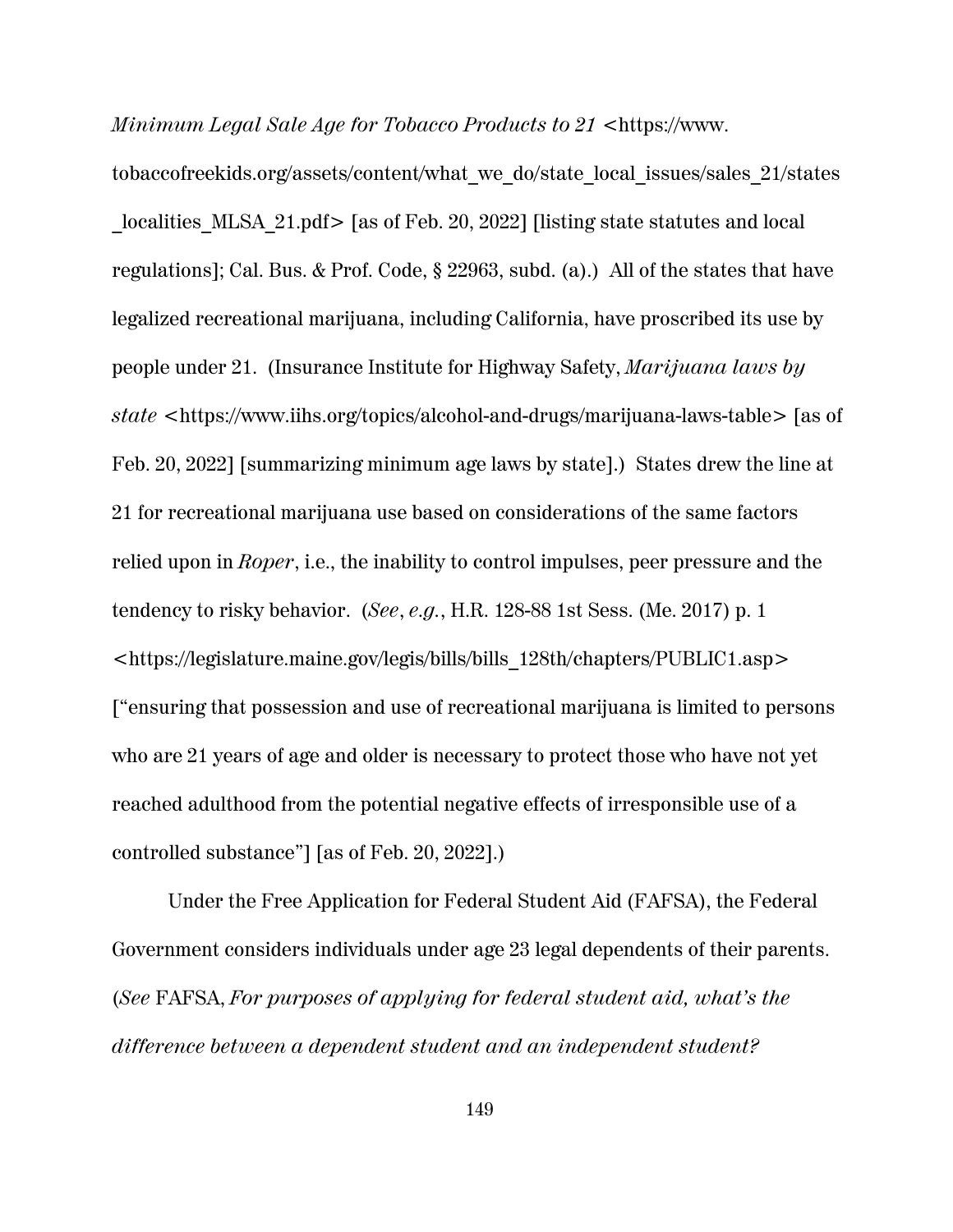<https://studentaid.ed.gov/sa/fafsa/filling-out/dependency> [as of Feb. 20, 2022].) Similarly, the Internal Revenue Service allows students under the age of 24 to be dependents for tax purposes. (*See* IRS, Publication 501 (2021), *Dependents, Standard Deduction, and Filing Information*, <https://www.irs.gov/ publications/p501#en\_US\_2021\_publink1000220868> [as of Feb. 20, 2022.) The Affordable Care Act also allows individuals under the age of 26 to remain on their parents' health insurance. (42 U.S.C. § 300gg-14 (2021).)

Many states prohibit young people under 21 years old from gambling in casinos.<sup>19</sup> Some states restrict the types of driver's licenses people under 21 years old can have, including limiting the transport of hazardous materials to men and women over 21 years old. $^{20}\,$  There are also restrictions relating to the types of employment (including service as a public official) and licenses young adults may

<sup>19</sup> *See, e.g.*, Colo. Rev. Stat. § 44-30-809 (2018); Del. Code tit. 29, § 4810 (1974); Ind. Code § 4-33-9-12 (1993); Iowa Code § 99B.43 (2015); La Rev. Stat. § 14:90.5 (2004); Miss. Code § 75-76-155 (1990); Mo. Rev. Stat. § 313.817 (1991); Nev. Rev. Stat. § 463.350 (1955), N.J. Stat. § 5:12-119 (1977); S.D. Codified Laws § 42-7B-35 (1989).

<sup>20</sup> *See, e.g.*, Ark. Code Ann. § 27-51-1604; Colo. Rev. Stat. § 42-4-116; Ind. Code § 9-24-11-3.5; La. Stat. Ann. § 401.1; Md. Code Ann., Transp. § 16-817; *see also* 49 C.F.R. §§ 390.3, 391.11 [requiring commercial drivers to be at least 21 years of age to transport passengers or hazardous materials intrastate, and to drive commercial vehicles interstate]; Cal. Veh. Code, § 15250 [requiring federal hazardous endorsement to transport hazardous materials].)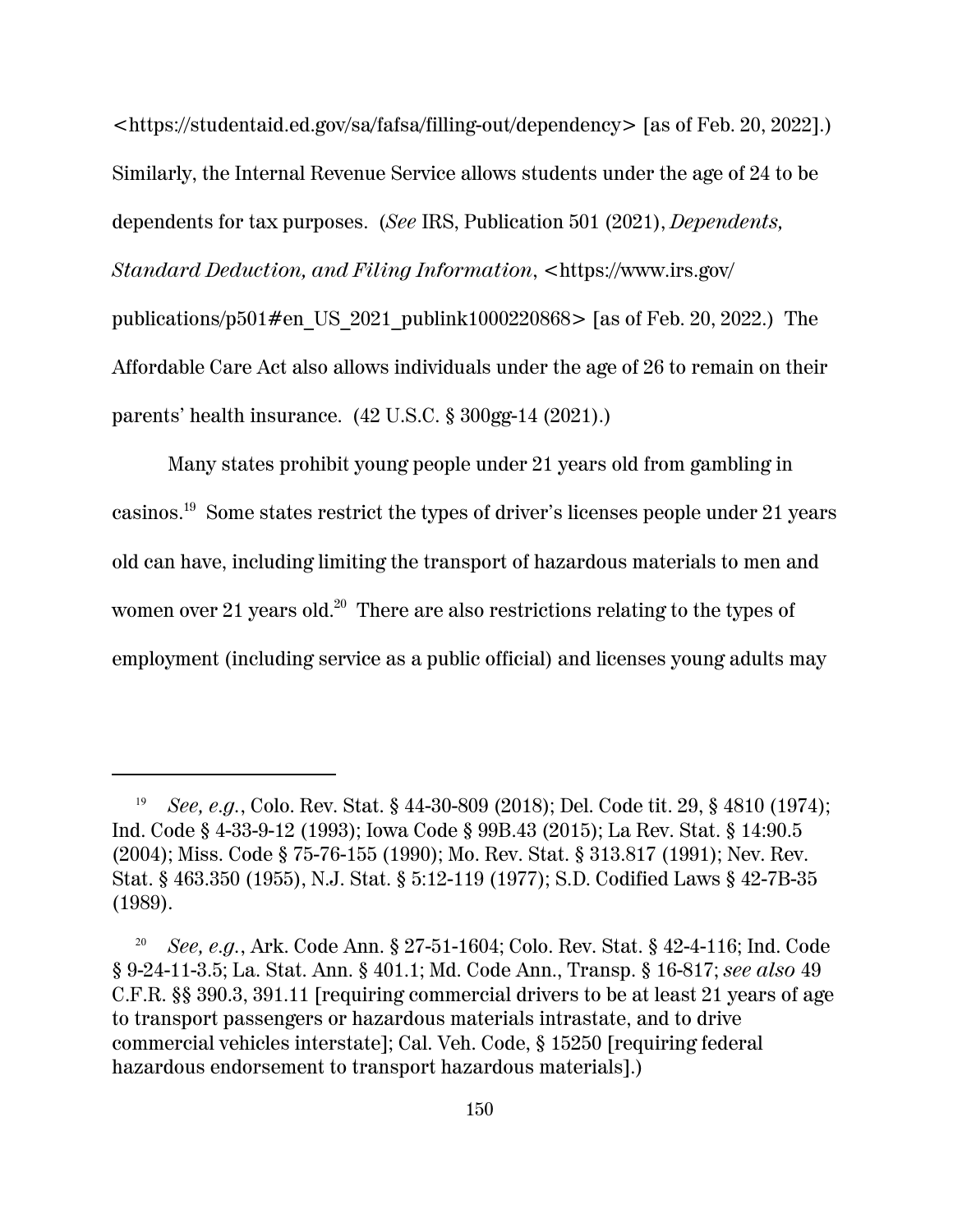hold. $^{21}$ 

As one commentator pointed out, "[t]he ability to purchase guns and alcohol are societal privileges bestowed on adults twenty-one years of age and older." (Michaels, *supra*, 40 N.Y.U. Rev. L. & Soc. Change at p. 154.) So too is casino gambling, driving hazardous materials, holding public office and marijuana and

<sup>&</sup>lt;sup>21</sup> Many state provisions require that state legislators be at least over the age of 21. (Ala. Const., art. IV, § 47; Alaska Const., art. II, § 2; Ariz. Const., art. IV, § 2; Ark. Const., art. V, § 4; Colo. Const., art. V, § 4; Del. Const., art. II, § 3; Fla. Const., art. III, § 15; Ga. Const., art. III, § 2, ¶ III; Ill. Const., art. IV, § 2(c); Ind. Const., art. IV, § 7; Iowa Const., art. III, § 4; Ky. Const. § 32; Me. Const., art. IV, § 4; Md. Const., art. III, § 9; Mich. Const., art. 4, § 7; Miss. Const., art. 4, § 41; Mo. Const., art. III, § 4; Neb. Const., art. III, § 8; Nev. Rev. Stat. § 218A.200; N.J. Const., art. IV, § 1; N.M. Const., art. IV, § 3; N.C. Const., art. II, § 6; Okla. Const., art. V, § 17; Or. Const., art. IV, § 8; Pa. Const., art. II, § 5; S.C. Const., art. III, § 7; S.D. Const., art. III, § 3; Tenn. Const., art. II, § 9; Tex. Const., art. III, § 7; Utah Const., art. VI, § 5; Va. Const., art. IV, § 4; Wyo. Const., art. III, § 2.) There are also state-law age restrictions on licenses. (*See*, *e.g.*, Ark. Code Ann. § 16-22-201 [license to practice law restricted to those over 21]; Ark. Code Ann. § 17-24-302 [licensing for collections agencies restricted to those over 21]; Cal. Health & Saf. Code, § 1562.01 [staff at a shortterm residential treatment center must be at least 21]; Cal. Bus. & Prof. Code, § 4996.2 [licensed social worker must be 21]; Cal. Veh. Code, § 11104 [driving instructor must be at least 21]; Colo. Rev. Stat. § 12-52-108 [license to transmit money issued to those 21 and older]; Idaho Code Ann. § 54-3602 [members of grape growers and wine producers commission must be at least 21]; La. Stat. Ann. § 3520 [those 21 and older may be appointed to police department]; Me. Stat. tit. 25, § 2804-G [law enforcement officers must be at least 21 years]; Mo. Rev. Stat. § 77.044 [city administrators must be at least 21]; N.H. Rev. Stat. Ann. § 206:27-b [members of deputy conservation officer force must be at least 21]; N.Y. Educ. Law § 8804 [certification as a certified behavior analyst assistant issued to those 21 and older]; Okla. Stat. § 2106 [license to sell or issue checks for a fee issued to those 21 and older]; 52 Pa. Stat. and Cons. Stat. Ann. § 70-812 [engineer in charge of mining hoist engine must be 21 or older]; Tenn. Code Ann. § 62-26-226 [license to train others as private investigators to be issued to those 21 or older]; Utah Code Ann. § 20A-5-602 [one of two poll workers must be at least 21].)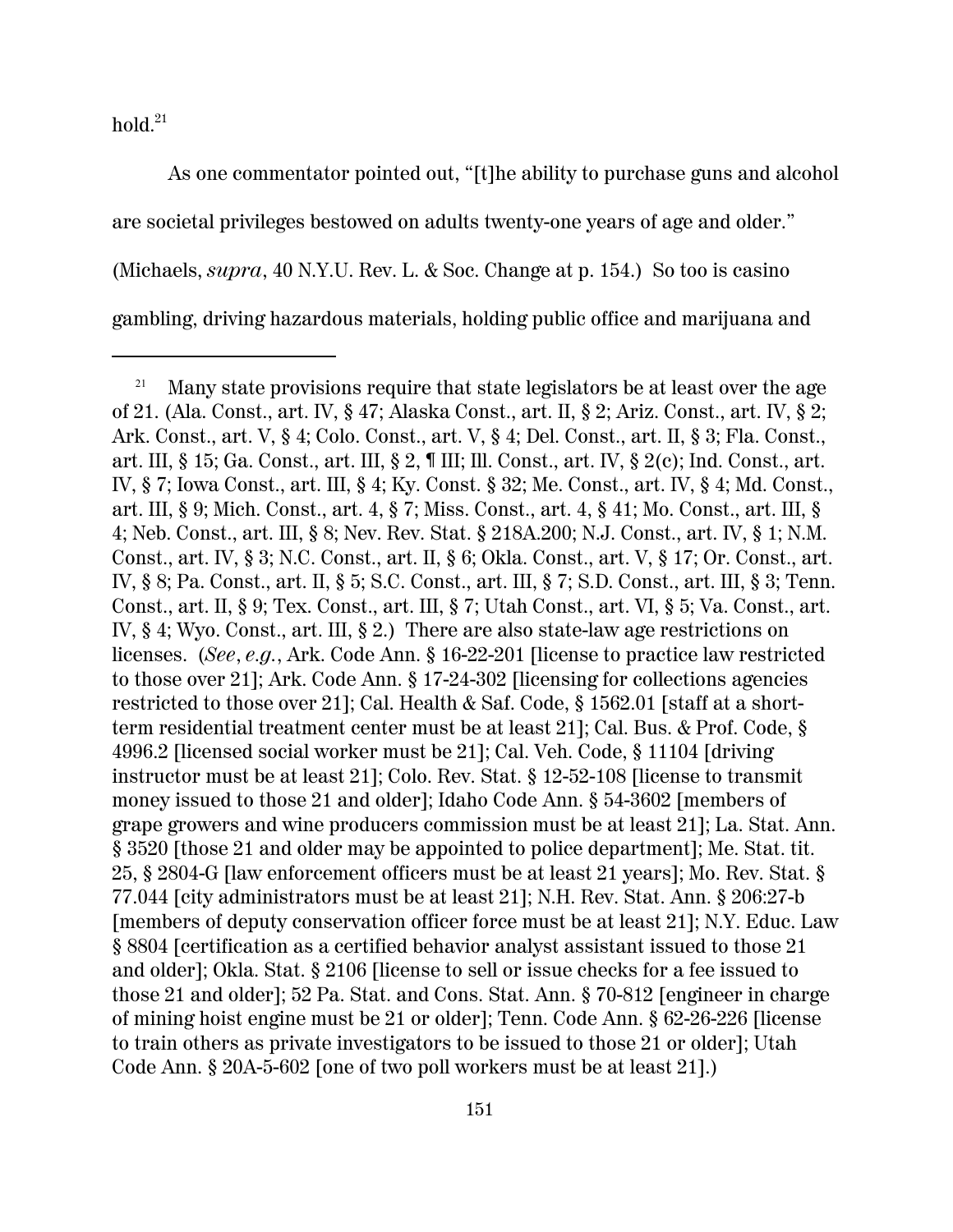tobacco possession. The United States Supreme Court has recognized a relationship between societal privileges and eligibility for capital punishment. In *Thompson v. Oklahoma*, *supra*, 487 U.S. at page 835, the Court prohibited the execution of juveniles whose offenses occurred before their sixteenth birthday. According to the plurality, "[t]he reasons that juveniles are not trusted with the privileges and responsibilities of an adult also explain why their irresponsible conduct is not as morally reprehensible." (*Ibid*.) "Similarly, the reasons why eighteen- to twenty-year-olds are not trusted with the privileges and responsibilities of older adults explain why their irresponsible conduct is not as morally reprehensible." (Michaels, *supra*, 40 N.Y.U. Rev. L. & Soc. Change at p. 154.)

Laws relating to foster care and the control of young criminal offenders also constitute formal recognition of the immature status of 18 to 20-year-olds. A number of states, including California, have passed laws extending foster care services from the age of 18 to the age of 21. (Kasarabada, *Fostering the Human Rights of Youth in Foster Care: Defining Reasonable Efforts to Improve Consequences of Aging Out* (2013) 17 CUNY L.Rev. 145, 151, fn. 29 [listing state jurisdictions establishing 21 years old as the age at which youth will age out of foster care]; Cal. Welf. & Inst. Code, § 303, subd. (a); *see also* Fostering Connections to Success and Increasing Adoptions Act of 2008, Pub.L. No. 110-351,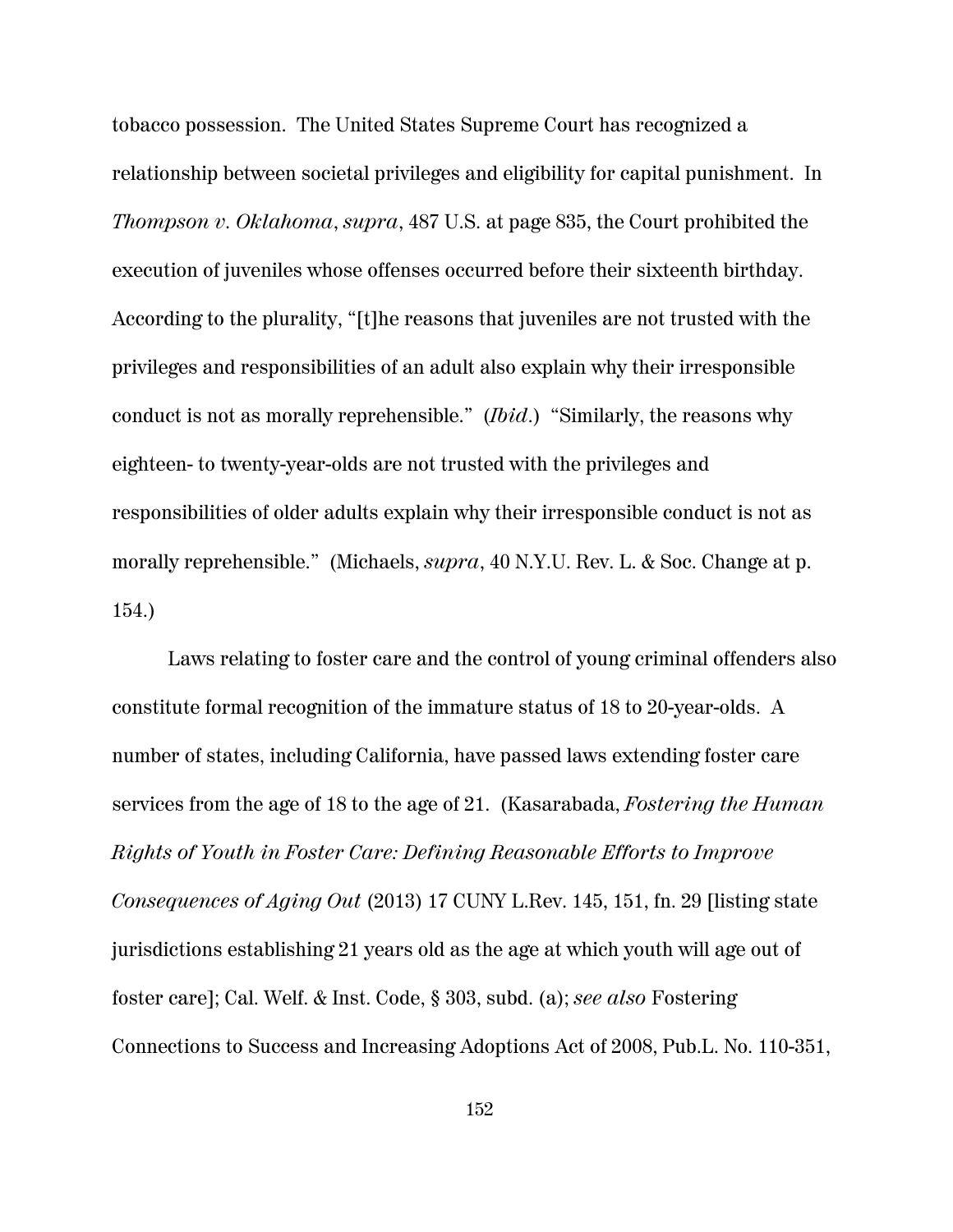October 7, 2008, 122 Stat. 3949, § 201 [continuing federal support for children in foster care after 18 based on evidence that youth who remain in foster care until age 21 have better outcomes].) Under the Individuals with Disabilities Education Act (IDEA), youth and late adolescents with disabilities who have not earned their traditional diplomas are eligible for services through age 21. (20 U.S.C. §  $1412(a)(1)(A)$  (2017).) Going even further, 32 states require access to free secondary education for students up to at least the age of 21. (Compulsory School Attendance Laws, Minimum and Maximum Age Limits for Required Free Education, by State: 2017, National Center for Educational Statistics <https://nces.ed.gov/programs/statereform/tab5\_1.asp> [as of Feb. 20, 2022].) These laws are recognition that individuals between 18 and 21 years old are not prepared for independent living when their character is not fully formed and they still have a propensity for risky behavior, and who are therefore still vulnerable. (*See Roper*, *supra*, 543 U.S. at p. 570 [identifying as a salient characteristic of youth an individual's "vulnerability and comparative lack of control over their immediate surroundings"].)

In keeping with this trend, states have, among other areas, created courts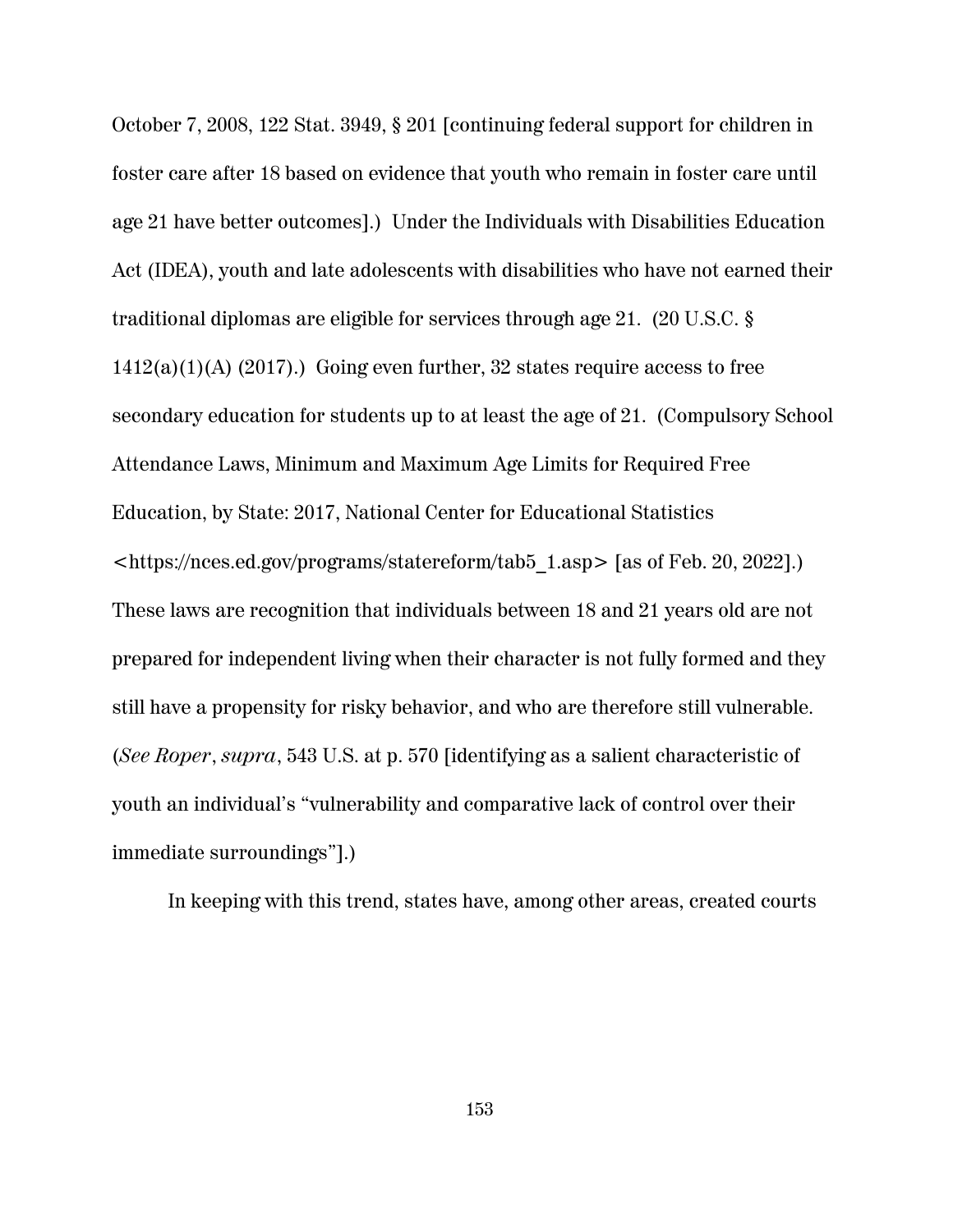targeted specially at young adults ages 18 to  $21;^{22}$  adopted "youthful offender" laws awarding special protections to individuals 18 to  $21;^{23}$  and extended the obligation to pay child support to at least  $21.^{24}\,$  States often give young people additional protections and supervision in the area of inheritance and bequests and there are

<sup>23</sup> Most notably, in 2013, the California Legislature added Penal Code section 3051, which required a youth offender parole hearing for individuals sentenced to life without the possibility of parole for crimes they committed when 18 or younger. In 2015, the Legislature increased the age for youthful offender parole hearings from 18 to 23. (Pen. Code,  $\S 3051$ , subd. (a)(1).) The Legislature explicitly connected the raising of the age of eligibility for a youthful offender parole hearing to the trend in the state to recognize the need to protect individuals until the age of 21:

> The State of California recognizes this [that young people are still growing past age 18] as well. State law provides youth with foster care services until age 21. It extends Division of Juvenile Justice jurisdiction until age 23. It also provides special opportunities for youth in our state prison system through age 25.

(Cal. Sen. Bill No. 261 (2015-2016 Reg. Sess.) p. 3 <https://leginfo.legislature. ca.gov/faces/billTextClient.xhtml?bill  $id = 201520160SB261$  [as of Feb. 20, 2022].)

<sup>24</sup> *See* Ind. Code § 31-16-6-6; Mass. Gen. Laws Ann. ch. 209, § 37; Mo. Rev. Stat. § 452.340(5); N.Y. Fam. Ct. Act § 413(1)(a); N.C. Gen. Stat. § 50-13.4; 43 Okla. Stat. Ann. § 112(E); Or. Rev. Stat. § 107.108(1)(B).

<sup>22</sup> Hayek, *Environmental Scan of Developmentally Appropriate Criminal Justice Responses to Justice-Involved Young Adults* (2016) National Institute of Justice <https://nij.ojp.gov/library/publications/environmental -scan-developmentally-appropriate-criminal-justice-responses> [listing courts targeted for the 18 to 21] [as of Feb. 20, 2022].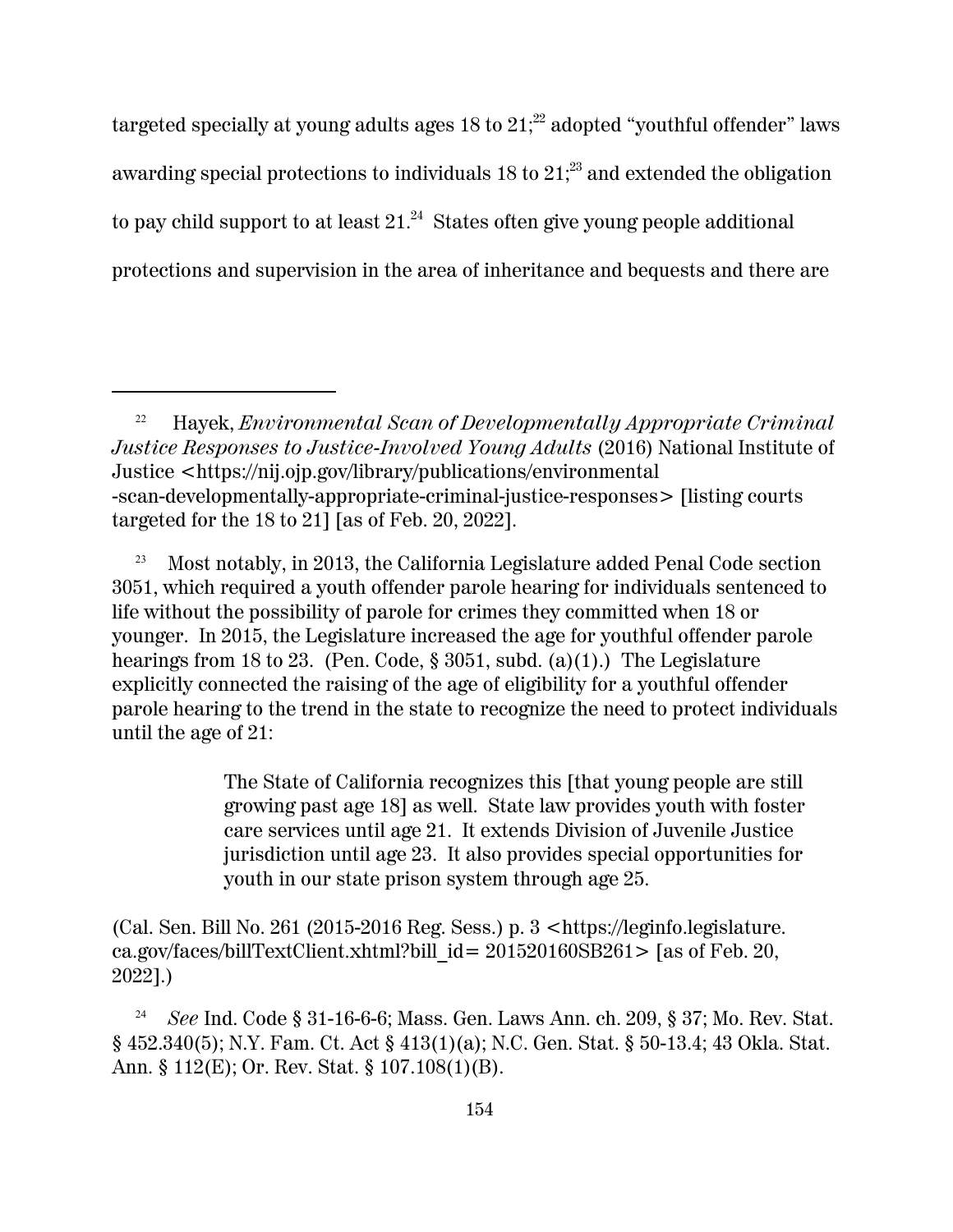limitations on their access to credit cards. $25$  Finally, most states have enacted statutes continuing jurisdiction to juvenile offenders to include individuals between ages 18 and 21.<sup>26</sup> There has thus been a consistent trend toward extending the services of "traditional child-serving agencies, including the child welfare, education, and juvenile justice systems, to individuals over the age of 18. These various laws and policies, designed to both restrict and protect individuals in this late adolescent age group, reflect our society's evolving view of the maturity and

<sup>25</sup> All 50 states have implemented the Uniform Gift to Minors Act, which creates a custodian for minor inheritances up to the age of 21. (Uniform Law Commission, *Transfer to Minors Summary* <https://www.uniformlaws.org/ viewdocument/enactment-kit-94?CommunityKey=4b0fd839-f40d-4021-af03-406e49 9ca67c&tab=librarydocuments> [as of Feb. 20, 2022].) Other states extend additional credit protections to individuals under 21 years old. (*See*, *e.g.*, 815 Ill. Comp. Stat. 140/7.2 [prohibiting issuance of credit cards to persons younger than 21 without financial guarantee of ability to pay]; La. Stat. Ann. § 3577.3 [prohibiting credit card companies from providing inducements to college students without provision of credit card debt education brochure]; Okla. Stat. Ann. tit. 14A § 3-309.1 [prohibiting issuance of credit card to those under 21 without cosigner or submission of evidence of independent means of payment].)

<sup>&</sup>lt;sup>26</sup> Most states have extended the jurisdiction of juvenile courts to age 21 or older. (*See*, *e.g.*, Ala. Code § 44-1-2; Cal. Welf. & Inst. Code, § 208.5; Cal. Welf. & Inst. Code, § 607; Cal. Welf. & Inst. Code, § 1731.5; Cal. Welf. & Inst. Code, § 1769; Conn. Gen. Stat. § 18-73; Del. Code Ann. tit. 10, § 928; Fla. Stat. § 985.0301; Idaho Code Ann. § 20-507; Ill. Comp. Stat. Ann. 405/3; Ind. Code § 31-30-2-1; Kan. Stat. Ann. § 38-2304; Ky. Rev. Stat. Ann. § 625.025; La. Child Code Ann. art. 898; Md. Code Ann., Cts. & Jud. Proc., § 3-8A-07; Mass. Gen. Laws Ann. ch. 120, § 16; Mich. Ct. Rules, Rule 6.937; Minn. Stat. Ann. § 260B.193; Mo. Rev. Stat. § 211.041; N.J. Stat. Ann. § 9:l 7B-2; N.M. Stat. Ann. § 32A-2-19; N.Y. Exec. Law § 508; Ohio Rev. Code Ann. § 2151.23; Or. Rev. Stat. § 419C.005; 14 R.I. Gen. Laws § 14-1-6; S.C. Code Ann. § 63-19-1440; S.D. Codified Laws § 26-llA-20; Va. Code Ann. § 16.1-242; Wash. Rev. Code § 13.40.300.)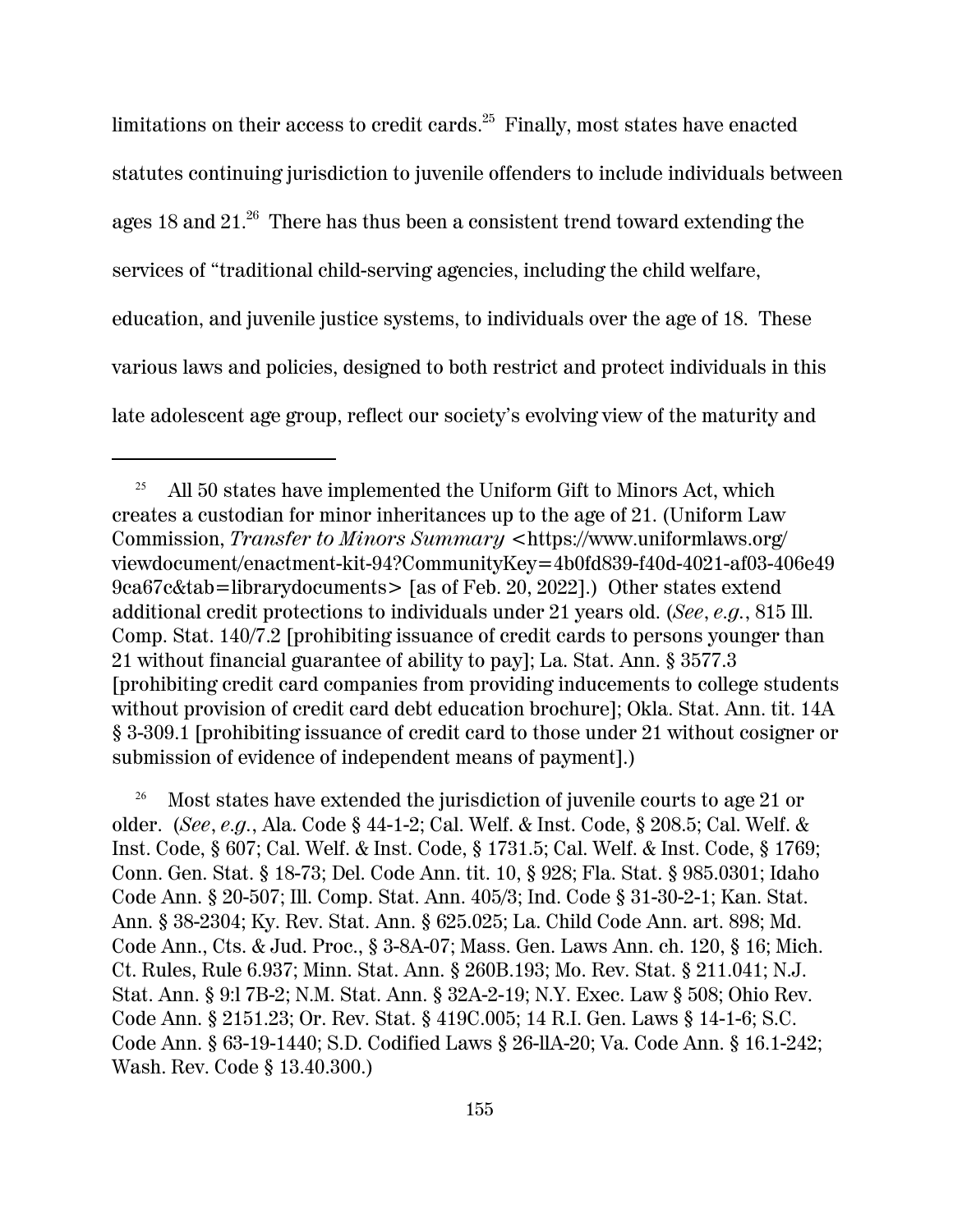culpability of 18 to 21 year olds, and beyond." (ABA resolution 111 and Report to the House of Delegates (2018), p. 10.)

In his opinion in *Roper*, Justice Kennedy noted that nearly all states draw the line between childhood and adulthood at the age of 18 for many purposes, including marrying without consent, voting and serving on juries. (*Roper*, *supra*, 543 U.S. at p. 569.) The Court concluded that 18 is "the age at which the line for death eligibility ought to rest." (*Ibid*.) However, the rationales sustaining those laws are based on different youthful characteristics than those underpinning *Roper.* For example, voting, marriage and jury duty are not activities highly susceptible to impulsive or risky behavior. They allow a person time to "gather evidence, consult with others and take time before making a decision." (Steinberg, *A 16-Year-Old is as Good as an 18-Year-Old* -- *or a 40-Year-Old* -- *at Voting*, L.A. Times (Nov. 3, 2014).) "By contrast, the purchase or use of tobacco or alcohol, living without parental guidance or committing a capital crime are all emotionally arousing activities, where maturity, vulnerability and susceptibility to influence and underdeveloped character come into play." (*Phillips v. Ohio*, No. 16-9725, Brief of Juvenile Law Center, Atlantic Center for Capital Representation and Vincent Schiraldi as Amici Curiae in Support of Petitioner, 2017 WL 3141427 at \*15; *see* Steinberg et al., *Are Adolescents Less Mature Than Adults? Minors' Access to Abortion, the Juvenile Death Penalty, and the Alleged APA "Flip-Flop"* (2009)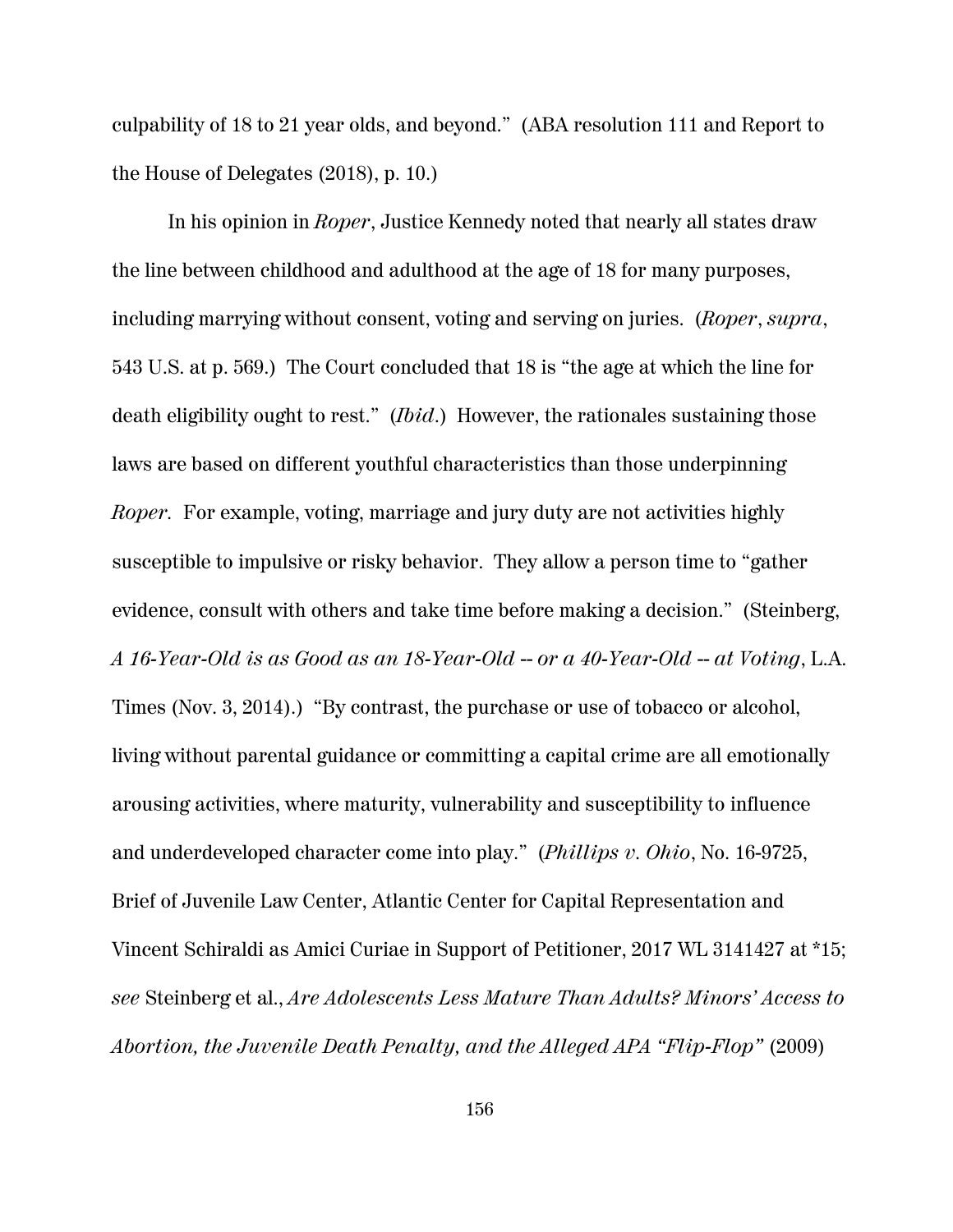64 Am. Psychologist 583, 592-593.) As the examination of state legislation shows, the national consensus clearly recognizes that when it comes to activities characterized by "emotionally arousing conditions," the age of adulthood should be set at 21 years old. (Scott et al., *Young Adulthood as a Transitional Legal Category: Science, Social Change, and Justice Policy* (2016) 85 Fordham L.Rev. 641, 652.)

## **C. The Death Penalty as Punishment for Crimes Committed by 18 to 20-Year-Olds Is Disproportionate.**

This Court must consider "the evolving standards of decency that mark the progress of a maturing society" to determine which punishments are so disproportionate as to be cruel and unusual. (*Trop v. Dulles*, *supra*, 356 U.S. at pp. 100-101; *Roper*, *supra*, 543 U.S. at p. 561.) Consistent with this jurisprudence, the United States Supreme Court has periodically revised its determination of which offenders qualify for a categorical exemption to the death penalty. (*Compare Penry v. Lynaugh*, *supra*, 492 U.S. at p. 340 [concluding that the Eighth Amendment did not mandate a categorical exemption from the death penalty for intellectually disabled offenders] *with Atkins*, *supra*, 536 U.S. at p. 317 [barring execution of intellectually disabled offenders and rejecting *Penry* due to evolving standards of decency].)

As part of its analysis of which offenders the Eighth Amendment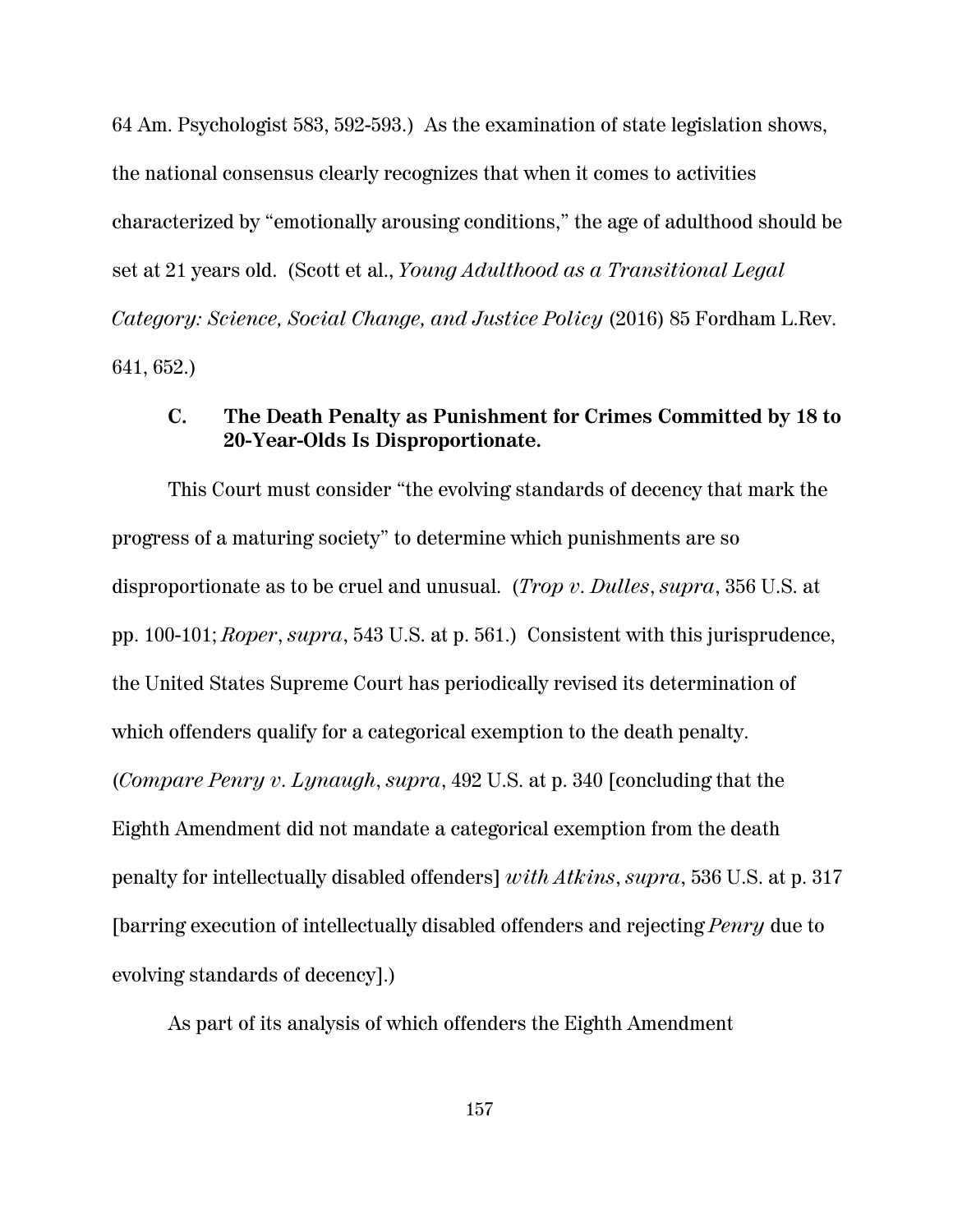categorically excludes from various types of punishment, the United States Supreme Court has repeatedly looked to science to inform its analysis of evolving standards of decency. (*See*, *e.g.*, *Miller*, *supra,* 567 U.S. at p. 471 ["Our decisions rested not only on common sense . . . but on science and social science as well"], quoting *Roper*, *supra*, 543 U.S. at p. 569]; *Hall v. Florida* (2014) 572 U.S. 701, 723 [updating the definition of Intellectual Disability in light of the medical community's evolving standards]; *Moore v. Texas* (2017) \_\_\_ U.S. \_\_\_, \_\_\_, 137 S.Ct. 1039, 1044 [chastising the state court for "diminish[ing] the force of the medical community consensus"]; *id.* at p. 1053 [state court failed to inform "itself of the 'medical community's diagnostic framework'"], quoting *Hall v. Florida*, *supra*, 572 U.S. at p. 721.)

In *Graham*, *supra*, 560 U.S. 48, which held that the Eighth Amendment prohibits a sentence of life without possibility of parole for a non-homicide crime committed when the offender was under the age of 18 (*id*. at p. 81), the Court made its reliance on the psychological and neurobiological explanation of human development explicit. In his majority opinion, Justice Kennedy, citing to amicus briefs from the American Psychological Association and American Medical Association, wrote that: "developments in psychology and brain science continue to show fundamental differences between juvenile and adult minds. For example, parts of the brain involved in behavior control continue to mature through late

158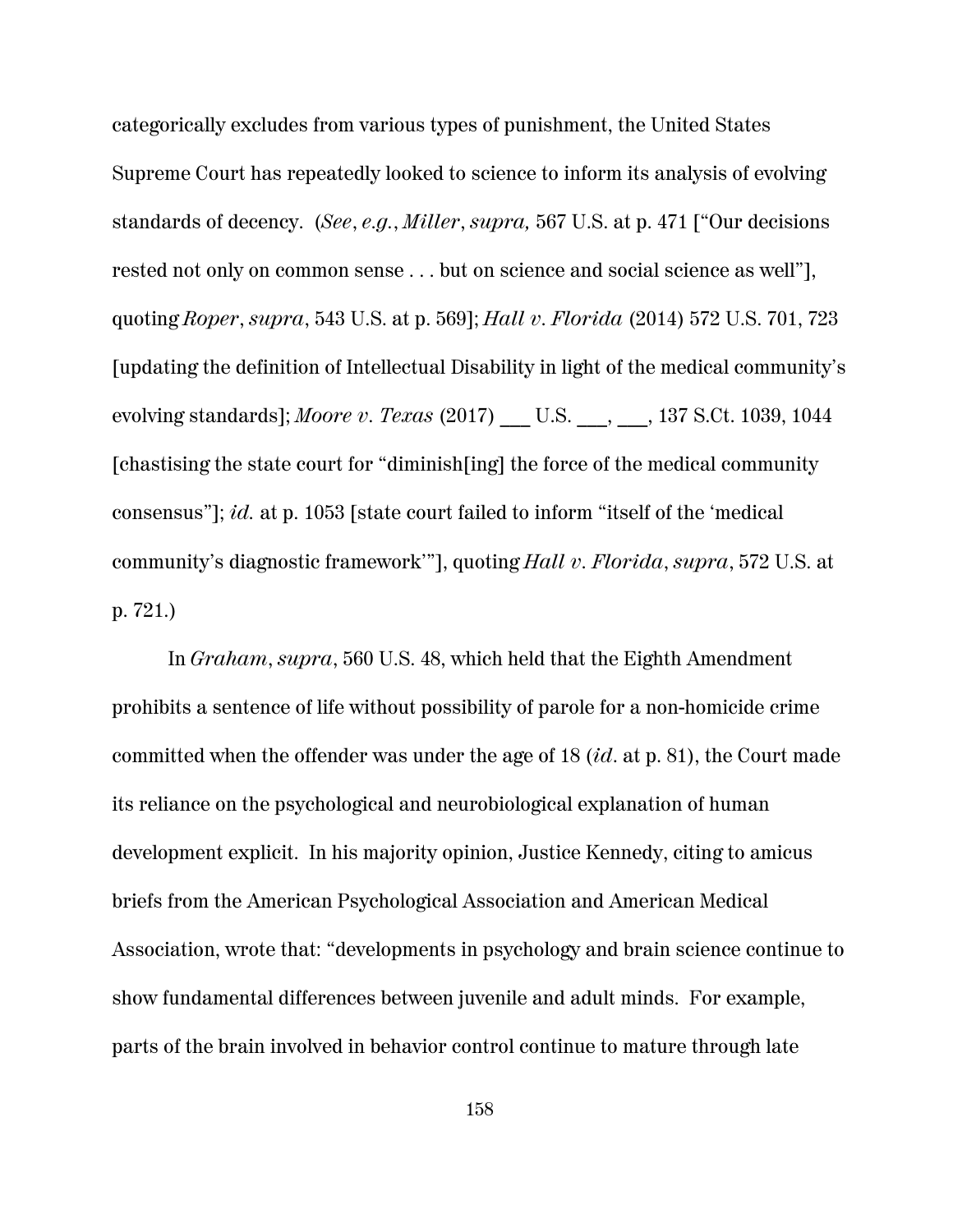adolescence." (*Id*. at p. 68, citing Brief for the American Psychological Association et al. as Amici Curiae, pp. 22-27 [2009 WL 2236778] and Brief for the American Medical Association et al. as Amici Curiae, pp. 16-24 [2009 WL 2247127].)

Recent scientific and medical developments have made clear that the characteristics of youth that typify diminished culpability, as articulated by the *Roper* Court, are still developing in individuals through the age of 20, much the same as they are in individuals under age 18. These developments have influenced both legislators and courts, who have increasingly acknowledged in our nation's laws and judicial decisions that these relevant characteristics of youth extend to 21.

## **1. Research in Developmental Psychology and Neuroscience Documents Greater Immaturity, Vulnerability and Changeability in Individuals Between the Ages of 18 and 21.**

In *Roper*, the Court concluded that "marked and well understood" developmental differences between juveniles and adults both diminish juveniles' blameworthiness for their criminal acts and enhance their prospects of change and reform. (*Roper*, *supra*, 543 U.S. at p. 572). *Roper* cited lack of maturity and an underdeveloped sense of responsibility, increased susceptibility to negative influences and outside pressures and unformed or underdeveloped character as typifying young people under 18. The Court recognized these differences as central to the calculus of culpability and disproportionality of punishment imposed on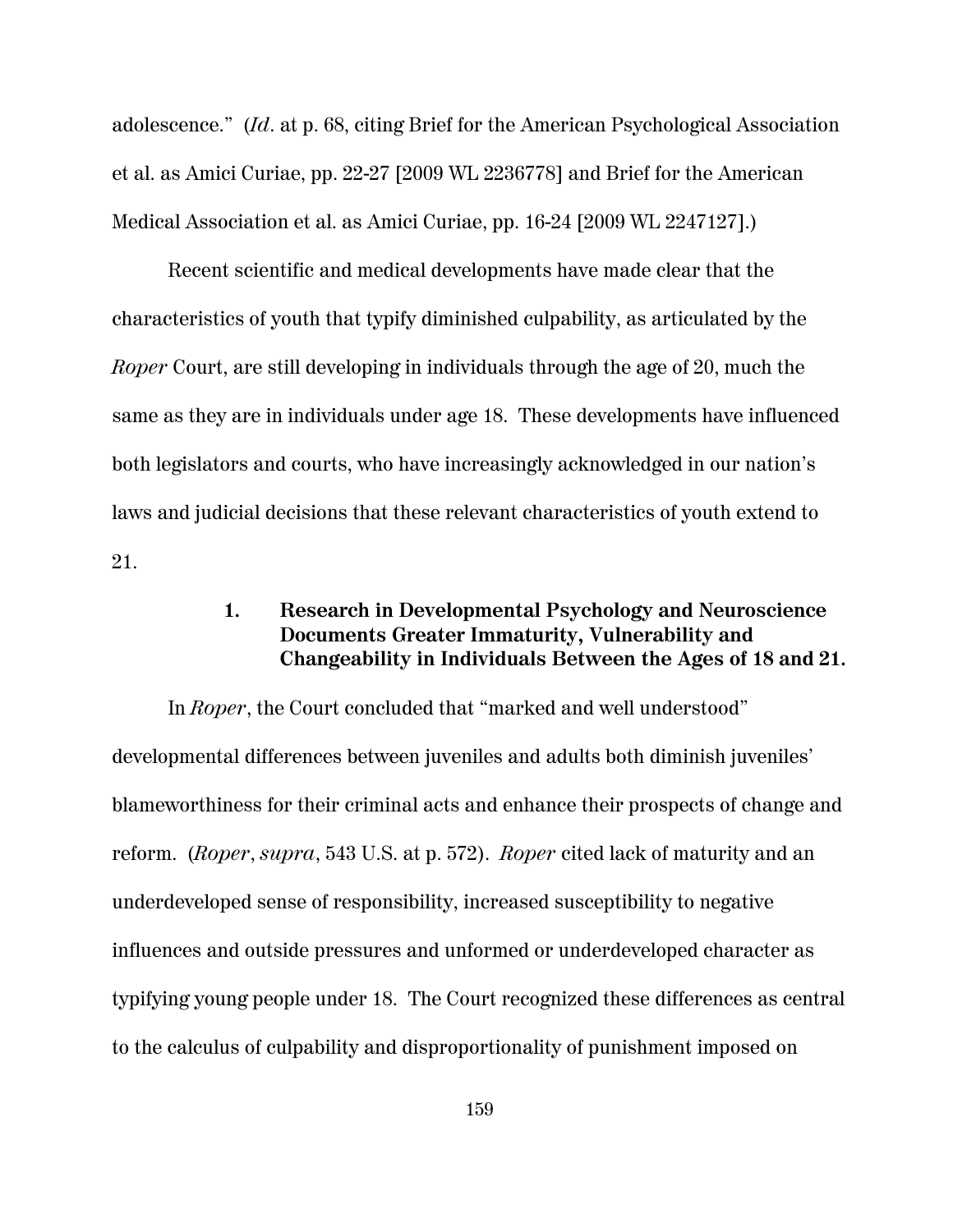juvenile offenders. Recent research has shown that these characteristics hold equally for emerging adults between the ages of 18 and 21. (Schiraldi & Western, *Why 21 Year-Old Offenders Should Be Tried in Family Court*, Wash. Post. (Oct. 2, 2015) ["Young adults are more similar to adolescents than fully mature adults in important ways. They are more susceptible to peer pressure, less future oriented and more volatile in emotionally charged settings"]; House of Commons Justice Committee, *The Treatment of Young Adults in the Criminal Justice System, Seventh Report of Session 2016-17 <*https://publications.parliament.uk /pa/cm201617/cmselect/cmjust/169/169.pdf> ["there is an irrefutable body of evidence from advances in behavioural neuro-science that the typical adult male brain is not fully formed until at least the mid-20s, meaning that young adult males typically have more psychosocial similarities to children than to older adults"] [as of Feb. 20, 2022]. *Accord* Tirza A. Mullin, *Eighteen Is Not a Magic Number: Why the Eighth Amendment Requires Protection for Youth Aged Eighteen to Twenty-Five*, 53 U. Mich. J. L. Reform 807 (2020) *<*https://repository.law. umich.edu/mjlr/vol53/iss $4/5$  [as of Feb. 20, 2022].)

As recognized in *Roper*, adolescents have less capacity for mature judgment than adults and, as a result, are more likely to engage in risky behaviors. "[A]s any parent knows and as . . . scientific and sociological studies . . . tend to confirm, '[a] lack of maturity and an underdeveloped sense of responsibility are found in youth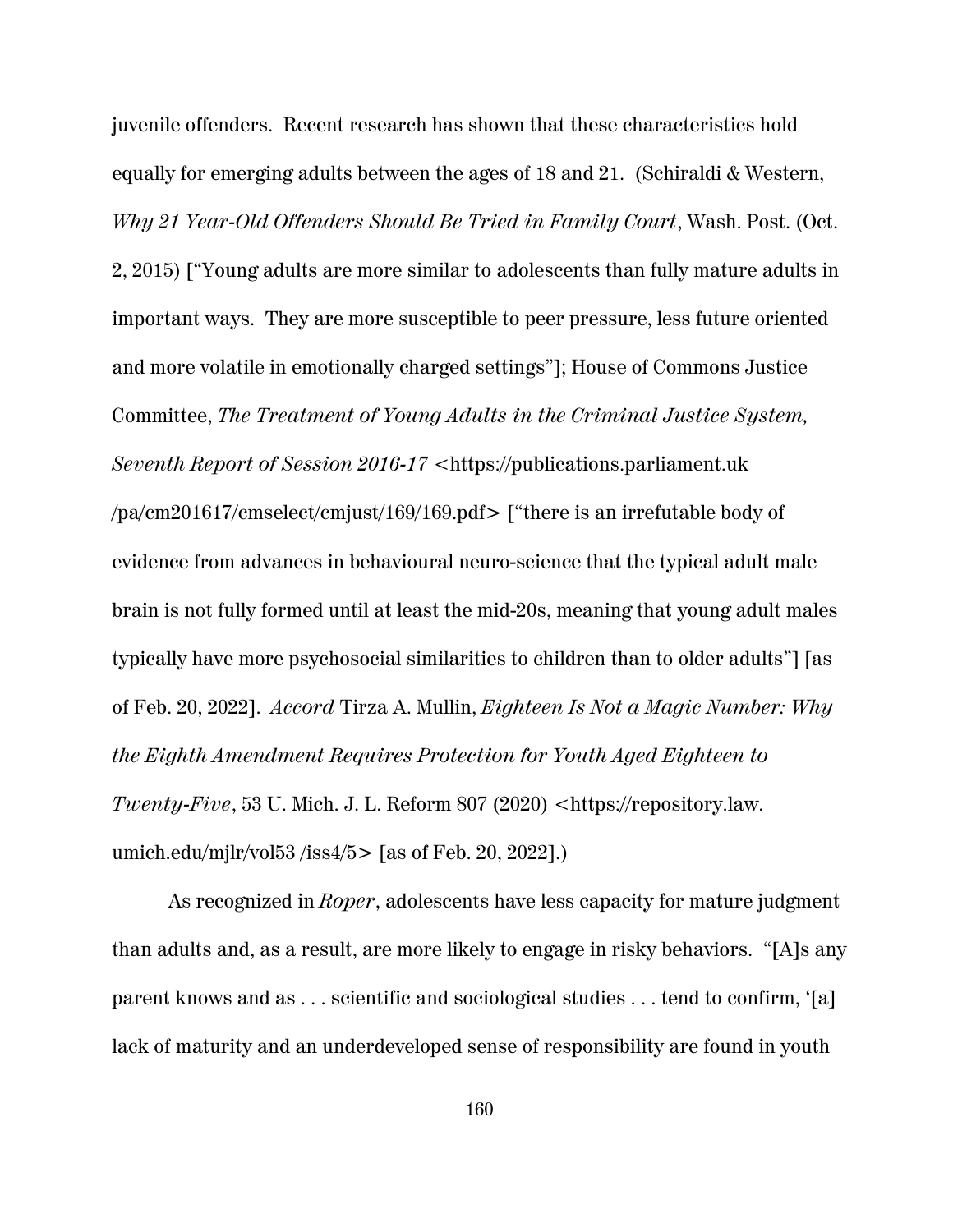more often than in adults and are more understandable among the young. These qualities often result in impetuous and ill-considered actions and decisions.'" (*Roper*, *supra*, 543 U.S. at p. 569, quoting *Johnson v. Texas* (1993) 509 U.S. 350, 367.) Scientific evidence shows that individuals between the ages of 18 and 21 display these same characteristics. For instance, they underestimate both the seriousness and the number of risks involved in a given situation. (Steinberg, *A Social Neuroscience Perspective on Adolescent Risk-Taking* (2008) 28(1) Developmental Review 78, 79; Grisso et al., *Juveniles' Competence to Stand Trial: A Comparison of Adolescents' and Adults' Capacities as Trial Defendants* (2003) 27(4) Law & Hum. Behav. 333, 357.) Emerging adults are more likely than older adults to attend to the potential rewards of a risky decision than to the potential costs. (Cauffman et al., *Age Differences in Affective Decision Making as Indexed By Performance on The Iowa Gambling Task* (2010) 46 Developmental Psychology 193, 194.) Moreover, emerging adults have significantly diminished abilities to act temperately, i.e., to evaluate a situation before acting. (Modecki, *Addressing Gaps in the Maturity of Judgment Literature: Age Differences and Delinquency* (2008) 32 Law & Hum. Behav. 78, 85.)

Emerging adults are more likely to engage in sensation seeking, the pursuit of arousing, rewarding, exciting or novel experiences. This is especially true for individuals between the ages of 18 and 21, more than for younger juveniles.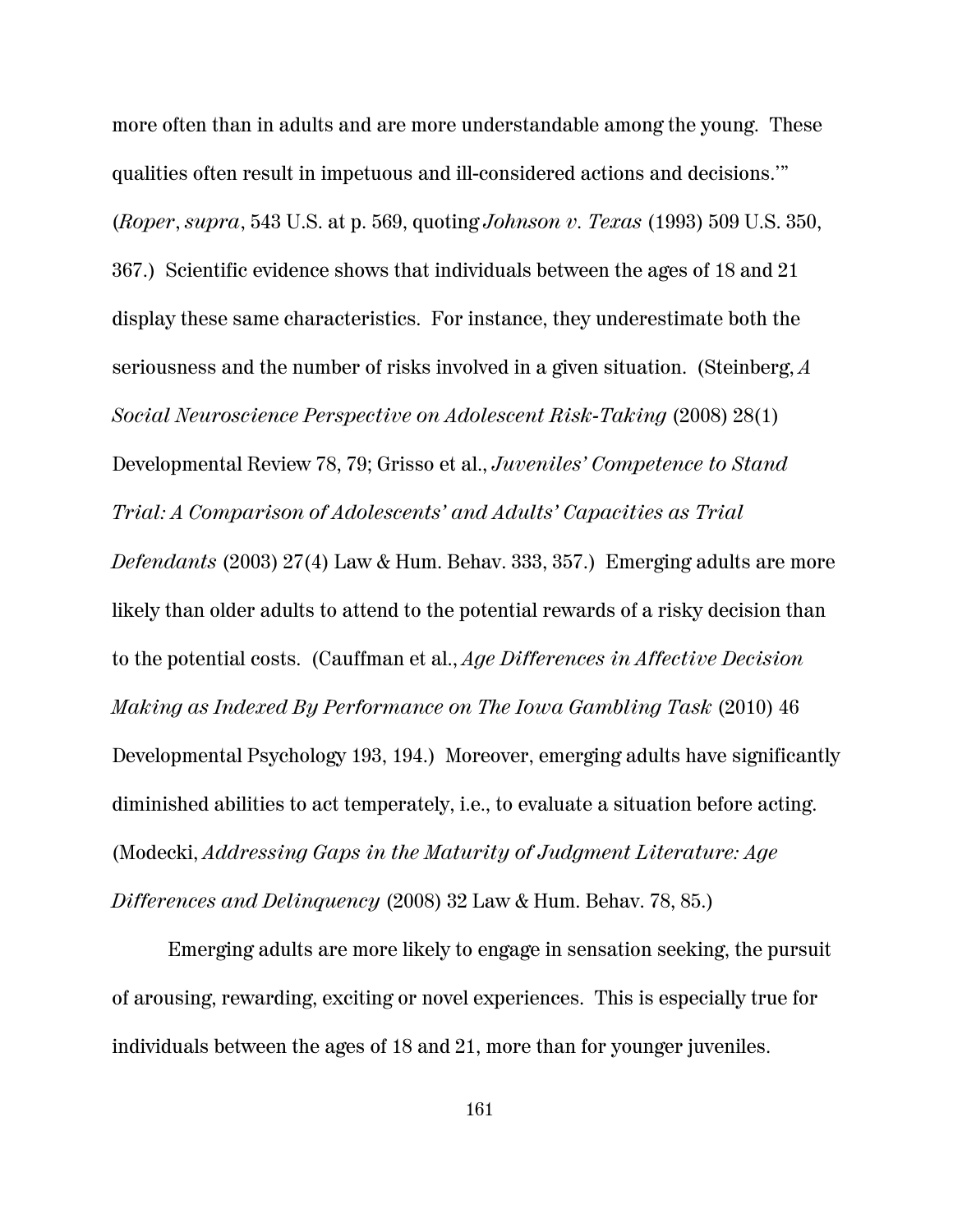(Steinberg et al., *Around the World, Adolescence is a Time of Heightened Sensation Seeking and Immature Self-Regulation* (2017) Dev. Sci. DOI: 10.1111/desc.12532, p. 2; Steinberg, *Adolescent Brain Science and Juvenile Justice Policymaking* (2017) 23 Psychology, Public Policy, & Law 410, 414 ["Sensation-seeking -- the tendency to pursue novel, exciting, and rewarding experiences -- increases substantially around the time of puberty and remains high well into the early 20s, when it begins to decline"].) The kinds of risk seeking behaviors in which young adults engage include crime. (Modecki, *supra*, 32 Law & Hum. Behav. at p. 79 ["In general, the age curve shows crime rates escalating rapidly between ages 14 and 15, topping out between ages 16 and 20, and promptly deescalating"]; Steinberg, *supra*, 23 Psychology, Public Policy, & Law at p. 413.)

Individuals in their late teens and early twenties are less capable than older individuals, are more impulsive and are less likely to consider the future consequences of their actions and decisions. (Steinberg et al., *Age Difference in Future Orientation and Delay Discounting* (2009) 80 Child Development 28, 39; Steinberg et al., *Age Difference in Sensation Seeking and Impulsivity as Indexed by Behavior and Self-Report Evidence for a Dual Systems Model* (2008) 44 Developmental Psychology 1764, 1774-1776; Steinberg, *supra*, 23 Psychology, Public Policy, & Law at p. 414.) In fact, recent studies show that the peak age of risky decision-making is not for children under the age of 18, but for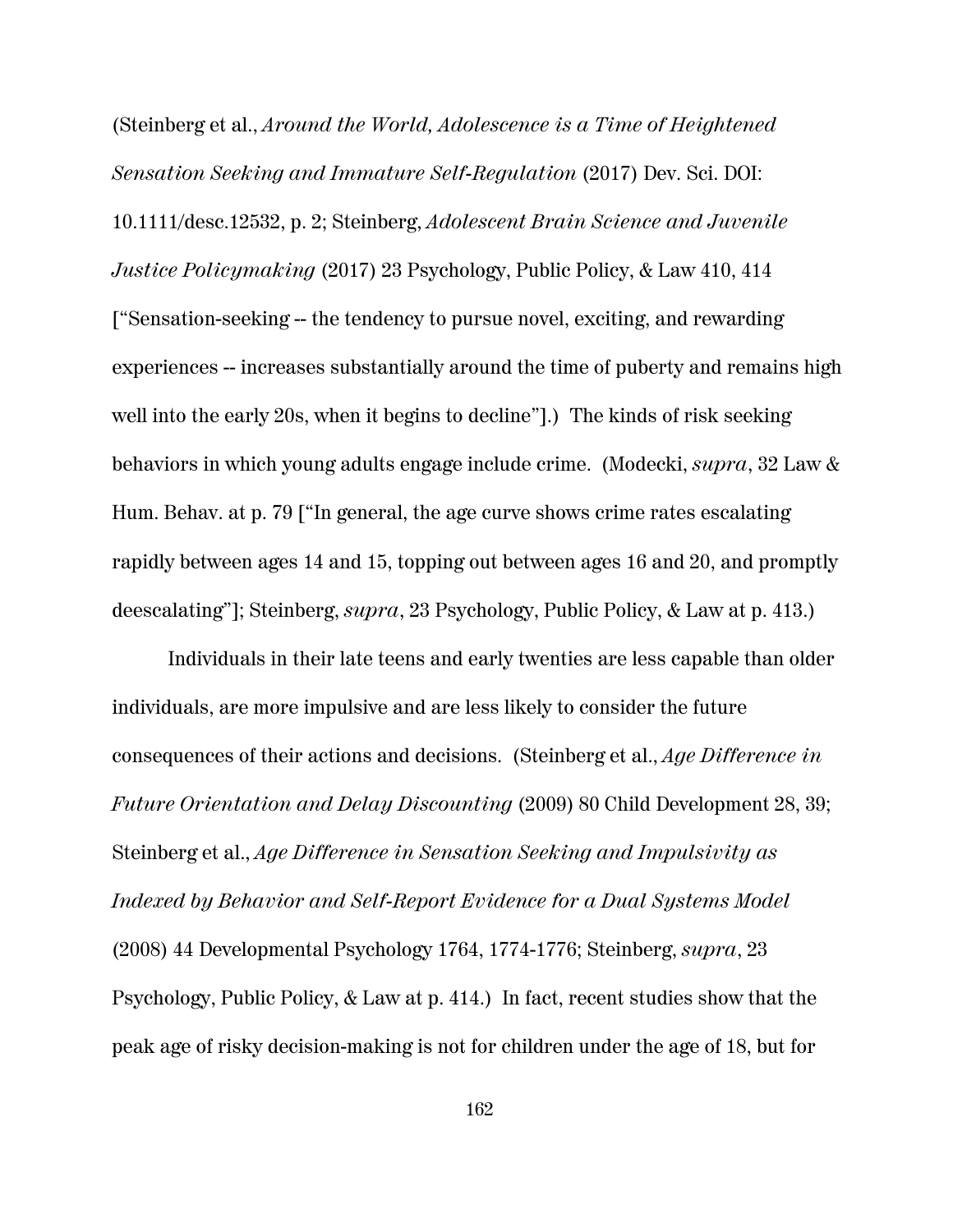young adults between the ages of 19 and 21. (Braams et al., *Longitudinal Changes in Adolescent Risk-Taking: A Comprehensive Study of Neural Responses to Rewards, Pubertal Development and Risk Taking Behavior* (2015) 35 J. of Neuroscience 7226, 7235 [Figure 7]; Shulman & Cauffman, *Deciding in the Dark: Age Differences in Intuitive Risk Judgment* (2014) 50 Developmental Psychology 167, 172-173.)

Basic cognitive abilities, such as memory and logical reasoning, mature well after emotional abilities. Such cognitive abilities include the ability to exercise selfcontrol, to consider the risks and rewards of alternative courses of action and to resist coercive pressure from others. Attentiveness to rewards is high until the early twenties, but the system responsible for self-control, regulating impulses and thinking ahead, as well as evaluating the rewards and costs of an act is underdeveloped. (Casey et al., *The Adolescent Brain* (2008) 1124 Annals of the New York Academy of Sciences 111, 121; Steinberg, *A Social Neuroscience Perspective on Adolescent Risk-Taking* (2008) 28(1) Developmental Review 78, 83.) As such, during young adulthood, there is a "maturational imbalance" "that is characterized by relative immaturity in brain systems involving self-regulation during a time of relatively heightened neural responsiveness to appetitive, emotional, and social stimuli." (Steinberg, *supra*, 23 Psychology, Public Policy, & Law at p. 414, citing Casey et al., *The Adolescent Brain* (2008) 28 Developmental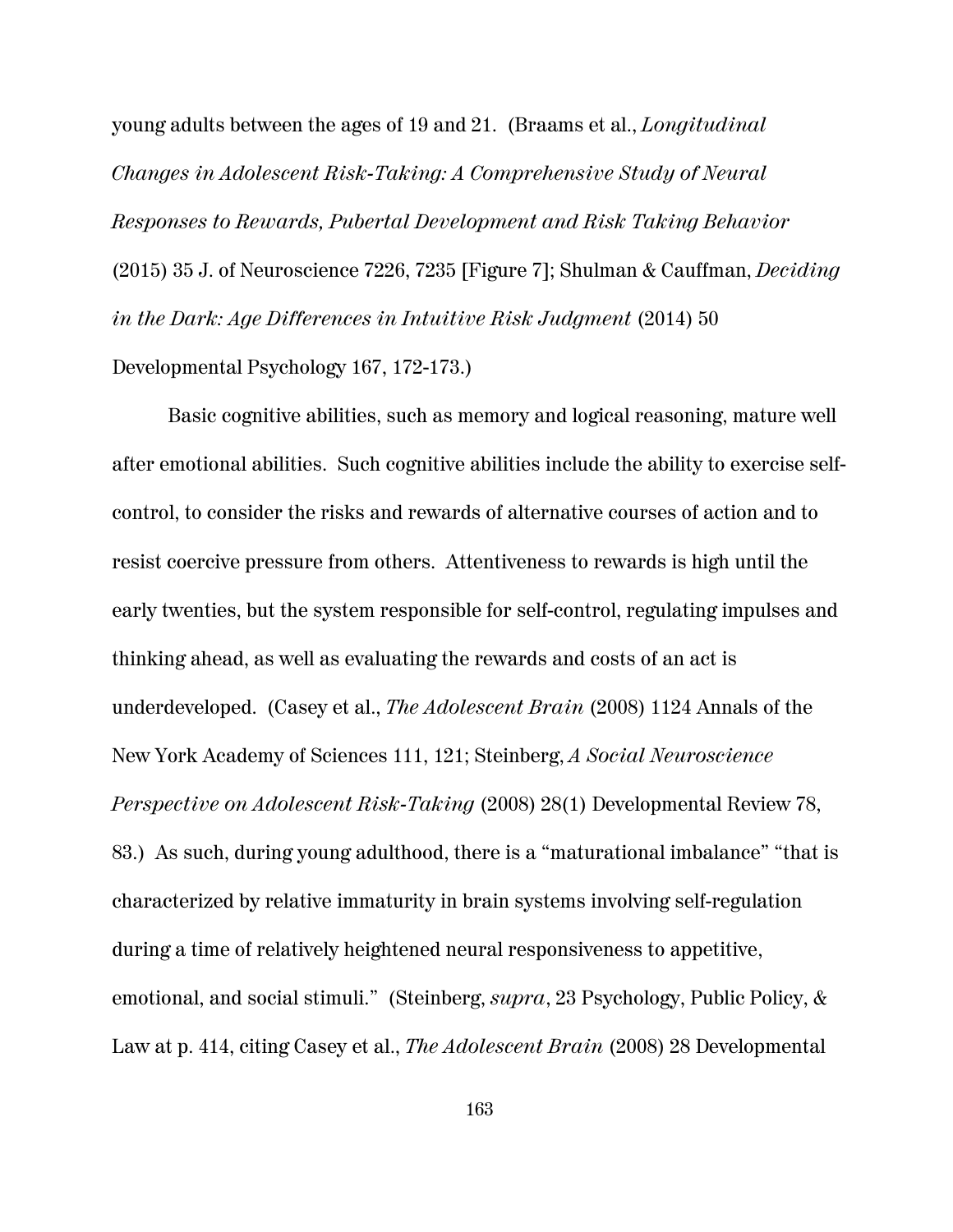Review 62.) As the imbalance diminishes, there are improvements in impulse control and thinking and planning ahead. (Blakemore & Robbins, *Decision-Making In The Adolescent Brain* (2012) 15 Nature Neuroscience 1184, 1184; Albert & Steinberg, *Judgment and Decision Making in Adolescence* (2011) 21 J. of Research on Adolescence 211, 217, 219.) Because of the gap between intellectual and emotional maturity, the differences between individuals in their late teens and early twenties and individuals who have fully matured are exacerbated when the decisions are made in situations that are emotionally arousing. These especially include situations, common in crimes that cause negative emotions, such as fear, threat, anger or anxiety. (Cohen et al., *When Is an Adolescent an Adult? Assessing Cognitive Control in Emotional and Nonemotional Contexts* (2016) 27(4) Psychological Science 549, 559.)

As *Roper* also recognized, "juveniles are more vulnerable . . . to negative influences and outside pressures, including peer pressure." (*Roper*, *supra*, 543 U.S. at p. 569.) Just as with 16 and 17-year-olds, studies have provided support for the contention that older adolescents are more vulnerable to coercive pressure than adults are. (Steinberg & Monahan, *Age Differences in Resistance to Peer Influence* (2007) 43 Developmental Psychology 1531, 1541; Albert, *supra*, 21 J. of Research on Adolescence at p. 218.) Moreover, the presence of peers makes such individuals more sensitive to rewards and makes them extremely attentive to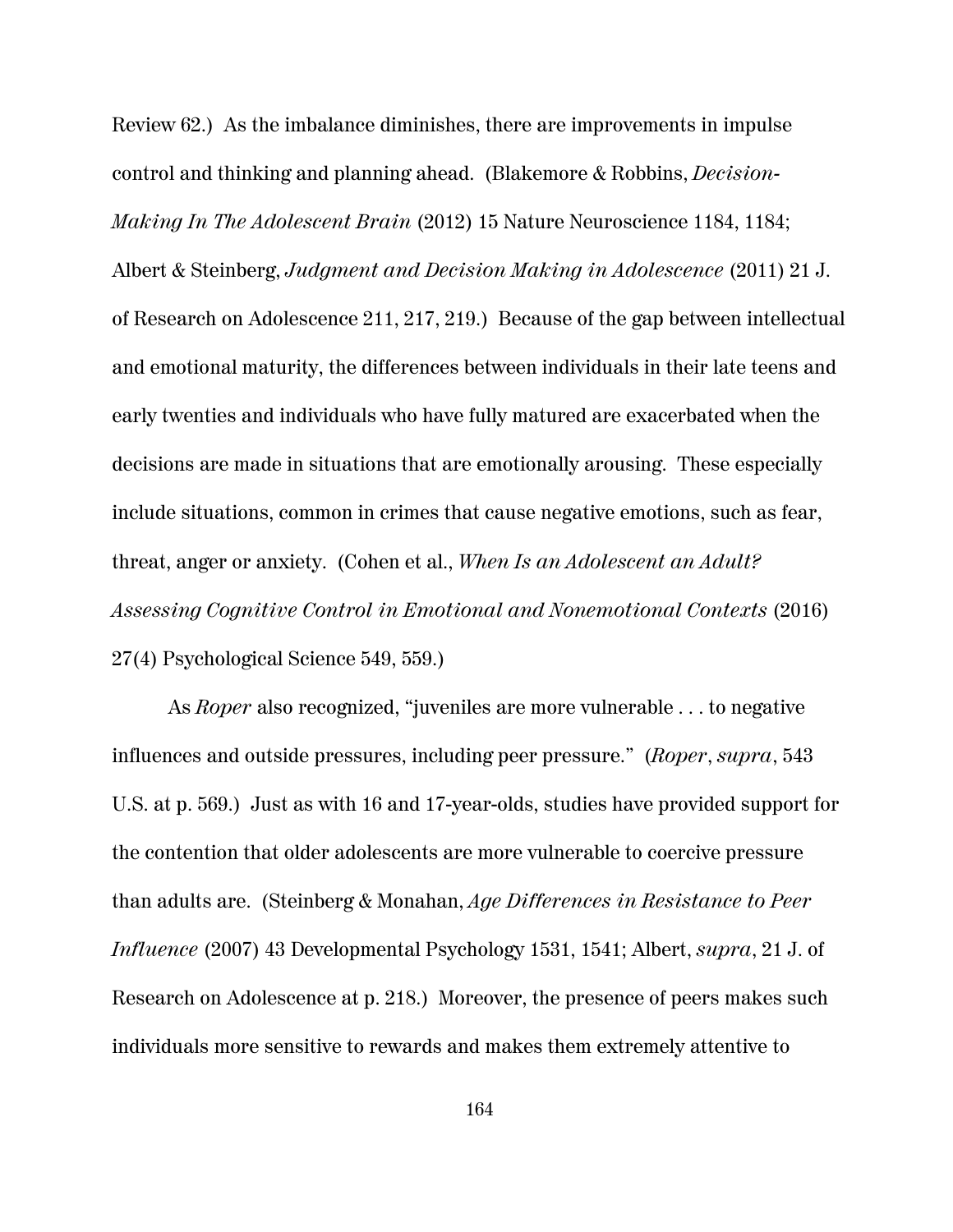immediate rewards. (Chein et al., *Peers Increase Adolescent Risk Taking by Enhancing Activity in the Brain's Reward Circuitry* (2011) 14 Developmental Science F1, F7; O'Brien et al., *Adolescents Prefer More Immediate Rewards When in the Presence of Their Peers* (2011) 21 J. of Research on Adolescence 747, 747, 751.) Finally, the presence of peers increases risky decision making among adolescents, but not among older individuals. (Smith et al., *Peers Increase Adolescent Risk Taking Even When the Probabilities of Negative Outcomes Are Known* (2014) 50 Developmental Psychology 1564, 1564; Steinberg, *supra*, 28(1) Developmental Review at p. 91 [noting that "the presence of friends doubled risktaking among the adolescents, increased it by fifty percent among the youths, but had no effect on the adults"].)

Neurobiological research has shown that the main cause for psychological immaturity during late adolescence and the early twenties is the difference in development rates between the neurological system responsible for increased sensation and reward seeking and the system responsible for self-control, regulating impulses and evaluating risks and rewards. According to recent findings, the portions of the human brain responsible for self-control do not reach full maturity until at least the mid-20s. (Steinberg, *supra*, 28(1) Developmental Review at p. 83; *see Miller*, *supra*, 567 U.S. at p. 472, fn. 5 ["'It is increasingly clear that adolescent brains are not yet fully mature in regions and systems related to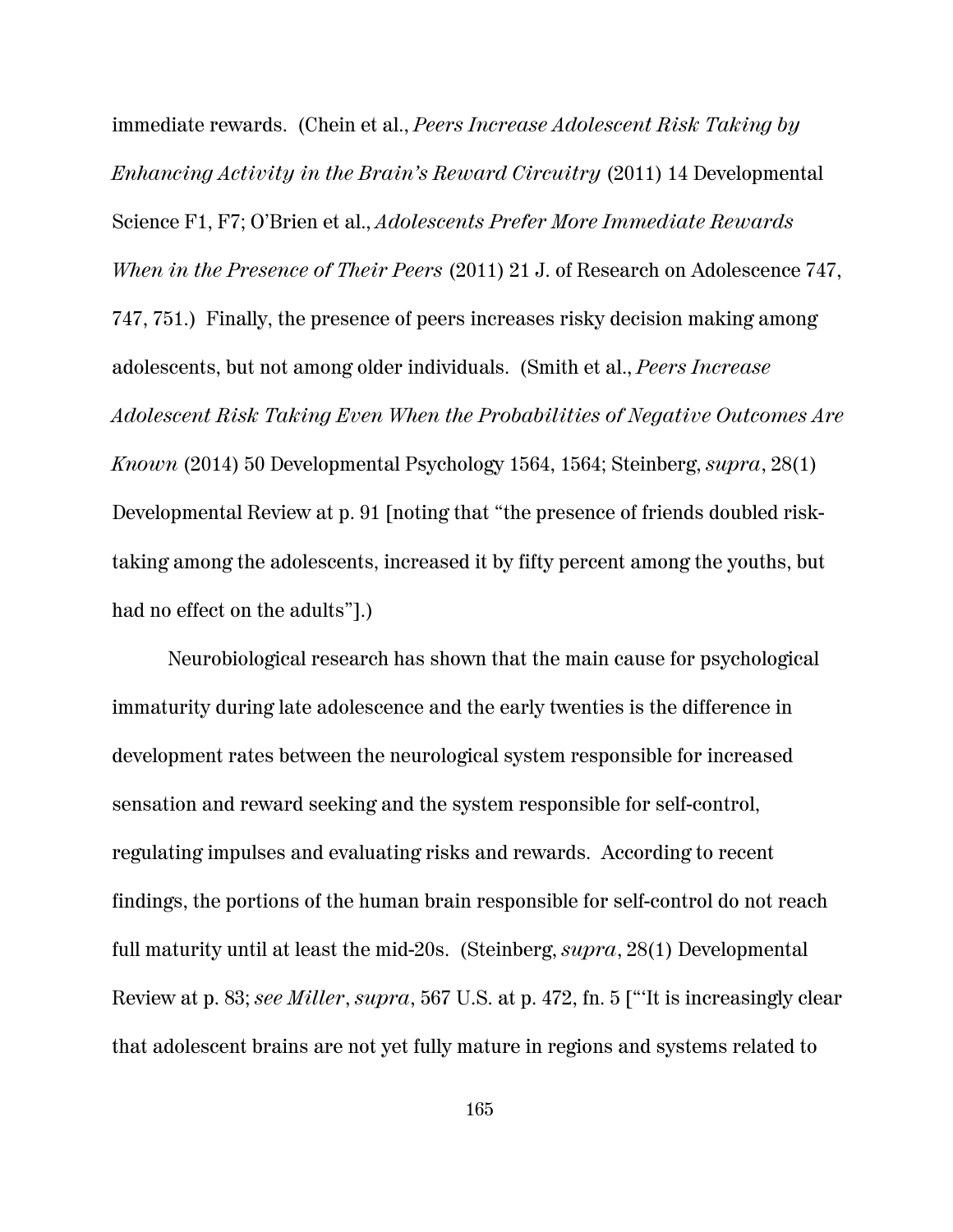higher-order executive functions such as impulse control, planning ahead, and risk avoidance'"], quoting Brief for American Psychological Association et al. as Amici Curiae, p. 4; Surgeon General Vivek Murthy, *E-Cigarette Use Among Youth and Young Adults: A Report of the Surgeon General* —*Executive Summary*, Atlanta, GA: U.S. Department of Health and Human Services, Centers for Disease Control and Prevention, 2016, Fact Sheet 508 <https://e-cigarettes.surgeongeneral.gov/ documents/2016\_SGR\_Fact\_Sheet\_508. pdf> ["The brain is the last organ in the human body to develop fully. Brain development continues until the early to mid-20s"] [as of Feb. 20, 2022]. *See also Jones v. Mississippi* (2021) 141 S. Ct. 1307, 1313, 1316-1318 [discretionary sentencing will give "individualized" consideration to juvenile offenders' "chronological age and [] hallmark features," as well as their "diminished culpability and heightened capacity for change," in order "to separate those juveniles who may be sentenced to life without parole from those who may not"]; *Montgomery v. Louisiana* (2016) 577 U.S. 190, 208 [*Miller* "established that the penological justifications for life without parole collapse in light of 'the distinctive attributes of youth'"].)

Neurobiologists do not completely understand the specific changes that follow young adulthood, but scientists know that they involve increased myelination (a process of forming a sheath around the neuron enabling it to signal more efficiently) and continued adding and pruning of neurons. (*See* Michaels, *supra*, 40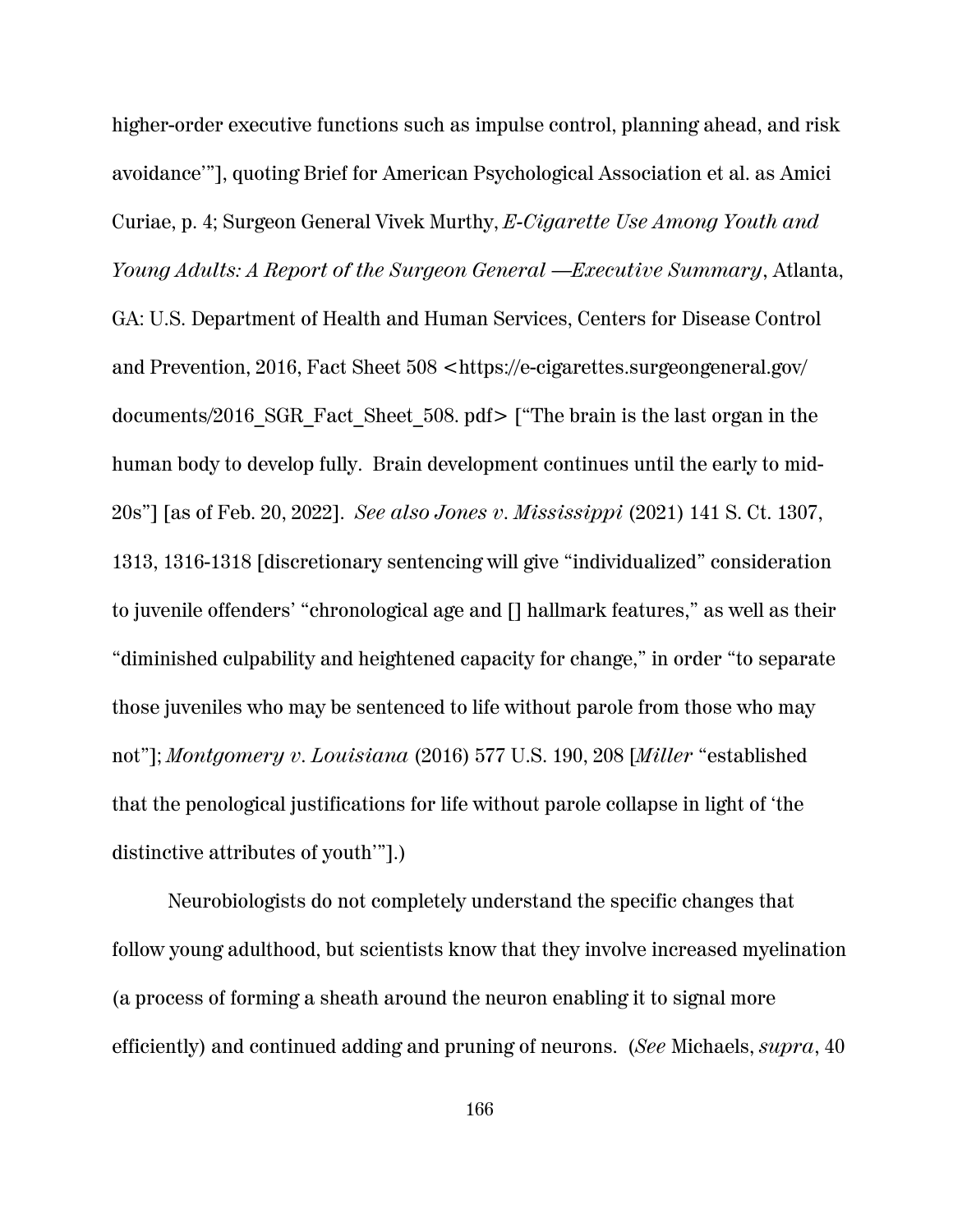N.Y.U. Rev. L. & Soc. Change at pp. 165-167 [collecting neurological studies].) This region of the brain is not fully mature until early adulthood, i.e., the early 20's or later. (Buchen, *Science in Court: Arrested Development* (2012) 484 Nature 304, 306; Johnson et al., *Adolescent Maturity and the Brain: The Promise and Pitfalls of Neuroscience Research in Adolescent Health Policy* (2009) 45(3) J. of Adolescent Health 216, 217.) A widely-cited study sponsored by the National Institute of Mental Health tracked the brain development of thousands of children and concluded that their brains were not fully mature until 25 years of age. (Dosenbach et al., *Prediction of Individual Brain Maturity Using fMRI* (2010) 329 Science 1358, 1358-1359.) As a number of researchers have put it, "'[T]he rental car companies have it right.' The brain is not fully mature at sixteen, when we are allowed to drive, or at eighteen, when we are allowed to vote, or at twentyone, when we are allowed to drink, but closer to twenty-five, when we are allowed to rent a car." (Massachusetts Institute of Technology Young Adult Development Project <https://hr.mit.edu/static/worklife /youngadult/brain.html> [as of Feb 20, 2022].)

Finally, as the *Roper* Court recognized, "the character of a juvenile is not as well formed as that of an adult." (*Roper*, *supra*, 543 U.S. at p. 570.) Accordingly, "[j]uveniles are more capable of change than are adults, and their actions are less likely to be evidence of 'irretrievably depraved character.'" (*Graham*, *supra*, 560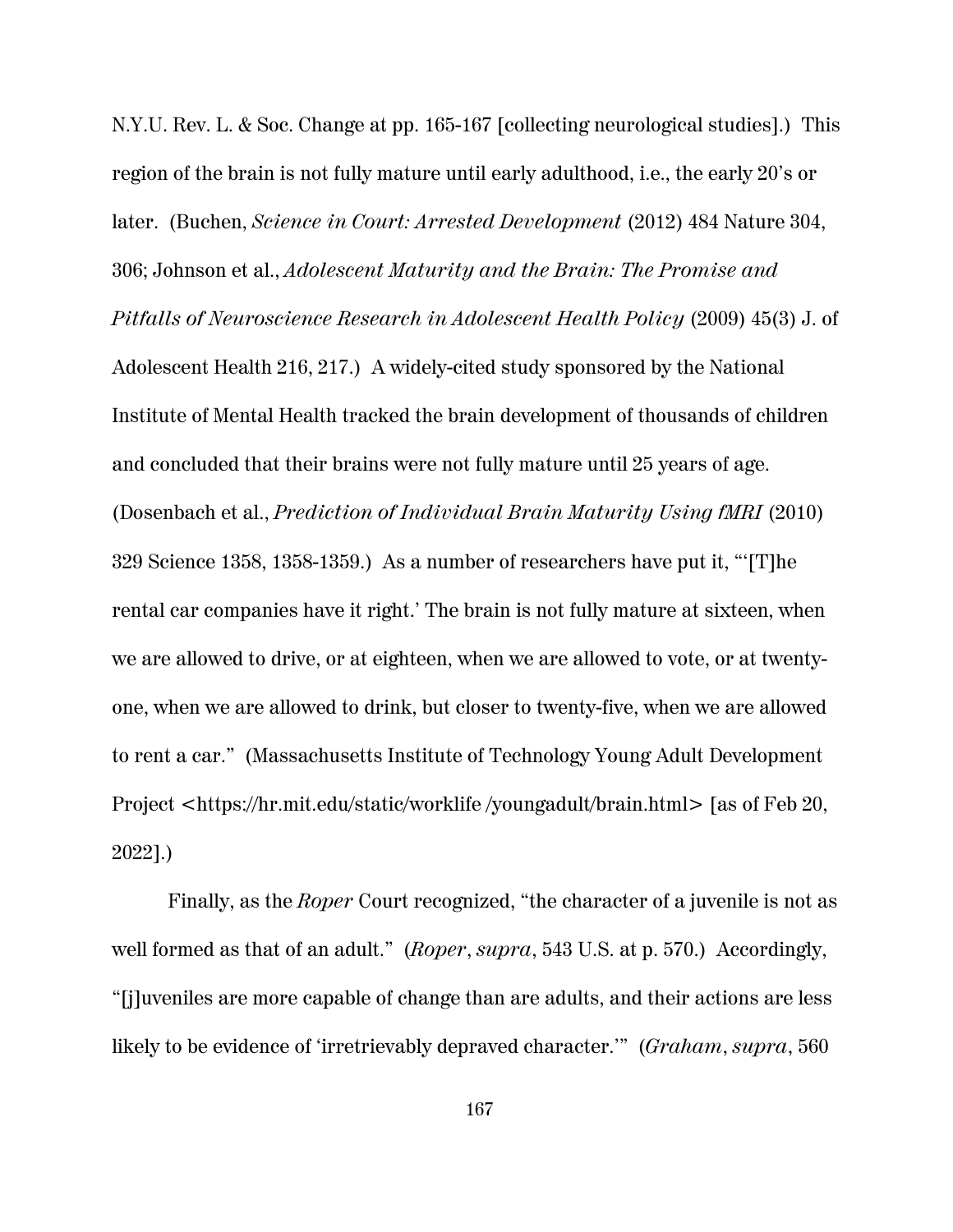U.S. at p. 76, quoting *Roper*, *supra*, 543 U.S. at p. 572.) The Court reaffirmed in *Graham* that "'from a moral standpoint it would be misguided to equate the failings of a minor with those of an adult, for a greater possibility exists that a minor's character deficiencies will be reformed.'" (*Graham*, *supra*, 560 U.S. at p. 68, quoting *Roper*, *supra*, 543 U.S. at p. 570.) Like the 16 and 17-year-olds who were the subject of *Roper*, young adults between the ages of 18 and 21 also have a great capacity for behavioral change. (Kays et al., *The Dynamic Brain: Neuroplasticity and Mental Health* (2012) 24 J. of Clinical Neuropsychology & Clinical Neuroscience 118, 118 <https://doi.org/10.1176/appi.neuropsych. 12050109> [as of Feb. 20, 2022].)

Given the on-going development of a young adult, it is nearly impossible to predict future criminality from criminal behavior in the young adult years, even among those accused of committing violent crimes. Indeed, approximately 90 percent of serious juvenile offenders age out of crime and do not continue crime into adulthood. (Monahan et al., *Psychosocial (Im)maturity from Adolescence to Early Adulthood: Distinguishing Between Adolescence-Limited and Persistent Antisocial Behavior* (2013) 25 Development & Psychopathology 1093, 1093-1105.) In fact, "even within a sample of juvenile offenders that is limited to those convicted of the most serious crimes, the percentage who continue to offend consistently at a high level is very small." (Mulvey et al., *Trajectories of Desistance and*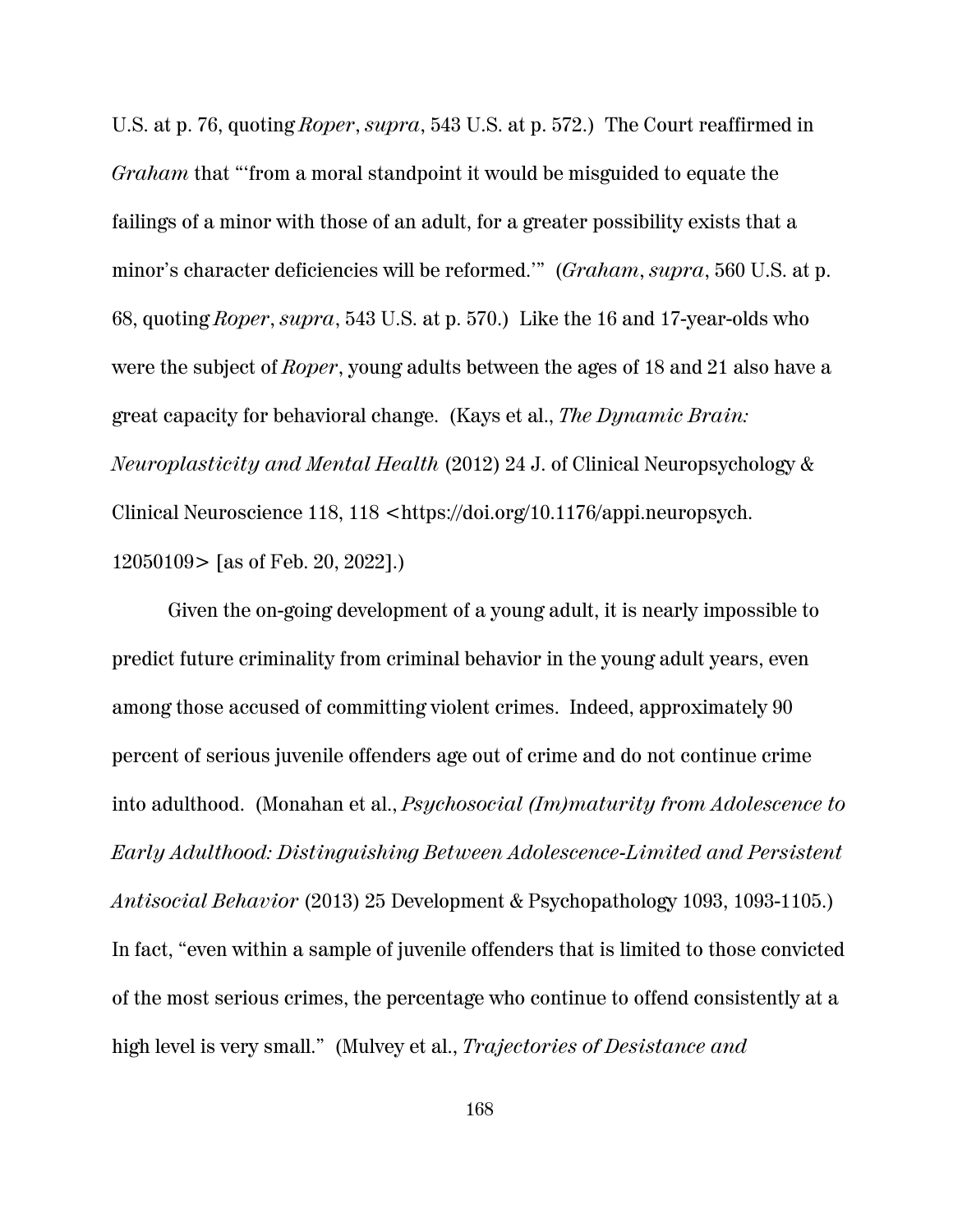*Continuity in Antisocial Behavior Following Court Adjudication Among Serious Adolescent Offenders* (2010) 22 Development & Psychopathology 453, 468.) New studies showing the changing brain structure and function over the course of a young adult's life "reinforce arguments . . . that most adolescent crime is a product of the developmental influences described earlier and that most teenagers will 'mature out' of their criminal tendencies." (Bonnie & Scott, *The Teenage Brain: Adolescent Brain Research and the Law* (2013) 22(2) Current Directions in Psychological Science 158, 160.)

## **2. Legislators and Courts Have Recognized and Relied on the New Understanding of the Vulnerabilities of Individuals Between Ages 18 and 21.**

Legislatures have cited recent advances in the biological understanding of the vulnerability of young people under age 21 as a basis for new protections for this group. California has taken a lead in this area. For instance, in arguing for tobacco legislation revisiting the appropriate age for a protected status, legislators cited medical evidence that the parts of the brain associated with characteristics of maturity, susceptibility to outside influences and underdeveloped character are still developing past 18. (Cal. Sen., Bill Analysis of Sen. Bill 7 X2 (Hernandez), p. 4 (Reg. Sess. 2015-2016) <http://www.leginfo.ca.gov/ pub/15-16/bill/sen/sb\_0001- 0050/sbx2\_7\_cfa\_20160303\_100126\_asm\_floor.html> ["The author notes that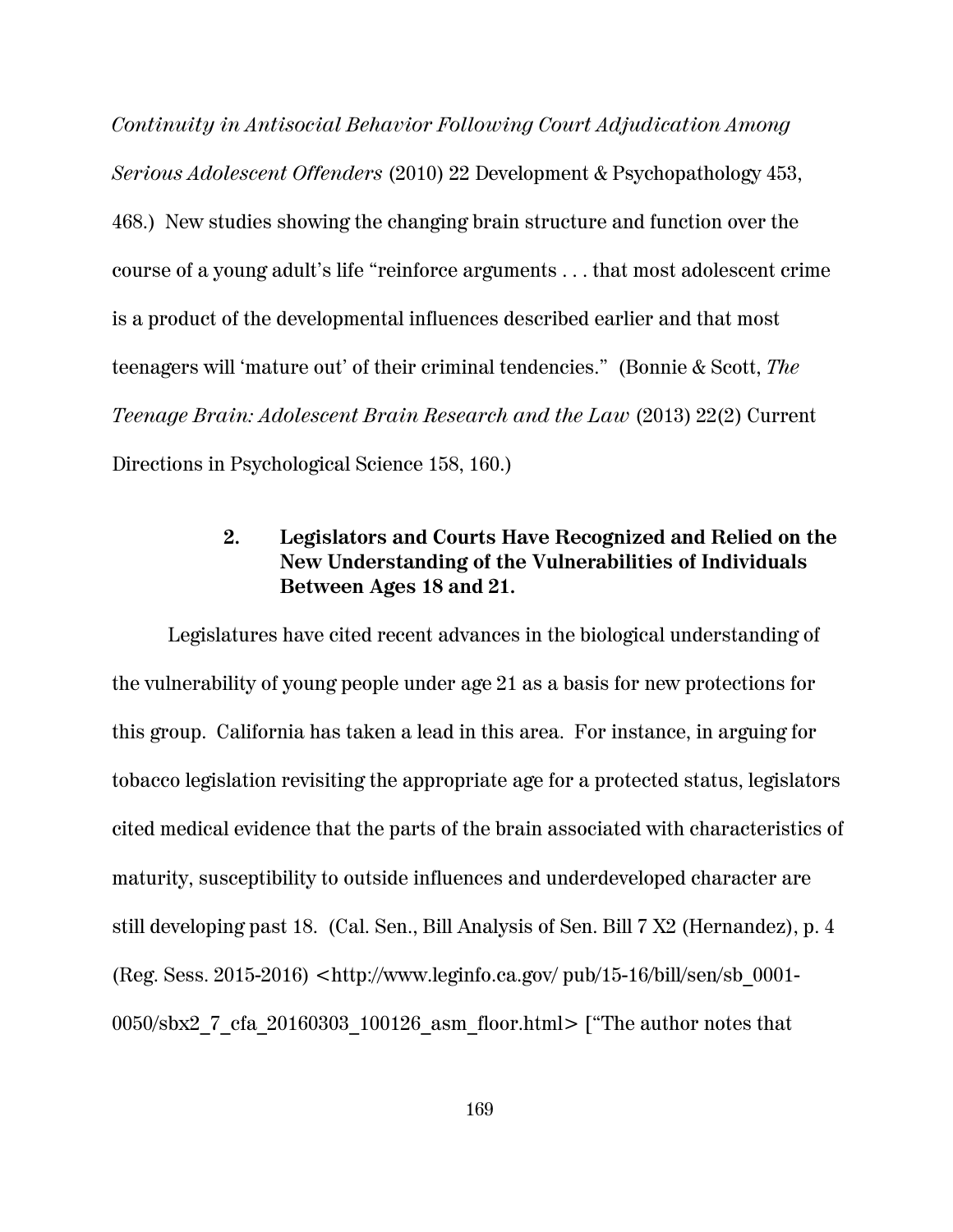adolescent brains are more vulnerable to nicotine addiction, and people who reach the age of 21 as nonsmokers have a minimal chance of becoming a smoker"] [as of Feb. 20, 2022].) The legislative history of newly-enacted Welfare and Institutions Code section 625.6, creating new statutory requirements for custodial interrogations of individuals 15 years of age or younger also cited emerging science.

> Developmental and neurological science concludes that the process of cognitive brain development continues into adulthood, and that the human brain undergoes "dynamic changes throughout adolescence and well into young adulthood" (*see* Bonnie et al., Reforming Juvenile Justice: A Developmental Approach, National Research Council (2013), page 96, and Chapter 4).

(Cal. Sen. Bill No. 395 (2017-2018 Reg. Sess.) § 1, subd. (a) <https://leginfo. legislature.ca.gov/faces/billTextClient.xhtml?bill\_id=201720180SB395> [as of Feb. 20, 2022].) Citing "a large body of research," the Legislature further found that "adolescent thinking tends to either ignore or discount future outcomes and implications, and disregard long-term consequences of important decisions."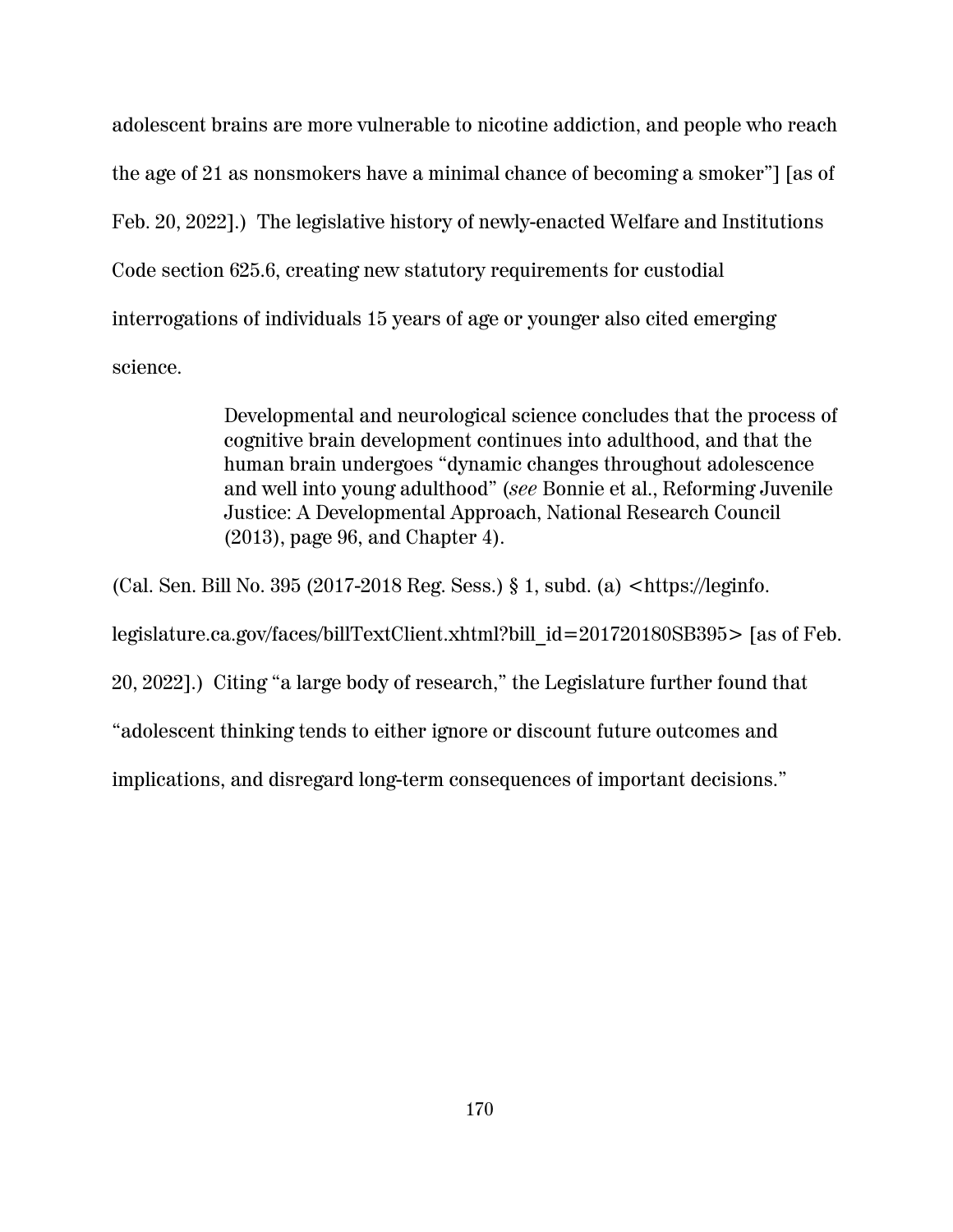(*Ibid.*) 27

Following the United States Supreme Court's decision in *Miller*, the California Legislature amended Penal Code section 2905 to require that all offenders below age 22 be classified at lower custody facilities whenever possible. (Statement of Legislative intent for Pen. Code, § 2905.) The Assembly focused on the "neurological and developmental changes [that] are occurring in people who are in their late teens through early adulthood. The Legislature recognizes that

<sup>&</sup>lt;sup>27</sup> Other states have also cited research relating to the development of young brains as a justification for additional protections for individuals under 21 years old. (*See*, *e.g.*, Mich. Legislature, House Fiscal Agency Legislative Analysis, House Bill 4069, as enacted, p. 6 (2015)  $\langle$ http://www.legislature.mi.gov/ documents/2015-2016/billanalysis/House/pdf/2015-HLA-4069-C35FCC45.pdf> [as of Feb. 20, 2022] [finding that "development of the brain" connected to the "ability to make good decisions and judgments" occurs at ages later than 18]; Hawaii Sen. Bill 1340 (2013 Reg. Sess.) [basing its legislation on foster care in part on brain development research]; Williams-Mbengue & McCann, National Conference of State Legislatures, *The Adolescent Brain —Key to Success in Adulthood, Extending Foster Care Policy Toolkit* <http://www.ncsl.org/Portals/1/ Documents/cyf/Extending\_Foster\_Care\_Policy \_Toolkit\_5.pdf> [as of Feb. 20, 2022] [premising its 21 age cutoff on brain growth and development relating to "decision-making and impulse control"]; Alaska Dept. of Health and Social Services, *Get the Facts About Marijuana*, <http://dhss.alaska.gov/dph/ Director/Pages/marijuana/facts.aspx> [as of Feb. 20, 2022] [basing marijuana legislation in part on studies showing that brain development is not complete until age 25]; Bonnie, *supra*, 22(2) Current Directions in Psychological Science at p. 160 ["Across the country, neuroscience research indicating that teenage brains differ from those of adults has been offered in support of a broad range of policies dealing more leniently with young offenders. For example, the Washington State Legislature in 2005 cited developmental brain research in abolishing mandatory minimum sentences for juveniles, as did Governor Bill Owens of Colorado in explaining his support for abolishing the application of a harsh sentencing statute to juveniles"].)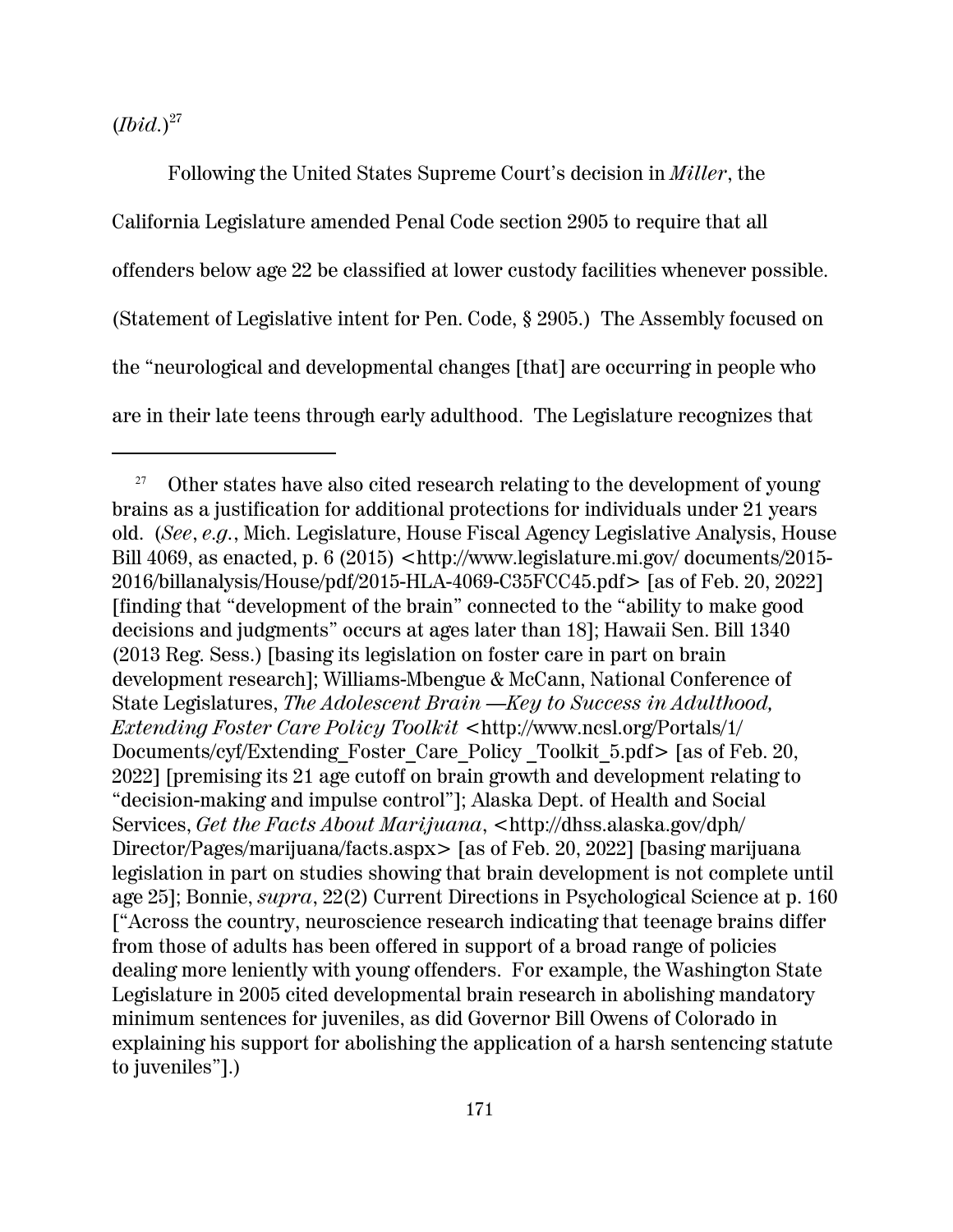these factors enhance the prospect that, as development progresses and youth mature into adults, these individuals can become contributing members of society." (Cal. Assem. Bill No. 1276 (2013-2014 Reg. Sess.) <https://leginfo.

legislature.ca.gov/faces/billCompareClient.xhtml?bill\_id=201320140AB1276> [as of Feb. 20, 2022].) Again, in 2013, the California Legislature provided additional protections for teenagers by providing mandatory hearings before the Board of Parole Hearings for youthful offenders and requiring the Board to examine youth as a factor in mitigation. (Pen. Code, § 3051.) Once again, the Senate outlined the diminished culpability and greater potential for rehabilitation of teenagers, noting that such considerations continue beyond the age of majority. "Recent scientific evidence on adolescent development and neuroscience" shows that "certain areas of the brain, particularly those that affect judgment and decision-making, do not fully develop until the early 20's." (Cal. Assem. Appropriations Comm. Bill Analysis, Sen. Bill No. 260, as amended Aug. 12, 2013 (2013-2014 Reg. Sess.)  $\lt$ http://www.leginfo.ca.gov/pub/13-14/bill/sen/sb\_0251-0300/sb\_260\_cfa\_20130813 150553\_asm\_comm.html> [as of Feb. 20, 2022]; *see* Cal. Assem. Pub. Saf. Comm. Bill Analysis, Sen. Bill No. 260 (2013-2014 Reg. Sess.) <http://www.leginfo.ca. gov/pub/13-14/bill/sen/sb\_0251-0300/sb\_260\_cfa\_20130701\_101048\_asm\_ comm.html> [as of Feb. 20, 2022] ["the fact that young adults are still developing means that they are uniquely situated for personal growth and rehabilitation"].)

172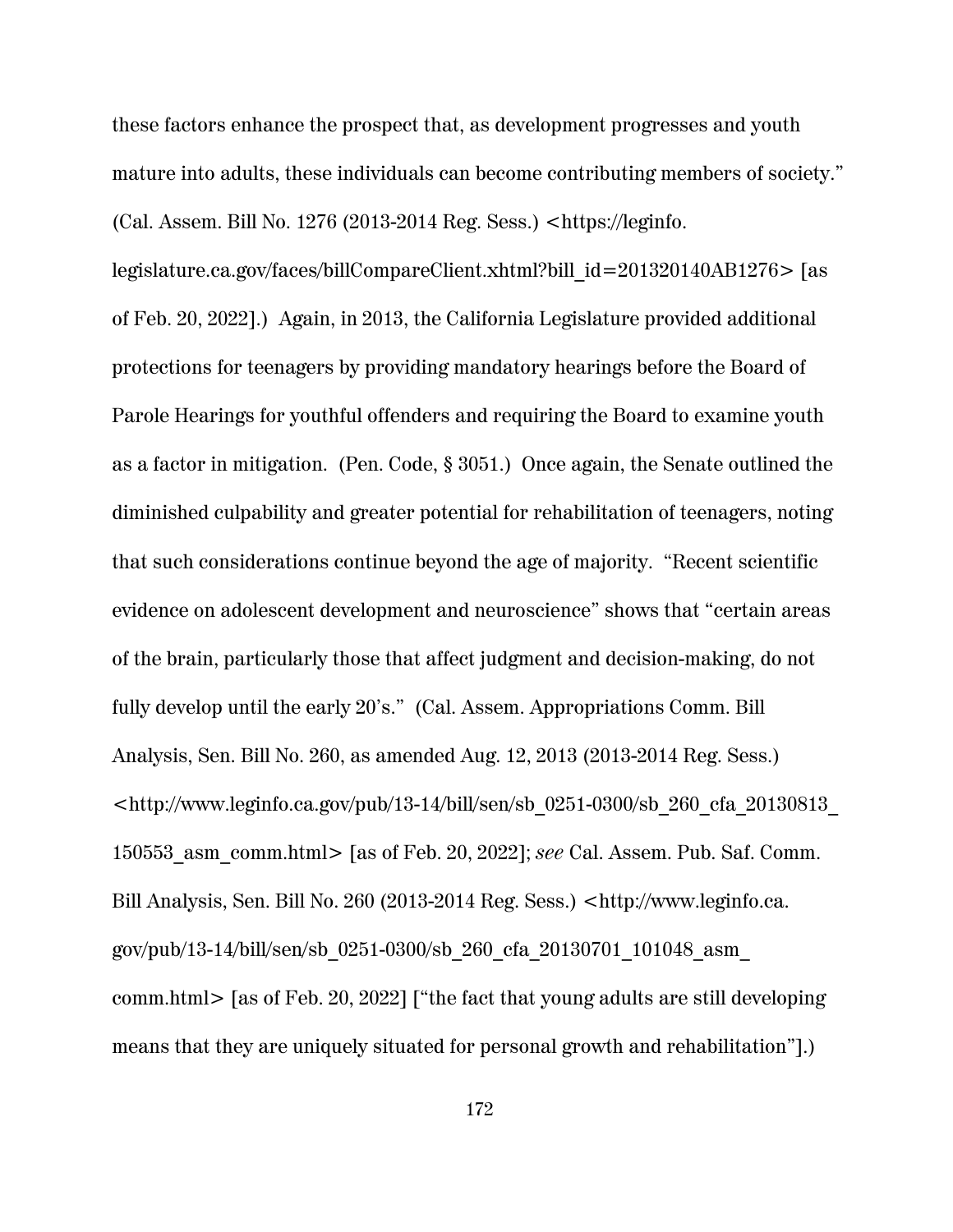In 2015, California updated its Penal Code again to permit youth offender parole hearings for individuals up to the age of 23. (Pen. Code, § 3051.) The legislative history of that statutory change explicitly referenced the importance of an understanding of the continuing development of emergent adults: "The rationale, as expressed by the author and supporters of this bill, is that research shows that cognitive brain development continues well beyond age 18 and into early adulthood. The parts of the brain that are still developing during this process affect judgment and decision-making, and are highly relevant to criminal behavior and culpability." (Cal. Assem. Pub. Safe. Comm., Bill Analysis, Sen. Bill No. 260, as amended June 1, 2015, p. 6 <https://leginfo.legislature.ca. gov/faces/billNavClient.xhtml?bill  $id=20132014 0SB260$  [as of Feb. 20, 2022].) Elsewhere in the Legislative history of this statute, the Legislature explicitly

connected the change in the youth offender statute to the United States Supreme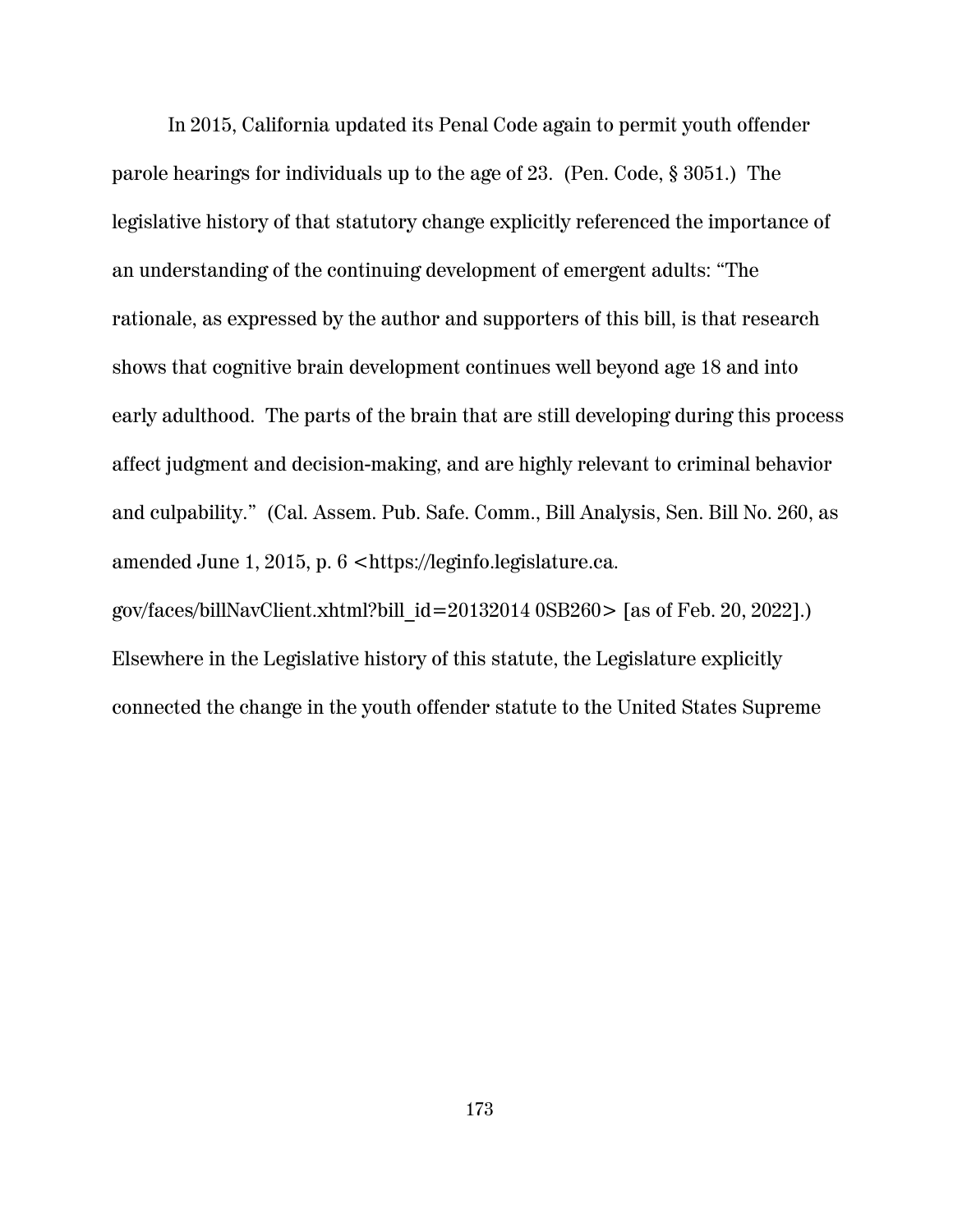Court's case law relating to juveniles, *Roper*, *Graham* and *Miller*. 28

Lower courts throughout the United States have acknowledged that this growing body of evidence is widely accepted. (*In re Detention of Leyva* (Wash. Ct. App., May 6, 2014, No. 30853-7-II) 181 Wash.App. 1004, 2014 WL 1852740 at \*6 (unpub.) [affirming that it is a "widely-accepted premise" that a juvenile brain is "not fully formed and appears to develop until a person's mid-twenties"]; *see also People v. House* (Ill. App. Ct. 2015) 72 N.E.3d 357, 387 [holding that *Roper* does not create a bright-line rule demarcating juvenile from adult at 18, and that recent research in neurobiology and developmental psychology justifies extending the ban on mandatory life sentences for juveniles to the 19-year-old defendant]; *Horsley v. Trame* (7th Cir. 2015) 808 F.3d 1126, 1133 [quoting Declaration of Ruben C. Gur, Ph.D.: "The evidence now is strong that the brain does not cease to mature until

<sup>&</sup>lt;sup>28</sup> The Legislature stated: "This [extending the youthful parole hearing eligibility to 23] reflects science, law, and common sense. Recent neurological research shows that cognitive brain development continues well beyond age 18 and into early adulthood. For boys and young men in particular, this process continues into the mid-20s. The parts of the brain that are still developing during this process affect judgment and decision-making, and are highly relevant to criminal behavior and culpability. Recent US Supreme Court cases including *Roper v. Simmons*, *Graham v. Florida*, and *Miller v. Alabama* recognize the neurological difference between youth and adults. The fact that youth are still developing makes them especially capable of personal development and growth." (Cal. Assem. Appropriations Comm., Bill Analysis, Sen. Bill No. 261, p. 2 <https://leginfo.legislature.ca.gov/faces/billTextClient.xhtml?bill\_id=20152016 0SB261> [as of Feb. 20, 2022].)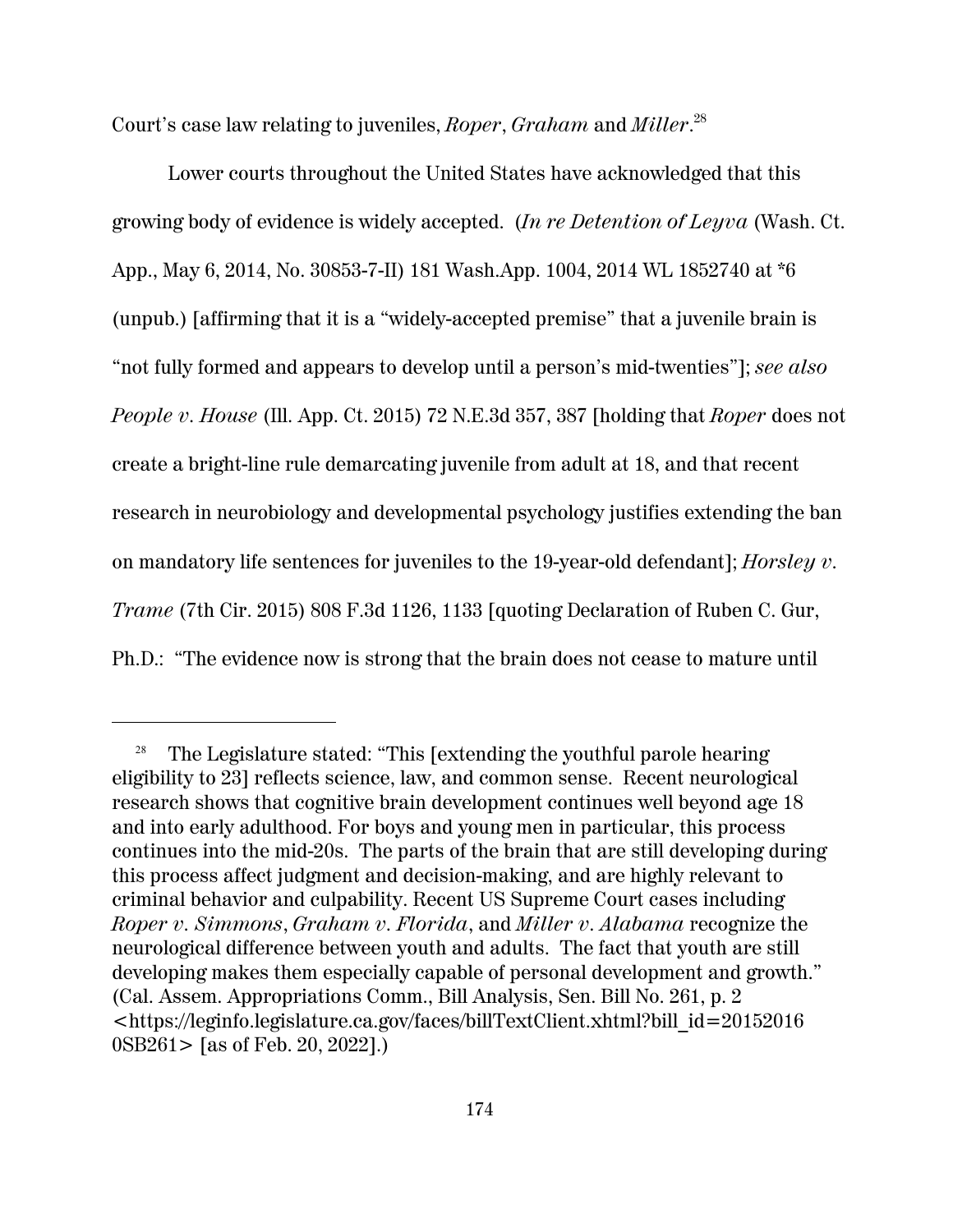the early 20s in those relevant parts that govern impulsivity, judgment, planning for the future, foresight of consequences, and other characteristics that make people morally culpable"].)

Accordingly, the penological justifications for a death sentence are weakened for individuals between the ages of 18 and 21 who commit homicide, just as they were for the 16 and 17-year-old defendants that were the subject of *Roper*. The retributive purpose of such a punishment is attenuated because "culpability or blameworthiness is diminished, to a substantial degree, by reason of youth and immaturity." (*Roper*, *supra*, 543 U.S. at p. 571.) Likewise, the same characteristics of young people between ages 18 and 21 that render them less culpable -- their impulsivity, rash decision-making, biased attention to anticipated immediate rewards rather than longer-term costs and lesser ability to consider and evaluate the future consequences of their actions -- substantially weaken the deterrence justification for such punishment. (*Ibid*.) Sentencing these young people to death disregards entirely the signature characteristics of youth. Sentencing such an immature and less culpable young adult to death notwithstanding the likelihood that "[m]aturity can lead to . . . remorse, renewal, and rehabilitation" (*Graham*, *supra*, 560 U.S. at p. 79), is grossly disproportionate punishment and forbidden by the federal Constitution.

In *People v. Powell* (2018) 6 Cal.5th 136, 191 this Court rejected the

175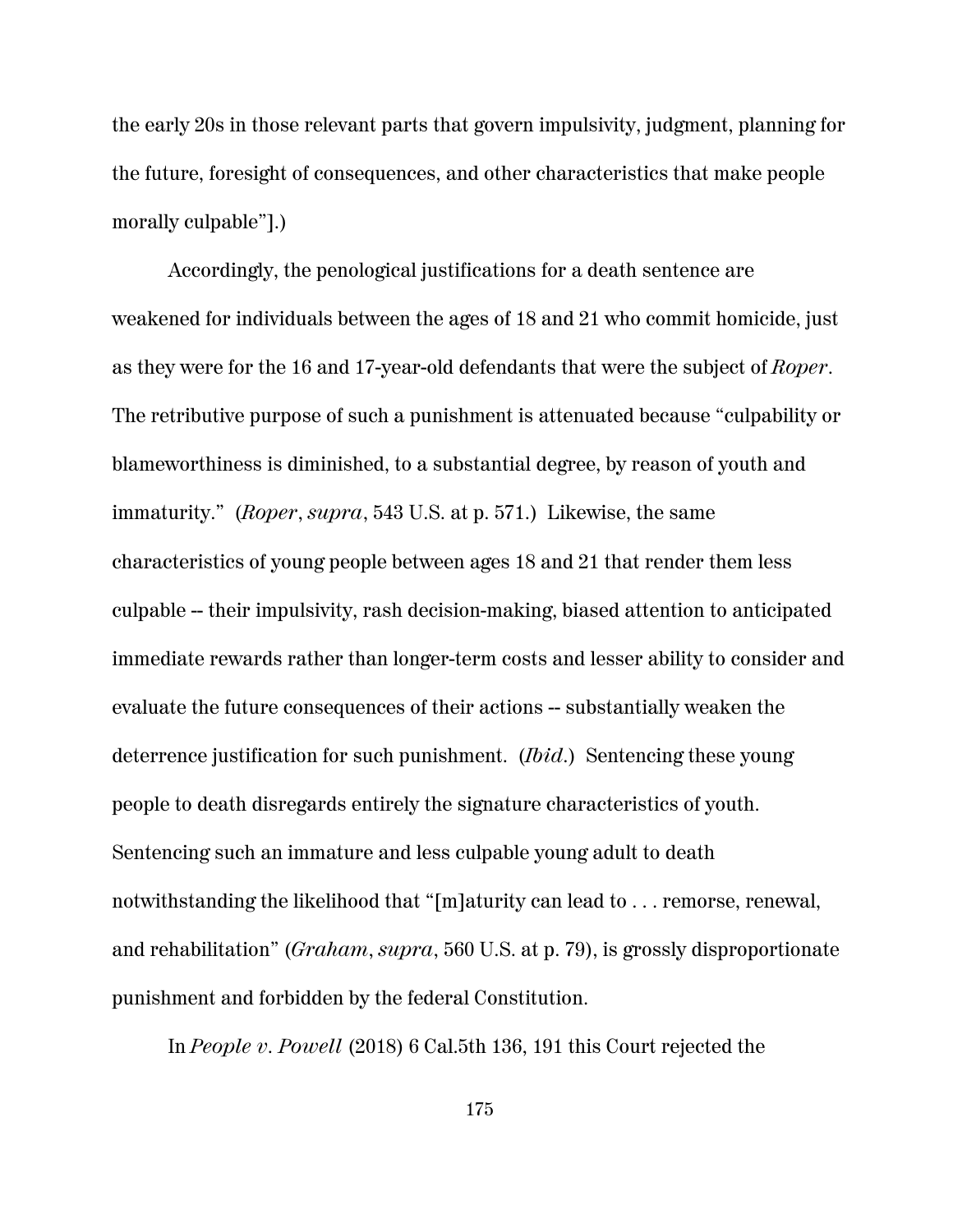argument that *Roper*, *supra*, 543 U.S. 551 and *Atkins*, *supra*, 536 U.S. 304, "'stand for the principle that it is cruel and unusual, by evolving standards of decency, to execute someone who is over 18, but whose brain functions at a level equivalent to a juvenile.'" Observing that some individuals who are under the age of 18 "have already attained a level of maturity some adults will never reach (*People v. Powell*, *supra*, 6 Cal.5th at p. 191, citing *Roper*, *supra*, 543 U.S. at p. 574), this Court reasoned those cases did not bar the death penalty for an individual "merely because that person may share certain qualities with some juveniles." (*Ibid*.) This holding does not foreclose relief. Mr. Tran has shown above that societal norms have evolved since *Roper* was decided 17 years ago, and that a new national consensus has formed that young adults should categorically be excluded from the death penalty because (1) the use of the death penalty to execute individuals who were between the ages of 18 and 21 at the time of the crime has become rare and (2) legislative changes evince a new national consensus that individuals under the age of 21 should be considered less culpable. Additionally, new scientific research demonstrates that the developmental characteristics identified in *Roper* that made the death penalty disproportionate (impulsivity, rash decision-making and the inability to evaluate consequences) are likely present in individuals up until the age of 21, so that the death penalty for members of that group is grossly disproportionate and forbidden by the Constitution. Given the recent societal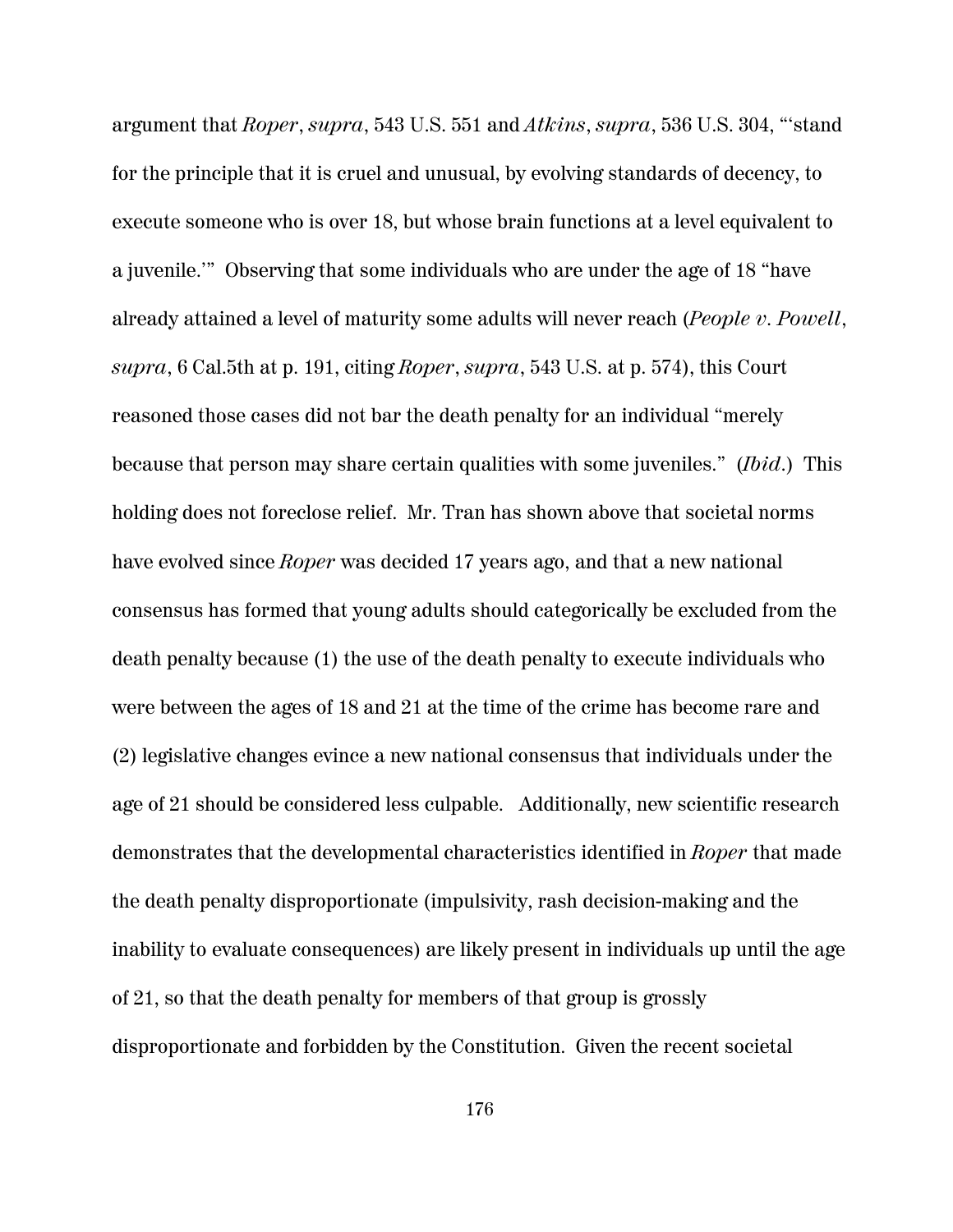consensus that the death penalty is grossly disproportionate for young adults, it is immaterial that some of those young adults are not immature. Just as the United States Supreme Court drew a line in *Roper* barring the death penalty for the under 18, this Court should now draw a line barring the death penalty for young adults who were between the ages of 18 and 21 at the time of the crime.

## **D. Mr. Tran Is Categorically Excluded from the Death Penalty Because of the Risk That it Will Be Arbitrarily Applied.**

Execution of young people between the ages of 18 and 21 is forbidden by the Eighth Amendment's prohibition against cruel and unusual punishment and by the due process clause of the federal Constitution and under California Constitution article 1, section 7, because of the severe risk youth presents to the reliability of a death sentence.

In *Furman v. Georgia* (1972) 408 U.S. 238, the United States Supreme Court found that the death penalty was unconstitutional because states used it in an arbitrary and capricious manner. Since *Furman*, numerous limitations have been placed on the death penalty to ensure "that the death penalty decision can be a rational decision-making process while fully considering the capital defendant as an individual." (Sundby, *The True Legacy Of Atkins And Roper: The Unreliability Principle, Mentally Ill Defendants, and The Death Penalty's Unraveling* (2014) 23 Wm. & Mary Bill Rts. J. 487, 493.) Most importantly, in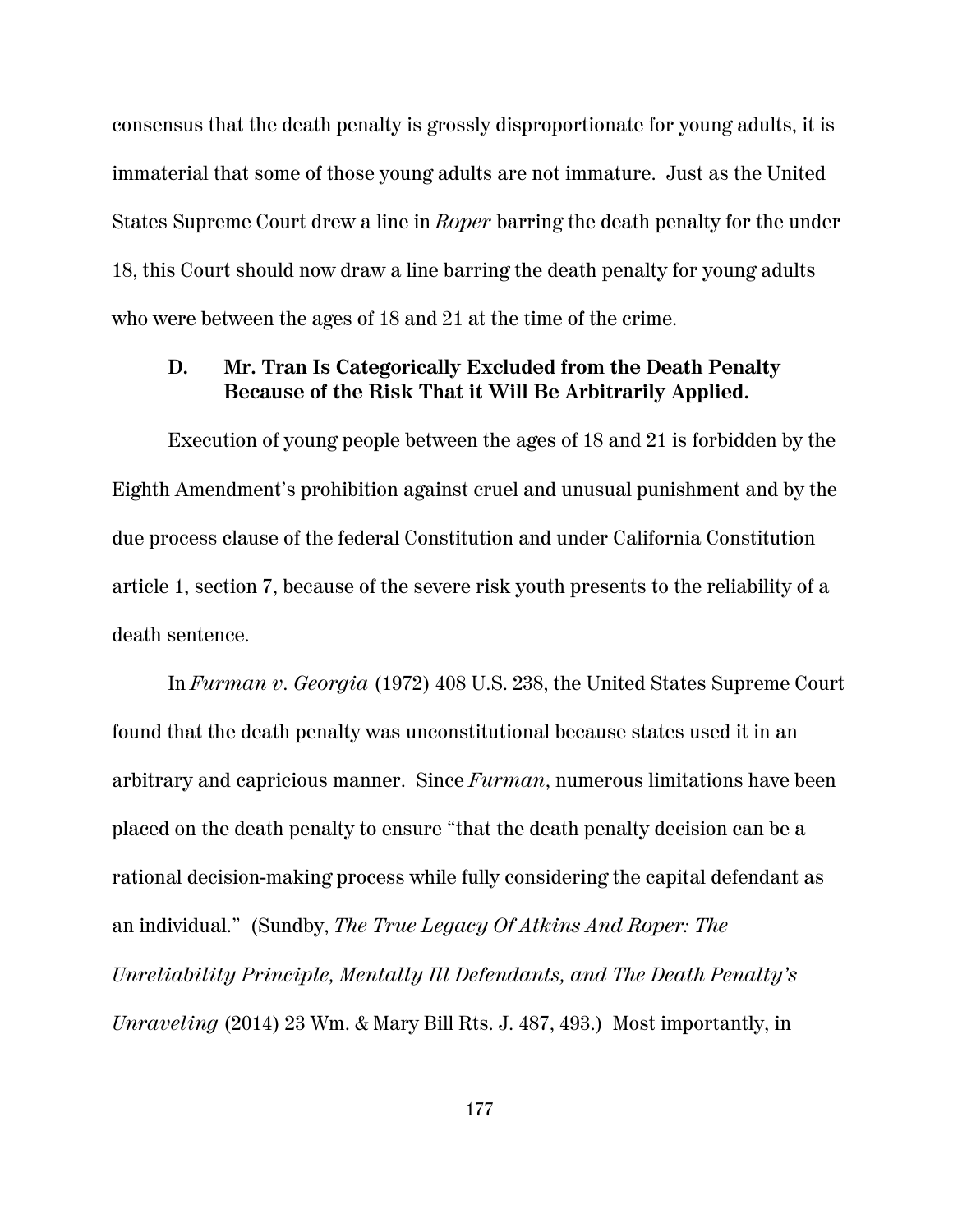*Woodson v. North Carolina* (1976) 428 U.S. 280, the Court held that the Eighth Amendment requires a principle of individualized consideration. "[W]e believe that in capital cases the fundamental respect for humanity underlying the Eighth Amendment . . . requires consideration of the character and record of the individual offender and the circumstances of the particular offense as a constitutionally indispensable part of the process of inflicting the penalty of death." (*Id*. at p. 286.) The full scope of *Woodson's* constitutional imperative of "individualized consideration" was first made clear in *Lockett v. Ohio* (1978) 438 U.S. 586, which held that the principle of individualized consideration required that the sentencer be allowed to consider "any aspect of a defendant's character or record and any of the circumstances of the offense that the defendant proffers as a basis for a sentence less than death." (*Id*. at p. 604.)

The *Lockett* Court tied the individualized consideration of a defendant to the requirement that capital sentencing be reliable. The death penalty "call[ed] for a greater degree of reliability" because "the penalty of death is qualitatively different from any other sentence." (*Lockett v. Ohio*, *supra*, 438 U.S. at p. 604*.*) The Court then expressly linked the heightened reliability with *Woodson's* requirement of individualized consideration:

> Given that the imposition of death is so profoundly different from all other penalties, we cannot avoid the conclusion that an individualized decision is essential in capital cases. . . . The nonavailability of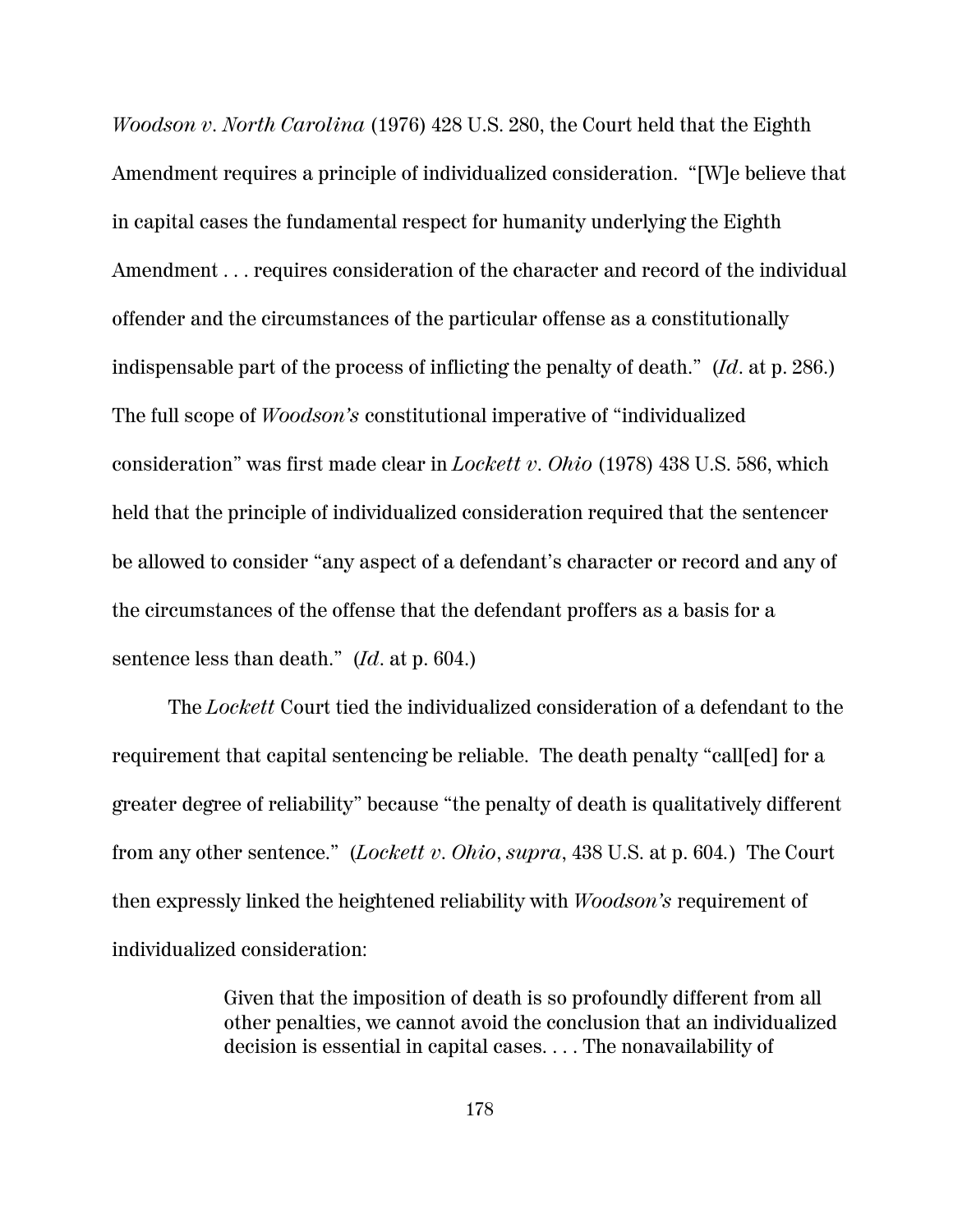corrective or modifying mechanisms with respect to an executed capital sentence underscores the need for individualized consideration as a constitutional requirement in imposing the death sentence.

(*Id*. at p. 605.) In effect, the Court found that the need for greater reliability based on individualized consideration means that a death sentence cannot stand if the sentencing carried the risk that the sentencer "did not fully hear or consider mitigation." (Sundby, *supra*, 23 Wm. & Mary Bill Rts. J. at p. 500.)

> [P]revent[ing] the sentencer in all capital cases from giving independent mitigating weight to aspects of the defendant's character and record and to circumstances of the offense proffered in mitigation creates the risk that the death penalty will be imposed in spite of factors which may call for a less severe penalty. When the choice is between life and death, that risk is unacceptable and incompatible with the commands of the Eighth and Fourteenth Amendments.

(*Lockett v. Ohio*, *supra*, 438 U.S. at p. 605.)

In *Penry v. Lynaugh*, *supra*, 492 U.S. 302, the Court again explicitly tied the individualized consideration of the defendant's mitigation with the reliability of the death penalty. In *Penry*, the defendant had introduced his intellectual disability as mitigation, but because of Texas' mitigation statute, there was no way for the jury to give that mitigation effect. The Court reversed Penry's death sentence finding that "it is not enough simply to allow the defendant to present mitigating evidence to the sentencer[;] the sentencer must also be able to consider and give effect to that evidence in imposing sentence." (*Id*. at p. 328, citing *Hitchcock v. Dugger* (1987) 481 U.S. 393.) The Court explained that the full presentation and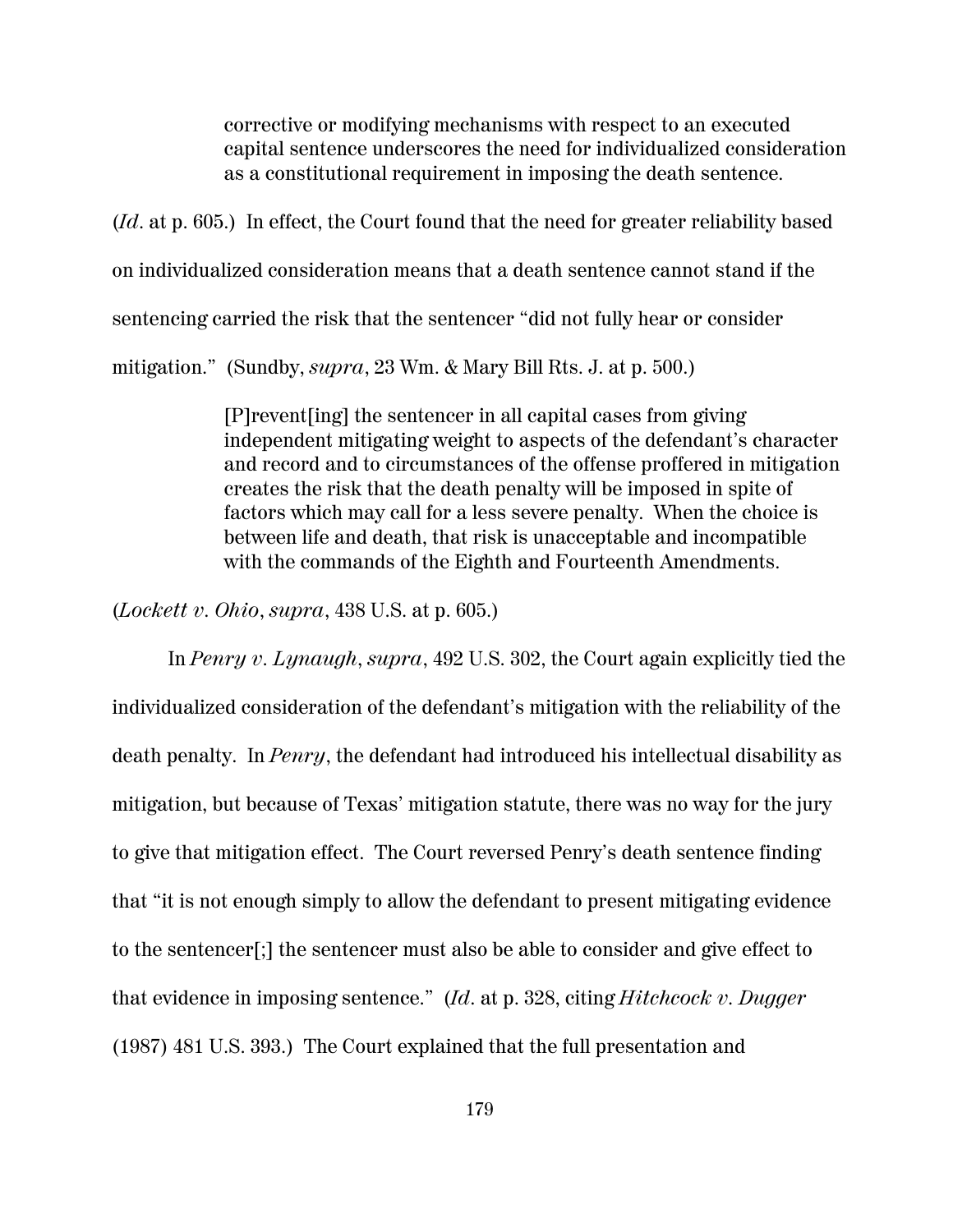consideration of mitigation was constitutionally essential, and it was essential because of reliability:

> Only then can we be sure that the sentencer has treated the defendant as a "uniquely individual human bein[g]" and has made a reliable determination that death is the appropriate sentence. [*Woodson v. North Carolina* (1976) 428 U.S. 280, 304, 305.] Thus, the sentence imposed at the penalty stage should reflect a reasoned moral response to the defendant's background, character, and crime.

(*Ibid*.) The Court has sent the "unambiguous message that the Eighth Amendment right to individualized consideration was to be construed broadly because it was a critical underpinning of the Court's efforts to construct a constitutional death penalty system after *Furman*." (Sundby, *supra*, 23 Wm. & Mary Bill Rts. J. at p. 504.)

The Court's reliance on individualized consideration in analyzing the constitutionality of the death penalty continued in *Atkins*, *Roper* and *Graham*. In addition to its conclusion that the death penalty was disproportionate for the intellectually disabled in *Atkins*, and for juveniles in *Roper*, both cases rely upon the principle that facts about the offenders in these classes make the death penalty unreliable because the sentencer cannot give individualized consideration to offenders in the class. In *Atkins*, the Court stated that there is "risk that the 'penalty will be imposed [on intellectually disabled offenders] in spite of factors which may call for a less severe penalty,' *Lockett v. Ohio* (1978) 438 U.S. 586, 605,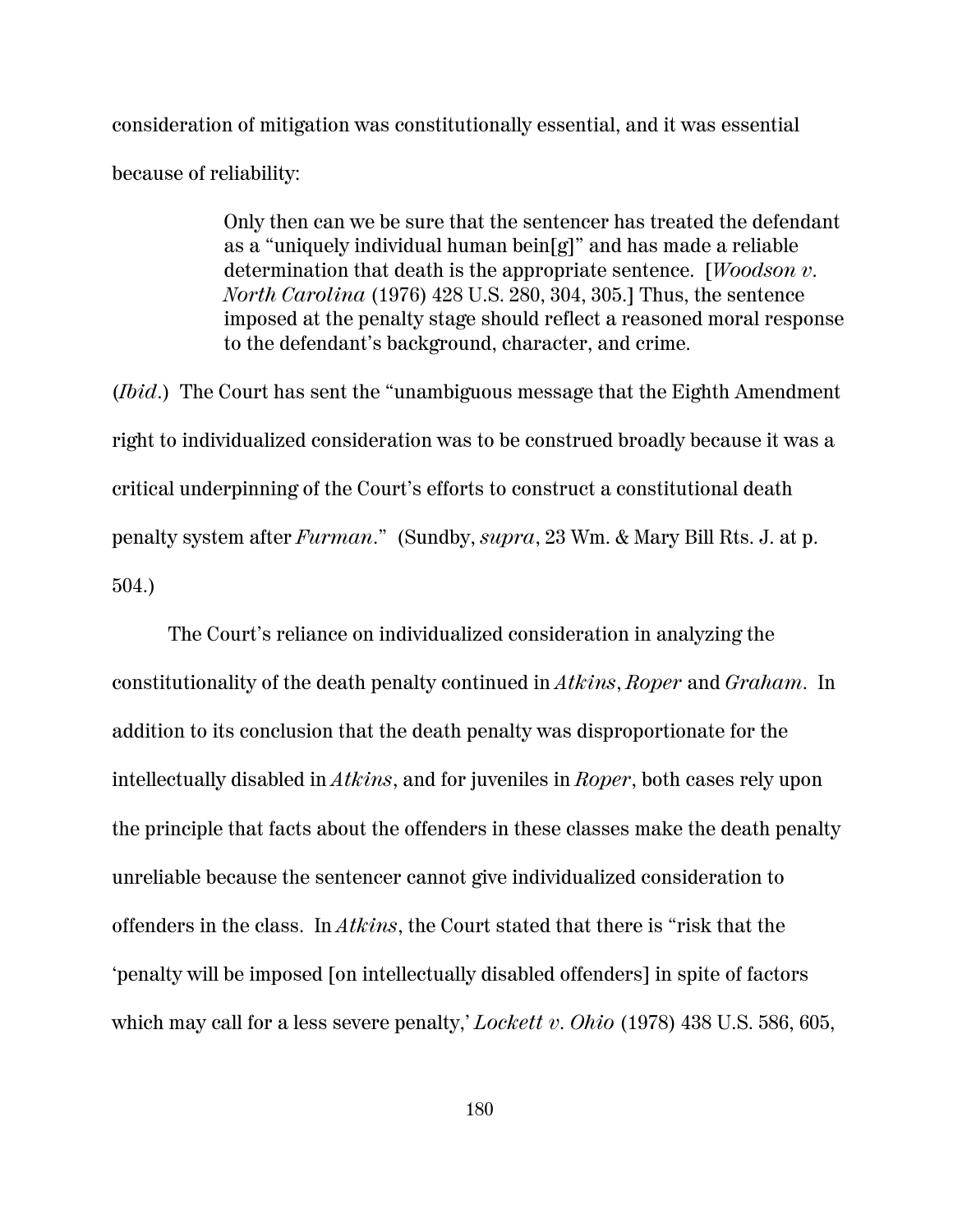is enhanced, not only by the possibility of false confessions, but also by the lesser ability of mentally retarded defendants to make a persuasive showing of mitigation in the face of prosecutorial evidence of one or more aggravating factors." (*Atkins*, *supra*, 536 U.S. at p. 320.) Additionally, intellectually disabled offenders "may be less able to give meaningful assistance to their counsel and are typically poor witnesses, and their demeanor may create an unwarranted impression of lack of remorse for their crimes." (*Id*. at p. 321.) Finally, "reliance on mental retardation as a mitigating factor can be a two-edged sword that may enhance the likelihood that the aggravating factor of future dangerousness will be found by the jury." (*Ibid.*) The Court thus acknowledged in *Atkins* a principle that certain categories of defendants must be excluded from the death penalty if there is a risk that the penalty cannot be reliably imposed. (*See* Sundby, *supra*, 23 Wm. & Mary Bill Rts. J. at p. 496 [finding an "unreliability principle" articulated in *Atkins* such that: "if too great a risk exists that constitutionally protected mitigation cannot be properly comprehended and accounted for by the sentencer, the unreliability that is created means that the death penalty cannot be constitutionally applied"].)

The Court returned to this principle in *Roper*. In that case, the government had argued that a categorical ban on the death penalty for juveniles was unnecessary because jurors could take youth into account as a mitigating circumstance. In rejecting this argument, the Court invoked the idea that the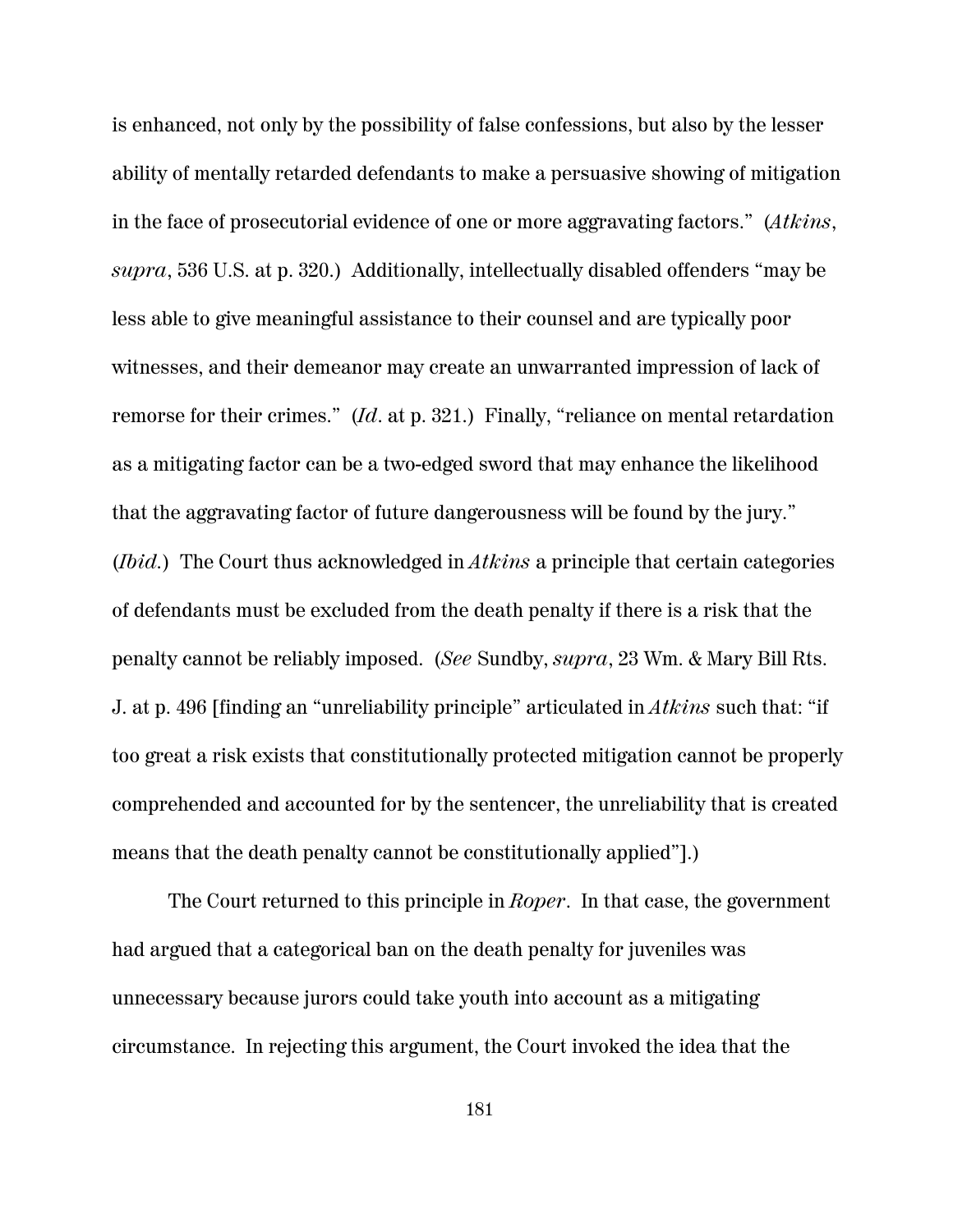mitigation at stake was beyond the sentencer's ability, asserting that the very nature of a capital crime made it impossible for a jury to properly assess the mitigating circumstance. "An unacceptable likelihood exists that the brutality or cold-blooded nature of any particular crime would overpower mitigating arguments based on youth as a matter of course, even where the juvenile offender's objective immaturity, vulnerability, and lack of true depravity should require a sentence less severe than death." (*Roper*, *supra*, 543 U.S. at p. 573.)

The Court also relied upon the dangers of an unreliable sentence in *Graham* when it struck down life without parole sentences for juveniles who had committed non-homicide crimes. The Court invoked the unreliability principle to reject the idea that the states could rely on a "case-by-case proportionality" approach to decide if a life without parole sentence violated the Eighth Amendment. Specifically, the *Graham* Court "brought the unreliability principle into play by turning to *Atkins* and *Roper*'s theme that the very nature of the mitigation rendered an assessment of the defendant's culpability unreliable" (Sundby, *supra*, 23 Wm. & Mary Bill Rts. J. at p. 507):

> [T]he features that distinguish juveniles from adults also put them at a significant disadvantage in criminal proceedings. Juveniles mistrust adults and have limited understandings of the criminal justice system and the roles of the institutional actors within it. They are less likely than adults to work effectively with their lawyers to aid in their defense. [Citations.] Difficulty in weighing long-term consequences; a corresponding impulsiveness; and reluctance to trust defense counsel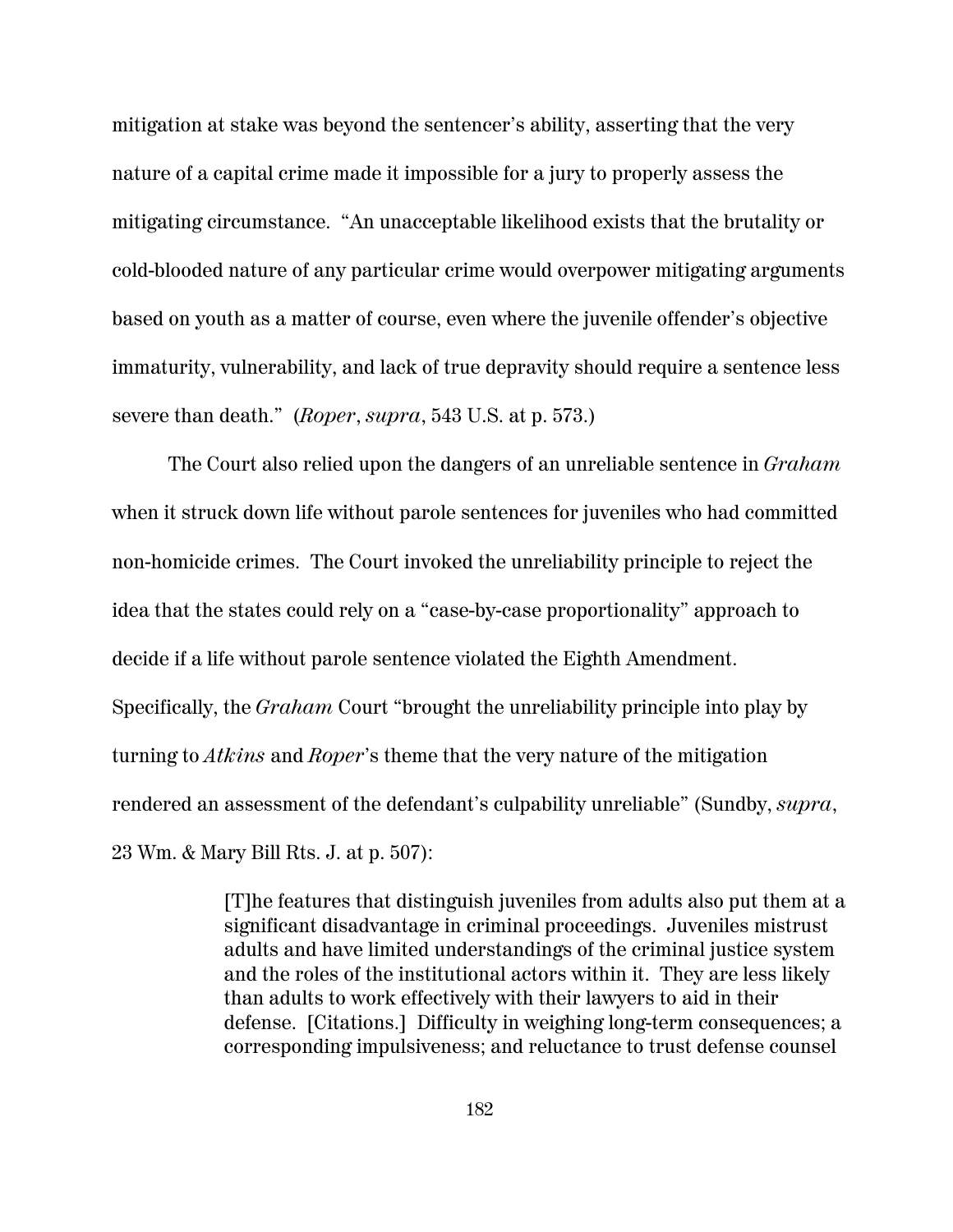seen as part of the adult world a rebellious youth rejects, all can lead to poor decisions by one charged with a juvenile offense. [Citation.] These factors are likely to impair the quality of a juvenile defendant's representation. [Citation.]

(*Graham*, *supra*, 560 U.S. at p. 78.) The Court concluded that these "special difficulties" meant that the risk was simply too great that the sentencer would not be able to assess how a particular juvenile defendant might act in the future. "For even if we were to assume that some juvenile nonhomicide offenders might have 'sufficient psychological maturity, and at the same time demonstrate sufficient depravity' [citation] to merit a life without parole sentence, it does not follow that courts taking a case-by-case proportionality approach could with sufficient accuracy distinguish the few incorrigible juvenile offenders from the many that have the capacity for change." (*Id.* at p. 77, brackets omitted.) The Court concluded that the solution was a categorical ban of juvenile offenders from the punishment of life without the possibility of parole. "A categorical rule [barring life without parole sentences thus] avoids the risk that, as a result of these difficulties, a court or jury will erroneously conclude that a particular juvenile is sufficiently culpable to deserve life without parole for a non-homicide." (*Ibid*.) The *Graham* Court's categorical exclusion of juveniles who committed non-homicide crimes from a sentence of life without parole thus relied on the Eighth Amendment "unreliability principle and the danger that such a severe sentence might be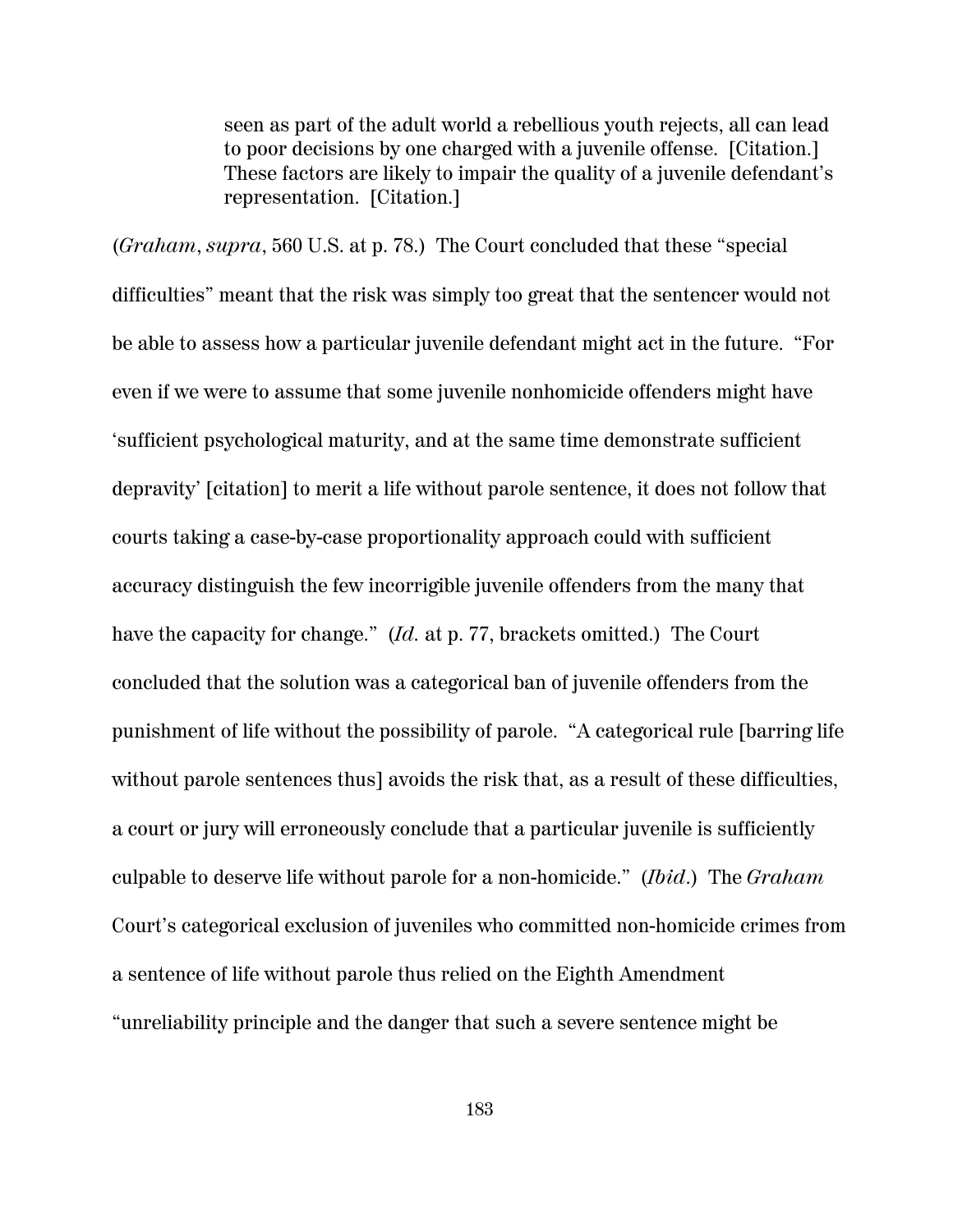erroneously imposed because of the sentencer's inability to make a reliable assessment on a case-by-case basis." (Sundby, *supra*, 23 Wm. & Mary Bill Rts. J. at p. 508.)

Additional support for an unreliability principle can be found in *Hall v. Florida*, the case in which the Court struck down Florida's rule that *Atkins* could not apply unless a defendant had an IQ test score of 70 or under. The Court expressly acknowledged "protect[ion] [of] the integrity of the trial process" as one of the key rationales in *Atkins*. (*Hall v. Florida*, *supra*, U.S. at p. 709 [quoting *Atkins* as to the "special risks" that the intellectually disabled face at trial and sentencing].) Moreover, *Hall* concluded that Florida's IQ cut-off rule "create[d] an unacceptable risk that persons with intellectual disability will be executed, and thus is unconstitutional." (*Id*. at p. 704.)

The unreliability principle underlying the exclusion of the intellectually disabled offender and the juvenile offender from the death penalty applies equally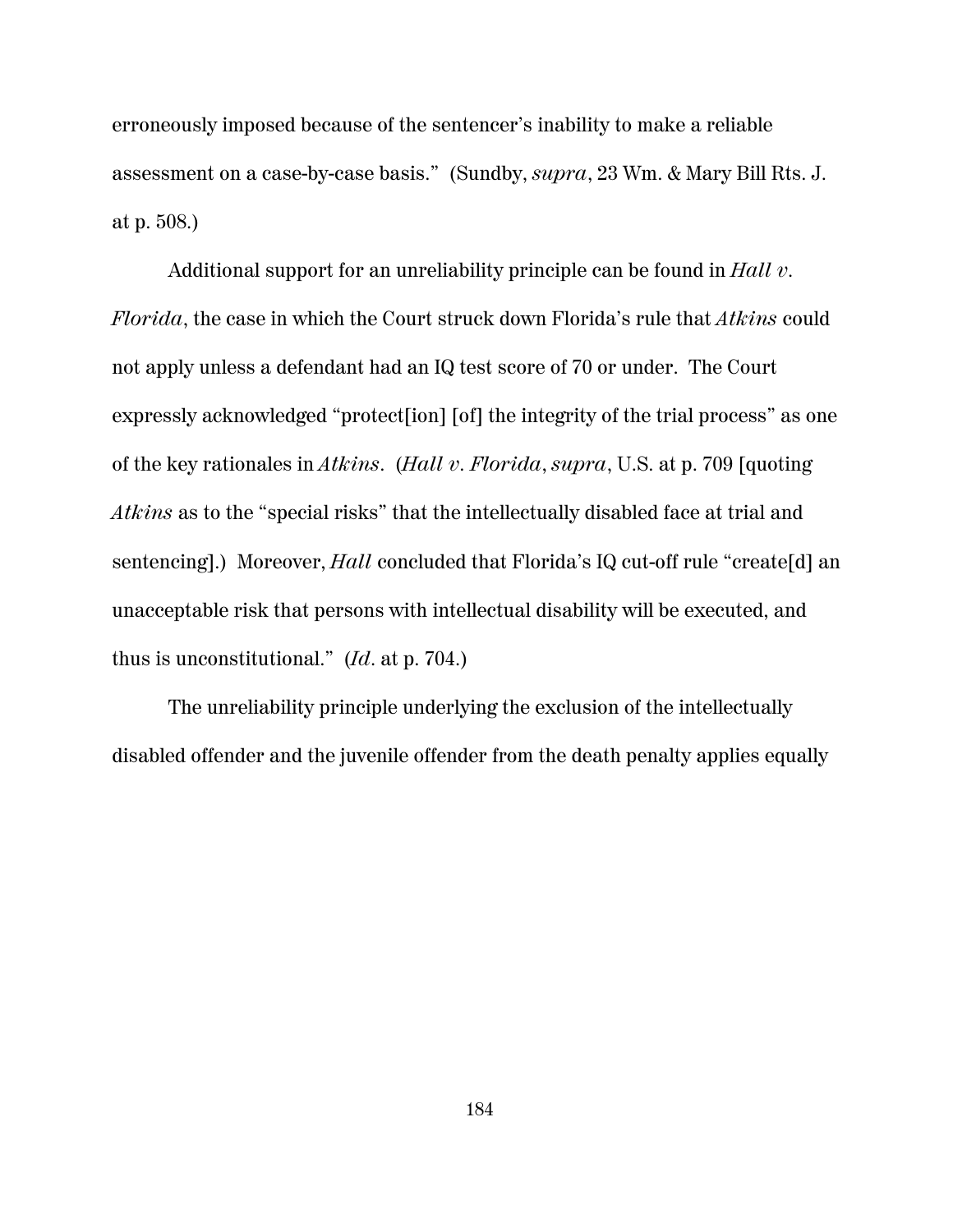to young people between 18 and 21 years old. $^{29}$  This is so for the reasons articulated in *Atkins*, *Roper* and *Graham*. The characteristics of individuals ages 18, 19 and 20 impair the ability of such young people to cooperate with defense counsel and also impair the ability of the lawyer to prepare a defense. Just as with juveniles, individuals that age "mistrust adults and have limited understandings of the criminal justice system and the roles of the institutional actors within it. They are less likely than adults to work effectively with their lawyers to aid in their defense." (*Graham*, *supra*, 560 U.S. at p. 78.) In addition to concerns over how a mitigating factor impairs trial preparation, the Court in *Atkins* focused on how a mitigating factor may adversely affect the defendant's ability to have his mitigation heard at the trial itself. Just as with the juvenile offender and the intellectually disabled offender, the defendant between ages 18 and 21 is especially likely to

Offenders between the ages of 18 and 20 are excluded from the death penalty regardless of whether there is a national consensus required for a proportionality analysis. Because the unreliability principle is an expression of the line of cases requiring that a sentencer give individual consideration to the offender, rather than the evolving standards cases, the prerequisite of a national consensus has no bearing on the constitutional inquiry. "[T]he *Woodson*-*Lockett* line of cases instituted the Eighth Amendment mandate that the sentencer must be able to give effect to constitutionally protected mitigation because it was a necessary 'cure' to the arbitrariness Furman identified: without proper consideration of mitigation, the death penalty is not sufficiently reliable to satisfy the Eighth Amendment. [Fn. 119 (*Furman v. Georgia* (1972) 408 U.S. 238, 274 (conc. opn. of Brennan, J.)).] This requirement, however, has no logical nexus to whether or not a national consensus has coalesced about the mitigation." (Sundby, *supra*, 23 Wm. & Mary Bill Rts. J. at p. 510.)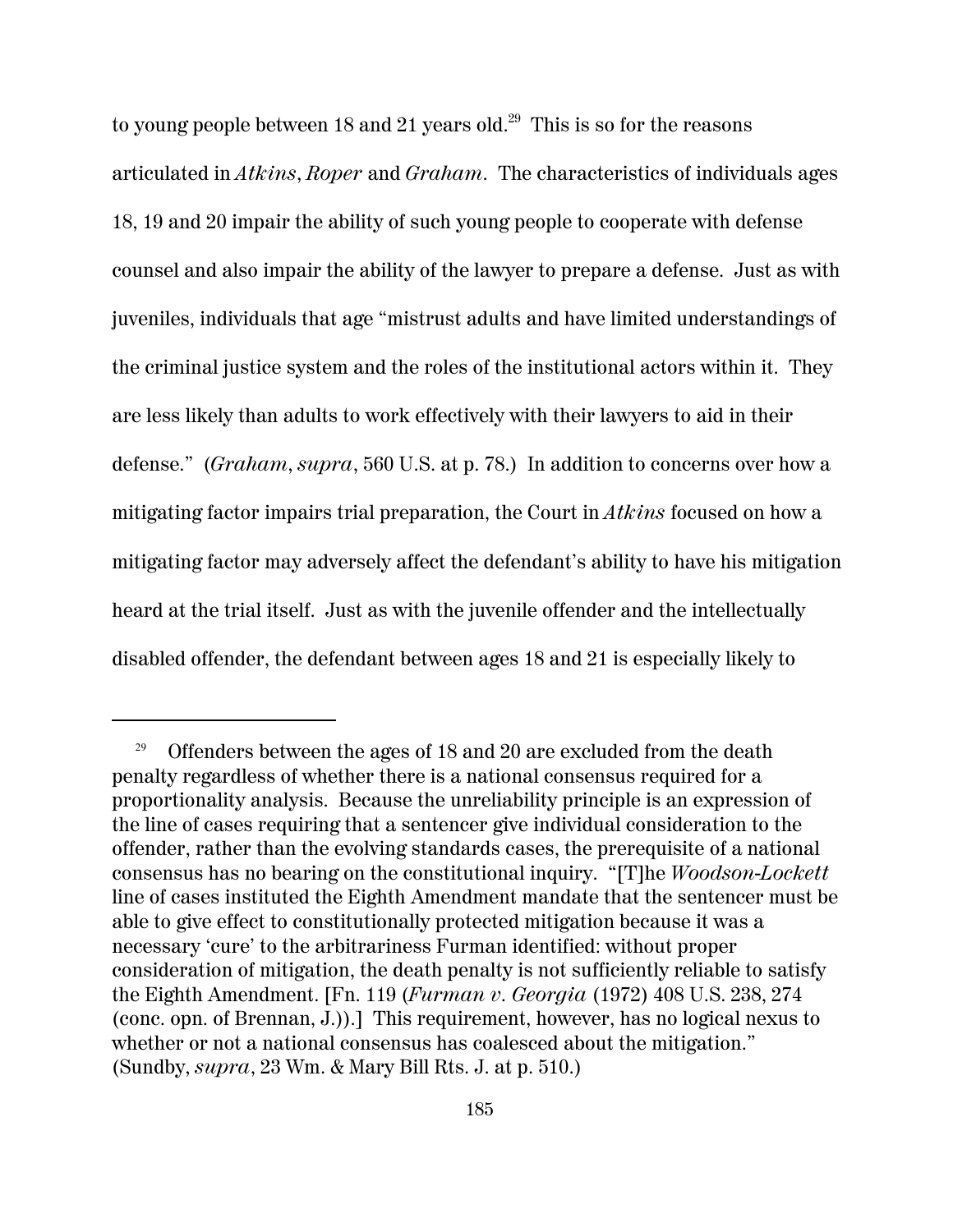make a "poor witness." (*Atkins*, *supra*, 536 U.S. at p. 321.)

As noted, the Court in *Graham* highlighted the unreliability produced by a juvenile's "[d]ifficulty in weighing long-term consequences; a corresponding impulsiveness; and reluctance to trust defense counsel . . . lead[ing] to poor decisions . . . ." (*Graham*, *supra*, 560 U.S. at p. 78.) As with a juvenile defendant, the reliability of the penalty phase for an 18, 19 or 20-year-old is jeopardized by the necessity of relying on a young adult defendant to make key strategic decisions involving constitutional rights. Research has shown that youth are more likely than adult offenders to be wrongfully convicted of a crime. (Bluhm Legal Clinic Wrongful Convictions of Youth, *Understand the Problem* <http://www.law. northwestern.edu/legalclinic/wrongfulconvictionsyouth/understandproblem> [as of Feb. 20,  $2022$ ].)<sup>30</sup>

Additionally, as part of *Atkins'* rationale in finding that intellectually disabled defendants faced a "special risk of wrongful execution" was the potential for mental retardation to be used as a "two-edged sword." (*Atkins*, *supra*, 536 U.S. at p. 320.) The *Atkins* Court noted that a defendant who raises intellectual disability as mitigation may perversely undermine his case for life by also

<sup>&</sup>lt;sup>30</sup> An analysis of known wrongful conviction cases found that individuals under the age of 25 are responsible for 63 percent of false confessions. (Drizin  $\&$ Leo, *The Problem of False Confessions in the Post-DNA World* (2004) 82 N.C. L.Rev. 891, 945.)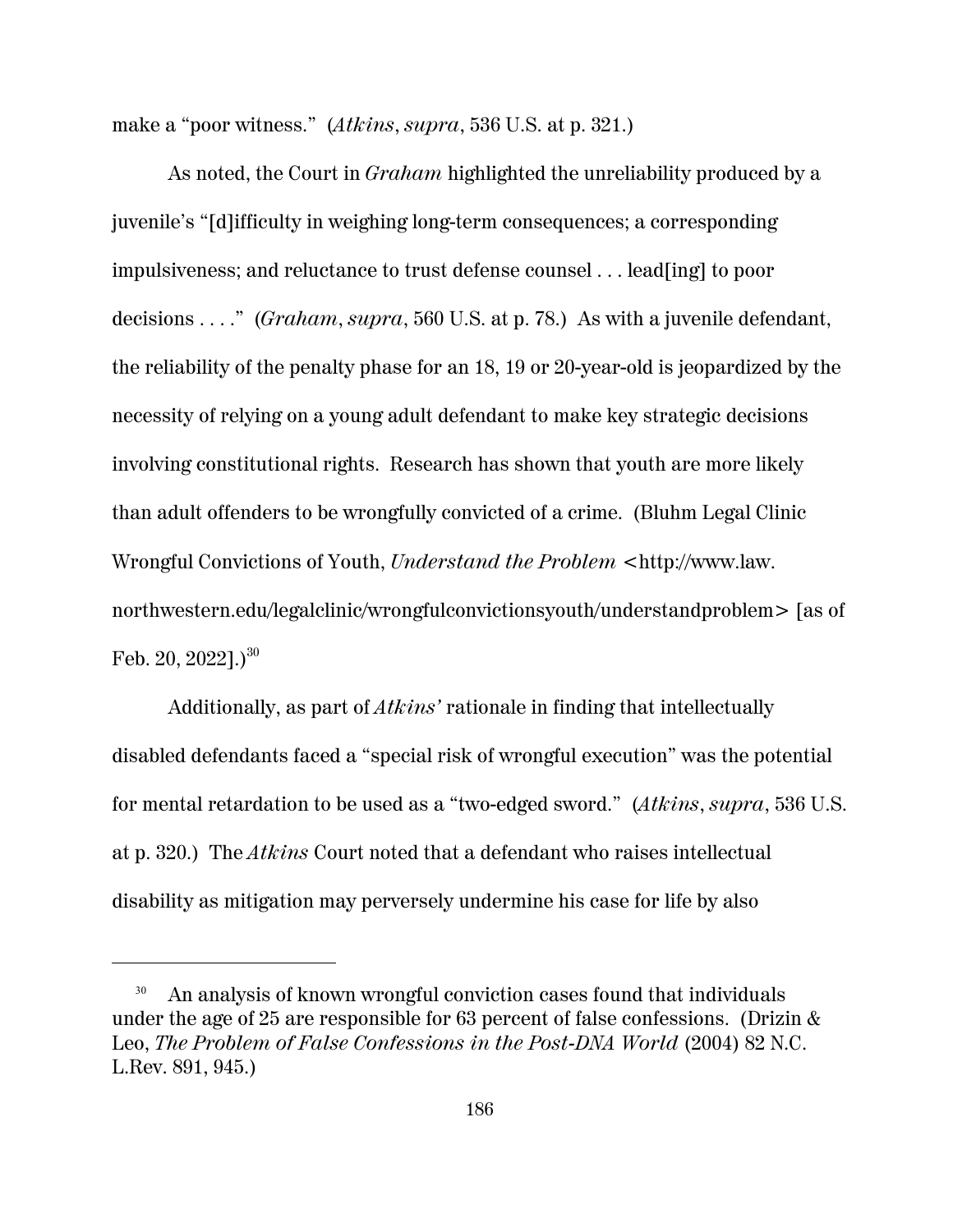"enhanc[ing] the likelihood that the aggravating factor of future dangerousness will be found by the jury." (*Ibid*.) *Roper* focused even more directly upon the doubleedged risk that "a defendant's youth may even be counted against him." (*Roper*, *supra*, 543 U.S. at p. 573.) Just as with juveniles and the intellectually disabled, the youthfulness of the 18, 19 and 20-year-old offender may be counted against him, rather than the jury weighing it as mitigation.

In excluding juveniles from the death penalty, the *Roper* Court relied heavily on the fact that the mental health field itself is unsettled in understanding juvenile behavior. (*Roper*, *supra*, 543 U.S. at p. 573.) As the Court stated: "If trained psychiatrists with the advantage of clinical testing and observation refrain, despite diagnostic expertise, from assessing any juvenile under 18 as having antisocial personality disorder, we conclude that States should refrain from asking jurors to issue a far graver condemnation -- that a juvenile offender merits the death penalty." (*Ibid*.) Identical concerns run through the assessment of young people between the ages of 18 and 21, so that jurors should not be asked to condemn members of this group to death. Finally, as noted above, part of *Roper's* finding of unreliability rested on the grounds that "the brutality or cold-blooded nature of any particular crime" would overpower mitigating arguments based on youth, even where there was evidence of a juvenile "lack of true depravity" that "should require a sentence less severe than death." (*Roper*, *supra*, 543 U.S. at p. 573.) The danger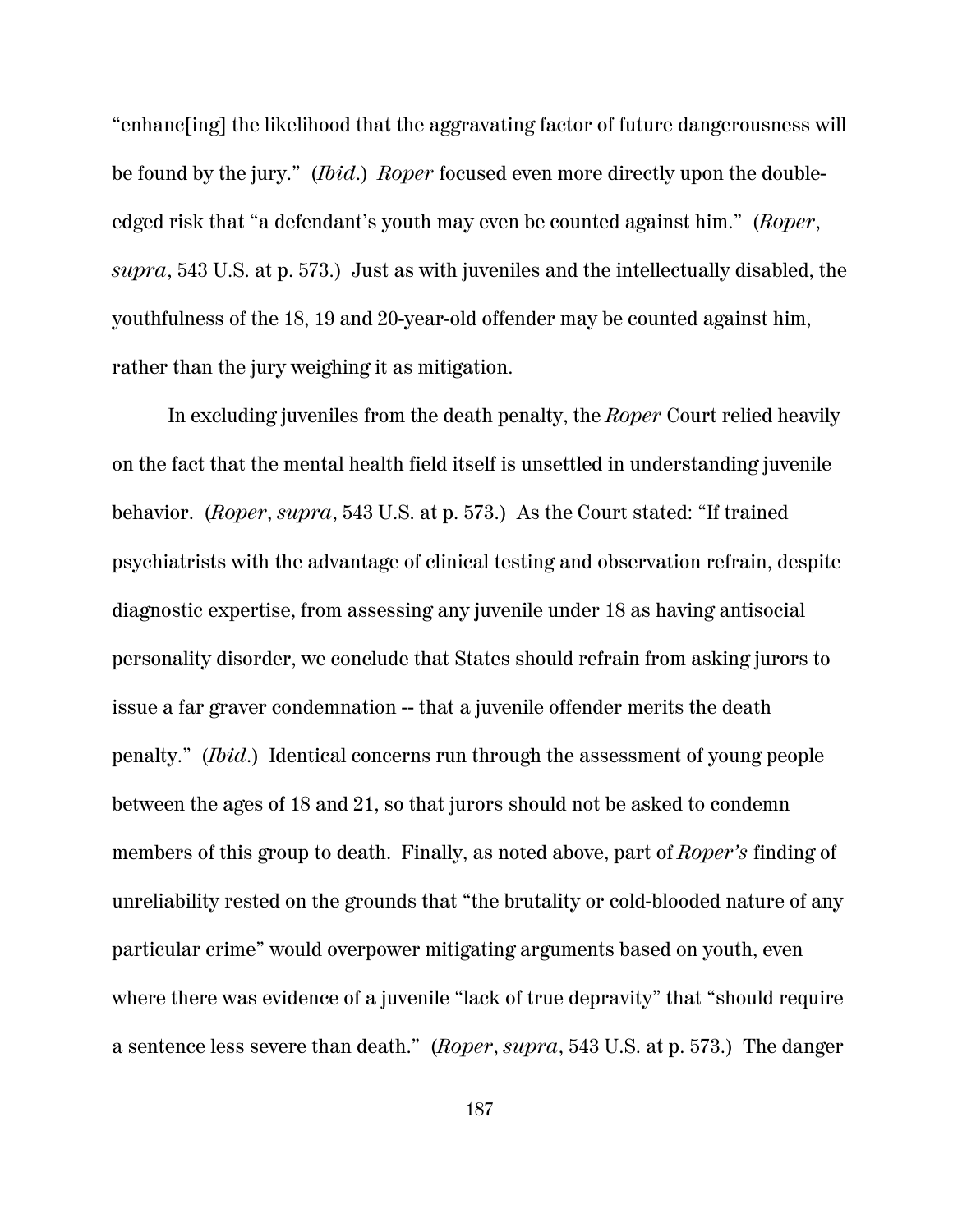is equally present for individuals who are between the ages of 18 and 21. For these reasons, mitigation is beyond reliable assessment for the 18 to 21-year-old defendant, so that such individuals should not, and in keeping with the concepts and constitutional principles announced in *Atkins* and *Roper*, cannot be executed.

# **E. Mr. Tran Cannot Be Sentenced to Death for Murder Because the Special Circumstances Were Based on a Crime Committed at Age 20 and Fail Adequately to Narrow the Class of Persons Eligible for the Death Penalty.**

Mr. Tran's sentence of death for murder cannot stand because (1) under the reasoning of *Roper* it is impermissible to premise death eligibility murders committed when the defendant is a juvenile; and (2) for the reasons articulated above, the protections of *Roper*, now extend to young adults, so that it is also impermissible to base death eligibility on murders committed when the defendant is between the ages of 18 and 21.

# **1. The Special Circumstance in This Case Does Not Adequately Narrow the Class of Offenders Eligible for the Death Penalty.**

"A defendant in California is eligible for the death penalty when the jury finds him guilty of first-degree murder and finds one of the section 190.2 special circumstances true." (*Tuilaepa v. California* (1994) 512 U.S. 967, 975.) The purpose of the eligibility factors, i.e., the special circumstances, is to narrow the universe of individuals punishable by death. (*Romano v. Oklahoma* (1994) 512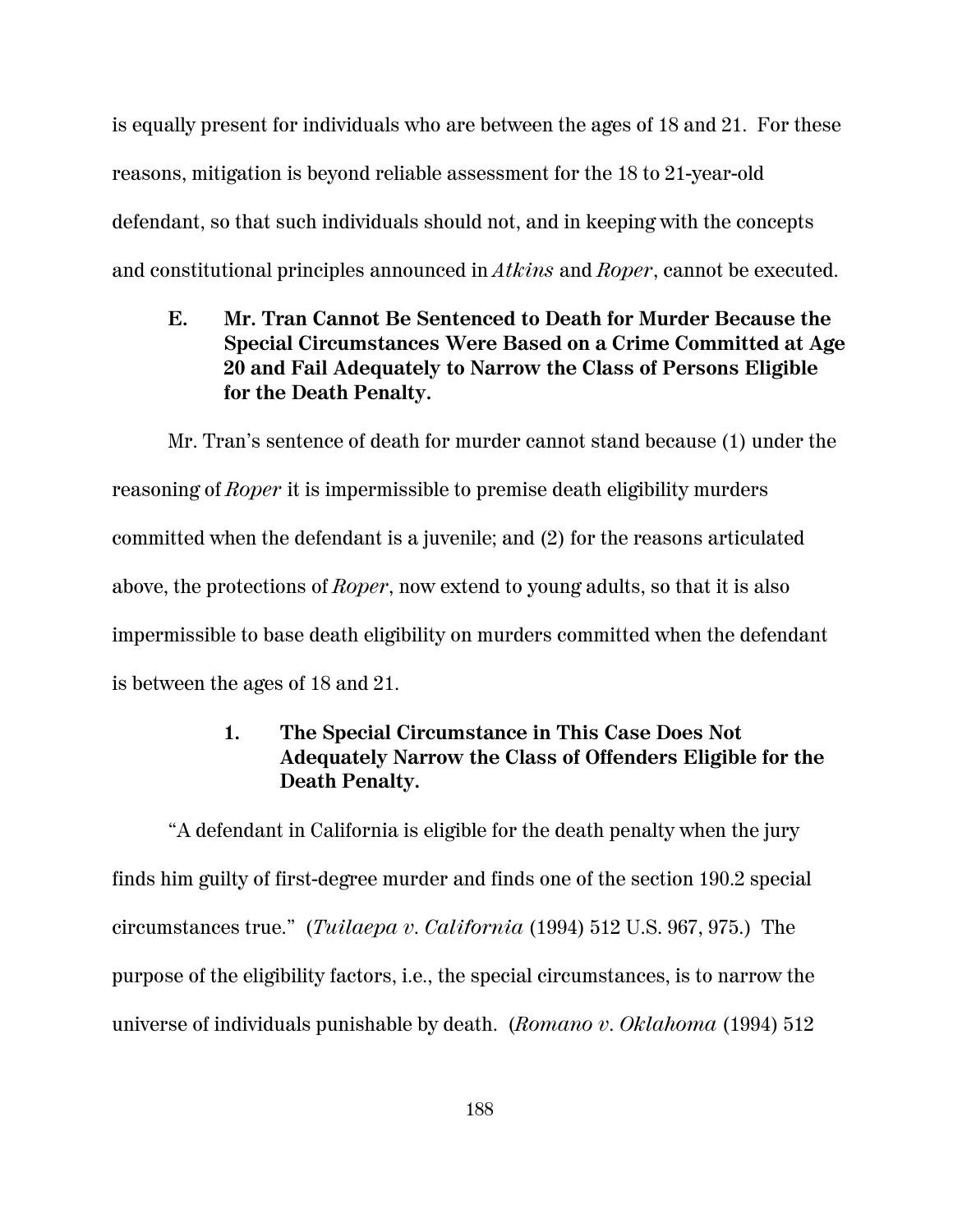U.S. 1, 7.) "[T]here is a required threshold below which the death penalty cannot be imposed. In this context, the State must establish rational criteria that narrow the decisionmaker's judgment as to whether the circumstances of a particular defendant's case meet the threshold." (*McCleskey v. Kemp* (1987) 481 U.S. 279, 305-306.) Special circumstances define this threshold in California, and are therefore subject to the constitutional requirement that they "genuinely narrow the class of persons eligible for the death penalty and . . . reasonably justify the imposition of a more severe sentence on the defendant compared to others found guilty of murder." (*Zant v. Stephens* (1983) 462 U.S. 862, 876; *People v. Yeoman* (2003) 31 Cal.4th 93, 166 [the narrowing function is "performed in California by the special circumstances set out in section 190.2"].)

As discussed above, in *Roper* the Court held that "[c]apital punishment must be limited to those offenders who commit 'a narrow category of the most serious crimes' and whose extreme culpability makes them 'the most deserving of execution." (*Roper*, *supra*, 543 U.S. at p. 568, quoting *Atkins*, *supra*, 536 U.S. at p. 319.) As also discussed above, in *Roper*, the United States Supreme Court identified three "hallmarks" of juveniles that excluded young offenders from the death penalty. (*See Miller*, *supra*, 567 U.S. at p. 477 [denominating the relevant characteristics as "hallmarks"].) First, juveniles' immaturity and lesser sense of responsibility often result in "'impetuous and ill-considered actions and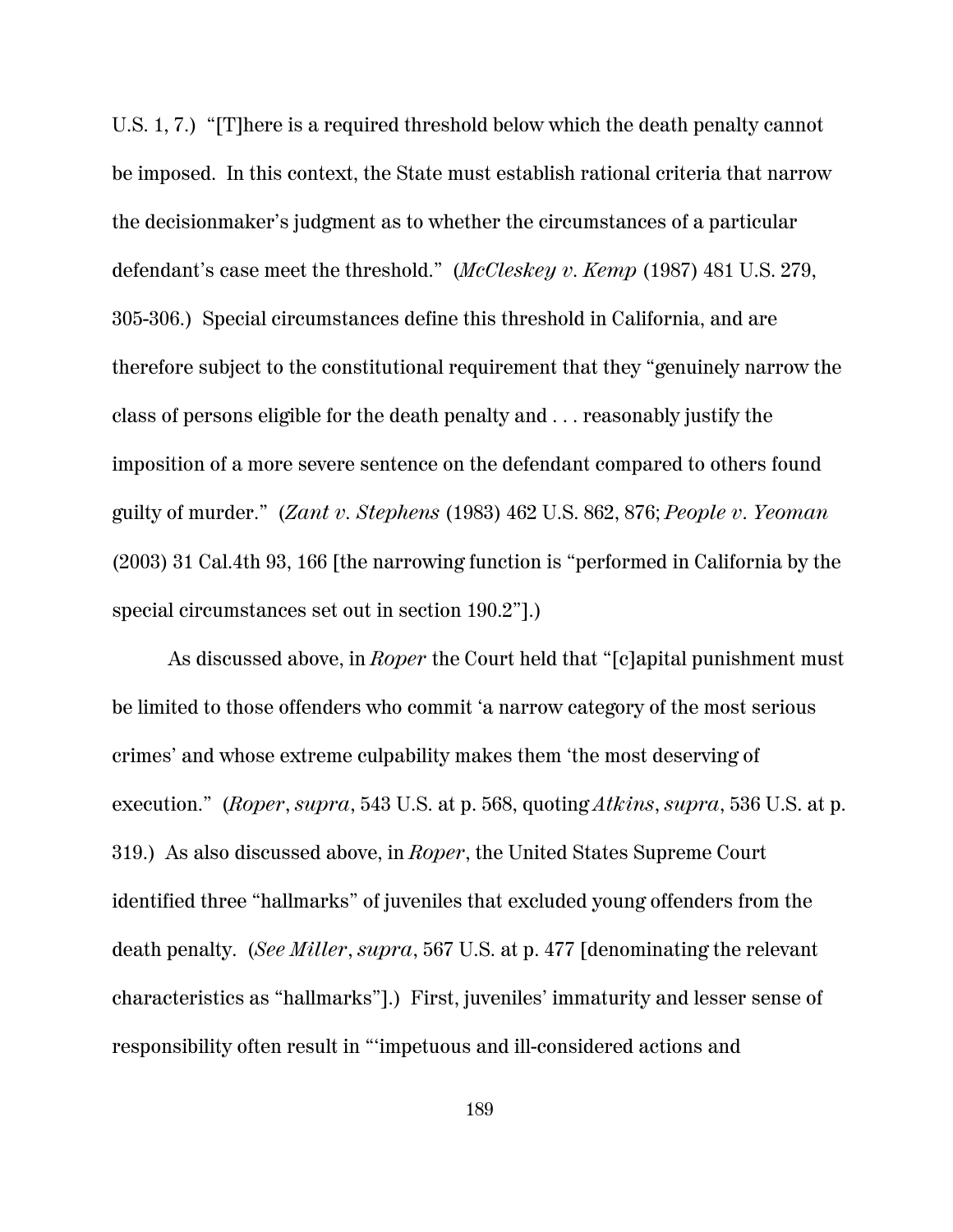decisions.'" (*Roper*, *supra*, 543 U.S. at p. 569.) Second, juveniles are more vulnerable to negative influences and outside pressures. (*Ibid*.) Third, juveniles have character traits that tend to be more malleable, and may prove less accurate as portents of future conduct. (*Id*. at p. 570.) In light of these differences, the court concluded that juveniles are categorically less culpable than adults are. (*Id.* at p. 561.)

*Roper*'s holding limiting the applicability of the death penalty to juveniles rests on general features of adolescence (immaturity, vulnerability, malleability) and recognizes that those general features must inform where a state draws the limits of the death penalty. These features constrain a state's considerations as to what defendants can receive what punishments under the Eighth Amendment. So, for example, in *Miller*, *supra*, 567 U.S. at page 465, citing the same characteristics of juveniles articulated in *Roper* (*id.* at pp. 461-475), the Supreme Court concluded that juveniles who commit murder cannot receive mandatory sentences of life without the possibility of parole (LWOP). The Court held that "[b]y making youth (and all that accompanies it) irrelevant to [eligibility for] that harshest . . . sentence, such a scheme poses too great a risk of disproportionate punishment." (*Id.* at p. 479.) No state can conclude that juveniles who commit murder should receive mandatory LWOP sentences, as this is forbidden by the Eighth Amendment. (*See People v. Salazar* (2016) 63 Cal.4th 214, 259 (*Salazar*) (conc. opn. of Cuéllar,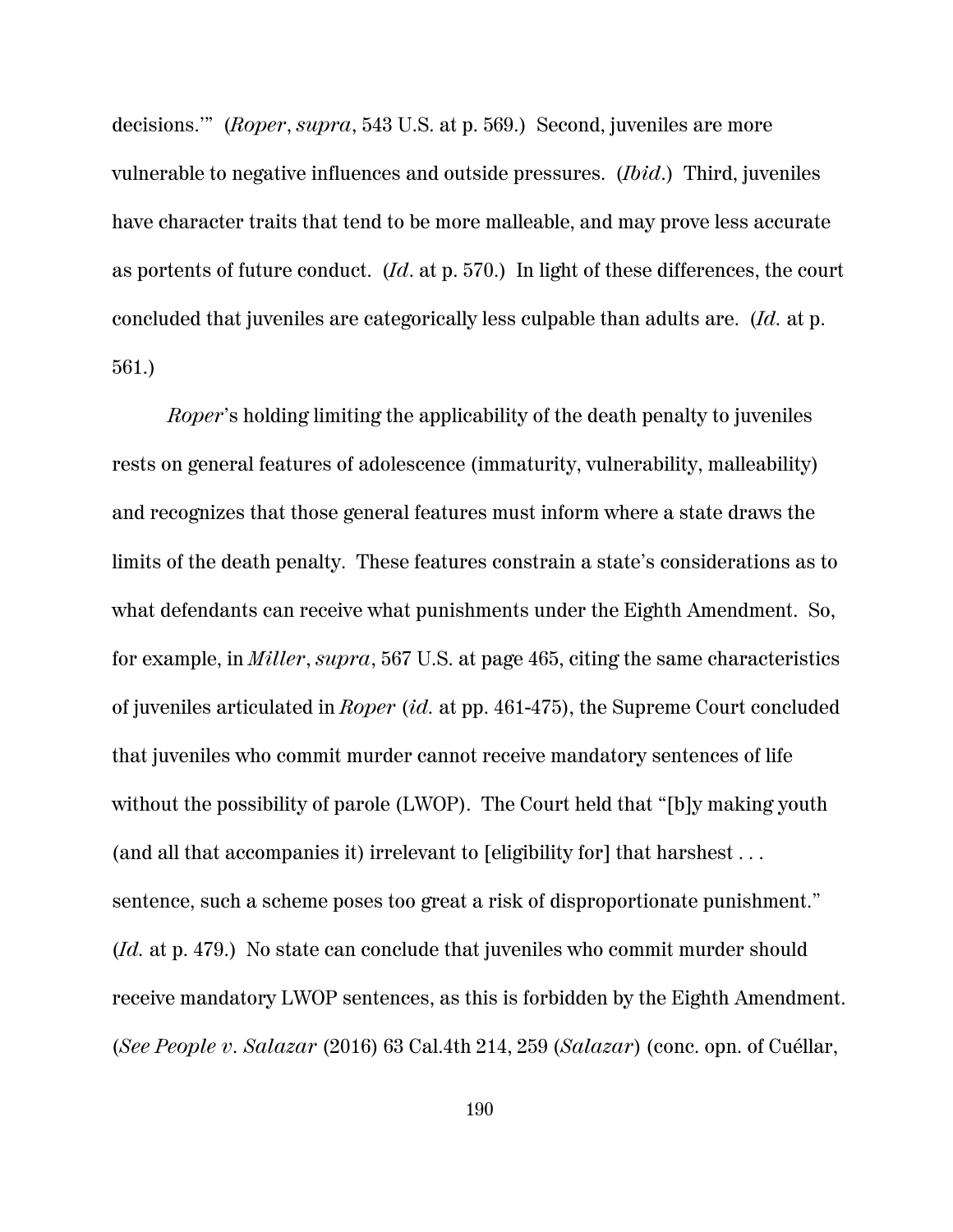J.) ["For example, it might conceivably be "rational" for the Legislature to conclude that juveniles who commit multiple murders should receive mandatory LWOP sentences -- but that is a scheme the Eighth Amendment plainly forbids. (*Miller*, *supra*, 567 U.S. \_\_, 132 S.Ct. 2455.)"].) Under *Miller* and *Roper*, this Court must consider how reduced culpability, impaired decision-making abilities, and malleability of youth bear upon the eligibility of a defendant for the death penalty. (*See Salazar*, *supra*, 63 Cal.4th at p. 259 (conc. opn. of Cuéllar, J.) ["There is at least some tension between our jurisprudence concerning the culpability of juveniles (citations omitted) and the idea that a murder committed by a juvenile is no different from any other murder for purposes of applying the relevant special circumstance here. (Citations omitted.)"].)

Mr. Tran was charged with the burglary, robbery, and torture special circumstances, which make the offender death eligible. (§ 190.2, subdivisions  $(a)(17)(G)$  [murder during burglary],  $(a)(17)(A)$  [murder during robbery], and (a)(18) [murder involving torture].) At the eligibility phase, the trier of fact must simply decide the truth of the charged special circumstance. (§ 190.4, subd. (a).)

Sections 190.2 and 190.4 permit no leeway whatsoever for the trier of fact to consider the hallmarks of youth identified in *Roper*. In fact, section 190.2, subdivisions (a)(17)(G), (a)(17)(A), and (a)(18) have no provision for the consideration of the factors identified in *Roper* and *Miller* that make juveniles as a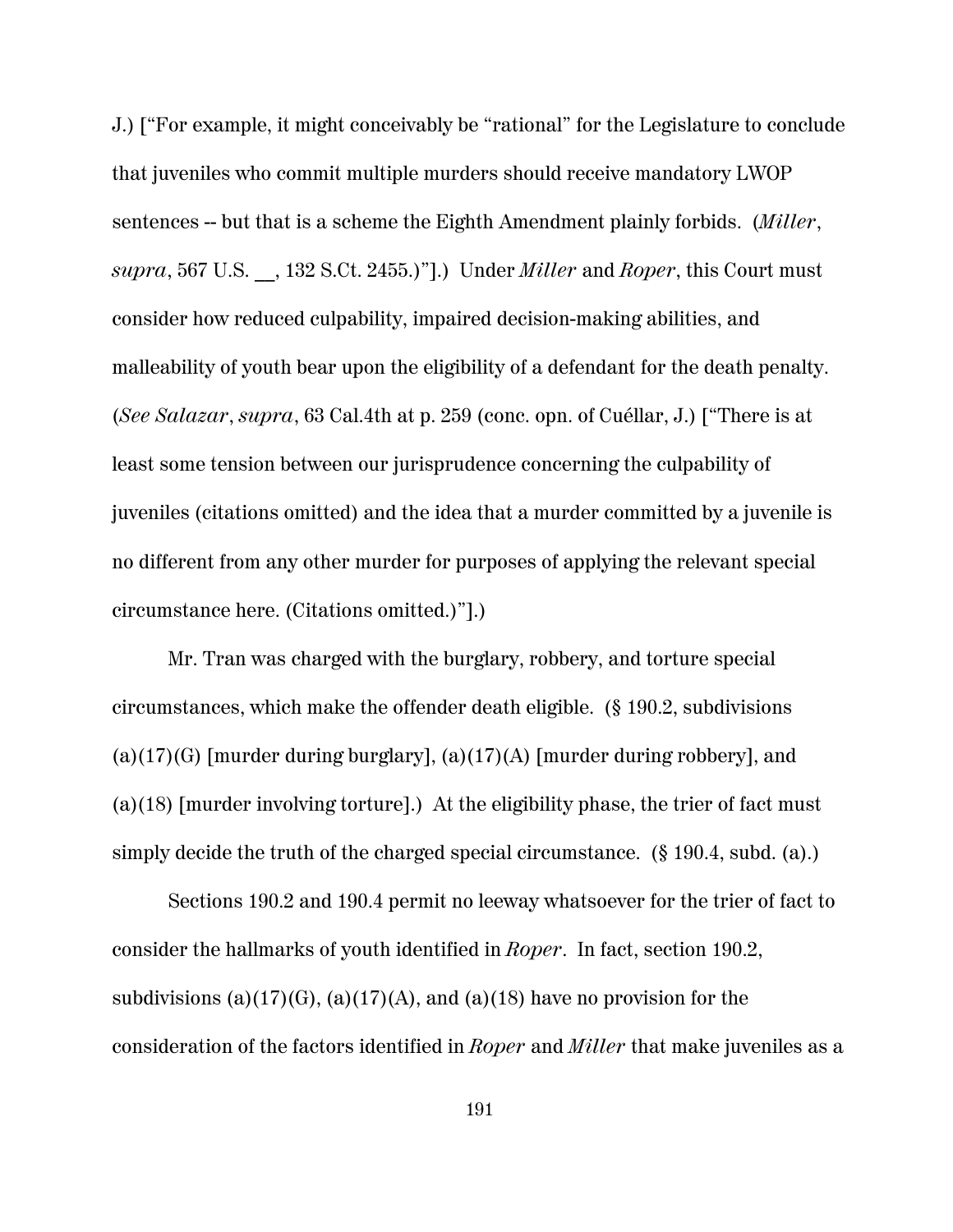group less culpable*.* In permitting reliance on murders committed when the defendant is a youth -- without also a consideration of the hallmarks of youth -- to select those with the "extreme culpability," to qualify for the death penalty (*Roper*, *supra*, 543 U.S. at p. 568, quoting *Atkins*, *supra*, 536 U.S. at p. 319), section 190.2, subdivisions (a)(17)(G), (a)(17)(A), and (a)(18), runs afoul of the Supreme Court's determination under the Eighth Amendment that "[a] juvenile . . . transgression 'is not as morally reprehensible as that of an adult.'" (*Graham*, *supra*, 560 U.S. at p. 68, quoting *Thompson v. Oklahoma*, *supra*, 487 U.S. at p. 835.) "The underlying rationale in *Roper* is that a past act as a juvenile is not comparable to an adult act, and yet that is exactly what the statute does here, making no distinction between [the two]." (*State v. Bruegger* (Iowa 2009) 773 N.W.2d 862, 885 [remanding to the trial court for an evidentiary hearing to determine whether a sentence enhancement for statutory rape based on juvenile conduct constituted cruel and unusual punishment].) The special circumstances alleged in this case do not perform the constitutionally required function of narrowing the death penalty to individuals who are the most deserving of the punishment in cases where the murder underlying the special was committed while the defendant was a youth.

## **2. The Death Penalty Is Disproportionate for Individuals Whose Death Eligibility Is Premised on Conduct.**

Mr. Tran demonstrated that since *Roper* a new national consensus has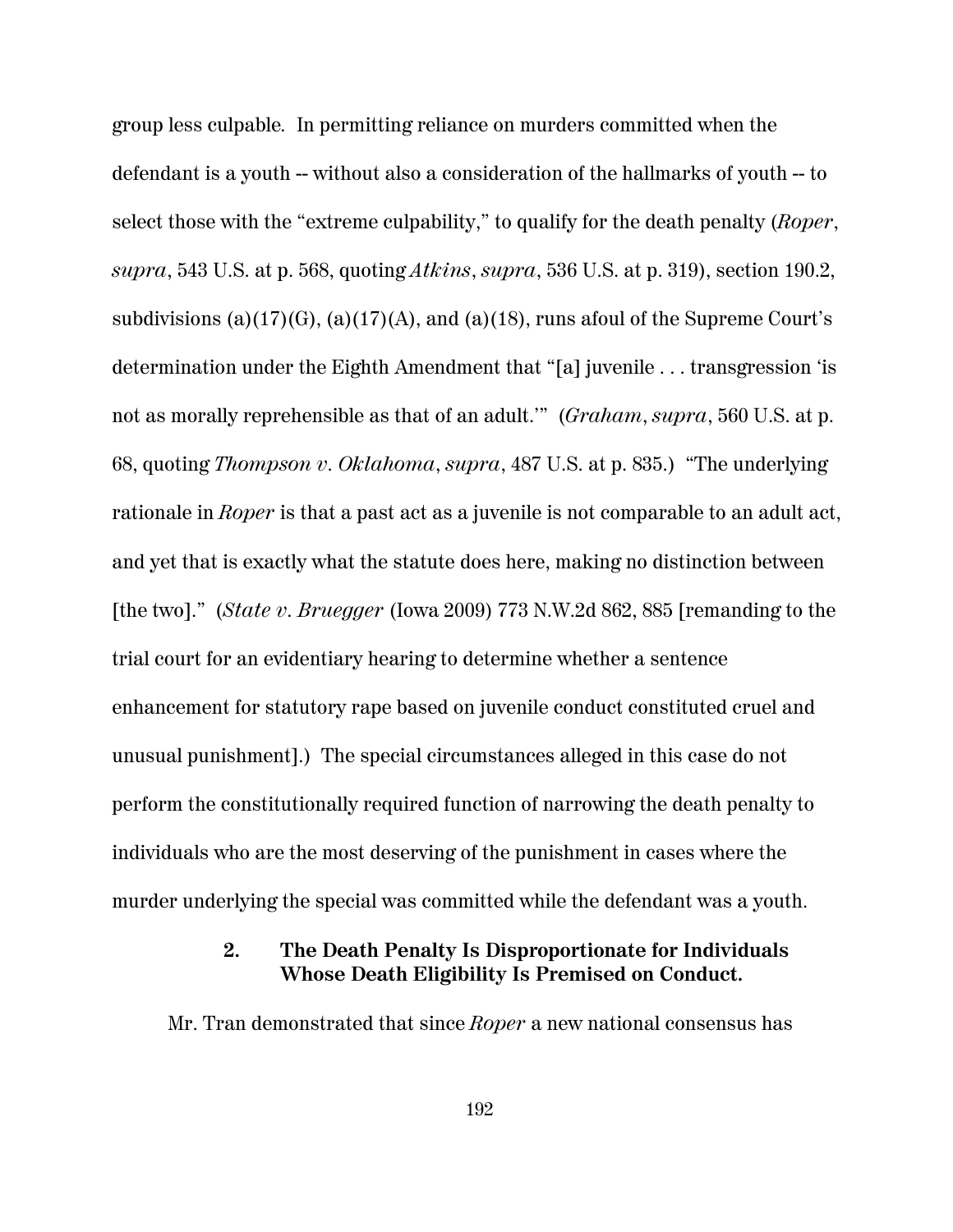developed that individuals between the ages of 18 and 21 should be categorically excluded from the death penalty (section B, *ante*), and that the death penalty as punishment for crimes committed by 18 to 20-year-olds is disproportionate (section C, *ante*). Identical considerations forbid the death penalty for individuals whose death eligibility is based upon murders committed while the defendant was a young adult. Capital punishment must be limited to those offenders "whose extreme culpability makes them 'the most deserving of execution." (*Roper*, *supra*, 543 U.S. at p. 568, quoting *Atkins*, *supra*, 536 U.S. at p. 319.) The characteristics of youth that epitomize the diminished culpability that excluded juveniles from the death penalty are still developing in individuals through the age of 20. Just as these characteristics exclude young adults from the death penalty, they exclude individuals from death eligibility where that eligibility is based on their actions as a young adult.

Mr. Tran cannot qualify for the death penalty because the murder was committed when he was 20 years old. His sentence of death therefore violates the Eighth Amendment and must be reversed.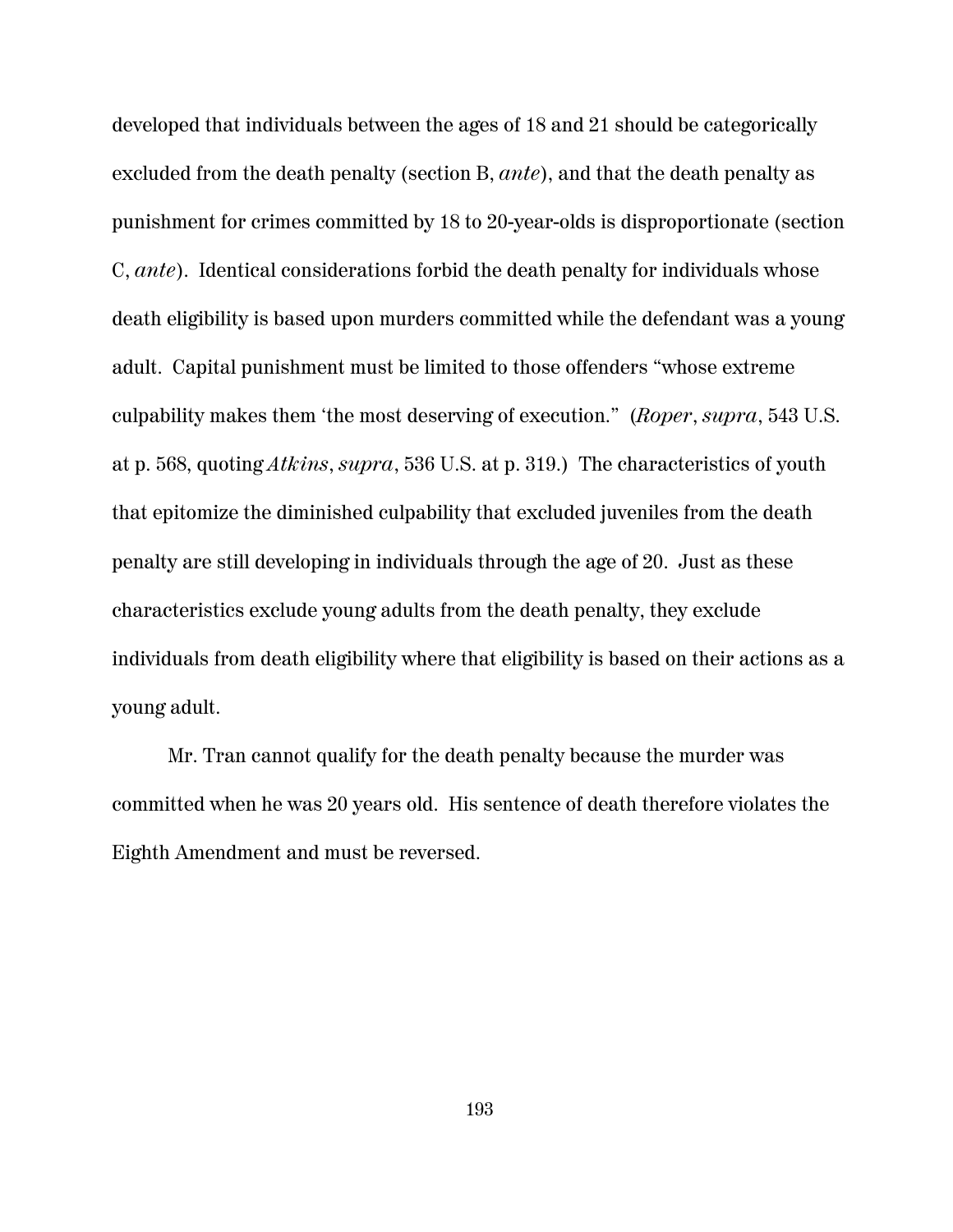**XXII. CUMULATIVE PREJUDICE FROM ALL ISSUES IN THE OPENING BRIEF AND THE SUPPLEMENTAL BRIEFING INCLUDING THE GANG EVIDENTIARY AND INSTRUCTIONAL ISSUES REQUIRES REVERSAL OF THE GUILT VERDICT, THE SPECIAL CIRCUMSTANCE FINDINGS, AND THE VERDICT OF DEATH.**

In his opening brief, Mr. Tran contended that each of the errors raised, standing alone, was sufficient to undermine the state's case and the reliability of the jury's verdict. As none could properly be found harmless under state and federal law, reversal was required. But as explained in the opening brief, even where individual errors standing alone do not result in sufficient prejudice, the cumulative effect of such errors may require reversal. (AOB 322-324. *See Donnelly v. DeChristoforo* (1974) 416 U.S. 637, 642-643 [cumulative errors may so infect the trial with unfairness that the resulting verdict is a denial of due process]; *Mak v. Blodgett* (9th Cir. 1992) 970 F.2d 614, 622 [cumulative prejudice required affirmance of order granting petition for writ of habeas corpus]; *Lincoln v. Sunn* (9th Cir. 1987) 807 F.2d 805, 814, fn. 6 [cumulative errors may result in unfair trial in violation of due process]; *accord United States v. McLister* (9th Cir. 1979) 608 F.2d 785, 788; *see also People v. Hill* (1998) 17 Cal.4th 800, 845-847 [cumulative effect of multiple errors resulted in miscarriage of justice, requiring reversal under California Constitution].)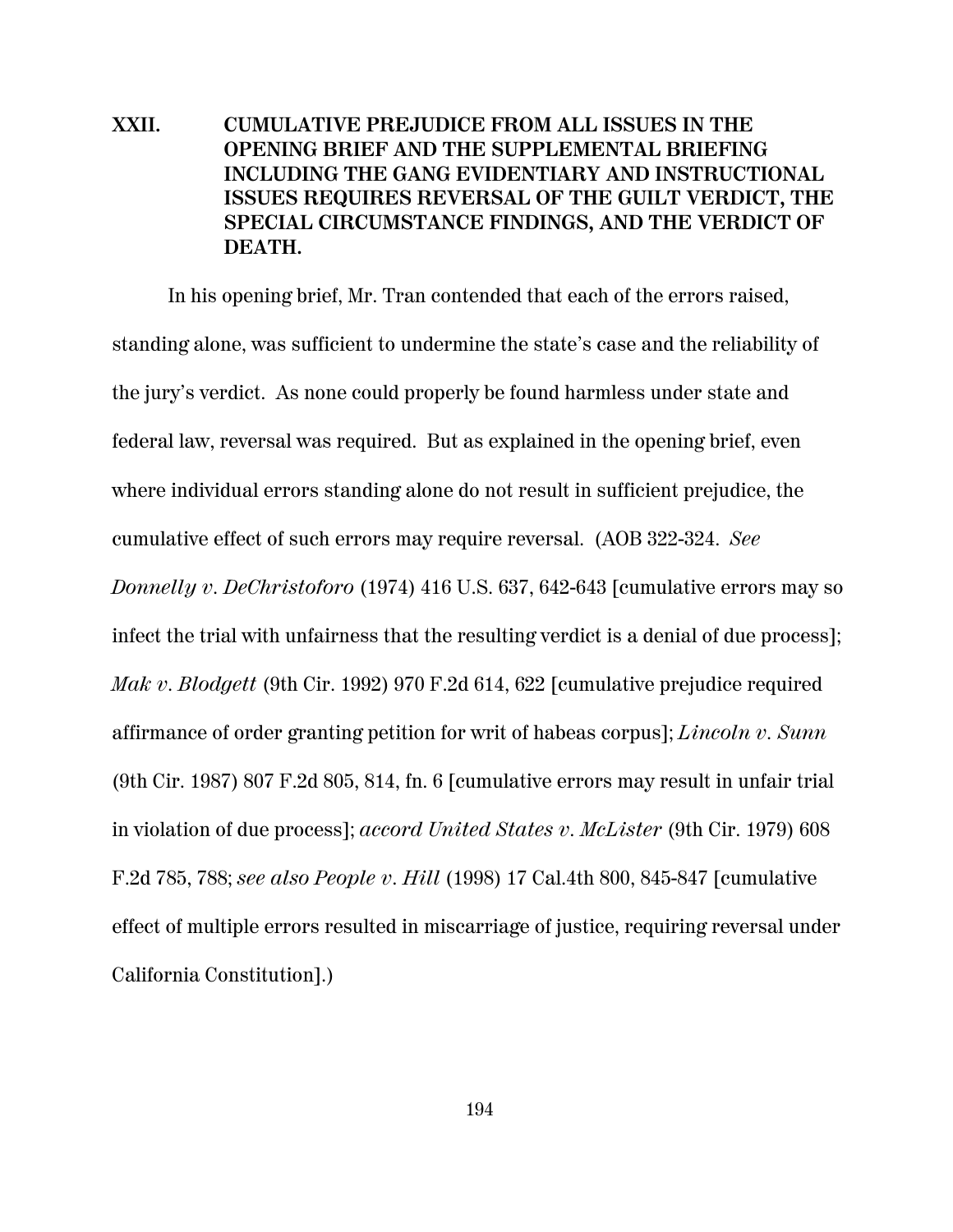In this supplemental briefing, Mr. Tran has set forth additional multiple evidentiary and instructional errors which require reversal of the guilt and penalty phase verdicts. But, as this Court has recognized, the death judgment too must be evaluated in light of cumulative prejudice from error occurring at both the guilt and penalty phases at trial. (*See People v. Hayes* (1990) 52 Cal.3d 577, 644 [court considers prejudice of guilt phase instructional error in assessing penalty phase].) Errors in the guilt phase can have a prejudicial impact on the penalty trial. (*People v. Brown* (1988) 46 Cal.3d 432, 466 [error occurring at the guilt phase requires reversal of the penalty phase determination if there is a reasonable possibility that the jury would have rendered a different verdict absent the error]; *In re Marquez* (1992) 1 Cal.4th 584, 605, 609 [an error may be harmless at the guilt phase but prejudicial at the penalty phase].)

In this case, there was an overwhelming amount of case-specific testimonial and nontestimonial hearsay, and unreliable, speculative opinions, admitted into evidence which undermine the guilt and penalty phase verdicts. The prosecutor not only relied on this inflammatory gang evidence to prove the gang enhancement, but more importantly, urged the jury to rely on the inadmissible evidence to find that defendants were gang members who had no remorse for the killing. In a nutshell, the prosecutor told the jury that gangs "have declared a war on our way of life" and Mr. Tran and Plata were "two selfish gang-bangers that had no regard for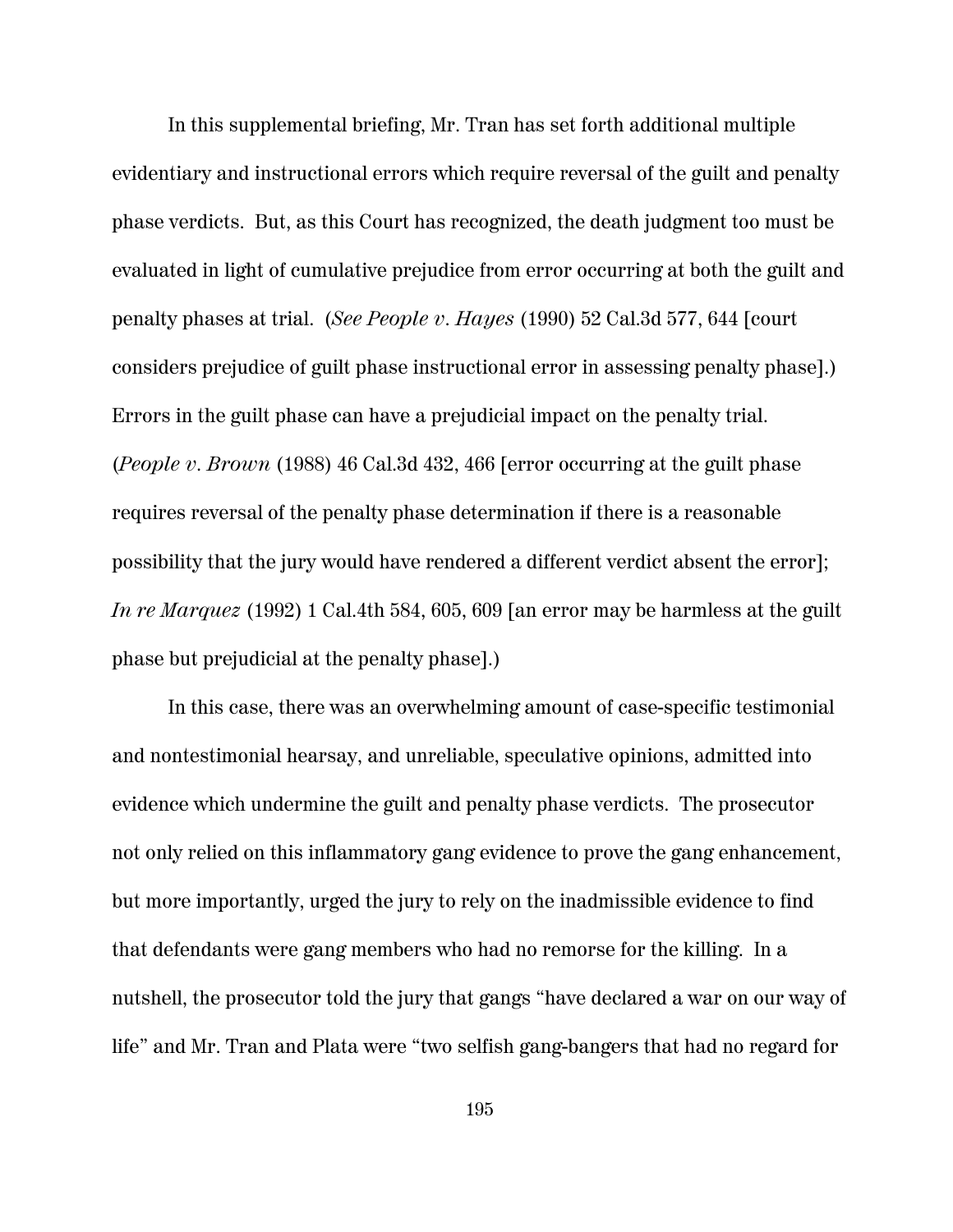life" and deserved to die. Alone, or when combined with the evidentiary and instructional errors raised in the opening brief -- which skewed the jury's ability to determine whether Mr. Tran was the actual killer and which permitted the jury to hear devastating victim impact evidence -- the state will be unable to prove that the errors in this case were harmless. Reversal of the guilt and penalty phase verdicts is required.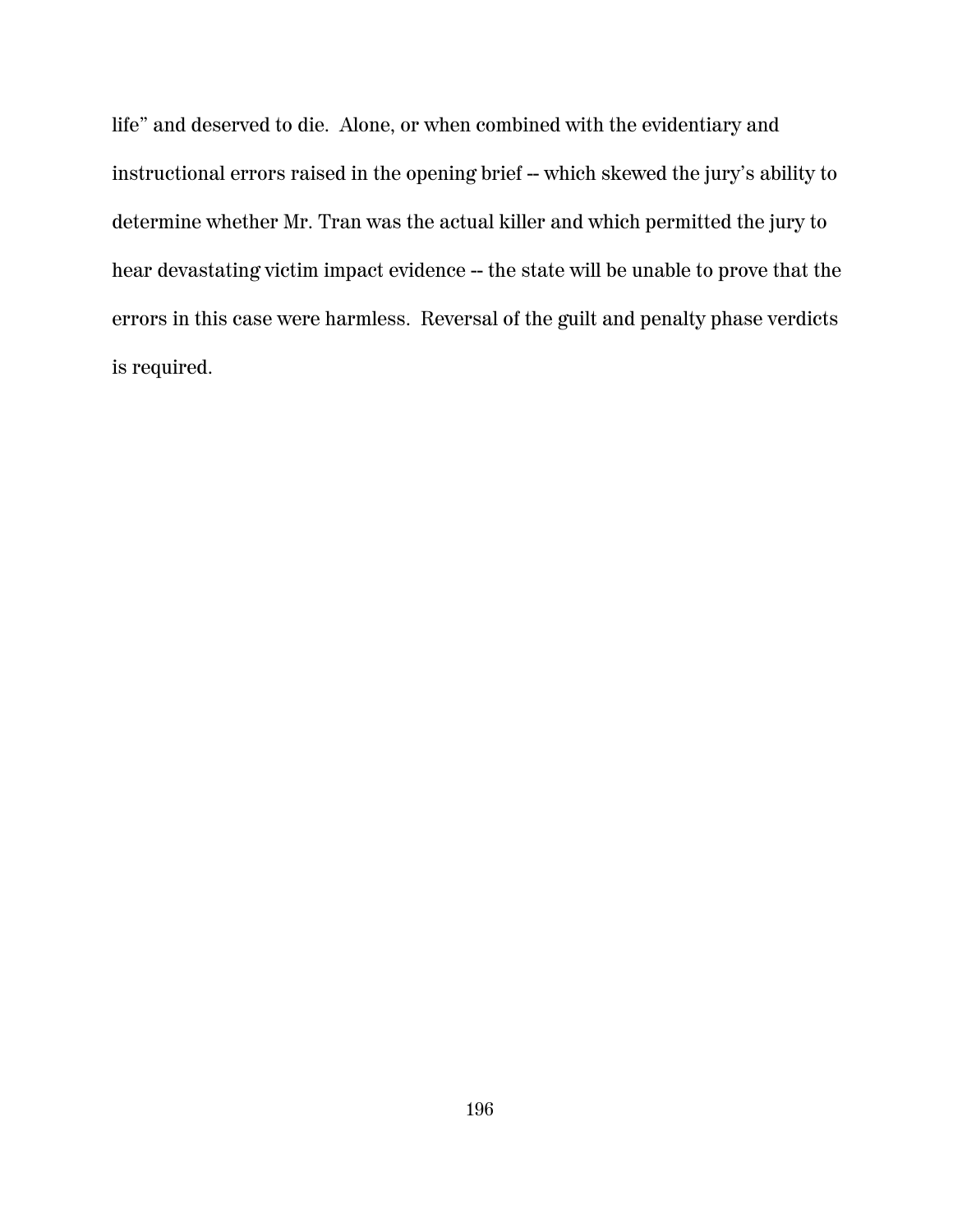# **CONCLUSION**

For all the reasons in the supplemental briefing, and for the reasons stated in Mr. Tran's opening brief, reversal is required.

DATED: February 28, 2022 Respectfully submitted,

By: /s/ Catherine White

 Catherine White Attorney for Appellant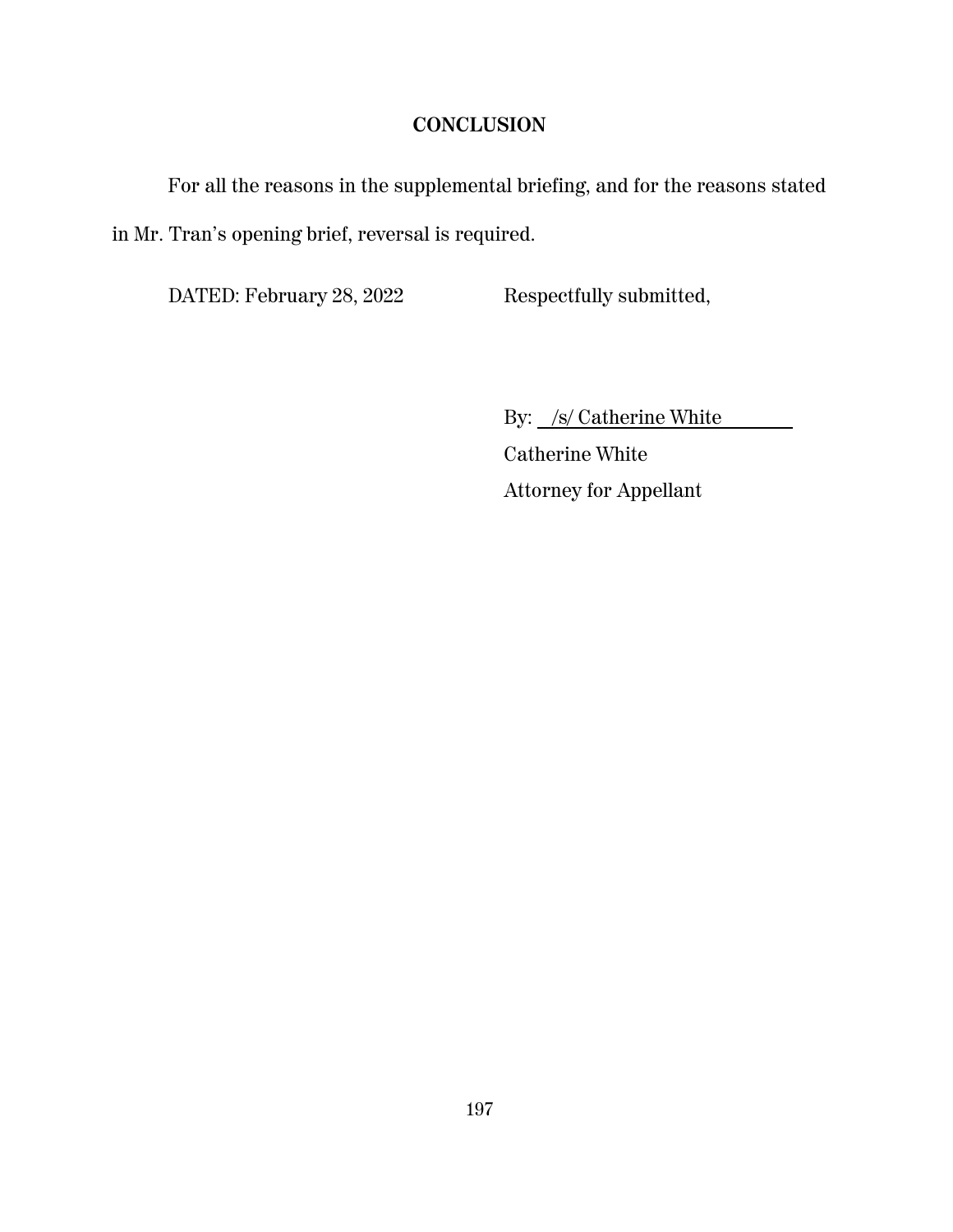# **CERTIFICATE OF COMPLIANCE**

I certify that the accompanying brief was produced on a computer. The word count of the computer program used to prepare the document shows that there are 43,073 words in the brief.

Dated: February 28, 2022

/s/ Catherine White

Catherine White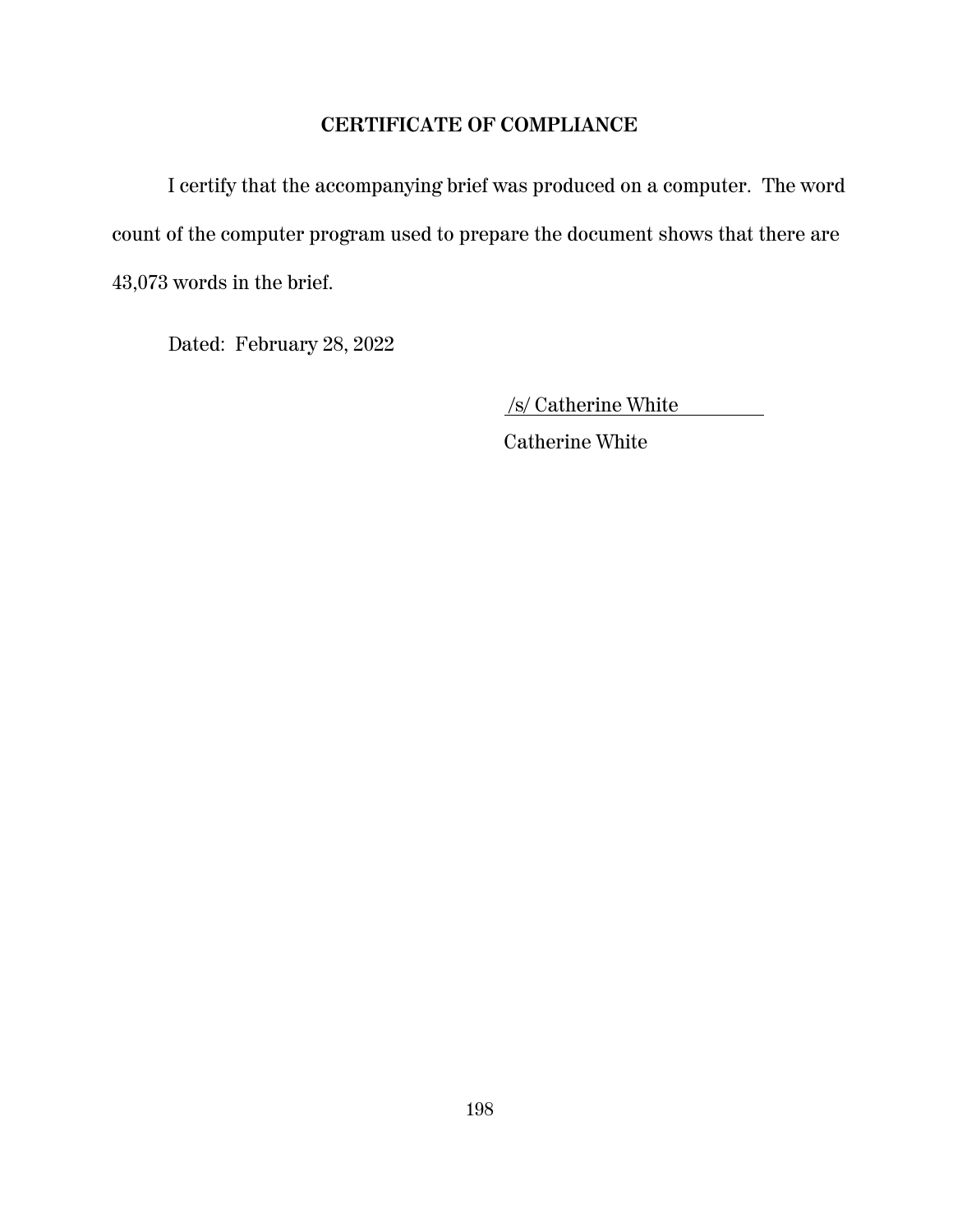#### CERTIFICATE OF SERVICE

I, Catherine White, the undersigned, declare as follows:

I am a citizen of the United States, over the age of 18 years and not a party to the within action. My business address is 4833 Santa Monica Avenue, #70220, San Diego, California 92107.

On February 28, 2022, I served the within

#### **APPELLANT'S SECOND SUPPLEMENTAL OPENING BRIEF, S165998**

upon the parties named below by depositing a true copy in a United States mailbox in San Diego, California, in a sealed envelope, postage prepaid, and addressed as follows:

Clerk of the Court, Orange County Superior Court Central Justice Center 700 Civic Center Drive West Santa Ana, California 92701

Mr. Ronald Tran G-30920 Centinela State Prison P.O. Box 911 B-1-220 Imperial, CA 92251

and upon the parties named below by submitting an electronic copy through TrueFiling or email (as indicated):

Attorney General - San Diego Office Holly Wilkens, Capital Case Coordinator P.O. Box 85266 San Diego, CA 92186 **Holly.Wilkens@doj.ca.gov**

California Appellate Project (via e-mail) 345 California St #1400 San Francisco, CA 94104 **Filing@capsf.org**

Christine Y. Friedman Deputy Attorney General 600 West Broadway, Suite 1800 San Diego, California 92101 **Christine.Friedman@doj.ca.gov**

Office of the District Attorney (via e-mail) 401 W. Civic Center Drive Santa Ana, California 92701 **appellate@da.ocgov.com**

 I declare under penalty of perjury under the laws of the State of California that the information submitted is true and correct.

Executed on February 28, 2022, in San Diego, California.

 /s/ Catherine White Declarant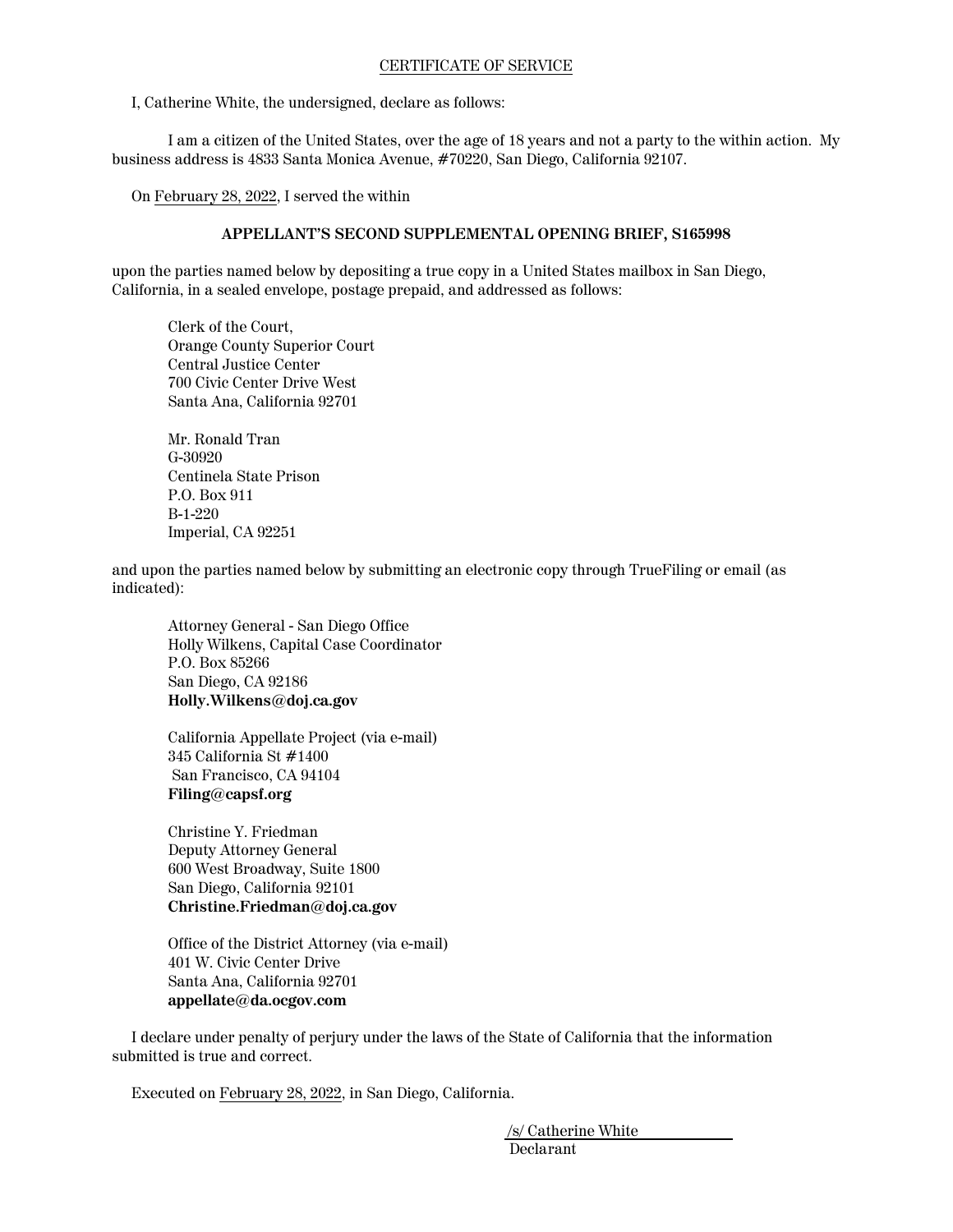### **STATE OF CALIFORNIA**

Supreme Court of California

# *PROOF OF SERVICE*

# **STATE OF CALIFORNIA**

Supreme Court of California

Case Name:**PEOPLE v. TRAN (RONALD)**

### Case Number:**S165998**

Lower Court Case Number:

1. At the time of service I was at least 18 years of age and not a party to this legal action.

### 2. My email address used to e-serve: **white193690@gmail.com**

3. I served by email a copy of the following document(s) indicated below:

Title(s) of papers e-served:

| <b>Filing Type</b> | <b>Document Title</b>   |  |
|--------------------|-------------------------|--|
| SUPPLEMENTAL BRIEF | S165998 SecondSAOB Tran |  |
| <b>APPLICATION</b> | <b>S165998 APP TRAN</b> |  |

Service Recipients:

| <b>Person Served</b>                                             | <b>Email Address</b>                                                   | <b>Type</b> | Date /<br><b>Time</b>      |
|------------------------------------------------------------------|------------------------------------------------------------------------|-------------|----------------------------|
| Maria Soria                                                      | maria.soria@doj.ca.gov                                                 | le-         | 2/28/2022                  |
| Department of Justice, Office of the Attorney General-Sacramento |                                                                        |             | Serve <sup>[2:05:50]</sup> |
|                                                                  |                                                                        |             | PM                         |
| Attorney Attorney General - San Diego Office                     | sdag.docketing@doj.ca.gov                                              | le-         | 2/28/2022                  |
| Holly D. Wilkens, Supervising Deputy Attorney General            |                                                                        |             | Serve 2:05:50              |
|                                                                  |                                                                        |             | PM                         |
| Attorney Attorney General - San Diego Office                     | Holly.Wilkens@doj.ca.gov                                               | le-         | 2/28/2022                  |
| Holly Wilkens, Supervising Deputy Attorney General               |                                                                        |             | Serve <sup>[2:05:50]</sup> |
| 88835                                                            |                                                                        |             | PM                         |
| Office Office Of The District Attorney                           | Appellate@da.ocgov.com                                                 | le-         | 2/28/2022                  |
| Writs and Appeals                                                |                                                                        |             | Serve 2:05:50              |
|                                                                  |                                                                        |             | PM                         |
| Christine Friedman                                               | $\vert$ Christine. Friedman $\vert\omega\vert$ doj. ca. gov $\vert$ e- |             | 2/28/2022                  |
| Court Added                                                      |                                                                        |             | Serve 2:05:50              |
| 186560                                                           |                                                                        |             | PM                         |
| Catherine White                                                  | white $193690$ @gmail.com                                              | le-         | 2/28/2022                  |
| Attorney at Law                                                  |                                                                        |             | Serve 2:05:50              |
| 193690                                                           |                                                                        |             | PM                         |

This proof of service was automatically created, submitted and signed on my behalf through my agreements with TrueFiling and its contents are true to the best of my information, knowledge, and belief.

I declare under penalty of perjury under the laws of the State of California that the foregoing is true and correct.

2/28/2022